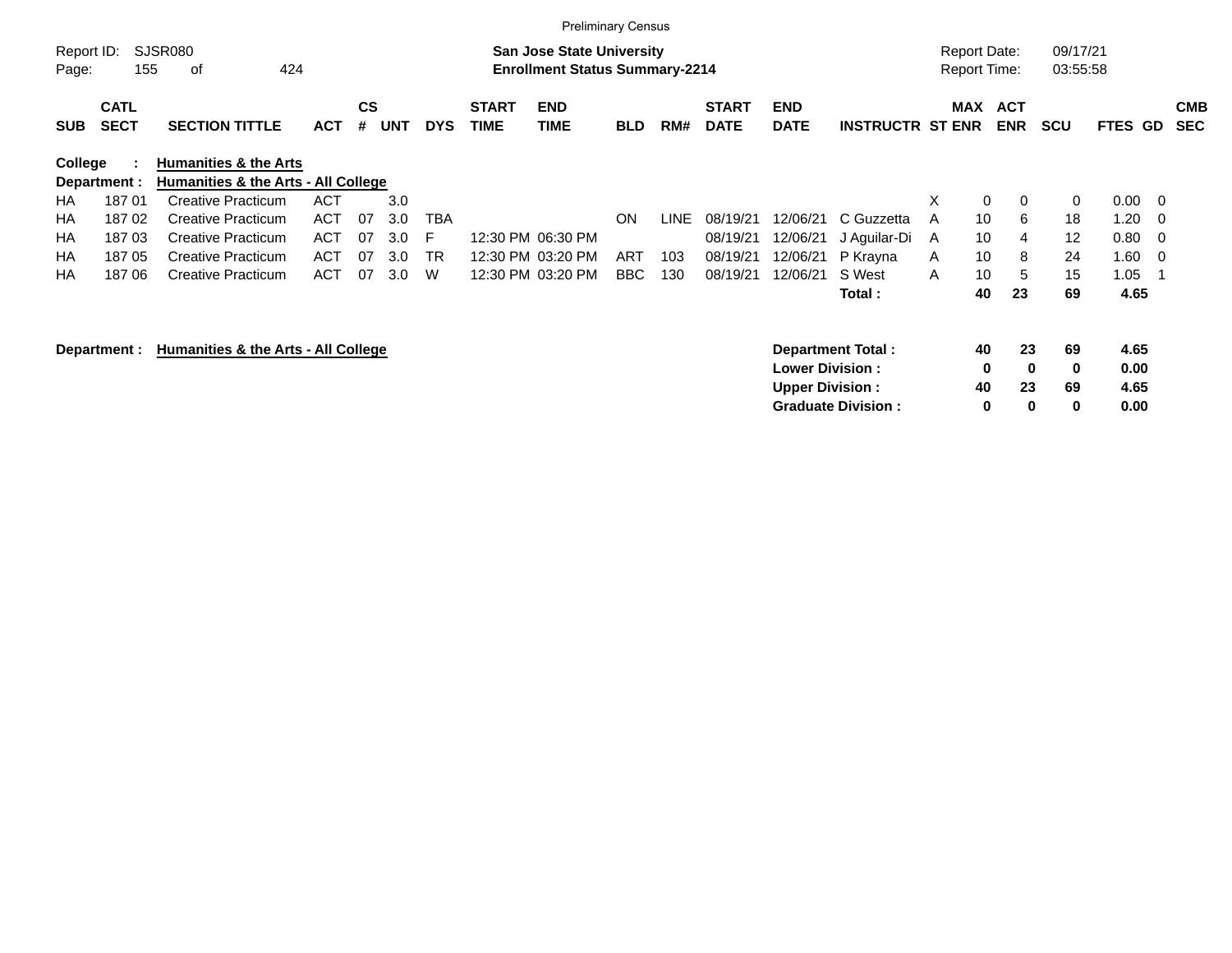|                     |                            |                                                         |            |                    |            |            |                             | <b>Preliminary Census</b>                                                 |            |             |                             |                                 |                         |                                            |         |                         |                      |             |                          |                          |
|---------------------|----------------------------|---------------------------------------------------------|------------|--------------------|------------|------------|-----------------------------|---------------------------------------------------------------------------|------------|-------------|-----------------------------|---------------------------------|-------------------------|--------------------------------------------|---------|-------------------------|----------------------|-------------|--------------------------|--------------------------|
| Report ID:<br>Page: | 156                        | <b>SJSR080</b><br>424<br>оf                             |            |                    |            |            |                             | <b>San Jose State University</b><br><b>Enrollment Status Summary-2214</b> |            |             |                             |                                 |                         | <b>Report Date:</b><br><b>Report Time:</b> |         |                         | 09/17/21<br>03:55:58 |             |                          |                          |
| SUB                 | <b>CATL</b><br><b>SECT</b> | <b>SECTION TITTLE</b>                                   | <b>ACT</b> | $\mathsf{cs}$<br># | <b>UNT</b> | <b>DYS</b> | <b>START</b><br><b>TIME</b> | <b>END</b><br><b>TIME</b>                                                 | <b>BLD</b> | RM#         | <b>START</b><br><b>DATE</b> | <b>END</b><br><b>DATE</b>       | <b>INSTRUCTR ST ENR</b> |                                            | MAX ACT | <b>ENR</b>              | <b>SCU</b>           | FTES GD     |                          | <b>CMB</b><br><b>SEC</b> |
| College             |                            | <b>Humanities &amp; the Arts</b>                        |            |                    |            |            |                             |                                                                           |            |             |                             |                                 |                         |                                            |         |                         |                      |             |                          |                          |
|                     | Department :               | <b>Art and Art History</b><br>ARED 184Y 01 Stdt Tchg II | <b>SUP</b> | 25                 | 4.0        | <b>TBA</b> |                             |                                                                           | ΟN         | LINE        | 08/19/21                    | 12/06/21                        | J Roark                 | A                                          | 5       | 5                       | 20                   | 1.604       |                          |                          |
|                     |                            | ARED 184Y 02 Stdt Tchg II                               | <b>SUP</b> | 25                 | 4.0        | <b>TBA</b> |                             |                                                                           | ON         | <b>LINE</b> | 08/19/21                    | 12/06/21                        | J Bender                | A                                          | 5       | 3                       | 12                   | 0.87        | $\overline{\phantom{0}}$ |                          |
|                     |                            |                                                         |            |                    |            |            |                             |                                                                           |            |             |                             |                                 | Total:                  |                                            | 10      | 8                       | 32                   | 2.47        |                          |                          |
|                     |                            | ARED 184Z 01 Stdt Tchg III                              | <b>SUP</b> | 25                 | 4.0        | TBA        |                             |                                                                           | ΟN         | LINE        | 08/19/21                    | 12/06/21                        | J Roark                 | Α                                          | 5       | 5                       | 20                   | 1.604       |                          |                          |
|                     |                            | ARED 184Z 02 Stdt Tchg III                              | <b>SUP</b> | 25                 | 4.0        | <b>TBA</b> |                             |                                                                           | ON         | <b>LINE</b> | 08/19/21                    | 12/06/21                        | J Bender                | A                                          | 5       | $\overline{2}$          | 8                    | 0.60        | $\overline{\phantom{1}}$ |                          |
|                     |                            |                                                         |            |                    |            |            |                             |                                                                           |            |             |                             |                                 | Total:                  |                                            | 10      | $\overline{7}$          | 28                   | 2.20        |                          |                          |
|                     | ARED 238 01                | Prin Art Educ                                           | SEM        | 05                 | 3.0        | $\top$     |                             | 04:30 PM 07:15 PM                                                         | ΟN         | LINE        | 08/19/21 12/06/21           |                                 | <b>B</b> Hughes         | Α                                          | 15      | 4                       | 12                   | $0.80 \ 0$  |                          |                          |
|                     |                            |                                                         |            |                    |            |            |                             |                                                                           |            |             |                             |                                 | Total:                  |                                            | 15      | 4                       | 12                   | 0.80        |                          |                          |
|                     | ARED 365 01                | Field Exp Seminar                                       | SEM        | 05                 | 1.0        | $\top$     |                             | 04:00 PM 05:30 PM                                                         | ΟN         | LINE        | 08/19/21 12/06/21           |                                 | S Trimingham A          |                                            | 8       | 7                       | $\boldsymbol{7}$     | $0.55 - 5$  |                          |                          |
|                     |                            |                                                         |            |                    |            |            |                             |                                                                           |            |             |                             |                                 | Total:                  |                                            | 8       | $\overline{\mathbf{r}}$ | $\overline{7}$       | 0.55        |                          |                          |
| ART                 | 1 0 1                      | Prof Prep in Art                                        | LEC.       | 01                 | 1.0        | $\top$     |                             | 06:30 PM 07:20 PM                                                         | ΟN         | LINE        | 08/19/21                    | 12/06/21                        | J Fung                  | Α                                          | 70      | 69                      | 69                   | $4.60 \ 0$  |                          |                          |
| ART                 | 1 0 2                      | Prof Prep in Art                                        | <b>LEC</b> | 01                 | 1.0        | R          |                             | 06:30 PM 07:20 PM                                                         | ΟN         | <b>LINE</b> | 08/19/21                    | 12/06/21                        | J Fung                  | A                                          | 70      | 68                      | 68                   | $4.53$ 0    |                          |                          |
|                     |                            |                                                         |            |                    |            |            |                             |                                                                           |            |             |                             |                                 | Total:                  |                                            | 140     | 137                     | 137                  | 9.13        |                          |                          |
| ART                 | 201                        | Artist in Culture                                       | <b>SEM</b> | 05                 | 3.0        | MW         |                             | 09:00 AM 10:15 AM                                                         | ΟN         | LINE        | 08/19/21                    | 12/06/21                        | M Wilson                | A                                          | 24      | 24                      | 72                   | $4.80\ 0$   |                          |                          |
| ART                 | 202                        | Artist in Culture                                       | <b>SEM</b> | 05                 | 3.0        | MW         |                             | 10:45 AM 12:00 PM                                                         | ΟN         | <b>LINE</b> | 08/19/21                    | 12/06/21                        | M Wilson                | A                                          | 24      | 23                      | 69                   | $4.60 \ 0$  |                          |                          |
| ART                 | 203                        | Artist in Culture                                       | <b>SEM</b> | 05                 | 3.0        | <b>TR</b>  |                             | 09:00 AM 10:15 AM                                                         | ON         | <b>LINE</b> | 08/19/21                    | 12/06/21                        | L Guyer                 | Α                                          | 24      | 25                      | 75                   | 5.00        | $\overline{\phantom{0}}$ |                          |
| ART                 | 204                        | <b>Artist in Culture</b>                                | <b>SEM</b> | 05                 | 3.0        | <b>TR</b>  |                             | 10:45 AM 12:00 PM                                                         | ΟN         | <b>LINE</b> | 08/19/21                    | 12/06/21                        |                         | Α                                          | 24      | $\mathbf 0$             | $\pmb{0}$            | $0.00 \t 0$ |                          |                          |
|                     |                            |                                                         |            |                    |            |            |                             |                                                                           |            |             |                             |                                 | Total:                  |                                            | 96      | 72                      | 216                  | 14.40       |                          |                          |
| ART                 | 301                        | Medium and Message SEM                                  |            | 05                 | 3.0        | MW         |                             | 09:00 AM 10:15 AM                                                         | ON         | <b>LINE</b> | 08/19/21                    | 12/06/21                        | P Jayavant              | A                                          | 24      | 21                      | 63                   | 4.20        | $\overline{\phantom{0}}$ |                          |
| ART                 | 302                        | Medium and Message SEM                                  |            | 05                 | 3.0        | <b>TR</b>  |                             | 09:00 AM 10:15 AM                                                         | ON         | <b>LINE</b> | 08/19/21                    | 12/06/21                        | L Fung                  | Α                                          | 24      | 22                      | 66                   | 4.40        | $\overline{\phantom{0}}$ |                          |
| ART                 | 303                        | Medium and Message SEM                                  |            | 05                 | 3.0        | <b>TR</b>  |                             | 10:45 AM 12:00 PM                                                         | ΟN         | <b>LINE</b> | 08/19/21                    | 12/06/21                        | I Carvajal              | Α                                          | 24      | 24                      | 72                   | 4.80        | $\overline{\phantom{0}}$ |                          |
| ART                 | 304                        | Medium and Message SEM                                  |            | 05                 | 3.0        | <b>TR</b>  |                             | 10:45 AM 12:00 PM                                                         | ΟN         | <b>LINE</b> | 08/19/21                    | 12/06/21                        | L Fung                  | Α                                          | 24      | 23                      | 69                   | 4.60        | $\overline{\mathbf{0}}$  |                          |
|                     |                            |                                                         |            |                    |            |            |                             |                                                                           |            |             |                             |                                 | Total:                  |                                            | 96      | 90                      | 270                  | 18.00       |                          |                          |
| ART                 | 12 01                      | 2-D Des and Color Co ACT                                |            |                    | 07 3.0     | MW         |                             | 12:30 PM 03:20 PM                                                         | <b>ON</b>  |             | LINE 08/19/21               |                                 | 12/06/21 E Harris Sin A |                                            | 24      | 22                      | 66                   | 4.40 0      |                          |                          |
| ART                 | 12 02                      | 2-D Des and Color Co ACT                                |            |                    | 07 3.0     | <b>TR</b>  |                             | 08:00 AM 10:50 AM                                                         | <b>ON</b>  |             | LINE 08/19/21               | 12/06/21                        | E Friedman A            |                                            | 24      | 24                      | 72                   | 4.80 0      |                          |                          |
|                     |                            |                                                         |            |                    |            |            |                             |                                                                           |            |             |                             |                                 | Total:                  |                                            | 48      | 46                      | 138                  | 9.20        |                          |                          |
| ART                 | 1301                       | 3-D Concepts                                            | <b>ACT</b> | 07                 | 3.0        | MW         |                             | 09:00 AM 11:50 AM                                                         |            |             | 08/19/21                    | 12/06/21                        | J Contreras A           |                                            | 25      | 24                      | 72                   | 4.80 0      |                          |                          |
| ART                 | 1302                       | 3-D Concepts                                            | <b>ACT</b> | 07                 | 3.0        | MW         |                             | 12:30 PM 03:20 PM                                                         |            |             | 08/19/21                    | 12/06/21                        | J Rojas Dima A          |                                            | 25      | 23                      | 69                   | 4.60 0      |                          |                          |
| ART                 | 1303                       | 3-D Concepts                                            | <b>ACT</b> |                    | 07 3.0     | TR         |                             | 12:30 PM 03:20 PM                                                         | ON         |             |                             | LINE 08/19/21 12/06/21 S Wright |                         | Α                                          | 25      | 25                      | 75                   | $5.00 \t 0$ |                          |                          |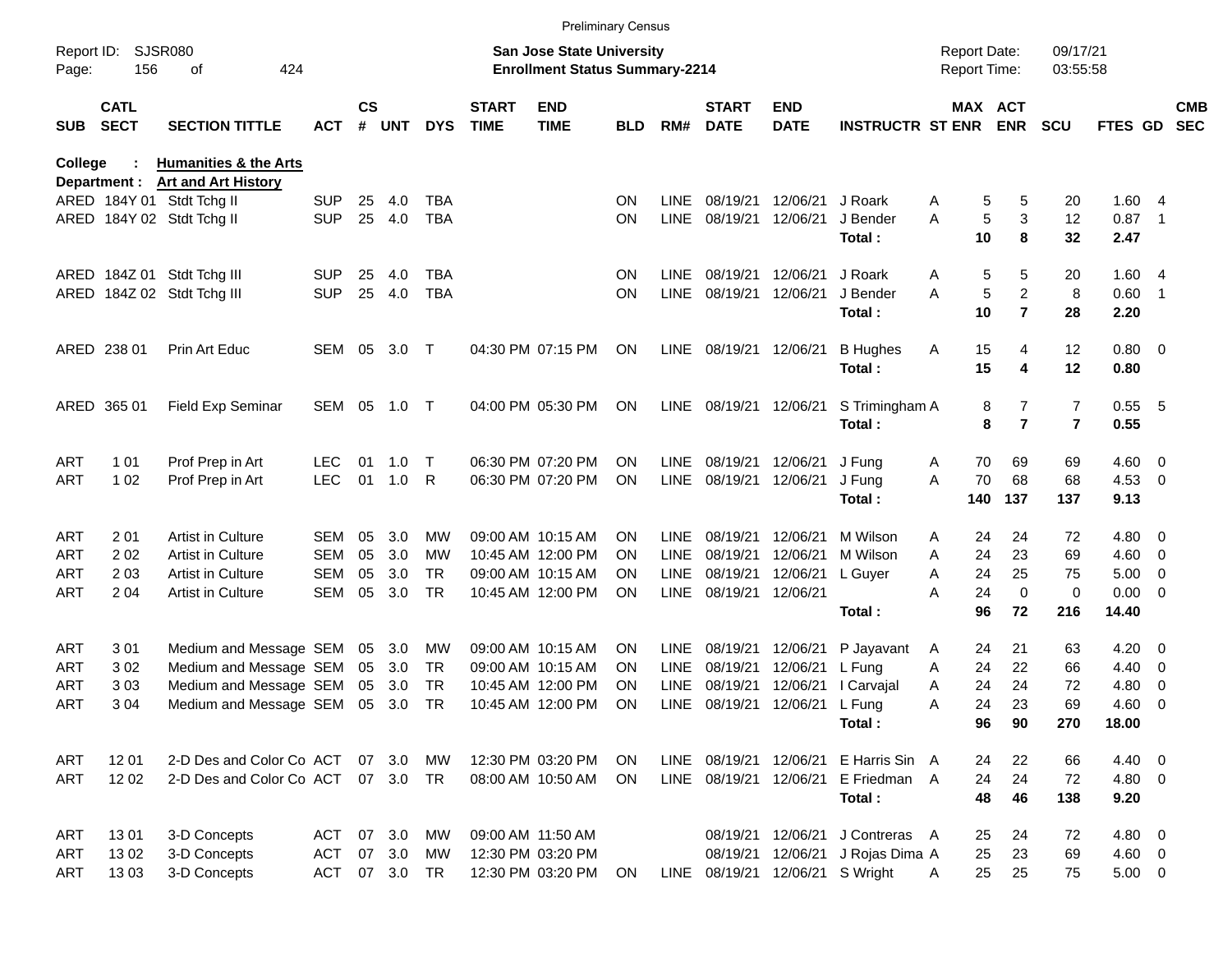|                          |                            |                                                             |                                        |                    |                         |                              |                             | <b>Preliminary Census</b>                                                 |            |                     |                                  |                                  |                                             |                                            |                                         |                      |                            |                                                                                |                          |
|--------------------------|----------------------------|-------------------------------------------------------------|----------------------------------------|--------------------|-------------------------|------------------------------|-----------------------------|---------------------------------------------------------------------------|------------|---------------------|----------------------------------|----------------------------------|---------------------------------------------|--------------------------------------------|-----------------------------------------|----------------------|----------------------------|--------------------------------------------------------------------------------|--------------------------|
| Report ID:<br>Page:      | <b>SJSR080</b><br>157      | 424<br>оf                                                   |                                        |                    |                         |                              |                             | <b>San Jose State University</b><br><b>Enrollment Status Summary-2214</b> |            |                     |                                  |                                  |                                             | <b>Report Date:</b><br><b>Report Time:</b> |                                         | 09/17/21<br>03:55:58 |                            |                                                                                |                          |
| <b>SUB</b>               | <b>CATL</b><br><b>SECT</b> | <b>SECTION TITTLE</b>                                       | <b>ACT</b>                             | $\mathsf{cs}$<br># | <b>UNT</b>              | <b>DYS</b>                   | <b>START</b><br><b>TIME</b> | <b>END</b><br><b>TIME</b>                                                 | <b>BLD</b> | RM#                 | <b>START</b><br><b>DATE</b>      | <b>END</b><br><b>DATE</b>        | <b>INSTRUCTR ST ENR</b>                     |                                            | MAX ACT<br><b>ENR</b>                   | <b>SCU</b>           | FTES GD                    |                                                                                | <b>CMB</b><br><b>SEC</b> |
| ART                      | 13 04                      | 3-D Concepts                                                | ACT                                    | 07                 | 3.0                     | TR                           |                             | 04:00 PM 06:50 PM                                                         |            |                     | 08/19/21                         | 12/06/21                         | J Cannon<br>Total:                          | Α<br>100                                   | 25<br>15<br>87                          | 45<br>261            | $3.00 \ 0$<br>17.40        |                                                                                |                          |
| ART                      | 14 01                      | Color                                                       | ACT                                    | 07                 | 3.0                     | TR                           |                             | 12:30 PM 03:20 PM                                                         | ON         | LINE                | 08/19/21                         | 12/06/21                         | L Guyer<br>Total:                           | A                                          | 21<br>24<br>24<br>21                    | 63<br>63             | $4.20 \ 0$<br>4.20         |                                                                                |                          |
| ART<br>ART<br>ART        | 24 01<br>24 02<br>24 03    | Drawing I<br>Drawing I                                      | ACT<br><b>ACT</b><br><b>ACT</b>        | 07<br>07<br>07     | 3.0<br>3.0<br>3.0       | MW<br><b>MW</b><br><b>TR</b> |                             | 08:00 AM 10:50 AM<br>12:30 PM 03:20 PM<br>12:30 PM 03:20 PM               | ΟN<br>ON   | LINE<br><b>LINE</b> | 08/19/21<br>08/19/21<br>08/19/21 | 12/06/21<br>12/06/21<br>12/06/21 | L Znamirowsk A<br>D Feasel<br>E Friedman    | A                                          | 22<br>24<br>24<br>24<br>24<br>23        | 66<br>72<br>69       | 4.40<br>4.80<br>4.65       | $\overline{\phantom{0}}$<br>$\overline{\mathbf{0}}$<br>$\overline{1}$          |                          |
| ART                      | 24 04                      | Drawing I<br>Drawing I                                      | <b>ACT</b>                             | 07                 | 3.0                     | <b>MW</b>                    |                             | 12:30 PM 03:20 PM                                                         | ON         | <b>LINE</b>         | 08/19/21                         | 12/06/21                         | R Foster<br>Total:                          | A<br>A                                     | 24<br>22<br>96<br>91                    | 66<br>273            | 4.40<br>18.25              | $\overline{\phantom{0}}$                                                       |                          |
| ART                      | 25 01                      | <b>Expressive Drawing</b>                                   | ACT                                    | 07                 | 3.0                     | TR                           |                             | 12:30 PM 03:20 PM                                                         |            |                     | 08/19/21                         | 12/06/21                         | S O'Dell<br>Total:                          | A                                          | 24<br>12<br>24<br>12                    | 36<br>36             | $2.40 \ 0$<br>2.40         |                                                                                |                          |
| ART                      | 26 01                      | Drawing II                                                  | ACT                                    | 07                 | 3.0                     | <b>TR</b>                    |                             | 12:30 PM 03:20 PM                                                         | <b>ON</b>  | LINE                | 08/19/21                         | 12/06/21                         | M Taylor<br>Total:                          | Α                                          | 18<br>24<br>24<br>18                    | 54<br>54             | 3.60 0<br>3.60             |                                                                                |                          |
| ART                      | 39 01                      | Multi Arts/Children                                         | LAB                                    | 07                 | 3.0                     | <b>TR</b>                    |                             | 12:30 PM 03:20 PM                                                         | ON         | LINE                | 08/19/21                         | 12/06/21                         | S Trimingham A<br>Total:                    |                                            | 15<br>15<br>15<br>15                    | 45<br>45             | $3.00 \ 0$<br>3.00         |                                                                                |                          |
| ART<br>ART<br>ART        | 46 01<br>46 02<br>46 03    | Intro to Ceramics<br>Intro to Ceramics<br>Intro to Ceramics | ACT<br><b>ACT</b><br><b>ACT</b>        | 07<br>07           | 3.0<br>3.0<br>3.0       | MW<br><b>MW</b>              |                             | 12:30 PM 03:20 PM<br>06:00 PM 08:50 PM                                    |            |                     | 08/19/21<br>08/19/21             | 12/06/21<br>12/06/21             | M Galvan                                    | A<br>Α<br>X                                | 23<br>24<br>24<br>$\mathbf 0$<br>0<br>0 | 69<br>0<br>0         | $4.60 \ 0$<br>0.00<br>0.00 | $\overline{\mathbf{0}}$<br>$\overline{\mathbf{0}}$                             |                          |
| ART<br><b>ART</b><br>ART | 46 04<br>46 05<br>46 06    | Intro to Ceramics<br>Intro to Ceramics<br>Intro to Ceramics | <b>ACT</b><br><b>ACT</b><br><b>ACT</b> | 07<br>07<br>07     | 3.0<br>3.0<br>3.0       | <b>TR</b><br>F<br><b>MW</b>  | 09:00 AM 11:50 AM           | 12:30 PM 03:20 PM<br>09:30 AM 03:30 PM                                    |            |                     | 08/19/21<br>08/19/21<br>08/19/21 | 12/06/21<br>12/06/21<br>12/06/21 | M Van Den DoA<br>M Van Den DoA<br>J Solorio | A                                          | 24<br>23<br>24<br>21<br>24<br>21        | 69<br>63<br>63       | 4.60<br>4.20<br>4.20       | $\overline{\mathbf{0}}$<br>$\overline{\mathbf{0}}$<br>$\overline{\phantom{0}}$ |                          |
| ART                      | 47 01                      | Intro Metal Smithing                                        | ACT                                    |                    | 07 3.0                  | F                            |                             | 09:30 AM 03:30 PM                                                         |            |                     |                                  |                                  | Total:<br>08/19/21 12/06/21 Y Escalante A   | 120                                        | 88<br>12<br>24                          | 264<br>36            | 17.60<br>$2.40 \ 0$        |                                                                                |                          |
| <b>ART</b>               | 61 01                      | <b>Beginning Painting</b>                                   |                                        |                    | ACT 07 3.0              | MW                           |                             | 04:00 PM 06:50 PM                                                         | ON         |                     | LINE 08/19/21 12/06/21           |                                  | Total:<br>D Feasel<br>Total:                | Α                                          | 24<br>12<br>22<br>24<br>24<br>22        | 36<br>66<br>66       | 2.40<br>4.45 1<br>4.45     |                                                                                |                          |
| ART<br>ART               | 68 01<br>68 02             | Beg. Sculpture<br>Beg. Sculpture                            | ACT                                    |                    | 07 3.0<br>ACT 07 3.0 TR | MW                           |                             | 09:00 AM 11:50 AM<br>09:00 AM 11:50 AM                                    |            |                     | 08/19/21<br>08/19/21             | 12/06/21<br>12/06/21             | L Dau<br>L Dau<br>Total:                    | Α<br>Α                                     | 24<br>24<br>24<br>24<br>48<br>48        | 72<br>72<br>144      | 4.80 0<br>4.80 0<br>9.60   |                                                                                |                          |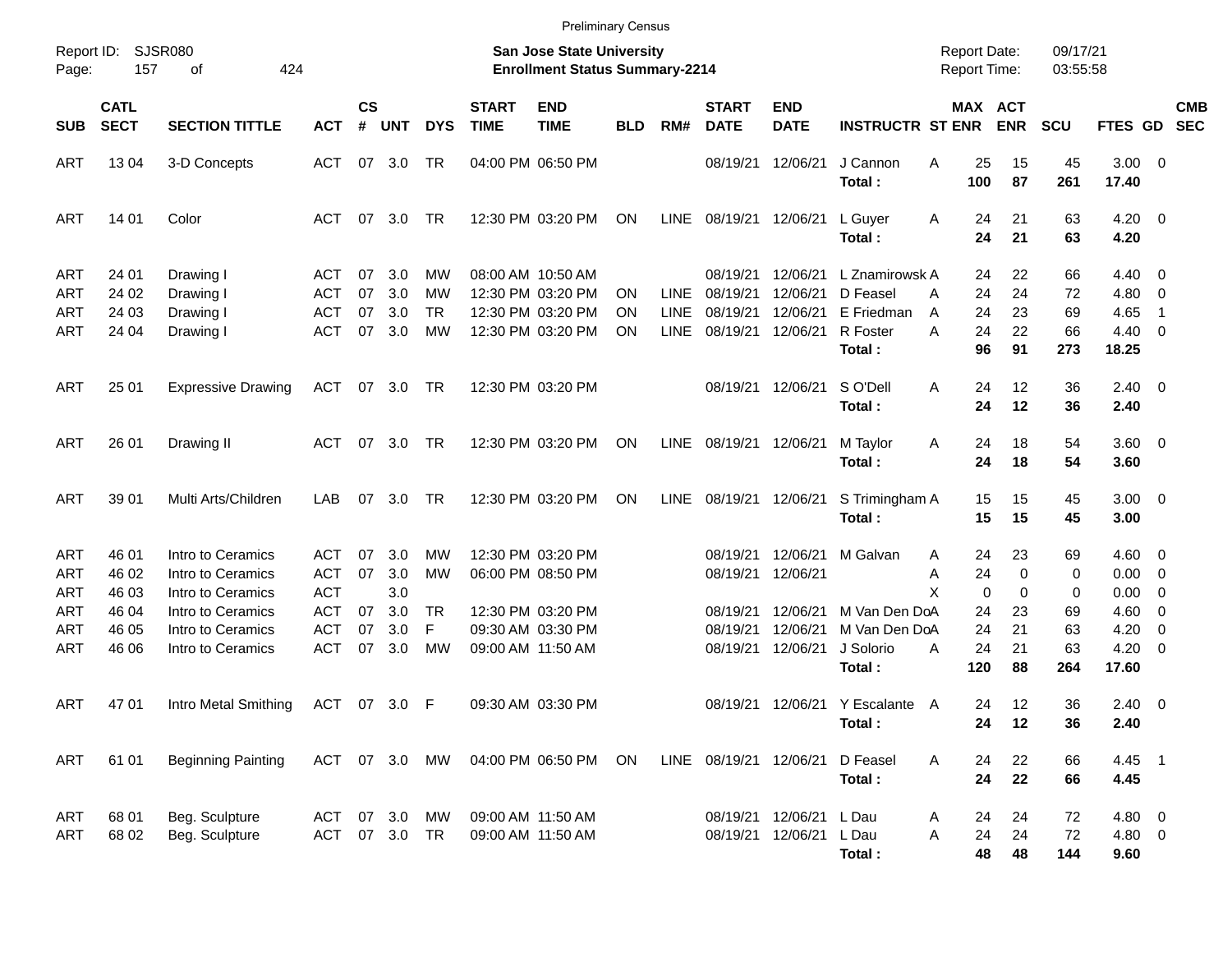|                     |                            |                                                                                                   |            |                    |            |            |                             |                                                                           | <b>Preliminary Census</b> |             |                             |                           |                         |   |                                     |            |                      |             |                         |            |
|---------------------|----------------------------|---------------------------------------------------------------------------------------------------|------------|--------------------|------------|------------|-----------------------------|---------------------------------------------------------------------------|---------------------------|-------------|-----------------------------|---------------------------|-------------------------|---|-------------------------------------|------------|----------------------|-------------|-------------------------|------------|
| Report ID:<br>Page: | SJSR080<br>158             | 424<br>оf                                                                                         |            |                    |            |            |                             | <b>San Jose State University</b><br><b>Enrollment Status Summary-2214</b> |                           |             |                             |                           |                         |   | <b>Report Date:</b><br>Report Time: |            | 09/17/21<br>03:55:58 |             |                         |            |
| <b>SUB</b>          | <b>CATL</b><br><b>SECT</b> | <b>SECTION TITTLE</b>                                                                             | <b>ACT</b> | $\mathsf{cs}$<br># | <b>UNT</b> | <b>DYS</b> | <b>START</b><br><b>TIME</b> | <b>END</b><br><b>TIME</b>                                                 | <b>BLD</b>                | RM#         | <b>START</b><br><b>DATE</b> | <b>END</b><br><b>DATE</b> | <b>INSTRUCTR ST ENR</b> |   | MAX ACT                             | <b>ENR</b> | SCU                  | FTES GD SEC |                         | <b>CMB</b> |
| <b>ART</b>          | 74 01                      | Intro to Digital Med                                                                              | ACT        | 07                 | 3.0        | МW         |                             | 09:00 AM 11:50 AM                                                         | ON                        | <b>LINE</b> | 08/19/21                    | 12/06/21                  | Y Harris                | A | 24                                  | 24         | 72                   | 4.80        | - 0                     |            |
| ART                 | 74 02                      | Intro to Digital Med                                                                              | <b>ACT</b> | 07                 | 3.0        | MW         |                             | 02:15 PM 05:05 PM                                                         | ART                       | 241         | 08/19/21                    | 12/06/21                  | J Morgan                | Α | 24                                  | 26         | 78                   | 5.20        | 0                       |            |
| ART                 | 74 03                      | Intro to Digital Med                                                                              | <b>ACT</b> | 07                 | 3.0        | <b>TR</b>  |                             | 09:00 AM 11:50 AM                                                         | <b>ON</b>                 | LINE        | 08/19/21                    | 12/06/21                  | <b>G</b> Piliotis       | Α | 24                                  | 24         | 72                   | 4.80        | 0                       |            |
| ART                 | 74 04                      | Intro to Digital Med                                                                              | <b>ACT</b> | 07                 | 3.0        | <b>TR</b>  |                             | 04:00 PM 06:50 PM                                                         | <b>ON</b>                 | LINE        | 08/19/21                    | 12/06/21                  | D Bayus                 | A | 24                                  | 25         | 75                   | 5.00        | 0                       |            |
| ART                 | 74 05                      | Intro to Digital Med                                                                              | <b>ACT</b> | 07                 | 3.0        | <b>TR</b>  |                             | 12:30 PM 03:20 PM                                                         | ON                        | <b>LINE</b> | 08/19/21                    | 12/06/21                  | <b>T</b> Stannard       | A | 24                                  | 23         | 69                   | 4.60        | 0                       |            |
|                     |                            |                                                                                                   |            |                    |            |            |                             |                                                                           |                           |             |                             |                           | Total:                  |   | 120                                 | 122        | 366                  | 24.40       |                         |            |
| ART                 | 75 01                      | Intro Digital Video                                                                               | <b>ACT</b> | 07                 | 3.0        | MW         |                             | 04:00 PM 06:50 PM                                                         | <b>ON</b>                 | <b>LINE</b> | 08/19/21                    | 12/06/21                  | D Bayus                 | A | 24                                  | 25         | 75                   | 5.00        | $\overline{0}$          |            |
| ART                 | 75 02                      | Intro Digital Video                                                                               | <b>ACT</b> | 07                 | 3.0        | <b>TR</b>  |                             | 09:00 AM 11:50 AM                                                         | <b>ON</b>                 | LINE        | 08/19/21                    | 12/06/21                  | Y Harris                | A | 24                                  | 24         | 72                   | 4.80        | 0                       |            |
|                     |                            |                                                                                                   |            |                    |            |            |                             |                                                                           |                           |             |                             |                           | Total:                  |   | 48                                  | 49         | 147                  | 9.80        |                         |            |
| ART                 |                            | 100W 01 Writng Wrkshp FA                                                                          | <b>SEM</b> | 04                 | 3.0        | <b>MW</b>  |                             | 12:30 PM 01:45 PM                                                         | <b>ON</b>                 | <b>LINE</b> | 08/19/21                    | 12/06/21                  | J Reznick               | A | 25                                  | 26         | 78                   | 5.20        | $\overline{0}$          |            |
| ART                 |                            | 100W 02 Writng Wrkshp FA                                                                          | <b>SEM</b> | 04                 | 3.0        | <b>TR</b>  |                             | 09:00 AM 10:15 AM                                                         | <b>ON</b>                 | LINE        | 08/19/21                    | 12/06/21                  | M Salzman               | A | 25                                  | 25         | 75                   | 5.00        | 0                       |            |
| ART                 |                            | 100W 03 Writng Wrkshp FA                                                                          | <b>SEM</b> | 04                 | 3.0        | <b>TR</b>  |                             | 02:15 PM 03:30 PM                                                         | <b>ON</b>                 | <b>LINE</b> | 08/19/21                    | 12/06/21                  | J Silk                  | A | 25                                  | 25         | 75                   | 5.00        | 0                       |            |
|                     |                            |                                                                                                   |            |                    |            |            |                             |                                                                           |                           |             |                             |                           | Total:                  |   | 75                                  | 76         | 228                  | 15.20       |                         |            |
| ART                 | 101 01                     | Digital Media Art                                                                                 | ACT        | 07                 | 3.0        | <b>MW</b>  |                             | 12:30 PM 03:20 PM                                                         | <b>ON</b>                 | <b>LINE</b> | 08/19/21                    | 12/06/21                  | S Durie                 | A | 24                                  | 25         | 75                   | 5.00        | $\overline{0}$          |            |
| ART                 | 101 02                     | Digital Media Art                                                                                 | <b>ACT</b> | 07                 | 3.0        | <b>TR</b>  |                             | 02:15 PM 05:05 PM                                                         | <b>ON</b>                 | LINE        | 08/19/21                    | 12/06/21                  | A Blanton               | A | 24                                  | 22         | 66                   | 4.40        | 0                       |            |
| ART                 | 101 03                     | Digital Media Art                                                                                 | <b>ACT</b> | 07                 | 3.0        | <b>TR</b>  |                             | 05:45 PM 08:35 PM                                                         | ON                        | <b>LINE</b> | 08/19/21                    | 12/06/21                  | A Blanton               | A | 24                                  | 23         | 69                   | 4.60        | 0                       |            |
|                     |                            |                                                                                                   |            |                    |            |            |                             |                                                                           |                           |             |                             |                           | Total:                  |   | 72                                  | 70         | 210                  | 14.00       |                         |            |
| ART                 | 102 01                     | 3D Model and Print                                                                                | <b>ACT</b> | 07                 | 3.0        | МW         |                             | 04:00 PM 06:50 PM                                                         | <b>ON</b>                 | <b>LINE</b> | 08/19/21                    | 12/06/21                  | R Holberton             | A | 24                                  | 24         | 72                   | 4.80        | $\overline{\mathbf{0}}$ |            |
|                     |                            |                                                                                                   |            |                    |            |            |                             |                                                                           |                           |             |                             |                           | Total:                  |   | 24                                  | 24         | 72                   | 4.80        |                         |            |
| ART                 | 103 01                     | Art as System                                                                                     | ACT        | 13                 | 3.0        | MW         |                             | 04:00 PM 06:50 PM                                                         |                           |             | 08/19/21                    | 12/06/21                  | S Durie                 | A | 24                                  | 24         | 72                   | 4.80        | $\overline{\mathbf{0}}$ |            |
|                     |                            |                                                                                                   |            |                    |            |            |                             |                                                                           |                           |             |                             |                           | Total:                  |   | 24                                  | 24         | 72                   | 4.80        |                         |            |
| ART                 | 104 01                     | Interdisc Sem Dig Me SEM                                                                          |            |                    | 05 3.0     | W          |                             | 03:00 PM 05:50 PM                                                         | ON                        | <b>LINE</b> | 08/19/21                    | 12/06/21                  | Y Harris                | Α | 24                                  | 24         | 72                   | 4.80        | $\overline{\mathbf{0}}$ |            |
|                     |                            |                                                                                                   |            |                    |            |            |                             |                                                                           |                           |             |                             |                           | Total:                  |   | 24                                  | 24         | 72                   | 4.80        |                         |            |
|                     |                            | ART 105 01 Advanced Digit Video ACT 07 3.0 MW 12:30 PM 03:20 PM ON LINE 08/19/21 12/06/21 D Bayus |            |                    |            |            |                             |                                                                           |                           |             |                             |                           |                         | Α | 24                                  | 28         | 84                   | 5.70 2      |                         |            |
|                     |                            |                                                                                                   |            |                    |            |            |                             |                                                                           |                           |             |                             |                           | Total:                  |   | 24                                  | 28         | 84                   | 5.70        |                         |            |
| ART                 |                            | 106 01 Tpcs: Human/Mach In LAB 13 3.0 TR 12:30 PM 03:20 PM                                        |            |                    |            |            |                             |                                                                           |                           |             |                             | 08/19/21 12/06/21         | S Durie                 | A | 24                                  | 23         | 69                   | 4.60 0      |                         |            |
|                     |                            |                                                                                                   |            |                    |            |            |                             |                                                                           |                           |             |                             |                           | Total:                  |   | 24                                  | 23         | 69                   | 4.60        |                         |            |
| ART                 | 107 01                     | Proj Digital Media                                                                                |            |                    |            |            |                             | ACT 07 3.0 TR 12:30 PM 03:20 PM ON LINE 08/19/21 12/06/21                 |                           |             |                             |                           | G Hobbs                 | A | 24                                  | 24         | 72                   | 4.80 0      |                         |            |
|                     |                            |                                                                                                   |            |                    |            |            |                             |                                                                           |                           |             |                             |                           | Total:                  |   | 24                                  | 24         | 72                   | 4.80        |                         |            |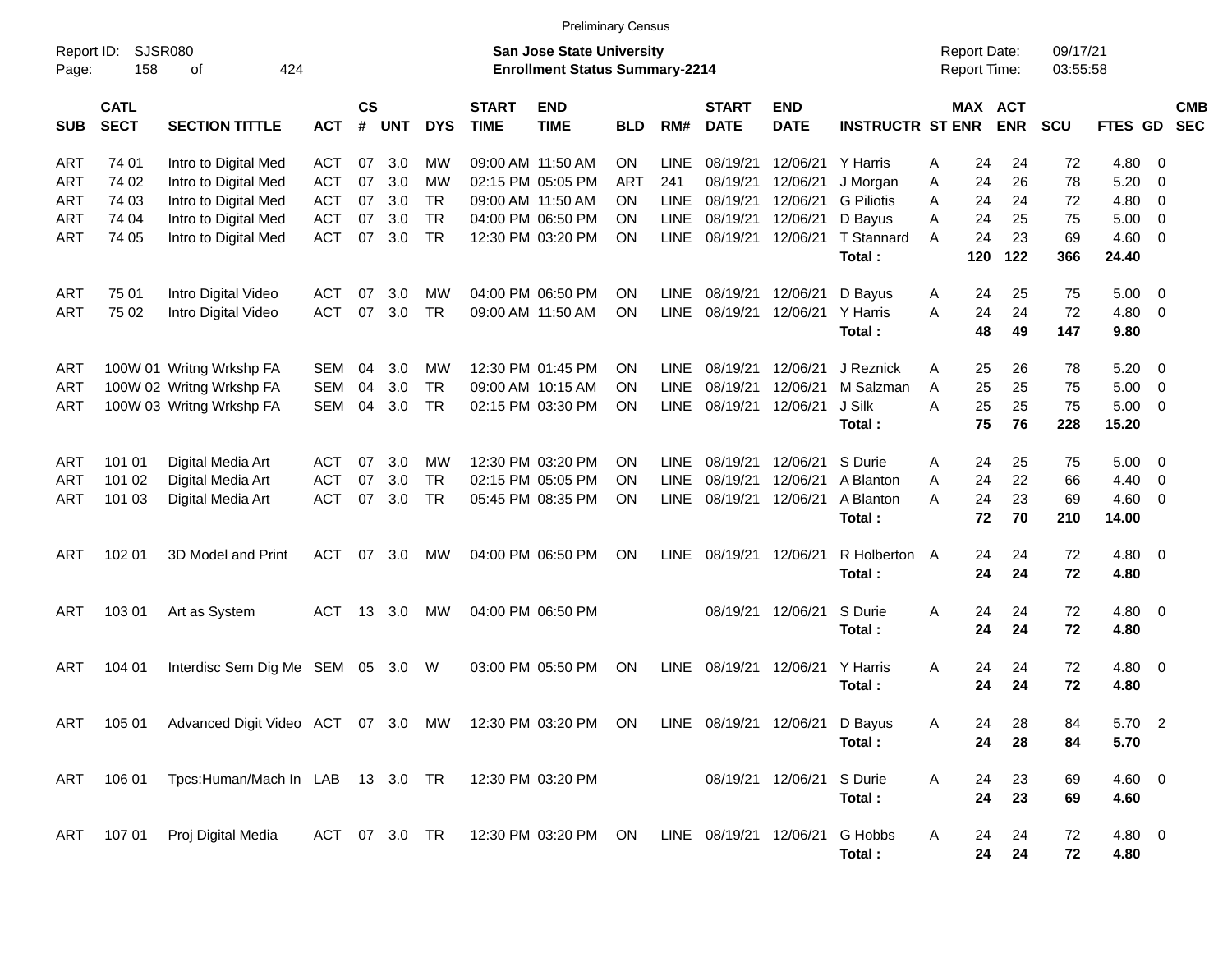|                     |                            |                                                   |               |                    |            |            |                             | <b>Preliminary Census</b>                                          |            |             |                             |                           |                                           |                                            |                                            |                      |                        |                          |            |
|---------------------|----------------------------|---------------------------------------------------|---------------|--------------------|------------|------------|-----------------------------|--------------------------------------------------------------------|------------|-------------|-----------------------------|---------------------------|-------------------------------------------|--------------------------------------------|--------------------------------------------|----------------------|------------------------|--------------------------|------------|
| Report ID:<br>Page: | 159                        | <b>SJSR080</b><br>424<br>οf                       |               |                    |            |            |                             | San Jose State University<br><b>Enrollment Status Summary-2214</b> |            |             |                             |                           |                                           | <b>Report Date:</b><br><b>Report Time:</b> |                                            | 09/17/21<br>03:55:58 |                        |                          |            |
| <b>SUB</b>          | <b>CATL</b><br><b>SECT</b> | <b>SECTION TITTLE</b>                             | <b>ACT</b>    | $\mathsf{cs}$<br># | <b>UNT</b> | <b>DYS</b> | <b>START</b><br><b>TIME</b> | <b>END</b><br><b>TIME</b>                                          | <b>BLD</b> | RM#         | <b>START</b><br><b>DATE</b> | <b>END</b><br><b>DATE</b> | <b>INSTRUCTR ST ENR</b>                   |                                            | MAX ACT<br><b>ENR</b>                      | <b>SCU</b>           | FTES GD SEC            |                          | <b>CMB</b> |
| ART                 | 108 01                     | Intro Game Studies                                | <b>LEC</b>    | 01                 | 3.0        | МW         |                             | 06:00 PM 07:15 PM                                                  | <b>ART</b> | 135         | 08/19/21                    | 12/06/21                  | J Morgan                                  | Α                                          | 30<br>16                                   | 48                   | 3.20                   | 0 C                      |            |
| CS.                 | 108 01                     | Intro Game Studies                                | <b>LEC</b>    | 01                 | 3.0        | МW         |                             | 06:00 PM 07:15 PM                                                  | <b>ART</b> | 135         | 08/19/21                    | 12/06/21                  | J Morgan                                  | Α                                          | $\mathbf 0$<br>16                          | 48                   | 3.20                   | 0 <sup>o</sup>           |            |
| ART                 | 108 02                     | Intro Game Studies                                | <b>LEC</b>    | 01                 | 3.0        | F          |                             | 12:30 PM 03:15 PM                                                  | <b>ON</b>  | LINE        | 08/19/21                    | 12/06/21                  | J Morgan                                  | Α                                          | 30<br>28                                   | 84                   | 5.65                   | 1 C                      |            |
| CS.                 | 108 02                     | Intro Game Studies                                | LEC           | 01                 | 3.0        | F          |                             | 12:30 PM 03:15 PM                                                  | ON         | LINE        | 08/19/21                    | 12/06/21                  | J Morgan<br>Total:                        | A                                          | $\overline{2}$<br>$\mathbf 0$<br>60<br>62  | 6<br>186             | 0.40<br>12.45          | 0 <sup>o</sup>           |            |
| ART                 | 109 01                     | Web Development                                   | <b>ACT</b>    | 07                 | 3.0        | MW         |                             | 12:30 PM 03:20 PM                                                  | ON         | LINE        | 08/19/21 12/06/21           |                           | C Thompto<br>Total:                       | A                                          | 25<br>24<br>24<br>25                       | 75<br>75             | 5.05<br>5.05           | $\overline{\phantom{1}}$ |            |
| ART                 | 132 01                     | <b>TpcsInterCeramics</b>                          | <b>ACT</b>    | 07                 | 3.0        | MW         |                             | 12:30 PM 03:20 PM                                                  |            |             |                             | 08/19/21 12/06/21         | A Shiverdeck A<br>Total:                  |                                            | 24<br>21<br>24<br>21                       | 63<br>63             | $4.20 \ 0$<br>4.20     |                          |            |
| ART                 | 133 01                     | Tpcs:Ceramic Sculptu ACT                          |               |                    | 07 3.0     | МW         |                             | 04:00 PM 06:50 PM                                                  |            |             |                             | 08/19/21 12/06/21         | A Shiverdeck A<br>Total:                  |                                            | 13<br>18<br>18<br>13                       | 39<br>39             | $2.75 \quad 3$<br>2.75 |                          |            |
| ART                 | 134 01                     | Tpcs:Advanced CeramiACT 13 3.0                    |               |                    |            | МW         |                             | 04:00 PM 06:50 PM                                                  |            |             | 08/19/21 12/06/21           |                           | A Shiverdeck A<br>Total:                  |                                            | 7<br>7<br>$\overline{7}$<br>$\overline{7}$ | 21<br>21             | $1.45$ 1<br>1.45       |                          |            |
| ART                 | 137 01                     | Figure Modeling                                   | ACT           | 07                 | 3.0        | TR         |                             | 04:00 PM 06:50 PM                                                  | IS.        | 166         | 08/19/21 12/06/21           |                           | M Van Den DoA<br>Total:                   |                                            | 25<br>16<br>25<br>16                       | 48<br>48             | 3.35 3<br>3.35         |                          |            |
| ART                 | 139 01                     | <b>Teach Diversity Art</b>                        | <b>ACT</b>    | 07                 | 3.0        | <b>TR</b>  |                             | 12:30 PM 03:20 PM                                                  | <b>ON</b>  | LINE        | 08/19/21 12/06/21           |                           | S Trimingham A                            |                                            | 10<br>4                                    | 12                   | 0.80                   | $0\,C$                   |            |
| CA                  | 139 01                     | <b>Teach Diversity Art</b>                        | <b>ACT</b>    | 07                 | 3.0        | <b>TR</b>  |                             | 12:30 PM 03:20 PM                                                  | ON         | <b>LINE</b> | 08/19/21                    | 12/06/21                  | S Trimingham A                            |                                            | 0<br>0                                     | 0                    | 0.00                   | 0 <sup>o</sup>           |            |
|                     |                            |                                                   |               |                    |            |            |                             |                                                                    |            |             |                             |                           | Total:                                    |                                            | 10<br>4                                    | 12                   | 0.80                   |                          |            |
| ART                 | 140 01                     | Glass                                             | ACT           | 07                 | 3.0        | МW         |                             | 09:00 AM 11:50 AM                                                  |            |             | 08/19/21                    | 12/06/21                  | C Straubing A                             |                                            | 20<br>15                                   | 45                   | 3.05                   | $\overline{\phantom{1}}$ |            |
| ART                 | 140 02                     | Glass                                             | <b>ACT</b>    | 07                 | 3.0        | <b>MW</b>  |                             | 12:30 PM 03:20 PM                                                  |            |             | 08/19/21                    | 12/06/21                  | C Straubing A<br>Total:                   | 24<br>44                                   | 8<br>23                                    | 24<br>69             | $1.70$ 2<br>4.75       |                          |            |
|                     |                            |                                                   |               |                    |            |            |                             |                                                                    |            |             |                             |                           |                                           |                                            |                                            |                      |                        |                          |            |
| ART                 | 14701                      | Tpcs: Mtlsmithing/Je                              | ACT           |                    | 07 3.0 TR  |            |                             | 09:00 AM 11:50 AM                                                  |            |             |                             |                           | 08/19/21 12/06/21 Y Escalante A<br>Total: |                                            | 24<br>11<br>24 11                          | 33<br>33             | $2.40 \quad 4$<br>2.40 |                          |            |
|                     | ART 149 01                 | Tpcs:JewelSmSculp ACT 07 3.0 TR 12:30 PM 03:20 PM |               |                    |            |            |                             |                                                                    |            |             |                             | 08/19/21 12/06/21         | Y Escalante A<br>Total:                   |                                            | 17<br>24<br>24<br>17                       | 51<br>51             | 3.706<br>3.70          |                          |            |
| ART                 | 150 01                     | <b>Topics Printmaking</b>                         | ACT 07 3.0 TR |                    |            |            |                             | 04:00 PM 06:50 PM                                                  |            |             |                             | 08/19/21 12/06/21         | I Carvajal<br>Total:                      | Α                                          | 24<br>11<br>24<br>11                       | 33<br>33             | $2.20 \t 0$<br>2.20    |                          |            |
| ART                 | 151 01                     | Screen-Printing                                   | ACT 07 3.0 TR |                    |            |            |                             | 12:30 PM 03:20 PM                                                  |            |             |                             |                           | 08/19/21 12/06/21   Carvajal              | A                                          | 20<br>24                                   | 60                   | $4.05$ 1               |                          |            |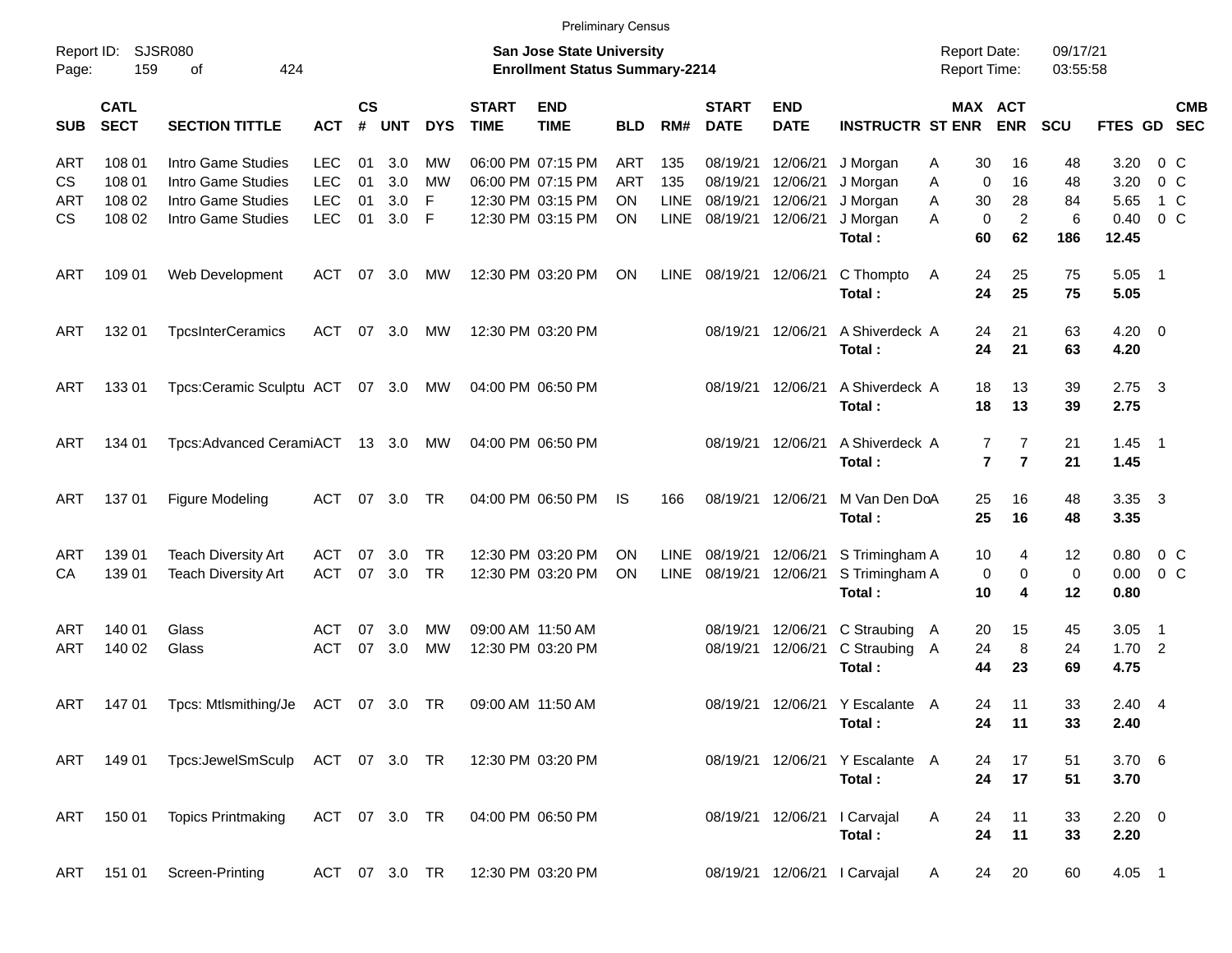|            |                            |                                                        |                                  |                    |            |            |                             | <b>Preliminary Census</b>                                                 |            |                            |                                                  |                           |                                          |                                            |                                                      |                          |                                |            |                          |
|------------|----------------------------|--------------------------------------------------------|----------------------------------|--------------------|------------|------------|-----------------------------|---------------------------------------------------------------------------|------------|----------------------------|--------------------------------------------------|---------------------------|------------------------------------------|--------------------------------------------|------------------------------------------------------|--------------------------|--------------------------------|------------|--------------------------|
| Page:      | Report ID: SJSR080<br>160  | 424<br>of                                              |                                  |                    |            |            |                             | <b>San Jose State University</b><br><b>Enrollment Status Summary-2214</b> |            |                            |                                                  |                           |                                          | <b>Report Date:</b><br><b>Report Time:</b> |                                                      | 09/17/21<br>03:55:58     |                                |            |                          |
| <b>SUB</b> | <b>CATL</b><br><b>SECT</b> | <b>SECTION TITTLE</b>                                  | <b>ACT</b>                       | $\mathsf{cs}$<br># | <b>UNT</b> | <b>DYS</b> | <b>START</b><br><b>TIME</b> | <b>END</b><br><b>TIME</b>                                                 | <b>BLD</b> | RM#                        | <b>START</b><br><b>DATE</b>                      | <b>END</b><br><b>DATE</b> | <b>INSTRUCTR ST ENR</b>                  |                                            | MAX ACT<br><b>ENR</b>                                | <b>SCU</b>               | FTES GD                        |            | <b>CMB</b><br><b>SEC</b> |
|            |                            |                                                        |                                  |                    |            |            |                             |                                                                           |            |                            |                                                  |                           | Total:                                   |                                            | 24<br>20                                             | 60                       | 4.05                           |            |                          |
| ART        | 155 01                     | Tpcs: Monotype                                         | ACT 07 3.0 F                     |                    |            |            |                             | 12:00 PM 06:00 PM                                                         |            |                            | 08/19/21                                         | 12/06/21                  | R Foster<br>Total:                       | A                                          | 13<br>24<br>24<br>13                                 | 39<br>39                 | $2.70$ 2<br>2.70               |            |                          |
| ART        | 158 01                     | Tpcs: Adv Drawing                                      | ACT                              |                    | 07 3.0     | МW         |                             | 04:00 PM 06:50 PM                                                         | ON         | LINE                       | 08/19/21                                         | 12/06/21                  | E Friedman<br>Total:                     | A                                          | 24<br>24<br>24<br>24                                 | 72<br>72                 | $4.85$ 1<br>4.85               |            |                          |
| ART        | 162 01                     | Watercolor                                             | ACT                              |                    | 07 3.0     | <b>TR</b>  |                             | 04:00 PM 06:50 PM                                                         | ON         | LINE                       | 08/19/21                                         | 12/06/21                  | M Taylor<br>Total:                       | Α                                          | 19<br>24<br>24<br>19                                 | 57<br>57                 | $3.85$ 1<br>3.85               |            |                          |
| ART        | 164A 01                    | <b>Intermed Painting</b>                               | ACT                              |                    | 07 3.0     | МW         |                             | 12:30 PM 03:20 PM                                                         | ON         | LINE                       | 08/19/21                                         | 12/06/21                  | M Taylor<br>Total:                       | Α                                          | 24<br>24<br>24<br>24                                 | 72<br>72                 | 4.90 2<br>4.90                 |            |                          |
| ART        | 165 01                     | Tpcs: Figure Paintin                                   | ACT 07 3.0 TR                    |                    |            |            |                             | 04:00 PM 06:50 PM                                                         | ON         | <b>LINE</b>                | 08/19/21                                         | 12/06/21                  | D Feasel<br>Total:                       | A                                          | 24<br>15<br>24<br>15                                 | 45<br>45                 | $3.00 \ 0$<br>3.00             |            |                          |
| ART        | 166 01                     | Tpcs:Advanced Painti LAB                               |                                  |                    | 15 3.0 TR  |            |                             | 04:00 PM 06:50 PM                                                         |            |                            | 08/19/21                                         | 12/06/21                  | S O'Dell<br>Total:                       | A                                          | 24<br>13<br>24<br>13                                 | 39<br>39                 | $2.90\quad 6$<br>2.90          |            |                          |
| ART        | 169 01                     | <b>Metal Sculpture</b>                                 | ACT                              |                    | 07 3.0     | МW         |                             | 04:00 PM 06:50 PM                                                         |            |                            | 08/19/21                                         | 12/06/21                  | S Davis<br>Total:                        | Α                                          | 24<br>15<br>24<br>15                                 | 45<br>45                 | 3.55 11<br>3.55                |            |                          |
| ART        | 172 01                     | Intermediate Sculp                                     | ACT 07 3.0 F                     |                    |            |            |                             | 09:30 AM 03:30 PM                                                         |            |                            | 08/19/21                                         | 12/06/21                  | S Wright<br>Total:                       | Α                                          | 9<br>24<br>24<br>9                                   | 27<br>27                 | 2.004<br>2.00                  |            |                          |
| ART        | 174A 01<br>ARTH 174A 01    | Mus & Gall Oper<br>Mus & Gall Oper                     | <b>SEM</b><br>SEM                | 05<br>05           | 3.0<br>3.0 | R<br>R     |                             | 04:00 PM 06:45 PM<br>04:00 PM 06:45 PM                                    | ΟN<br>ON   | <b>LINE</b><br><b>LINE</b> | 08/19/21<br>08/19/21                             | 12/06/21<br>12/06/21      | A Sauzade<br>A Sauzade<br>Total:         | A<br>A                                     | $\overline{7}$<br>20<br>5<br>0<br>20<br>12           | 21<br>15<br>36           | 1.45<br>1.05<br>2.50           | 1 C<br>1 C |                          |
|            |                            | ART 175 01 Sp Top Studio Art                           |                                  |                    |            |            |                             | ACT 07 3.0 MW 04:00 PM 06:50 PM ON LINE 08/19/21 12/06/21 D Santos        |            |                            |                                                  |                           | Total:                                   | A                                          | 24<br>16<br>24<br>16                                 | 48<br>48                 | $3.30$ 2<br>3.30               |            |                          |
|            |                            | ART 178 01 Art Field Work<br>ART 178 02 Art Field Work | SUP 78 1.0 TBA<br>SUP 78 3.0 TBA |                    |            |            |                             |                                                                           | ON.<br>ON  |                            | LINE 08/19/21 12/06/21<br>LINE 08/19/21 12/06/21 |                           | R Holberton A<br>R Holberton A<br>Total: |                                            | 10<br>$\mathbf{1}$<br>5<br>$\overline{a}$<br>15<br>3 | 1<br>6<br>$\overline{7}$ | $0.07$ 0<br>$0.40 \ 0$<br>0.47 |            |                          |
|            |                            | ART 179 01 Spec Prob in Art                            | SUP 78 3.0 TBA                   |                    |            |            |                             |                                                                           | ON.        |                            | LINE 08/19/21 12/06/21                           |                           | Total:                                   | A                                          | 10<br>0<br>10<br>0                                   | 0<br>0                   | $0.00 \t 0$<br>0.00            |            |                          |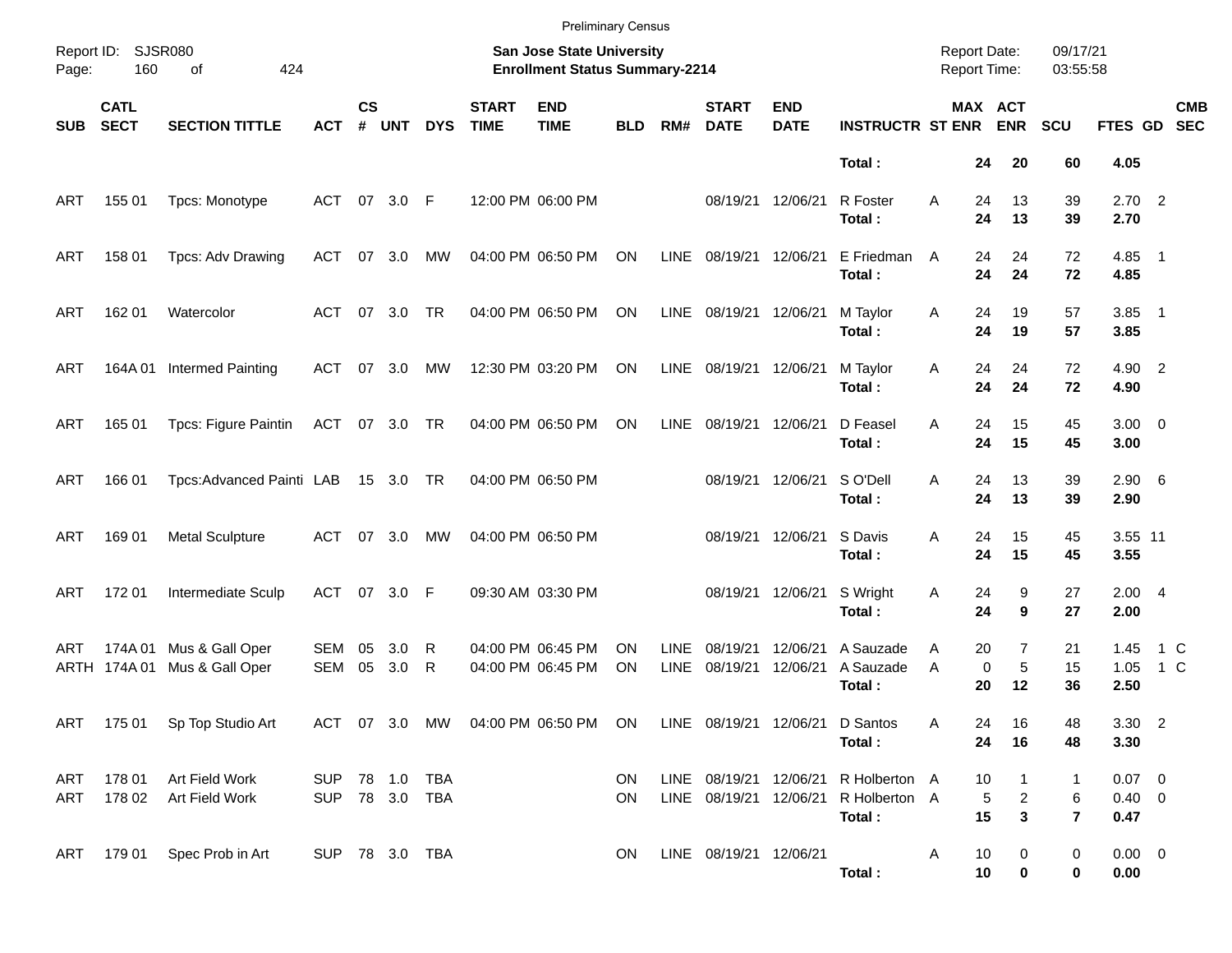|            |                            |                                           |            |                |            |            |                             |                                                                           | <b>Preliminary Census</b> |             |                             |                           |                         |                                            |                         |                      |                     |                          |            |
|------------|----------------------------|-------------------------------------------|------------|----------------|------------|------------|-----------------------------|---------------------------------------------------------------------------|---------------------------|-------------|-----------------------------|---------------------------|-------------------------|--------------------------------------------|-------------------------|----------------------|---------------------|--------------------------|------------|
| Page:      | Report ID: SJSR080<br>161  | 424<br>of                                 |            |                |            |            |                             | <b>San Jose State University</b><br><b>Enrollment Status Summary-2214</b> |                           |             |                             |                           |                         | <b>Report Date:</b><br><b>Report Time:</b> |                         | 09/17/21<br>03:55:58 |                     |                          |            |
| <b>SUB</b> | <b>CATL</b><br><b>SECT</b> | <b>SECTION TITTLE</b>                     | <b>ACT</b> | <b>CS</b><br># | <b>UNT</b> | <b>DYS</b> | <b>START</b><br><b>TIME</b> | <b>END</b><br><b>TIME</b>                                                 | <b>BLD</b>                | RM#         | <b>START</b><br><b>DATE</b> | <b>END</b><br><b>DATE</b> | <b>INSTRUCTR ST ENR</b> | MAX ACT                                    | <b>ENR</b>              | <b>SCU</b>           | FTES GD SEC         |                          | <b>CMB</b> |
| ART        | 180 01                     | <b>Indiv Studies</b>                      | <b>SUP</b> | 78             | $-1.0$     | <b>TBA</b> |                             |                                                                           |                           |             | 08/19/21                    | 12/06/21                  | D Feasel                | 36<br>A                                    | 0                       | 0                    | 0.00                | $\overline{\phantom{0}}$ |            |
| ART        | 180 02                     | <b>Indiv Studies</b>                      | <b>SUP</b> | 78             | 2.0        | <b>TBA</b> |                             |                                                                           |                           |             | 08/19/21                    | 12/06/21                  |                         | 36<br>Α                                    | 0                       | 0                    | 0.00                | - 0                      |            |
| ART        | 180 03                     | <b>Indiv Studies</b>                      | <b>SUP</b> |                | 78 3.0     | <b>TBA</b> |                             |                                                                           |                           |             |                             | 08/19/21 12/06/21         | Total:                  | 36<br>A<br>108                             | $\mathbf 0$<br>$\bf{0}$ | 0<br>$\mathbf 0$     | 0.00<br>0.00        | $\overline{\mathbf{0}}$  |            |
| ART        | 195 01                     | <b>BFA Exhibition</b>                     | ACT        | 20             | 3.0        | Т          |                             | 04:00 PM 06:50 PM                                                         |                           |             | 08/19/21                    | 12/06/21                  | G Hobbs                 | A<br>15                                    | 17                      | 51                   | 3.40                | $\overline{\phantom{0}}$ |            |
| ART        | 195 02                     | <b>BFA Exhibition</b>                     | <b>ACT</b> | 20             | 3.0        | R          |                             | 12:30 PM 03:20 PM                                                         |                           |             | 08/19/21                    | 12/06/21                  | R Holberton<br>Total:   | 15<br>$\overline{A}$<br>30                 | 13<br>30                | 39<br>90             | $2.60 \t 0$<br>6.00 |                          |            |
| ART        | 197 01                     | <b>BA Senior Project</b>                  | LAB        |                | 78 3.0 T   |            |                             | 09:00 AM 11:45 AM                                                         | ON                        | LINE        | 08/19/21 12/06/21           |                           | M Day<br>Total:         | Α<br>24<br>24                              | 14<br>14                | 42<br>42             | 2.80 0<br>2.80      |                          |            |
| ART        | 198 01                     | B.F.A. Seminar                            | <b>SEM</b> | 05             | 3.0        | Т          |                             | 04:00 PM 06:45 PM                                                         | ON                        | <b>LINE</b> | 08/19/21                    | 12/06/21                  | J Silk                  | 20<br>A                                    | 21                      | 63                   | 4.20                | $\overline{\phantom{0}}$ |            |
| ART        | 198 02                     | B.F.A. Seminar                            | SEM        | 05             | 3.0        | R          |                             | 04:00 PM 06:45 PM                                                         |                           |             | 08/19/21                    | 12/06/21                  | L Fung                  | 20<br>A                                    | 23                      | 69                   | $4.60$ 0            |                          |            |
|            |                            |                                           |            |                |            |            |                             |                                                                           |                           |             |                             |                           | Total:                  | 40                                         | 44                      | 132                  | 8.80                |                          |            |
| ART        | 199 01                     | <b>BFA Project</b>                        | <b>SUP</b> |                | 78 3.0     | TBA        |                             |                                                                           |                           |             |                             | 08/19/21 12/06/21         | R Ghosh                 | 35<br>A                                    | 26                      | 78                   | $5.20 \ 0$          |                          |            |
|            |                            |                                           |            |                |            |            |                             |                                                                           |                           |             |                             |                           | Total:                  | 35                                         | 26                      | 78                   | 5.20                |                          |            |
| ART        |                            | 200W 01 Prof Writing Worksho SEM 05 3.0 T |            |                |            |            |                             | 09:00 AM 11:45 AM                                                         | ON                        | <b>LINE</b> | 08/19/21 12/06/21           |                           | J Silk                  | 15<br>Α                                    | 15                      | 45                   | 3.75 15             |                          |            |
|            |                            |                                           |            |                |            |            |                             |                                                                           |                           |             |                             |                           | Total:                  | 15                                         | 15                      | 45                   | 3.75                |                          |            |
| <b>ART</b> | 208 01                     | <b>Grad Photo Crit</b>                    | LAB        |                | 15 3.0 T   |            |                             | 06:00 PM 08:50 PM                                                         |                           |             |                             | 08/19/21 12/06/21         | V Mendoza               | 15<br>Α                                    | 9                       | 27                   | $2.20\ 8$           |                          |            |
|            |                            |                                           |            |                |            |            |                             |                                                                           |                           |             |                             |                           | Total:                  | 15                                         | 9                       | 27                   | 2.20                |                          |            |
| ART        | 210 01                     | Sem Digital Media                         | <b>SEM</b> |                | 3.0        |            |                             |                                                                           |                           |             |                             |                           |                         | X<br>0                                     | 0                       | 0                    | $0.00 \t 0$         |                          |            |
| ART        | 210 02                     | Sem Digital Media                         | SEM        | 05             | 3.0        | W          |                             | 04:00 PM 06:45 PM                                                         | ON                        | LINE        | 08/19/21 12/06/21           |                           | G Hobbs                 | 15<br>A                                    | 8                       | 24                   | 1.80                | - 4                      |            |
|            |                            |                                           |            |                |            |            |                             |                                                                           |                           |             |                             |                           | Total:                  | 15                                         | 8                       | 24                   | 1.80                |                          |            |
| <b>ART</b> | 21701                      | <b>Tutrls Pictorial</b>                   | LAB        |                | 78 3.0     | TBA        |                             |                                                                           |                           |             |                             | 08/19/21 12/06/21         | S O'Dell                | 20<br>A                                    | 2                       | 6                    | 0.50                | $\overline{\phantom{a}}$ |            |
| ART        | 217 02                     | <b>Tutrls Pictorial</b>                   | LAB        |                | 78 3.0     | <b>TBA</b> |                             |                                                                           |                           |             |                             | 08/19/21 12/06/21         | S Wright                | 5<br>A                                     |                         | 3                    | 0.25                | - 1                      |            |
| ART        | 217 03                     | <b>Tutrls Pictorial</b>                   | LAB        |                | 78 3.0     | TBA        |                             |                                                                           |                           |             |                             | 08/19/21 12/06/21         | M Taylor                | 5<br>A                                     |                         | 3                    | 0.25                | $\overline{\phantom{1}}$ |            |
| ART        | 217 04                     | <b>Tutrls Pictorial</b>                   | LAB        |                | 78 3.0 TBA |            |                             |                                                                           | ON                        | LINE        | 08/19/21 12/06/21           |                           | M Van Den DoA           | 5                                          |                         | 3                    | $0.25$ 1            |                          |            |
|            |                            |                                           |            |                |            |            |                             |                                                                           |                           |             |                             |                           | Total:                  | 35                                         | 5                       | 15                   | 1.25                |                          |            |
| ART        | 219 01                     | <b>Tutrls Spatial Art</b>                 | LAB        |                | 78 3.0     | TBA        |                             |                                                                           |                           |             |                             | 08/19/21 12/06/21         | A Shiverdeck A          | 20                                         | 6                       | 18                   | 1.50 6              |                          |            |
| <b>ART</b> | 219 02                     | <b>Tutrls Spatial Art</b>                 | LAB        |                | 78 3.0     | TBA        |                             |                                                                           |                           |             |                             | 08/19/21 12/06/21         | S Davis                 | 5<br>Α                                     | 2                       | 6                    | $0.50$ 2            |                          |            |
| ART        | 21903                      | <b>Tutrls Spatial Art</b>                 | LAB        |                |            | 78 3.0 TBA |                             |                                                                           |                           |             |                             | 08/19/21 12/06/21         | M Van Den DoA           | 5                                          | $\mathbf{1}$            | 3                    | $0.25$ 1            |                          |            |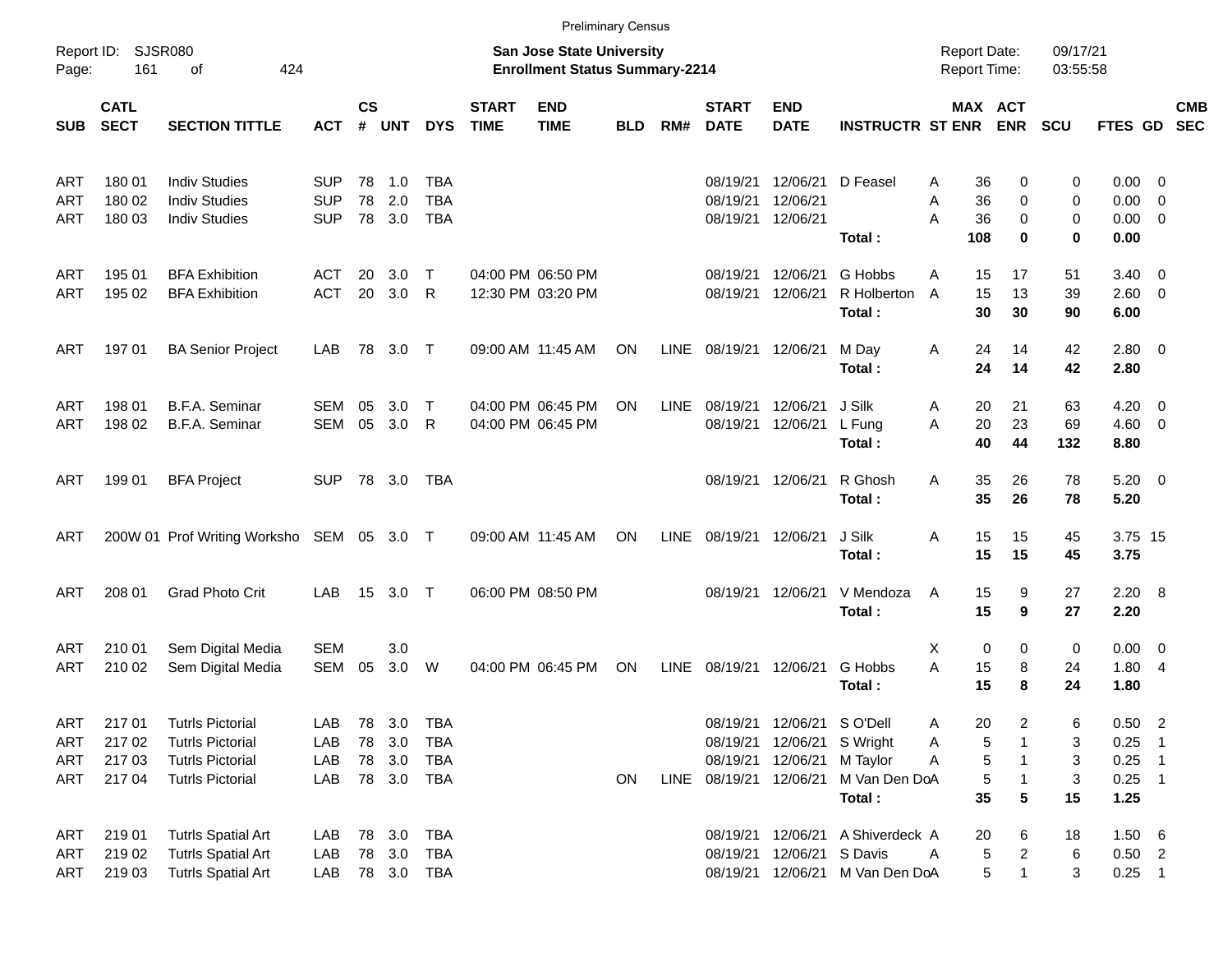|                     |                            |                           |            |                |            |            |                             |                                                                           | <b>Preliminary Census</b> |      |                             |                            |                         |   |                                     |                         |                      |                |                            |                          |
|---------------------|----------------------------|---------------------------|------------|----------------|------------|------------|-----------------------------|---------------------------------------------------------------------------|---------------------------|------|-----------------------------|----------------------------|-------------------------|---|-------------------------------------|-------------------------|----------------------|----------------|----------------------------|--------------------------|
| Report ID:<br>Page: | <b>SJSR080</b><br>162      | 424<br>οf                 |            |                |            |            |                             | <b>San Jose State University</b><br><b>Enrollment Status Summary-2214</b> |                           |      |                             |                            |                         |   | <b>Report Date:</b><br>Report Time: |                         | 09/17/21<br>03:55:58 |                |                            |                          |
| <b>SUB</b>          | <b>CATL</b><br><b>SECT</b> | <b>SECTION TITTLE</b>     | <b>ACT</b> | <b>CS</b><br># | <b>UNT</b> | <b>DYS</b> | <b>START</b><br><b>TIME</b> | <b>END</b><br><b>TIME</b>                                                 | <b>BLD</b>                | RM#  | <b>START</b><br><b>DATE</b> | <b>END</b><br><b>DATE</b>  | <b>INSTRUCTR ST ENR</b> |   |                                     | MAX ACT<br><b>ENR</b>   | <b>SCU</b>           | <b>FTES GD</b> |                            | <b>CMB</b><br><b>SEC</b> |
|                     |                            |                           |            |                |            |            |                             |                                                                           |                           |      |                             |                            | Total:                  |   | 30                                  | 9                       | 27                   | 2.25           |                            |                          |
| ART                 | 220 01                     | <b>Tutrls Digital Art</b> | LAB        | 78             | 3.0        | <b>TBA</b> |                             |                                                                           |                           |      | 08/19/21                    | 12/06/21                   | R Holberton A           |   | 20                                  | 0                       | 0                    | 0.00           | $\overline{\mathbf{0}}$    |                          |
| ART                 | 220 02                     | <b>Tutrls Digital Art</b> | LAB        | 78             | 3.0        | <b>TBA</b> |                             |                                                                           |                           |      | 08/19/21                    | 12/06/21                   | J Morgan                | Α | $\sqrt{5}$                          | 1                       | 3                    | 0.25           | -1                         |                          |
|                     |                            |                           |            |                |            |            |                             |                                                                           |                           |      |                             |                            | Total:                  |   | 25                                  | $\mathbf 1$             | 3                    | 0.25           |                            |                          |
| ART                 | 222 01                     | <b>Grad Tutrls Photog</b> | LAB        | 78             | 3.0        | <b>TBA</b> |                             |                                                                           |                           |      | 08/19/21                    | 12/06/21                   | <b>B</b> Danh           | A | 20                                  | 2                       | 6                    | 0.50           | $\overline{2}$             |                          |
| ART                 | 222 02                     | <b>Grad Tutrls Photog</b> | LAB        | 78             | 3.0        | <b>TBA</b> |                             |                                                                           |                           |      | 08/19/21                    | 12/06/21                   | R Lasser                | A | $\sqrt{5}$                          | 1                       | 3                    | 0.25           | $\overline{1}$             |                          |
| ART                 | 222 03                     | <b>Grad Tutrls Photog</b> | LAB        | 78             | 3.0        | <b>TBA</b> |                             |                                                                           |                           |      | 08/19/21                    | 12/06/21                   | J Aguilar-Di            | A | 5                                   | 0                       | 0                    | 0.00           | $\overline{\mathbf{0}}$    |                          |
| ART                 | 222 04                     | <b>Grad Tutrls Photog</b> | LAB        | 78             | 3.0        | <b>TBA</b> |                             |                                                                           |                           |      | 08/19/21                    | 12/06/21                   | Y Escalante             | A | 5                                   | 1                       | 3                    | 0.25           | $\overline{1}$             |                          |
| ART                 | 222 05                     | <b>Grad Tutrls Photog</b> | LAB        | 78             | 3.0        | <b>TBA</b> |                             |                                                                           |                           |      | 08/19/21                    | 12/06/21                   | S Wright                | A | 5                                   | 1                       | 3                    | 0.25           | $\overline{\phantom{1}}$   |                          |
|                     |                            |                           |            |                |            |            |                             |                                                                           |                           |      |                             |                            | Total:                  |   | 40                                  | 5                       | 15                   | 1.25           |                            |                          |
| ART                 | 260 01                     | Spec Tutrls in Art        | LAB        | 78             | 3.0        | <b>TBA</b> |                             |                                                                           |                           |      | 08/19/21                    | 12/06/21                   | A Blanton               | Α | 20                                  | 1                       | 3                    | 0.25           | - 1                        |                          |
| ART                 | 260 02                     | Spec Tutrls in Art        | LAB        | 78             | 3.0        | <b>TBA</b> |                             |                                                                           |                           |      | 08/19/21                    | 12/06/21                   | S Wright                | A | 5                                   | $\overline{c}$          | 6                    | 0.50           | $\overline{2}$             |                          |
| ART                 | 260 03                     | Spec Tutrls in Art        | LAB        | 78             | 3.0        | <b>TBA</b> |                             |                                                                           |                           |      | 08/19/21                    | 12/06/21                   | D Bayus                 | A | 5                                   | 1                       | 3                    | 0.25           | $\overline{1}$             |                          |
| ART                 | 260 04                     | Spec Tutrls in Art        | LAB        | 78             | 3.0        | <b>TBA</b> |                             |                                                                           |                           |      | 08/19/21                    | 12/06/21                   | E Friedman              | A | 5                                   | 1                       | 3                    | 0.25           | $\overline{1}$             |                          |
| ART                 | 260 05                     | Spec Tutrls in Art        | LAB        | 78             | 3.0        | <b>TBA</b> |                             |                                                                           |                           |      | 08/19/21                    | 12/06/21                   | M Van Den DoA           |   | 5                                   | $\overline{c}$          | 6                    | 0.50           | $\overline{2}$             |                          |
| ART                 | 260 06                     | Spec Tutrls in Art        | LAB        | 78             | 3.0        | <b>TBA</b> |                             |                                                                           |                           |      | 08/19/21                    | 12/06/21                   | I Carvajal              | Α | 5                                   | 1                       | 3                    | 0.25           | $\overline{1}$             |                          |
|                     |                            |                           |            |                |            |            |                             |                                                                           |                           |      |                             |                            | Total:                  |   | 45                                  | 8                       | 24                   | 2.00           |                            |                          |
| ART                 | 281 01                     | <b>Interdis Critique</b>  | <b>SEM</b> |                | 3.0        |            |                             |                                                                           |                           |      |                             |                            |                         | X | 0                                   | 0                       | 0                    | 0.00           | $\overline{\phantom{0}}$   |                          |
| ART                 | 281 02                     | <b>Interdis Critique</b>  | <b>SEM</b> | 05             | 3.0        | M          |                             | 04:00 PM 06:45 PM                                                         |                           |      | 08/19/21                    | 12/06/21                   | C Thompto               | Α | 15                                  | 10                      | 30                   | 2.50 10        |                            |                          |
|                     |                            |                           |            |                |            |            |                             |                                                                           |                           |      |                             |                            | Total:                  |   | 15                                  | 10                      | 30                   | 2.50           |                            |                          |
| ART                 |                            | 282A 01 Sem Theory & Crit | SEM 05     |                | 3.0        | R          |                             | 04:00 PM 06:45 PM                                                         | ON                        | LINE | 08/19/21 12/06/21           |                            | D Solomon               | A | 20                                  | 13                      | 39                   | 3.25 13        |                            |                          |
|                     |                            |                           |            |                |            |            |                             |                                                                           |                           |      |                             |                            | Total:                  |   | 20                                  | 13                      | 39                   | 3.25           |                            |                          |
| ART                 | 297A01                     | <b>MA Special Study</b>   | <b>SUP</b> | 78             | 3.0        | <b>TBA</b> |                             |                                                                           |                           |      | 08/19/21                    | 12/06/21                   |                         | Α | 10                                  | 0                       | 0                    | 0.00           | $\overline{\phantom{0}}$   |                          |
|                     |                            |                           |            |                |            |            |                             |                                                                           |                           |      |                             |                            | Total:                  |   | 10                                  | 0                       | 0                    | 0.00           |                            |                          |
| ART                 |                            | 297B 01 Masters Project   | <b>SUP</b> |                | 78 3.0     | TBA        |                             |                                                                           |                           |      |                             | 08/19/21 12/06/21          |                         | A | 10                                  | 0                       | 0                    | 0.00           | $\overline{\phantom{0}}$   |                          |
|                     |                            |                           |            |                |            |            |                             |                                                                           |                           |      |                             |                            | Total:                  |   | 10                                  | 0                       | 0                    | 0.00           |                            |                          |
| ART                 |                            | 298A 01 MFA Special Study | <b>SUP</b> | 78             | 3.0        | <b>TBA</b> |                             |                                                                           |                           |      | 08/19/21                    | 12/06/21                   | <b>B</b> Danh           | Α | 25                                  | 2                       | 6                    | 0.50           | $\overline{\phantom{0}}$   |                          |
| ART                 |                            | 298A 02 MFA Special Study | <b>SUP</b> | 78             | 3.0        | <b>TBA</b> |                             |                                                                           |                           |      | 08/19/21                    | 12/06/21                   | G Hobbs                 | Α | 5                                   | 1                       | 3                    | 0.25           | -1                         |                          |
| <b>ART</b>          |                            | 298A 03 MFA Special Study | <b>SUP</b> | 78             | 3.0        | <b>TBA</b> |                             |                                                                           |                           |      | 08/19/21                    | 12/06/21                   | V Mendoza               | Α | 5                                   | $\mathbf{1}$            | 3                    | 0.25           | $\overline{\phantom{0}}$ 1 |                          |
| ART                 |                            | 298A 04 MFA Special Study | <b>SUP</b> | 78             | 3.0        | <b>TBA</b> |                             |                                                                           |                           |      | 08/19/21                    | 12/06/21                   | A Shiverdeck A          |   | 5                                   | $\overline{\mathbf{c}}$ | $\,6$                | $0.50$ 2       |                            |                          |
| ART                 |                            | 298A 05 MFA Special Study | <b>SUP</b> |                | 78 3.0     | <b>TBA</b> |                             |                                                                           |                           |      |                             | 08/19/21 12/06/21 S Wright |                         | Α | 5                                   | $\overline{c}$          | 6                    | $0.50$ 2       |                            |                          |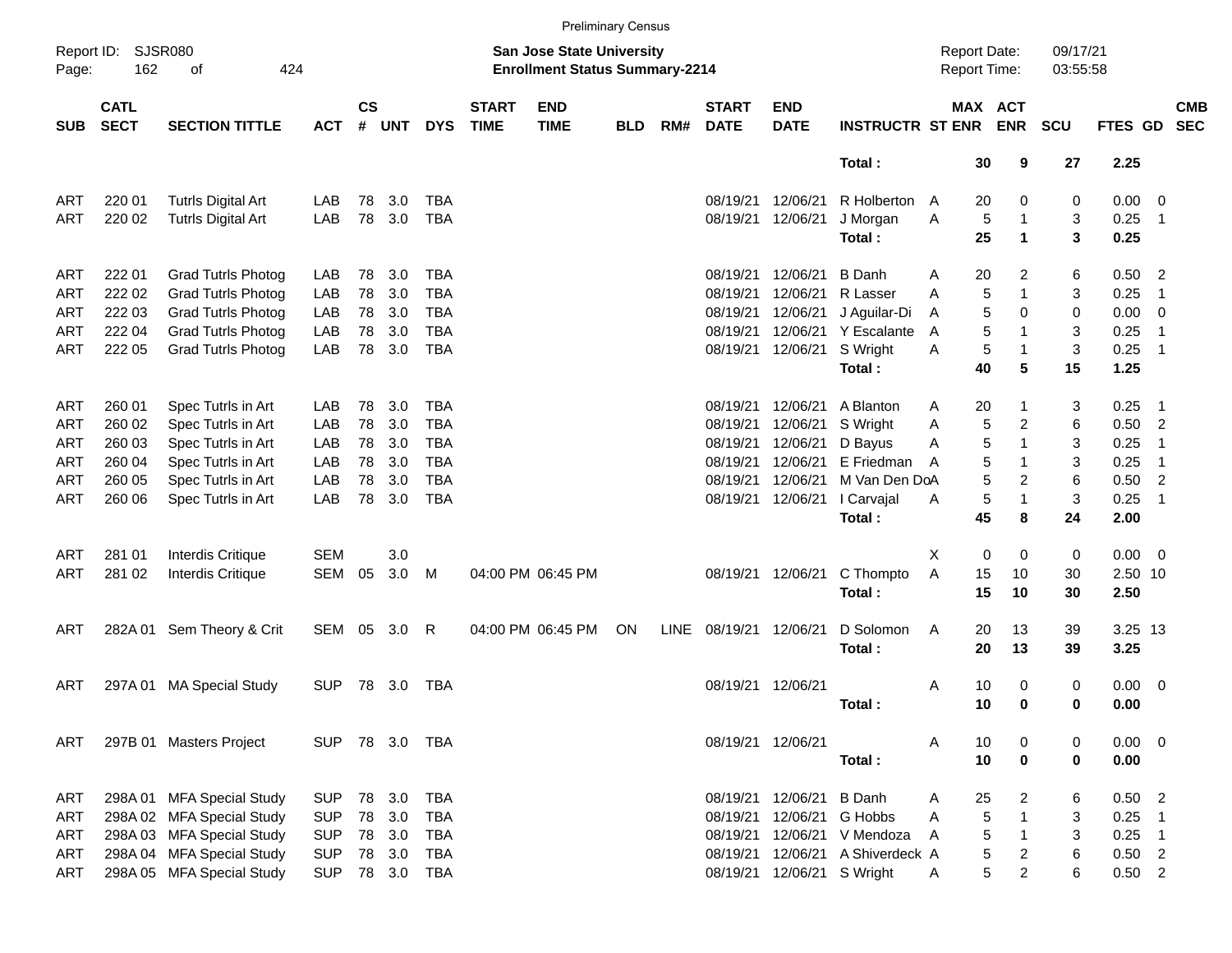|                     |                            |                             |               |                |            |            |                             | <b>Preliminary Census</b>                                                 |            |             |                             |                           |                                      |                     |             |                       |                      |                |                |                          |
|---------------------|----------------------------|-----------------------------|---------------|----------------|------------|------------|-----------------------------|---------------------------------------------------------------------------|------------|-------------|-----------------------------|---------------------------|--------------------------------------|---------------------|-------------|-----------------------|----------------------|----------------|----------------|--------------------------|
| Report ID:<br>Page: | 163                        | <b>SJSR080</b><br>424<br>οf |               |                |            |            |                             | <b>San Jose State University</b><br><b>Enrollment Status Summary-2214</b> |            |             |                             |                           |                                      | <b>Report Date:</b> |             | <b>Report Time:</b>   | 09/17/21<br>03:55:58 |                |                |                          |
| <b>SUB</b>          | <b>CATL</b><br><b>SECT</b> | <b>SECTION TITTLE</b>       | <b>ACT</b>    | <b>CS</b><br># | <b>UNT</b> | <b>DYS</b> | <b>START</b><br><b>TIME</b> | <b>END</b><br><b>TIME</b>                                                 | <b>BLD</b> | RM#         | <b>START</b><br><b>DATE</b> | <b>END</b><br><b>DATE</b> | <b>INSTRUCTR ST ENR</b>              |                     |             | MAX ACT<br><b>ENR</b> | <b>SCU</b>           | <b>FTES GD</b> |                | <b>CMB</b><br><b>SEC</b> |
|                     |                            |                             |               |                |            |            |                             |                                                                           |            |             |                             |                           | Total:                               |                     | 45          | 8                     | 24                   | 2.00           |                |                          |
| ART                 |                            | 298B 01 MFA Project         | <b>SUP</b>    | 78             | 3.0        | <b>TBA</b> |                             |                                                                           |            |             | 08/19/21                    | 12/06/21                  | V Mendoza                            | A                   | 25          | 2                     | 6                    | 0.50           | $\overline{2}$ |                          |
| ART                 |                            | 298B 02 MFA Project         | <b>SUP</b>    | 78             | 3.0        | <b>TBA</b> |                             |                                                                           |            |             | 08/19/21                    | 12/06/21                  | A Shiverdeck A                       |                     | 5           | -1                    | 3                    | 0.25           | $\overline{1}$ |                          |
| ART                 |                            | 298B 03 MFA Project         | <b>SUP</b>    | 78             | 3.0        | <b>TBA</b> |                             |                                                                           |            |             | 08/19/21                    | 12/06/21                  | S Wright                             | A                   | 5           | -1                    | 3                    | 0.25           | $\overline{1}$ |                          |
| ART                 |                            | 298B 04 MFA Project         | <b>SUP</b>    | 78             | 3.0        | <b>TBA</b> |                             |                                                                           |            |             | 08/19/21                    | 12/06/21                  | <b>B</b> Danh                        | Α                   | 5           | -1                    | 3                    | 0.25           | $\overline{1}$ |                          |
| ART                 |                            | 298B 05 MFA Project         | <b>SUP</b>    | 78             | 3.0        | <b>TBA</b> |                             |                                                                           |            |             |                             | 08/19/21 12/06/21         | S O'Dell                             | A                   | $\mathbf 5$ | $\mathbf 1$           | 3                    | 0.25           | $\overline{1}$ |                          |
|                     |                            |                             |               |                |            |            |                             |                                                                           |            |             |                             |                           | Total:                               |                     | 45          | 6                     | 18                   | 1.50           |                |                          |
| ART                 | 299 01                     | Master's Thesis             | <b>SUP</b>    | 78             | 3.0        | TBA        |                             |                                                                           | <b>ON</b>  | LINE        | 08/19/21 12/06/21           |                           | A Raynsford A                        |                     | 5           | -1                    | 3                    | 0.25           | $\overline{1}$ |                          |
| ART                 | 299 02                     | <b>Master's Thesis</b>      | <b>SUP</b>    | 78             | 3.0        | <b>TBA</b> |                             |                                                                           | ON         | <b>LINE</b> | 08/19/21                    | 12/06/21                  | D Solomon                            | A                   | 5           | 0                     | $\mathbf 0$          | 0.00           | $\overline{0}$ |                          |
|                     |                            |                             |               |                |            |            |                             |                                                                           |            |             |                             |                           | Total:                               |                     | 10          | $\mathbf 1$           | 3                    | 0.25           |                |                          |
| ARTH                | 15 01                      | <b>Visual Culture</b>       | <b>LEC</b>    | 02             | 3.0        | МW         |                             | 09:00 AM 10:15 AM                                                         | <b>ON</b>  | <b>LINE</b> | 08/19/21                    | 12/06/21                  | I Pafford                            | A                   | 70          | 73                    | 219                  | 14.60          | 0              |                          |
| ARTH                | 15 02                      | <b>Visual Culture</b>       | <b>LEC</b>    | 02             | 3.0        | MW         |                             | 10:45 AM 12:00 PM                                                         | ON         | <b>LINE</b> | 08/19/21                    | 12/06/21                  | I Pafford                            | A                   | 70          | 72                    | 216                  | 14.40          | 0              |                          |
|                     | ARTH 1503                  | <b>Visual Culture</b>       | <b>LEC</b>    |                | 3.0        |            |                             |                                                                           |            |             |                             |                           |                                      | X                   | 0           | 0                     | 0                    | 0.00           | 0              |                          |
|                     |                            |                             |               |                |            |            |                             |                                                                           |            |             |                             |                           | Total :                              |                     | 140         | 145                   | 435                  | 29.00          |                |                          |
| ARTH                | 70A 01                     | Art Hist Prehis-Med         | <b>LEC</b>    | 02             | 3.0        | MW         |                             | 05:45 PM 07:00 PM                                                         | <b>ON</b>  | LINE        | 08/19/21 12/06/21           |                           | I Pafford                            | A                   | 50          | 59                    | 177                  | 11.80          | - 0            |                          |
|                     |                            |                             |               |                |            |            |                             |                                                                           |            |             |                             |                           | Total:                               |                     | 50          | 59                    | 177                  | 11.80          |                |                          |
|                     |                            |                             |               |                |            |            |                             |                                                                           |            |             |                             |                           |                                      |                     |             |                       |                      |                |                |                          |
| ARTH                | 70B 01                     | Art Hist Ren-Mod            | <b>LEC</b>    | 02             | 3.0        | MW         |                             | 04:00 PM 05:15 PM                                                         | <b>ON</b>  | <b>LINE</b> | 08/19/21                    | 12/06/21                  | E Carroll                            | A                   | 70          | 71                    | 213                  | 14.20          | 0              |                          |
| ARTH                | 70B 02                     | Art Hist Ren-Mod            | <b>LEC</b>    | 02             | 3.0        | <b>TR</b>  |                             | 10:45 AM 12:00 PM                                                         | <b>ON</b>  | <b>LINE</b> | 08/19/21                    | 12/06/21                  | M Salzman                            | A                   | 70          | 69                    | 207                  | 13.80          | 0              |                          |
|                     |                            |                             |               |                |            |            |                             |                                                                           |            |             |                             |                           | Total:                               |                     | 140         | 140                   | 420                  | 28.00          |                |                          |
| ARTH                | 72 01                      | Design in Society           | LEC.          | 01             | 3.0        | MW         |                             | 12:30 PM 01:45 PM                                                         | <b>ON</b>  | <b>LINE</b> | 08/19/21                    | 12/06/21                  | E Carroll                            | Α                   | 70          | 70                    | 210                  | 14.00          | $\overline{0}$ |                          |
| ARTH                | 72 02                      | Design in Society           | <b>LEC</b>    | 01             | 3.0        | <b>TR</b>  |                             | 09:00 AM 10:15 AM                                                         | <b>ON</b>  | <b>LINE</b> | 08/19/21                    | 12/06/21                  | M Hankwitz                           | A                   | 70          | 71                    | 213                  | 14.20          | 0              |                          |
| ARTH                | 72 03                      | Design in Society           | <b>LEC</b>    | 01             | 3.0        | <b>TR</b>  |                             | 12:30 PM 01:45 PM                                                         | <b>ON</b>  | LINE        | 08/19/21                    | 12/06/21                  | M Hankwitz                           | A                   | 50          | 54                    | 162                  | 10.80          | 0              |                          |
|                     |                            |                             |               |                |            |            |                             |                                                                           |            |             |                             |                           | Total:                               |                     | 190         | 195                   | 585                  | 39.00          |                |                          |
|                     | ARTH 110 01                | Hst/Thry New Media          | LEC           | 01             | 3.0        | TR         |                             | 04:00 PM 05:15 PM                                                         | <b>ON</b>  |             | LINE 08/19/21 12/06/21      |                           | M Hankwitz A                         |                     | 50          | 31                    | 93                   | 6.20           | 0 <sup>o</sup> |                          |
| ART                 | 110 01                     | Hst/Thry New Media          | LEC           |                | 01 3.0     | <b>TR</b>  |                             | 04:00 PM 05:15 PM                                                         | ON         |             | LINE 08/19/21 12/06/21      |                           | M Hankwitz A                         |                     | 0           | 21                    | 63                   | 4.25           | 1 C            |                          |
|                     |                            |                             |               |                |            |            |                             |                                                                           |            |             |                             |                           | Total:                               |                     | 50          | 52                    | 156                  | 10.45          |                |                          |
|                     | ARTH 126 01                | History of Photo            | <b>LEC</b>    |                | 02 3.0     | MW         |                             | 04:00 PM 05:15 PM                                                         | ON         |             | LINE 08/19/21 12/06/21      |                           | E Linden                             | A                   | 50          | 29                    | 87                   | 5.85           | 1 C            |                          |
|                     | PHOT 126 01                | History of Photo            | LEC           |                | 02 3.0     | MW         |                             | 04:00 PM 05:15 PM                                                         | ON         |             | LINE 08/19/21 12/06/21      |                           | E Linden                             | Α                   | 0           | 20                    | 60                   | 4.00 0 C       |                |                          |
|                     |                            |                             |               |                |            |            |                             |                                                                           |            |             |                             |                           | Total:                               |                     | 50          | 49                    | 147                  | 9.85           |                |                          |
|                     | ARTH 160 01                | Modern Architecture         | LEC 02 3.0 MW |                |            |            |                             | 12:30 PM 01:45 PM                                                         | ON         |             |                             |                           | LINE 08/19/21 12/06/21 A Raynsford A |                     | 50          | 50                    | 150                  | $10.00 \t 0$   |                |                          |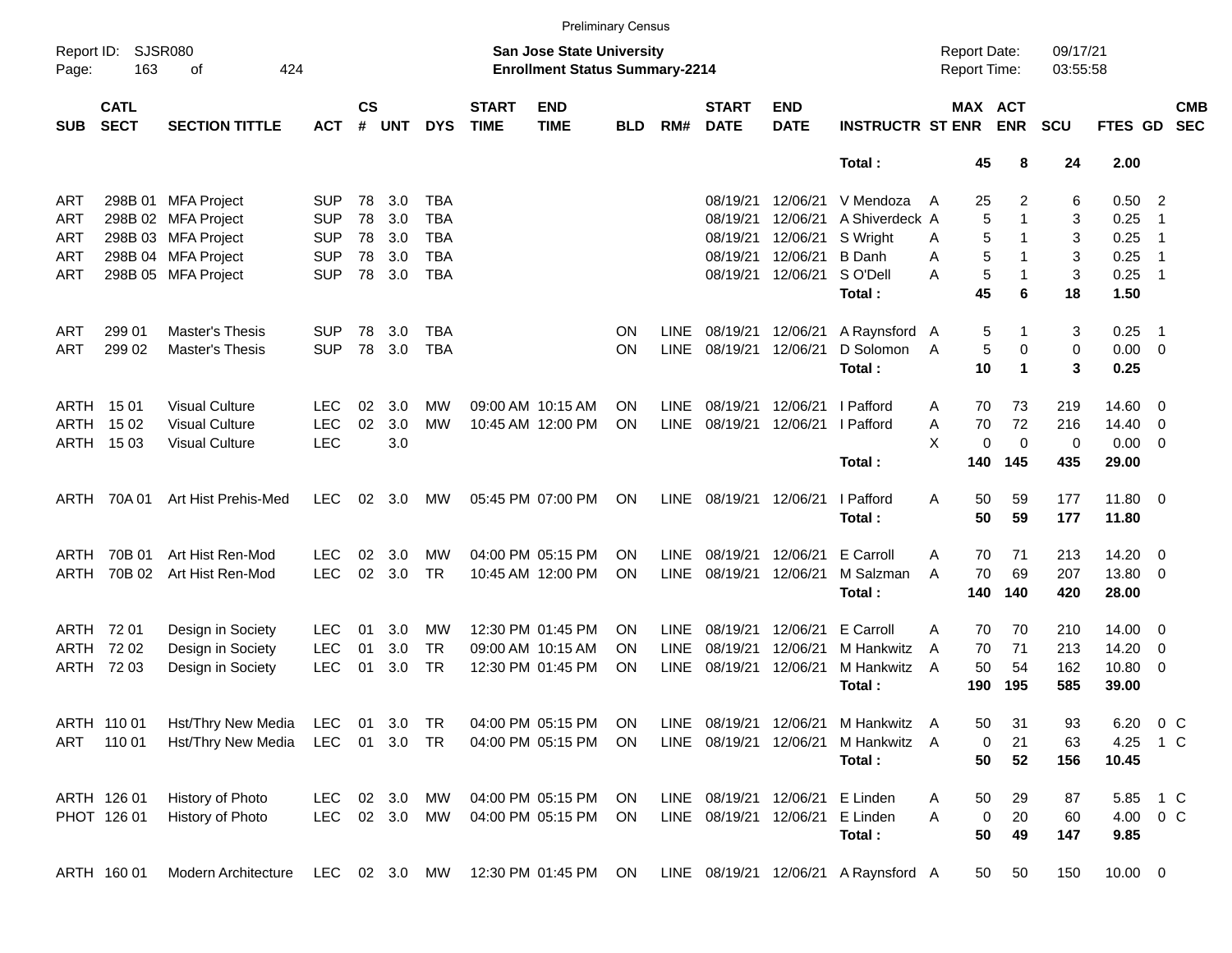|            |                            |                                                                                                                                          |                                                      |                      |                          |                      |                             | <b>Preliminary Census</b>                                                        |                       |                                                   |                                              |                                              |                                                                          |        |                                     |                            |                              |                                       |                                         |                          |
|------------|----------------------------|------------------------------------------------------------------------------------------------------------------------------------------|------------------------------------------------------|----------------------|--------------------------|----------------------|-----------------------------|----------------------------------------------------------------------------------|-----------------------|---------------------------------------------------|----------------------------------------------|----------------------------------------------|--------------------------------------------------------------------------|--------|-------------------------------------|----------------------------|------------------------------|---------------------------------------|-----------------------------------------|--------------------------|
| Page:      | Report ID: SJSR080<br>164  | of<br>424                                                                                                                                |                                                      |                      |                          |                      |                             | <b>San Jose State University</b><br><b>Enrollment Status Summary-2214</b>        |                       |                                                   |                                              |                                              |                                                                          |        | <b>Report Date:</b><br>Report Time: |                            | 09/17/21<br>03:55:58         |                                       |                                         |                          |
| <b>SUB</b> | <b>CATL</b><br><b>SECT</b> | <b>SECTION TITTLE</b>                                                                                                                    | <b>ACT</b>                                           | $\mathsf{cs}$<br>#   | <b>UNT</b>               | <b>DYS</b>           | <b>START</b><br><b>TIME</b> | <b>END</b><br><b>TIME</b>                                                        | <b>BLD</b>            | RM#                                               | <b>START</b><br><b>DATE</b>                  | <b>END</b><br><b>DATE</b>                    | <b>INSTRUCTR ST ENR</b>                                                  |        |                                     | MAX ACT<br><b>ENR</b>      | <b>SCU</b>                   | FTES GD                               |                                         | <b>CMB</b><br><b>SEC</b> |
|            |                            |                                                                                                                                          |                                                      |                      |                          |                      |                             |                                                                                  |                       |                                                   |                                              |                                              | Total:                                                                   |        | 50                                  | 50                         | 150                          | 10.00                                 |                                         |                          |
|            | ARTH 162 01                | Cal Architecture                                                                                                                         | <b>LEC</b>                                           | 02                   | 3.0                      | МW                   |                             | 04:00 PM 05:15 PM                                                                | ON                    | LINE                                              | 08/19/21 12/06/21                            |                                              | A Raynsford A<br>Total:                                                  |        | 35<br>35                            | 29<br>29                   | 87<br>87                     | 5.85 1<br>5.85                        |                                         |                          |
|            | ARTH 175 01                | Thry Art His/Crit                                                                                                                        | <b>LEC</b>                                           |                      | 3.0                      |                      |                             |                                                                                  |                       |                                                   |                                              |                                              | Total:                                                                   | Χ      | 0<br>$\bf{0}$                       | 0<br>$\bf{0}$              | 0<br>0                       | $0.00 \t 0$<br>0.00                   |                                         |                          |
|            |                            | ARTH 176A 01 Gr Des Hist/Theory<br>DSGD 176A 01 Gr Des Hist/Theory<br>ARTH 176A 02 Gr Des Hist/Theory<br>DSGD 176A 02 Gr Des Hist/Theory | <b>LEC</b><br><b>LEC</b><br><b>LEC</b><br><b>LEC</b> | 01<br>01<br>01<br>01 | 3.0<br>3.0<br>3.0<br>3.0 | MW<br>MW<br>MW<br>MW |                             | 02:15 PM 03:30 PM<br>02:15 PM 03:30 PM<br>05:45 PM 07:00 PM<br>05:45 PM 07:00 PM | ON<br>ON.<br>ΟN<br>ΟN | <b>LINE</b><br><b>LINE</b><br><b>LINE</b><br>LINE | 08/19/21<br>08/19/21<br>08/19/21<br>08/19/21 | 12/06/21<br>12/06/21<br>12/06/21<br>12/06/21 | H Sadikoglu A<br>H Sadikoglu A<br>H Sadikoglu<br>H Sadikoglu A<br>Total: | A      | 70<br>$\mathbf 0$<br>70<br>0<br>140 | 20<br>48<br>9<br>25<br>102 | 60<br>144<br>27<br>75<br>306 | 4.00<br>9.60<br>1.80<br>5.00<br>20.40 | 0 C<br>0 C<br>$0\,$ C<br>0 <sup>o</sup> |                          |
|            | ARTH 178 01                | Arth Field Work                                                                                                                          | SUP.                                                 |                      | 78 3.0                   | TBA                  |                             |                                                                                  | ΟN                    | LINE                                              | 08/19/21 12/06/21                            |                                              | Total:                                                                   | Α      | 5<br>5                              | 0<br>$\bf{0}$              | 0<br>0                       | $0.00 \t 0$<br>0.00                   |                                         |                          |
|            | ARTH 180 01<br>ARTH 180 02 | Indiv Studies ArtH<br>Indiv Studies ArtH                                                                                                 | <b>SUP</b><br><b>SUP</b>                             | 78                   | 1.0<br>78 3.0            | TBA<br><b>TBA</b>    |                             |                                                                                  |                       |                                                   | 08/19/21<br>08/19/21                         | 12/06/21<br>12/06/21                         | M Hankwitz<br>Total:                                                     | A<br>A | 10<br>10<br>20                      | 0<br>1<br>1                | 0<br>3<br>3                  | $0.00 \t 0$<br>$0.20 \ 0$<br>0.20     |                                         |                          |
|            | ARTH 185 01                | <b>Classical World</b>                                                                                                                   | <b>LEC</b>                                           | 01                   | 3.0                      | МW                   |                             | 02:15 PM 03:30 PM                                                                | ON                    | LINE                                              | 08/19/21 12/06/21                            |                                              | I Pafford<br>Total:                                                      | A      | 24<br>24                            | 14<br>14                   | 42<br>42                     | $2.85$ 1<br>2.85                      |                                         |                          |
|            |                            | ARTH 187A 01 Art Ital Ren 15th                                                                                                           | <b>LEC</b>                                           | 01                   | 3.0                      | TR                   |                             | 02:15 PM 03:30 PM                                                                | ON                    | LINE                                              | 08/19/21                                     | 12/06/21                                     | E Carroll<br>Total:                                                      | A      | 24<br>24                            | 17<br>17                   | 51<br>51                     | 3.604<br>3.60                         |                                         |                          |
|            |                            | ARTH 190A 01 Art 19th Cen                                                                                                                | <b>LEC</b>                                           | 01                   | 3.0                      | TR                   |                             | 10:45 AM 12:00 PM                                                                | ON                    | LINE                                              | 08/19/21                                     | 12/06/21                                     | J Smits<br>Total:                                                        | Α      | 35<br>35                            | 12<br>12                   | 36<br>36                     | $2.45$ 1<br>2.45                      |                                         |                          |
|            |                            | ARTH 190C 01 20th C Dada to Pop LEC 01 3.0 MW 10:45 AM 12:00 PM ON LINE 08/19/21 12/06/21 J Reznick                                      |                                                      |                      |                          |                      |                             |                                                                                  |                       |                                                   |                                              |                                              | Total:                                                                   | Α      | 70<br>70                            | 71<br>71                   | 213<br>213                   | 14.45 5<br>14.45                      |                                         |                          |
|            |                            | ARTH 191A 01 Contemporary Issues LEC 01 3.0 TR 12:30 PM 01:45 PM ON LINE 08/19/21 12/06/21                                               |                                                      |                      |                          |                      |                             |                                                                                  |                       |                                                   |                                              |                                              | D Solomon<br>Total:                                                      | A      | 50<br>50                            | 49<br>49                   | 147<br>147                   | 9.85 1<br>9.85                        |                                         |                          |
|            |                            | ARTH 191B 01 Women in Art                                                                                                                | <b>LEC</b>                                           |                      | 3.0                      |                      |                             |                                                                                  |                       |                                                   |                                              |                                              | Total:                                                                   | X      | 0<br>0                              | 0<br>0                     | 0<br>0                       | $0.00 \t 0$<br>0.00                   |                                         |                          |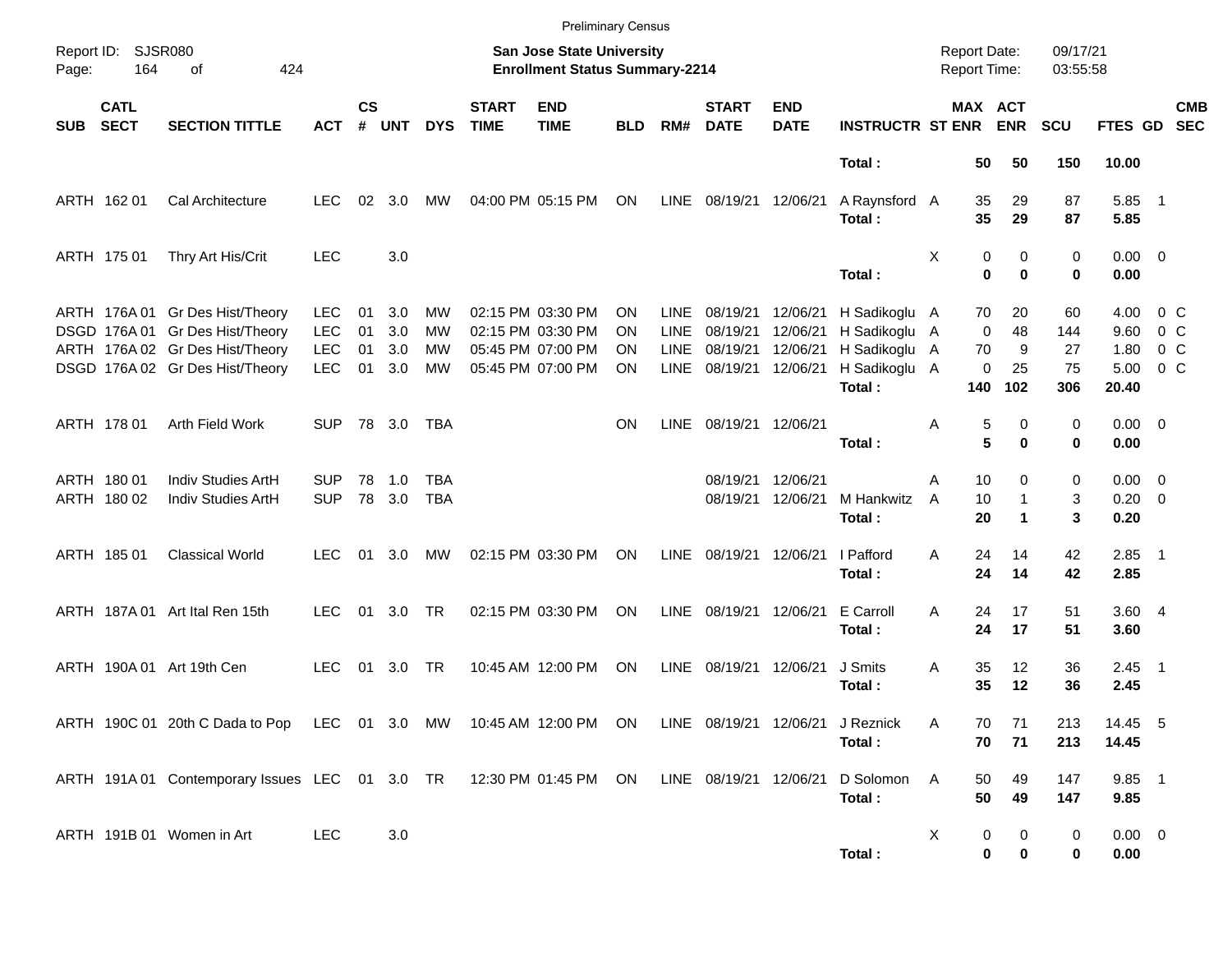|                                                                       |                                                                                         |                                               |                      |                                |                                    |                             | <b>Preliminary Census</b>                                                 |            |                     |                                              |                                              |                                            |                                            |                                        |                         |                                                       |                                                             |                          |
|-----------------------------------------------------------------------|-----------------------------------------------------------------------------------------|-----------------------------------------------|----------------------|--------------------------------|------------------------------------|-----------------------------|---------------------------------------------------------------------------|------------|---------------------|----------------------------------------------|----------------------------------------------|--------------------------------------------|--------------------------------------------|----------------------------------------|-------------------------|-------------------------------------------------------|-------------------------------------------------------------|--------------------------|
| Report ID:<br>165<br>Page:                                            | SJSR080<br>424<br>οf                                                                    |                                               |                      |                                |                                    |                             | <b>San Jose State University</b><br><b>Enrollment Status Summary-2214</b> |            |                     |                                              |                                              |                                            | <b>Report Date:</b><br><b>Report Time:</b> |                                        | 09/17/21<br>03:55:58    |                                                       |                                                             |                          |
| <b>CATL</b><br><b>SECT</b><br><b>SUB</b>                              | <b>SECTION TITTLE</b>                                                                   | <b>ACT</b>                                    | <b>CS</b><br>#       | <b>UNT</b>                     | <b>DYS</b>                         | <b>START</b><br><b>TIME</b> | <b>END</b><br><b>TIME</b>                                                 | <b>BLD</b> | RM#                 | <b>START</b><br><b>DATE</b>                  | <b>END</b><br><b>DATE</b>                    | <b>INSTRUCTR ST ENR</b>                    |                                            | MAX ACT<br><b>ENR</b>                  | <b>SCU</b>              | FTES GD                                               |                                                             | <b>CMB</b><br><b>SEC</b> |
| ARTH 192A 01                                                          | Modern Design                                                                           | LEC                                           |                      | 01 3.0                         | TR                                 |                             | 12:30 PM 01:45 PM                                                         | ΟN         | LINE                | 08/19/21                                     | 12/06/21                                     | Total:                                     | 50<br>Α<br>50                              | 0<br>0                                 | 0<br>0                  | $0.00 \t 0$<br>0.00                                   |                                                             |                          |
| <b>DSIT</b>                                                           | ARTH 192C 01 Interior Design Hist<br>192C 01 Interior Design Hist                       | <b>LEC</b><br><b>LEC</b>                      | 01<br>01             | 3.0<br>3.0                     | МW<br>MW                           |                             | 09:00 AM 10:15 AM<br>09:00 AM 10:15 AM                                    | ΟN<br>ON   | <b>LINE</b><br>LINE | 08/19/21<br>08/19/21                         | 12/06/21<br>12/06/21                         | E Carroll<br>E Carroll<br>Total:           | 50<br>A<br>A<br>50                         | 20<br>$\mathbf 0$<br>$\mathbf 0$<br>20 | 60<br>$\mathbf 0$<br>60 | 4.15<br>0.00<br>4.15                                  | 0 <sup>o</sup>                                              | 3 C                      |
| ARTH 193A 01                                                          | Worlds Art/Culture<br>ARTH 193A 02 Worlds Art/Culture                                   | <b>LEC</b><br><b>LEC</b>                      | 02<br>02             | 3.0<br>3.0                     | TR<br><b>TR</b>                    |                             | 09:00 AM 10:15 AM<br>04:00 PM 05:15 PM                                    | ON<br>ON   | <b>LINE</b><br>LINE | 08/19/21<br>08/19/21                         | 12/06/21<br>12/06/21                         | J Smits<br>J Smits<br>Total:               | 50<br>A<br>50<br>A<br>100                  | 51<br>48<br>99                         | 153<br>144<br>297       | 10.30<br>9.65<br>19.95                                | $\overline{2}$<br>$\overline{1}$                            |                          |
| ARTH 275 01                                                           | Sem: 20th Cent Art                                                                      | SEM 05 3.0                                    |                      |                                | $\top$                             |                             | 04:00 PM 06:45 PM                                                         | ΟN         | <b>LINE</b>         | 08/19/21                                     | 12/06/21                                     | D Solomon<br>Total:                        | 12<br>A<br>12                              | 11<br>11                               | 33<br>33                | 2.60 8<br>2.60                                        |                                                             |                          |
| ARTH 291 01<br>ARTH 291 02                                            | <b>Grad Prob Art Hist</b><br><b>Grad Prob Art Hist</b>                                  | SEM<br>SEM                                    | 78<br>78             | 3.0<br>3.0                     | <b>TBA</b><br><b>TBA</b>           |                             |                                                                           | ΟN<br>ON   | <b>LINE</b><br>LINE | 08/19/21<br>08/19/21                         | 12/06/21<br>12/06/21                         | A Raynsford A<br>D Solomon<br>Total:       | A<br>10                                    | 5<br>0<br>5<br>1<br>1                  | 0<br>3<br>3             | $0.00 \t 0$<br>0.25<br>0.25                           | $\overline{1}$                                              |                          |
| PHOT 40 01<br>40 02<br>PHOT.<br>40 03                                 | Beg Photography<br>Beg Photography                                                      | ACT<br><b>ACT</b>                             | 13<br>13             | 3.0<br>3.0                     | <b>MW</b><br>МW                    |                             | 08:00 AM 10:50 AM<br>12:30 PM 03:20 PM<br>04:00 PM 06:50 PM               | ON         | <b>LINE</b>         | 08/19/21<br>08/19/21                         | 12/06/21<br>12/06/21                         | D Herrera<br>J Moore                       | 24<br>Α<br>24<br>A                         | 24<br>24                               | 72<br>72                | $4.80\ 0$<br>4.80                                     | $\overline{\phantom{0}}$                                    |                          |
| <b>PHOT</b><br>PHOT<br>40 04<br><b>PHOT</b><br>40 05<br>PHOT<br>40 06 | Beg Photography<br>Beg Photography<br>Beg Photography<br>Beg Photography                | ACT<br><b>ACT</b><br><b>ACT</b><br><b>ACT</b> | 13<br>13<br>13<br>13 | 3.0<br>3.0<br>3.0<br>3.0       | МW<br><b>TR</b><br><b>TR</b><br>TR |                             | 08:00 AM 10:50 AM<br>12:30 PM 03:20 PM<br>04:00 PM 06:50 PM               | ON         | <b>LINE</b>         | 08/19/21<br>08/19/21<br>08/19/21<br>08/19/21 | 12/06/21<br>12/06/21<br>12/06/21<br>12/06/21 | A Vaughan<br>H Brown<br>I Fabre            | 24<br>A<br>Α<br>24<br>24<br>Α<br>24<br>Α   | 24<br>23<br>23<br>0                    | 72<br>69<br>69<br>0     | 4.80<br>4.60<br>4.60<br>$0.00 \t 0$                   | - 0<br>$\overline{\phantom{0}}$<br>$\overline{\phantom{0}}$ |                          |
|                                                                       |                                                                                         |                                               |                      |                                |                                    |                             |                                                                           |            |                     |                                              |                                              | Total:                                     | 144                                        | 118                                    | 354                     | 23.60                                                 |                                                             |                          |
| PHOT 110 01<br>PHOT 110 02<br>PHOT 11003                              | <b>Black &amp; White Photo</b><br><b>Black &amp; White Photo</b><br>Black & White Photo | ACT<br><b>ACT</b><br><b>ACT</b>               | 13<br>13             | 3.0<br>3.0<br>3.0              | МW<br>МW                           |                             | 08:00 AM 10:50 AM<br>12:30 PM 03:20 PM                                    |            |                     | 08/19/21<br>08/19/21                         | 12/06/21<br>12/06/21                         | V Heilweil<br>Total :                      | 24<br>Α<br>Χ<br>A<br>24<br>48              | 0<br>0<br>0<br>18<br>18                | 0<br>0<br>54<br>54      | $0.00 \quad 0$<br>0.00<br>3.60<br>3.60                | $\overline{\phantom{0}}$<br>$\overline{\phantom{0}}$        |                          |
| PHOT 11201<br>PHOT 112 02<br>PHOT 112 03<br>PHOT 112 04               | <b>Color Photo</b><br><b>Color Photo</b><br>Color Photo<br><b>Color Photo</b>           | <b>ACT</b><br><b>ACT</b><br>ACT<br>ACT        |                      | 3.0<br>3.0<br>13 3.0<br>13 3.0 | МW<br>МW                           |                             | 04:00 PM 06:50 PM<br>08:00 AM 10:50 AM                                    |            |                     |                                              | 08/19/21 12/06/21                            | 08/19/21 12/06/21 K McDonald<br>V Heilweil | Х<br>Χ<br>A<br>24<br>24<br>Α               | 0<br>0<br>0<br>0<br>19<br>21           | 0<br>0<br>57<br>63      | $0.00 \t 0$<br>$0.00 \t 0$<br>$3.80\ 0$<br>$4.20 \ 0$ |                                                             |                          |
| PHOT 114 01                                                           | Adv Blk/Wht Photo                                                                       | ACT 13 3.0 TR                                 |                      |                                |                                    |                             | 12:30 PM 03:20 PM                                                         |            |                     |                                              | 08/19/21 12/06/21                            | Total:<br><b>B</b> Danh<br>Total:          | 48<br>24<br>A<br>24                        | 40<br>11<br>11                         | 120<br>33<br>33         | 8.00<br>$2.20 \t 0$<br>2.20                           |                                                             |                          |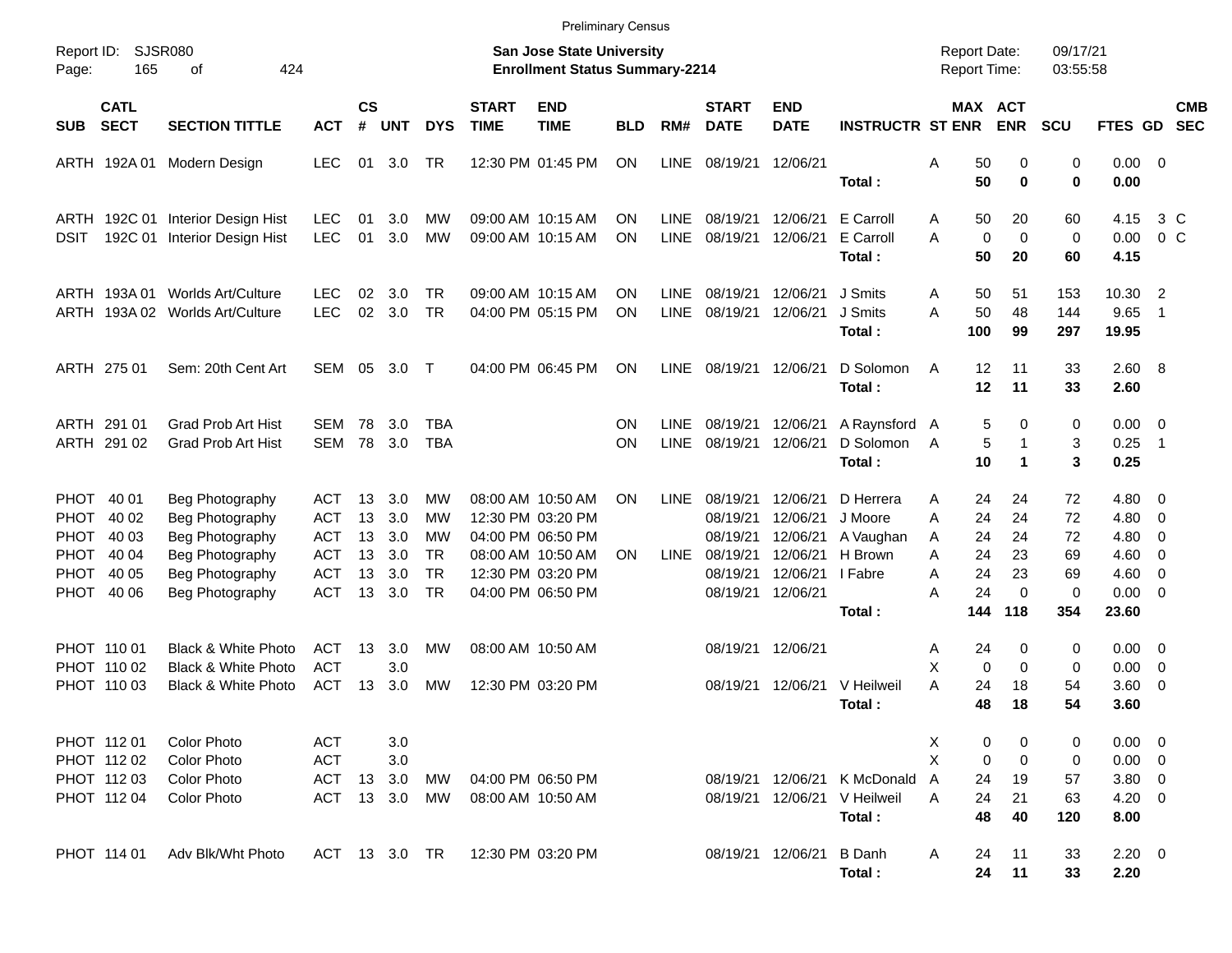|                     |                            |                                 |            |                    |            |            |                             |                                                                           | <b>Preliminary Census</b> |             |                             |                                                  |                         |   |                                     |                      |                      |                            |                          |                          |
|---------------------|----------------------------|---------------------------------|------------|--------------------|------------|------------|-----------------------------|---------------------------------------------------------------------------|---------------------------|-------------|-----------------------------|--------------------------------------------------|-------------------------|---|-------------------------------------|----------------------|----------------------|----------------------------|--------------------------|--------------------------|
| Report ID:<br>Page: | 166                        | SJSR080<br>424<br>0f            |            |                    |            |            |                             | <b>San Jose State University</b><br><b>Enrollment Status Summary-2214</b> |                           |             |                             |                                                  |                         |   | <b>Report Date:</b><br>Report Time: |                      | 09/17/21<br>03:55:58 |                            |                          |                          |
| <b>SUB</b>          | <b>CATL</b><br><b>SECT</b> | <b>SECTION TITTLE</b>           | <b>ACT</b> | $\mathsf{cs}$<br># | <b>UNT</b> | <b>DYS</b> | <b>START</b><br><b>TIME</b> | <b>END</b><br><b>TIME</b>                                                 | <b>BLD</b>                | RM#         | <b>START</b><br><b>DATE</b> | <b>END</b><br><b>DATE</b>                        | <b>INSTRUCTR ST ENR</b> |   | MAX ACT                             | <b>ENR</b>           | <b>SCU</b>           | <b>FTES GD</b>             |                          | <b>CMB</b><br><b>SEC</b> |
| PHOT 115 01         |                            | Int Digital Imaging             | ACT        |                    | 3.0        |            |                             |                                                                           |                           |             |                             |                                                  |                         | Χ | $\pmb{0}$                           | $\mathbf 0$          | 0                    | 0.00                       | $\overline{0}$           |                          |
|                     | PHOT 115 02                | Int Digital Imaging             | <b>ACT</b> |                    | 3.0        |            |                             |                                                                           |                           |             |                             |                                                  |                         | X | $\mathbf 0$                         | $\mathbf 0$          | 0                    | 0.00                       | $\overline{0}$           |                          |
|                     | PHOT 115 03                | Int Digital Imaging             | ACT        | 13                 | 3.0        | <b>MW</b>  |                             | 12:30 PM 03:20 PM                                                         |                           |             | 08/19/21                    | 12/06/21                                         | V Mendoza               | A | 24                                  | 14                   | 42                   | 2.80                       | $\mathbf 0$              |                          |
|                     | PHOT 115 04                | Int Digital Imaging             | ACT        | 13                 | 3.0        | <b>MW</b>  |                             | 04:00 PM 06:50 PM                                                         | <b>ON</b>                 | LINE        | 08/19/21                    | 12/06/21                                         | D Herrera               | A | 24                                  | 14                   | 42                   | 2.80                       | $\mathbf 0$              |                          |
|                     |                            |                                 |            |                    |            |            |                             |                                                                           |                           |             |                             |                                                  | Total:                  |   | 48                                  | 28                   | 84                   | 5.60                       |                          |                          |
| PHOT 116 01         |                            | Cont Issues Photog              | SEM 04     |                    | 3.0        | $\top$     |                             | 08:00 AM 10:45 AM                                                         | <b>ON</b>                 | <b>LINE</b> |                             | 08/19/21 12/06/21                                | J Fung                  | A | 24                                  | 18                   | 54                   | 3.60                       | $\overline{0}$           |                          |
|                     |                            |                                 |            |                    |            |            |                             |                                                                           |                           |             |                             |                                                  | Total:                  |   | 24                                  | 18                   | 54                   | 3.60                       |                          |                          |
|                     | PHOT 120 01                | Image and Idea                  | ACT        | 13                 | 3.0        | <b>TR</b>  |                             | 12:30 PM 03:20 PM                                                         |                           |             | 08/19/21                    | 12/06/21                                         | M Evans                 | Α | 24                                  | 11                   | 33                   | 2.20                       | $\overline{0}$           |                          |
|                     | PHOT 120 02                | Image and Idea                  | <b>ACT</b> |                    | 3.0        |            |                             |                                                                           |                           |             |                             |                                                  |                         | X | $\mathbf 0$                         | $\mathbf 0$          | 0                    | 0.00                       | 0                        |                          |
|                     | PHOT 120 03                | Image and Idea                  | ACT        | 13                 | 3.0        | <b>TR</b>  |                             | 08:00 AM 10:50 AM                                                         |                           |             | 08/19/21                    | 12/06/21                                         | M Evans                 | A | 24                                  | 10                   | 30                   | 2.00                       | $\overline{0}$           |                          |
|                     |                            |                                 |            |                    |            |            |                             |                                                                           |                           |             |                             |                                                  | Total:                  |   | 48                                  | 21                   | 63                   | 4.20                       |                          |                          |
|                     | PHOT 121 01                | Intro to Studio Ligh            | ACT        |                    | 3.0        |            |                             |                                                                           |                           |             |                             |                                                  |                         | X | 0                                   | $\mathbf 0$          | 0                    | 0.00                       | 0                        |                          |
|                     | PHOT 121 02                | Intro to Studio Ligh            | <b>ACT</b> |                    | 3.0        |            |                             |                                                                           |                           |             |                             |                                                  |                         | X | $\mathbf 0$                         | $\Omega$             | $\mathbf 0$          | 0.00                       | $\overline{0}$           |                          |
|                     | PHOT 121 03                | Intro to Studio Ligh            | <b>ACT</b> | 13                 | 3.0        | <b>MW</b>  |                             | 08:00 AM 10:50 AM                                                         |                           |             | 08/19/21                    | 12/06/21                                         | J Fung                  | Α | 18                                  | 16                   | 48                   | 3.20                       | 0                        |                          |
|                     | PHOT 121 04                | Intro to Studio Ligh            | ACT        | 13                 | 3.0        | MW         |                             | 12:30 PM 03:20 PM                                                         |                           |             |                             | 08/19/21 12/06/21                                | S Bhiwandiwa A          |   | 18                                  | $\boldsymbol{9}$     | 27                   | 1.80                       | $\mathbf 0$              |                          |
|                     |                            |                                 |            |                    |            |            |                             |                                                                           |                           |             |                             |                                                  | Total:                  |   | 36                                  | 25                   | 75                   | 5.00                       |                          |                          |
|                     | PHOT 125 01                | Special Topics: Phot            | <b>ACT</b> |                    | 3.0        |            |                             |                                                                           |                           |             |                             |                                                  |                         | X | $\pmb{0}$                           | $\mathbf 0$          | 0                    | 0.00                       | $\overline{0}$           |                          |
|                     | PHOT 125 02                | Special Topics: Phot            | <b>ACT</b> | 13                 | 3.0        | <b>TR</b>  |                             | 12:30 PM 03:20 PM                                                         |                           |             | 08/19/21                    | 12/06/21                                         | J Fung                  | A | 18                                  | 15                   | 45                   | 3.00                       | 0                        |                          |
|                     |                            |                                 |            |                    |            |            |                             |                                                                           |                           |             |                             |                                                  | Total:                  |   | 18                                  | 15                   | 45                   | 3.00                       |                          |                          |
|                     | PHOT 180 01                | Indiv St Photo                  | <b>SUP</b> | 78                 | 1.0        | <b>TBA</b> |                             |                                                                           |                           |             | 08/19/21                    | 12/06/21                                         | J Fung                  | A | 36                                  | 1                    | $\mathbf{1}$         | 0.07                       | $\overline{0}$           |                          |
|                     | PHOT 180 02                | Indiv St Photo                  | <b>SUP</b> | 78                 | 3.0        | <b>TBA</b> |                             |                                                                           |                           |             | 08/19/21                    | 12/06/21                                         |                         | A | 36                                  | $\mathbf 0$          | $\mathbf 0$          | 0.00                       | 0                        |                          |
|                     |                            |                                 |            |                    |            |            |                             |                                                                           |                           |             |                             |                                                  | Total:                  |   | 72                                  | 1                    | $\mathbf 1$          | 0.07                       |                          |                          |
|                     | PHOT 197 01                | Sr Project Photograp            | SEM 07     |                    | 3.0        | TR         |                             | 06:00 PM 08:50 PM                                                         |                           |             |                             | 08/19/21 12/06/21                                | <b>B</b> Danh           | Α | 24                                  | 18                   | 54                   | 3.60                       | $\overline{\phantom{0}}$ |                          |
|                     |                            |                                 |            |                    |            |            |                             |                                                                           |                           |             |                             |                                                  | Total:                  |   | 24                                  | 18                   | 54                   | 3.60                       |                          |                          |
|                     |                            | Department: Art and Art History |            |                    |            |            |                             |                                                                           |                           |             |                             | <b>Lower Division:</b><br><b>Upper Division:</b> | Department Total:       |   | 4391<br>1711<br>2275                | 3283<br>1587<br>1590 | 9572<br>4487<br>4781 | 647.93<br>299.23<br>324.00 |                          |                          |

**Graduate Division : 405 106 304 24.70**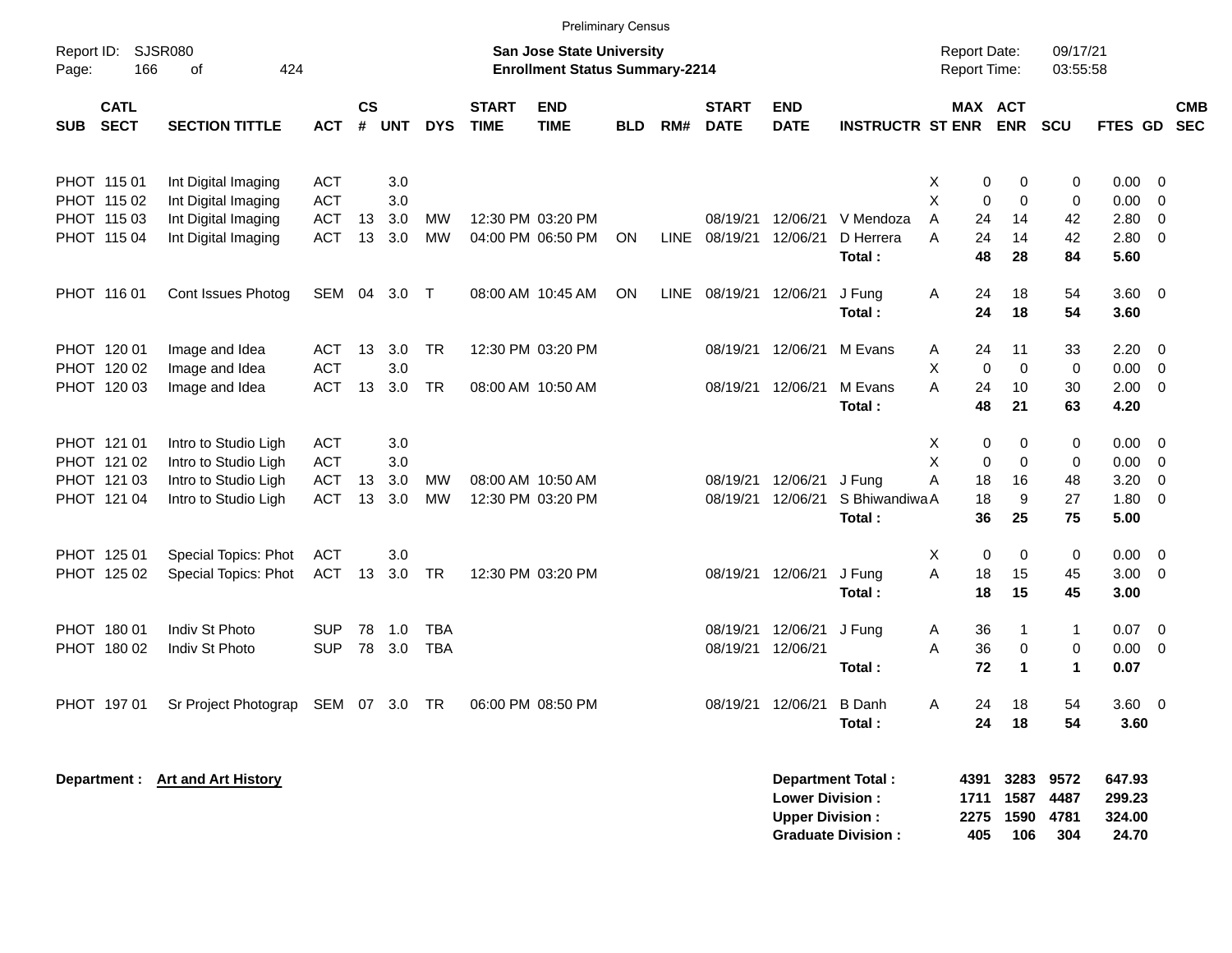|                     |                            |                                  |            |                    |            |            |                             | <b>Preliminary Census</b>                                                 |            |             |                             |                           |                         |   |                                            |            |                      |                |                         |                          |
|---------------------|----------------------------|----------------------------------|------------|--------------------|------------|------------|-----------------------------|---------------------------------------------------------------------------|------------|-------------|-----------------------------|---------------------------|-------------------------|---|--------------------------------------------|------------|----------------------|----------------|-------------------------|--------------------------|
| Report ID:<br>Page: | 167                        | SJSR080<br>424<br>οf             |            |                    |            |            |                             | <b>San Jose State University</b><br><b>Enrollment Status Summary-2214</b> |            |             |                             |                           |                         |   | <b>Report Date:</b><br><b>Report Time:</b> |            | 09/17/21<br>03:55:58 |                |                         |                          |
| <b>SUB</b>          | <b>CATL</b><br><b>SECT</b> | <b>SECTION TITTLE</b>            | <b>ACT</b> | $\mathsf{cs}$<br># | <b>UNT</b> | <b>DYS</b> | <b>START</b><br><b>TIME</b> | <b>END</b><br><b>TIME</b>                                                 | <b>BLD</b> | RM#         | <b>START</b><br><b>DATE</b> | <b>END</b><br><b>DATE</b> | <b>INSTRUCTR ST ENR</b> |   | MAX ACT                                    | <b>ENR</b> | <b>SCU</b>           | FTES GD        |                         | <b>CMB</b><br><b>SEC</b> |
| <b>College</b>      |                            | <b>Humanities &amp; the Arts</b> |            |                    |            |            |                             |                                                                           |            |             |                             |                           |                         |   |                                            |            |                      |                |                         |                          |
|                     | Department :               | Design                           |            |                    |            |            |                             |                                                                           |            |             |                             |                           |                         |   |                                            |            |                      |                |                         |                          |
| ANI                 | 10 01                      | Light and Optics                 | <b>ACT</b> | 07                 | 3.0        | МW         |                             | 08:00 AM 10:50 AM                                                         | <b>ON</b>  | <b>LINE</b> | 08/19/21                    | 12/06/21                  | J Clapp                 | A | 25                                         | 22         | 66                   | 4.40           | - 0                     |                          |
| ANI                 | 10 02                      | Light and Optics                 | <b>ACT</b> | 07                 | 3.0        | МW         |                             | 12:30 PM 03:20 PM                                                         | ON         | <b>LINE</b> | 08/19/21                    | 12/06/21                  | J Clapp                 | Α | 25                                         | 26         | 78                   | 5.20           | 0                       |                          |
| ANI                 | 10 03                      | Light and Optics                 | <b>ACT</b> | 07                 | 3.0        | MW         |                             | 04:00 PM 06:50 PM                                                         | <b>ON</b>  | <b>LINE</b> | 08/19/21                    | 12/06/21                  | J Clapp                 | Α | 20                                         | 13         | 39                   | 2.60           | 0                       |                          |
| ANI                 | 10 04                      | <b>Light and Optics</b>          | <b>ACT</b> | 07                 | 3.0        | <b>TR</b>  |                             | 12:30 PM 03:20 PM                                                         | <b>ON</b>  | <b>LINE</b> | 08/19/21                    | 12/06/21                  | K Tadenev               | A | 20                                         | 20         | 60                   | 4.00           | $\mathbf 0$             |                          |
| ANI                 | 10 05                      | Light and Optics                 | <b>ACT</b> | 07                 | 3.0        | <b>TR</b>  |                             | 04:00 PM 06:50 PM                                                         | ON         | <b>LINE</b> | 08/19/21                    | 12/06/21                  | K Tadenev               | A | 20                                         | 12         | 36                   | 2.40           | - 0                     |                          |
|                     |                            |                                  |            |                    |            |            |                             |                                                                           |            |             |                             |                           | Total:                  |   | 110                                        | 93         | 279                  | 18.60          |                         |                          |
| ANI                 | 11 01                      | Illus Fundamentl I               | <b>ACT</b> | 07                 | 3.0        | МW         |                             | 06:00 PM 08:50 PM                                                         | <b>ON</b>  | <b>LINE</b> | 08/19/21                    | 12/06/21                  | L Beverleigh A          |   | 25                                         | 20         | 60                   | 4.00           | - 0                     |                          |
| ANI                 | 11 02                      | Illus Fundamentl I               | <b>ACT</b> | 07                 | 3.0        | <b>TR</b>  |                             | 06:00 PM 08:50 PM                                                         | ON         | <b>LINE</b> | 08/19/21                    | 12/06/21                  | L Beverleigh A          |   | 25                                         | 13         | 39                   | 2.60           | 0                       |                          |
| ANI                 | 11 03                      | Illus Fundamentl I               | <b>ACT</b> | 07                 | 3.0        | F          |                             | 08:30 AM 02:10 PM                                                         | ON         | <b>LINE</b> | 08/19/21                    | 12/06/21                  | L Beverleigh A          |   | 25                                         | 23         | 69                   | 4.60           | 0                       |                          |
| ANI                 | 11 04                      | Illus Fundamentl I               | <b>ACT</b> | 07                 | 3.0        | <b>TR</b>  |                             | 08:00 AM 10:50 AM                                                         | <b>ON</b>  | <b>LINE</b> | 08/19/21                    | 12/06/21                  | D Gustlin               | A | 20                                         | 20         | 60                   | 4.00           | 0                       |                          |
| ANI                 | 11 05                      | Illus Fundamentl I               | <b>ACT</b> | 07                 | 3.0        | <b>TR</b>  |                             | 04:00 PM 06:50 PM                                                         | ON         | <b>LINE</b> | 08/19/21                    | 12/06/21                  | I Hoover                | A | 25                                         | 25         | 75                   | 5.00           | 0                       |                          |
| ANI                 | 11 06                      | Illus Fundamentl I               | <b>ACT</b> | 07                 | 3.0        | <b>MW</b>  |                             | 06:00 PM 08:50 PM                                                         | <b>ON</b>  | <b>LINE</b> | 08/19/21                    | 12/06/21                  | T Chang                 | A | 20                                         | 17         | 51                   | 3.40           | 0                       |                          |
| ANI                 | 11 07                      | Illus Fundamentl I               | <b>ACT</b> | 07                 | 3.0        | <b>TR</b>  |                             | 06:00 PM 08:50 PM                                                         | ON         | <b>LINE</b> | 08/19/21                    | 12/06/21                  | T Chang                 | A | 20                                         | 13         | 39                   | 2.60           | $\overline{0}$          |                          |
|                     |                            |                                  |            |                    |            |            |                             |                                                                           |            |             |                             |                           | Total:                  |   | 160                                        | 131        | 393                  | 26.20          |                         |                          |
|                     |                            |                                  |            |                    |            |            |                             |                                                                           |            |             |                             |                           |                         |   |                                            |            |                      |                |                         |                          |
| ANI                 | 31 01                      | 2D Animation I                   | <b>ACT</b> | 07                 | 3.0        | <b>TR</b>  |                             | 12:30 PM 03:20 PM                                                         |            |             | 08/19/21                    | 12/06/21                  | J Jackson               | A | 25                                         | 24         | 72                   | 4.80           | - 0                     |                          |
| ANI                 | 31 02                      | 2D Animation I                   | <b>ACT</b> | 07                 | 3.0        | <b>TR</b>  |                             | 04:00 PM 06:50 PM                                                         | ON         | <b>LINE</b> | 08/19/21                    | 12/06/21                  | J Jackson               | Α | 20                                         | 25         | 75                   | 5.00           | 0                       |                          |
| ANI                 | 31 03                      | 2D Animation I                   | <b>ACT</b> |                    | 3.0        |            |                             |                                                                           |            |             |                             |                           |                         | X | 0                                          | 0          | 0                    | 0.00           | 0                       |                          |
| ANI                 | 31 04                      | 2D Animation I                   | <b>ACT</b> | 07                 | 3.0        | MW         |                             | 12:30 PM 03:20 PM                                                         | <b>ON</b>  | <b>LINE</b> | 08/19/21                    | 12/06/21                  | <b>B</b> Moore          | A | 25                                         | 26         | 78                   | 5.20           | $\mathbf 0$             |                          |
| ANI                 | 31 05                      | 2D Animation I                   | <b>ACT</b> | 07                 | 3.0        | МW         |                             | 04:00 PM 06:50 PM                                                         | ON         | <b>LINE</b> | 08/19/21                    | 12/06/21                  | <b>B</b> Moore          | A | 20                                         | 24         | 72                   | 4.80           | $\mathbf 0$             |                          |
| ANI                 | 31 06                      | 2D Animation I                   | <b>ACT</b> | 07                 | 3.0        | МW         |                             | 12:30 PM 03:20 PM                                                         | ON         | <b>LINE</b> | 08/19/21                    | 12/06/21                  | <b>B</b> Lind           | A | 20                                         | 22         | 66                   | 4.40           | $\mathbf 0$             |                          |
| ANI                 | 31 07                      | 2D Animation I                   | <b>ACT</b> | 07                 | 3.0        | МW         |                             | 04:00 PM 06:50 PM                                                         | ON         | <b>LINE</b> | 08/19/21                    | 12/06/21                  | <b>B</b> Lind           | A | 20                                         | 22         | 66                   | 4.40           | $\mathbf 0$             |                          |
| ANI                 | 31 08                      | 2D Animation I                   | <b>ACT</b> | 07                 | 3.0        | <b>MW</b>  |                             | 12:30 PM 03:20 PM                                                         | <b>ON</b>  | <b>LINE</b> | 08/19/21                    | 12/06/21                  | J Jackson               | A | 20                                         | 21         | 63                   | 4.20           | 0                       |                          |
| ANI                 | 31 09                      | 2D Animation I                   | <b>ACT</b> | 07                 | 3.0        | <b>TR</b>  |                             | 12:30 PM 03:20 PM                                                         | ON         | <b>LINE</b> | 08/19/21                    | 12/06/21                  | <b>B</b> Moore          | A | 20                                         | 24         | 72                   | 4.80           | - 0                     |                          |
|                     |                            |                                  |            |                    |            |            |                             |                                                                           |            |             |                             |                           | Total:                  |   | 170                                        | 188        | 564                  | 37.60          |                         |                          |
| ANI                 | 41 01                      | Intro 3D Modeling                | <b>ACT</b> | 07                 | 3.0        | MW         |                             | 08:00 AM 10:50 AM                                                         | <b>ON</b>  | LINE        | 08/19/21                    | 12/06/21                  | D Gustlin               | A | 20                                         | 16         | 48                   | 3.20           | 0                       |                          |
| ANI                 | 41 02                      | Intro 3D Modeling                | <b>ACT</b> |                    | 3.0        |            |                             |                                                                           |            |             |                             |                           |                         | X | 0                                          | 0          | 0                    | $0.00 \t 0$    |                         |                          |
|                     |                            |                                  |            |                    |            |            |                             |                                                                           |            |             |                             |                           | Total:                  |   | 20                                         | 16         | 48                   | 3.20           |                         |                          |
|                     |                            |                                  |            |                    |            |            |                             |                                                                           |            |             |                             |                           |                         |   |                                            |            |                      |                |                         |                          |
| ANI                 | 61 01                      | Intro 3D Animation               | <b>ACT</b> | 07                 | 3.0        | MW         |                             | 06:00 PM 08:50 PM                                                         | <b>ON</b>  |             | LINE 08/19/21 12/06/21      |                           | C Lam                   | A | 25                                         | 25         | 75                   | 5.00           | $\overline{\mathbf{0}}$ |                          |
| ANI                 | 61 02                      | Intro 3D Animation               | <b>ACT</b> |                    | 07 3.0     | MW         |                             | 06:00 PM 08:50 PM                                                         | <b>ON</b>  |             | LINE 08/19/21               | 12/06/21                  | C Tom                   | Α | 25                                         | 18         | 54                   | $3.60 \quad 0$ |                         |                          |
| ANI                 | 61 03                      | Intro 3D Animation               | <b>ACT</b> |                    | 07 3.0     | TR         |                             | 04:00 PM 06:50 PM                                                         |            |             | 08/19/21                    | 12/06/21                  | P Yula                  | Α | 20                                         | 22         | 66                   | 4.40 0         |                         |                          |
| ANI                 | 61 04                      | Intro 3D Animation               | ACT        |                    | 07 3.0     | TR         |                             | 06:00 PM 08:50 PM                                                         | ON         |             | LINE 08/19/21 12/06/21      |                           | <b>B</b> Lind           | Α | 20                                         | 22         | 66                   | 4.40 0         |                         |                          |
|                     |                            |                                  |            |                    |            |            |                             |                                                                           |            |             |                             |                           | Total:                  |   | 90                                         | 87         | 261                  | 17.40          |                         |                          |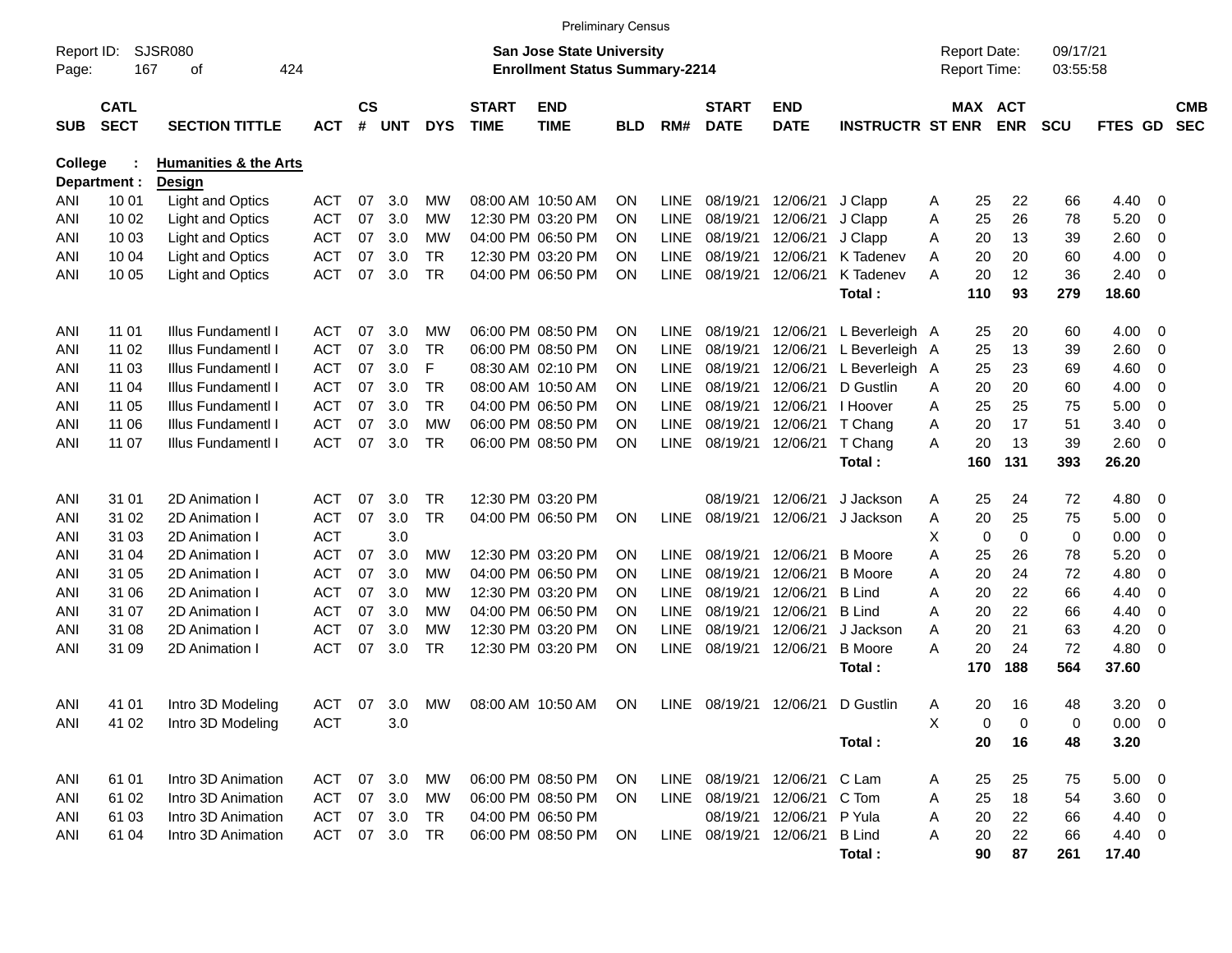|                     |                            |                             |            |                    |            |            |                             | <b>Preliminary Census</b>                                                 |            |             |                             |                           |                         |   |                                     |            |                      |                 |                          |                          |
|---------------------|----------------------------|-----------------------------|------------|--------------------|------------|------------|-----------------------------|---------------------------------------------------------------------------|------------|-------------|-----------------------------|---------------------------|-------------------------|---|-------------------------------------|------------|----------------------|-----------------|--------------------------|--------------------------|
| Report ID:<br>Page: | 168                        | <b>SJSR080</b><br>424<br>οf |            |                    |            |            |                             | <b>San Jose State University</b><br><b>Enrollment Status Summary-2214</b> |            |             |                             |                           |                         |   | <b>Report Date:</b><br>Report Time: |            | 09/17/21<br>03:55:58 |                 |                          |                          |
| <b>SUB</b>          | <b>CATL</b><br><b>SECT</b> | <b>SECTION TITTLE</b>       | <b>ACT</b> | $\mathsf{cs}$<br># | <b>UNT</b> | <b>DYS</b> | <b>START</b><br><b>TIME</b> | <b>END</b><br><b>TIME</b>                                                 | <b>BLD</b> | RM#         | <b>START</b><br><b>DATE</b> | <b>END</b><br><b>DATE</b> | <b>INSTRUCTR ST ENR</b> |   | MAX ACT                             | <b>ENR</b> | <b>SCU</b>           | FTES GD         |                          | <b>CMB</b><br><b>SEC</b> |
| ANI                 | 71 01                      | <b>Visual Principles</b>    | <b>ACT</b> | 07                 | 3.0        | МW         |                             | 08:00 AM 10:50 AM                                                         | <b>ON</b>  | <b>LINE</b> | 08/19/21                    | 12/06/21                  | L Hill                  | A | 25                                  | 23         | 69                   | 4.60            | - 0                      |                          |
| ANI                 | 71 02                      | <b>Visual Principles</b>    | <b>ACT</b> | 07                 | 3.0        | МW         |                             | 12:30 PM 03:20 PM                                                         | ON         | <b>LINE</b> | 08/19/21                    | 12/06/21                  | L Hill                  | A | 25                                  | 26         | 78                   | 5.20            | $\mathbf 0$              |                          |
| ANI                 | 71 03                      | <b>Visual Principles</b>    | <b>ACT</b> | 07                 | 3.0        | МW         |                             | 04:00 PM 06:50 PM                                                         | <b>ON</b>  | <b>LINE</b> | 08/19/21                    | 12/06/21                  | L Hill                  | A | 25                                  | 11         | 33                   | 2.20            | $\overline{0}$           |                          |
| ANI                 | 71 04                      | <b>Visual Principles</b>    | <b>ACT</b> | 07                 | 3.0        | <b>TR</b>  |                             | 12:30 PM 03:20 PM                                                         | <b>ON</b>  | <b>LINE</b> | 08/19/21                    | 12/06/21                  | <b>T</b> Austin         | A | 25                                  | 26         | 78                   | 5.20            | $\overline{0}$           |                          |
| ANI                 | 71 05                      | <b>Visual Principles</b>    | <b>ACT</b> | 07                 | 3.0        | <b>TR</b>  |                             | 04:00 PM 06:50 PM                                                         | <b>ON</b>  | <b>LINE</b> | 08/19/21                    | 12/06/21                  | T Austin                | A | 25                                  | 24         | 72                   | 4.80            | $\overline{0}$           |                          |
|                     |                            |                             |            |                    |            |            |                             |                                                                           |            |             |                             |                           | Total:                  |   | 125                                 | 110        | 330                  | 22.00           |                          |                          |
| ANI                 | 111 01                     | Drawing Ani/III II          | <b>ACT</b> | 07                 | 3.0        | <b>TR</b>  |                             | 12:30 PM 03:20 PM                                                         | <b>ON</b>  | <b>LINE</b> | 08/19/21                    | 12/06/21                  | I Poslitur              | A | 25                                  | 25         | 75                   | 5.00            | - 0                      |                          |
| ANI                 | 111 02                     | Drawing Ani/III II          | <b>ACT</b> | 07                 | 3.0        | <b>TR</b>  |                             | 04:00 PM 06:50 PM                                                         | <b>ON</b>  | <b>LINE</b> | 08/19/21                    | 12/06/21                  | I Poslitur              | A | 25                                  | 25         | 75                   | 5.00            | $\overline{0}$           |                          |
| ANI                 | 111 04                     | Drawing Ani/III II          | <b>ACT</b> | 07                 | 3.0        | МW         |                             | 04:00 PM 06:50 PM                                                         |            |             | 08/19/21                    | 12/06/21                  | C Chun                  | A | 25                                  | 19         | 57                   | 3.80            | $\overline{0}$           |                          |
| ANI                 | 111 06                     | Drawing Ani/III II          | <b>ACT</b> | 07                 | 3.0        | <b>TR</b>  |                             | 08:00 AM 10:50 AM                                                         | <b>ON</b>  | <b>LINE</b> | 08/19/21                    | 12/06/21                  | I Poslitur              | A | 20                                  | 20         | 60                   | 4.00            | $\overline{0}$           |                          |
| ANI                 | 111 07                     | Drawing Ani/III II          | <b>ACT</b> | 07                 | 3.0        | МW         |                             | 08:00 AM 10:50 AM                                                         | ON         | <b>LINE</b> | 08/19/21                    | 12/06/21                  | C Chun                  | A | 20                                  | 12         | 36                   | 2.40            | $\overline{0}$           |                          |
|                     |                            |                             |            |                    |            |            |                             |                                                                           |            |             |                             |                           | Total:                  |   | 115                                 | 101        | 303                  | 20.20           |                          |                          |
| ANI                 | 11201                      | Conceptual Illus            | <b>ACT</b> | 07                 | 3.0        | <b>TR</b>  |                             | 06:00 PM 08:50 PM                                                         | <b>ON</b>  | <b>LINE</b> | 08/19/21                    | 12/06/21                  | C Fix<br>Total:         | A | 25<br>25                            | 9<br>9     | 27<br>27             | 1.80<br>1.80    | $\overline{\mathbf{0}}$  |                          |
| ANI                 | 121 01                     | Illus Fundamntl II          | <b>ACT</b> | 07                 | 3.0        | МW         |                             | 12:30 PM 03:20 PM                                                         |            |             | 08/19/21                    | 12/06/21                  | C Chun                  | A | 25                                  | 24         | 72                   | 4.80            | - 0                      |                          |
| ANI                 | 121 02                     | Illus Fundamntl II          | <b>ACT</b> | 07                 | 3.0        | <b>TR</b>  |                             | 08:00 AM 10:50 AM                                                         | <b>ON</b>  | LINE.       | 08/19/21                    | 12/06/21                  | O Aurelio               | A | 25                                  | 24         | 72                   | 4.80            | $\overline{0}$           |                          |
| ANI                 | 121 03                     | Illus Fundamntl II          | <b>ACT</b> | 07                 | 3.0        | <b>TR</b>  |                             | 12:30 PM 03:20 PM                                                         | <b>ON</b>  | <b>LINE</b> | 08/19/21                    | 12/06/21                  | O Aurelio               | A | 20                                  | 22         | 66                   | 4.40            | $\overline{0}$           |                          |
| ANI                 | 121 04                     | Illus Fundamntl II          | <b>ACT</b> | 07                 | 3.0        | МW         |                             | 08:00 AM 10:50 AM                                                         | <b>ON</b>  | <b>LINE</b> | 08/19/21                    | 12/06/21                  | R Hunt                  | A | 20                                  | 20         | 60                   | 4.00            | $\overline{0}$           |                          |
| ANI                 | 121 05                     | Illus Fundamntl II          | <b>ACT</b> | 07                 | 3.0        | <b>TR</b>  |                             | 08:00 AM 10:50 AM                                                         | ON         | <b>LINE</b> | 08/19/21                    | 12/06/21                  | R Hunt                  | A | 24                                  | 10         | 30                   | 2.00            | $\overline{0}$           |                          |
|                     |                            |                             |            |                    |            |            |                             |                                                                           |            |             |                             |                           | Total:                  |   | 114                                 | 100        | 300                  | 20.00           |                          |                          |
| ANI                 | 122 01                     | Illus Fundmntl III          | <b>ACT</b> |                    | 3.0        |            |                             |                                                                           |            |             |                             |                           |                         | X | 0                                   | 0          | 0                    | 0.00            | - 0                      |                          |
|                     |                            |                             |            |                    |            |            |                             |                                                                           |            |             |                             |                           | Total:                  |   | 0                                   | $\bf{0}$   | $\mathbf 0$          | 0.00            |                          |                          |
| ANI                 | 124 01                     | Visual Dev II               | <b>ACT</b> | 07                 | 3.0        | МW         |                             | 06:00 PM 08:50 PM                                                         | <b>ON</b>  | <b>LINE</b> | 08/19/21                    | 12/06/21                  | C Fix                   | A | 25                                  | 18         | 54                   | 3.60            | 0                        |                          |
| ANI                 | 124 02                     | Visual Dev II               | <b>ACT</b> | 07                 | 3.0        | <b>TR</b>  |                             | 06:00 PM 08:50 PM                                                         | ON         | <b>LINE</b> | 08/19/21                    | 12/06/21                  | C Zollna                | A | 25                                  | 25         | 75                   | 5.00            | $\overline{0}$           |                          |
|                     |                            |                             |            |                    |            |            |                             |                                                                           |            |             |                             |                           | Total:                  |   | 50                                  | 43         | 129                  | 8.60            |                          |                          |
| ANI                 | 131 01                     | 2D Animation II             | ACT        | 07                 | 3.0        | MW         |                             | 08:00 AM 10:50 AM                                                         | <b>ON</b>  |             | LINE 08/19/21 12/06/21      |                           | <b>B</b> Moore          | A | 25                                  | 10         | 30                   | $2.00 \t 0$     |                          |                          |
|                     |                            |                             |            |                    |            |            |                             |                                                                           |            |             |                             |                           | Total:                  |   | 25                                  | 10         | 30                   | 2.00            |                          |                          |
| ANI                 | 132 01                     | 2D Animation III            | <b>ACT</b> | 07                 | 3.0        | <b>TR</b>  |                             | 08:00 AM 10:50 AM                                                         |            |             |                             | 08/19/21 12/06/21         | D Chai                  | A | 25                                  | 26         | 78                   | 5.20            | $\overline{\phantom{0}}$ |                          |
| ANI                 | 132 02                     | 2D Animation III            | <b>ACT</b> | 07                 | 3.0        | <b>TR</b>  |                             | 12:30 PM 03:20 PM                                                         | <b>ON</b>  |             | LINE 08/19/21               | 12/06/21                  | A Wu                    | A | 25                                  | 25         | 75                   | 5.00            | $\overline{\phantom{0}}$ |                          |
| ANI                 | 132 03                     | 2D Animation III            | <b>ACT</b> | 07                 | 3.0        | <b>TR</b>  |                             | 04:00 PM 06:50 PM                                                         | ON         |             | LINE 08/19/21 12/06/21      |                           | A Wu                    | Α | 25                                  | 25         | 75                   | $5.00 \t 0$     |                          |                          |
| ANI                 | 132 04                     | 2D Animation III            | <b>ACT</b> | 07                 | 3.0        | <b>MW</b>  |                             | 06:00 PM 08:50 PM                                                         | ON         | LINE        | 08/19/21 12/06/21           |                           | J Magram<br>Total:      | A | 25<br>100                           | 18<br>94   | 54<br>282            | 3.60 0<br>18.80 |                          |                          |
|                     |                            |                             |            |                    |            |            |                             |                                                                           |            |             |                             |                           |                         |   |                                     |            |                      |                 |                          |                          |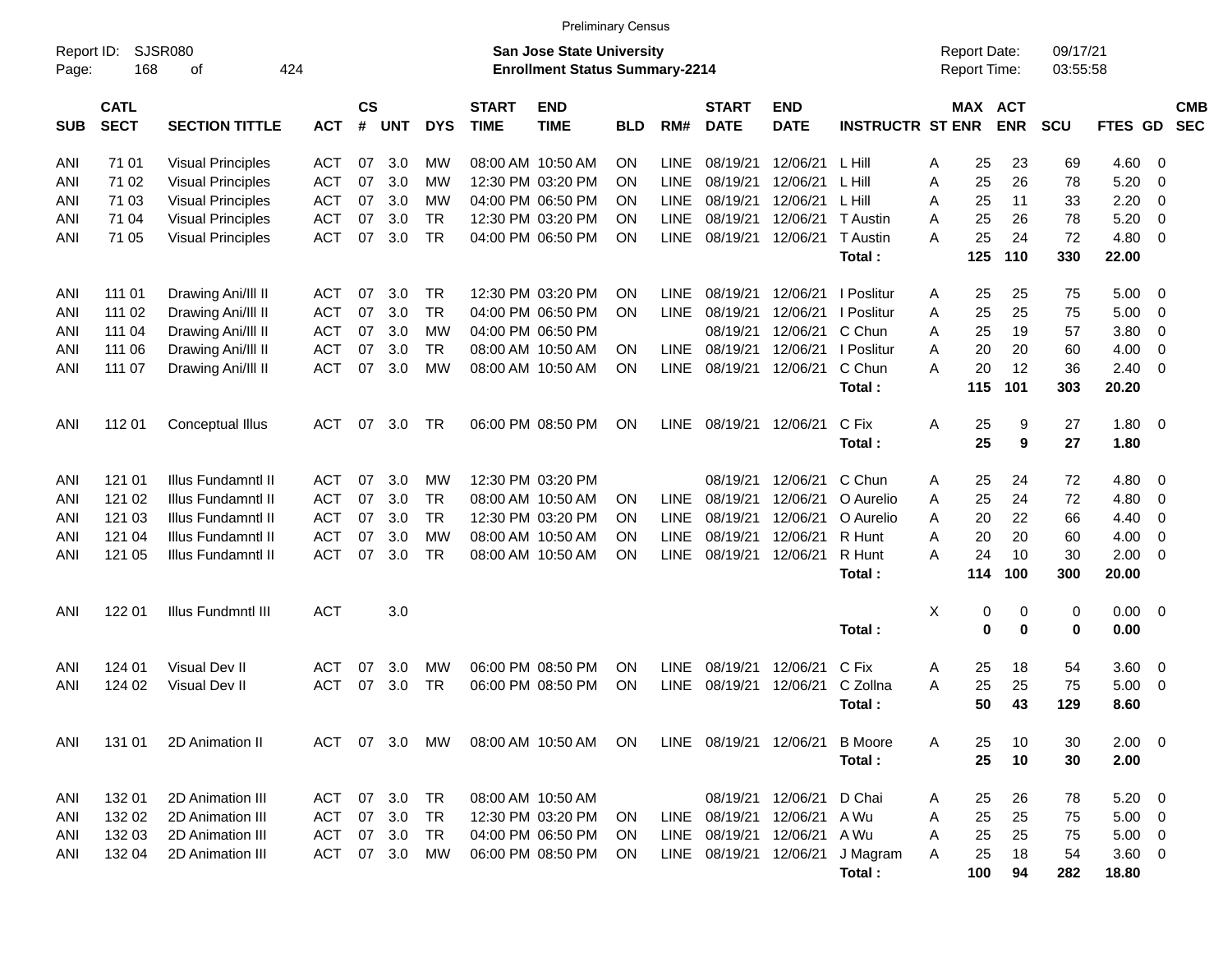|                     |                            |                             |            |                |            |            |                             |                                                                    | <b>Preliminary Census</b> |             |                             |                           |                         |                                     |                       |                      |                 |                          |                          |
|---------------------|----------------------------|-----------------------------|------------|----------------|------------|------------|-----------------------------|--------------------------------------------------------------------|---------------------------|-------------|-----------------------------|---------------------------|-------------------------|-------------------------------------|-----------------------|----------------------|-----------------|--------------------------|--------------------------|
| Report ID:<br>Page: | 169                        | <b>SJSR080</b><br>424<br>оf |            |                |            |            |                             | San Jose State University<br><b>Enrollment Status Summary-2214</b> |                           |             |                             |                           |                         | <b>Report Date:</b><br>Report Time: |                       | 09/17/21<br>03:55:58 |                 |                          |                          |
| <b>SUB</b>          | <b>CATL</b><br><b>SECT</b> | <b>SECTION TITTLE</b>       | <b>ACT</b> | <b>CS</b><br># | <b>UNT</b> | <b>DYS</b> | <b>START</b><br><b>TIME</b> | <b>END</b><br><b>TIME</b>                                          | BLD                       | RM#         | <b>START</b><br><b>DATE</b> | <b>END</b><br><b>DATE</b> | <b>INSTRUCTR ST ENR</b> |                                     | MAX ACT<br><b>ENR</b> | <b>SCU</b>           | FTES GD         |                          | <b>CMB</b><br><b>SEC</b> |
| ANI                 | 13301                      | Storyboarding               | ACT        | 07             | 3.0        | МW         |                             | 12:30 PM 03:20 PM                                                  | ΟN                        | LINE        | 08/19/21                    | 12/06/21                  | D Yee                   | 16<br>A                             | 16                    | 48                   | 3.20            | - 0                      |                          |
| ANI                 | 133 02                     | Storyboarding               | <b>ACT</b> | 07             | 3.0        | <b>TR</b>  |                             | 06:00 PM 08:50 PM                                                  | ΟN                        | <b>LINE</b> | 08/19/21                    | 12/06/21                  | T Hsieh<br>Total:       | 16<br>A<br>32                       | 11<br>27              | 33<br>81             | 2.20<br>5.40    | - 0                      |                          |
| ANI                 | 134 01                     | <b>Animation Prod II</b>    | ACT        | 07             | 3.0        | <b>TR</b>  |                             | 12:30 PM 03:20 PM                                                  | <b>ON</b>                 | <b>LINE</b> | 08/19/21 12/06/21           |                           | D Chai                  | 25<br>Α                             | 14                    | 42                   | 2.80 0          |                          |                          |
|                     |                            |                             |            |                |            |            |                             |                                                                    |                           |             |                             |                           | Total:                  | 25                                  | 14                    | 42                   | 2.80            |                          |                          |
| ANI                 | 141 01                     | Digital Modeling I          | ACT        | 07             | 3.0        | МW         |                             | 12:00 PM 02:50 PM                                                  | ΟN                        | LINE        | 08/19/21                    | 12/06/21                  | D Gustlin               | 20<br>A                             | 18                    | 54                   | 3.60            | $\overline{\mathbf{0}}$  |                          |
| ANI                 | 141 02                     | Digital Modeling I          | <b>ACT</b> | 07             | 3.0        | MW         |                             | 04:00 PM 06:50 PM                                                  | ΟN                        | <b>LINE</b> | 08/19/21                    | 12/06/21                  | T Austin<br>Total:      | 20<br>А<br>40                       | 17<br>35              | 51<br>105            | 3.40<br>7.00    | $\overline{\phantom{0}}$ |                          |
| ANI                 | 162 01                     | Digital Anim II             | ACT        | 07             | 3.0        | МW         |                             | 08:00 AM 10:50 AM                                                  | <b>ON</b>                 | <b>LINE</b> | 08/19/21                    | 12/06/21                  | R Coelho                | 16<br>A                             | 14                    | 42                   | 2.80            | - 0                      |                          |
| ANI                 | 162 02                     | Digital Anim II             | <b>ACT</b> | 07             | 3.0        | <b>TR</b>  |                             | 08:00 AM 10:50 AM                                                  |                           |             | 08/19/21                    | 12/06/21                  | R Coelho<br>Total:      | 16<br>A<br>32                       | 15<br>29              | 45<br>87             | 3.00<br>5.80    | $\overline{\mathbf{0}}$  |                          |
| ANI                 | 180 01                     | <b>Indiv Studies</b>        | <b>SUP</b> |                | 78 3.0     | TBA        |                             |                                                                    | <b>ON</b>                 | <b>LINE</b> | 08/19/21 12/06/21           |                           | D Chai                  | 55<br>Α                             | 35                    | 105                  | $7.00 \t 0$     |                          |                          |
|                     |                            |                             |            |                |            |            |                             |                                                                    |                           |             |                             |                           | Total:                  | 55                                  | 35                    | 105                  | 7.00            |                          |                          |
| ANI                 | 198 01                     | <b>Senior Seminar ANI</b>   | ACT        | 07             | 3.0        | F          |                             | 09:00 AM 02:40 PM                                                  | ON                        | <b>LINE</b> | 08/19/21                    | 12/06/21                  | J Sangalli              | 25<br>A                             | 22                    | 66                   | 4.40            | - 0                      |                          |
| ANI                 | 198 02                     | Senior Seminar ANI          | <b>ACT</b> | 07             | 3.0        | F          |                             | 09:00 AM 02:40 PM                                                  |                           |             | 08/19/21                    | 12/06/21                  | R Coelho                | 25<br>A                             | 15                    | 45                   | 3.00            | $\overline{\mathbf{0}}$  |                          |
| ANI                 | 198 03                     | Senior Seminar ANI          | <b>ACT</b> | 07             | 3.0        | F          |                             | 09:00 AM 02:40 PM                                                  |                           |             |                             | 08/19/21 12/06/21         | D Yee<br>Total:         | A<br>25<br>75                       | 18<br>55              | 54<br>165            | 3.60<br>11.00   | $\overline{\phantom{0}}$ |                          |
|                     | DSGD 63 01                 | <b>Fund Graphic Visual</b>  | <b>ACT</b> | 07             | 3.0        | MW         |                             | 08:00 AM 10:50 AM                                                  |                           |             | 08/19/21                    | 12/06/21                  | J Levy                  | 25<br>A                             | 15                    | 45                   | 3.00            | $\overline{\phantom{0}}$ |                          |
|                     | DSGD 6302                  | Fund Graphic Visual         | <b>ACT</b> | 07             | 3.0        | MW         |                             | 12:30 PM 03:20 PM                                                  |                           |             | 08/19/21                    | 12/06/21                  | J Levy                  | 25<br>A                             | 20                    | 60                   | 4.00            | - 0                      |                          |
|                     | DSGD 63 03                 | <b>Fund Graphic Visual</b>  | <b>ACT</b> | 07             | 3.0        | TR         |                             | 08:00 AM 10:50 AM                                                  |                           |             | 08/19/21                    | 12/06/21                  | J Levy                  | 25<br>A                             | 16                    | 48                   | 3.20            | $\overline{\mathbf{0}}$  |                          |
|                     |                            |                             |            |                |            |            |                             |                                                                    |                           |             |                             |                           | Total:                  | 75                                  | 51                    | 153                  | 10.20           |                          |                          |
|                     | DSGD 8301                  | Digital Apps Basic          | <b>ACT</b> | 07             | 3.0        | MW         |                             | 04:00 PM 06:50 PM                                                  |                           |             |                             | 08/19/21 12/06/21         | T Lee                   | 25<br>Α                             | 24                    | 72                   | $4.80$ 0        |                          |                          |
|                     | DSGD 8302                  | Digital Apps Basic          | <b>ACT</b> | 07             | 3.0        | <b>TR</b>  |                             | 06:00 PM 08:50 PM                                                  |                           |             |                             | 08/19/21 12/06/21 T Lee   |                         | 25<br>A                             | 23                    | 69                   | 4.60            | $\overline{\phantom{0}}$ |                          |
|                     | DSGD 8303                  | Digital Apps Basic          | <b>ACT</b> |                | 3.0        |            |                             |                                                                    |                           |             |                             |                           |                         | Χ                                   | 0<br>0                | 0                    | 0.00            | $\overline{\phantom{0}}$ |                          |
|                     | DSGD 8304                  | Digital Apps Basic          | <b>ACT</b> |                | 3.0        |            |                             |                                                                    |                           |             |                             |                           |                         | X<br>0                              | 0                     | 0                    | 0.00            | $\overline{\phantom{0}}$ |                          |
|                     | DSGD 8305                  | Digital Apps Basic          | <b>ACT</b> | 07             | 3.0        | <b>TR</b>  |                             | 04:00 PM 06:50 PM                                                  |                           |             |                             | 08/19/21 12/06/21         | P Krayna                | 25<br>Α                             | 24                    | 72                   | 4.80            | $\overline{\phantom{0}}$ |                          |
|                     | DSGD 8306                  | Digital Apps Basic          | <b>ACT</b> | 07             | 3.0        | MW         |                             | 12:30 PM 03:20 PM                                                  |                           |             |                             | 08/19/21 12/06/21         | T Lee<br>Total:         | 25<br>A<br>100                      | 24<br>95              | 72<br>285            | 4.80 0<br>19.00 |                          |                          |
|                     | DSGD 99 01                 | Intro Typography            | ACT        |                | 07 3.0     | МW         |                             | 08:00 AM 10:50 AM                                                  | ON                        |             | LINE 08/19/21 12/06/21      |                           | J Martinez              | 25<br>A                             | 19                    | 57                   | $3.80\ 0$       |                          |                          |
|                     | DSGD 99 02                 | Intro Typography            | ACT        |                | 07 3.0 TR  |            |                             | 12:30 PM 03:20 PM                                                  | ON                        |             | LINE 08/19/21 12/06/21      |                           | E Gee                   | 25<br>A                             | 22                    | 66                   | 4.40 0          |                          |                          |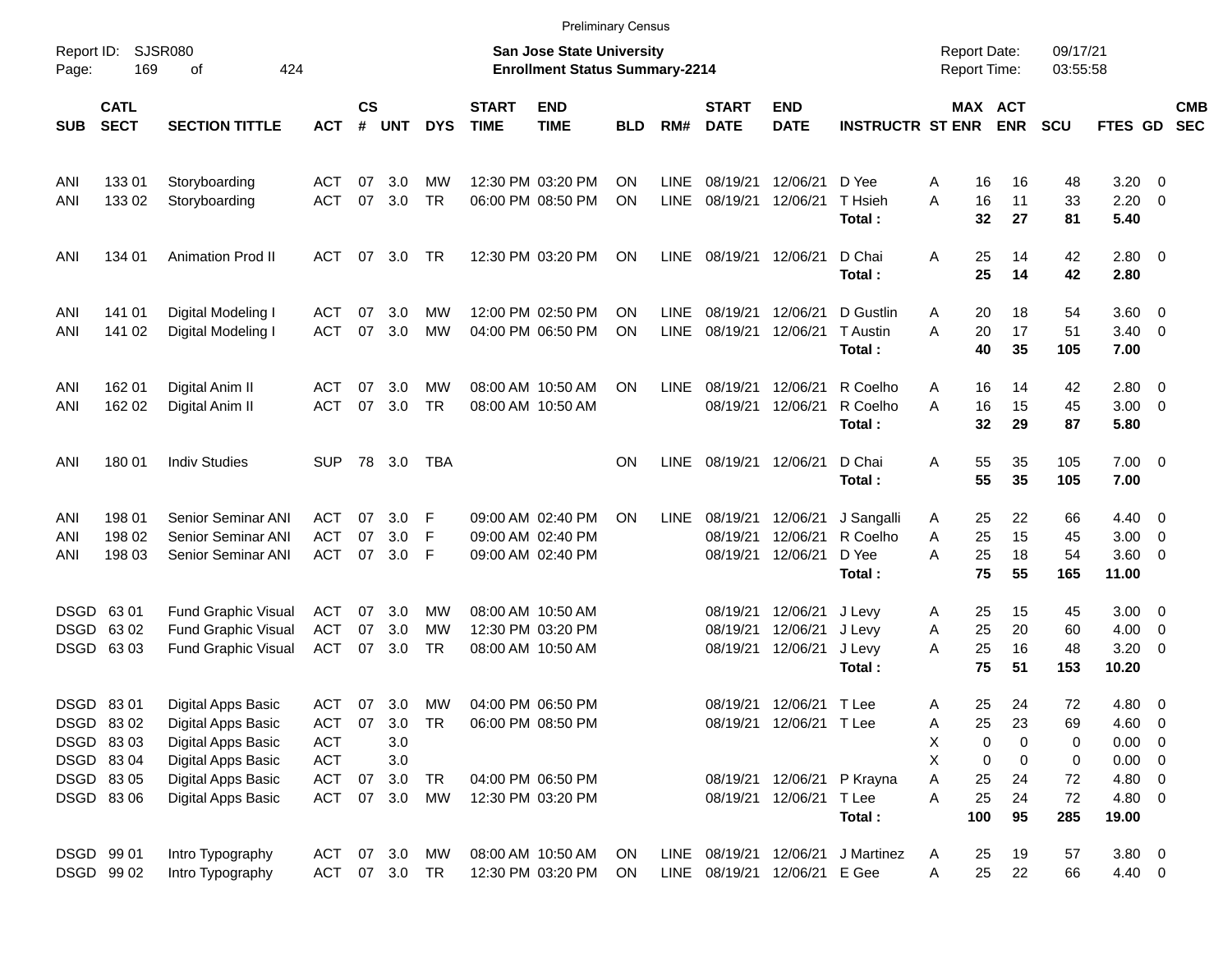|                     |                                           |                                                                                                                         |                                        |                |                            |                        |                                                                    |                                                             | Preliminary Census     |                            |                                  |                                           |                                     |             |                 |                      |                 |                                     |                                                    |                          |
|---------------------|-------------------------------------------|-------------------------------------------------------------------------------------------------------------------------|----------------------------------------|----------------|----------------------------|------------------------|--------------------------------------------------------------------|-------------------------------------------------------------|------------------------|----------------------------|----------------------------------|-------------------------------------------|-------------------------------------|-------------|-----------------|----------------------|-----------------|-------------------------------------|----------------------------------------------------|--------------------------|
| Report ID:<br>Page: | SJSR080<br>170                            |                                                                                                                         |                                        |                |                            |                        | San Jose State University<br><b>Enrollment Status Summary-2214</b> |                                                             |                        |                            |                                  |                                           | <b>Report Date:</b><br>Report Time: |             |                 | 09/17/21<br>03:55:58 |                 |                                     |                                                    |                          |
| <b>SUB</b>          | <b>CATL</b><br><b>SECT</b>                | <b>SECTION TITTLE</b>                                                                                                   | <b>ACT</b>                             | <b>CS</b><br># | <b>UNT</b>                 | <b>DYS</b>             | <b>START</b><br><b>TIME</b>                                        | <b>END</b><br><b>TIME</b>                                   | BLD                    | RM#                        | <b>START</b><br><b>DATE</b>      | <b>END</b><br><b>DATE</b>                 | <b>INSTRUCTR ST ENR</b>             |             | MAX ACT         | <b>ENR</b>           | <b>SCU</b>      | <b>FTES GD</b>                      |                                                    | <b>CMB</b><br><b>SEC</b> |
|                     | DSGD 99 03                                | Intro Typography                                                                                                        | ACT                                    | 07             | 3.0                        | TR                     |                                                                    | 06:00 PM 08:50 PM                                           |                        |                            | 08/19/21                         | 12/06/21                                  | G Hom<br>Total:                     | Α           | 25<br>75        | 20<br>61             | 60<br>183       | 4.00<br>12.20                       | - 0                                                |                          |
|                     | DSGD 100 01<br>DSGD 100 02                | Vis Comm & Process<br>Vis Comm & Process                                                                                | ACT<br><b>ACT</b>                      | 07<br>07       | 3.0<br>3.0                 | <b>MW</b><br>МW        |                                                                    | 08:00 AM 10:50 AM<br>12:30 PM 03:20 PM                      | ON<br><b>ON</b>        | <b>LINE</b><br><b>LINE</b> | 08/19/21<br>08/19/21             | 12/06/21<br>12/06/21                      | C Hwang<br>C Hwang                  | A<br>Α      | 25<br>25        | 25<br>26             | 75<br>78        | 5.00<br>5.20                        | $\overline{\mathbf{0}}$<br>$\overline{\mathbf{0}}$ |                          |
|                     | DSGD 100 03<br>DSGD 100 04<br>DSGD 100 05 | Vis Comm & Process<br>Vis Comm & Process<br>Vis Comm & Process                                                          | <b>ACT</b><br><b>ACT</b><br><b>ACT</b> | 07<br>07<br>07 | 3.0<br>3.0<br>3.0          | МW<br>МW<br>TR         |                                                                    | 12:30 PM 03:20 PM<br>04:00 PM 06:50 PM<br>08:00 AM 10:50 AM | <b>ON</b><br><b>ON</b> | <b>LINE</b><br>LINE        | 08/19/21<br>08/19/21<br>08/19/21 | 12/06/21<br>12/06/21<br>12/06/21          | D Lee<br>J Martinez<br>Y Han        | Α<br>Α<br>Α | 25<br>25<br>25  | 27<br>26<br>26       | 81<br>78<br>78  | 5.40<br>5.20<br>5.20                | 0<br>0<br>0                                        |                          |
|                     | DSGD 100 06<br>DSGD 100 07                | Vis Comm & Process<br>Vis Comm & Process                                                                                | <b>ACT</b><br>ACT                      | 07<br>07       | 3.0<br>3.0                 | <b>TR</b><br><b>MW</b> |                                                                    | 04:00 PM 06:50 PM<br>06:00 PM 08:50 PM                      | <b>ON</b><br><b>ON</b> | <b>LINE</b><br><b>LINE</b> | 08/19/21<br>08/19/21             | 12/06/21<br>12/06/21                      | J Miller<br>C Kim<br>Total:         | Α<br>А      | 25<br>25<br>175 | 26<br>27<br>183      | 78<br>81<br>549 | 5.20<br>5.40<br>36.60               | 0<br>0                                             |                          |
|                     | DSGD 102 01                               | Interm Typography                                                                                                       | <b>ACT</b>                             | 07             | 3.0                        | TR                     |                                                                    | 04:00 PM 06:50 PM                                           |                        |                            | 08/19/21 12/06/21                |                                           | C Kim<br>Total:                     | Α           | 25<br>25        | 20<br>20             | 60<br>60        | 4.00<br>4.00                        | $\overline{\mathbf{0}}$                            |                          |
|                     | DSGD 106 01                               | Adv Graphic Design                                                                                                      | <b>ACT</b>                             | 07             | 3.0                        | <b>MW</b>              |                                                                    | 08:00 AM 10:50 AM                                           |                        |                            | 08/19/21 12/06/21                |                                           | D Lee<br>Total:                     | A           | 25<br>25        | 23<br>23             | 69<br>69        | 4.60<br>4.60                        | $\overline{\mathbf{0}}$                            |                          |
|                     | DSGD 110 01                               | Image Making                                                                                                            | ACT                                    | 07             | 3.0                        | MW                     |                                                                    | 12:30 PM 03:20 PM                                           | ON                     | LINE                       | 08/19/21                         | 12/06/21                                  | J Martinez<br>Total:                | A           | 25<br>25        | 20<br>20             | 60<br>60        | 4.00<br>4.00                        | $\overline{\phantom{0}}$                           |                          |
|                     | DSGD 111 01<br>DSGD 111 02<br>DSGD 111 03 | <b>Design Practices</b><br><b>Design Practices</b><br><b>Design Practices</b>                                           | ACT<br><b>ACT</b><br><b>ACT</b>        | 07<br>07<br>07 | 3.0<br>3.0<br>3.0          | TR<br>МW<br>МW         |                                                                    | 12:30 PM 03:20 PM<br>04:00 PM 06:50 PM<br>06:00 PM 08:50 PM | ON                     | <b>LINE</b>                | 08/19/21<br>08/19/21<br>08/19/21 | 12/06/21<br>12/06/21<br>12/06/21          | J Miller<br>G Hom<br>P Krayna       | A<br>Α<br>Α | 25<br>25<br>25  | 25<br>25<br>21       | 75<br>75<br>63  | 5.00<br>5.00<br>4.20                | $\overline{\mathbf{0}}$<br>$\mathbf 0$<br>0        |                          |
|                     |                                           |                                                                                                                         |                                        |                |                            |                        |                                                                    |                                                             |                        |                            |                                  |                                           | Total:                              |             | 75              | 71                   | 213             | 14.20                               |                                                    |                          |
|                     | DSGD 120 01                               | <b>Exhibition Design</b>                                                                                                | ACT                                    | 07             | 3.0                        | <b>MW</b>              |                                                                    | 04:00 PM 06:50 PM                                           | ON                     | <b>LINE</b>                | 08/19/21                         | 12/06/21                                  | C Hwang<br>Total:                   | A           | 25<br>25        | 23<br>23             | 69<br>69        | 4.60<br>4.60                        | $\overline{\mathbf{0}}$                            |                          |
|                     | DSGD 141 01                               | 3D B& P Design                                                                                                          | ACT                                    | 07             | 3.0                        | TR                     |                                                                    | 08:00 AM 10:50 AM                                           |                        |                            |                                  | 08/19/21 12/06/21                         | J Miller<br>Total:                  | A           | 25<br>$25\,$    | 23<br>23             | 69<br>69        | 4.60<br>4.60                        | $\overline{\mathbf{0}}$                            |                          |
|                     | DSGD 186 01                               | Digi Apps Method                                                                                                        | ACT                                    |                | 07 3.0 TR                  |                        |                                                                    | 12:30 PM 03:20 PM                                           | ON.                    |                            | LINE 08/19/21 12/06/21           |                                           | Y Han<br>Total:                     | A           | 25<br>25        | 20<br>20             | 60<br>60        | $4.00 \ 0$<br>4.00                  |                                                    |                          |
|                     |                                           | DSGN 100W 01 Writing Workshop: De LEC<br>DSGN 100W 02 Writing Workshop: De LEC<br>DSGN 100W 03 Writing Workshop: De LEC |                                        |                | 04 3.0<br>04 3.0<br>04 3.0 | МW<br>MW<br><b>TR</b>  |                                                                    | 10:45 AM 12:00 PM<br>12:30 PM 01:45 PM<br>09:00 AM 10:15 AM |                        |                            | 08/19/21<br>08/19/21             | 08/19/21 12/06/21<br>12/06/21<br>12/06/21 | V Rounti<br>V Rounti<br>A Tran      | A<br>Α<br>Α | 25<br>25<br>25  | 24<br>21<br>25       | 72<br>63<br>75  | 4.80 0<br>$4.20 \ 0$<br>$5.00 \t 0$ |                                                    |                          |
|                     |                                           | DSGN 100W 04 Writing Workshop: De LEC                                                                                   |                                        |                | 04 3.0                     | TR                     |                                                                    | 10:45 AM 12:00 PM                                           |                        |                            |                                  | 08/19/21 12/06/21                         | A Tran                              | A           | 24              | 25                   | 75              | $5.00 \t 0$                         |                                                    |                          |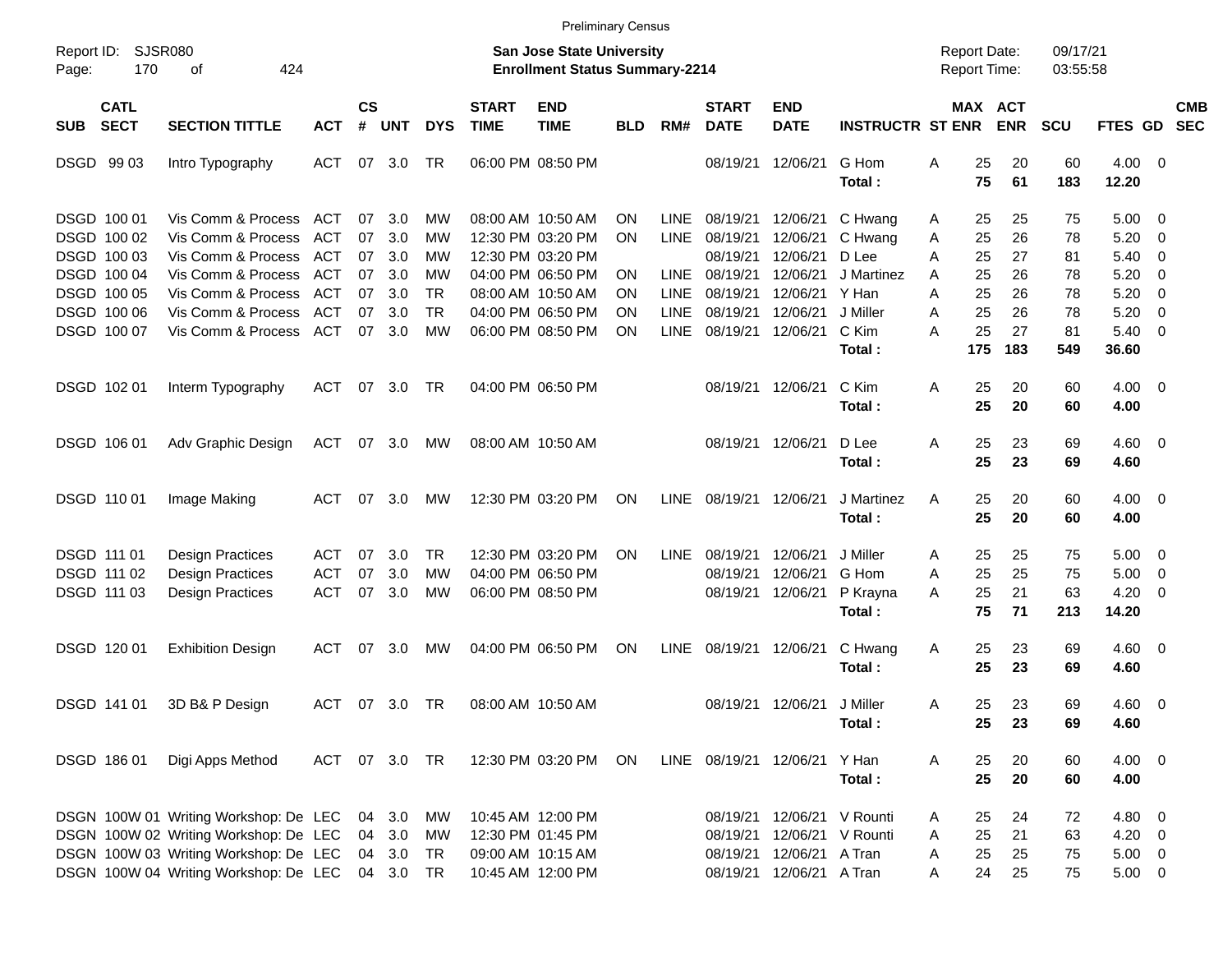|                     |                            |                                       |               |                    |            |            |                                                                           | <b>Preliminary Census</b> |            |             |                             |                           |                                            |              |             |                       |                |             |                         |            |
|---------------------|----------------------------|---------------------------------------|---------------|--------------------|------------|------------|---------------------------------------------------------------------------|---------------------------|------------|-------------|-----------------------------|---------------------------|--------------------------------------------|--------------|-------------|-----------------------|----------------|-------------|-------------------------|------------|
| Report ID:<br>Page: | SJSR080<br>171             | 424                                   |               |                    |            |            | <b>San Jose State University</b><br><b>Enrollment Status Summary-2214</b> |                           |            |             |                             |                           | <b>Report Date:</b><br><b>Report Time:</b> |              |             | 09/17/21<br>03:55:58  |                |             |                         |            |
| <b>SUB</b>          | <b>CATL</b><br><b>SECT</b> | <b>SECTION TITTLE</b>                 | <b>ACT</b>    | $\mathsf{cs}$<br># | <b>UNT</b> | <b>DYS</b> | <b>START</b><br><b>TIME</b>                                               | <b>END</b><br><b>TIME</b> | <b>BLD</b> | RM#         | <b>START</b><br><b>DATE</b> | <b>END</b><br><b>DATE</b> | <b>INSTRUCTR ST ENR</b>                    |              |             | MAX ACT<br><b>ENR</b> | <b>SCU</b>     | FTES GD SEC |                         | <b>CMB</b> |
|                     |                            | DSGN 100W 05 Writing Workshop: De LEC |               | 04                 | 3.0        | TR         |                                                                           | 02:15 PM 03:30 PM         | <b>ON</b>  | <b>LINE</b> | 08/19/21                    | 12/06/21                  | S Domingo                                  | A            | 25          | 25                    | 75             | 5.00        | - 0                     |            |
|                     |                            | DSGN 100W 06 Writing Workshop: De LEC |               | 04                 | 3.0        | <b>TR</b>  |                                                                           | 04:00 PM 05:15 PM         | ON         | <b>LINE</b> | 08/19/21                    | 12/06/21                  | S Domingo                                  | A            | 25          | 25                    | 75             | 5.00        | - 0                     |            |
|                     |                            | DSGN 100W 08 Writing Workshop: De LEC |               | 04                 | 3.0        | <b>TBA</b> |                                                                           |                           | <b>ON</b>  |             | LINE 08/19/21               | 12/06/21                  | V Rounti                                   | Α            | 25          | 25                    | 75             | 5.00        | $\overline{0}$          |            |
|                     |                            | DSGN 100W 09 Writing Workshop: De LEC |               |                    | 3.0        |            |                                                                           |                           |            |             |                             |                           |                                            | X            | $\mathbf 0$ | $\mathbf 0$           | $\mathbf 0$    | 0.00        | $\overline{0}$          |            |
|                     |                            |                                       |               |                    |            |            |                                                                           |                           |            |             |                             |                           | Total:                                     |              | 174         | 170                   | 510            | 34.00       |                         |            |
| <b>DSGN 12701</b>   |                            | Intern                                | <b>SUP</b>    | 36                 | 3.0        | <b>TBA</b> |                                                                           |                           | <b>ON</b>  | LINE.       | 08/19/21                    | 12/06/21                  | V San Fratel A                             |              | 45          | 9                     | 27             | 1.80        | 0                       |            |
|                     | DSGN 127 02                | Intern                                | <b>SUP</b>    | 36                 | 2.0        | <b>TBA</b> |                                                                           |                           | ON         | LINE        | 08/19/21                    | 12/06/21                  | V San Fratel A                             |              | 15          | 7                     | 14             | 0.93        | $\mathbf{0}$            |            |
|                     | DSGN 127 03                | Intern                                | <b>SUP</b>    | 36                 | 4.0        | <b>TBA</b> |                                                                           |                           | ON         | <b>LINE</b> | 08/19/21                    | 12/06/21                  | V San Fratel A                             |              | 25          | 3                     | 12             | 0.80        | 0                       |            |
|                     | DSGN 127 04                | Intern                                | <b>SUP</b>    | 36                 | 1.0        | <b>TBA</b> |                                                                           |                           | <b>ON</b>  |             | LINE 08/19/21               | 12/06/21                  | V San Fratel A                             |              | 15          | $\overline{4}$        | $\overline{4}$ | 0.27        | $\overline{0}$          |            |
|                     |                            |                                       |               |                    |            |            |                                                                           |                           |            |             |                             |                           | Total:                                     |              | 100         | 23                    | 57             | 3.80        |                         |            |
| <b>DSGN 18001</b>   |                            | <b>Indiv Studies</b>                  | <b>SUP</b>    | 78                 | 3.0        | TBA        |                                                                           |                           | <b>ON</b>  |             | LINE 08/19/21               | 12/06/21                  | V San Fratel A                             |              | 45          | 21                    | 63             | $4.20 \ 0$  |                         |            |
|                     |                            |                                       |               |                    |            |            |                                                                           |                           |            |             |                             |                           | Total:                                     |              | 45          | 21                    | 63             | 4.20        |                         |            |
| <b>DSGN 19701</b>   |                            | <b>BA Senior Project</b>              | <b>ACT</b>    | 07                 | 3.0        | TR         | 08:00 AM 10:50 AM                                                         |                           |            |             | 08/19/21                    | 12/06/21                  | A English                                  | A            | 25          | 25                    | 75             | 5.00        | $\overline{\mathbf{0}}$ |            |
|                     | <b>DSGN 19702</b>          | <b>BA Senior Project</b>              | <b>ACT</b>    | 07                 | 3.0        | <b>TR</b>  |                                                                           | 12:30 PM 03:20 PM         |            |             | 08/19/21                    | 12/06/21                  | A English                                  | A            | 25          | 19                    | 57             | 3.80        | $\overline{0}$          |            |
|                     | DSGN 197 03                | <b>BA Senior Project</b>              | <b>ACT</b>    | 07                 | 3.0        | <b>TR</b>  |                                                                           | 04:00 PM 06:50 PM         |            |             | 08/19/21                    | 12/06/21                  | A English                                  | A            | 25          | 15                    | 45             | 3.00        | $\overline{0}$          |            |
|                     |                            |                                       |               |                    |            |            |                                                                           |                           |            |             |                             |                           | Total:                                     |              | 75          | 59                    | 177            | 11.80       |                         |            |
| <b>DSID</b>         | 21 01                      | Visualization I                       | <b>ACT</b>    | 07                 | 3.0        | МW         | 08:00 AM 10:50 AM                                                         |                           |            |             | 08/19/21                    | 12/06/21                  | J McClusky                                 | $\mathsf{A}$ | 20          | 13                    | 39             | 2.60        | $\overline{\mathbf{0}}$ |            |
| <b>DSID</b>         | 21 02                      | Visualization I                       | <b>ACT</b>    | 07                 | 3.0        | MW         |                                                                           | 12:30 PM 03:20 PM         |            |             | 08/19/21                    | 12/06/21                  | J McClusky                                 | A            | 20          | 14                    | 42             | 2.80        | $\overline{0}$          |            |
| <b>DSID</b>         | 21 03                      | Visualization I                       | <b>ACT</b>    | 07                 | 3.0        | <b>TR</b>  | 08:00 AM 10:50 AM                                                         |                           |            |             | 08/19/21                    | 12/06/21                  | K Scott                                    | A            | 20          | 13                    | 39             | 2.60        | - 0                     |            |
|                     |                            |                                       |               |                    |            |            |                                                                           |                           |            |             |                             |                           | Total:                                     |              | 60          | 40                    | 120            | 8.00        |                         |            |
| <b>DSID</b>         | 31 01                      | <b>ID Foundation I</b>                | <b>ACT</b>    | 13                 | 3.0        | МW         |                                                                           | 04:00 PM 06:50 PM         |            |             | 08/19/21                    | 12/06/21                  | J McClusky A                               |              | 20          | 14                    | 42             | 2.80        | - 0                     |            |
| <b>DSID</b>         | 31 02                      | <b>ID Foundation I</b>                | <b>ACT</b>    | 13                 | 3.0        | TR         |                                                                           | 12:30 PM 03:20 PM         |            |             | 08/19/21                    | 12/06/21                  | A Armstrong A                              |              | 20          | 14                    | 42             | 2.80        | $\overline{0}$          |            |
| <b>DSID</b>         | 31 03                      | <b>ID Foundation I</b>                | <b>ACT</b>    | 13                 | 3.0        | <b>TR</b>  |                                                                           | 04:00 PM 06:50 PM         |            |             | 08/19/21                    | 12/06/21                  | A Armstrong A                              |              | 20          | 13                    | 39             | 2.60        | $\overline{\mathbf{0}}$ |            |
|                     |                            |                                       |               |                    |            |            |                                                                           |                           |            |             |                             |                           | Total:                                     |              | 60          | 41                    | 123            | 8.20        |                         |            |
|                     |                            | DSID 41 01 Matls & Process I          |               |                    |            |            | ACT 07 3.0 TR 12:30 PM 03:20 PM                                           |                           |            |             |                             | 08/19/21 12/06/21 K Scott |                                            | A            |             | 15 14                 | 42             | 2.80 0      |                         |            |
| DSID 41 02          |                            | Matls & Process I                     | ACT 07 3.0 MW |                    |            |            |                                                                           | 04:00 PM 06:50 PM         |            |             |                             |                           | 08/19/21 12/06/21 R Boeder                 | A            | 15          | 9                     | 27             | $1.80 \t 0$ |                         |            |
|                     |                            |                                       |               |                    |            |            |                                                                           |                           |            |             |                             |                           | Total:                                     |              | 30          | 23                    | 69             | 4.60        |                         |            |
|                     | DSID 121 01                | <b>ID Process</b>                     | ACT 07 3.0 MW |                    |            |            | 08:00 AM 10:50 AM                                                         |                           |            |             |                             | 08/19/21 12/06/21         | J Hildebrand A                             |              | 24          | 19                    | 57             | $3.80\ 0$   |                         |            |
|                     |                            |                                       |               |                    |            |            |                                                                           |                           |            |             |                             |                           | Total:                                     |              | 24          | 19                    | 57             | 3.80        |                         |            |
|                     | DSID 122 01                | C&CS: Ind. Design                     | LEC 02 3.0 TR |                    |            |            | 08:00 AM 09:10 AM                                                         |                           |            |             |                             | 08/19/21 12/06/21 M Skov  |                                            | A            | 24          | 24                    | 60             | $4.80\ 0$   |                         |            |
|                     | DSID 122 02                | C&CS: Ind. Design                     | ACT 07 0.0 TR |                    |            |            | 09:30 AM 10:05 AM                                                         |                           |            |             |                             | 08/19/21 12/06/21 M Skov  |                                            | A            | 24          | 24                    | 12             | $0.00 \t 0$ |                         |            |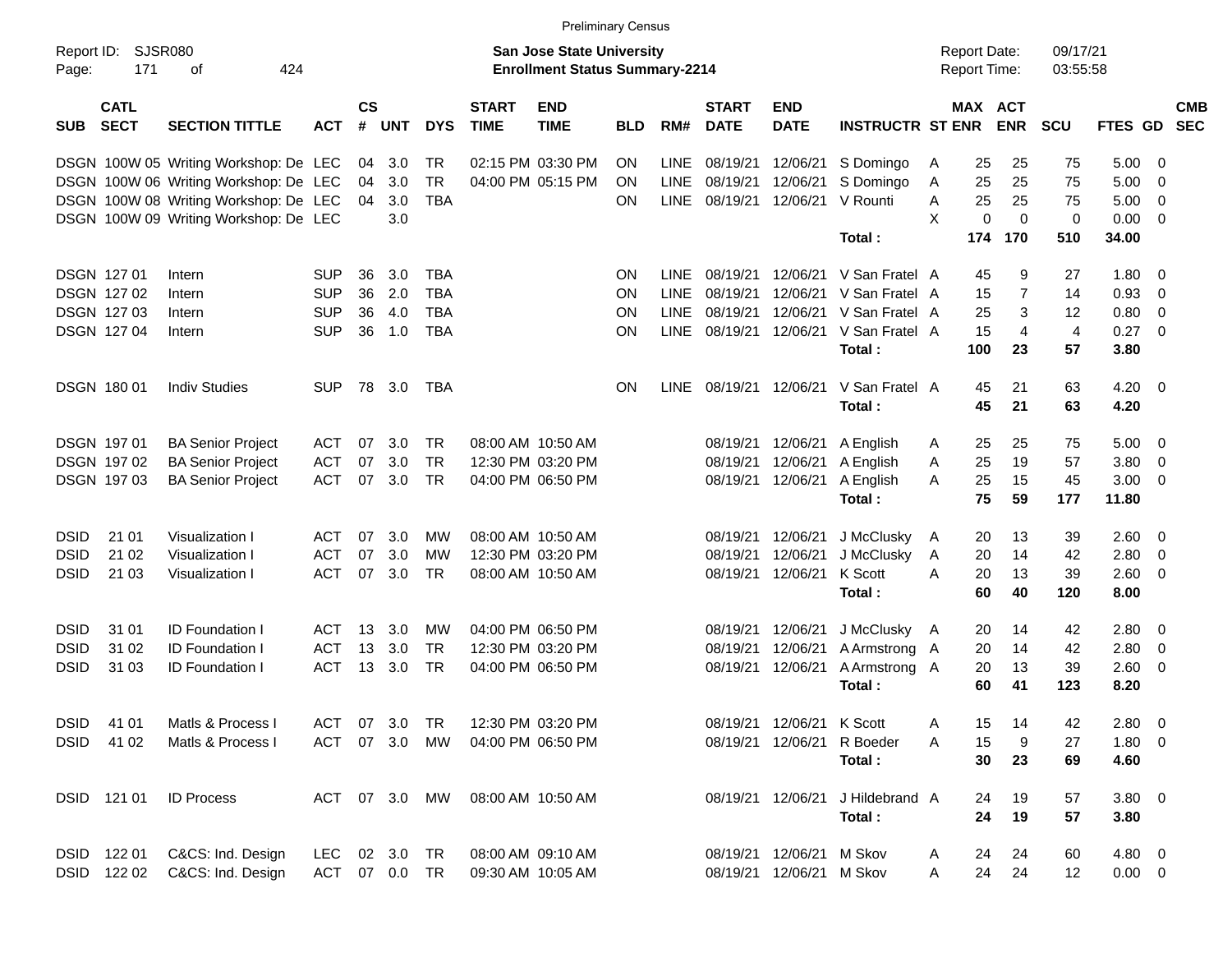|                            |                            |                                        |                             |                    |            |                   |                             |                                                                    | <b>Preliminary Census</b> |                            |                             |                           |                              |                                     |                         |                      |                                          |                          |
|----------------------------|----------------------------|----------------------------------------|-----------------------------|--------------------|------------|-------------------|-----------------------------|--------------------------------------------------------------------|---------------------------|----------------------------|-----------------------------|---------------------------|------------------------------|-------------------------------------|-------------------------|----------------------|------------------------------------------|--------------------------|
| Page:                      | Report ID: SJSR080<br>172  | 424<br>оf                              |                             |                    |            |                   |                             | San Jose State University<br><b>Enrollment Status Summary-2214</b> |                           |                            |                             |                           |                              | <b>Report Date:</b><br>Report Time: |                         | 09/17/21<br>03:55:58 |                                          |                          |
| <b>SUB</b>                 | <b>CATL</b><br><b>SECT</b> | <b>SECTION TITTLE</b>                  | <b>ACT</b>                  | $\mathsf{cs}$<br># | <b>UNT</b> | <b>DYS</b>        | <b>START</b><br><b>TIME</b> | <b>END</b><br><b>TIME</b>                                          | <b>BLD</b>                | RM#                        | <b>START</b><br><b>DATE</b> | <b>END</b><br><b>DATE</b> | <b>INSTRUCTR ST ENR</b>      |                                     | MAX ACT<br><b>ENR</b>   | <b>SCU</b>           | FTES GD                                  | <b>CMB</b><br><b>SEC</b> |
|                            |                            |                                        |                             |                    |            |                   |                             |                                                                    |                           |                            |                             |                           | Total:                       | 48                                  | 48                      | 72                   | 4.80                                     |                          |
| <b>DSID</b>                | 123 01                     | Intermed Indus Des                     | <b>ACT</b>                  | 07                 | 3.0        | МW                |                             | 12:30 PM 03:20 PM                                                  |                           |                            | 08/19/21 12/06/21           |                           | J Nelson<br>Total:           | A<br>24<br>24                       | 18<br>18                | 54<br>54             | 3.60 0<br>3.60                           |                          |
| <b>DSID</b>                | 125 01                     | Adv Industrial Des                     | <b>ACT</b>                  | 07                 | 3.0        | TR                |                             | 04:00 PM 06:50 PM                                                  |                           |                            | 08/19/21 12/06/21           |                           | J Guenther<br>Total:         | A<br>24<br>24                       | 22<br>22                | 66<br>66             | $4.40 \quad 0$<br>4.40                   |                          |
| <b>DSID</b>                | 128 01                     | Adv Projects in ID                     | ACT                         |                    | 13 3.0     | TR                |                             | 05:30 PM 08:20 PM                                                  |                           |                            | 08/19/21                    | 12/06/21                  | M Yoshimoto A<br>Total:      | 24<br>24                            | 19<br>19                | 57<br>57             | $3.80\ 0$<br>3.80                        |                          |
| <b>DSID</b><br><b>DSID</b> | 129 01<br>129 02           | Visualization III<br>Visualization III | ACT<br><b>ACT</b>           | 07<br>07           | 3.0<br>3.0 | TBA<br><b>TBA</b> |                             |                                                                    | ON<br>ΟN                  | <b>LINE</b><br><b>LINE</b> | 08/19/21<br>08/19/21        | 12/06/21<br>12/06/21      | M Mathe<br>M Mathe<br>Total: | 15<br>Α<br>15<br>A<br>30            | 15<br>12<br>27          | 45<br>36<br>81       | $3.00 \quad 0$<br>$2.40 \quad 0$<br>5.40 |                          |
| <b>DSID</b>                | 131 01                     | <b>Interaction Design</b>              | ACT                         | 07                 | 3.0        | МW                |                             | 04:00 PM 06:50 PM                                                  |                           |                            | 08/19/21                    | 12/06/21                  | J Nelson<br>Total:           | 24<br>Α<br>24                       | 24<br>24                | 72<br>72             | $4.80\ 0$<br>4.80                        |                          |
| <b>DSID</b>                | 135 01                     | Entrepreneur&Intel P ACT               |                             |                    | 07 3.0     | MW                |                             | 12:30 PM 03:20 PM                                                  |                           |                            |                             | 08/19/21 12/06/21         | R Boeder<br>Total:           | Α<br>24<br>24                       | 19<br>19                | 57<br>57             | $3.80\ 0$<br>3.80                        |                          |
| <b>DSID</b>                | 13701                      | <b>Adv Physical Prototy</b>            | ACT                         |                    | 3.0        |                   |                             |                                                                    |                           |                            |                             |                           | Total:                       | Χ                                   | 0<br>0<br>0<br>$\bf{0}$ | 0<br>0               | $0.00 \t 0$<br>0.00                      |                          |
| DSIT                       | 10 01                      | Sketch+Draw+Model                      | <b>ACT</b>                  | 07                 | 3.0        | МW                |                             | 07:00 PM 09:50 PM                                                  | ON                        | <b>LINE</b>                | 08/19/21                    | 12/06/21                  | M Cheng<br>Total:            | Α<br>25<br>25                       | 24<br>24                | 72<br>72             | $4.80\ 0$<br>4.80                        |                          |
| <b>DSIT</b>                | 29 01                      | Design Process                         | ACT                         | 07                 | 3.0        | МW                |                             | 12:30 PM 03:20 PM                                                  |                           |                            |                             | 08/19/21 12/06/21         | K Kim<br>Total:              | Α<br>25<br>25                       | 25<br>25                | 75<br>75             | $5.00 \t 0$<br>5.00                      |                          |
|                            | DSIT 3301                  | <b>Arch Presentation</b>               |                             |                    |            |                   |                             | ACT 07 3.0 MW 07:00 PM 09:50 PM ON LINE 08/19/21 12/06/21 A Yeung  |                           |                            |                             |                           | Total:                       | Α<br>24<br>24                       | 21<br>21                | 63<br>63             | $4.20 \ 0$<br>4.20                       |                          |
|                            | DSIT 34 01                 | Int Arch Fdn Stud                      |                             |                    |            | ACT 07 3.0 MW     | 04:00 PM 06:50 PM           |                                                                    |                           |                            |                             | 08/19/21 12/06/21 E Pries | Total:                       | Α<br>24<br>24                       | 21<br>21                | 63<br>63             | $4.20 \ 0$<br>4.20                       |                          |
| DSIT<br>DSIT               | 8301<br>8302               | Vis communicatn 1<br>Vis communicatn 1 | <b>ACT</b><br>ACT 07 3.0 TR |                    | 3.0        |                   |                             | 12:30 PM 03:20 PM ON LINE 08/19/21 12/06/21                        |                           |                            |                             |                           | P Milusheva<br>Total:        | Χ<br>25<br>A<br>25                  | 0<br>0<br>23<br>23      | 0<br>69<br>69        | $0.00 \t 0$<br>4.60 0<br>4.60            |                          |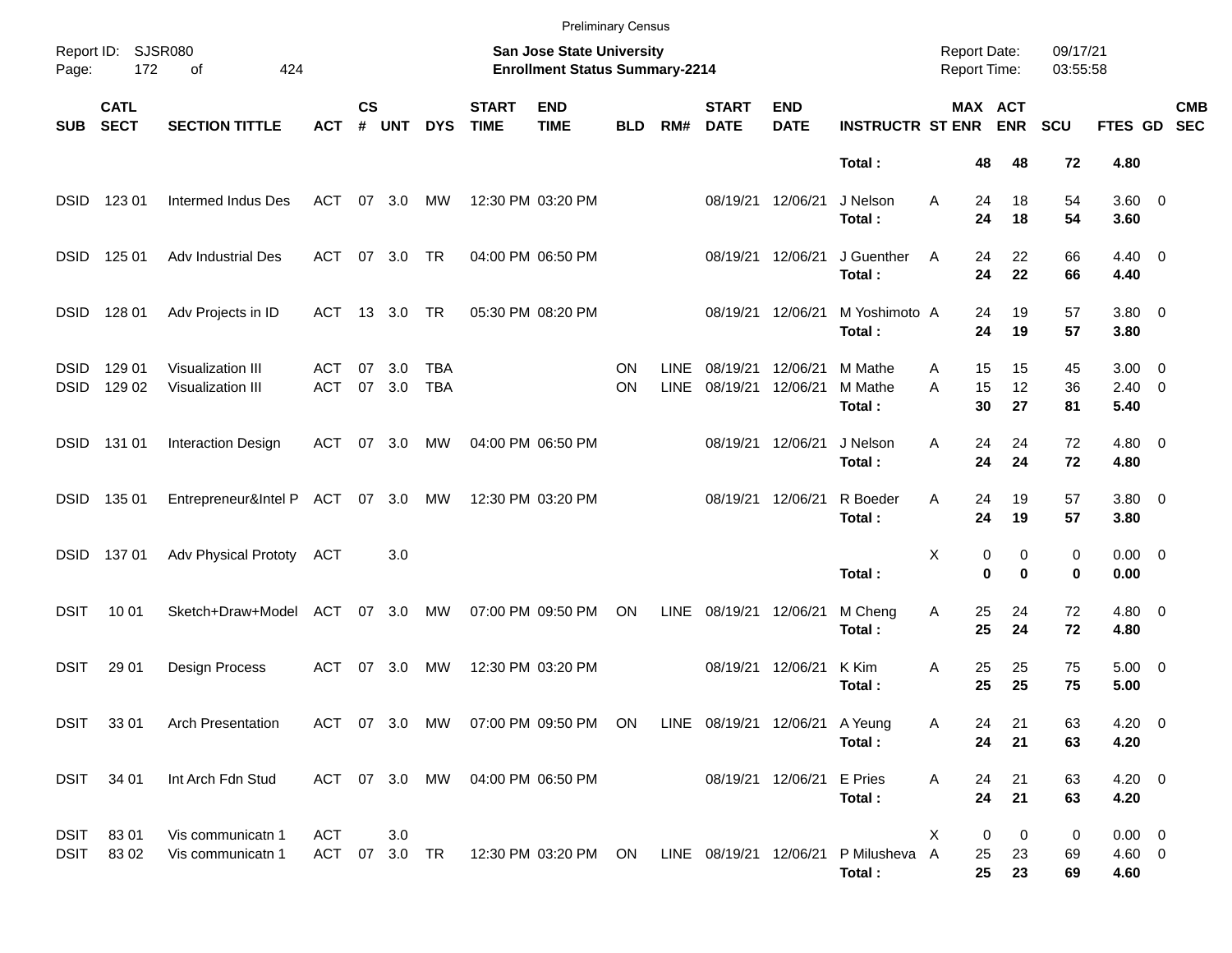|                            |                            |                                                    |                          |                             |            |                        |                                                                           | <b>Preliminary Census</b>              |            |                            |                             |                                                  |                                                       |        |                   |                                |                           |                                    |                          |                          |
|----------------------------|----------------------------|----------------------------------------------------|--------------------------|-----------------------------|------------|------------------------|---------------------------------------------------------------------------|----------------------------------------|------------|----------------------------|-----------------------------|--------------------------------------------------|-------------------------------------------------------|--------|-------------------|--------------------------------|---------------------------|------------------------------------|--------------------------|--------------------------|
| Report ID:<br>Page:        | 173                        | <b>SJSR080</b><br>424<br>of                        |                          |                             |            |                        | <b>San Jose State University</b><br><b>Enrollment Status Summary-2214</b> |                                        |            |                            |                             |                                                  | <b>Report Date:</b><br>Report Time:                   |        |                   | 09/17/21<br>03:55:58           |                           |                                    |                          |                          |
| <b>SUB</b>                 | <b>CATL</b><br><b>SECT</b> | <b>SECTION TITTLE</b>                              | <b>ACT</b>               | $\mathsf{cs}$<br>$\pmb{\#}$ | <b>UNT</b> | <b>DYS</b>             | <b>START</b><br><b>TIME</b>                                               | <b>END</b><br><b>TIME</b>              | <b>BLD</b> | RM#                        | <b>START</b><br><b>DATE</b> | <b>END</b><br><b>DATE</b>                        | <b>INSTRUCTR ST ENR</b>                               |        |                   | MAX ACT<br><b>ENR</b>          | SCU                       | FTES GD                            |                          | <b>CMB</b><br><b>SEC</b> |
| <b>DSIT</b>                | 100 01                     | <b>Building Codes</b>                              | ACT                      | 07                          | 3.0        | МW                     |                                                                           | 12:30 PM 03:20 PM                      |            |                            | 08/19/21                    | 12/06/21                                         | M Medved<br>Total:                                    | Α      | 25<br>25          | 20<br>20                       | 60<br>60                  | $4.00 \ 0$<br>4.00                 |                          |                          |
| <b>DSIT</b><br><b>DSIT</b> | 101 01<br>101 02           | Arch. Systems<br>Arch. Systems                     | <b>SEM</b><br><b>ACT</b> | 05<br>07                    | 3.0<br>0.0 | МW<br><b>MW</b>        |                                                                           | 04:00 PM 04:25 PM<br>04:25 PM 06:25 PM |            |                            | 08/19/21<br>08/19/21        | 12/06/21<br>12/06/21                             | M Medved<br>M Medved<br>Total:                        | Α<br>A | 25<br>25<br>50    | 18<br>18<br>36                 | 18<br>36<br>54            | $3.60 \ 0$<br>$0.00 \t 0$<br>3.60  |                          |                          |
| <b>DSIT</b><br><b>DSIT</b> | 102 01<br>102 02           | Comp Graph Int Arc<br>Comp Graph Int Arc           | <b>ACT</b><br><b>ACT</b> | 07                          | 3.0<br>3.0 | TR                     |                                                                           | 08:00 AM 10:50 AM                      | ON         | LINE                       | 08/19/21                    | 12/06/21                                         | M Marizad<br>Total:                                   | Χ<br>A | 0<br>24<br>24     | 0<br>23<br>23                  | 0<br>69<br>69             | $0.00 \t 0$<br>$4.60$ 0<br>4.60    |                          |                          |
| <b>DSIT</b><br>DSIT        | 103 01<br>103 02           | Arch. Studio<br>Arch. Studio                       | <b>ACT</b><br><b>ACT</b> | -07<br>07                   | 3.0<br>3.0 | <b>TR</b><br><b>TR</b> |                                                                           | 12:30 PM 03:20 PM<br>04:00 PM 06:50 PM | ΟN<br>ON   | <b>LINE</b><br><b>LINE</b> | 08/19/21<br>08/19/21        | 12/06/21<br>12/06/21                             | D Seah<br>D Seah<br>Total:                            | Α<br>A | 25<br>24<br>49    | 12<br>11<br>23                 | 36<br>33<br>69            | $2.40 \ 0$<br>2.20<br>4.60         | $\overline{\phantom{0}}$ |                          |
| DSIT                       | 105 01                     | Int Arc Adv Studio                                 | <b>ACT</b>               | 07                          | 3.0        | MW                     |                                                                           | 08:00 AM 10:50 AM                      | ON         | <b>LINE</b>                | 08/19/21                    | 12/06/21                                         | M RajabzadehA<br>Total:                               |        | 25<br>25          | 24<br>24                       | 72<br>72                  | $4.80\ 0$<br>4.80                  |                          |                          |
| <b>DSIT</b>                | 106 01                     | Arch Proj Material                                 | <b>ACT</b>               |                             | 3.0        |                        |                                                                           |                                        |            |                            |                             |                                                  | Total:                                                | Χ      | 0<br>0            | 0<br>$\mathbf 0$               | 0<br>0                    | $0.00 \t 0$<br>0.00                |                          |                          |
| <b>DSIT</b><br><b>DSIT</b> | 107 01<br>107 02           | <b>Furniture Design</b><br><b>Furniture Design</b> | <b>ACT</b><br><b>ACT</b> | 07                          | 3.0<br>3.0 | F                      |                                                                           | 08:30 AM 02:10 PM                      |            |                            | 08/19/21                    | 12/06/21                                         | M Palmquist A<br>Total:                               | X      | 25<br>0<br>25     | 20<br>0<br>20                  | 60<br>0<br>60             | $4.00 \ 0$<br>$0.00 \t 0$<br>4.00  |                          |                          |
| <b>DSIT</b>                | 108 01                     | Arch Lighting Des                                  | ACT                      | 07                          | 3.0        | - F                    |                                                                           | 08:00 AM 02:20 PM                      |            |                            | 08/19/21                    | 12/06/21                                         | E Pries<br>Total:                                     | Α      | 24<br>24          | 18<br>18                       | 54<br>54                  | 3.60 0<br>3.60                     |                          |                          |
| DSIT                       | 109 01                     | <b>Object Des Interior</b>                         | ACT                      |                             | 07 3.0     | <b>TR</b>              |                                                                           | 08:00 AM 10:50 AM                      | ON         | LINE                       |                             |                                                  | 08/19/21 12/06/21 M RajabzadehA<br>Total:             |        | 24<br>24          | 16<br>16                       | 48<br>48                  | $3.20 \ 0$<br>3.20                 |                          |                          |
|                            | Department: Design         |                                                    |                          |                             |            |                        |                                                                           |                                        |            |                            |                             | <b>Lower Division:</b><br><b>Upper Division:</b> | <b>Department Total:</b><br><b>Graduate Division:</b> |        | 1198<br>1950<br>0 | 3148 2634<br>1050<br>1584<br>0 | 7764<br>3150<br>4614<br>0 | 517.60<br>210.00<br>307.60<br>0.00 |                          |                          |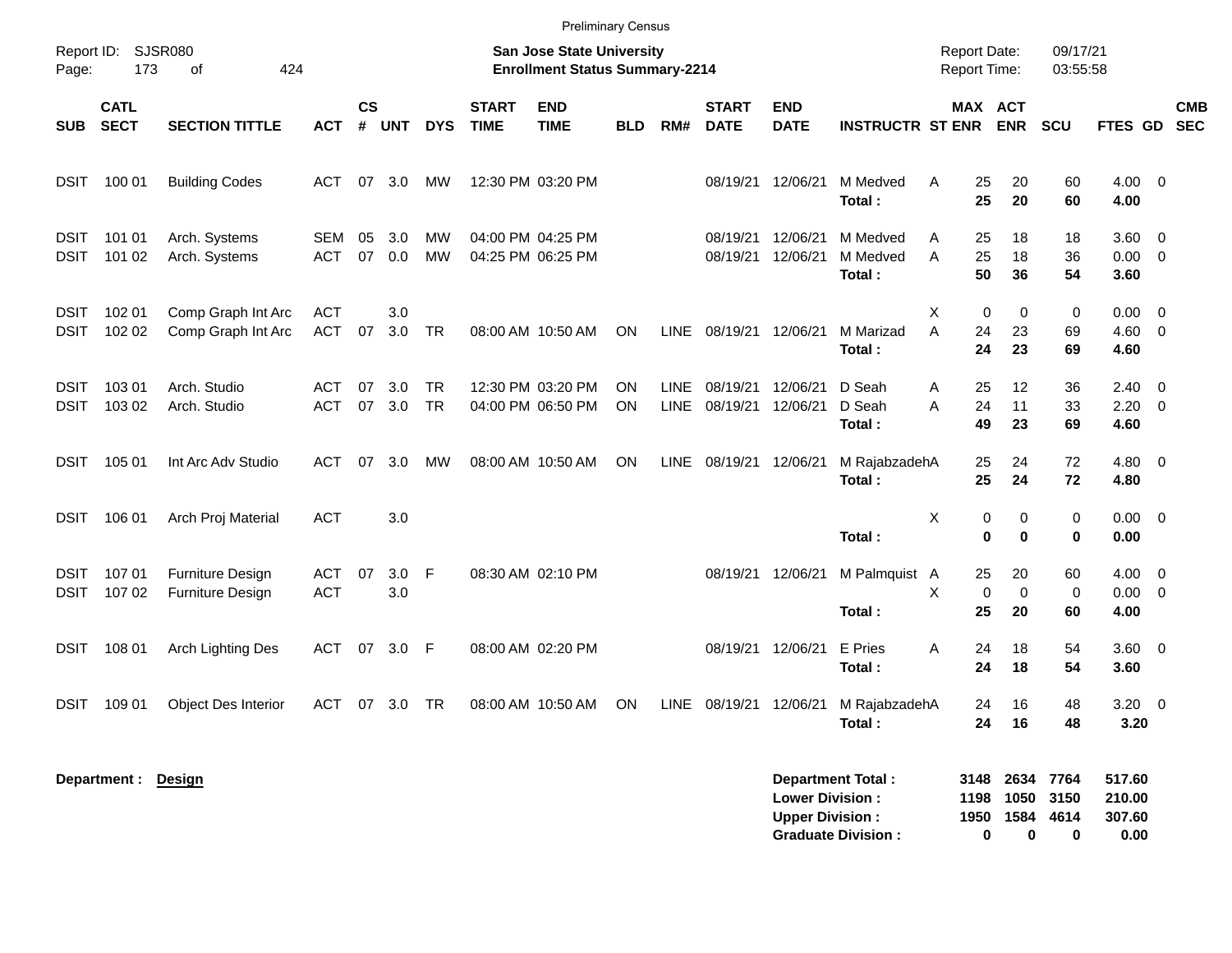|                     |                            |                                     |                |                |            |              |                             |                                                                           | <b>Preliminary Census</b> |             |                             |                           |                                   |   |                                     |            |                      |                |                         |                          |
|---------------------|----------------------------|-------------------------------------|----------------|----------------|------------|--------------|-----------------------------|---------------------------------------------------------------------------|---------------------------|-------------|-----------------------------|---------------------------|-----------------------------------|---|-------------------------------------|------------|----------------------|----------------|-------------------------|--------------------------|
| Report ID:<br>Page: | 174                        | SJSR080<br>424<br>οf                |                |                |            |              |                             | <b>San Jose State University</b><br><b>Enrollment Status Summary-2214</b> |                           |             |                             |                           |                                   |   | <b>Report Date:</b><br>Report Time: |            | 09/17/21<br>03:55:58 |                |                         |                          |
| <b>SUB</b>          | <b>CATL</b><br><b>SECT</b> | <b>SECTION TITTLE</b>               | <b>ACT</b>     | <b>CS</b><br># | <b>UNT</b> | <b>DYS</b>   | <b>START</b><br><b>TIME</b> | <b>END</b><br><b>TIME</b>                                                 | <b>BLD</b>                | RM#         | <b>START</b><br><b>DATE</b> | <b>END</b><br><b>DATE</b> | <b>INSTRUCTR ST ENR</b>           |   | MAX ACT                             | <b>ENR</b> | <b>SCU</b>           | FTES GD        |                         | <b>CMB</b><br><b>SEC</b> |
| <b>College</b>      |                            | <b>Humanities &amp; the Arts</b>    |                |                |            |              |                             |                                                                           |                           |             |                             |                           |                                   |   |                                     |            |                      |                |                         |                          |
|                     | Department :               | Film & Theatre                      |                |                |            |              |                             |                                                                           |                           |             |                             |                           |                                   |   |                                     |            |                      |                |                         |                          |
| <b>RTVF</b>         | 10 01                      | Art of Film                         | <b>LEC</b>     | 02             | 3.0        | <b>TBA</b>   |                             |                                                                           | <b>ON</b>                 | <b>LINE</b> | 08/19/21                    | 12/06/21                  | L Walker                          | A | 35                                  | 35         | 105                  | 7.00           | $\overline{\mathbf{0}}$ |                          |
| <b>RTVF</b>         | 10 02                      | Art of Film                         | <b>LEC</b>     | 02             | 3.0        | <b>TBA</b>   |                             |                                                                           | <b>ON</b>                 | <b>LINE</b> | 08/19/21                    | 12/06/21                  | L Walker                          | A | 35                                  | 35         | 105                  | 7.00           | 0                       |                          |
| <b>RTVF</b>         | 10 03                      | Art of Film                         | <b>LEC</b>     | 02             | 3.0        | <b>TBA</b>   |                             |                                                                           | <b>ON</b>                 | <b>LINE</b> | 08/19/21                    | 12/06/21                  | L Walker                          | A | 35                                  | 35         | 105                  | 7.00           | 0                       |                          |
| <b>RTVF</b>         | 10 04                      | Art of Film                         | <b>LEC</b>     | 02             | 3.0        | <b>TBA</b>   |                             |                                                                           | <b>ON</b>                 | <b>LINE</b> | 08/19/21                    | 12/06/21                  | L Walker                          | A | 35                                  | 34         | 102                  | 6.80           | 0                       |                          |
| <b>RTVF</b>         | 10 05                      | Art of Film                         | <b>LEC</b>     | 02             | 3.0        | <b>TBA</b>   |                             |                                                                           | <b>ON</b>                 | <b>LINE</b> | 08/19/21                    | 12/06/21                  | P Labuza                          | A | 35                                  | 34         | 102                  | 6.80           | 0                       |                          |
| <b>RTVF</b>         | 10 06                      | Art of Film                         | <b>LEC</b>     | 02             | 3.0        | <b>TBA</b>   |                             |                                                                           | <b>ON</b>                 | <b>LINE</b> | 08/19/21                    | 12/06/21                  | P Labuza                          | A | 35                                  | 34         | 102                  | 6.80           | 0                       |                          |
| <b>RTVF</b>         | 10 07                      | Art of Film                         | <b>LEC</b>     | 02             | 3.0        | <b>TBA</b>   |                             |                                                                           | <b>ON</b>                 | <b>LINE</b> | 08/19/21                    | 12/06/21                  | R Welch                           | A | 35                                  | 34         | 102                  | 6.80           | 0                       |                          |
| <b>RTVF</b>         | 10 08                      | Art of Film                         | <b>LEC</b>     | 02             | 3.0        | W            |                             | 04:00 PM 06:45 PM                                                         | <b>YUH</b>                | 124         | 08/19/21                    | 12/06/21                  | P Labuza<br>Total:                | A | 35<br>280                           | 34<br>275  | 102<br>825           | 6.80<br>55.00  | $\overline{\mathbf{0}}$ |                          |
|                     |                            |                                     |                |                |            |              |                             |                                                                           |                           |             |                             |                           |                                   |   |                                     |            |                      |                |                         |                          |
| <b>RTVF</b>         | 20 01                      | Intro Audio FilmTV                  | <b>LEC</b>     | 02             | 3.0        | TBA          |                             |                                                                           | <b>ON</b>                 | <b>LINE</b> | 08/19/21                    | 12/06/21                  | J Abramson A                      |   | 18                                  | 18         | 36                   | 3.60           | $\overline{\mathbf{0}}$ |                          |
| <b>RTVF</b>         | 20 02                      | Intro Audio FilmTV                  | <b>ACT</b>     | 12             | 0.0        | м            |                             | 01:00 PM 02:45 PM                                                         | HGH                       | 120         | 08/19/21                    | 12/06/21                  | J Abramson                        | A | 9                                   | 9          | 9                    | 0.00           | $\overline{0}$          |                          |
| <b>RTVF</b>         | 20 03                      | Intro Audio FilmTV                  | <b>ACT</b>     | 12             | 0.0        | W            |                             | 01:00 PM 02:45 PM                                                         | <b>HGH</b>                | 120         | 08/19/21                    | 12/06/21                  | J Abramson                        | A | 9                                   | 9          | 9                    | 0.00           | 0                       |                          |
| <b>RTVF</b>         | 20 04                      | Intro Audio FilmTV                  | <b>LEC</b>     | 02             | 3.0        | <b>TBA</b>   |                             |                                                                           | <b>ON</b>                 | LINE        | 08/19/21                    | 12/06/21                  | J Abramson                        | A | 18                                  | 18         | 36                   | 3.60           | 0                       |                          |
| <b>RTVF</b>         | 20 05                      | Intro Audio FilmTV                  | <b>ACT</b>     | 12             | 0.0        | $\mathsf{T}$ |                             | 01:00 PM 02:45 PM                                                         | HGH                       | 120         | 08/19/21                    | 12/06/21                  | J Abramson                        | A | 9                                   | 9          | 9                    | 0.00           | 0                       |                          |
| <b>RTVF</b>         | 20 06                      | Intro Audio FilmTV                  | <b>ACT</b>     | 12             | 0.0        | R            |                             | 01:00 PM 02:45 PM                                                         | <b>HGH</b>                | 120         | 08/19/21                    | 12/06/21                  | J Abramson A                      |   | 9                                   | 9          | 9                    | 0.00           | $\overline{\mathbf{0}}$ |                          |
|                     |                            |                                     |                |                |            |              |                             |                                                                           |                           |             |                             |                           | Total:                            |   | 72                                  | 72         | 108                  | 7.20           |                         |                          |
| <b>RTVF</b>         | 21 01                      | <b>KSJS On-Air Operat</b>           | LEC            | 02             | 3.0        | M            |                             | 07:00 PM 07:50 PM                                                         | HGH                       | 118         | 08/19/21                    | 12/06/21                  | J Biagini                         | A | 25                                  | 20         | 20                   | 4.00           | $\overline{\mathbf{0}}$ |                          |
| <b>RTVF</b>         | 21 02                      | <b>KSJS On-Air Operat</b>           | <b>ACT</b>     | 07             | 0.0        | <b>TBA</b>   |                             |                                                                           | ON                        | <b>LINE</b> | 08/19/21                    | 12/06/21                  | J Biagini                         | A | 25                                  | 20         | 40                   | 0.00           | $\overline{\mathbf{0}}$ |                          |
|                     |                            |                                     |                |                |            |              |                             |                                                                           |                           |             |                             |                           | Total:                            |   | 50                                  | 40         | 60                   | 4.00           |                         |                          |
| <b>RTVF</b>         | 30 01                      | Intro Film/TV Prod                  | <b>LEC</b>     | 02             | 3.0        | M            |                             | 08:00 AM 09:45 AM                                                         | <b>ON</b>                 | <b>LINE</b> | 08/19/21                    | 12/06/21                  | X Neal-Burgi A                    |   | 18                                  | 18         | 36                   | 3.60           | $\overline{0}$          |                          |
| <b>RTVF</b>         | 30 02                      | Intro Film/TV Prod                  | <b>ACT</b>     | 12             | 0.0        | M            |                             | 10:00 AM 11:45 AM                                                         | ON                        | <b>LINE</b> | 08/19/21                    | 12/06/21                  | X Neal-Burgi A                    |   | 18                                  | 18         | 18                   | 0.00           | 0                       |                          |
| <b>RTVF</b>         | 30 03                      | Intro Film/TV Prod                  | <b>LEC</b>     | 02             | 3.0        | W            |                             | 06:00 PM 07:45 PM                                                         | HGH                       | 124         | 08/19/21                    | 12/06/21                  | J Serna                           | A | 18                                  | 10         | 20                   | 2.00           | 0                       |                          |
| <b>RTVF</b>         | 30 04                      | Intro Film/TV Prod                  | <b>ACT</b>     | 12             | 0.0        | W            |                             | 08:00 PM 09:45 PM                                                         | HGH                       | 124         | 08/19/21                    | 12/06/21                  | J Serna                           | A | 18                                  | 10         | 10                   | 0.00           | 0                       |                          |
| <b>RTVF</b>         | 30 05                      | Intro Film/TV Prod                  | <b>LEC</b>     | 02             | 3.0        | R            |                             | 02:15 PM 04:00 PM                                                         | HGH                       | 124         | 08/19/21                    | 12/06/21                  | C Guzzetta                        | A | 18                                  | 12         | 24                   | 2.40           | 0                       |                          |
| <b>RTVF</b>         | 30 06                      | Intro Film/TV Prod                  | <b>ACT</b>     | 12             | 0.0        | R            |                             | 04:00 PM 05:45 PM                                                         | <b>HGH</b>                | 124         | 08/19/21                    | 12/06/21                  | C Guzzetta                        | A | 18                                  | 12         | 12                   | 0.00           | 0                       |                          |
|                     | RTVF 3007                  | Intro Film/TV Prod                  | LEC 02 3.0 F   |                |            |              |                             | 02:15 PM 04:00 PM HGH 124                                                 |                           |             |                             |                           | 08/19/21 12/06/21 C Guzzetta      |   | 18                                  | 6          | 12                   | $1.20 \t 0$    |                         |                          |
|                     | RTVF 30 08                 | Intro Film/TV Prod                  | ACT 12 0.0 F   |                |            |              |                             | 04:00 PM 05:45 PM                                                         | HGH 124                   |             |                             |                           | 08/19/21 12/06/21 C Guzzetta A    |   | 18                                  | 6          | 6                    | $0.00 \t 0$    |                         |                          |
|                     |                            |                                     |                |                |            |              |                             |                                                                           |                           |             |                             |                           | Total:                            |   | 144                                 | 92         | 138                  | 9.20           |                         |                          |
|                     | RTVF 31 01                 | Film/TV Aesthetics                  | LEC 02 3.0     |                |            | TBA          |                             |                                                                           | ON.                       |             | LINE 08/19/21 12/06/21      |                           | <b>B</b> Sarrafan                 | A | 30                                  | 30         | 90                   | $6.00 \quad 0$ |                         |                          |
|                     | RTVF 31 02                 | Film/TV Aesthetics                  | LEC 02 3.0 TBA |                |            |              |                             |                                                                           | ON.                       |             |                             |                           | LINE 08/19/21 12/06/21 B Sarrafan | A | 30                                  | 29         | 87                   | $5.80\quad 0$  |                         |                          |
|                     |                            |                                     |                |                |            |              |                             |                                                                           |                           |             |                             |                           | Total:                            |   | 60                                  | 59         | 177                  | 11.80          |                         |                          |
|                     | RTVF 8001                  | Introduction to Medi LEC 02 3.0 TBA |                |                |            |              |                             |                                                                           | ON.                       |             |                             |                           | LINE 08/19/21 12/06/21 C Burrows  | A | 35                                  | 35         | 105                  | $7.00 \t 0$    |                         |                          |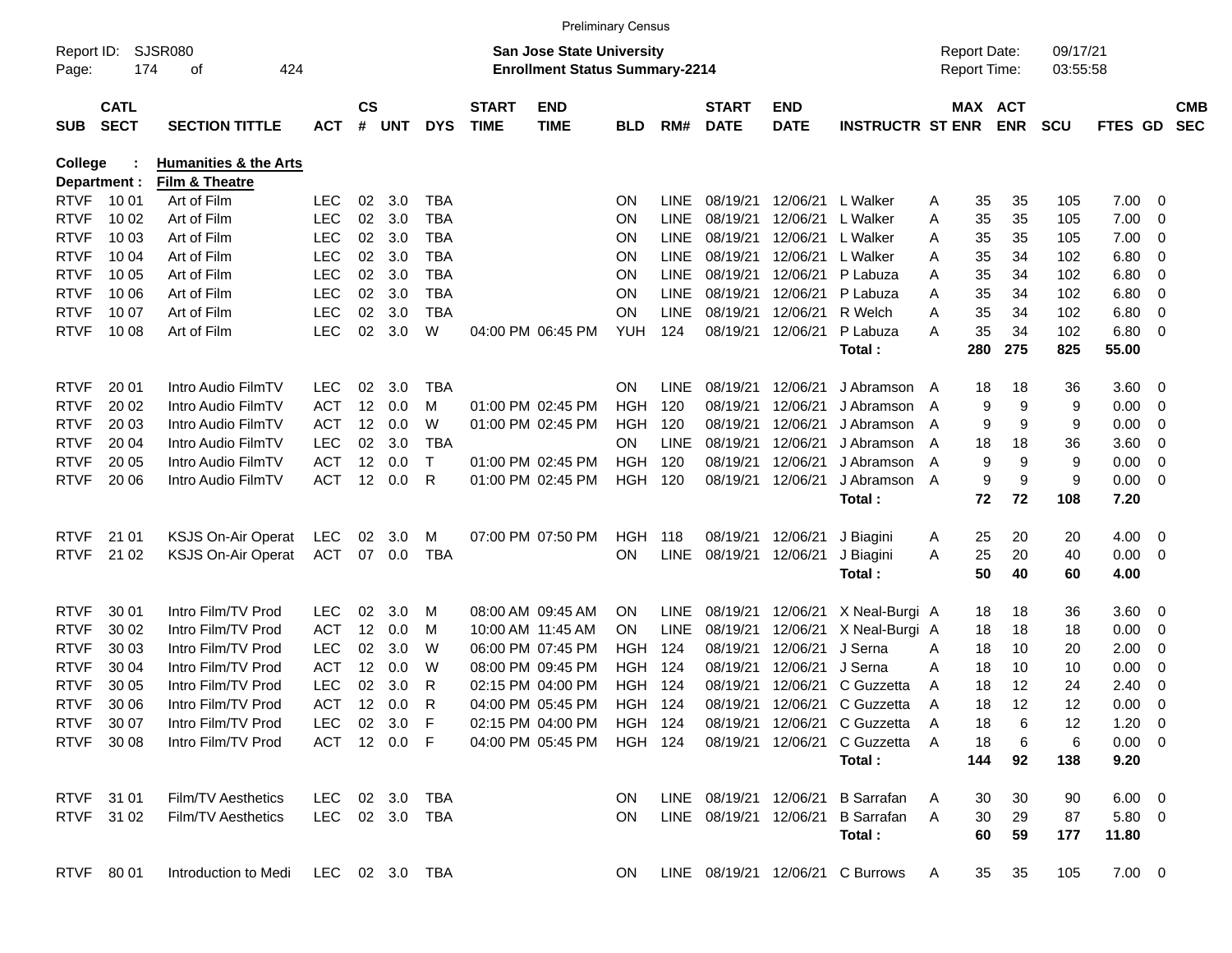|                     |                            |                          |            |                    |            |            |                             |                                                                    | <b>Preliminary Census</b> |             |                             |                           |                                  |   |                                     |            |                      |               |                         |                          |
|---------------------|----------------------------|--------------------------|------------|--------------------|------------|------------|-----------------------------|--------------------------------------------------------------------|---------------------------|-------------|-----------------------------|---------------------------|----------------------------------|---|-------------------------------------|------------|----------------------|---------------|-------------------------|--------------------------|
| Report ID:<br>Page: | 175                        | SJSR080<br>424<br>οf     |            |                    |            |            |                             | San Jose State University<br><b>Enrollment Status Summary-2214</b> |                           |             |                             |                           |                                  |   | <b>Report Date:</b><br>Report Time: |            | 09/17/21<br>03:55:58 |               |                         |                          |
| <b>SUB</b>          | <b>CATL</b><br><b>SECT</b> | <b>SECTION TITTLE</b>    | <b>ACT</b> | $\mathsf{cs}$<br># | <b>UNT</b> | <b>DYS</b> | <b>START</b><br><b>TIME</b> | <b>END</b><br><b>TIME</b>                                          | <b>BLD</b>                | RM#         | <b>START</b><br><b>DATE</b> | <b>END</b><br><b>DATE</b> | <b>INSTRUCTR ST ENR</b>          |   | MAX ACT                             | <b>ENR</b> | <b>SCU</b>           | FTES GD       |                         | <b>CMB</b><br><b>SEC</b> |
| <b>RTVF</b>         | 80 02                      | Introduction to Medi     | <b>LEC</b> |                    | 3.0        |            |                             |                                                                    |                           |             |                             |                           |                                  | X | 0                                   | 0          | 0                    | 0.00          | $\overline{\mathbf{0}}$ |                          |
| <b>RTVF</b>         | 80 03                      | Introduction to Medi     | <b>LEC</b> | 02                 | 3.0        | М          |                             | 04:00 PM 06:45 PM                                                  | YUH                       | -124        | 08/19/21                    | 12/06/21                  | O White<br>Total:                | Α | 35<br>70                            | 10<br>45   | 30<br>135            | 2.00<br>9.00  | $\overline{0}$          |                          |
| <b>RTVF</b>         | 82 01                      | Intro Film History       | LEC        | 02                 | 3.0        | Τ          |                             | 04:00 PM 06:45 PM                                                  | <b>ON</b>                 | <b>LINE</b> | 08/19/21                    | 12/06/21                  | P Labuza                         | A | 35                                  | 26         | 78                   | 5.20          | $\overline{\mathbf{0}}$ |                          |
| <b>RTVF</b>         | 82 02                      | Intro Film History       | <b>LEC</b> | 02                 | 3.0        | <b>TBA</b> |                             |                                                                    | <b>ON</b>                 | <b>LINE</b> | 08/19/21                    | 12/06/21                  | S Sublett<br>Total:              | A | 35<br>70                            | 34<br>60   | 102<br>180           | 6.80<br>12.00 | $\overline{\mathbf{0}}$ |                          |
| <b>RTVF</b>         | 110 01                     | <b>Media and Culture</b> | <b>LEC</b> | 02                 | 3.0        | <b>TBA</b> |                             |                                                                    | <b>ON</b>                 | <b>LINE</b> | 08/19/21                    | 12/06/21                  | S Baran                          | Α | 35                                  | 35         | 105                  | 7.00          | $\overline{\mathbf{0}}$ |                          |
| <b>RTVF</b>         | 110 02                     | Media and Culture        | <b>LEC</b> | 02                 | 3.0        | <b>TBA</b> |                             |                                                                    | <b>ON</b>                 | LINE        | 08/19/21                    | 12/06/21                  | H Lee                            | A | 35                                  | 35         | 105                  | 7.00          | $\mathbf 0$             |                          |
| <b>RTVF</b>         | 110 03                     | Media and Culture        | <b>LEC</b> | 02                 | 3.0        | <b>TBA</b> |                             |                                                                    | ON                        | LINE        | 08/19/21                    | 12/06/21                  | A Berney                         | Α | 35                                  | 35         | 105                  | 7.00          | $\mathbf 0$             |                          |
| <b>RTVF</b>         | 110 04                     | Media and Culture        | <b>LEC</b> | 02                 | 3.0        | <b>TBA</b> |                             |                                                                    | ON                        | <b>LINE</b> | 08/19/21                    | 12/06/21                  | A Berney                         | Α | 35                                  | 32         | 96                   | 6.40          | 0                       |                          |
| <b>RTVF</b>         | 110 05                     | Media and Culture        | <b>LEC</b> | 02                 | 3.0        | <b>TBA</b> |                             |                                                                    | ON                        | <b>LINE</b> | 08/19/21                    | 12/06/21                  | J Biagini                        | Α | 35                                  | 35         | 105                  | 7.00          | $\mathbf 0$             |                          |
| <b>RTVF</b>         | 110 06                     | Media and Culture        | <b>LEC</b> | 02                 | 3.0        | <b>TBA</b> |                             |                                                                    | ON                        | LINE        | 08/19/21                    | 12/06/21                  | C Burrows                        | Α | 35                                  | 35         | 105                  | 7.00          | $\mathbf 0$             |                          |
| <b>RTVF</b>         | 110 07                     | Media and Culture        | <b>LEC</b> | 02                 | 3.0        | <b>TBA</b> |                             |                                                                    | ON                        | LINE        | 08/19/21                    | 12/06/21                  | H Lee                            | A | 35                                  | 35         | 105                  | 7.00          | $\mathbf 0$             |                          |
| <b>RTVF</b>         | 110 08                     | Media and Culture        | <b>LEC</b> | 02                 | 3.0        | <b>TBA</b> |                             |                                                                    | ON                        | LINE        | 08/19/21                    | 12/06/21                  | O White                          | A | 35                                  | 35         | 105                  | 7.00          | $\mathbf 0$             |                          |
| <b>RTVF</b>         | 110 09                     | Media and Culture        | LEC        | 02                 | 3.0        | <b>TBA</b> |                             |                                                                    | ON                        | LINE        | 08/19/21                    | 12/06/21                  | S Baran                          | Α | 35                                  | 33         | 99                   | 6.60          | $\mathbf 0$             |                          |
| <b>RTVF</b>         | 110 10                     | Media and Culture        | <b>LEC</b> | 02                 | 3.0        | <b>TBA</b> |                             |                                                                    | ON                        | <b>LINE</b> | 08/19/21                    | 12/06/21                  | <b>K</b> Clark                   | A | 35                                  | 34<br>344  | 102                  | 6.80          | $\overline{\mathbf{0}}$ |                          |
|                     |                            |                          |            |                    |            |            |                             |                                                                    |                           |             |                             |                           | Total:                           |   | 350                                 |            | 1032                 | 68.80         |                         |                          |
| <b>RTVF</b>         | 111 01                     | Alternative Cinema       | <b>LEC</b> | 02                 | 3.0        | <b>TBA</b> |                             |                                                                    | ON                        | <b>LINE</b> | 08/19/21                    | 12/06/21                  | J Todd                           | Α | 35                                  | 35         | 105                  | 7.00          | $\overline{\mathbf{0}}$ |                          |
| <b>RTVF</b>         | 111 02                     | Alternative Cinema       | <b>LEC</b> | 02                 | 3.0        | <b>TBA</b> |                             |                                                                    | ON                        | LINE        | 08/19/21                    | 12/06/21                  | J Todd                           | A | 35                                  | 35         | 105                  | 7.00          | $\mathbf 0$             |                          |
| <b>RTVF</b>         | 111 03                     | Alternative Cinema       | <b>LEC</b> | 02                 | 3.0        | <b>TBA</b> |                             |                                                                    | ON                        | LINE        | 08/19/21                    | 12/06/21                  | J Todd                           | Α | 35                                  | 35         | 105                  | 7.00          | $\mathbf 0$             |                          |
| <b>RTVF</b>         | 111 04                     | Alternative Cinema       | <b>LEC</b> | 02                 | 3.0        | <b>TBA</b> |                             |                                                                    | ON                        | LINE        | 08/19/21                    | 12/06/21                  | Y Shahin                         | A | 35                                  | 35         | 105                  | 7.00          | $\mathbf 0$             |                          |
| <b>RTVF</b>         | 111 05                     | Alternative Cinema       | <b>LEC</b> | 02                 | 3.0        | <b>TBA</b> |                             |                                                                    | ON                        | LINE        | 08/19/21                    | 12/06/21                  | Y Shahin                         | Α | 35                                  | 35         | 105                  | 7.00          | $\mathbf 0$             |                          |
| <b>RTVF</b>         | 111 06                     | Alternative Cinema       | <b>LEC</b> | 02                 | 3.0        | <b>TBA</b> |                             |                                                                    | ON                        | LINE        | 08/19/21                    | 12/06/21                  | <b>H</b> Gilchrist               | A | 35                                  | 35         | 105                  | 7.00          | $\mathbf 0$             |                          |
| <b>RTVF</b>         | 111 07                     | Alternative Cinema       | <b>LEC</b> | 02                 | 3.0        | <b>TBA</b> |                             |                                                                    | ON                        | LINE        | 08/19/21                    | 12/06/21                  | <b>H</b> Gilchrist               | A | 35                                  | 35         | 105                  | 7.00          | $\mathbf 0$             |                          |
| <b>RTVF</b>         | 111 08                     | Alternative Cinema       | <b>LEC</b> | 02                 | 3.0        | <b>TBA</b> |                             |                                                                    | ON                        | LINE        | 08/19/21                    | 12/06/21                  | Z Hasan                          | A | 35                                  | 35         | 105                  | 7.00          | 0                       |                          |
| <b>RTVF</b>         | 111 09                     | Alternative Cinema       | <b>LEC</b> | 02                 | 3.0        | т          |                             | 02:15 PM 05:00 PM                                                  | <b>HGH</b>                | 124         | 08/19/21                    | 12/06/21                  | J Todd                           | Α | 20                                  | 20         | 60                   | 4.00          | $\mathbf 0$             |                          |
| <b>RTVF</b>         | 111 10                     | Alternative Cinema       | <b>LEC</b> | 02                 | 3.0        | <b>TBA</b> |                             |                                                                    | <b>ON</b>                 | <b>LINE</b> | 08/19/21                    | 12/06/21                  | Z Hasan                          | A | 35                                  | 34         | 102                  | 6.80          | $\overline{0}$          |                          |
|                     | RTVF 111 11                | Alternative Cinema       | LEC        |                    | 02 3.0 TBA |            |                             |                                                                    | ON                        |             |                             |                           | LINE 08/19/21 12/06/21 R Shojaei | Α | 35                                  | 34         | 102                  | $6.80\quad 0$ |                         |                          |
|                     |                            |                          |            |                    |            |            |                             |                                                                    |                           |             |                             |                           | Total:                           |   | 370                                 | 368        | 1104                 | 73.60         |                         |                          |
|                     | RTVF 120 01                | Intm Audio Film/TV       | <b>LEC</b> |                    | 02 3.0     | TBA        |                             |                                                                    | ON                        | LINE        |                             |                           | 08/19/21 12/06/21 R Shojaei      | A | 18                                  | 17         | 34                   | $3.40 \ 0$    |                         |                          |
|                     | RTVF 120 02                | Intm Audio Film/TV       | ACT        |                    | 12 0.0     | Τ          |                             | 10:00 AM 11:45 AM                                                  | HGH 120                   |             | 08/19/21                    | 12/06/21                  | R Shojaei                        | Α | 9                                   | 9          | 9                    | $0.00 \t 0$   |                         |                          |
|                     | RTVF 120 03                | Intm Audio Film/TV       | <b>ACT</b> |                    | 12 0.0     | R          |                             | 10:00 AM 11:45 AM                                                  | HGH 120                   |             | 08/19/21                    | 12/06/21                  | R Shojaei                        | A | 9                                   | 8          | 8                    | $0.00 \t 0$   |                         |                          |
|                     | RTVF 120 04                | Intm Audio Film/TV       | <b>LEC</b> |                    | 02 3.0     | TBA        |                             |                                                                    | ON                        | LINE        | 08/19/21 12/06/21           |                           | R Shojaei                        | Α | 18                                  | 14         | 28                   | 2.80 0        |                         |                          |
|                     | RTVF 120 05                | Intm Audio Film/TV       | ACT        |                    | 12 0.0     | $\top$     |                             | 04:00 PM 05:45 PM                                                  | HGH 120                   |             | 08/19/21                    | 12/06/21                  | R Shojaei                        | A | 9                                   | 8          | 8                    | $0.00 \t 0$   |                         |                          |
|                     | RTVF 120 06                | Intm Audio Film/TV       |            |                    | ACT 12 0.0 | R          |                             | 04:00 PM 05:45 PM                                                  | HGH 120                   |             |                             |                           | 08/19/21 12/06/21 R Shojaei      | Α | 9                                   | 6          | 6                    | $0.00 \t 0$   |                         |                          |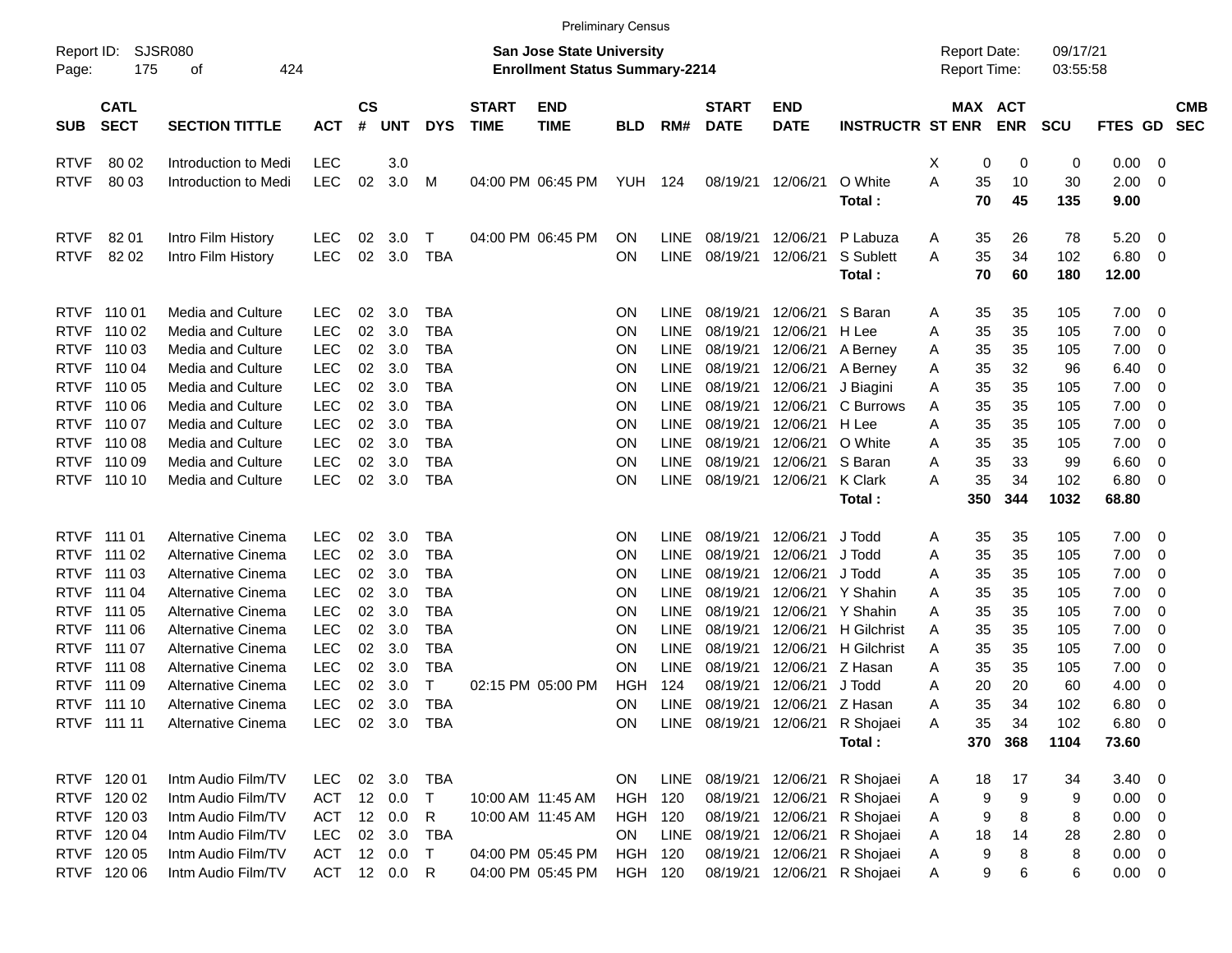|                                                          |                                           |                                                                                      |                                                |                      |                          |                   |                             |                                                                                  | <b>Preliminary Census</b>                                    |                            |                                              |                                              |                                                                                       |                  |                            |                                     |                             |                                               |                                                      |                          |
|----------------------------------------------------------|-------------------------------------------|--------------------------------------------------------------------------------------|------------------------------------------------|----------------------|--------------------------|-------------------|-----------------------------|----------------------------------------------------------------------------------|--------------------------------------------------------------|----------------------------|----------------------------------------------|----------------------------------------------|---------------------------------------------------------------------------------------|------------------|----------------------------|-------------------------------------|-----------------------------|-----------------------------------------------|------------------------------------------------------|--------------------------|
| Report ID:<br>Page:                                      | 176                                       | <b>SJSR080</b><br>424<br>оf                                                          |                                                |                      |                          |                   |                             | <b>San Jose State University</b><br><b>Enrollment Status Summary-2214</b>        |                                                              |                            |                                              |                                              |                                                                                       |                  |                            | <b>Report Date:</b><br>Report Time: | 09/17/21<br>03:55:58        |                                               |                                                      |                          |
| <b>SUB</b>                                               | <b>CATL</b><br><b>SECT</b>                | <b>SECTION TITTLE</b>                                                                | <b>ACT</b>                                     | $\mathsf{cs}$<br>#   | <b>UNT</b>               | <b>DYS</b>        | <b>START</b><br><b>TIME</b> | <b>END</b><br><b>TIME</b>                                                        | <b>BLD</b>                                                   | RM#                        | <b>START</b><br><b>DATE</b>                  | <b>END</b><br><b>DATE</b>                    | <b>INSTRUCTR ST ENR</b>                                                               |                  |                            | MAX ACT<br><b>ENR</b>               | <b>SCU</b>                  | FTES GD                                       |                                                      | <b>CMB</b><br><b>SEC</b> |
|                                                          |                                           |                                                                                      |                                                |                      |                          |                   |                             |                                                                                  |                                                              |                            |                                              |                                              | Total:                                                                                |                  | 72                         | 62                                  | 93                          | 6.20                                          |                                                      |                          |
| <b>RTVF</b>                                              | 121 01                                    | <b>KSJS-FM Radio</b>                                                                 | ACT                                            | 20                   | 3.0                      | M                 |                             | 06:00 PM 06:50 PM                                                                | HGH 103                                                      |                            |                                              | 08/19/21 12/06/21                            | K Massey<br>Total:                                                                    | A                | 50<br>50                   | 32<br>32                            | 32<br>32                    | $6.40 \quad 0$<br>6.40                        |                                                      |                          |
| <b>RTVF</b>                                              | 122 01<br>RTVF 122 02                     | <b>KSJS Management</b><br><b>KSJS Management</b>                                     | <b>LEC</b><br><b>ACT</b>                       | 05<br>07             | 3.0<br>0.0               | TBA<br><b>TBA</b> |                             |                                                                                  |                                                              |                            | 08/19/21<br>08/19/21                         | 12/06/21<br>12/06/21                         | K Massey<br>K Massey<br>Total:                                                        | A<br>A           | 20<br>20<br>40             | 10<br>10<br>20                      | 10<br>20<br>30              | $2.00 \t 0$<br>$0.00 \t 0$<br>2.00            |                                                      |                          |
| <b>RTVF</b><br><b>RTVF</b><br><b>RTVF</b><br><b>RTVF</b> | 130 01<br>130 02<br>130 03<br>130 04      | Inter Film/TV Prod<br>Inter Film/TV Prod<br>Inter Film/TV Prod<br>Inter Film/TV Prod | LEC.<br><b>ACT</b><br><b>LEC</b><br><b>ACT</b> | 02<br>12<br>02<br>12 | 3.0<br>0.0<br>3.0<br>0.0 | R<br>R<br>F<br>F  |                             | 08:00 AM 09:45 AM<br>10:00 AM 11:45 AM<br>08:00 AM 09:45 AM<br>10:00 AM 11:45 AM | <b>HGH 118</b><br><b>HGH</b><br><b>HGH</b><br><b>HGH 118</b> | - 118<br>- 118             | 08/19/21<br>08/19/21<br>08/19/21<br>08/19/21 | 12/06/21<br>12/06/21<br>12/06/21<br>12/06/21 | C Guzzetta<br>C Guzzetta<br>C Guzzetta<br>C Guzzetta<br>Total:                        | A<br>A<br>A<br>A | 18<br>18<br>18<br>18<br>72 | 18<br>18<br>17<br>17<br>70          | 36<br>18<br>34<br>17<br>105 | 3.60 0<br>0.00<br>3.40<br>$0.00 \t 0$<br>7.00 | $\overline{\phantom{0}}$<br>$\overline{\phantom{0}}$ |                          |
| <b>RTVF</b><br><b>RTVF</b>                               | 131B 01                                   | PostProd Edt<br>131B 02 PostProd Edt                                                 | LEC<br><b>ACT</b>                              | 02                   | 3.0<br>12 0.0            | Т<br>$\top$       |                             | 06:00 PM 07:45 PM<br>08:00 PM 09:45 PM                                           | OΝ<br>ΟN                                                     | <b>LINE</b><br><b>LINE</b> | 08/19/21<br>08/19/21                         | 12/06/21<br>12/06/21                         | H Mathias<br>H Mathias<br>Total:                                                      | Α<br>A           | 18<br>18<br>36             | 16<br>16<br>32                      | 32<br>16<br>48              | $3.20 \ 0$<br>$0.00 \t 0$<br>3.20             |                                                      |                          |
| <b>RTVF</b><br><b>RTVF</b>                               |                                           | 132A 01 Intr Cinematograph<br>132A 02 Intr Cinematograph                             | <b>LEC</b><br><b>ACT</b>                       | 02                   | 3.0<br>12 0.0            | Т<br>$\top$       |                             | 02:15 PM 04:00 PM<br>04:00 PM 05:45 PM                                           |                                                              |                            | 08/19/21<br>08/19/21                         | 12/06/21<br>12/06/21                         | H Mathias<br>H Mathias<br>Total:                                                      | A<br>A           | 18<br>18<br>36             | 17<br>17<br>34                      | 34<br>17<br>51              | $3.40 \ 0$<br>$0.00 \t 0$<br>3.40             |                                                      |                          |
| <b>RTVF</b><br><b>RTVF</b>                               |                                           | 132B 01 Adv Cinematography<br>132B 02 Adv Cinematography                             | LEC<br>ACT                                     | 02                   | 3.0<br>12 0.0            | R<br>R            |                             | 02:15 PM 04:00 PM<br>04:00 PM 05:45 PM                                           |                                                              |                            | 08/19/21<br>08/19/21                         | 12/06/21<br>12/06/21                         | H Mathias<br>H Mathias<br>Total:                                                      | Α<br>A           | 18<br>18<br>36             | 13<br>13<br>26                      | 26<br>13<br>39              | $2.60 \t 0$<br>$0.00 \t 0$<br>2.60            |                                                      |                          |
| <b>RTVF</b>                                              | 13301                                     | Film/TV Mgmnt                                                                        | <b>LEC</b>                                     | 02                   | 3.0                      | W                 |                             | 04:00 PM 06:45 PM                                                                | ON                                                           | LINE                       | 08/19/21                                     | 12/06/21                                     | N Martinez<br>Total:                                                                  | Α                | 25<br>25                   | 25<br>25                            | 75<br>75                    | $5.00 \t 0$<br>5.00                           |                                                      |                          |
|                                                          | RTVF 136 01<br>RTVF 136 02                | Adv Film/TV Prod<br>Adv Film/TV Prod                                                 | LEC<br>ACT                                     |                      | 02 3.0<br>12 0.0         | R<br>R            |                             | 06:00 PM 07:45 PM<br>08:00 PM 09:45 PM                                           | ON<br>ON                                                     |                            | LINE 08/19/21 12/06/21                       |                                              | LINE 08/19/21 12/06/21 H Mathias<br>H Mathias<br>Total:                               | Α<br>A           | 18<br>18<br>36             | 7<br>14                             | 14<br>7<br>21               | $1.40 \ 0$<br>$0.00 \t 0$<br>1.40             |                                                      |                          |
|                                                          | RTVF 160 01<br>RTVF 160 02<br>RTVF 160 03 | Intro Screenwriting<br>Intro Screenwriting<br>Intro Screenwriting                    | SEM 04 3.0<br>SEM<br>SEM                       |                      | 04 3.0<br>04 3.0         | M<br>TBA<br>TBA   |                             | 04:00 PM 06:45 PM                                                                | ON.<br><b>ON</b><br>ON                                       |                            | LINE 08/19/21 12/06/21<br>LINE 08/19/21      |                                              | <b>B</b> Dallas<br>12/06/21 S Sublett<br>LINE 08/19/21 12/06/21 H Gilchrist<br>Total: | Α<br>Α<br>Α      | 25<br>25<br>25<br>75       | 24<br>23<br>20<br>67                | 72<br>69<br>60<br>201       | 5.05 5<br>4.65 1<br>$4.05$ 1<br>13.75         |                                                      |                          |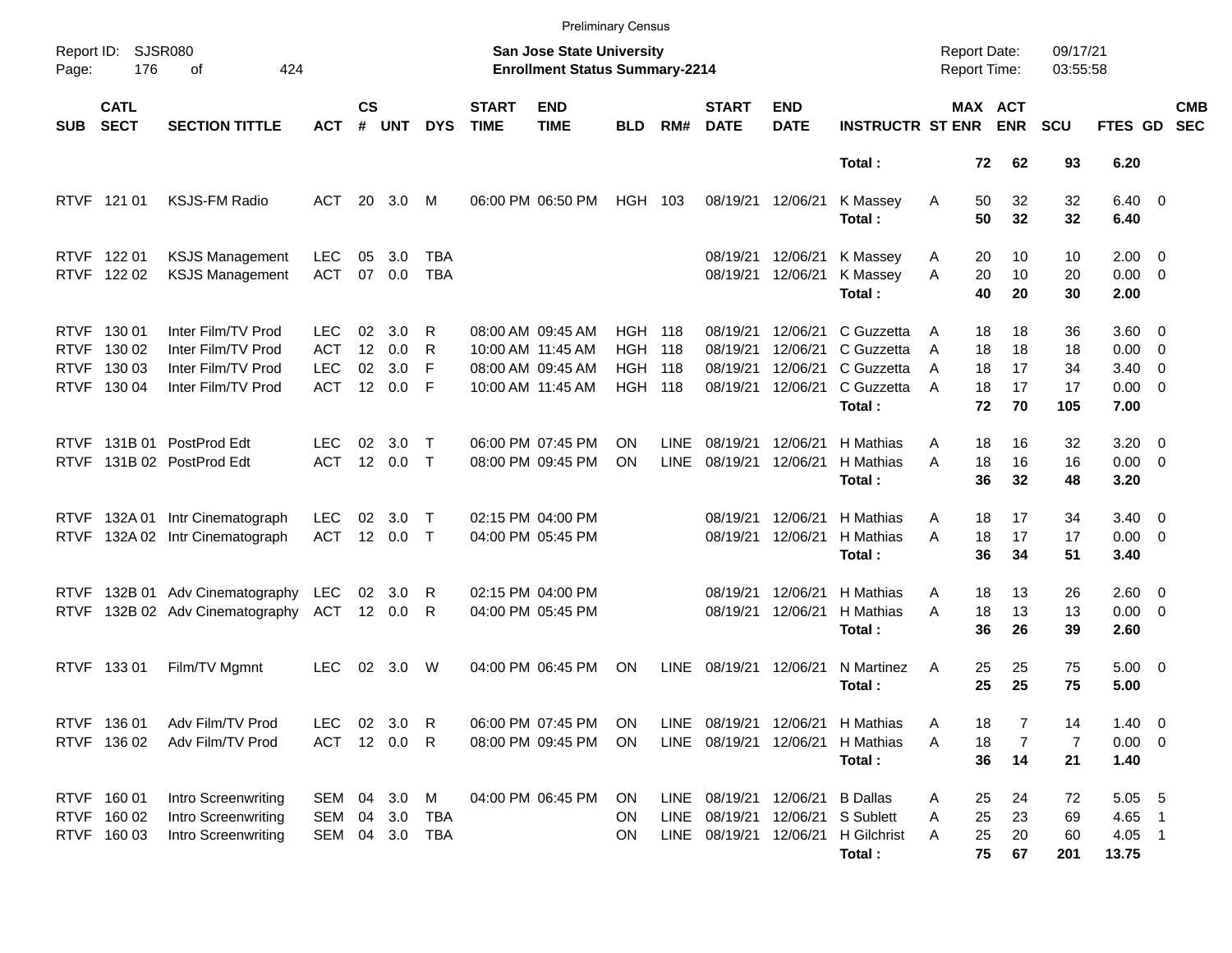|                                                          |                                   |                                                                                                              |                                                      |                      |                             |                                          |                             | <b>Preliminary Census</b>                                                        |                                          |                            |                                              |                                           |                                                                                        |                     |                                                         |                                                  |                                                             |                                                     |                          |
|----------------------------------------------------------|-----------------------------------|--------------------------------------------------------------------------------------------------------------|------------------------------------------------------|----------------------|-----------------------------|------------------------------------------|-----------------------------|----------------------------------------------------------------------------------|------------------------------------------|----------------------------|----------------------------------------------|-------------------------------------------|----------------------------------------------------------------------------------------|---------------------|---------------------------------------------------------|--------------------------------------------------|-------------------------------------------------------------|-----------------------------------------------------|--------------------------|
| Report ID:<br>Page:                                      | 177                               | <b>SJSR080</b><br>424<br>οf                                                                                  |                                                      |                      |                             |                                          |                             | <b>San Jose State University</b><br><b>Enrollment Status Summary-2214</b>        |                                          |                            |                                              |                                           |                                                                                        | <b>Report Date:</b> | Report Time:                                            | 09/17/21<br>03:55:58                             |                                                             |                                                     |                          |
| <b>SUB</b>                                               | <b>CATL</b><br><b>SECT</b>        | <b>SECTION TITTLE</b>                                                                                        | <b>ACT</b>                                           | $\mathsf{cs}$<br>#   | <b>UNT</b>                  | <b>DYS</b>                               | <b>START</b><br><b>TIME</b> | <b>END</b><br><b>TIME</b>                                                        | <b>BLD</b>                               | RM#                        | <b>START</b><br><b>DATE</b>                  | <b>END</b><br><b>DATE</b>                 | <b>INSTRUCTR ST ENR</b>                                                                |                     | MAX ACT<br><b>ENR</b>                                   | <b>SCU</b>                                       | <b>FTES GD</b>                                              |                                                     | <b>CMB</b><br><b>SEC</b> |
| <b>RTVF</b>                                              | 161 01                            | <b>Adv Screenwriting</b>                                                                                     | <b>LEC</b>                                           | 01                   | 3.0                         | R                                        |                             | 04:00 PM 06:45 PM                                                                | <b>ON</b>                                | <b>LINE</b>                | 08/19/21                                     | 12/06/21                                  | L Schapiro<br>Total:                                                                   | Α                   | 25<br>13<br>25<br>13                                    | 39<br>39                                         | $2.65$ 1<br>2.65                                            |                                                     |                          |
| <b>RTVF</b><br><b>RTVF</b><br><b>RTVF</b><br><b>RTVF</b> | 16301<br>163 02<br>16303<br>16304 | <b>Television Series</b><br><b>Television Series</b><br><b>Television Series</b><br><b>Television Series</b> | <b>LEC</b><br><b>ACT</b><br><b>LEC</b><br><b>ACT</b> | 02<br>07             | 3.0<br>0.0<br>3.0<br>0.0    | <b>TBA</b><br><b>TBA</b>                 |                             |                                                                                  | ON<br>ΟN                                 | <b>LINE</b><br><b>LINE</b> | 08/19/21<br>08/19/21                         |                                           | 12/06/21 Y Shahin<br>12/06/21 Y Shahin                                                 | Α<br>Α<br>х<br>X    | 25<br>25<br>25<br>25<br>$\mathbf 0$<br>$\mathbf 0$      | 50<br>25<br>$\mathbf 0$<br>0<br>$\mathbf 0$<br>0 | $5.00 \t 0$<br>$0.00 \t 0$<br>$0.00 \t 0$<br>$0.00 \t 0$    |                                                     |                          |
| <b>RTVF</b>                                              |                                   | 180S 80 Individual Studies                                                                                   | SUP.                                                 |                      | 78 3.0                      | TBA                                      |                             |                                                                                  | ΟN                                       | LINE                       | 08/19/21 12/06/21                            |                                           | Total:<br>Total:                                                                       | Α                   | 50<br>50<br>3<br>3                                      | 75<br>0<br>0<br>$\bf{0}$<br>0                    | 5.00<br>$0.00 \t 0$<br>0.00                                 |                                                     |                          |
| <b>RTVF</b>                                              | 181 01                            | Modrn Film History                                                                                           | <b>LEC</b>                                           | 02                   | 3.0                         | W                                        |                             | 12:30 PM 03:15 PM                                                                | ON                                       | LINE                       | 08/19/21                                     | 12/06/21                                  | J Todd<br>Total:                                                                       | Α                   | 35<br>35<br>35<br>35                                    | 105<br>105                                       | $7.00 \t 0$<br>7.00                                         |                                                     |                          |
| <b>RTVF</b><br><b>RTVF</b>                               | 18301<br>18302                    | Study-Resrch RTVF<br>Study-Resrch RTVF                                                                       | <b>LEC</b><br><b>LEC</b>                             | 03                   | 3.0<br>03 3.0               | MW<br><b>TR</b>                          |                             | 10:45 AM 12:00 PM<br>10:45 AM 12:00 PM                                           | OΝ<br>ON                                 | <b>LINE</b><br><b>LINE</b> | 08/19/21<br>08/19/21                         | 12/06/21<br>12/06/21                      | C Burrows<br>C Burrows<br>Total:                                                       | Α<br>A              | 32<br>35<br>35<br>14<br>70<br>46                        | 96<br>42<br>138                                  | $6.40 \quad 0$<br>$2.80 \t 0$<br>9.20                       |                                                     |                          |
| <b>RTVF</b>                                              | 185 01                            | Spec Topics RTVF                                                                                             | SEM 05                                               |                      | 3.0                         | M                                        |                             | 12:30 PM 03:15 PM                                                                | ON                                       | <b>LINE</b>                | 08/19/21                                     | 12/06/21                                  | H Lee<br>Total:                                                                        | Α                   | 35<br>31<br>35<br>31                                    | 93<br>93                                         | $6.20 \quad 0$<br>6.20                                      |                                                     |                          |
| <b>RTVF</b><br><b>RTVF</b>                               | 198 01<br>198 02                  | <b>RTVF</b> Internships<br><b>RTVF</b> Internships                                                           | <b>LEC</b><br><b>ACT</b>                             | 02<br>20             | 0.0<br>3.0                  | TBA<br>TBA                               |                             |                                                                                  |                                          |                            | 08/19/21<br>08/19/21                         | 12/06/21<br>12/06/21                      | K Clark<br>K Clark<br>Total:                                                           | Α<br>A              | 35<br>30<br>35<br>30<br>70<br>60                        | 30<br>60<br>90                                   | $0.00 \t 0$<br>$6.00 \t 0$<br>6.00                          |                                                     |                          |
| TA<br>TA<br>TA                                           | 501<br>502<br>503                 | Acting<br>Acting<br>Acting                                                                                   | <b>LEC</b><br><b>LEC</b><br><b>LEC</b>               | 04<br>04<br>04       | 3.0<br>3.0<br>3.0           | МW<br>MW<br>MW                           |                             | 09:00 AM 10:15 AM<br>10:45 AM 12:00 PM<br>12:30 PM 01:45 PM                      | HGH<br>ΟN<br>HGH                         | 103<br><b>LINE</b><br>103  | 08/19/21<br>08/19/21<br>08/19/21             | 12/06/21<br>12/06/21<br>12/06/21          | K Normington A<br><b>B</b> Swanson<br>J Moreno                                         | $\mathsf{A}$<br>A   | 20<br>20<br>20<br>20<br>20<br>20                        | 60<br>60<br>60                                   | $4.00 \ 0$<br>4.00<br>4.00                                  | $\overline{\phantom{0}}$<br>$\overline{\mathbf{0}}$ |                          |
| TA<br><b>TA</b><br>TA<br>TA                              | 5 0 4<br>5 0 5<br>5 0 6<br>507    | Acting<br>Acting<br>Acting<br>Acting                                                                         | <b>LEC</b><br><b>LEC</b><br><b>LEC</b><br><b>LEC</b> | 04<br>04<br>04<br>04 | 3.0<br>3.0<br>3.0<br>3.0    | MW<br>MW<br>TR<br><b>TR</b>              |                             | 02:15 PM 03:30 PM<br>04:00 PM 05:15 PM<br>09:00 AM 10:15 AM<br>10:45 AM 12:00 PM | ON<br>HGH<br>ON<br><b>HGH</b>            | LINE<br>103<br>LINE<br>103 | 08/19/21<br>08/19/21<br>08/19/21             | 12/06/21                                  | 12/06/21 M Thompson A<br>08/19/21 12/06/21 J Moreno<br>J Moreno<br>12/06/21 S Anderson | Α<br>Α<br>A         | 20<br>20<br>20<br>20<br>19<br>20<br>20<br>20            | 60<br>60<br>57<br>60                             | 4.00<br>4.00<br>$3.80\ 0$<br>$4.00 \ 0$                     | $\overline{\phantom{0}}$<br>$\overline{\mathbf{0}}$ |                          |
| TA<br>TA<br>TA<br>TA                                     | 5 0 8<br>5 0 9<br>5 1 0<br>5 11   | Acting<br>Acting<br>Acting<br>Acting                                                                         | <b>LEC</b><br><b>LEC</b><br><b>LEC</b><br><b>LEC</b> | 04<br>04<br>04       | 3.0<br>3.0<br>3.0<br>04 3.0 | <b>TR</b><br><b>TR</b><br><b>TR</b><br>F |                             | 12:30 PM 01:45 PM<br>02:15 PM 03:30 PM<br>04:00 PM 05:15 PM<br>12:30 PM 03:15 PM | <b>ON</b><br>HGH<br><b>ON</b><br>HGH 103 | LINE<br>103<br>LINE        | 08/19/21<br>08/19/21<br>08/19/21<br>08/19/21 | 12/06/21<br>12/06/21<br>12/06/21 N Carlin | <b>B</b> Swanson<br>12/06/21 S Anderson<br><b>B</b> Swanson<br>Total:                  | A<br>A<br>A<br>Α    | 20<br>20<br>19<br>20<br>20<br>20<br>20<br>19<br>220 217 | 60<br>57<br>60<br>57<br>651                      | $4.00 \ 0$<br>$3.80\ 0$<br>$4.00 \ 0$<br>$3.80\ 0$<br>43.40 |                                                     |                          |
|                                                          |                                   |                                                                                                              |                                                      |                      |                             |                                          |                             |                                                                                  |                                          |                            |                                              |                                           |                                                                                        |                     |                                                         |                                                  |                                                             |                                                     |                          |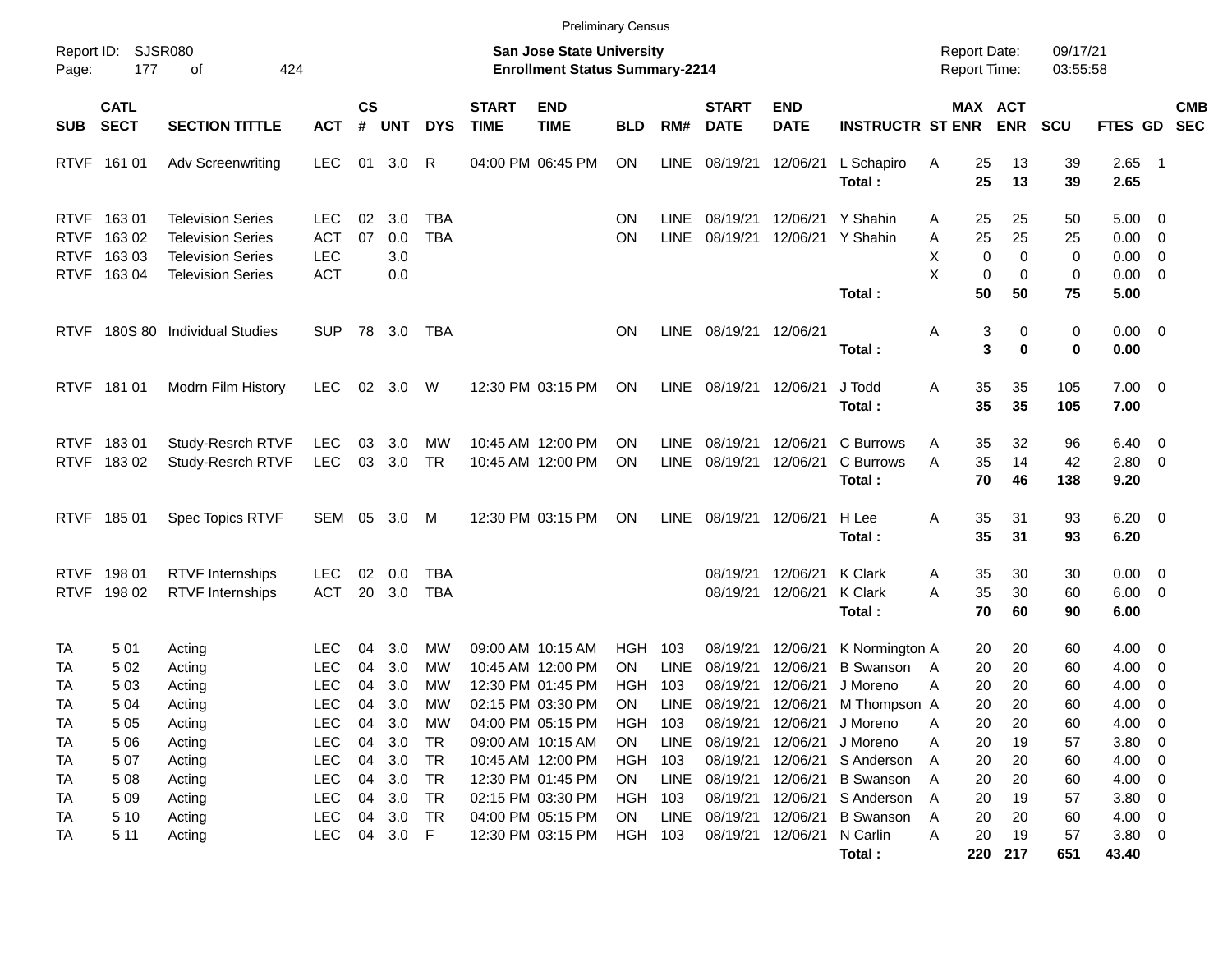|                     |                            |                           |                |                    |              |             |                             |                                                                           | <b>Preliminary Census</b> |             |                             |                            |                          |                                     |             |                      |                        |                         |                          |
|---------------------|----------------------------|---------------------------|----------------|--------------------|--------------|-------------|-----------------------------|---------------------------------------------------------------------------|---------------------------|-------------|-----------------------------|----------------------------|--------------------------|-------------------------------------|-------------|----------------------|------------------------|-------------------------|--------------------------|
| Report ID:<br>Page: | 178                        | SJSR080<br>424<br>of      |                |                    |              |             |                             | <b>San Jose State University</b><br><b>Enrollment Status Summary-2214</b> |                           |             |                             |                            |                          | <b>Report Date:</b><br>Report Time: |             | 09/17/21<br>03:55:58 |                        |                         |                          |
| <b>SUB</b>          | <b>CATL</b><br><b>SECT</b> | <b>SECTION TITTLE</b>     | <b>ACT</b>     | $\mathsf{cs}$<br># | <b>UNT</b>   | <b>DYS</b>  | <b>START</b><br><b>TIME</b> | <b>END</b><br><b>TIME</b>                                                 | <b>BLD</b>                | RM#         | <b>START</b><br><b>DATE</b> | <b>END</b><br><b>DATE</b>  | <b>INSTRUCTR ST ENR</b>  | MAX ACT                             | <b>ENR</b>  | <b>SCU</b>           | <b>FTES GD</b>         |                         | <b>CMB</b><br><b>SEC</b> |
| <b>TA</b>           | 10 02                      | Theatre Apprecia          | LEC            | 01                 | 3.0          | <b>TBA</b>  |                             |                                                                           | <b>ON</b>                 | <b>LINE</b> | 08/19/21                    | 12/06/21                   | K Normington A           | 30                                  | 30          | 90                   | 6.00                   | - 0                     |                          |
| TA                  | 10 03                      | Theatre Apprecia          | <b>LEC</b>     | 01                 | 3.0          | <b>TBA</b>  |                             |                                                                           | ON                        | <b>LINE</b> | 08/19/21                    | 12/06/21                   | K Normington A           | 30                                  | 30          | 90                   | 6.00                   | - 0                     |                          |
| TA                  | 10 04                      | Theatre Apprecia          | <b>LEC</b>     | 01                 | 3.0          | <b>TBA</b>  |                             |                                                                           | ON                        | <b>LINE</b> | 08/19/21                    | 12/06/21                   | M Thompson A             | 30                                  | 30          | 90                   | 6.00                   | 0                       |                          |
| <b>TA</b>           | 10 05                      | Theatre Apprecia          | <b>LEC</b>     | 01                 | 3.0          | <b>TBA</b>  |                             |                                                                           | ON                        | <b>LINE</b> | 08/19/21                    | 12/06/21                   | S Anderson A             | 30                                  | 29          | 87                   | 5.80                   | - 0                     |                          |
| <b>TA</b>           | 10 06                      | Theatre Apprecia          | <b>LEC</b>     | 01                 | 3.0          | <b>TBA</b>  |                             |                                                                           | ON                        | <b>LINE</b> | 08/19/21                    | 12/06/21                   | J Moreno                 | 30<br>Α                             | 30          | 90                   | 6.00                   | $\overline{0}$          |                          |
| <b>TA</b>           | 10 99                      | Theatre Apprecia          | <b>LEC</b>     | 01                 | 3.0          | <b>TBA</b>  |                             |                                                                           | ON                        | <b>LINE</b> | 08/19/21                    | 12/06/21                   | K Kratochvil             | 30<br>A                             | 30          | 90                   | 6.00                   | - 0                     |                          |
|                     |                            |                           |                |                    |              |             |                             |                                                                           |                           |             |                             |                            | Total:                   | 180                                 | 179         | 537                  | 35.80                  |                         |                          |
| TA                  | 11 01                      | <b>Script Analysis</b>    | LEC.           | 03                 | 3.0          | TR          |                             | 10:45 AM 12:00 PM                                                         | <b>ON</b>                 | LINE        | 08/19/21                    | 12/06/21                   | K Normington A<br>Total: | 30<br>30                            | 30<br>30    | 90<br>90             | $6.00 \quad 0$<br>6.00 |                         |                          |
| TA                  | 1301                       | Great Comedies for T LEC  |                | 03                 | 3.0          | MW          |                             | 02:15 PM 03:30 PM                                                         | <b>ON</b>                 | <b>LINE</b> | 08/19/21                    | 12/06/21                   | S Cummins                | 35<br>A                             | 35          | 105                  | 7.00                   | - 0                     |                          |
| <b>TA</b>           | 1302                       | Great Comedies for T LEC  |                | 03                 | 3.0          | <b>TR</b>   |                             | 02:15 PM 03:30 PM                                                         | <b>ON</b>                 | <b>LINE</b> | 08/19/21                    | 12/06/21                   | K Kratochvil A<br>Total: | 35<br>70                            | 34<br>69    | 102<br>207           | 6.80<br>13.80          | - 0                     |                          |
| TA                  | 17 01                      | Int Acting                | LEC.           | 04                 | 3.0          | M           |                             | 10:00 AM 11:45 AM                                                         |                           |             | 08/19/21                    | 12/06/21                   | S Cummins                | 25<br>A                             | 12          | 24                   | 2.40                   | $\overline{\mathbf{0}}$ |                          |
| <b>TA</b>           | 1702                       | Int Acting                | <b>ACT</b>     | 12                 | 0.0          | W           |                             | 10:00 AM 11:45 AM                                                         |                           |             | 08/19/21                    | 12/06/21                   | S Cummins<br>Total:      | 25<br>A<br>50                       | 12<br>24    | 12<br>36             | 0.00<br>2.40           | $\overline{\mathbf{0}}$ |                          |
| <b>TA</b>           | 48 01                      | Voice & Movement          | <b>LEC</b>     | 01                 | 3.0          | <b>TR</b>   |                             | 04:00 PM 05:15 PM                                                         | <b>HGH</b>                | 103         | 08/19/21                    | 12/06/21                   | S Anderson               | 20<br>A                             | 18          | 54                   | 3.60                   | $\overline{\mathbf{0}}$ |                          |
| TA                  | 48 02                      | Voice & Movement          | <b>LEC</b>     | 01                 | 3.0          | F           |                             | 09:00 AM 11:45 AM                                                         | HGH 103                   |             | 08/19/21                    | 12/06/21                   | N Carlin                 | A<br>20                             | 18          | 54                   | 3.60                   | $\overline{\mathbf{0}}$ |                          |
|                     |                            |                           |                |                    |              |             |                             |                                                                           |                           |             |                             |                            | Total:                   | 40                                  | 36          | 108                  | 7.20                   |                         |                          |
| <b>TA</b>           | 51A 01                     | <b>Scenery Props Arts</b> | <b>LEC</b>     | 02                 | 1.0          | R           |                             | 09:00 AM 10:15 AM                                                         | <b>HGH 124</b>            |             | 08/19/21                    | 12/06/21                   | J York                   | 16<br>A                             | 17          | 9                    | 1.13                   | $\overline{\mathbf{0}}$ |                          |
| TA                  | 51A02                      | <b>Scenery Props Arts</b> | <b>ACT</b>     | 15                 | 0.0          | <b>TBA</b>  |                             |                                                                           |                           |             | 08/19/21                    | 12/06/21                   | J York                   | A<br>16                             | 17          | 9                    | 0.00                   | $\overline{0}$          |                          |
|                     |                            |                           |                |                    |              |             |                             |                                                                           |                           |             |                             |                            | Total:                   | 32                                  | 34          | 17                   | 1.13                   |                         |                          |
| TA                  | 51B 01                     | <b>Costume Perf Arts</b>  | <b>LEC</b>     | 02                 | 0.0          |             |                             |                                                                           |                           |             | 08/19/21                    | 12/06/21                   |                          | 0<br>X                              | 0           | 0                    | 0.00                   | $\overline{0}$          |                          |
| TA                  | 51B 02                     | <b>Costume Perf Arts</b>  | <b>ACT</b>     | 15                 | 1.0          |             |                             |                                                                           |                           |             | 08/19/21                    | 12/06/21                   |                          | X<br>0                              | $\mathbf 0$ | 0                    | 0.00                   | $\overline{0}$          |                          |
| <b>TA</b>           | 51B 03                     | <b>Costume Perf Arts</b>  | <b>LEC</b>     | 02                 | 0.0          | $\mathsf T$ |                             | 09:00 AM 10:15 AM                                                         |                           |             |                             | 08/19/21 12/06/21 C Flores |                          | 15<br>Α                             | 15          | 8                    | 0.00                   | $\overline{0}$          |                          |
| <b>TA</b>           |                            | 51B 04 Costume Perf Arts  | ACT            |                    | 15  1.0  TBA |             |                             |                                                                           |                           |             |                             | 08/19/21 12/06/21 C Flores |                          | 15<br>Α                             | 15          | 8                    | 1.00                   | $\overline{\mathbf{0}}$ |                          |
|                     |                            |                           |                |                    |              |             |                             |                                                                           |                           |             |                             |                            | Total:                   | 30                                  | 30          | 15                   | 1.00                   |                         |                          |
| <b>TA</b>           |                            | 51C 01 Lighting & Sound   | LEC            |                    | 02 0.0       | W           |                             | 02:15 PM 03:30 PM                                                         | <b>HGH 114</b>            |             |                             | 08/19/21 12/06/21          | S Mannshardt A           | 16                                  | 16          | 8                    | $0.00 \t 0$            |                         |                          |
| TA                  |                            | 51C 02 Lighting & Sound   | ACT 15 1.0 TBA |                    |              |             |                             |                                                                           | ON                        |             | LINE 08/19/21               | 12/06/21                   | S Mannshardt A           | 16                                  | 16          | 8                    | $1.07 \t 0$            |                         |                          |
|                     |                            |                           |                |                    |              |             |                             |                                                                           |                           |             |                             |                            | Total:                   | 32                                  | 32          | 16                   | 1.07                   |                         |                          |
| TA                  | 55 01                      | Design for Theatre        | <b>LEC</b>     |                    | 02 3.0       | <b>TBA</b>  |                             |                                                                           | <b>ON</b>                 |             | LINE 08/19/21 12/06/21      |                            | A Bechert                | 30<br>A                             | 30          | 60                   | $6.00 \t 0$            |                         |                          |
| TA                  | 55 02                      | Design for Theatre        | <b>ACT</b>     |                    | 12 0.0       | TBA         |                             |                                                                           | ON                        |             | LINE 08/19/21 12/06/21      |                            | A Bechert                | 30<br>Α                             | 30          | 30                   | $0.00\quad$ $0$        |                         |                          |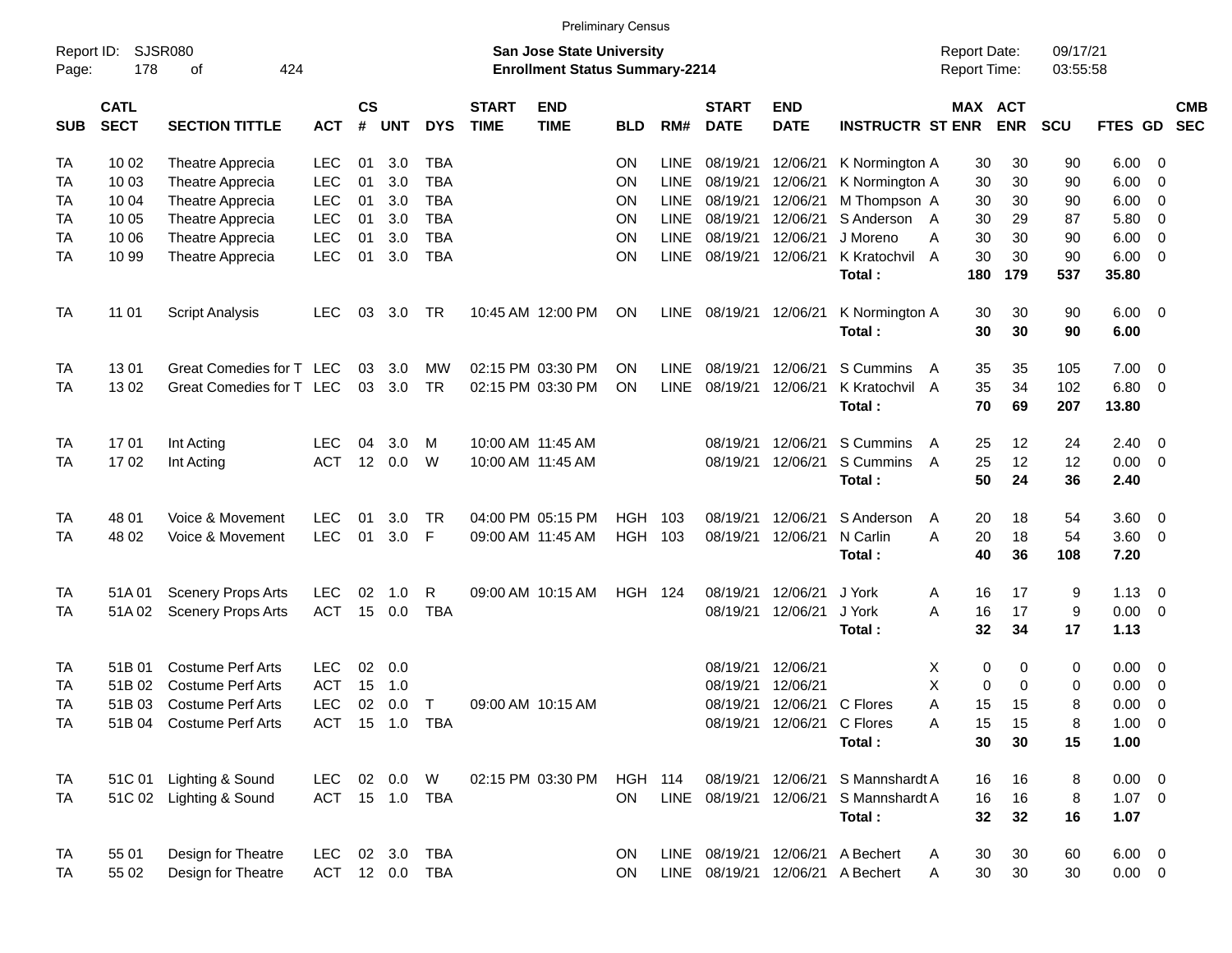|                                           |                            |                                                                                                                  |                                                      |                      |                          |                                                      |                             | <b>Preliminary Census</b>                                                 |                             |                                                   |                                                  |                                              |                                                                       |                                     |                                        |                             |                                       |                                                                             |                          |
|-------------------------------------------|----------------------------|------------------------------------------------------------------------------------------------------------------|------------------------------------------------------|----------------------|--------------------------|------------------------------------------------------|-----------------------------|---------------------------------------------------------------------------|-----------------------------|---------------------------------------------------|--------------------------------------------------|----------------------------------------------|-----------------------------------------------------------------------|-------------------------------------|----------------------------------------|-----------------------------|---------------------------------------|-----------------------------------------------------------------------------|--------------------------|
| Report ID:<br>Page:                       | <b>SJSR080</b><br>179      | 424<br>of                                                                                                        |                                                      |                      |                          |                                                      |                             | <b>San Jose State University</b><br><b>Enrollment Status Summary-2214</b> |                             |                                                   |                                                  |                                              |                                                                       | <b>Report Date:</b><br>Report Time: |                                        | 09/17/21<br>03:55:58        |                                       |                                                                             |                          |
| <b>SUB</b>                                | <b>CATL</b><br><b>SECT</b> | <b>SECTION TITTLE</b>                                                                                            | <b>ACT</b>                                           | <b>CS</b><br>#       | <b>UNT</b>               | <b>DYS</b>                                           | <b>START</b><br><b>TIME</b> | <b>END</b><br><b>TIME</b>                                                 | <b>BLD</b>                  | RM#                                               | <b>START</b><br><b>DATE</b>                      | <b>END</b><br><b>DATE</b>                    | <b>INSTRUCTR ST ENR</b>                                               | MAX ACT                             | <b>ENR</b>                             | <b>SCU</b>                  | <b>FTES GD</b>                        |                                                                             | <b>CMB</b><br><b>SEC</b> |
|                                           |                            |                                                                                                                  |                                                      |                      |                          |                                                      |                             |                                                                           |                             |                                                   |                                                  |                                              | Total:                                                                | 60                                  | 60                                     | 90                          | 6.00                                  |                                                                             |                          |
| <b>TA</b><br>TA                           | 64 01<br>64 02             | Make-up<br>Make-up                                                                                               | LEC.<br><b>ACT</b>                                   | 04<br>12             | 3.0<br>0.0               | F<br>F                                               |                             | 10:45 AM 11:35 AM<br>12:00 PM 12:50 PM                                    | <b>ON</b><br>ON             | <b>LINE</b><br><b>LINE</b>                        | 08/19/21<br>08/19/21                             | 12/06/21<br>12/06/21                         | C Flores<br>C Flores<br>Total:                                        | 18<br>A<br>A<br>18<br>36            | $\overline{7}$<br>$\overline{7}$<br>14 | 14<br>$\overline{7}$<br>21  | 1.40<br>0.00<br>1.40                  | $\overline{\mathbf{0}}$<br>$\overline{0}$                                   |                          |
| <b>TA</b><br><b>TA</b><br>TA<br><b>TA</b> |                            | 100W 01 Wrt Wkshp Th Arts<br>100W 02 Wrt Wkshp Th Arts<br>100W 03 Wrt Wkshp Th Arts<br>100W 04 Wrt Wkshp Th Arts | <b>LEC</b><br><b>LEC</b><br><b>LEC</b><br><b>LEC</b> | 04<br>04<br>04<br>04 | 3.0<br>3.0<br>3.0<br>3.0 | <b>TBA</b><br><b>TBA</b><br><b>TBA</b><br><b>TBA</b> |                             |                                                                           | <b>ON</b><br>ON<br>ON<br>ON | LINE<br><b>LINE</b><br><b>LINE</b><br><b>LINE</b> | 08/19/21<br>08/19/21<br>08/19/21<br>08/19/21     | 12/06/21<br>12/06/21<br>12/06/21<br>12/06/21 | J Biagini<br>M Thompson A<br>K Kratochvil A<br>M Thompson A<br>Total: | 25<br>A<br>25<br>25<br>25<br>100    | 23<br>25<br>26<br>24<br>98             | 69<br>75<br>78<br>72<br>294 | 4.60<br>5.00<br>5.20<br>4.80<br>19.60 | - 0<br>$\overline{\mathbf{0}}$<br>$\overline{0}$<br>$\overline{\mathbf{0}}$ |                          |
| <b>TA</b>                                 | 112 01                     | Rehearse & Perform                                                                                               | <b>ACT</b>                                           |                      | 20 3.0                   | <b>TR</b>                                            |                             | 04:00 PM 06:00 PM                                                         | <b>HGH 226</b>              |                                                   | 08/19/21 12/06/21                                |                                              | S Cummins<br>Total:                                                   | 25<br>A<br>25                       | 9<br>9                                 | 27<br>27                    | $1.80 \ 0$<br>1.80                    |                                                                             |                          |
| <b>TA</b><br><b>TA</b>                    | 116 01<br>116 02           | Directing<br>Directing                                                                                           | <b>LEC</b><br><b>ACT</b>                             | 02<br>12             | 3.0<br>0.0               | м<br>M                                               |                             | 12:30 PM 02:15 PM<br>02:15 PM 04:00 PM                                    |                             |                                                   | 08/19/21<br>08/19/21                             | 12/06/21<br>12/06/21                         | A Glazer Con A<br>A Glazer Con A<br>Total:                            | 25<br>25<br>50                      | 25<br>25<br>50                         | 50<br>25<br>75              | 5.00<br>0.00<br>5.00                  | $\overline{\mathbf{0}}$<br>$\overline{\phantom{0}}$                         |                          |
| <b>TA</b><br><b>TA</b>                    | 117 01<br>117 02           | <b>Pract Act or Direc</b><br>Pract Act or Direc                                                                  | <b>ACT</b><br><b>ACT</b>                             | 20<br>20             | 3.0<br>3.0               | <b>TBA</b><br><b>TBA</b>                             |                             |                                                                           |                             |                                                   | 08/19/21<br>08/19/21                             | 12/06/21<br>12/06/21                         | K Brandt<br>S Cummins<br>Total:                                       | 20<br>A<br>20<br>A<br>40            | 16<br>8<br>24                          | 48<br>24<br>72              | 3.20<br>1.60<br>4.80                  | $\overline{\mathbf{0}}$<br>$\overline{0}$                                   |                          |
| TA<br>ENGL                                | 120 01<br>120 01           | <b>Theatre History</b><br><b>Theatre History</b>                                                                 | <b>LEC</b><br>LEC                                    | 02<br>02             | 3.0<br>3.0               | MW<br><b>MW</b>                                      |                             | 09:00 AM 10:15 AM<br>09:00 AM 10:15 AM                                    | <b>ON</b><br>ON             | LINE<br><b>LINE</b>                               | 08/19/21<br>08/19/21                             | 12/06/21<br>12/06/21                         | P Kelly<br>P Kelly<br>Total:                                          | 25<br>A<br>$\mathbf 0$<br>A<br>25   | 15<br>5<br>20                          | 45<br>15<br>60              | 3.00<br>1.00<br>4.00                  | 0 <sup>o</sup><br>$0\,C$                                                    |                          |
| TA<br><b>ENGL</b>                         | 127 01<br>127 01           | Contemp Theatre<br><b>Contemp Theatre</b>                                                                        | <b>LEC</b><br>LEC                                    | 02<br>02             | 3.0<br>3.0               | <b>TR</b><br><b>TR</b>                               |                             | 12:30 PM 01:45 PM<br>12:30 PM 01:45 PM                                    | <b>ON</b><br>ON             | LINE<br><b>LINE</b>                               | 08/19/21<br>08/19/21                             | 12/06/21<br>12/06/21                         | K Normington A<br>K Normington A<br>Total:                            | 30<br>$\mathbf 0$<br>30             | 25<br>5<br>30                          | 75<br>15<br>90              | 5.00<br>1.00<br>6.00                  | $0\,$ C<br>0 <sup>o</sup>                                                   |                          |
| TA                                        | 128 01<br>ENGL 128 01      | Introduction to Play<br>Scriptwriting                                                                            | LEC.<br><b>LEC</b>                                   | 02                   | 3.0<br>02 3.0            | <b>TR</b><br><b>TR</b>                               |                             | 10:45 AM 12:00 PM<br>10:45 AM 12:00 PM                                    | ON<br><b>ON</b>             |                                                   | LINE 08/19/21 12/06/21<br>LINE 08/19/21 12/06/21 |                                              | K Brandt<br>K Brandt<br>Total:                                        | Α<br>25<br>A<br>0<br>25             | 19<br>5<br>24                          | 57<br>15<br>72              | 3.85<br>1.00<br>4.85                  | $1\,C$<br>$0\,$ C                                                           |                          |
| <b>TA</b><br><b>TA</b>                    | 131 01<br>131 02           | Storytelling<br>Storytelling                                                                                     | <b>LEC</b><br><b>LEC</b>                             | 04                   | 3.0<br>04 3.0            | <b>TR</b><br><b>TR</b>                               |                             | 09:00 AM 10:15 AM<br>02:15 PM 03:30 PM                                    | ON<br><b>ON</b>             |                                                   | LINE 08/19/21 12/06/21<br>LINE 08/19/21 12/06/21 |                                              | <b>B</b> Swanson<br>B Swanson A<br>Total:                             | A<br>20<br>20<br>40                 | 17<br>9<br>26                          | 51<br>27<br>78              | $3.40 \ 0$<br>1.80 0<br>5.20          |                                                                             |                          |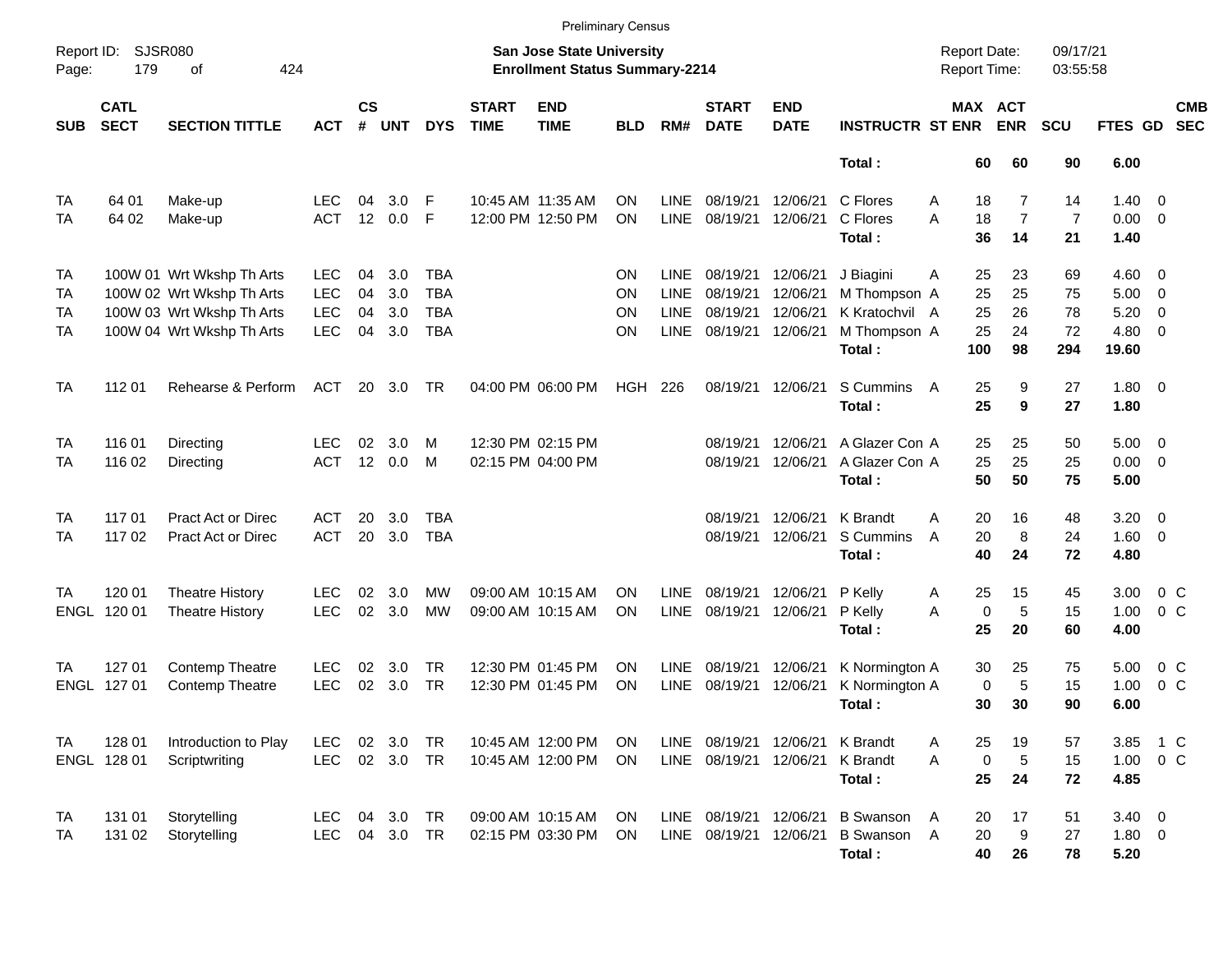|                      |                                      |                                                                              |                                        |                       |                          |                                        |                             |                                                                                  | <b>Preliminary Census</b>                            |                            |                                              |                                              |                                                        |                                                            |                                              |                                              |                                       |                                            |  |
|----------------------|--------------------------------------|------------------------------------------------------------------------------|----------------------------------------|-----------------------|--------------------------|----------------------------------------|-----------------------------|----------------------------------------------------------------------------------|------------------------------------------------------|----------------------------|----------------------------------------------|----------------------------------------------|--------------------------------------------------------|------------------------------------------------------------|----------------------------------------------|----------------------------------------------|---------------------------------------|--------------------------------------------|--|
| Report ID:<br>Page:  | 180                                  | SJSR080<br>424<br>0f                                                         |                                        |                       |                          |                                        |                             | <b>San Jose State University</b><br><b>Enrollment Status Summary-2214</b>        |                                                      |                            |                                              |                                              |                                                        | <b>Report Date:</b><br><b>Report Time:</b>                 |                                              | 09/17/21<br>03:55:58                         |                                       |                                            |  |
| <b>SUB</b>           | <b>CATL</b><br><b>SECT</b>           | <b>SECTION TITTLE</b>                                                        | <b>ACT</b>                             | <b>CS</b><br>#        | <b>UNT</b>               | <b>DYS</b>                             | <b>START</b><br><b>TIME</b> | <b>END</b><br><b>TIME</b>                                                        | <b>BLD</b>                                           | RM#                        | <b>START</b><br><b>DATE</b>                  | <b>END</b><br><b>DATE</b>                    | <b>INSTRUCTR ST ENR</b>                                |                                                            | <b>MAX ACT</b><br><b>ENR</b>                 | <b>SCU</b>                                   |                                       | <b>CMB</b><br>FTES GD SEC                  |  |
| ТA<br>CA<br>ТA<br>CA | 148 01<br>148 01<br>148 02<br>148 02 | Voice & Movement<br>Voice & Movement<br>Voice & Movement<br>Voice & Movement | SEM<br><b>SEM</b><br>LAB<br>LAB        | 04<br>04<br>15<br>15  | 3.0<br>3.0<br>0.0<br>0.0 | $\top$<br>$\top$<br>R<br>$\mathsf{R}$  |                             | 12:30 PM 02:15 PM<br>12:30 PM 02:15 PM<br>12:30 PM 02:15 PM<br>12:30 PM 02:15 PM | <b>HGH</b><br><b>HGH</b><br><b>HGH</b><br><b>HGH</b> | 226<br>226<br>226<br>226   | 08/19/21<br>08/19/21<br>08/19/21<br>08/19/21 | 12/06/21<br>12/06/21<br>12/06/21<br>12/06/21 | V Nguyen<br>V Nguyen<br>V Nguyen<br>V Nguyen<br>Total: | 20<br>A<br>$\Omega$<br>A<br>A<br>20<br>A<br>$\Omega$<br>40 | 12<br>$\mathbf 0$<br>12<br>$\mathbf 0$<br>24 | 24<br>$\mathbf 0$<br>12<br>$\Omega$<br>36    | 2.40<br>0.00<br>0.00<br>0.00<br>2.40  | $0\,$ C<br>$0\,C$<br>$0\,C$<br>$0\,C$      |  |
| TA<br>ТA             | 154 01<br>154 02                     | Scenic Design<br>Scenic Design                                               | <b>LEC</b><br><b>ACT</b>               | 04<br>12 <sup>7</sup> | 3.0<br>0.0               | <b>TBA</b><br><b>TBA</b>               |                             |                                                                                  |                                                      |                            | 08/19/21<br>08/19/21                         | 12/06/21<br>12/06/21                         | A Bechert<br>A Bechert<br>Total:                       | 20<br>Α<br>A<br>20<br>40                                   | 12<br>12<br>24                               | 24<br>12<br>36                               | 2.40<br>$0.00 \t 0$<br>2.40           | $\overline{\mathbf{0}}$                    |  |
| <b>TA</b>            | 167 01                               | Theatre in Education                                                         | <b>LEC</b>                             | 02 <sub>o</sub>       | 3.0                      | $\top$                                 |                             | 04:00 PM 05:00 PM                                                                | ON                                                   | <b>LINE</b>                | 08/19/21                                     | 12/06/21                                     | K Kratochvil A<br>Total:                               | 30<br>30                                                   | 17<br>17                                     | 51<br>51                                     | $3.40 \ 0$<br>3.40                    |                                            |  |
| TA<br>TA             | 168 01<br>168 02                     | Stage Management<br>Stage Management                                         | <b>LEC</b><br><b>ACT</b>               | 02                    | 3.0<br>12 0.0            | W<br><b>TBA</b>                        |                             | 04:00 PM 05:45 PM                                                                | ON                                                   | <b>LINE</b>                | 08/19/21<br>08/19/21                         | 12/06/21<br>12/06/21                         | S Mannshardt A<br>S Mannshardt A<br>Total:             | 18<br>18<br>36                                             | 5<br>5<br>10                                 | 10<br>5<br>15                                | $1.00 \t 0$<br>$0.00 \t 0$<br>1.00    |                                            |  |
| TA<br><b>TA</b>      | 170A 01                              | Acting and Directing<br>170A 02 Acting and Directing                         | <b>LEC</b><br><b>ACT</b>               | 02                    | 3.0<br>12 0.0            | W<br>W                                 |                             | 12:30 PM 02:15 PM<br>02:15 PM 04:00 PM                                           | <b>ON</b><br><b>ON</b>                               | <b>LINE</b><br><b>LINE</b> | 08/19/21<br>08/19/21                         | 12/06/21<br>12/06/21                         | A Glazer Con A<br>A Glazer Con A<br>Total:             | 35<br>35<br>70                                             | 30<br>30<br>60                               | 60<br>30<br>90                               | $6.00 \quad 0$<br>$0.00 \t 0$<br>6.00 |                                            |  |
| <b>TA</b>            | 180 01                               | <b>Indiv Studies</b>                                                         | <b>SUP</b>                             | 78                    | 3.0                      | <b>TBA</b>                             |                             |                                                                                  | ON                                                   | <b>LINE</b>                | 08/19/21                                     | 12/06/21                                     | A Bechert<br>Total:                                    | A<br>1<br>1                                                | $\overline{c}$<br>$\mathbf{2}$               | 6<br>6                                       | $0.40 \quad 0$<br>0.40                |                                            |  |
| TA<br>TA<br>TA       | 191 01<br>191 02<br>191 03           | Act Proj Thea Prod<br>Act Proj Thea Prod<br>Act Proj Thea Prod               | <b>ACT</b><br><b>ACT</b><br><b>ACT</b> | 20<br>20<br>20        | 3.0<br>3.0<br>3.0        | <b>TBA</b><br><b>TBA</b><br><b>TBA</b> |                             |                                                                                  |                                                      |                            | 08/19/21<br>08/19/21<br>08/19/21             | 12/06/21<br>12/06/21<br>12/06/21             | A Bechert<br>S Mannshardt A<br>C Flores<br>Total:      | 10<br>A<br>10<br>A<br>10<br>30                             | 9<br>$\overline{7}$<br>6<br>22               | 9<br>$\overline{7}$<br>$6\phantom{1}6$<br>22 | 1.80<br>$1.40 \ 0$<br>1.20<br>4.40    | $\overline{\phantom{0}}$<br>$\overline{0}$ |  |

**Department : Film & Theatre Department Total : 3594 3137 7806 528.05 Lower Division : 1526 1368 3411 227.40 Upper Division : Graduate Division : 0 0 0 0.00**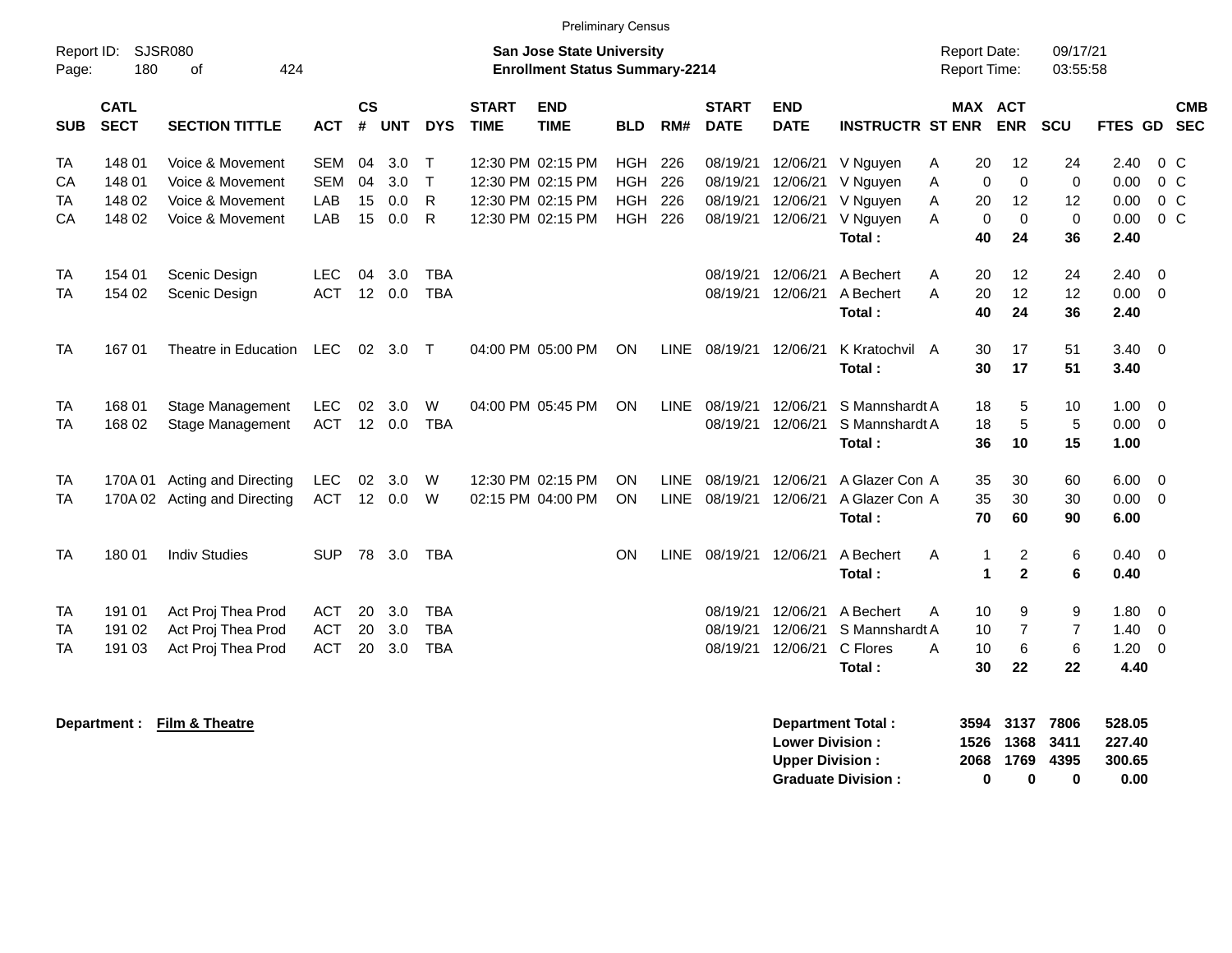|             |              |                                             |            |               |        |            |              | <b>Preliminary Census</b>                                                 |            |             |                        |                          |                              |                     |                         |            |          |                            |            |
|-------------|--------------|---------------------------------------------|------------|---------------|--------|------------|--------------|---------------------------------------------------------------------------|------------|-------------|------------------------|--------------------------|------------------------------|---------------------|-------------------------|------------|----------|----------------------------|------------|
| Report ID:  |              | <b>SJSR080</b>                              |            |               |        |            |              | <b>San Jose State University</b><br><b>Enrollment Status Summary-2214</b> |            |             |                        |                          |                              | <b>Report Date:</b> |                         | 09/17/21   |          |                            |            |
| Page:       | 181          | 424<br>оf                                   |            |               |        |            |              |                                                                           |            |             |                        |                          |                              | <b>Report Time:</b> |                         | 03:55:58   |          |                            |            |
|             | <b>CATL</b>  |                                             |            | $\mathsf{cs}$ |        |            | <b>START</b> | <b>END</b>                                                                |            |             | <b>START</b>           | <b>END</b>               |                              | MAX ACT             |                         |            |          |                            | <b>CMB</b> |
| <b>SUB</b>  | <b>SECT</b>  | <b>SECTION TITTLE</b>                       | <b>ACT</b> |               | # UNT  | <b>DYS</b> | <b>TIME</b>  | <b>TIME</b>                                                               | <b>BLD</b> | RM#         | <b>DATE</b>            | <b>DATE</b>              | <b>INSTRUCTR ST ENR</b>      |                     | <b>ENR</b>              | <b>SCU</b> | FTES GD  |                            | <b>SEC</b> |
| College     |              | <b>Humanities &amp; the Arts</b>            |            |               |        |            |              |                                                                           |            |             |                        |                          |                              |                     |                         |            |          |                            |            |
|             | Department : | <b>English &amp; Comparative Literature</b> |            |               |        |            |              |                                                                           |            |             |                        |                          |                              |                     |                         |            |          |                            |            |
|             | COLT 122 01  | Topics in Comp Lit                          | <b>LEC</b> |               | 4.0    |            |              |                                                                           |            |             |                        |                          |                              | 0<br>X              | 0                       | 0          | 0.00     | $\mathbf{0}$               |            |
|             | ENGL 122 01  | Topics in Comp Lit                          | <b>LEC</b> |               | 4.0    |            |              |                                                                           |            |             |                        |                          |                              | Х<br>0              | 0                       | 0          | 0.00     | 0                          |            |
|             | FORL 122 01  | Topics in Comp Lit                          | LEC        |               | 4.0    |            |              |                                                                           |            |             |                        |                          |                              | Х<br>0              | 0                       | 0          | 0.00     | 0                          |            |
| HUM         | 122 01       | Topics in Comp Lit                          | <b>LEC</b> |               | 4.0    |            |              |                                                                           |            |             |                        |                          |                              | X<br>0              | 0                       | 0          | 0.00     | 0                          |            |
|             | COLT 122 02  | Topics in Comp Lit                          | <b>LEC</b> | 02            | 4.0    | МW         |              | 09:00 AM 10:15 AM                                                         | <b>ON</b>  | LINE        | 08/19/21               | 12/06/21                 | M Gorman-Da <b>R</b>         | 30                  | 2                       | 8          | 0.53     | 0 <sup>o</sup>             |            |
|             | ENGL 122 02  | Topics in Comp Lit                          | <b>LEC</b> | 02            | 4.0    | MW         |              | 09:00 AM 10:15 AM                                                         | <b>ON</b>  | <b>LINE</b> | 08/19/21               | 12/06/21                 | M Gorman-DaR                 | 0                   | 15                      | 60         | 4.00     | 0 <sup>o</sup>             |            |
|             | FORL 122 02  | Topics in Comp Lit                          | <b>LEC</b> | 02            | 4.0    | МW         |              | 09:00 AM 10:15 AM                                                         | <b>ON</b>  | <b>LINE</b> | 08/19/21               | 12/06/21                 | M Gorman-DaR                 | 0                   | 0                       | 0          | 0.00     | 0 <sup>o</sup>             |            |
| HUM         | 122 02       | Topics in Comp Lit                          | <b>LEC</b> | 02            | 4.0    | MW         |              | 09:00 AM 10:15 AM                                                         | <b>ON</b>  | <b>LINE</b> | 08/19/21               | 12/06/21                 | M Gorman-DaR                 | 0                   | 0                       | 0          | 0.00     | 0 <sup>o</sup>             |            |
|             |              |                                             |            |               |        |            |              |                                                                           |            |             |                        |                          | Total:                       | 30                  | 17                      | 68         | 4.53     |                            |            |
|             |              | ENED 184Y 01 Stdt Tchg II                   | <b>SUP</b> | 25            | 4.0    | <b>TBA</b> |              |                                                                           |            |             | 08/19/21               | 12/06/21                 | R Crawford                   | 6<br>A              | 5                       | 20         | $1.47$ 2 |                            |            |
|             |              | ENED 184Y 02 Stdt Tchg II                   | <b>SUP</b> | 25            | 4.0    | <b>TBA</b> |              |                                                                           |            |             | 08/19/21               | 12/06/21                 | <b>K</b> Carter              | 6<br>Α              | 1                       | 4          | 0.33     | $\overline{1}$             |            |
|             |              | ENED 184Y 03 Stdt Tchg II                   | <b>SUP</b> | 25            | 4.0    | <b>TBA</b> |              |                                                                           |            |             | 08/19/21               | 12/06/21                 | D Hendel De A                | 6                   | 2                       | 8          | $0.67$ 2 |                            |            |
|             |              |                                             |            |               |        |            |              |                                                                           |            |             |                        |                          | Total:                       | 18                  | 8                       | 32         | 2.47     |                            |            |
|             |              | ENED 184Z 01 Stdt Tchg III                  | <b>SUP</b> | 25            | 4.0    | <b>TBA</b> |              |                                                                           |            |             | 08/19/21               | 12/06/21                 | R Crawford                   | 6<br>A              | 4                       | 16         | 1.20     | $\overline{\phantom{0}}^2$ |            |
|             |              | ENED 184Z 02 Stdt Tchg III                  | <b>SUP</b> | 25            | 4.0    | <b>TBA</b> |              |                                                                           |            |             | 08/19/21               | 12/06/21                 | <b>K</b> Carter              | 6<br>Α              | 3                       | 12         | 0.87     | $\overline{1}$             |            |
|             |              | ENED 184Z 03 Stdt Tchg III                  | <b>SUP</b> | 25            | 4.0    | <b>TBA</b> |              |                                                                           |            |             | 08/19/21               | 12/06/21                 | D Hendel De A                | 6                   | $\overline{\mathbf{c}}$ | 8          | $0.67$ 2 |                            |            |
|             |              |                                             |            |               |        |            |              |                                                                           |            |             |                        |                          | Total:                       | 18                  | 9                       | 36         | 2.73     |                            |            |
|             | ENED 353 01  | Methods Tchng Engl                          | LEC        | 05            | 4.0    | $\top$     |              | 04:00 PM 06:45 PM                                                         | <b>SH</b>  | 229         |                        | 08/19/21 12/06/21        | J Coleman                    | Α<br>25             | 14                      | 56         | 3.87 2   |                            |            |
|             |              |                                             |            |               |        |            |              |                                                                           |            |             |                        |                          | Total:                       | 25                  | 14                      | 56         | 3.87     |                            |            |
|             |              |                                             |            |               |        |            |              |                                                                           |            |             |                        |                          |                              |                     |                         |            |          |                            |            |
|             | ENED 365 01  | Seminar in English E SEM 05 2.0             |            |               |        | R          |              | 04:00 PM 06:45 PM                                                         | <b>SH</b>  | 229         |                        | 08/19/21 12/06/21        | S Jarvie                     | Α<br>25             | 9                       | 18         | 1.37 5   |                            |            |
|             |              |                                             |            |               |        |            |              |                                                                           |            |             |                        |                          | Total:                       | 25                  | 9                       | 18         | 1.37     |                            |            |
| <b>ENGL</b> | 1A 01        | First Year Writing                          | <b>LEC</b> | 03            | 3.0    | MW         |              | 09:00 AM 10:15 AM                                                         | <b>ON</b>  | LINE        | 08/19/21               | 12/06/21                 | Y Modirzadeh A               | 23                  | 23                      | 69         | 4.60     | $\overline{0}$             |            |
| ENGL        | 1A 02        | <b>First Year Writing</b>                   | LEC        | 03            | 3.0    | TR         |              | 10:45 AM 12:00 PM                                                         | <b>ON</b>  | <b>LINE</b> | 08/19/21               |                          | 12/06/21 K Studer            | 23<br>Α             | 22                      | 66         | 4.40     | $\overline{0}$             |            |
| ENGL        | 1A 03        | <b>First Year Writing</b>                   | <b>LEC</b> | 03            | 3.0    | MW         |              | 12:30 PM 01:45 PM                                                         | ON         | LINE        |                        |                          | 08/19/21 12/06/21 M Edgerton | 23<br>A             | 22                      | 66         | 4.40     | 0                          |            |
| ENGL        | 1A 04        | <b>First Year Writing</b>                   | <b>LEC</b> | 03            | 3.0    | МW         |              | 07:15 AM 08:30 AM                                                         | <b>ON</b>  | LINE        |                        | 08/19/21 12/06/21 L Chen |                              | 23<br>A             | 23                      | 69         | 4.60     | 0                          |            |
| ENGL        | 1A 05        | <b>First Year Writing</b>                   | LEC        | 03            | 3.0    | M          |              | 07:15 AM 08:30 AM                                                         | <b>BBC</b> | 123         | 08/19/21               | 12/06/21                 | M Jalal                      | 23<br>A             | 24                      | 72         | 4.80     | 0                          |            |
| ENGL        | 1A 06        | <b>First Year Writing</b>                   | <b>LEC</b> | 03            | 3.0    | MW         |              | 09:00 AM 10:15 AM                                                         | <b>ON</b>  | LINE        |                        | 08/19/21 12/06/21        | L Chen                       | 23<br>A             | 23                      | 69         | 4.60     | $\mathbf 0$                |            |
| ENGL        | 1A 07        | <b>First Year Writing</b>                   | <b>LEC</b> | 03            | 3.0    | TR         |              | 12:30 PM 01:45 PM                                                         | <b>ON</b>  | LINE        | 08/19/21               | 12/06/21                 | L Chen                       | Α<br>23             | 23                      | 69         | 4.60     | 0                          |            |
| ENGL        | 1A 08        | <b>First Year Writing</b>                   | <b>LEC</b> | 03            | 3.0    | MW         |              | 04:00 PM 05:15 PM                                                         | <b>ON</b>  | LINE        | 08/19/21               | 12/06/21                 | M Edgerton                   | Α<br>23             | 23                      | 69         | 4.60     | 0                          |            |
| ENGL        | 1A 09        | <b>First Year Writing</b>                   | <b>LEC</b> | 03            | 3.0    | TR         |              | 04:00 PM 05:15 PM                                                         | <b>ON</b>  | LINE        | 08/19/21 12/06/21      |                          | D Hendel De A                | 23                  | 23                      | 69         | 4.60     | 0                          |            |
| ENGL        | 1A 10        | <b>First Year Writing</b>                   | <b>LEC</b> | 03            | 3.0    | MW         |              | 05:45 PM 07:00 PM                                                         | <b>ON</b>  | LINE        |                        | 08/19/21 12/06/21        | M Edgerton A                 | 23                  | 23                      | 69         | 4.60 0   |                            |            |
| ENGL        | 1A 11        | <b>First Year Writing</b>                   | <b>LEC</b> |               | 03 3.0 | TR         |              | 05:45 PM 07:00 PM                                                         | ON         |             | LINE 08/19/21 12/06/21 |                          | R Turner                     | 23<br>A             | 23                      | 69         | 4.60 0   |                            |            |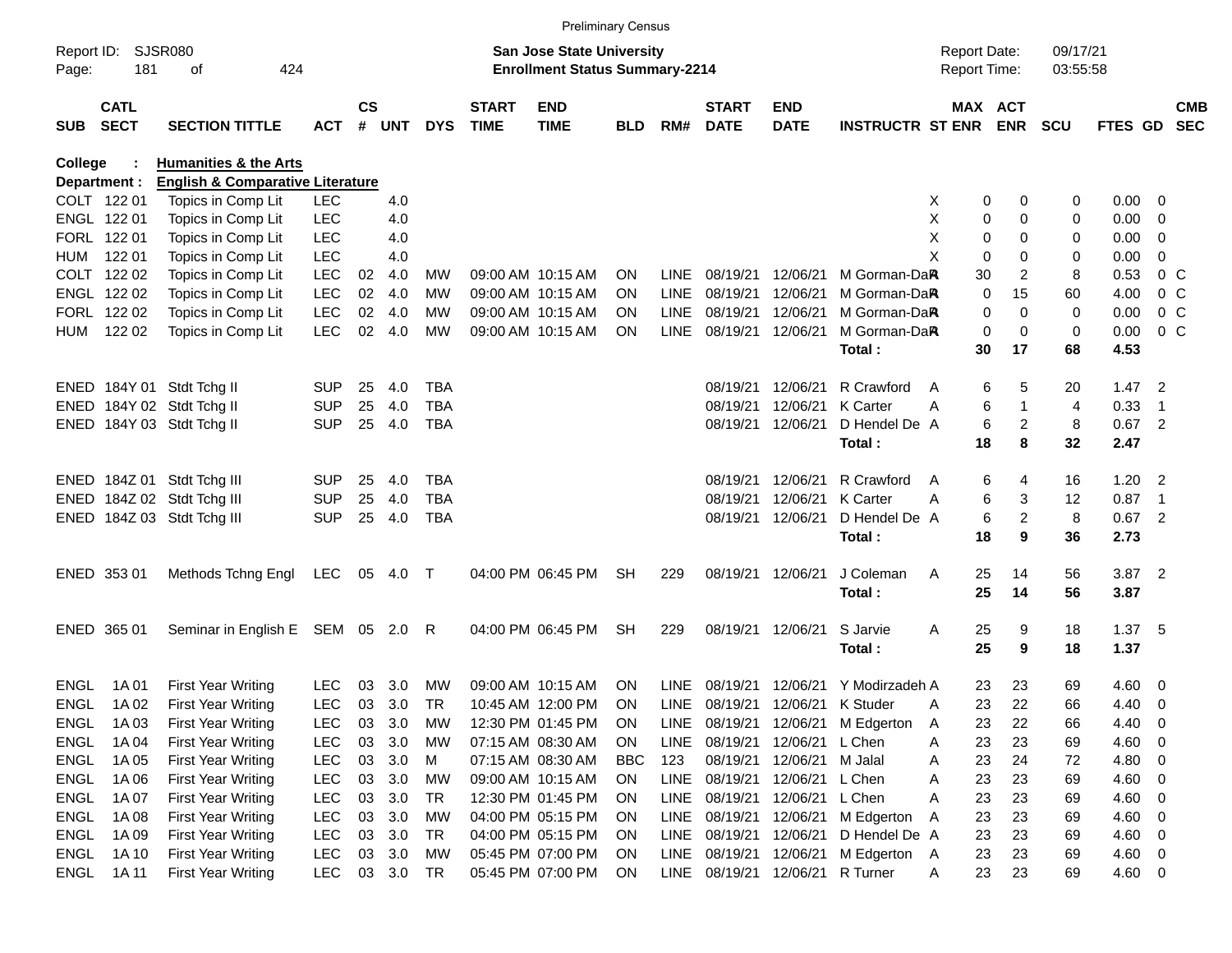|                     |                            |                           |            |                    |            |            |                             | <b>Preliminary Census</b>                                                 |            |             |                             |                               |                                   |                                     |             |            |                      |                   |                          |
|---------------------|----------------------------|---------------------------|------------|--------------------|------------|------------|-----------------------------|---------------------------------------------------------------------------|------------|-------------|-----------------------------|-------------------------------|-----------------------------------|-------------------------------------|-------------|------------|----------------------|-------------------|--------------------------|
| Report ID:<br>Page: | 182                        | <b>SJSR080</b><br>οf      | 424        |                    |            |            |                             | <b>San Jose State University</b><br><b>Enrollment Status Summary-2214</b> |            |             |                             |                               |                                   | <b>Report Date:</b><br>Report Time: |             |            | 09/17/21<br>03:55:58 |                   |                          |
| <b>SUB</b>          | <b>CATL</b><br><b>SECT</b> | <b>SECTION TITTLE</b>     | <b>ACT</b> | $\mathsf{cs}$<br># | <b>UNT</b> | <b>DYS</b> | <b>START</b><br><b>TIME</b> | <b>END</b><br><b>TIME</b>                                                 | <b>BLD</b> | RM#         | <b>START</b><br><b>DATE</b> | <b>END</b><br><b>DATE</b>     | <b>INSTRUCTR ST ENR</b>           |                                     | MAX ACT     | <b>ENR</b> | <b>SCU</b>           | <b>GD</b><br>FTES | <b>CMB</b><br><b>SEC</b> |
| <b>ENGL</b>         | 1A 12                      | <b>First Year Writing</b> | <b>LEC</b> | 03                 | 3.0        | W          |                             | 05:45 PM 07:00 PM                                                         | <b>BBC</b> | 122         | 08/19/21                    | 12/06/21                      | M Dowdy                           | A                                   | 23          | 23         | 69                   | 4.60              | 0                        |
| <b>ENGL</b>         | 1A 13                      | <b>First Year Writing</b> | <b>LEC</b> | 03                 | 3.0        | W          |                             | 04:00 PM 05:15 PM                                                         | <b>BBC</b> | 122         | 08/19/21                    | 12/06/21                      | M Dowdy                           | Α                                   | 23          | 23         | 69                   | 4.60              | 0                        |
| <b>ENGL</b>         | 1A 14                      | <b>First Year Writing</b> | <b>LEC</b> | 03                 | 3.0        | F          |                             | 09:30 AM 12:15 PM                                                         | <b>BBC</b> | 121         | 08/19/21                    | 12/06/21                      | S Sloan                           | A                                   | 23          | 23         | 69                   | 4.60              | 0                        |
| <b>ENGL</b>         | 1A 15                      | <b>First Year Writing</b> | <b>LEC</b> | 03                 | 3.0        | <b>TR</b>  |                             | 12:30 PM 01:45 PM                                                         | <b>BBC</b> | 123         | 08/19/21                    | 12/06/21                      | L Moe                             | Α                                   | 23          | 23         | 69                   | 4.60              | 0                        |
| <b>ENGL</b>         | 1A 16                      | <b>First Year Writing</b> | <b>LEC</b> | 03                 | 3.0        | МW         |                             | 09:00 AM 10:15 AM                                                         | ON.        | <b>LINE</b> | 08/19/21                    | 12/06/21                      | J Navarro                         | А                                   | 23          | 23         | 69                   | 4.60              | 0                        |
| <b>ENGL</b>         | 1A 17                      | <b>First Year Writing</b> | <b>LEC</b> | 03                 | 3.0        | МW         |                             | 10:45 AM 12:00 PM                                                         | ΟN         | <b>LINE</b> | 08/19/21                    | 12/06/21                      | Y Modirzadeh A                    |                                     | 23          | 23         | 69                   | 4.60              | 0                        |
| <b>ENGL</b>         | 1A 18                      | <b>First Year Writing</b> | <b>LEC</b> | 03                 | 3.0        | TR.        |                             | 07:15 AM 08:30 AM                                                         | ΟN         | <b>LINE</b> | 08/19/21                    | 12/06/21                      | D Hendel De A                     |                                     | 23          | 23         | 69                   | 4.60              | 0                        |
| <b>ENGL</b>         | 1A 19                      | <b>First Year Writing</b> | <b>LEC</b> | 03                 | 3.0        | <b>TR</b>  |                             | 04:00 PM 05:15 PM                                                         | ON         | <b>LINE</b> | 08/19/21                    | 12/06/21                      | R Turner                          | A                                   | 23          | 23         | 69                   | 4.60              | 0                        |
| <b>ENGL</b>         | 1A 20                      | <b>First Year Writing</b> | <b>LEC</b> |                    | 3.0        |            |                             |                                                                           |            |             |                             |                               |                                   | X                                   | $\mathbf 0$ | 0          | 0                    | 0.00              | 0                        |
| <b>ENGL</b>         | 1A 21                      | <b>First Year Writing</b> | <b>LEC</b> | 03                 | 3.0        | R          |                             | 12:30 PM 01:45 PM                                                         | <b>BBC</b> | 122         | 08/19/21                    | 12/06/21                      | A Petty                           | Α                                   | 23          | 23         | 69                   | 4.60              | 0                        |
| <b>ENGL</b>         | 1A 22                      | <b>First Year Writing</b> | <b>LEC</b> | 03                 | 3.0        | т          |                             | 05:45 PM 07:00 PM                                                         | <b>BBC</b> | 123         | 08/19/21                    | 12/06/21                      | Y Yang                            | Α                                   | 23          | 21         | 63                   | 4.20              | 0                        |
| <b>ENGL</b>         | 1A 24                      | <b>First Year Writing</b> | <b>LEC</b> | 03                 | 3.0        | МW         |                             | 10:45 AM 12:00 PM                                                         | <b>SH</b>  | 444         | 08/19/21                    | 12/06/21                      | U Ali                             | Α                                   | 23          | 23         | 69                   | 4.60              | 0                        |
| <b>ENGL</b>         | 1A 25                      | <b>First Year Writing</b> | <b>LEC</b> |                    | 3.0        |            |                             |                                                                           |            |             |                             |                               |                                   | х                                   | 0           | 0          | 0                    | 0.00              | 0                        |
| <b>ENGL</b>         | 1A 26                      | <b>First Year Writing</b> | <b>LEC</b> | 03                 | 3.0        | МW         |                             | 04:00 PM 05:15 PM                                                         | <b>ON</b>  | LINE.       | 08/19/21                    | 12/06/21                      | J Navarro                         | А                                   | 23          | 23         | 69                   | 4.60              | 0                        |
| <b>ENGL</b>         | 1A 27                      | <b>First Year Writing</b> | <b>LEC</b> | 03                 | 3.0        | <b>TR</b>  |                             | 12:30 PM 01:45 PM                                                         | ON.        | <b>LINE</b> | 08/19/21                    | 12/06/21                      | D Hendel De                       | A                                   | 23          | 23         | 69                   | 4.60              | 0                        |
| <b>ENGL</b>         | 1A 28                      | <b>First Year Writing</b> | <b>LEC</b> | 03                 | 3.0        | <b>TR</b>  |                             | 05:45 PM 07:00 PM                                                         | <b>BBC</b> | 221         | 08/19/21                    | 12/06/21                      | L Moe                             | Α                                   | 23          | 23         | 69                   | 4.60              | 0                        |
| <b>ENGL</b>         | 1A 29                      | <b>First Year Writing</b> | <b>LEC</b> | 03                 | 3.0        | <b>TR</b>  |                             | 07:15 AM 08:30 AM                                                         | <b>BBC</b> | 128         | 08/19/21                    | 12/06/21                      | K Studer                          | Α                                   | 23          | 23         | 69                   | 4.60              | 0                        |
| <b>ENGL</b>         | 1A 30                      | <b>First Year Writing</b> | <b>LEC</b> | 03                 | 3.0        | <b>TR</b>  |                             | 04:00 PM 05:15 PM                                                         | <b>BBC</b> | 122         | 08/19/21                    | 12/06/21                      | <b>B</b> Lamay                    | A                                   | 23          | 23         | 69                   | 4.60              | 0                        |
| <b>ENGL</b>         | 1A 31                      | <b>First Year Writing</b> | <b>LEC</b> | 03                 | 3.0        | МW         |                             | 02:15 PM 03:30 PM                                                         | <b>SH</b>  | 444         | 08/19/21                    | 12/06/21                      | U Ali                             | Α                                   | 23          | 22         | 66                   | 4.40              | 0                        |
| <b>ENGL</b>         | 1A 32                      | <b>First Year Writing</b> | <b>LEC</b> | 03                 | 3.0        | т          |                             | 12:30 PM 01:45 PM                                                         | <b>BBC</b> | 122         | 08/19/21                    | 12/06/21 Y Yang               |                                   | A                                   | 23          | 23         | 69                   | 4.60              | 0                        |
| <b>ENGL</b>         | 1A 33                      | <b>First Year Writing</b> | <b>LEC</b> |                    | 3.0        |            |                             |                                                                           |            |             |                             |                               |                                   | Х                                   | 0           | 0          | 0                    | 0.00              | 0                        |
| <b>ENGL</b>         | 1A 34                      | <b>First Year Writing</b> | <b>LEC</b> |                    | 3.0        |            |                             |                                                                           |            |             |                             |                               |                                   | X                                   | 0           | 0          | 0                    | 0.00              | 0                        |
| <b>ENGL</b>         | 1A 35                      | <b>First Year Writing</b> | <b>LEC</b> | 03                 | 3.0        | TR         |                             | 09:00 AM 10:15 AM                                                         | <b>BBC</b> | 124         | 08/19/21                    | 12/06/21                      | I Power-Luet A                    |                                     | 23          | 23         | 69                   | 4.60              | 0                        |
| <b>ENGL</b>         | 1A 36                      | <b>First Year Writing</b> | <b>LEC</b> | 03                 | 3.0        | МW         |                             | 07:15 AM 08:30 AM                                                         | <b>BBC</b> | 122         | 08/19/21                    | 12/06/21                      | S Sloan                           | Α                                   | 23          | 23         | 69                   | 4.60              | 0                        |
| <b>ENGL</b>         | 1A 37                      | <b>First Year Writing</b> | <b>LEC</b> | 03                 | 3.0        | <b>TR</b>  |                             | 09:00 AM 10:15 AM                                                         | <b>BBC</b> | 128         | 08/19/21                    | 12/06/21                      | M Jalal                           | A                                   | 23          | 24         | 72                   | 4.80              | 0                        |
| <b>ENGL</b>         | 1A 38                      | <b>First Year Writing</b> | <b>LEC</b> | 03                 | 3.0        | МW         |                             | 02:15 PM 03:30 PM                                                         | <b>BBC</b> | 122         | 08/19/21                    | 12/06/21                      | P Avila                           | A                                   | 23          | 23         | 69                   | 4.60              | 0                        |
| <b>ENGL</b>         | 1A 39                      | <b>First Year Writing</b> | <b>LEC</b> | 03                 | 3.0        | TR.        |                             | 09:00 AM 10:15 AM                                                         | <b>SH</b>  | 314         | 08/19/21                    | 12/06/21                      | C Dizon                           | A                                   | 23          | 23         | 69                   | 4.60              | 0                        |
| <b>ENGL</b>         | 1A 40                      | <b>First Year Writing</b> | <b>LEC</b> | 03                 | 3.0        | W          |                             | 09:00 AM 10:15 AM                                                         | <b>BBC</b> | 221         | 08/19/21                    | 12/06/21                      | M Dowdy                           | A                                   | 23          | 23         | 69                   | 4.60              | 0                        |
| <b>ENGL</b>         | 1A 41                      | <b>First Year Writing</b> | LEC        | 03                 | 3.0        | т          |                             | 10:45 AM 12:00 PM                                                         | <b>BBC</b> | 121         | 08/19/21                    | 12/06/21                      | Y Yang                            | A                                   | 23          | 23         | 69                   | 4.60              | 0                        |
| <b>ENGL</b>         | 1A 42                      | <b>First Year Writing</b> | <b>LEC</b> | 03                 | 3.0        | МW         |                             | 02:15 PM 03:30 PM                                                         | <b>BBC</b> | 121         | 08/19/21                    | 12/06/21                      | M Chris                           | Α                                   | 23          | 22         | 66                   | 4.40              | 0                        |
| ENGL                | 1A 43                      | <b>First Year Writing</b> | LEC        | 03                 | 3.0        | MW         |                             | 12:30 PM 01:45 PM                                                         | ON         |             |                             |                               | LINE 08/19/21 12/06/21 K Schwartz | - A                                 | 23          | 23         | 69                   | 4.60              | 0                        |
| <b>ENGL</b>         | 1A 44                      | <b>First Year Writing</b> | <b>LEC</b> | 03                 | 3.0        | <b>TR</b>  |                             | 09:00 AM 10:15 AM                                                         | <b>ON</b>  | LINE        | 08/19/21                    | 12/06/21                      | D Hendel De A                     |                                     | 23          | 23         | 69                   | 4.60              | 0                        |
| ENGL                | 1A 45                      | <b>First Year Writing</b> | <b>LEC</b> | 03                 | 3.0        | <b>TR</b>  |                             | 02:15 PM 03:30 PM                                                         | ON         |             |                             | LINE 08/19/21 12/06/21 L Chen |                                   | A                                   | 23          | 23         | 69                   | 4.60              | 0                        |
| ENGL                | 1A 46                      | First Year Writing        | <b>LEC</b> |                    | 3.0        |            |                             |                                                                           |            |             |                             |                               |                                   | Χ                                   | 0           | 0          | 0                    | 0.00              | 0                        |
| ENGL                | 1A 47                      | First Year Writing        | <b>LEC</b> | 03                 | 3.0        | R          |                             | 10:45 AM 12:00 PM                                                         | BBC        | 121         |                             | 08/19/21 12/06/21 A Petty     |                                   | Α                                   | 23          | 23         | 69                   | 4.60              | 0                        |
| ENGL                | 1A 48                      | First Year Writing        | <b>LEC</b> | 03                 | 3.0        | МW         |                             | 05:45 PM 07:00 PM                                                         | ON         | LINE        |                             | 08/19/21 12/06/21             | J Navarro                         | Α                                   | 23          | 23         | 69                   | 4.60              | 0                        |
| ENGL                | 1A 49                      | First Year Writing        | <b>LEC</b> | 03                 | 3.0        | M          |                             | 09:00 AM 10:15 AM                                                         | <b>BBC</b> | 123         | 08/19/21                    | 12/06/21 A Parker             |                                   | Α                                   | 23          | 23         | 69                   | 4.60              | 0                        |
| ENGL                | 1A 50                      | First Year Writing        | <b>LEC</b> |                    | 03 3.0     | $\top$     |                             | 04:00 PM 05:15 PM                                                         | BBC        | 123         | 08/19/21                    | 12/06/21 Y Yang               |                                   | A                                   | 23          | 23         | 69                   | 4.60              | $\overline{\mathbf{0}}$  |
| ENGL                | 1A 51                      | <b>First Year Writing</b> | <b>LEC</b> |                    | 03 3.0     | МW         |                             | 04:00 PM 05:15 PM                                                         | SH         | 229         |                             | 08/19/21 12/06/21 A Ahmad     |                                   | A                                   | 23          | 23         | 69                   | 4.60 0            |                          |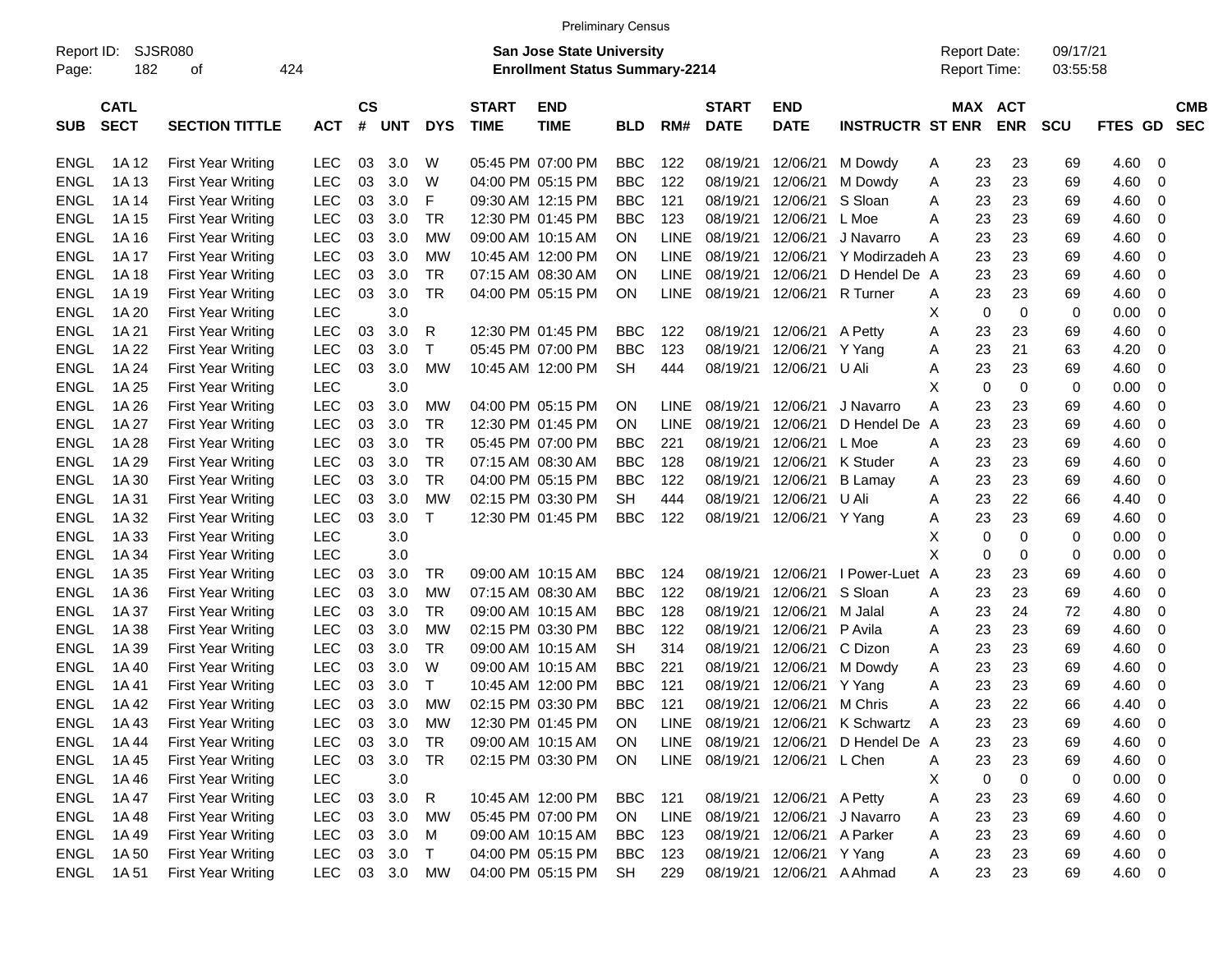|                     |                            |                             |            |                |            |              |                             | <b>Preliminary Census</b>                                                 |            |             |                             |                           |                              |                                     |            |                      |         |                          |
|---------------------|----------------------------|-----------------------------|------------|----------------|------------|--------------|-----------------------------|---------------------------------------------------------------------------|------------|-------------|-----------------------------|---------------------------|------------------------------|-------------------------------------|------------|----------------------|---------|--------------------------|
| Report ID:<br>Page: | 183                        | <b>SJSR080</b><br>424<br>οf |            |                |            |              |                             | <b>San Jose State University</b><br><b>Enrollment Status Summary-2214</b> |            |             |                             |                           |                              | <b>Report Date:</b><br>Report Time: |            | 09/17/21<br>03:55:58 |         |                          |
|                     |                            |                             |            |                |            |              |                             |                                                                           |            |             |                             |                           |                              |                                     |            |                      |         |                          |
| <b>SUB</b>          | <b>CATL</b><br><b>SECT</b> | <b>SECTION TITTLE</b>       | <b>ACT</b> | <b>CS</b><br># | <b>UNT</b> | <b>DYS</b>   | <b>START</b><br><b>TIME</b> | <b>END</b><br><b>TIME</b>                                                 | <b>BLD</b> | RM#         | <b>START</b><br><b>DATE</b> | <b>END</b><br><b>DATE</b> | <b>INSTRUCTR ST ENR</b>      | MAX ACT                             | <b>ENR</b> | <b>SCU</b>           | FTES GD | <b>CMB</b><br><b>SEC</b> |
| <b>ENGL</b>         | 1A 52                      | <b>First Year Writing</b>   | LEC        | 03             | 3.0        | МW           |                             | 05:45 PM 07:00 PM                                                         | <b>BBC</b> | 123         | 08/19/21                    | 12/06/21                  | A Tran                       | 23<br>Α                             | 23         | 69                   | 4.60    | 0                        |
| <b>ENGL</b>         | 1A 53                      | <b>First Year Writing</b>   | <b>LEC</b> | 03             | 3.0        | $\mathsf{T}$ |                             | 09:00 AM 10:15 AM                                                         | <b>BBC</b> | 122         | 08/19/21                    | 12/06/21                  | S Cook                       | 23<br>Α                             | 23         | 69                   | 4.60    | 0                        |
| <b>ENGL</b>         | 1A 54                      | <b>First Year Writing</b>   | <b>LEC</b> | 03             | 3.0        | W            |                             | 05:45 PM 07:00 PM                                                         | <b>BBC</b> | 121         | 08/19/21                    | 12/06/21                  | A St. Dennis                 | 23<br>A                             | 23         | 69                   | 4.60    | 0                        |
| <b>ENGL</b>         | 1A 55                      | <b>First Year Writing</b>   | <b>LEC</b> | 03             | 3.0        | <b>TR</b>    |                             | 09:00 AM 10:15 AM                                                         | <b>BBC</b> | 221         | 08/19/21                    | 12/06/21                  | A Cutchin                    | 23<br>Α                             | 23         | 69                   | 4.60    | 0                        |
| <b>ENGL</b>         | 1A 56                      | <b>First Year Writing</b>   | <b>LEC</b> | 03             | 3.0        | W            |                             | 09:00 AM 10:15 AM                                                         | <b>BBC</b> | 123         | 08/19/21                    | 12/06/21                  | A St. Dennis                 | 23<br>A                             | 23         | 69                   | 4.60    | 0                        |
| <b>ENGL</b>         | 1A 57                      | <b>First Year Writing</b>   | <b>LEC</b> | 03             | 3.0        | <b>TR</b>    |                             | 10:45 AM 12:00 PM                                                         | <b>SH</b>  | 348         | 08/19/21                    | 12/06/21                  | K FitzPatric                 | 23<br>A                             | 23         | 69                   | 4.60    | 0                        |
| <b>ENGL</b>         | 1A 58                      | <b>First Year Writing</b>   | <b>LEC</b> | 03             | 3.0        | W            |                             | 10:45 AM 12:00 PM                                                         | <b>BBC</b> | 221         | 08/19/21                    | 12/06/21                  | M Dowdy                      | 23<br>Α                             | 24         | 72                   | 4.80    | 0                        |
| <b>ENGL</b>         | 1A 59                      | <b>First Year Writing</b>   | <b>LEC</b> | 03             | 3.0        | <b>TR</b>    |                             | 04:00 PM 05:15 PM                                                         | <b>BBC</b> | 128         | 08/19/21                    | 12/06/21                  | M Jalal                      | 23<br>Α                             | 23         | 69                   | 4.60    | 0                        |
| <b>ENGL</b>         | 1A 60                      | <b>First Year Writing</b>   | <b>LEC</b> | 03             | 3.0        | <b>TR</b>    |                             | 10:45 AM 12:00 PM                                                         | <b>BBC</b> | 130         | 08/19/21                    | 12/06/21                  | A Yusuf                      | 23<br>Α                             | 22         | 66                   | 4.40    | 0                        |
| <b>ENGL</b>         | 1A 61                      | <b>First Year Writing</b>   | <b>LEC</b> | 03             | 3.0        | MW           |                             | 10:45 AM 12:00 PM                                                         | <b>BBC</b> | 124         | 08/19/21                    | 12/06/21                  | A Tran                       | 23<br>Α                             | 23         | 69                   | 4.60    | 0                        |
| <b>ENGL</b>         | 1A 62                      | <b>First Year Writing</b>   | <b>LEC</b> | 03             | 3.0        | <b>TR</b>    |                             | 02:15 PM 03:30 PM                                                         | SН         | 444         | 08/19/21                    | 12/06/21                  | M Jalal                      | 23<br>Α                             | 25         | 75                   | 5.00    | 0                        |
| <b>ENGL</b>         | 1A63                       | <b>First Year Writing</b>   | <b>LEC</b> | 03             | 3.0        | МW           |                             | 04:00 PM 05:15 PM                                                         | <b>BBC</b> | 124         | 08/19/21                    | 12/06/21                  | A Tran                       | 23<br>A                             | 23         | 69                   | 4.60    | 0                        |
| <b>ENGL</b>         | 1A 64                      | <b>First Year Writing</b>   | <b>LEC</b> | 03             | 3.0        | TR           |                             | 12:30 PM 01:45 PM                                                         | <b>SH</b>  | 348         | 08/19/21                    | 12/06/21                  | <b>K FitzPatric</b>          | 23<br>Α                             | 23         | 69                   | 4.60    | 0                        |
| <b>ENGL</b>         | 1A 65                      | <b>First Year Writing</b>   | <b>LEC</b> | 03             | 3.0        | <b>TR</b>    |                             | 02:15 PM 03:30 PM                                                         | <b>SH</b>  | 348         | 08/19/21                    | 12/06/21                  | L Patterson                  | 23<br>Α                             | 23         | 69                   | 4.60    | 0                        |
| <b>ENGL</b>         | 1A 67                      | <b>First Year Writing</b>   | <b>LEC</b> |                | 3.0        |              |                             |                                                                           |            |             |                             |                           |                              | Х<br>0                              | 0          | 0                    | 0.00    | 0                        |
| <b>ENGL</b>         | 1A 68                      | <b>First Year Writing</b>   | <b>LEC</b> | 03             | 3.0        | <b>TR</b>    |                             | 02:15 PM 03:30 PM                                                         | <b>BBC</b> | 123         | 08/19/21                    | 12/06/21                  | I Power-Luet A               | 23                                  | 23         | 69                   | 4.60    | 0                        |
| <b>ENGL</b>         | 1A 69                      | <b>First Year Writing</b>   | <b>LEC</b> |                | 3.0        |              |                             |                                                                           |            |             |                             |                           |                              | X<br>0                              | 0          | 0                    | 0.00    | 0                        |
| <b>ENGL</b>         | 1A 70                      | <b>First Year Writing</b>   | <b>LEC</b> | 03             | 3.0        | $\top$       |                             | 10:45 AM 12:00 PM                                                         | <b>BBC</b> | 122         | 08/19/21                    | 12/06/21                  | S Cook                       | Α<br>23                             | 23         | 69                   | 4.60    | 0                        |
| <b>ENGL</b>         | 1A 71                      | <b>First Year Writing</b>   | <b>LEC</b> | 03             | 3.0        | W            |                             | 10:45 AM 12:00 PM                                                         | <b>BBC</b> | 122         | 08/19/21                    | 12/06/21                  | A St. Dennis                 | 23<br>A                             | 23         | 69                   | 4.60    | 0                        |
| <b>ENGL</b>         | 1A 72                      | <b>First Year Writing</b>   | <b>LEC</b> | 03             | 3.0        | <b>TR</b>    |                             | 09:00 AM 10:15 AM                                                         | <b>SH</b>  | 348         | 08/19/21                    | 12/06/21                  | R Smith                      | 23<br>Α                             | 23         | 69                   | 4.60    | 0                        |
| <b>ENGL</b>         |                            |                             | <b>LEC</b> | 03             | 3.0        | <b>TR</b>    |                             | 12:30 PM 01:45 PM                                                         | <b>SH</b>  | 444         | 08/19/21                    | 12/06/21                  | S Jarvie                     | 23                                  | 23         | 69                   |         | 0                        |
| <b>ENGL</b>         | 1A 73                      | <b>First Year Writing</b>   | <b>LEC</b> | 03             | 3.0        | м            |                             | 12:30 PM 01:45 PM                                                         | <b>BBC</b> | 123         | 08/19/21                    | 12/06/21                  |                              | Α                                   |            | 69                   | 4.60    | 0                        |
|                     | 1A 74                      | <b>First Year Writing</b>   |            |                |            |              |                             |                                                                           |            |             |                             |                           | A Sylva                      | 23<br>Α                             | 23         |                      | 4.60    |                          |
| <b>ENGL</b>         | 1A 75                      | <b>First Year Writing</b>   | <b>LEC</b> | 03             | 3.0        | <b>TR</b>    |                             | 12:30 PM 01:45 PM                                                         | SH         | 314         | 08/19/21                    | 12/06/21                  | R Vora                       | 23<br>Α                             | 23         | 69                   | 4.60    | 0                        |
| <b>ENGL</b>         | 1A 76                      | <b>First Year Writing</b>   | <b>LEC</b> | 03             | 3.0        | м            |                             | 02:15 PM 03:30 PM                                                         | <b>BBC</b> | 123         | 08/19/21                    | 12/06/21                  | A Sylva                      | 23<br>Α                             | 23         | 69                   | 4.60    | 0                        |
| <b>ENGL</b>         | 1A 77                      | <b>First Year Writing</b>   | <b>LEC</b> | 03             | 3.0        | W            |                             | 04:00 PM 05:15 PM                                                         | <b>BBC</b> | 123         | 08/19/21                    | 12/06/21                  | A St. Dennis                 | 23<br>A                             | 23         | 69                   | 4.60    | 0                        |
| <b>ENGL</b>         | 1A 78                      | <b>First Year Writing</b>   | <b>LEC</b> | 03             | 3.0        | <b>TR</b>    |                             | 02:15 PM 03:30 PM                                                         | <b>BBC</b> | 122         | 08/19/21                    | 12/06/21                  | L Moe                        | 23<br>Α                             | 23         | 69                   | 4.60    | 0                        |
| <b>ENGL</b>         | 1A 79                      | <b>First Year Writing</b>   | <b>LEC</b> | 03             | 3.0        | <b>TR</b>    |                             | 02:15 PM 03:30 PM                                                         | <b>SH</b>  | 314         | 08/19/21                    | 12/06/21                  | R Vora                       | 23<br>A                             | 23         | 69                   | 4.60    | 0                        |
| <b>ENGL</b>         | 1A 80                      | <b>First Year Writing</b>   | <b>LEC</b> |                | 3.0        |              |                             |                                                                           |            |             |                             |                           |                              | X<br>0                              | 0          | 0                    | 0.00    | 0                        |
| <b>ENGL</b>         | 1A 81                      | <b>First Year Writing</b>   | <b>LEC</b> | 03             | 3.0        | <b>TR</b>    |                             | 04:00 PM 05:15 PM                                                         | ON         | <b>LINE</b> | 08/19/21                    | 12/06/21                  | J Bean                       | Α<br>23                             | 23         | 69                   | 4.60    | 0                        |
| <b>ENGL</b>         | 1A 82                      | <b>First Year Writing</b>   | LEC        |                | 3.0        |              |                             |                                                                           |            |             |                             |                           |                              | X<br>$\mathbf 0$                    | $\Omega$   | 0                    | 0.00    | 0                        |
| <b>ENGL</b>         | 1A 83                      | <b>First Year Writing</b>   | LEC        |                | 03 3.0     | W            |                             | 02:15 PM 03:30 PM                                                         | SH         | 348         |                             | 08/19/21 12/06/21 A Ahmad |                              | 23<br>A                             | 22         | 66                   | 4.40    | 0                        |
| <b>ENGL</b>         | 1A 84                      | First Year Writing          | <b>LEC</b> |                | 3.0        |              |                             |                                                                           |            |             |                             |                           |                              | Χ<br>0                              | 0          | 0                    | 0.00    | 0                        |
| ENGL                | 1A 85                      | First Year Writing          | <b>LEC</b> | 03             | 3.0        | $\top$       |                             | 12:30 PM 01:45 PM                                                         | BBC        | 223         |                             |                           | 08/19/21 12/06/21 R Crawford | Α<br>23                             | 23         | 69                   | 4.60    | 0                        |
| <b>ENGL</b>         | 1A 86                      | First Year Writing          | <b>LEC</b> | 03             | 3.0        | $\top$       |                             | 10:45 AM 12:00 PM                                                         | CL         | 308         | 08/19/21                    | 12/06/21                  | R Crawford                   | 23<br>A                             | 23         | 69                   | 4.60    | $\mathbf 0$              |
| <b>ENGL</b>         | 1A 87                      | First Year Writing          | <b>LEC</b> |                | 03 3.0     | TBA          |                             |                                                                           | ON         | LINE        | 08/19/21                    | 12/06/21                  | A Smith                      | 23<br>A                             | 24         | 72                   | 4.80    | $\mathbf 0$              |
| <b>ENGL</b>         | 1A 88                      | First Year Writing          | <b>LEC</b> |                | 03 3.0     | TR           |                             | 02:15 PM 03:30 PM                                                         | ON         | LINE        | 08/19/21                    | 12/06/21                  | R Turner                     | 23<br>Α                             | 23         | 69                   | 4.60    | $\overline{0}$           |
| <b>ENGL</b>         | 1A 89                      | First Year Writing          | <b>LEC</b> |                | 03 3.0     | W            |                             | 12:30 PM 01:45 PM                                                         | <b>SH</b>  | 444         | 08/19/21                    | 12/06/21                  | M Dowdy                      | 23<br>Α                             | 23         | 69                   | 4.60    | $\overline{0}$           |
| ENGL                | 1A 90                      | First Year Writing          | <b>LEC</b> |                | 03 3.0     | <b>MW</b>    |                             | 02:15 PM 03:30 PM                                                         | CL         | 308         | 08/19/21                    | 12/06/21                  | L Patterson                  | 23<br>A                             | 23         | 69                   | 4.60 0  |                          |
| <b>ENGL</b>         | 1A 91                      | First Year Writing          | <b>LEC</b> |                | 03 3.0     | MW           |                             | 07:15 AM 08:30 AM                                                         | CL         | 306         | 08/19/21                    |                           | 12/06/21 L Patterson         | 23<br>A                             | 23         | 69                   | 4.60 0  |                          |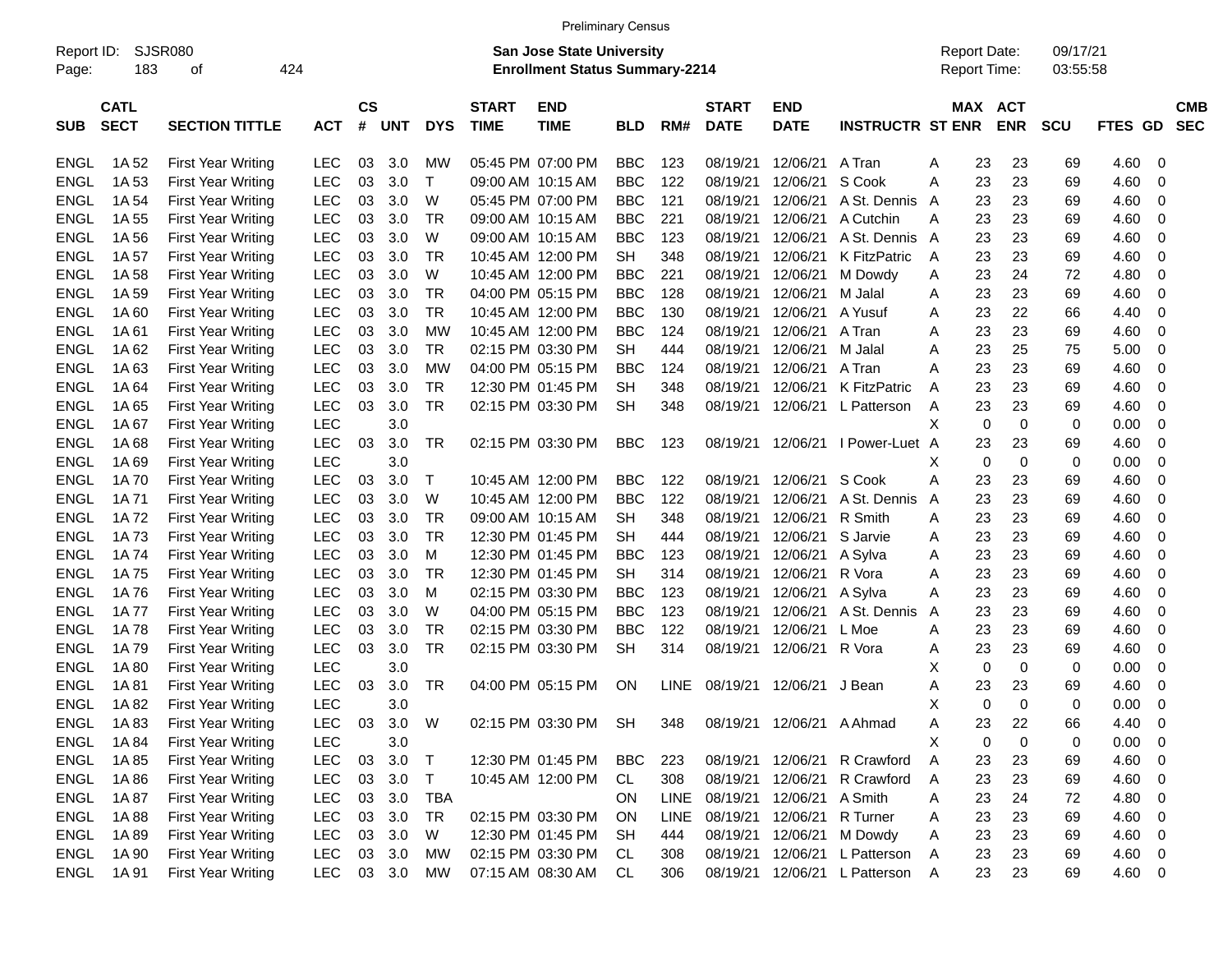|                     |                            |                                 |            |                    |            |            |                             | <b>Preliminary Census</b>                                                 |            |             |                             |                        |                         |   |                                            |             |                      |         |                          |  |
|---------------------|----------------------------|---------------------------------|------------|--------------------|------------|------------|-----------------------------|---------------------------------------------------------------------------|------------|-------------|-----------------------------|------------------------|-------------------------|---|--------------------------------------------|-------------|----------------------|---------|--------------------------|--|
| Report ID:<br>Page: | 184                        | <b>SJSR080</b><br>424<br>οf     |            |                    |            |            |                             | <b>San Jose State University</b><br><b>Enrollment Status Summary-2214</b> |            |             |                             |                        |                         |   | <b>Report Date:</b><br><b>Report Time:</b> |             | 09/17/21<br>03:55:58 |         |                          |  |
| <b>SUB</b>          | <b>CATL</b><br><b>SECT</b> | <b>SECTION TITTLE</b>           | <b>ACT</b> | $\mathsf{cs}$<br># | <b>UNT</b> | <b>DYS</b> | <b>START</b><br><b>TIME</b> | <b>END</b><br><b>TIME</b>                                                 | <b>BLD</b> | RM#         | <b>START</b><br><b>DATE</b> | END<br><b>DATE</b>     | <b>INSTRUCTR ST ENR</b> |   | MAX ACT                                    | <b>ENR</b>  | <b>SCU</b>           | FTES GD | <b>CMB</b><br><b>SEC</b> |  |
| <b>ENGL</b>         | 1A 92                      | <b>First Year Writing</b>       | <b>LEC</b> | 03                 | 3.0        | МW         |                             | 10:45 AM 12:00 PM                                                         | <b>BBC</b> | 120         | 08/19/21                    | 12/06/21               | L Patterson             | A | 23                                         | 23          | 69                   | 4.60    | 0                        |  |
| <b>ENGL</b>         | 1A 93                      | <b>First Year Writing</b>       | <b>LEC</b> | 03                 | 3.0        | F          |                             | 09:30 AM 12:15 PM                                                         | <b>ON</b>  | <b>LINE</b> | 08/19/21                    | 12/06/21               | J Navarro               | Α | 23                                         | 23          | 69                   | 4.60    | 0                        |  |
| <b>ENGL</b>         | 1A 94                      | <b>First Year Writing</b>       | <b>LEC</b> | 03                 | 3.0        | <b>TR</b>  |                             | 02:15 PM 03:30 PM                                                         | <b>ON</b>  | <b>LINE</b> | 08/19/21                    | 12/06/21               | A Carrillo              | Α | 23                                         | 23          | 69                   | 4.60    | 0                        |  |
| <b>ENGL</b>         | 1A 95                      | <b>First Year Writing</b>       | <b>LEC</b> | 03                 | 3.0        | <b>TR</b>  |                             | 12:30 PM 01:45 PM                                                         | ON         |             | LINE 08/19/21               | 12/06/21               | J Bean                  | Α | 23                                         | 23          | 69                   | 4.60    | 0                        |  |
|                     |                            |                                 |            |                    |            |            |                             |                                                                           |            |             |                             |                        | Total:                  |   |                                            | 1909 1907   | 5721                 | 381.40  |                          |  |
| <b>ENGL</b>         |                            | 1AF 01 FYW: Stretch English LEC |            | 03                 | 3.0        | <b>MW</b>  |                             | 09:00 AM 10:15 AM                                                         | <b>ON</b>  | <b>LINE</b> | 08/19/21                    | 12/06/21               | K Schwartz              | A | 22                                         | 22          | 66                   | 4.40    | 0                        |  |
| <b>ENGL</b>         |                            | 1AF 02 FYW: Stretch English LEC |            | 03                 | 3.0        | Т          |                             | 09:00 AM 10:15 AM                                                         |            |             | 08/19/21                    | 12/06/21               |                         | Α | 22                                         | 19          | 57                   | 3.80    | 0                        |  |
| <b>ENGL</b>         |                            | 1AF 03 FYW: Stretch English LEC |            | 03                 | 3.0        | <b>MW</b>  |                             | 10:45 AM 12:00 PM                                                         | <b>ON</b>  |             | LINE 08/19/21               | 12/06/21               | K Schwartz              | A | 22                                         | 22          | 66                   | 4.40    | 0                        |  |
| <b>ENGL</b>         |                            | 1AF 04 FYW: Stretch English LEC |            | 03                 | 3.0        | Т          |                             | 10:45 AM 12:00 PM                                                         |            |             | 08/19/21                    | 12/06/21               |                         | Α | 22                                         | 22          | 66                   | 4.40    | 0                        |  |
| <b>ENGL</b>         |                            | 1AF 06 FYW: Stretch English LEC |            | 03                 | 3.0        | Т          |                             | 02:15 PM 03:30 PM                                                         |            |             | 08/19/21                    | 12/06/21               |                         | Α | 22                                         | 22          | 66                   | 4.40    | 0                        |  |
| <b>ENGL</b>         |                            | 1AF 09 FYW: Stretch English LEC |            | 03                 | 3.0        | W          |                             | 12:30 PM 01:45 PM                                                         | <b>BBC</b> | 121         | 08/19/21                    | 12/06/21               | A Petty                 | Α | 22                                         | 22          | 66                   | 4.40    | 0                        |  |
| <b>ENGL</b>         |                            | 1AF 10 FYW: Stretch English LEC |            | 03                 | 3.0        | W          |                             | 10:45 AM 12:00 PM                                                         | <b>BBC</b> | 130         | 08/19/21                    | 12/06/21               | A Petty                 | Α | 22                                         | 22          | 66                   | 4.40    | 0                        |  |
| <b>ENGL</b>         |                            | 1AF 11 FYW: Stretch English LEC |            | 03                 | 3.0        | Т          |                             | 04:00 PM 05:15 PM                                                         |            |             | 08/19/21                    | 12/06/21               |                         | Α | 22                                         | 21          | 63                   | 4.20    | 0                        |  |
| <b>ENGL</b>         |                            | 1AF 12 FYW: Stretch English LEC |            | 03                 | 3.0        | <b>MW</b>  |                             | 12:30 PM 01:45 PM                                                         | <b>BBC</b> | 128         | 08/19/21                    | 12/06/21               | J Logan                 | Α | 22                                         | 22          | 66                   | 4.40    | 0                        |  |
| <b>ENGL</b>         |                            | 1AF 13 FYW: Stretch English LEC |            | 03                 | 3.0        | <b>TR</b>  |                             | 02:15 PM 03:30 PM                                                         | <b>BBC</b> | 128         | 08/19/21                    | 12/06/21               | <b>B</b> Hoffer         | Α | 22                                         | 22          | 66                   | 4.40    | 0                        |  |
| <b>ENGL</b>         |                            | 1AF 14 FYW: Stretch English LEC |            | 03                 | 3.0        | <b>MW</b>  |                             | 02:15 PM 03:30 PM                                                         | <b>BBC</b> | 128         | 08/19/21                    | 12/06/21               | J Logan                 | Α | 22                                         | 22          | 66                   | 4.40    | 0                        |  |
| <b>ENGL</b>         |                            | 1AF 15 FYW: Stretch English LEC |            | 03                 | 3.0        | <b>TR</b>  |                             | 04:00 PM 05:15 PM                                                         | <b>BBC</b> | 121         | 08/19/21                    | 12/06/21               | <b>B</b> Hoffer         | Α | 22                                         | 22          | 66                   | 4.40    | 0                        |  |
| <b>ENGL</b>         |                            | 1AF 17 FYW: Stretch English LEC |            |                    | 3.0        |            |                             |                                                                           |            |             |                             |                        |                         | X | 0                                          | $\mathbf 0$ | 0                    | 0.00    | 0                        |  |
| <b>ENGL</b>         |                            | 1AF 18 FYW: Stretch English LEC |            | 03                 | 3.0        | <b>MW</b>  |                             | 09:00 AM 10:15 AM                                                         | <b>BBC</b> | 124         | 08/19/21                    | 12/06/21               | <b>K FitzPatric</b>     | Α | 22                                         | 22          | 66                   | 4.40    | 0                        |  |
| <b>ENGL</b>         |                            | 1AF 19 FYW: Stretch English LEC |            | 03                 | 3.0        | MW         |                             | 12:30 PM 01:45 PM                                                         | <b>BBC</b> | 124         | 08/19/21                    | 12/06/21               | <b>K FitzPatric</b>     | A | 22                                         | 22          | 66                   | 4.40    | 0                        |  |
| <b>ENGL</b>         |                            | 1AF 20 FYW: Stretch English LEC |            | 03                 | 3.0        | TR         |                             | 12:30 PM 01:45 PM                                                         | <b>BBC</b> | 128         | 08/19/21                    | 12/06/21               | <b>B</b> Hoffer         | Α | 22                                         | 22          | 66                   | 4.40    | 0                        |  |
|                     |                            |                                 |            |                    |            |            |                             |                                                                           |            |             |                             |                        | Total:                  |   | 330                                        | 326         | 978                  | 65.20   |                          |  |
| <b>ENGL</b>         | 1B 01                      | Argument and Analysi LEC        |            | 03                 | 3.0        | MW         |                             | 07:15 AM 08:30 AM                                                         | ON         | <b>LINE</b> | 08/19/21                    | 12/06/21               | C Saylor                | A | 25                                         | 24          | 72                   | 4.80    | 0                        |  |
| <b>ENGL</b>         | 1B 02                      | Argument and Analysi LEC        |            | 03                 | 3.0        | т          |                             | 10:45 AM 12:00 PM                                                         | <b>BBC</b> | 124         | 08/19/21                    | 12/06/21               | P O'Sullivan            | A | 25                                         | 24          | 72                   | 4.80    | 0                        |  |
| <b>ENGL</b>         | 1B 03                      | Argument and Analysi LEC        |            | 03                 | 3.0        | MW         |                             | 12:30 PM 01:45 PM                                                         | ON         | <b>LINE</b> | 08/19/21                    | 12/06/21               | C Saylor                | A | 25                                         | 25          | 75                   | 5.00    | 0                        |  |
| <b>ENGL</b>         | 1B 04                      | Argument and Analysi LEC        |            | 03                 | 3.0        | Τ          |                             | 12:30 PM 01:45 PM                                                         | <b>BBC</b> | 221         | 08/19/21                    | 12/06/21               | F Kirk                  | A | 25                                         | 26          | 78                   | 5.20    | 0                        |  |
| <b>ENGL</b>         | 1B 05                      | Argument and Analysi LEC        |            |                    | 3.0        |            |                             |                                                                           |            |             |                             |                        |                         | X | 0                                          | $\mathbf 0$ | 0                    | 0.00    | 0                        |  |
| <b>ENGL</b>         | 1B 06                      | Argument and Analysi LEC        |            | 03                 | 3.0        | <b>MW</b>  |                             | 04:00 PM 05:15 PM                                                         | ON         |             |                             | LINE 08/19/21 12/06/21 | A Rohatgi               | Α | 25                                         | 24          | 72                   | 4.80    | 0                        |  |
| ENGL                | 1B 07                      | Argument and Analysi LEC        |            |                    | 3.0        |            |                             |                                                                           |            |             |                             |                        |                         | х | 0                                          | 0           | 0                    | 0.00    | 0                        |  |
| ENGL                | 1B 08                      | Argument and Analysi LEC        |            | 03                 | 3.0        | TR         |                             | 07:15 AM 08:30 AM                                                         | BBC        | 121         |                             | 08/19/21 12/06/21      | P O'Sullivan A          |   | 25                                         | 25          | 75                   | 5.00    | 0                        |  |
| ENGL                | 1B 09                      | Argument and Analysi LEC        |            | 03                 | 3.0        | MW         |                             | 05:45 PM 07:00 PM                                                         | ON         | LINE        | 08/19/21                    | 12/06/21               | A Rohatgi               | Α | 25                                         | 24          | 72                   | 4.80    | 0                        |  |
| ENGL                | 1B 10                      | Argument and Analysi LEC        |            |                    | 03 3.0     | Τ          |                             | 02:15 PM 03:30 PM                                                         | <b>BBC</b> | 121         | 08/19/21                    | 12/06/21               | F Kirk                  | A | 25                                         | 25          | 75                   | 5.00    | 0                        |  |
| ENGL                | 1B 11                      | Argument and Analysi LEC        |            |                    | 03 3.0     | <b>MW</b>  |                             | 12:30 PM 01:45 PM                                                         | ON         |             | LINE 08/19/21               | 12/06/21               | A Rohatgi               | Α | 25                                         | 24          | 72                   | 4.80    | 0                        |  |
| <b>ENGL</b>         | 1B 12                      | Argument and Analysi LEC        |            |                    | 03 3.0     | TR         |                             | 09:00 AM 10:15 AM                                                         | <b>BBC</b> | 121         | 08/19/21                    | 12/06/21               | P O'Sullivan A          |   | 25                                         | 24          | 72                   | 4.80    | 0                        |  |
| <b>ENGL</b>         | 1B 13                      | Argument and Analysi LEC        |            | 03                 | 3.0        | м          |                             | 06:00 PM 08:45 PM                                                         | ON         |             | LINE 08/19/21 12/06/21      |                        | Z Babaci-Wil A          |   | 25                                         | 26          | 78                   | 5.20    | 0                        |  |
| ENGL                | 1B 14                      | Argument and Analysi LEC        |            |                    | 03 3.0     | W          |                             | 06:00 PM 08:45 PM                                                         | ON.        |             | LINE 08/19/21 12/06/21      |                        | A Sylva                 | Α | 25                                         | 24          | 72                   | 4.80    | 0                        |  |
|                     |                            |                                 |            |                    |            |            |                             |                                                                           |            |             |                             |                        | Total:                  |   | 300                                        | 295         | 885                  | 59.00   |                          |  |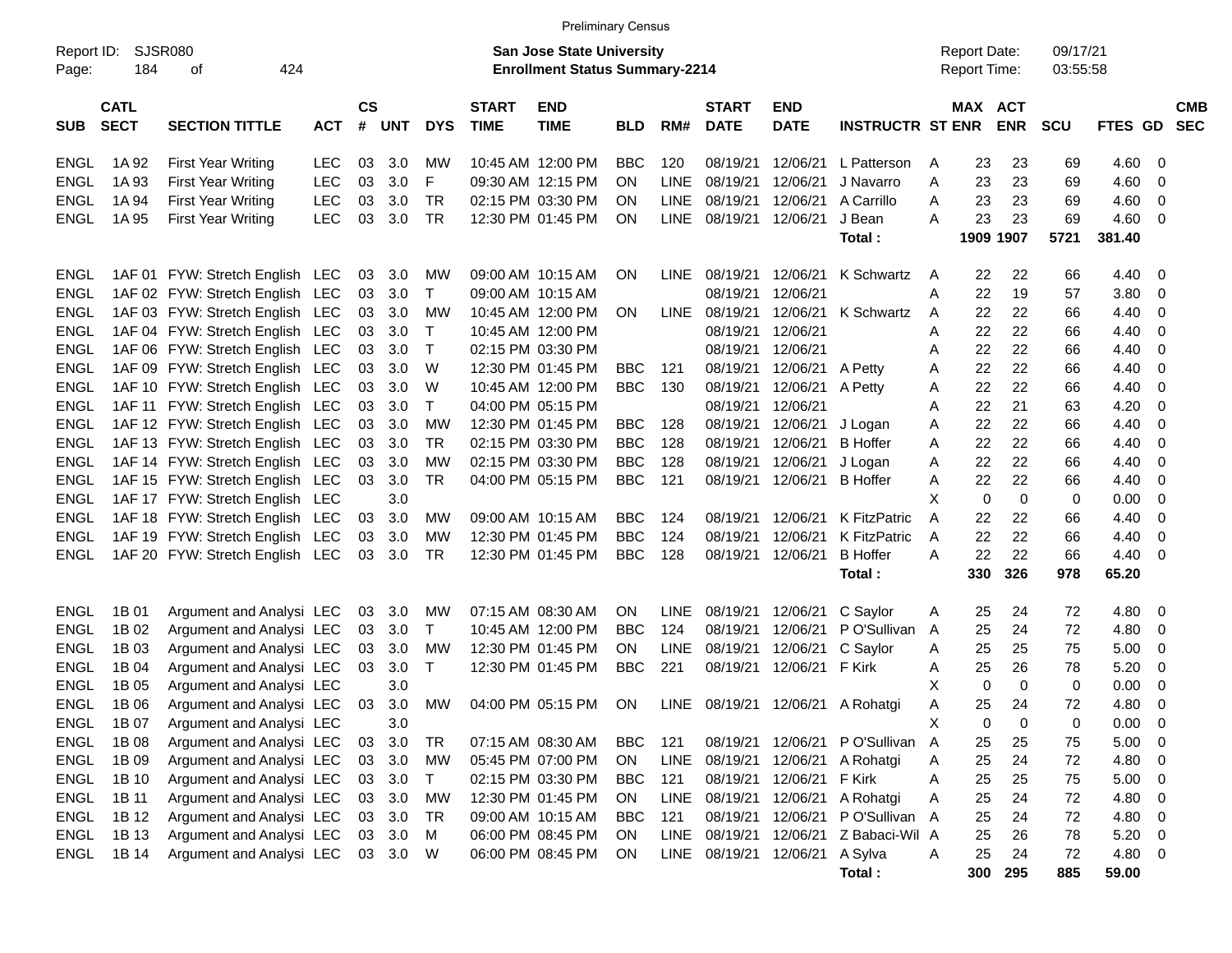| SJSR080<br>09/17/21<br>Report ID:<br><b>San Jose State University</b><br><b>Report Date:</b><br>185<br><b>Enrollment Status Summary-2214</b><br>Report Time:<br>424<br>03:55:58<br>Page:<br>οf<br>$\mathsf{cs}$<br><b>CATL</b><br><b>START</b><br><b>END</b><br><b>START</b><br>MAX ACT<br><b>END</b><br><b>SECT</b><br><b>SECTION TITTLE</b><br>#<br><b>DYS</b><br><b>TIME</b><br><b>TIME</b><br>RM#<br><b>DATE</b><br><b>DATE</b><br><b>INSTRUCTR ST ENR</b><br><b>ENR</b><br><b>SCU</b><br><b>FTES GD</b><br><b>SUB</b><br><b>ACT</b><br><b>UNT</b><br><b>BLD</b><br>201<br>5.00<br><b>ENGL</b><br>Critical Thinking an<br><b>LEC</b><br>03<br>3.0<br>TR<br>07:15 AM 08:30 AM<br><b>ON</b><br><b>LINE</b><br>08/19/21<br>12/06/21<br>H Meservey<br>25<br>25<br>75<br>- 0<br>A<br>202<br><b>LEC</b><br>03<br>3.0<br>12/06/21<br>4.80<br><b>ENGL</b><br>Critical Thinking an<br>МW<br>09:00 AM 10:15 AM<br><b>LINE</b><br>08/19/21<br>R Arnold<br>25<br>24<br>72<br>0<br><b>ON</b><br>A<br>2 0 4<br>LEC<br>03<br>3.0<br>12/06/21<br>4.80<br><b>ENGL</b><br>Critical Thinking an<br>TBA<br><b>ON</b><br><b>LINE</b><br>08/19/21<br>S Harvey<br>25<br>24<br>72<br>0<br>Α<br>2 0 5<br>LEC<br>03<br>3.0<br>08/19/21<br>5.00<br><b>ENGL</b><br>Critical Thinking an<br>TR<br>09:00 AM 10:15 AM<br>ON<br>LINE<br>12/06/21<br>S Harvey<br>25<br>25<br>75<br>0<br>Α<br><b>LEC</b><br>3.0<br>х<br>$\mathbf 0$<br>0<br>0.00<br><b>ENGL</b><br>206<br>Critical Thinking an<br>0<br>0<br>LEC<br>03<br>3.0<br>08/19/21<br>4.80<br><b>ENGL</b><br>207<br>Critical Thinking an<br>TR<br>12:30 PM 01:45 PM<br><b>ON</b><br><b>LINE</b><br>12/06/21<br>S Harvey<br>A<br>25<br>24<br>72<br>0<br>2 0 8<br>LEC<br>03<br>3.0<br>08/19/21<br>12/06/21<br>25<br>72<br>4.80<br><b>ENGL</b><br>Critical Thinking an<br>МW<br>07:15 AM 08:30 AM<br><b>BBC</b><br>121<br>P O'Sullivan<br>24<br>0<br>A<br>LEC<br>03<br>3.0<br>08/19/21<br>12/06/21<br>Z Babaci-Wil A<br>4.80<br><b>ENGL</b><br>209<br>Critical Thinking an<br>R<br>06:00 PM 08:45 PM<br>ON.<br>LINE<br>25<br>24<br>72<br>0<br>LEC<br>03<br>3.0<br>08/19/21<br>12/06/21<br>4.80<br><b>ENGL</b><br>210<br>Critical Thinking an<br>W<br>09:00 AM 10:15 AM<br>BBC<br>122<br>J Damm<br>25<br>24<br>72<br>0<br>A<br>2 1 1<br>LEC<br>03<br>3.0<br>12/06/21<br>75<br>5.00<br><b>ENGL</b><br>Critical Thinking an<br>TR<br>09:00 AM 10:15 AM<br><b>LINE</b><br>08/19/21<br>R James<br>25<br>25<br>0<br>ON.<br>A<br>2 1 2<br><b>LEC</b><br>03<br>3.0<br>12/06/21<br>Z Babaci-Wil<br>5.00<br><b>ENGL</b><br>Critical Thinking an<br>06:00 PM 08:45 PM<br><b>ON</b><br><b>LINE</b><br>08/19/21<br>25<br>25<br>75<br>0<br>Т<br>A<br>2 1 3<br><b>LEC</b><br>03<br>3.0<br>12/06/21<br>25<br>5.00<br>ENGL<br>Critical Thinking an<br>МW<br>10:45 AM 12:00 PM<br>ON<br>LINE<br>08/19/21<br>S Prasad<br>25<br>75<br>0<br>A<br>2 14<br><b>LEC</b><br>3.0<br>$\mathbf 0$<br>0<br>0<br>0.00<br><b>ENGL</b><br>Critical Thinking an<br>х<br>0<br>2 1 5<br><b>LEC</b><br>3.0<br>х<br>$\mathbf 0$<br>0<br>0.00<br><b>ENGL</b><br>Critical Thinking an<br>0<br>0<br>LEC<br>3.0<br>02:15 PM 03:30 PM<br><b>ENGL</b><br>2 1 6<br>Critical Thinking an<br>03<br>TR<br><b>ON</b><br><b>LINE</b><br>08/19/21<br>12/06/21<br>S Harvey<br>25<br>24<br>72<br>4.80<br>0<br>Α<br>LEC<br>03<br>3.0<br>08/19/21<br>12/06/21<br>25<br>75<br>5.00<br>ENGL<br>2 1 7<br>Critical Thinking an<br>W<br>12:30 PM 01:45 PM<br><b>BBC</b><br>221<br>S Prasad<br>25<br>0<br>A<br>2 1 8<br>LEC<br>03<br>3.0<br>12/06/21<br>23<br>4.60<br><b>ENGL</b><br>Critical Thinking an<br>TR<br>10:45 AM 12:00 PM<br><b>ON</b><br>LINE<br>08/19/21<br>R James<br>25<br>69<br>0<br>A<br><b>LEC</b><br>03<br>3.0<br>08/19/21<br>12/06/21<br>5.00<br><b>ENGL</b><br>2 1 9<br>Critical Thinking an<br>W<br>02:15 PM 03:30 PM<br>SH<br>229<br>J Damm<br>25<br>25<br>75<br>0<br>A |  |  | <b>Preliminary Census</b> |  |  |  |  |  |                          |
|--------------------------------------------------------------------------------------------------------------------------------------------------------------------------------------------------------------------------------------------------------------------------------------------------------------------------------------------------------------------------------------------------------------------------------------------------------------------------------------------------------------------------------------------------------------------------------------------------------------------------------------------------------------------------------------------------------------------------------------------------------------------------------------------------------------------------------------------------------------------------------------------------------------------------------------------------------------------------------------------------------------------------------------------------------------------------------------------------------------------------------------------------------------------------------------------------------------------------------------------------------------------------------------------------------------------------------------------------------------------------------------------------------------------------------------------------------------------------------------------------------------------------------------------------------------------------------------------------------------------------------------------------------------------------------------------------------------------------------------------------------------------------------------------------------------------------------------------------------------------------------------------------------------------------------------------------------------------------------------------------------------------------------------------------------------------------------------------------------------------------------------------------------------------------------------------------------------------------------------------------------------------------------------------------------------------------------------------------------------------------------------------------------------------------------------------------------------------------------------------------------------------------------------------------------------------------------------------------------------------------------------------------------------------------------------------------------------------------------------------------------------------------------------------------------------------------------------------------------------------------------------------------------------------------------------------------------------------------------------------------------------------------------------------------------------------------------------------------------------------------------------------------------------------------------------------------------------------------------------------------------------------------------------------------------------------------------------------------------------------------------------------------------------------------------------------------------------------------------------------------------------------------------------------------------------------------------------------------------------------------------------------------------------------------------------------------------------------------------------------------------------------------------------------------------------------------------------------------------|--|--|---------------------------|--|--|--|--|--|--------------------------|
|                                                                                                                                                                                                                                                                                                                                                                                                                                                                                                                                                                                                                                                                                                                                                                                                                                                                                                                                                                                                                                                                                                                                                                                                                                                                                                                                                                                                                                                                                                                                                                                                                                                                                                                                                                                                                                                                                                                                                                                                                                                                                                                                                                                                                                                                                                                                                                                                                                                                                                                                                                                                                                                                                                                                                                                                                                                                                                                                                                                                                                                                                                                                                                                                                                                                                                                                                                                                                                                                                                                                                                                                                                                                                                                                                                                                                                                        |  |  |                           |  |  |  |  |  |                          |
|                                                                                                                                                                                                                                                                                                                                                                                                                                                                                                                                                                                                                                                                                                                                                                                                                                                                                                                                                                                                                                                                                                                                                                                                                                                                                                                                                                                                                                                                                                                                                                                                                                                                                                                                                                                                                                                                                                                                                                                                                                                                                                                                                                                                                                                                                                                                                                                                                                                                                                                                                                                                                                                                                                                                                                                                                                                                                                                                                                                                                                                                                                                                                                                                                                                                                                                                                                                                                                                                                                                                                                                                                                                                                                                                                                                                                                                        |  |  |                           |  |  |  |  |  | <b>CMB</b><br><b>SEC</b> |
|                                                                                                                                                                                                                                                                                                                                                                                                                                                                                                                                                                                                                                                                                                                                                                                                                                                                                                                                                                                                                                                                                                                                                                                                                                                                                                                                                                                                                                                                                                                                                                                                                                                                                                                                                                                                                                                                                                                                                                                                                                                                                                                                                                                                                                                                                                                                                                                                                                                                                                                                                                                                                                                                                                                                                                                                                                                                                                                                                                                                                                                                                                                                                                                                                                                                                                                                                                                                                                                                                                                                                                                                                                                                                                                                                                                                                                                        |  |  |                           |  |  |  |  |  |                          |
|                                                                                                                                                                                                                                                                                                                                                                                                                                                                                                                                                                                                                                                                                                                                                                                                                                                                                                                                                                                                                                                                                                                                                                                                                                                                                                                                                                                                                                                                                                                                                                                                                                                                                                                                                                                                                                                                                                                                                                                                                                                                                                                                                                                                                                                                                                                                                                                                                                                                                                                                                                                                                                                                                                                                                                                                                                                                                                                                                                                                                                                                                                                                                                                                                                                                                                                                                                                                                                                                                                                                                                                                                                                                                                                                                                                                                                                        |  |  |                           |  |  |  |  |  |                          |
|                                                                                                                                                                                                                                                                                                                                                                                                                                                                                                                                                                                                                                                                                                                                                                                                                                                                                                                                                                                                                                                                                                                                                                                                                                                                                                                                                                                                                                                                                                                                                                                                                                                                                                                                                                                                                                                                                                                                                                                                                                                                                                                                                                                                                                                                                                                                                                                                                                                                                                                                                                                                                                                                                                                                                                                                                                                                                                                                                                                                                                                                                                                                                                                                                                                                                                                                                                                                                                                                                                                                                                                                                                                                                                                                                                                                                                                        |  |  |                           |  |  |  |  |  |                          |
|                                                                                                                                                                                                                                                                                                                                                                                                                                                                                                                                                                                                                                                                                                                                                                                                                                                                                                                                                                                                                                                                                                                                                                                                                                                                                                                                                                                                                                                                                                                                                                                                                                                                                                                                                                                                                                                                                                                                                                                                                                                                                                                                                                                                                                                                                                                                                                                                                                                                                                                                                                                                                                                                                                                                                                                                                                                                                                                                                                                                                                                                                                                                                                                                                                                                                                                                                                                                                                                                                                                                                                                                                                                                                                                                                                                                                                                        |  |  |                           |  |  |  |  |  |                          |
|                                                                                                                                                                                                                                                                                                                                                                                                                                                                                                                                                                                                                                                                                                                                                                                                                                                                                                                                                                                                                                                                                                                                                                                                                                                                                                                                                                                                                                                                                                                                                                                                                                                                                                                                                                                                                                                                                                                                                                                                                                                                                                                                                                                                                                                                                                                                                                                                                                                                                                                                                                                                                                                                                                                                                                                                                                                                                                                                                                                                                                                                                                                                                                                                                                                                                                                                                                                                                                                                                                                                                                                                                                                                                                                                                                                                                                                        |  |  |                           |  |  |  |  |  |                          |
|                                                                                                                                                                                                                                                                                                                                                                                                                                                                                                                                                                                                                                                                                                                                                                                                                                                                                                                                                                                                                                                                                                                                                                                                                                                                                                                                                                                                                                                                                                                                                                                                                                                                                                                                                                                                                                                                                                                                                                                                                                                                                                                                                                                                                                                                                                                                                                                                                                                                                                                                                                                                                                                                                                                                                                                                                                                                                                                                                                                                                                                                                                                                                                                                                                                                                                                                                                                                                                                                                                                                                                                                                                                                                                                                                                                                                                                        |  |  |                           |  |  |  |  |  |                          |
|                                                                                                                                                                                                                                                                                                                                                                                                                                                                                                                                                                                                                                                                                                                                                                                                                                                                                                                                                                                                                                                                                                                                                                                                                                                                                                                                                                                                                                                                                                                                                                                                                                                                                                                                                                                                                                                                                                                                                                                                                                                                                                                                                                                                                                                                                                                                                                                                                                                                                                                                                                                                                                                                                                                                                                                                                                                                                                                                                                                                                                                                                                                                                                                                                                                                                                                                                                                                                                                                                                                                                                                                                                                                                                                                                                                                                                                        |  |  |                           |  |  |  |  |  |                          |
|                                                                                                                                                                                                                                                                                                                                                                                                                                                                                                                                                                                                                                                                                                                                                                                                                                                                                                                                                                                                                                                                                                                                                                                                                                                                                                                                                                                                                                                                                                                                                                                                                                                                                                                                                                                                                                                                                                                                                                                                                                                                                                                                                                                                                                                                                                                                                                                                                                                                                                                                                                                                                                                                                                                                                                                                                                                                                                                                                                                                                                                                                                                                                                                                                                                                                                                                                                                                                                                                                                                                                                                                                                                                                                                                                                                                                                                        |  |  |                           |  |  |  |  |  |                          |
|                                                                                                                                                                                                                                                                                                                                                                                                                                                                                                                                                                                                                                                                                                                                                                                                                                                                                                                                                                                                                                                                                                                                                                                                                                                                                                                                                                                                                                                                                                                                                                                                                                                                                                                                                                                                                                                                                                                                                                                                                                                                                                                                                                                                                                                                                                                                                                                                                                                                                                                                                                                                                                                                                                                                                                                                                                                                                                                                                                                                                                                                                                                                                                                                                                                                                                                                                                                                                                                                                                                                                                                                                                                                                                                                                                                                                                                        |  |  |                           |  |  |  |  |  |                          |
|                                                                                                                                                                                                                                                                                                                                                                                                                                                                                                                                                                                                                                                                                                                                                                                                                                                                                                                                                                                                                                                                                                                                                                                                                                                                                                                                                                                                                                                                                                                                                                                                                                                                                                                                                                                                                                                                                                                                                                                                                                                                                                                                                                                                                                                                                                                                                                                                                                                                                                                                                                                                                                                                                                                                                                                                                                                                                                                                                                                                                                                                                                                                                                                                                                                                                                                                                                                                                                                                                                                                                                                                                                                                                                                                                                                                                                                        |  |  |                           |  |  |  |  |  |                          |
|                                                                                                                                                                                                                                                                                                                                                                                                                                                                                                                                                                                                                                                                                                                                                                                                                                                                                                                                                                                                                                                                                                                                                                                                                                                                                                                                                                                                                                                                                                                                                                                                                                                                                                                                                                                                                                                                                                                                                                                                                                                                                                                                                                                                                                                                                                                                                                                                                                                                                                                                                                                                                                                                                                                                                                                                                                                                                                                                                                                                                                                                                                                                                                                                                                                                                                                                                                                                                                                                                                                                                                                                                                                                                                                                                                                                                                                        |  |  |                           |  |  |  |  |  |                          |
|                                                                                                                                                                                                                                                                                                                                                                                                                                                                                                                                                                                                                                                                                                                                                                                                                                                                                                                                                                                                                                                                                                                                                                                                                                                                                                                                                                                                                                                                                                                                                                                                                                                                                                                                                                                                                                                                                                                                                                                                                                                                                                                                                                                                                                                                                                                                                                                                                                                                                                                                                                                                                                                                                                                                                                                                                                                                                                                                                                                                                                                                                                                                                                                                                                                                                                                                                                                                                                                                                                                                                                                                                                                                                                                                                                                                                                                        |  |  |                           |  |  |  |  |  |                          |
|                                                                                                                                                                                                                                                                                                                                                                                                                                                                                                                                                                                                                                                                                                                                                                                                                                                                                                                                                                                                                                                                                                                                                                                                                                                                                                                                                                                                                                                                                                                                                                                                                                                                                                                                                                                                                                                                                                                                                                                                                                                                                                                                                                                                                                                                                                                                                                                                                                                                                                                                                                                                                                                                                                                                                                                                                                                                                                                                                                                                                                                                                                                                                                                                                                                                                                                                                                                                                                                                                                                                                                                                                                                                                                                                                                                                                                                        |  |  |                           |  |  |  |  |  |                          |
|                                                                                                                                                                                                                                                                                                                                                                                                                                                                                                                                                                                                                                                                                                                                                                                                                                                                                                                                                                                                                                                                                                                                                                                                                                                                                                                                                                                                                                                                                                                                                                                                                                                                                                                                                                                                                                                                                                                                                                                                                                                                                                                                                                                                                                                                                                                                                                                                                                                                                                                                                                                                                                                                                                                                                                                                                                                                                                                                                                                                                                                                                                                                                                                                                                                                                                                                                                                                                                                                                                                                                                                                                                                                                                                                                                                                                                                        |  |  |                           |  |  |  |  |  |                          |
|                                                                                                                                                                                                                                                                                                                                                                                                                                                                                                                                                                                                                                                                                                                                                                                                                                                                                                                                                                                                                                                                                                                                                                                                                                                                                                                                                                                                                                                                                                                                                                                                                                                                                                                                                                                                                                                                                                                                                                                                                                                                                                                                                                                                                                                                                                                                                                                                                                                                                                                                                                                                                                                                                                                                                                                                                                                                                                                                                                                                                                                                                                                                                                                                                                                                                                                                                                                                                                                                                                                                                                                                                                                                                                                                                                                                                                                        |  |  |                           |  |  |  |  |  |                          |
|                                                                                                                                                                                                                                                                                                                                                                                                                                                                                                                                                                                                                                                                                                                                                                                                                                                                                                                                                                                                                                                                                                                                                                                                                                                                                                                                                                                                                                                                                                                                                                                                                                                                                                                                                                                                                                                                                                                                                                                                                                                                                                                                                                                                                                                                                                                                                                                                                                                                                                                                                                                                                                                                                                                                                                                                                                                                                                                                                                                                                                                                                                                                                                                                                                                                                                                                                                                                                                                                                                                                                                                                                                                                                                                                                                                                                                                        |  |  |                           |  |  |  |  |  |                          |
|                                                                                                                                                                                                                                                                                                                                                                                                                                                                                                                                                                                                                                                                                                                                                                                                                                                                                                                                                                                                                                                                                                                                                                                                                                                                                                                                                                                                                                                                                                                                                                                                                                                                                                                                                                                                                                                                                                                                                                                                                                                                                                                                                                                                                                                                                                                                                                                                                                                                                                                                                                                                                                                                                                                                                                                                                                                                                                                                                                                                                                                                                                                                                                                                                                                                                                                                                                                                                                                                                                                                                                                                                                                                                                                                                                                                                                                        |  |  |                           |  |  |  |  |  |                          |
|                                                                                                                                                                                                                                                                                                                                                                                                                                                                                                                                                                                                                                                                                                                                                                                                                                                                                                                                                                                                                                                                                                                                                                                                                                                                                                                                                                                                                                                                                                                                                                                                                                                                                                                                                                                                                                                                                                                                                                                                                                                                                                                                                                                                                                                                                                                                                                                                                                                                                                                                                                                                                                                                                                                                                                                                                                                                                                                                                                                                                                                                                                                                                                                                                                                                                                                                                                                                                                                                                                                                                                                                                                                                                                                                                                                                                                                        |  |  |                           |  |  |  |  |  |                          |
| LEC<br>3.0<br>08/19/21<br>12/06/21<br>5.00<br><b>ENGL</b><br>2 2 0<br>Critical Thinking an<br>03<br>TR<br>04:00 PM 05:15 PM<br>ON.<br>LINE<br>R James<br>25<br>25<br>75<br>0<br>A                                                                                                                                                                                                                                                                                                                                                                                                                                                                                                                                                                                                                                                                                                                                                                                                                                                                                                                                                                                                                                                                                                                                                                                                                                                                                                                                                                                                                                                                                                                                                                                                                                                                                                                                                                                                                                                                                                                                                                                                                                                                                                                                                                                                                                                                                                                                                                                                                                                                                                                                                                                                                                                                                                                                                                                                                                                                                                                                                                                                                                                                                                                                                                                                                                                                                                                                                                                                                                                                                                                                                                                                                                                                      |  |  |                           |  |  |  |  |  |                          |
| 2 2 1<br>LEC<br>03<br>3.0<br>08/19/21<br>12/06/21<br>P O'Sullivan<br>25<br>5.00<br><b>ENGL</b><br>Critical Thinking an<br>МW<br>09:00 AM 10:15 AM<br><b>BBC</b><br>121<br>25<br>75<br>0<br>A                                                                                                                                                                                                                                                                                                                                                                                                                                                                                                                                                                                                                                                                                                                                                                                                                                                                                                                                                                                                                                                                                                                                                                                                                                                                                                                                                                                                                                                                                                                                                                                                                                                                                                                                                                                                                                                                                                                                                                                                                                                                                                                                                                                                                                                                                                                                                                                                                                                                                                                                                                                                                                                                                                                                                                                                                                                                                                                                                                                                                                                                                                                                                                                                                                                                                                                                                                                                                                                                                                                                                                                                                                                           |  |  |                           |  |  |  |  |  |                          |
| <b>LEC</b><br>03<br>3.0<br>12/06/21<br>5.00<br>ENGL<br>2 2 2<br>Critical Thinking an<br>TR<br>10:45 AM 12:00 PM<br><b>ON</b><br>LINE<br>08/19/21<br>A Parker<br>25<br>25<br>75<br>0<br>A                                                                                                                                                                                                                                                                                                                                                                                                                                                                                                                                                                                                                                                                                                                                                                                                                                                                                                                                                                                                                                                                                                                                                                                                                                                                                                                                                                                                                                                                                                                                                                                                                                                                                                                                                                                                                                                                                                                                                                                                                                                                                                                                                                                                                                                                                                                                                                                                                                                                                                                                                                                                                                                                                                                                                                                                                                                                                                                                                                                                                                                                                                                                                                                                                                                                                                                                                                                                                                                                                                                                                                                                                                                               |  |  |                           |  |  |  |  |  |                          |
| 2 2 3<br>LEC<br>03<br>3.0<br>12/06/21<br>25<br>5.00<br>ENGL<br>Critical Thinking an<br>W<br>04:00 PM 05:15 PM<br>IS.<br>215<br>08/19/21<br>J Damm<br>25<br>75<br>0<br>Α                                                                                                                                                                                                                                                                                                                                                                                                                                                                                                                                                                                                                                                                                                                                                                                                                                                                                                                                                                                                                                                                                                                                                                                                                                                                                                                                                                                                                                                                                                                                                                                                                                                                                                                                                                                                                                                                                                                                                                                                                                                                                                                                                                                                                                                                                                                                                                                                                                                                                                                                                                                                                                                                                                                                                                                                                                                                                                                                                                                                                                                                                                                                                                                                                                                                                                                                                                                                                                                                                                                                                                                                                                                                                |  |  |                           |  |  |  |  |  |                          |
| 2 2 4<br><b>LEC</b><br>3.0<br>х<br>$\mathbf 0$<br>$\mathbf 0$<br>0<br>0.00<br>ENGL<br>Critical Thinking an<br>0                                                                                                                                                                                                                                                                                                                                                                                                                                                                                                                                                                                                                                                                                                                                                                                                                                                                                                                                                                                                                                                                                                                                                                                                                                                                                                                                                                                                                                                                                                                                                                                                                                                                                                                                                                                                                                                                                                                                                                                                                                                                                                                                                                                                                                                                                                                                                                                                                                                                                                                                                                                                                                                                                                                                                                                                                                                                                                                                                                                                                                                                                                                                                                                                                                                                                                                                                                                                                                                                                                                                                                                                                                                                                                                                        |  |  |                           |  |  |  |  |  |                          |
| <b>LEC</b><br>3.0<br>02:15 PM 03:30 PM<br>08/19/21<br>12/06/21<br>R James<br>4.80<br>ENGL<br>2 2 5<br>Critical Thinking an<br>03<br>TR<br>ON<br><b>LINE</b><br>Α<br>25<br>24<br>72<br>0<br><b>LEC</b><br>3.0<br>х<br>$\mathbf 0$<br>0<br>0.00<br>ENGL<br>2 2 6<br>0<br>0                                                                                                                                                                                                                                                                                                                                                                                                                                                                                                                                                                                                                                                                                                                                                                                                                                                                                                                                                                                                                                                                                                                                                                                                                                                                                                                                                                                                                                                                                                                                                                                                                                                                                                                                                                                                                                                                                                                                                                                                                                                                                                                                                                                                                                                                                                                                                                                                                                                                                                                                                                                                                                                                                                                                                                                                                                                                                                                                                                                                                                                                                                                                                                                                                                                                                                                                                                                                                                                                                                                                                                               |  |  |                           |  |  |  |  |  |                          |
| Critical Thinking an<br><b>LEC</b><br>3.0<br>04:00 PM 05:15 PM<br>08/19/21<br>12/06/21<br>25<br>25<br>5.00<br>ENGL<br>2 2 7<br>Critical Thinking an<br>03<br>TR<br><b>ON</b><br><b>LINE</b><br>K O'Hare<br>Α<br>75<br>0                                                                                                                                                                                                                                                                                                                                                                                                                                                                                                                                                                                                                                                                                                                                                                                                                                                                                                                                                                                                                                                                                                                                                                                                                                                                                                                                                                                                                                                                                                                                                                                                                                                                                                                                                                                                                                                                                                                                                                                                                                                                                                                                                                                                                                                                                                                                                                                                                                                                                                                                                                                                                                                                                                                                                                                                                                                                                                                                                                                                                                                                                                                                                                                                                                                                                                                                                                                                                                                                                                                                                                                                                                |  |  |                           |  |  |  |  |  |                          |
| 2 2 8<br>LEC<br>03<br>3.0<br>25<br>25<br>75<br>5.00<br>ENGL<br>Critical Thinking an<br>TR<br>12:30 PM 01:45 PM<br>ON<br>LINE<br>08/19/21<br>12/06/21<br>K O'Hare<br>Α<br>- 0                                                                                                                                                                                                                                                                                                                                                                                                                                                                                                                                                                                                                                                                                                                                                                                                                                                                                                                                                                                                                                                                                                                                                                                                                                                                                                                                                                                                                                                                                                                                                                                                                                                                                                                                                                                                                                                                                                                                                                                                                                                                                                                                                                                                                                                                                                                                                                                                                                                                                                                                                                                                                                                                                                                                                                                                                                                                                                                                                                                                                                                                                                                                                                                                                                                                                                                                                                                                                                                                                                                                                                                                                                                                           |  |  |                           |  |  |  |  |  |                          |
| 540<br>1620<br>550<br>108.00<br>Total:                                                                                                                                                                                                                                                                                                                                                                                                                                                                                                                                                                                                                                                                                                                                                                                                                                                                                                                                                                                                                                                                                                                                                                                                                                                                                                                                                                                                                                                                                                                                                                                                                                                                                                                                                                                                                                                                                                                                                                                                                                                                                                                                                                                                                                                                                                                                                                                                                                                                                                                                                                                                                                                                                                                                                                                                                                                                                                                                                                                                                                                                                                                                                                                                                                                                                                                                                                                                                                                                                                                                                                                                                                                                                                                                                                                                                 |  |  |                           |  |  |  |  |  |                          |
|                                                                                                                                                                                                                                                                                                                                                                                                                                                                                                                                                                                                                                                                                                                                                                                                                                                                                                                                                                                                                                                                                                                                                                                                                                                                                                                                                                                                                                                                                                                                                                                                                                                                                                                                                                                                                                                                                                                                                                                                                                                                                                                                                                                                                                                                                                                                                                                                                                                                                                                                                                                                                                                                                                                                                                                                                                                                                                                                                                                                                                                                                                                                                                                                                                                                                                                                                                                                                                                                                                                                                                                                                                                                                                                                                                                                                                                        |  |  |                           |  |  |  |  |  |                          |
| ENGL 2001<br><b>Graphic Novel</b><br>LEC 02 3.0 W<br>10:45 AM 12:00 PM YUH 124 08/19/21 12/06/21<br>J Damm<br>Α<br>40<br>38<br>114<br>7.60 0                                                                                                                                                                                                                                                                                                                                                                                                                                                                                                                                                                                                                                                                                                                                                                                                                                                                                                                                                                                                                                                                                                                                                                                                                                                                                                                                                                                                                                                                                                                                                                                                                                                                                                                                                                                                                                                                                                                                                                                                                                                                                                                                                                                                                                                                                                                                                                                                                                                                                                                                                                                                                                                                                                                                                                                                                                                                                                                                                                                                                                                                                                                                                                                                                                                                                                                                                                                                                                                                                                                                                                                                                                                                                                           |  |  |                           |  |  |  |  |  |                          |
| Total:<br>40<br>38<br>114<br>7.60                                                                                                                                                                                                                                                                                                                                                                                                                                                                                                                                                                                                                                                                                                                                                                                                                                                                                                                                                                                                                                                                                                                                                                                                                                                                                                                                                                                                                                                                                                                                                                                                                                                                                                                                                                                                                                                                                                                                                                                                                                                                                                                                                                                                                                                                                                                                                                                                                                                                                                                                                                                                                                                                                                                                                                                                                                                                                                                                                                                                                                                                                                                                                                                                                                                                                                                                                                                                                                                                                                                                                                                                                                                                                                                                                                                                                      |  |  |                           |  |  |  |  |  |                          |
|                                                                                                                                                                                                                                                                                                                                                                                                                                                                                                                                                                                                                                                                                                                                                                                                                                                                                                                                                                                                                                                                                                                                                                                                                                                                                                                                                                                                                                                                                                                                                                                                                                                                                                                                                                                                                                                                                                                                                                                                                                                                                                                                                                                                                                                                                                                                                                                                                                                                                                                                                                                                                                                                                                                                                                                                                                                                                                                                                                                                                                                                                                                                                                                                                                                                                                                                                                                                                                                                                                                                                                                                                                                                                                                                                                                                                                                        |  |  |                           |  |  |  |  |  |                          |
| $8.00 \t 0$<br>ENGL 21 01<br>LEC 02 3.0 MW<br>02:15 PM 03:30 PM ON<br>LINE 08/19/21 12/06/21 C Saylor<br>40<br>120<br>Detective Fiction<br>40<br>A                                                                                                                                                                                                                                                                                                                                                                                                                                                                                                                                                                                                                                                                                                                                                                                                                                                                                                                                                                                                                                                                                                                                                                                                                                                                                                                                                                                                                                                                                                                                                                                                                                                                                                                                                                                                                                                                                                                                                                                                                                                                                                                                                                                                                                                                                                                                                                                                                                                                                                                                                                                                                                                                                                                                                                                                                                                                                                                                                                                                                                                                                                                                                                                                                                                                                                                                                                                                                                                                                                                                                                                                                                                                                                     |  |  |                           |  |  |  |  |  |                          |
| 40<br>40<br>120<br>8.00<br>Total:                                                                                                                                                                                                                                                                                                                                                                                                                                                                                                                                                                                                                                                                                                                                                                                                                                                                                                                                                                                                                                                                                                                                                                                                                                                                                                                                                                                                                                                                                                                                                                                                                                                                                                                                                                                                                                                                                                                                                                                                                                                                                                                                                                                                                                                                                                                                                                                                                                                                                                                                                                                                                                                                                                                                                                                                                                                                                                                                                                                                                                                                                                                                                                                                                                                                                                                                                                                                                                                                                                                                                                                                                                                                                                                                                                                                                      |  |  |                           |  |  |  |  |  |                          |
|                                                                                                                                                                                                                                                                                                                                                                                                                                                                                                                                                                                                                                                                                                                                                                                                                                                                                                                                                                                                                                                                                                                                                                                                                                                                                                                                                                                                                                                                                                                                                                                                                                                                                                                                                                                                                                                                                                                                                                                                                                                                                                                                                                                                                                                                                                                                                                                                                                                                                                                                                                                                                                                                                                                                                                                                                                                                                                                                                                                                                                                                                                                                                                                                                                                                                                                                                                                                                                                                                                                                                                                                                                                                                                                                                                                                                                                        |  |  |                           |  |  |  |  |  |                          |
| $8.00 \t 0$<br>ENGL 22 99<br>Fantasy Science Fic LEC 03 3.0 TBA<br>LINE 08/19/21 12/06/21<br>T Nathanael A<br>120<br>40<br><b>ON</b><br>40                                                                                                                                                                                                                                                                                                                                                                                                                                                                                                                                                                                                                                                                                                                                                                                                                                                                                                                                                                                                                                                                                                                                                                                                                                                                                                                                                                                                                                                                                                                                                                                                                                                                                                                                                                                                                                                                                                                                                                                                                                                                                                                                                                                                                                                                                                                                                                                                                                                                                                                                                                                                                                                                                                                                                                                                                                                                                                                                                                                                                                                                                                                                                                                                                                                                                                                                                                                                                                                                                                                                                                                                                                                                                                             |  |  |                           |  |  |  |  |  |                          |
| Total:<br>40<br>40<br>120<br>8.00                                                                                                                                                                                                                                                                                                                                                                                                                                                                                                                                                                                                                                                                                                                                                                                                                                                                                                                                                                                                                                                                                                                                                                                                                                                                                                                                                                                                                                                                                                                                                                                                                                                                                                                                                                                                                                                                                                                                                                                                                                                                                                                                                                                                                                                                                                                                                                                                                                                                                                                                                                                                                                                                                                                                                                                                                                                                                                                                                                                                                                                                                                                                                                                                                                                                                                                                                                                                                                                                                                                                                                                                                                                                                                                                                                                                                      |  |  |                           |  |  |  |  |  |                          |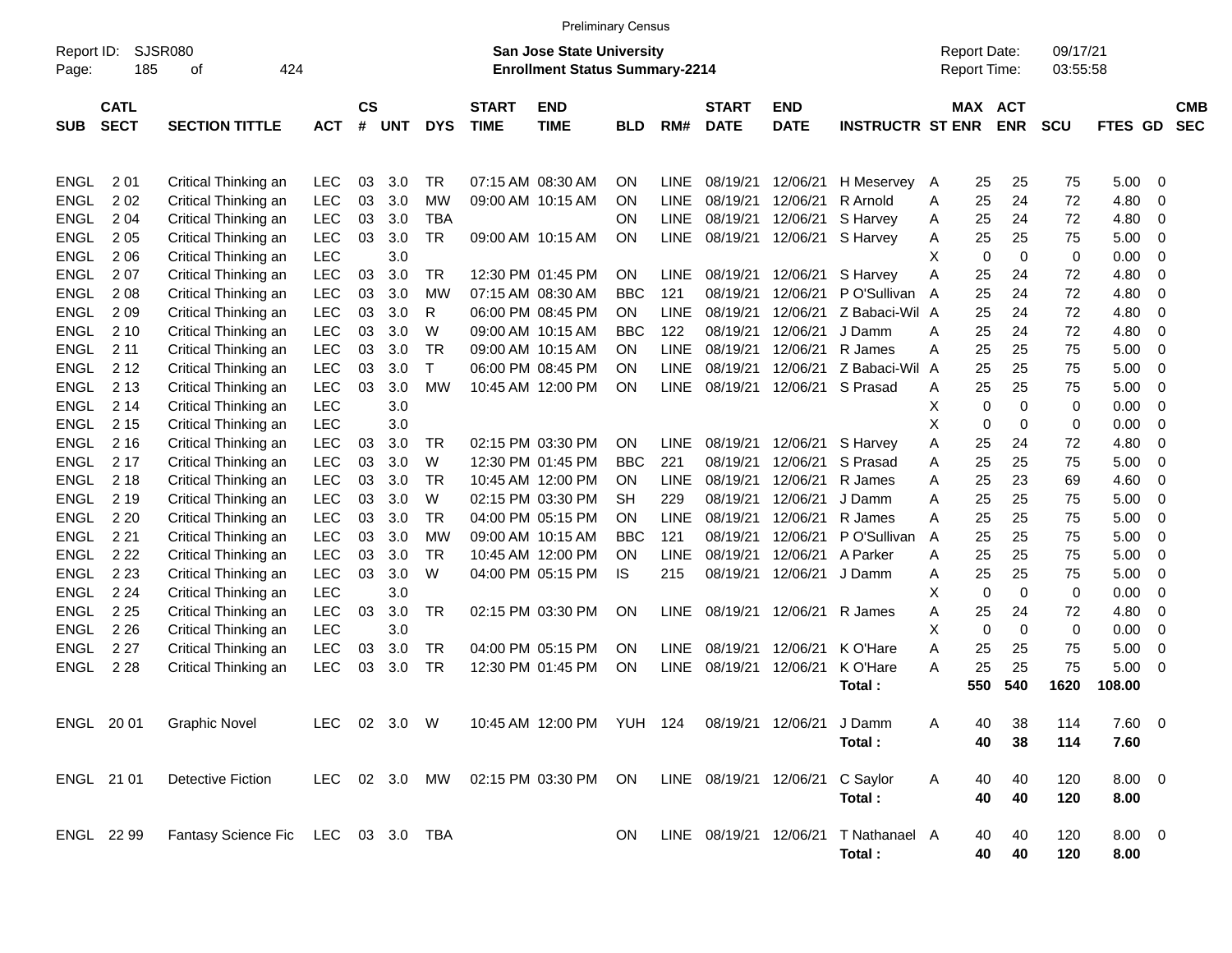|                     |                            |                                       |            |                    |             |            |                             | <b>Preliminary Census</b>                                                 |            |             |                             |                           |                         |                                            |                         |                      |                        |                         |                          |
|---------------------|----------------------------|---------------------------------------|------------|--------------------|-------------|------------|-----------------------------|---------------------------------------------------------------------------|------------|-------------|-----------------------------|---------------------------|-------------------------|--------------------------------------------|-------------------------|----------------------|------------------------|-------------------------|--------------------------|
| Report ID:<br>Page: | <b>SJSR080</b><br>186      | of<br>424                             |            |                    |             |            |                             | <b>San Jose State University</b><br><b>Enrollment Status Summary-2214</b> |            |             |                             |                           |                         | <b>Report Date:</b><br><b>Report Time:</b> |                         | 09/17/21<br>03:55:58 |                        |                         |                          |
| <b>SUB</b>          | <b>CATL</b><br><b>SECT</b> | <b>SECTION TITTLE</b>                 | <b>ACT</b> | $\mathsf{cs}$<br># | <b>UNT</b>  | <b>DYS</b> | <b>START</b><br><b>TIME</b> | <b>END</b><br><b>TIME</b>                                                 | <b>BLD</b> | RM#         | <b>START</b><br><b>DATE</b> | <b>END</b><br><b>DATE</b> | <b>INSTRUCTR ST ENR</b> |                                            | MAX ACT<br><b>ENR</b>   | <b>SCU</b>           | FTES GD                |                         | <b>CMB</b><br><b>SEC</b> |
|                     | ENGL 30 01                 | Lit & the Environ                     | <b>LEC</b> |                    | 3.0         |            |                             |                                                                           |            |             |                             |                           | Total:                  | X                                          | 0<br>0<br>0<br>$\bf{0}$ | 0<br>$\mathbf 0$     | $0.00 \t 0$<br>0.00    |                         |                          |
|                     | ENGL 50 01                 | Lit Survey before 16                  | LEC        | 02                 | 3.0         | TR         |                             | 09:00 AM 10:15 AM                                                         | SН         | 413         | 08/19/21                    | 12/06/21                  | J Villagrana            | A                                          | 26<br>30                | 78                   | 5.20                   | $\overline{0}$          |                          |
|                     | ENGL 50 02                 | Lit Survey before 16                  | LEC        |                    | 02 3.0      | <b>TR</b>  |                             | 02:15 PM 03:30 PM                                                         | <b>ON</b>  | <b>LINE</b> | 08/19/21 12/06/21           |                           | N Stork<br>Total:       | Α                                          | 30<br>29<br>60<br>55    | 87<br>165            | 5.80<br>11.00          | $\overline{\mathbf{0}}$ |                          |
|                     | ENGL 60 01                 | Lit Survey 1680-1860 LEC              |            |                    | 02 4.0      | TR         |                             | 04:00 PM 05:15 PM                                                         | ON         | LINE        | 08/19/21 12/06/21           |                           | A Johnson<br>Total:     | A                                          | 31<br>30<br>30<br>31    | 124<br>124           | $8.27$ 0<br>8.27       |                         |                          |
|                     | ENGL 70 01                 | Lit Survey 1860 to p                  | LEC        |                    | 02 3.0      | TR         |                             | 04:00 PM 05:15 PM                                                         | ON         | LINE        | 08/19/21 12/06/21           |                           | K McSharry A<br>Total:  |                                            | 30<br>30<br>30<br>30    | 90<br>90             | $6.00 \quad 0$<br>6.00 |                         |                          |
|                     | ENGL 71 01                 | Intro Creative Writ                   | SEM        | 04                 | 3.0         | <b>TBA</b> |                             |                                                                           | ON         | LINE        | 08/19/21                    | 12/06/21                  | J Damm                  | A                                          | 25<br>25                | 75                   | 5.00                   | $\overline{\mathbf{0}}$ |                          |
|                     | ENGL 7102                  | <b>Intro Creative Writ</b>            | <b>SEM</b> | 04                 | 3.0         | <b>MW</b>  |                             | 12:30 PM 01:45 PM                                                         | SН         | 348         | 08/19/21                    | 12/06/21                  | L Lindelof              | A                                          | 25<br>25                | 75                   | 5.00                   | 0                       |                          |
|                     | ENGL 71 03                 | <b>Intro Creative Writ</b>            | <b>SEM</b> | 04                 | 3.0         | <b>TR</b>  |                             | 05:45 PM 07:00 PM                                                         | <b>BBC</b> | 128         | 08/19/21 12/06/21           |                           | M Jalal                 | A                                          | 25<br>26                | 78                   | 5.20                   | 0                       |                          |
|                     | ENGL 7104                  | <b>Intro Creative Writ</b>            | <b>SEM</b> |                    | 3.0         |            |                             |                                                                           |            |             |                             |                           |                         | X                                          | $\Omega$<br>$\Omega$    | 0                    | 0.00                   | 0                       |                          |
|                     | ENGL 71 06                 | <b>Intro Creative Writ</b>            | <b>SEM</b> |                    | 3.0         |            |                             |                                                                           |            |             |                             |                           |                         | X                                          | $\Omega$<br>0           | 0                    | 0.00                   | 0                       |                          |
|                     | ENGL 7107                  | <b>Intro Creative Writ</b>            | <b>SEM</b> | 04                 | 3.0         | TR         |                             | 04:00 PM 05:15 PM                                                         | ΟN         | <b>LINE</b> | 08/19/21                    | 12/06/21                  | R Escamilla             | A                                          | 25<br>25                | 75                   | 5.00                   | $\overline{0}$          |                          |
|                     | ENGL 71 08                 | <b>Intro Creative Writ</b>            | <b>SEM</b> | 04                 | 3.0         | <b>MW</b>  |                             | 10:45 AM 12:00 PM                                                         | <b>BBC</b> | 128         | 08/19/21 12/06/21           |                           | J Logan                 | A                                          | 25<br>25                | 75                   | 5.00                   | 0                       |                          |
|                     | ENGL 71 09                 | <b>Intro Creative Writ</b>            | <b>SEM</b> |                    | 3.0         |            |                             |                                                                           |            |             |                             |                           |                         | X                                          | $\mathbf 0$<br>$\Omega$ | $\mathbf 0$          | 0.00                   | 0                       |                          |
|                     | ENGL 71 10                 | <b>Intro Creative Writ</b>            | <b>SEM</b> | 04                 | 3.0         | <b>TR</b>  |                             | 10:45 AM 12:00 PM                                                         | ON         | LINE        | 08/19/21 12/06/21           |                           | K O'Hare<br>Total:      | А<br>150                                   | 25<br>25<br>151         | 75<br>453            | 5.00<br>30.20          | - 0                     |                          |
|                     | ENGL 100A01                | <b>Writing Competency</b>             | SEM        | 05                 | 3.0         | TR         |                             | 09:00 AM 10:15 AM                                                         | ON         | <b>LINE</b> | 08/19/21                    | 12/06/21                  | H Meservey A            |                                            | 20<br>20                | 60                   | 4.00                   | $\overline{\mathbf{0}}$ |                          |
|                     |                            | ENGL 100A 02 Writing Competency       | SEM        | 05                 | 3.0         | W          |                             | 12:30 PM 01:45 PM                                                         | <b>BBC</b> | 123         | 08/19/21                    | 12/06/21                  | A St. Dennis A          |                                            | 20<br>19                | 57                   | $3.80\ 0$              |                         |                          |
|                     |                            |                                       |            |                    |             |            |                             |                                                                           |            |             |                             |                           | Total:                  |                                            | 40<br>39                | 117                  | 7.80                   |                         |                          |
|                     |                            | ENGL 100W 01 Wrtg Wrkshop             | <b>LEC</b> | 02                 | 4.0         | TR         |                             | 10:45 AM 12:00 PM                                                         | ON         | LINE        | 08/19/21                    | 12/06/21                  | N Stork                 | Α                                          | 25<br>26                | 104                  | 6.93                   | - 0                     |                          |
|                     |                            | ENGL 100W 02 Wrtg Wrkshop             | <b>LEC</b> |                    | 02 4.0      | TR         |                             | 02:15 PM 03:30 PM                                                         | ON         | LINE        | 08/19/21                    | 12/06/21                  | K McSharry              | A                                          | 25<br>23                | 92                   | 6.13                   | $\overline{0}$          |                          |
|                     |                            | ENGL 100W 03 Wrtg Wrkshop             | LEC.       |                    | 02  4.0  MW |            |                             | 10:45 AM 12:00 PM SH                                                      |            | 413         | 08/19/21 12/06/21           |                           | M Gorman-DaR            |                                            | 25<br>25                | 100                  | 6.67 0                 |                         |                          |
|                     |                            |                                       |            |                    |             |            |                             |                                                                           |            |             |                             |                           | Total:                  |                                            | 75<br>74                | 296                  | 19.73                  |                         |                          |
|                     |                            | ENGL 100WB 01Written Comm Busines LEC |            |                    | 03 3.0      | R          |                             | 06:00 PM 08:45 PM                                                         | <b>ON</b>  | LINE        | 08/19/21 12/06/21           |                           | L Lo                    | A                                          | 25<br>13                | 39                   | $2.60 \t 0$            |                         |                          |
|                     |                            | ENGL 100WB 02Written Comm Busines LEC |            |                    | 03 3.0      | $\top$     |                             | 06:00 PM 08:45 PM                                                         | ON         | <b>LINE</b> | 08/19/21 12/06/21           |                           | L Lo                    | A                                          | 18<br>25                | 54                   | $3.60 \ 0$             |                         |                          |
|                     |                            | ENGL 100WB 03Written Comm Busines LEC |            |                    | 03 3.0      | $\top$     |                             | 12:30 PM 01:45 PM                                                         | <b>BBC</b> | 121         |                             | 08/19/21 12/06/21         | S Kirby                 | Α                                          | 25<br>25                | 75                   | $5.00 \t 0$            |                         |                          |
|                     |                            | ENGL 100WB 04Written Comm Busines LEC |            |                    | 03 3.0      | MW         |                             | 12:30 PM 01:45 PM                                                         | <b>BBC</b> | 122         |                             | 08/19/21 12/06/21         | S Sloan                 | Α                                          | 25<br>25                | 75                   | 5.00                   | $\overline{\mathbf{0}}$ |                          |
|                     |                            | ENGL 100WB 05Written Comm Busines LEC |            |                    | 03 3.0      | $\top$     |                             | 10:45 AM 12:00 PM                                                         | <b>BBC</b> | 221         |                             | 08/19/21 12/06/21         | S Kirby                 | Α                                          | 25<br>25                | 75                   | $5.00 \t 0$            |                         |                          |
|                     |                            | ENGL 100WB 07Written Comm Busines LEC |            |                    | 03 3.0      | MW         |                             | 05:45 PM 07:00 PM                                                         | <b>BBC</b> | 126         |                             | 08/19/21 12/06/21         | L Lindelof              | A                                          | 25<br>25                | 75                   | $5.00 \t 0$            |                         |                          |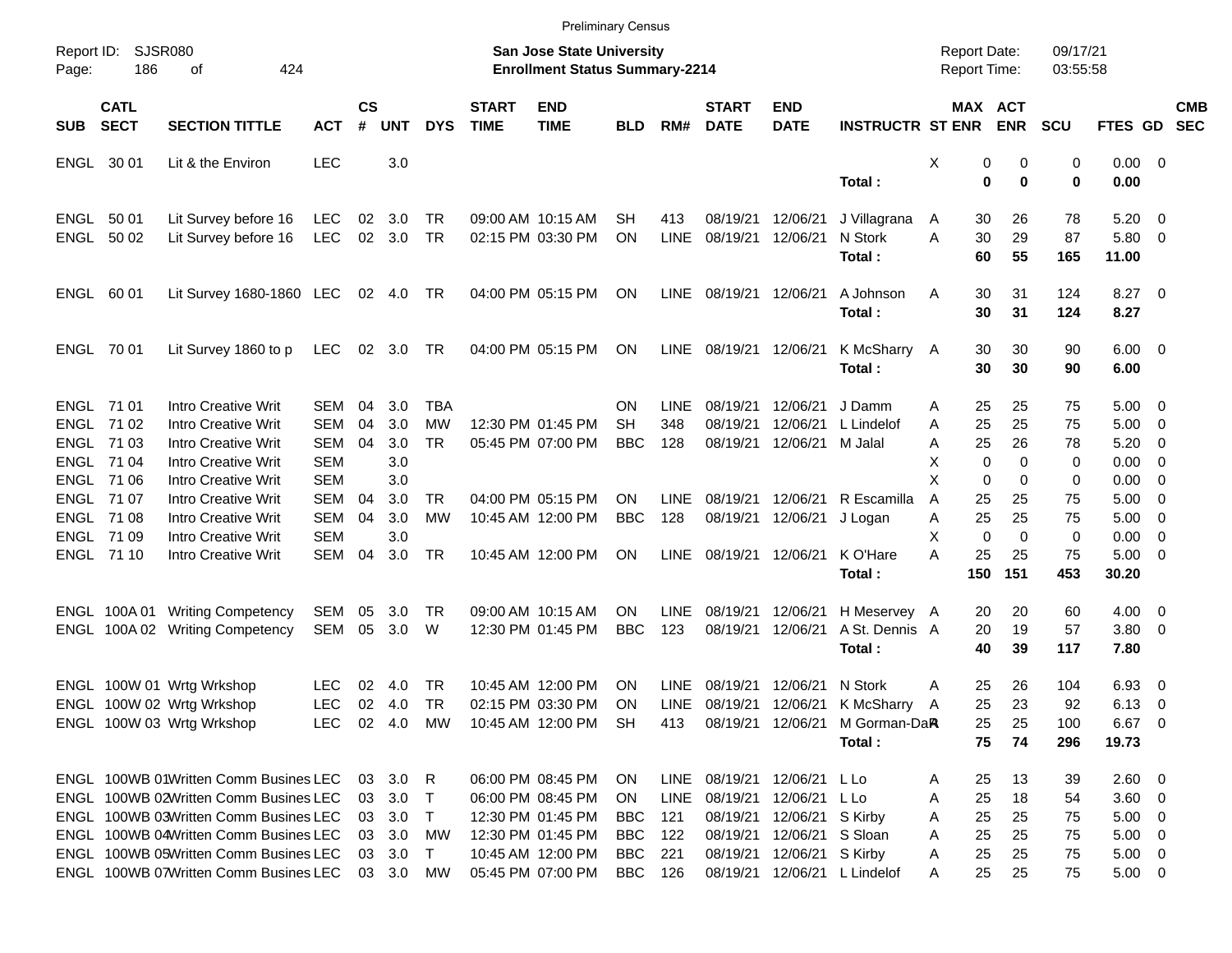|                     |                              |                                                                                                                    |                          |                    |                   |                           |                             | <b>Preliminary Census</b>                                                 |                                |                            |                                  |                                  |                                           |                                            |                       |                       |                               |                                |                          |
|---------------------|------------------------------|--------------------------------------------------------------------------------------------------------------------|--------------------------|--------------------|-------------------|---------------------------|-----------------------------|---------------------------------------------------------------------------|--------------------------------|----------------------------|----------------------------------|----------------------------------|-------------------------------------------|--------------------------------------------|-----------------------|-----------------------|-------------------------------|--------------------------------|--------------------------|
| Report ID:<br>Page: | 187                          | <b>SJSR080</b><br>424<br>οf                                                                                        |                          |                    |                   |                           |                             | <b>San Jose State University</b><br><b>Enrollment Status Summary-2214</b> |                                |                            |                                  |                                  |                                           | <b>Report Date:</b><br><b>Report Time:</b> |                       | 09/17/21<br>03:55:58  |                               |                                |                          |
| <b>SUB</b>          | <b>CATL</b><br><b>SECT</b>   | <b>SECTION TITTLE</b>                                                                                              | <b>ACT</b>               | $\mathsf{cs}$<br># | <b>UNT</b>        | <b>DYS</b>                | <b>START</b><br><b>TIME</b> | <b>END</b><br><b>TIME</b>                                                 | <b>BLD</b>                     | RM#                        | <b>START</b><br><b>DATE</b>      | <b>END</b><br><b>DATE</b>        | <b>INSTRUCTR ST ENR</b>                   |                                            | MAX ACT<br><b>ENR</b> | <b>SCU</b>            | FTES GD                       |                                | <b>CMB</b><br><b>SEC</b> |
| ENGL                |                              | ENGL 100WB 08Written Comm Busines LEC<br>100WB 09Written Comm Busines LEC<br>ENGL 100WB 10Written Comm Busines LEC |                          | 03<br>03<br>03     | 3.0<br>3.0<br>3.0 | МW<br><b>MW</b><br>$\top$ |                             | 04:00 PM 05:15 PM<br>02:15 PM 03:30 PM<br>06:00 PM 08:45 PM               | <b>SH</b><br><b>ENG</b><br>ON. | 348<br>327<br><b>LINE</b>  | 08/19/21<br>08/19/21<br>08/19/21 | 12/06/21<br>12/06/21<br>12/06/21 | L Lindelof<br>J Ulate<br>J Bean<br>Total: | 25<br>Α<br>25<br>A<br>25<br>A<br>225       | 25<br>25<br>24<br>205 | 75<br>75<br>72<br>615 | 5.00<br>5.00<br>4.80<br>41.00 | - 0<br>0<br>0                  |                          |
|                     | ENGL 101 01                  | <b>Literary Criticism</b>                                                                                          | <b>LEC</b>               | 04                 | 4.0               | МW                        |                             | 12:30 PM 01:45 PM                                                         | <b>ON</b>                      | <b>LINE</b>                | 08/19/21 12/06/21                |                                  | R Krishnaswa A<br>Total:                  | 25<br>25                                   | 25<br>25              | 100<br>100            | $6.67$ 0<br>6.67              |                                |                          |
|                     | ENGL 103 01<br>ENGL 103 02   | Modern English<br>Modern English                                                                                   | <b>LEC</b><br><b>LEC</b> | 02                 | 4.0<br>4.0        | <b>MW</b>                 |                             | 12:30 PM 01:45 PM                                                         | <b>ON</b>                      | <b>LINE</b>                | 08/19/21 12/06/21                |                                  | L Mitchell<br>Total:                      | Χ<br>A<br>35<br>35                         | 0<br>0<br>34<br>34    | 0<br>136<br>136       | 0.00<br>9.07<br>9.07          | - 0<br>$\overline{\mathbf{0}}$ |                          |
|                     | ENGL 106 01                  | <b>Editing for Writers</b>                                                                                         | <b>LEC</b>               | 02                 | 4.0               | МW                        |                             | 10:45 AM 12:00 PM                                                         | CL.                            | 111                        | 08/19/21 12/06/21                |                                  | S West<br>Total:                          | A<br>25<br>25                              | 20<br>20              | 80<br>80              | $5.40$ 1<br>5.40              |                                |                          |
|                     | ENGL 107 01                  | Prof Tech Writing                                                                                                  | <b>LEC</b>               | 02                 | 4.0               | $\top$                    |                             | 10:45 AM 12:00 PM                                                         | CL.                            | 111                        | 08/19/21 12/06/21                |                                  | M Thompson A<br>Total:                    | 25<br>25                                   | 23<br>23              | 92<br>92              | $6.13 \quad 0$<br>6.13        |                                |                          |
|                     | ENGL 109 01                  | Writing & the Young                                                                                                | <b>LEC</b>               | 02                 | 4.0               | R                         |                             | 05:45 PM 08:30 PM                                                         | <b>ON</b>                      | <b>LINE</b>                | 08/19/21 12/06/21                |                                  | J Coleman<br>Total:                       | 30<br>A<br>30                              | 30<br>30              | 120<br>120            | $8.00 \t 0$<br>8.00           |                                |                          |
|                     | ENGL 110 01                  | Visual Rhetoric and                                                                                                | <b>LEC</b>               | 02                 | 4.0               | $\top$                    |                             | 12:30 PM 01:45 PM                                                         | CL.                            | 111                        | 08/19/21 12/06/21                |                                  | M Thompson A<br>Total:                    | 30<br>30                                   | 19<br>19              | 76<br>76              | 5.20<br>5.20                  | $\overline{\phantom{0}}^2$     |                          |
|                     | ENGL 111 01                  | <b>Writing Online</b>                                                                                              | <b>LEC</b>               | 02                 | 4.0               | МW                        |                             | 09:00 AM 10:15 AM                                                         | <b>CL</b>                      | 111                        | 08/19/21 12/06/21                |                                  | S West<br>Total:                          | Α<br>25<br>25                              | 14<br>14              | 56<br>56              | $3.80$ 1<br>3.80              |                                |                          |
|                     | ENGL 112A 01<br>ENGL 112A 80 | Childrens Lit<br><b>Childrens Lit</b>                                                                              | <b>LEC</b><br><b>LEC</b> | 03<br>03           | 3.0<br>3.0        | TR<br><b>TBA</b>          |                             | 02:15 PM 03:30 PM                                                         | <b>ON</b><br>ON                | <b>LINE</b><br><b>LINE</b> | 08/19/21<br>08/19/21             | 12/06/21<br>12/06/21             | J Coleman<br>T Nathanael<br>Total:        | 35<br>A<br>35<br>A<br>70                   | 35<br>35<br>70        | 105<br>105<br>210     | 7.00<br>7.00<br>14.00         | $\overline{\mathbf{0}}$<br>0   |                          |
|                     |                              | ENGL 112B 01 Lit for Young Adults                                                                                  | LEC 02 4.0 M             |                    |                   |                           |                             | 05:45 PM 08:30 PM                                                         | SH                             | 229                        | 08/19/21 12/06/21                |                                  | M Warner<br>Total:                        | A<br>35<br>35                              | 13<br>13              | 52<br>52              | $3.47 \quad 0$<br>3.47        |                                |                          |
|                     |                              | ENGL 117A 01 Am Lit, Film, Cult                                                                                    | LEC 01 3.0 F             |                    |                   |                           |                             | 09:30 AM 12:15 PM                                                         | MD                             | 101                        | 08/19/21 12/06/21                |                                  | F Kirk<br>Total:                          | Α<br>40<br>40                              | 34<br>34              | 102<br>102            | 6.80 0<br>6.80                |                                |                          |
|                     |                              | ENGL 123B 01 Global-Lit-Africa                                                                                     | LEC.                     |                    | 03 3.0 MW         |                           |                             | 04:00 PM 05:15 PM CL                                                      |                                | 238                        | 08/19/21 12/06/21                |                                  | M Gorman-DaR<br>Total:                    | 35<br>35 <sub>5</sub>                      | 27<br>27              | 81<br>81              | $5.40 \ 0$<br>5.40            |                                |                          |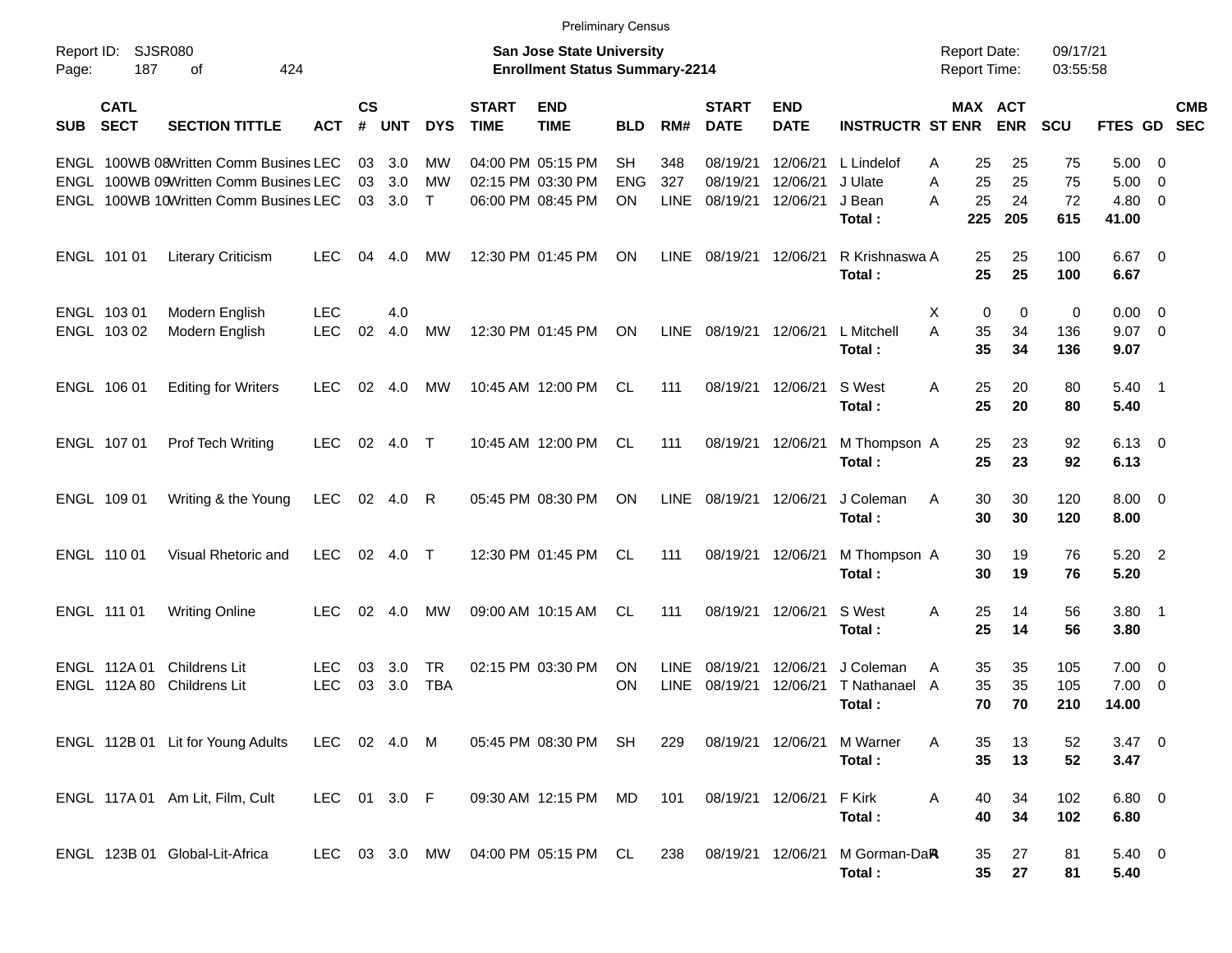|            |                                                     |                                                                                                                   |                                                      |                    |                          |                        |                             | <b>Preliminary Census</b>                                          |                 |             |                             |                           |                                                               |                                     |                                                                  |                       |                                                                  |                           |  |
|------------|-----------------------------------------------------|-------------------------------------------------------------------------------------------------------------------|------------------------------------------------------|--------------------|--------------------------|------------------------|-----------------------------|--------------------------------------------------------------------|-----------------|-------------|-----------------------------|---------------------------|---------------------------------------------------------------|-------------------------------------|------------------------------------------------------------------|-----------------------|------------------------------------------------------------------|---------------------------|--|
| Page:      | Report ID: SJSR080<br>188                           | 424<br>of                                                                                                         |                                                      |                    |                          |                        |                             | San Jose State University<br><b>Enrollment Status Summary-2214</b> |                 |             |                             |                           |                                                               | <b>Report Date:</b><br>Report Time: |                                                                  | 09/17/21<br>03:55:58  |                                                                  |                           |  |
| <b>SUB</b> | <b>CATL</b><br><b>SECT</b>                          | <b>SECTION TITTLE</b>                                                                                             | <b>ACT</b>                                           | $\mathsf{cs}$<br># | <b>UNT</b>               | <b>DYS</b>             | <b>START</b><br><b>TIME</b> | <b>END</b><br><b>TIME</b>                                          | <b>BLD</b>      | RM#         | <b>START</b><br><b>DATE</b> | <b>END</b><br><b>DATE</b> | <b>INSTRUCTR ST ENR</b>                                       |                                     | MAX ACT<br><b>ENR</b>                                            | <b>SCU</b>            | FTES GD                                                          | <b>CMB</b><br><b>SEC</b>  |  |
|            | ENGL 125 01<br>ENGL 125 02                          | European Lit<br>European Lit                                                                                      | <b>LEC</b><br><b>LEC</b>                             | 02                 | 4.0<br>4.0               | МW                     |                             | 09:00 AM 10:15 AM                                                  | ON              | <b>LINE</b> | 08/19/21                    | 12/06/21                  | L Mitchell<br>Total:                                          | 30<br>A<br>X<br>30                  | 30<br>$\mathbf 0$<br>$\mathbf 0$<br>30                           | 120<br>0<br>120       | $8.00 \t 0$<br>$0.00 \t 0$<br>8.00                               |                           |  |
| HUM        | ENGL 126 01<br>JWSS 126 01<br>126 01<br>FORL 126 01 | <b>Holocaust Literature</b><br><b>Holocaust Literature</b><br><b>Holocaust Literature</b><br>Holocaust Literature | <b>LEC</b><br><b>LEC</b><br><b>LEC</b><br><b>LEC</b> |                    | 3.0<br>3.0<br>3.0<br>3.0 |                        |                             |                                                                    |                 |             |                             |                           | Total:                                                        | X<br>X<br>X<br>X                    | 0<br>0<br>0<br>0<br>0<br>0<br>0<br>0<br>$\mathbf{0}$<br>$\bf{0}$ | 0<br>0<br>0<br>0<br>0 | $0.00 \t 0$<br>$0.00 \t 0$<br>$0.00 \t 0$<br>$0.00 \t 0$<br>0.00 |                           |  |
|            | ENGL 129 01                                         | Intro Career Wrtg                                                                                                 | <b>LEC</b>                                           | 02                 | 4.0                      | TR                     |                             | 05:45 PM 07:00 PM                                                  | ON              | <b>LINE</b> | 08/19/21                    | 12/06/21                  | R Escamilla<br>Total:                                         | 25<br>A<br>25                       | 22<br>22                                                         | 88<br>88              | $5.93$ 1<br>5.93                                                 |                           |  |
|            | ENGL 130 01<br>ENGL 130 02                          | <b>Writing Fiction</b><br><b>Writing Fiction</b>                                                                  | <b>LEC</b><br><b>LEC</b>                             | 02                 | 4.0<br>4.0               | <b>TR</b>              |                             | 12:30 PM 01:45 PM                                                  | <b>SH</b>       | 413         | 08/19/21                    | 12/06/21                  | J Logan<br>Total:                                             | 25<br>A<br>X<br>25                  | 24<br>$\mathbf 0$<br>$\mathbf 0$<br>24                           | 96<br>0<br>96         | $6.40 \quad 0$<br>$0.00 \t 0$<br>6.40                            |                           |  |
|            | ENGL 131 01<br>ENGL 131 02                          | <b>Writing Poetry</b><br><b>Writing Poetry</b>                                                                    | <b>LEC</b><br><b>LEC</b>                             | 02                 | 4.0<br>4.0               | MW                     |                             | 02:15 PM 03:30 PM                                                  | ON              | LINE        | 08/19/21                    | 12/06/21                  | J Martinez<br>Total:                                          | X<br>A<br>25<br>25                  | 0<br>0<br>23<br>23                                               | 0<br>92<br>92         | $0.00 \t 0$<br>$6.13 \quad 0$<br>6.13                            |                           |  |
|            | ENGL 133 01                                         | Reed Magazine                                                                                                     | <b>LEC</b>                                           |                    | 02 4.0 F                 |                        |                             | 09:30 AM 12:15 PM                                                  | <b>SH</b>       | 229         | 08/19/21                    | 12/06/21                  | H Meservey A<br>Total:                                        | 30<br>30                            | 25<br>25                                                         | 100<br>100            | 7.47 12<br>7.47                                                  |                           |  |
|            | ENGL 135 01                                         | <b>Writing Nonfiction</b>                                                                                         | <b>LEC</b>                                           | 02                 | 4.0                      | <b>TR</b>              |                             | 02:15 PM 03:30 PM                                                  | <b>SH</b>       | 229         | 08/19/21                    | 12/06/21                  | <b>K</b> Norris<br>Total:                                     | 25<br>A<br>25                       | 19<br>19                                                         | 76<br>76              | $5.13 \quad 1$<br>5.13                                           |                           |  |
| TA         | ENGL 144 01<br>144 01                               | Shakespeare I<br>Shakespeare I                                                                                    | LEC<br><b>LEC</b>                                    | 02<br>02           | 4.0<br>4.0               | <b>TR</b><br><b>TR</b> |                             | 10:45 AM 12:00 PM<br>10:45 AM 12:00 PM                             | SН<br><b>SH</b> | 413<br>413  | 08/19/21<br>08/19/21        | 12/06/21<br>12/06/21      | J Villagrana<br>J Villagrana A<br>Total:                      | 30<br>- A                           | 23<br>0<br>$\mathbf 0$<br>30 23                                  | 92<br>0<br>92         | 6.13<br>0.00<br>6.13                                             | $0\,$ C<br>0 <sup>o</sup> |  |
| TA         | ENGL 145 01<br>145 01                               | Shakespeare + Perfor LEC 02 4.0<br>Shakespeare + Perfor LEC 02 4.0 MW                                             |                                                      |                    |                          | MW                     |                             | 10:45 AM 12:00 PM<br>10:45 AM 12:00 PM                             | ON<br>ON        |             | LINE 08/19/21               | 12/06/21                  | LINE 08/19/21 12/06/21 A Eastwood A<br>A Eastwood A<br>Total: | 30<br>30                            | 31<br>$\overline{\mathbf{0}}$<br>$\mathbf 0$<br>31               | 124<br>0<br>124       | 8.27                                                             | 8.27 0 C<br>$0.00 \t 0 C$ |  |
|            | ENGL 162 01                                         | Studies-American Lit LEC 02 4.0 TR                                                                                |                                                      |                    |                          |                        |                             | 09:00 AM 10:15 AM ON                                               |                 |             | LINE 08/19/21 12/06/21      |                           | A Johnson<br>Total:                                           | 30<br>A<br>30                       | 19<br>19                                                         | 76<br>76              | $5.13 \quad 1$<br>5.13                                           |                           |  |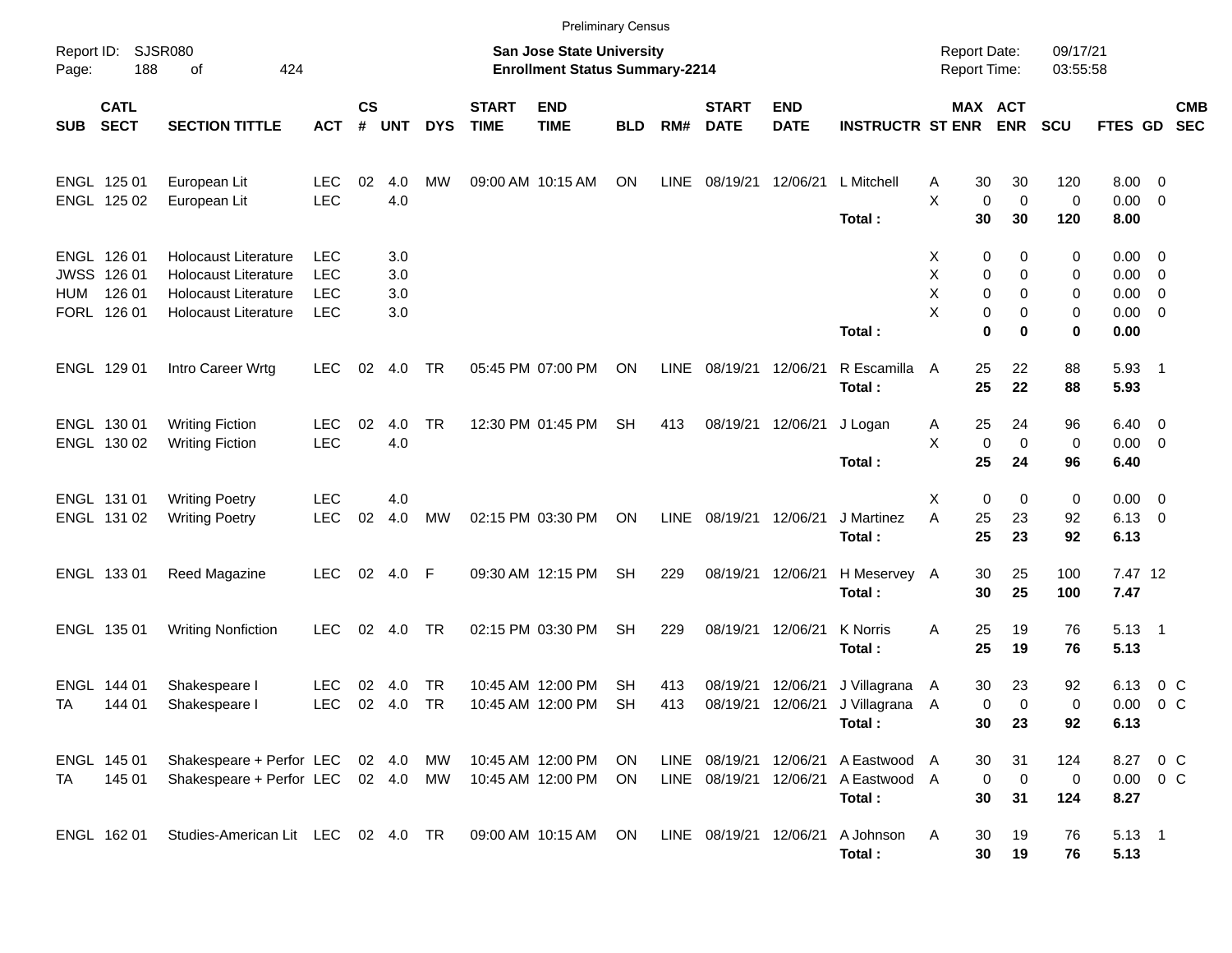|                     |                            |                                  |              |                    |            |            |                             |                                                                           | <b>Preliminary Census</b> |             |                             |                           |                                   |                                     |                       |                      |                        |                |            |
|---------------------|----------------------------|----------------------------------|--------------|--------------------|------------|------------|-----------------------------|---------------------------------------------------------------------------|---------------------------|-------------|-----------------------------|---------------------------|-----------------------------------|-------------------------------------|-----------------------|----------------------|------------------------|----------------|------------|
| Report ID:<br>Page: | 189                        | <b>SJSR080</b><br>424<br>of      |              |                    |            |            |                             | <b>San Jose State University</b><br><b>Enrollment Status Summary-2214</b> |                           |             |                             |                           |                                   | <b>Report Date:</b><br>Report Time: |                       | 09/17/21<br>03:55:58 |                        |                |            |
| <b>SUB</b>          | <b>CATL</b><br><b>SECT</b> | <b>SECTION TITTLE</b>            | <b>ACT</b>   | $\mathsf{cs}$<br># | <b>UNT</b> | <b>DYS</b> | <b>START</b><br><b>TIME</b> | <b>END</b><br><b>TIME</b>                                                 | <b>BLD</b>                | RM#         | <b>START</b><br><b>DATE</b> | <b>END</b><br><b>DATE</b> | <b>INSTRUCTR ST ENR</b>           |                                     | MAX ACT<br><b>ENR</b> | <b>SCU</b>           | FTES GD SEC            |                | <b>CMB</b> |
|                     | ENGL 165 01                | <b>Topics Ethnic Lit</b>         | <b>LEC</b>   |                    | 4.0        |            |                             |                                                                           |                           |             |                             |                           |                                   | 0<br>х                              | 0                     | 0                    | $0.00 \t 0$            |                |            |
|                     | AFAM 165 01                | <b>Topics Ethnic Lit</b>         | <b>LEC</b>   |                    | 4.0        |            |                             |                                                                           |                           |             |                             |                           |                                   | X<br>$\mathbf 0$                    | $\mathbf 0$           | 0                    | 0.00                   | $\overline{0}$ |            |
|                     | ENGL 165 02                | <b>Topics Ethnic Lit</b>         | <b>LEC</b>   | 02                 | 4.0        | <b>TR</b>  |                             | 12:30 PM 01:45 PM                                                         | ΟN                        | <b>LINE</b> | 08/19/21                    | 12/06/21                  | C Saylor                          | 30<br>Α                             | 22                    | 88                   | 5.87                   | $0\,$ C        |            |
|                     | AFAM 165 02                | <b>Topics Ethnic Lit</b>         | <b>LEC</b>   | 02                 | 4.0        | <b>TR</b>  |                             | 12:30 PM 01:45 PM                                                         | <b>ON</b>                 | <b>LINE</b> | 08/19/21                    | 12/06/21                  | C Saylor<br>Total:                | $\Omega$<br>A<br>30                 | 6<br>28               | 24<br>112            | 1.60<br>7.47           | 0 <sup>o</sup> |            |
|                     | ENGL 169 01                | Ethnicity in Amer Li             | <b>LEC</b>   | 03                 | 3.0        | TR         |                             | 10:45 AM 12:00 PM                                                         | ON                        | <b>LINE</b> | 08/19/21                    | 12/06/21                  | A Johnson<br>Total:               | 30<br>Α<br>30                       | 30<br>30              | 90<br>90             | $6.00 \quad 0$<br>6.00 |                |            |
|                     | ENGL 180 01                | <b>Indv Studies</b>              | <b>SUP</b>   | 78                 | 1.0        | TBA        |                             |                                                                           | ΟN                        | <b>LINE</b> | 08/19/21                    | 12/06/21                  | R McNabb                          | 80<br>Α                             |                       | 1                    | $0.07$ 0               |                |            |
|                     | ENGL 180 02                | <b>Indv Studies</b>              | <b>SUP</b>   | 78                 | 2.0        | <b>TBA</b> |                             |                                                                           | ΟN                        | <b>LINE</b> | 08/19/21                    | 12/06/21                  | R McNabb                          | 80<br>A                             | $\mathbf 1$           | 2                    | $0.13 \quad 0$         |                |            |
|                     | ENGL 180 03                | <b>Indv Studies</b>              | <b>SUP</b>   |                    | 78 3.0     | <b>TBA</b> |                             |                                                                           | ΟN                        | <b>LINE</b> | 08/19/21                    | 12/06/21                  | R McNabb                          | Α<br>80                             | $\mathbf 1$           | 3                    | $0.20 \ 0$             |                |            |
|                     |                            |                                  |              |                    |            |            |                             |                                                                           |                           |             |                             |                           | Total:                            | 240                                 | 3                     | 6                    | 0.40                   |                |            |
|                     | ENGL 199 01                | Writing Internship               | <b>SUP</b>   | 36                 | 3.0        | TBA        |                             |                                                                           | ΟN                        | <b>LINE</b> | 08/19/21                    | 12/06/21                  | M Thompson A<br>Total:            | 6<br>6                              |                       | 3<br>3               | $0.20 \ 0$<br>0.20     |                |            |
|                     | ENGL 201 01                | Mat & Meth Lit Res               | SEM          | 05                 | 4.0        | M          |                             | 04:00 PM 06:45 PM                                                         | ΟN                        | LINE        | 08/19/21                    | 12/06/21                  | A Eastwood<br>Total:              | 16<br>A<br>16                       | 13<br>13              | 52<br>52             | 4.27 12<br>4.27        |                |            |
|                     | ENGL 216 01                | Sem Medieval Lit                 | SEM          | 05                 | 4.0        | R          |                             | 04:00 PM 06:45 PM                                                         | ΟN                        | LINE        | 08/19/21                    | 12/06/21                  | N Stork<br>Total:                 | Α<br>16<br>16                       | 13<br>13              | 52<br>52             | 4.27 12<br>4.27        |                |            |
|                     | ENGL 233 01                | Sem Vict Period                  | SEM          | 05                 | 4.0        | W          |                             | 04:00 PM 06:45 PM                                                         | ΟN                        | <b>LINE</b> | 08/19/21                    | 12/06/21                  | R Krishnaswa A<br>Total:          | 16<br>16                            | 10<br>10              | 40<br>40             | 3.27 9<br>3.27         |                |            |
|                     | ENGL 240 01                | Poet Writ Workshop               | SEM          | 05                 | 4.0        | R          |                             | 07:00 PM 09:45 PM                                                         | ΟN                        | <b>LINE</b> | 08/19/21                    | 12/06/21                  | J Martinez<br>Total:              | Α<br>16<br>16                       | 11<br>11              | 44<br>44             | 3.67 11<br>3.67        |                |            |
|                     | ENGL 241 01                | Fic Writ Workshop                | SEM 05       |                    | - 4.0      | $\top$     |                             | 04:00 PM 06:45 PM                                                         | ON                        | LINE        | 08/19/21                    | 12/06/21 K Norris         | Total:                            | 16<br>Α<br>16                       | 15<br>$-15$           | 60<br>60             | 5.00 15<br>5.00        |                |            |
|                     | ENGL 242 01                | Nonfic Writ Wrkshp               | SEM 05 4.0 W |                    |            |            |                             | 07:00 PM 09:45 PM                                                         | ON                        |             | LINE 08/19/21 12/06/21      |                           | R Arnold<br>Total:                | 16<br>Α<br>16                       | 16<br>16              | 64<br>64             | 5.33 16<br>5.33        |                |            |
|                     | ENGL 254 01                | Genres in Amer Lit               | SEM 05 4.0 M |                    |            |            |                             | 07:00 PM 09:45 PM                                                         | CL.                       | 238         |                             | 08/19/21 12/06/21         | A Soldofsky A<br>Total:           | 16<br>16                            | 12<br>12              | 48<br>48             | 4.00 12<br>4.00        |                |            |
|                     | ENGL 259 01                | Sem in Compos Studs SEM 05 4.0 T |              |                    |            |            |                             | 07:00 PM 09:45 PM                                                         | ON                        |             |                             |                           | LINE 08/19/21 12/06/21 R Skinnell | 16<br>A                             | 18                    | 72                   | 6.00 18                |                |            |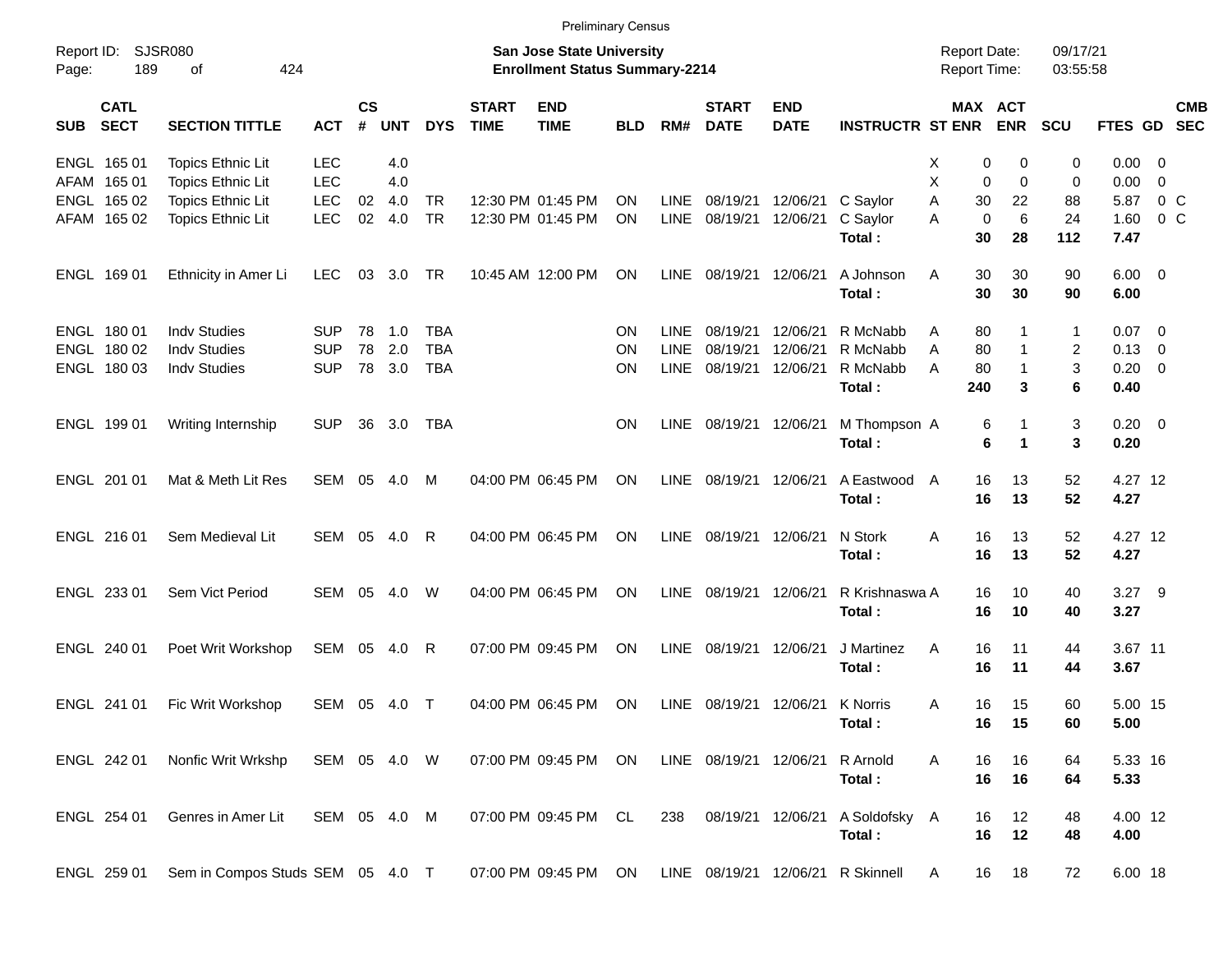|                     |                            |                             |            |                    |            |            |                             | <b>Preliminary Census</b>                                                 |            |             |                             |                           |                           |                                     |               |                         |                 |                          |
|---------------------|----------------------------|-----------------------------|------------|--------------------|------------|------------|-----------------------------|---------------------------------------------------------------------------|------------|-------------|-----------------------------|---------------------------|---------------------------|-------------------------------------|---------------|-------------------------|-----------------|--------------------------|
| Report ID:<br>Page: | SJSR080<br>190             | 424<br>οf                   |            |                    |            |            |                             | <b>San Jose State University</b><br><b>Enrollment Status Summary-2214</b> |            |             |                             |                           |                           | <b>Report Date:</b><br>Report Time: |               | 09/17/21<br>03:55:58    |                 |                          |
| <b>SUB</b>          | <b>CATL</b><br><b>SECT</b> | <b>SECTION TITTLE</b>       | <b>ACT</b> | $\mathsf{cs}$<br># | <b>UNT</b> | <b>DYS</b> | <b>START</b><br><b>TIME</b> | <b>END</b><br><b>TIME</b>                                                 | <b>BLD</b> | RM#         | <b>START</b><br><b>DATE</b> | <b>END</b><br><b>DATE</b> | <b>INSTRUCTR ST ENR</b>   | MAX ACT                             | <b>ENR</b>    | <b>SCU</b>              | <b>FTES GD</b>  | <b>CMB</b><br><b>SEC</b> |
|                     |                            |                             |            |                    |            |            |                             |                                                                           |            |             |                             |                           | Total:                    | 16                                  | 18            | 72                      | 6.00            |                          |
| ENGL                | 291 01                     | Lit Practicum               | <b>SEM</b> | 05                 | 4.0        | Т          |                             | 07:00 PM 09:45 PM                                                         | ON         | <b>LINE</b> | 08/19/21                    | 12/06/21                  | <b>K</b> Norris<br>Total: | A<br>16<br>16                       | 17<br>17      | 68<br>68                | 5.67 17<br>5.67 |                          |
| ENGL                | 297 01                     | MA Comp Exam Prep SEM       |            | 05                 | 2.0        | М          |                             | 04:00 PM 06:45 PM                                                         | ON         | <b>LINE</b> | 08/19/21                    | 12/06/21                  | N Stork<br>Total:         | 16<br>A<br>16                       | 8<br>8        | 16<br>16                | 1.33<br>1.33    | - 8                      |
| <b>ENGL</b>         | 298 01                     | <b>Special Study</b>        | <b>SUP</b> | 78                 | 1.0        | <b>TBA</b> |                             |                                                                           | <b>ON</b>  | LINE        | 08/19/21                    | 12/06/21                  | R McNabb                  | 3<br>A                              | 0             | 0                       | 0.00            | $\overline{\mathbf{0}}$  |
| <b>ENGL</b>         | 298 02                     | <b>Special Study</b>        | <b>SUP</b> | 78                 | 2.0        | <b>TBA</b> |                             |                                                                           | ON         | <b>LINE</b> | 08/19/21                    | 12/06/21                  | R McNabb                  | 3<br>A                              | 1             | $\overline{c}$          | 0.17            | -1                       |
| <b>ENGL</b>         | 298 03                     | <b>Special Study</b>        | <b>SUP</b> | 78                 | 3.0        | <b>TBA</b> |                             |                                                                           | <b>ON</b>  | <b>LINE</b> | 08/19/21                    | 12/06/21                  | R McNabb                  | 10<br>A                             | 0             | $\mathbf 0$             | 0.00            | - 0                      |
| ENGL                | 298 04                     | <b>Special Study</b>        | <b>SUP</b> | 78                 | 4.0        | <b>TBA</b> |                             |                                                                           | ON         | <b>LINE</b> | 08/19/21                    | 12/06/21                  | R McNabb                  | 6<br>A                              | 0             | 0                       | 0.00            | - 0                      |
|                     |                            |                             |            |                    |            |            |                             |                                                                           |            |             |                             |                           | Total:                    | 22                                  | 1             | $\mathbf{2}$            | 0.17            |                          |
| ENGL                | 298D 01                    | <b>Departmental Thesis</b>  | <b>SUP</b> | 25                 | 1.0        | <b>TBA</b> |                             |                                                                           | <b>ON</b>  | <b>LINE</b> | 08/19/21                    | 12/06/21                  | R McNabb                  | A<br>10                             | 0             | 0                       | 0.00            | - 0                      |
| ENGL                |                            | 298D 02 Departmental Thesis | <b>SUP</b> | 25                 | 2.0        | <b>TBA</b> |                             |                                                                           | ON         | <b>LINE</b> | 08/19/21                    | 12/06/21                  | R McNabb                  | 10<br>A                             | 0             | 0                       | 0.00            | - 0                      |
| ENGL                |                            | 298D 03 Departmental Thesis | <b>SUP</b> | 25                 | 3.0        | <b>TBA</b> |                             |                                                                           | ON         | <b>LINE</b> | 08/19/21                    | 12/06/21                  | R McNabb                  | A<br>10                             | 0             | 0                       | 0.00            | 0                        |
| ENGL                |                            | 298D 04 Departmental Thesis | <b>SUP</b> | 25                 | 4.0        | <b>TBA</b> |                             |                                                                           | ON         | <b>LINE</b> | 08/19/21                    | 12/06/21                  | R McNabb                  | A<br>10                             | -1            | 4                       | 0.33            | -1                       |
|                     |                            |                             |            |                    |            |            |                             |                                                                           |            |             |                             |                           | Total:                    | 40                                  | -1            | 4                       | 0.33            |                          |
| <b>ENGL</b>         | 299 01                     | <b>University Thesis</b>    | <b>SUP</b> | 25                 | 1.0        | <b>TBA</b> |                             |                                                                           | <b>ON</b>  | <b>LINE</b> | 08/19/21                    | 12/06/21                  | R McNabb                  | 6<br>A                              | 0             | 0                       | 0.00            | - 0                      |
| ENGL                | 299 02                     | <b>University Thesis</b>    | <b>SUP</b> | 25                 | 3.0        | <b>TBA</b> |                             |                                                                           | ON         | <b>LINE</b> | 08/19/21                    | 12/06/21                  | R McNabb                  | A<br>10                             | 0             | 0                       | 0.00            | - 0                      |
|                     | ENGL 299 03                | <b>University Thesis</b>    | <b>SUP</b> | 25                 | 4.0        | <b>TBA</b> |                             |                                                                           | ON         | <b>LINE</b> | 08/19/21                    | 12/06/21                  | R McNabb                  | 3<br>A                              | 0             | 0                       | 0.00            | 0                        |
|                     | ENGL 299 04                | <b>University Thesis</b>    | <b>SUP</b> | 25                 | 6.0        | <b>TBA</b> |                             |                                                                           | ON         | <b>LINE</b> | 08/19/21                    | 12/06/21                  | R McNabb                  | 10<br>А                             | $\Omega$      | 0                       | 0.00            | $\mathbf 0$              |
| ENGL                | 299 05                     | University Thesis           | <b>SUP</b> | 25                 | 2.0        | <b>TBA</b> |                             |                                                                           | ON         | <b>LINE</b> | 08/19/21                    | 12/06/21                  | R McNabb<br>Total:        | 6<br>A<br>35                        | 0<br>$\bf{0}$ | $\Omega$<br>$\mathbf 0$ | 0.00<br>0.00    | $\mathbf 0$              |
|                     |                            |                             |            |                    |            |            |                             |                                                                           |            |             |                             |                           |                           |                                     |               |                         |                 |                          |

**Department : English & Comparative Literature Comparative Literature Department Total : 5123 4550 14330 966.07 Lower Division : 3479 3453 10390 692.67 Upper Division : 1337 939 3344 Graduate Division : 307 158 596 48.53**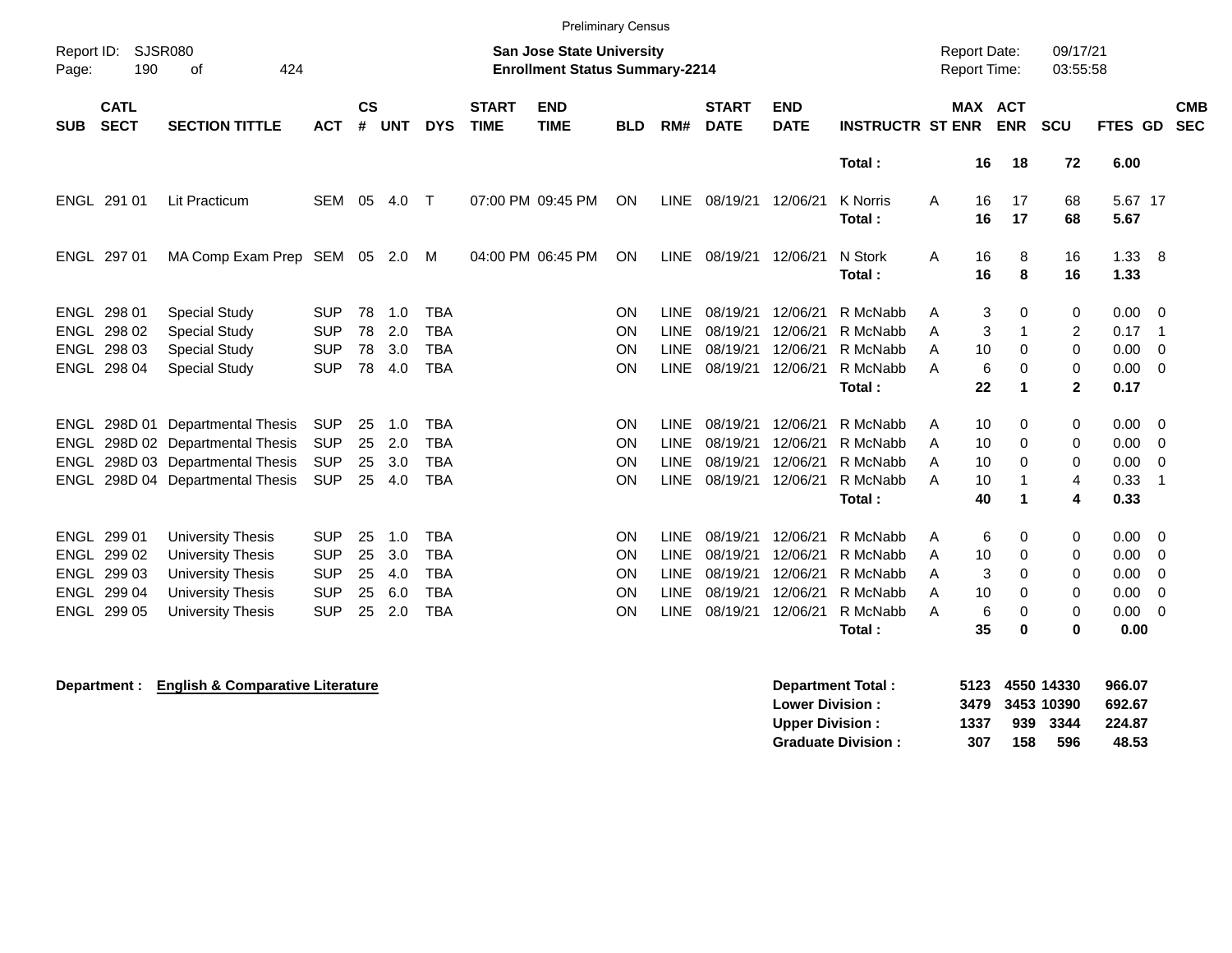|                     |                            |                                          |                |               |        |              |                             | <b>Preliminary Census</b>                                                 |            |             |                             |                           |                         |                                            |                           |                      |                    |                         |                          |
|---------------------|----------------------------|------------------------------------------|----------------|---------------|--------|--------------|-----------------------------|---------------------------------------------------------------------------|------------|-------------|-----------------------------|---------------------------|-------------------------|--------------------------------------------|---------------------------|----------------------|--------------------|-------------------------|--------------------------|
| Report ID:<br>Page: | 191                        | <b>SJSR080</b><br>424<br>of              |                |               |        |              |                             | <b>San Jose State University</b><br><b>Enrollment Status Summary-2214</b> |            |             |                             |                           |                         | <b>Report Date:</b><br><b>Report Time:</b> |                           | 09/17/21<br>03:55:58 |                    |                         |                          |
| <b>SUB</b>          | <b>CATL</b><br><b>SECT</b> | <b>SECTION TITTLE</b>                    | <b>ACT</b>     | $\mathsf{cs}$ | # UNT  | <b>DYS</b>   | <b>START</b><br><b>TIME</b> | <b>END</b><br><b>TIME</b>                                                 | <b>BLD</b> | RM#         | <b>START</b><br><b>DATE</b> | <b>END</b><br><b>DATE</b> | <b>INSTRUCTR ST ENR</b> |                                            | MAX ACT<br><b>ENR</b>     | <b>SCU</b>           | FTES GD            |                         | <b>CMB</b><br><b>SEC</b> |
| College             |                            | <b>Humanities &amp; the Arts</b>         |                |               |        |              |                             |                                                                           |            |             |                             |                           |                         |                                            |                           |                      |                    |                         |                          |
|                     | Department :               | <b>World Languages &amp; Literatures</b> |                |               |        |              |                             |                                                                           |            |             |                             |                           |                         |                                            |                           |                      |                    |                         |                          |
| <b>CHIN</b>         | 1A 01                      | Elem Chinese                             | LEC.           |               | 02 4.0 | MW           |                             | 08:30 AM 10:10 AM                                                         |            |             | 08/19/21                    | 12/06/21                  | C Peng                  | 30<br>A                                    | 30                        | 120                  | 8.00               | $\overline{0}$          |                          |
| <b>CHIN</b>         | 1A 02                      | Elem Chinese                             | <b>LEC</b>     | 02            | 4.0    | <b>MW</b>    |                             | 02:15 PM 03:55 PM                                                         |            |             | 08/19/21                    | 12/06/21                  | C Peng                  | 28<br>Α                                    | 27                        | 108                  | 7.20               | $\overline{0}$          |                          |
| <b>CHIN</b>         | 1A03                       | Elem Chinese                             | <b>LEC</b>     |               | 02 4.0 | $\mathsf{T}$ |                             | 02:15 PM 03:55 PM                                                         | CL         | 216         | 08/19/21                    | 12/06/21                  | S Chuang<br>Total:      | 28<br>A<br>86                              | 24<br>81                  | 96<br>324            | 6.40<br>21.60      | 0                       |                          |
| <b>CHIN</b>         | 1B 01                      | Elem Chinese                             | <b>LEC</b>     | 02            | 4.0    | МW           |                             | 02:15 PM 03:55 PM                                                         | <b>ON</b>  | LINE        | 08/19/21                    | 12/06/21                  | X Miao<br>Total:        | 30<br>A<br>30                              | 26<br>26                  | 104<br>104           | $6.93$ 0<br>6.93   |                         |                          |
| <b>CHIN</b>         | 25A 01                     | Inter Chinese                            | <b>LEC</b>     | 02            | 4.0    | $\top$       |                             | 10:45 AM 12:25 PM                                                         | CL         | 204         | 08/19/21                    | 12/06/21                  | S Chuang<br>Total:      | Α<br>30<br>30                              | 19<br>19                  | 76<br>76             | $5.07$ 0<br>5.07   |                         |                          |
| <b>CHIN</b>         |                            | 101A 01 Advanced Chinese                 | <b>LEC</b>     |               | 4.0    |              |                             |                                                                           |            |             |                             |                           |                         | Χ                                          | 0<br>0                    | $\mathbf 0$          | $0.00 \t 0$        |                         |                          |
|                     |                            |                                          |                |               |        |              |                             |                                                                           |            |             |                             |                           | Total:                  |                                            | $\mathbf 0$<br>$\bf{0}$   | 0                    | 0.00               |                         |                          |
| <b>CHIN</b>         | 130 01                     | Readings Chin Cult                       | <b>LEC</b>     |               | 02 4.0 | TBA          |                             |                                                                           | <b>ON</b>  | <b>LINE</b> | 08/19/21 12/06/21           |                           | S Chuang<br>Total:      | Α<br>30<br>30                              | 10<br>10                  | 40<br>40             | $2.67$ 0<br>2.67   |                         |                          |
| <b>CHIN</b>         | 140 01                     | Chin Cul & Pol Lit                       | SEM            | 04            | 3.0    | MW           |                             | 10:45 AM 12:00 PM                                                         |            |             | 08/19/21                    | 12/06/21                  | C Peng                  | 30<br>A                                    | 21                        | 63                   | 4.20               | $0\,C$                  |                          |
| ASIA                | 140 01                     | Chin Cul & Pol Lit                       | <b>SEM</b>     | 04            | 3.0    | <b>MW</b>    |                             | 10:45 AM 12:00 PM                                                         |            |             | 08/19/21                    | 12/06/21                  | C Peng                  | A                                          | 8<br>0                    | 24                   | 1.60               | 0 <sup>o</sup>          |                          |
|                     |                            |                                          |                |               |        |              |                             |                                                                           |            |             |                             |                           | Total:                  | 30                                         | 29                        | 87                   | 5.80               |                         |                          |
| <b>CHIN</b>         | 18001                      | <b>Indiv Studies</b>                     | <b>SUP</b>     | 78            | 3.0    | TBA          |                             |                                                                           | <b>ON</b>  | <b>LINE</b> | 08/19/21                    | 12/06/21                  | C Peng                  | 1<br>A                                     | 0                         | 0                    | 0.00               | $\overline{0}$          |                          |
| <b>CHIN</b>         | 180 02                     | <b>Indiv Studies</b>                     | <b>SUP</b>     |               | 78 1.0 | <b>TBA</b>   |                             |                                                                           | <b>ON</b>  | <b>LINE</b> | 08/19/21                    | 12/06/21                  | C Peng                  | Α                                          | 0<br>$\mathbf{1}$         | 0                    | 0.00               | $\overline{\mathbf{0}}$ |                          |
|                     |                            |                                          |                |               |        |              |                             |                                                                           |            |             |                             |                           | Total:                  |                                            | $\mathbf{2}$<br>$\bf{0}$  | 0                    | 0.00               |                         |                          |
| <b>FLED</b>         |                            | 184Y 01 Stdt Tchg II                     | <b>SUP</b>     | 25            | 4.0    | TBA          |                             |                                                                           |            |             | 08/19/21                    | 12/06/21                  | A Jensen<br>Total:      | Α<br>10<br>10                              | 1<br>$\blacktriangleleft$ | 4<br>4               | $0.33$ 1<br>0.33   |                         |                          |
|                     |                            | FLED 184Z 01 Stdt Tchg III               | SUP 25 4.0 TBA |               |        |              |                             |                                                                           |            |             |                             | 08/19/21 12/06/21         | A Jensen                | Α<br>10                                    | 0                         | 0                    | $0.00 \t 0$        |                         |                          |
|                     |                            |                                          |                |               |        |              |                             |                                                                           |            |             |                             |                           | Total:                  | 10                                         | 0                         | 0                    | 0.00               |                         |                          |
|                     | FLED 285 01                | Teaching Sem FL Ed SEM                   |                |               | 1.0    |              |                             |                                                                           |            |             |                             |                           |                         | X<br>0                                     | 0                         | 0                    | $0.00 \t 0$        |                         |                          |
|                     | FLED 285 02                | Teaching Sem FL Ed SEM 06 1.0 R          |                |               |        |              |                             | 03:45 PM 05:45 PM                                                         |            |             |                             | 08/19/21 12/06/21         | A Jensen                | A<br>$10$                                  | $\mathbf{1}$              | $\mathbf{1}$         | $0.08$ 1           |                         |                          |
|                     |                            |                                          |                |               |        |              |                             |                                                                           |            |             |                             |                           | Total:                  | 10                                         | $\mathbf{1}$              | $\mathbf{1}$         | 0.08               |                         |                          |
|                     | FLED 380 01                | Teaching FI                              | SEM 04 3.0 T   |               |        |              |                             | 05:00 PM 08:00 PM ENG 232                                                 |            |             | 08/19/21 12/06/21           |                           | A Jensen<br>Total:      | 20<br>A<br>20                              | 15<br>15                  | 45<br>45             | $3.00 \ 0$<br>3.00 |                         |                          |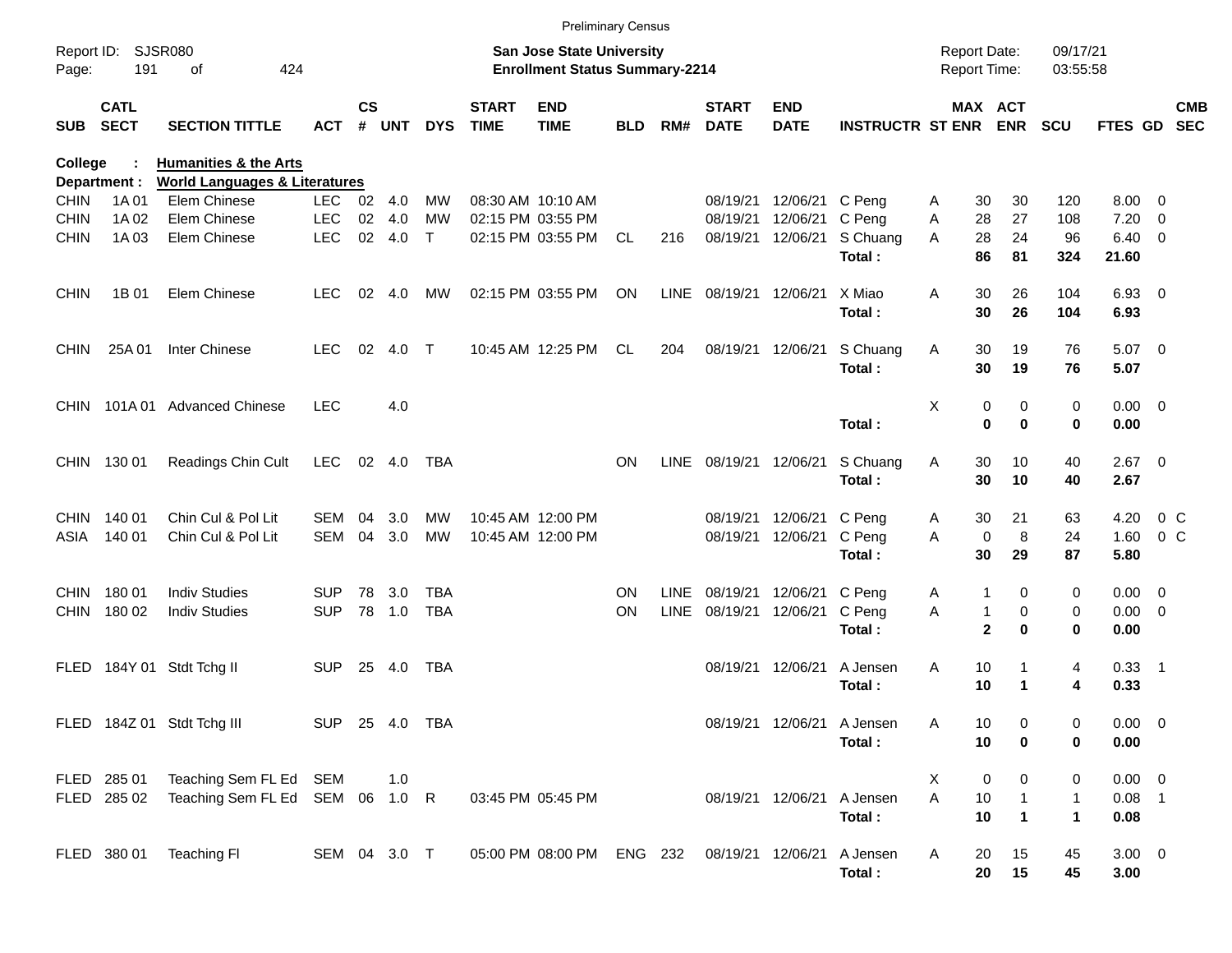|                                                          |                                  |                                                          |                                                      |                |                          |                                       |                             |                                                                    | <b>Preliminary Census</b> |                                           |                                  |                                  |                                                                |                                     |                                                                            |                               |                                                       |                          |            |
|----------------------------------------------------------|----------------------------------|----------------------------------------------------------|------------------------------------------------------|----------------|--------------------------|---------------------------------------|-----------------------------|--------------------------------------------------------------------|---------------------------|-------------------------------------------|----------------------------------|----------------------------------|----------------------------------------------------------------|-------------------------------------|----------------------------------------------------------------------------|-------------------------------|-------------------------------------------------------|--------------------------|------------|
| Page:                                                    | Report ID: SJSR080<br>192        | of<br>424                                                |                                                      |                |                          |                                       |                             | San Jose State University<br><b>Enrollment Status Summary-2214</b> |                           |                                           |                                  |                                  |                                                                | <b>Report Date:</b><br>Report Time: |                                                                            | 09/17/21<br>03:55:58          |                                                       |                          |            |
| SUB                                                      | <b>CATL</b><br><b>SECT</b>       | <b>SECTION TITTLE</b>                                    | <b>ACT</b>                                           | $\mathsf{cs}$  | # UNT                    | <b>DYS</b>                            | <b>START</b><br><b>TIME</b> | <b>END</b><br><b>TIME</b>                                          | <b>BLD</b>                | RM#                                       | <b>START</b><br><b>DATE</b>      | <b>END</b><br><b>DATE</b>        | <b>INSTRUCTR ST ENR ENR</b>                                    |                                     | MAX ACT                                                                    | <b>SCU</b>                    | FTES GD SEC                                           |                          | <b>CMB</b> |
|                                                          |                                  | FORL 100W 01 Writing Workshop                            | SEM 04 3.0                                           |                |                          | M                                     |                             | 05:45 PM 08:30 PM                                                  | <b>SH</b>                 | 238                                       |                                  | 08/19/21 12/06/21                | A lacomini-B A<br>Total:                                       |                                     | 25<br>12<br>25<br>12                                                       | 36<br>36                      | $2.40 \ 0$<br>2.40                                    |                          |            |
|                                                          |                                  | FORL 200W 01 Grad Research & Writ SEM 05 4.0             |                                                      |                |                          | TBA                                   |                             |                                                                    | <b>ON</b>                 | <b>LINE</b>                               | 08/19/21 12/06/21                |                                  | C Bacich<br>Total:                                             | A                                   | 15<br>$\overline{7}$<br>15<br>$\overline{7}$                               | 28<br>28                      | 2.3377<br>2.33                                        |                          |            |
| <b>FREN</b><br><b>FREN</b><br><b>FREN</b><br><b>FREN</b> | 1A 01<br>1A 02<br>1A 03<br>1A 04 | Elem French<br>Elem French<br>Elem French<br>Elem French | <b>LEC</b><br><b>LEC</b><br><b>LEC</b><br><b>LEC</b> | 02<br>02<br>02 | 4.0<br>4.0<br>4.0<br>4.0 | <b>TBA</b><br><b>TBA</b><br><b>TR</b> |                             | 04:00 PM 05:40 PM                                                  | ON<br>ON<br>ON.           | <b>LINE</b><br><b>LINE</b><br><b>LINE</b> | 08/19/21<br>08/19/21<br>08/19/21 | 12/06/21<br>12/06/21<br>12/06/21 | L Pilot-Dari<br>J Desalvo<br>L Hafid<br>Total:                 | X<br>A<br>A<br>A                    | $\mathbf 0$<br>$\mathbf 0$<br>30<br>30<br>30<br>29<br>30<br>32<br>90<br>91 | 0<br>120<br>116<br>128<br>364 | $0.00 \t 0$<br>$8.00 \t 0$<br>7.73<br>8.53 0<br>24.27 | $\overline{\phantom{0}}$ |            |
| <b>FREN</b><br><b>FREN</b><br>FREN                       | 1B 01<br>1B 02<br>1B 03          | Elem French<br>Elem French<br>Elem French                | <b>LEC</b><br><b>LEC</b><br><b>LEC</b>               | 02             | 4.0<br>4.0<br>4.0        | W                                     |                             | 05:00 PM 06:00 PM                                                  | ON                        | <b>LINE</b>                               | 08/19/21 12/06/21                |                                  | F Herrmann<br>Total:                                           | X<br>X<br>A                         | 0<br>0<br>$\Omega$<br>$\Omega$<br>30<br>16<br>30<br>16                     | 0<br>0<br>64<br>64            | $0.00 \t 0$<br>$0.00 \t 0$<br>$4.27$ 0<br>4.27        |                          |            |
|                                                          | FREN 25A 01                      | Inter Fren Reading                                       | <b>LEC</b>                                           |                | 02 4.0                   | TBA                                   |                             |                                                                    | ON                        | <b>LINE</b>                               | 08/19/21 12/06/21                |                                  | J Desalvo<br>Total:                                            | Α                                   | 30<br>4<br>30<br>4                                                         | 16<br>16                      | $1.07 \t 0$<br>1.07                                   |                          |            |
|                                                          |                                  | FREN 101A 01 Adv Frn Read Write                          | LEC                                                  |                | $02 \quad 4.0$           | TBA                                   |                             |                                                                    | ON                        | LINE                                      | 08/19/21 12/06/21                |                                  | J Desalvo<br>Total:                                            | Α                                   | 20<br>5<br>5<br>20                                                         | 20<br>20                      | $1.33 \ 0$<br>1.33                                    |                          |            |
|                                                          |                                  | FREN 102B 01 Frncphone Lit & Cine SEM 04 3.0             |                                                      |                |                          | TBA                                   |                             |                                                                    | ON                        | LINE                                      | 08/19/21 12/06/21                |                                  | J Desalvo<br>Total:                                            | A                                   | 30<br>6<br>30<br>6                                                         | 18<br>18                      | $1.20 \t 0$<br>1.20                                   |                          |            |
|                                                          | FREN 132 01                      | Fren for Careers                                         | SEM 05 4.0                                           |                |                          | TBA                                   |                             |                                                                    | ΟN                        | <b>LINE</b>                               |                                  | 08/19/21 12/06/21                | J Desalvo<br>Total:                                            | Α                                   | 2<br>20<br>$\mathbf{2}$<br>20                                              | 6<br>6                        | $0.53$ 0<br>0.53                                      |                          |            |
|                                                          | FREN 17001                       | Translation                                              | SEM                                                  |                | 4.0                      |                                       |                             |                                                                    |                           |                                           |                                  |                                  | Total:                                                         | х                                   | 0<br>0<br>0<br>$\bf{0}$                                                    | 0<br>0                        | $0.00 \t 0$<br>0.00                                   |                          |            |
|                                                          | FREN 180 01<br>FREN 180 02       | <b>Indiv Studies</b><br><b>Indiv Studies</b>             | SUP 78 2.0 TBA<br>SUP 78 1.0 TBA                     |                |                          |                                       |                             |                                                                    | <b>ON</b><br><b>ON</b>    |                                           | LINE 08/19/21 12/06/21           |                                  | LINE 08/19/21 12/06/21 J Desalvo<br>J Desalvo<br>Total:        | Α<br>A                              | 0<br>1<br>5<br>1<br>6<br>1                                                 | 0<br>1<br>$\mathbf{1}$        | $0.00 \t 0$<br>$0.07$ 0<br>0.07                       |                          |            |
|                                                          | GERM 1A01<br>GERM 1A02           | Elem Germ<br>Elem Germ                                   | SEM 04 4.0<br>SEM 04 4.0 TR                          |                |                          | MW                                    |                             | 02:15 PM 03:55 PM<br>12:30 PM 02:10 PM                             | CL.<br>BBC                | 324<br>205                                |                                  |                                  | 08/19/21 12/06/21 L Chiriaeva<br>08/19/21 12/06/21 L Chiriaeva | A<br>A                              | 25<br>23<br>25<br>19                                                       | 92<br>76                      | $6.13 \quad 0$<br>$5.13 \quad 1$                      |                          |            |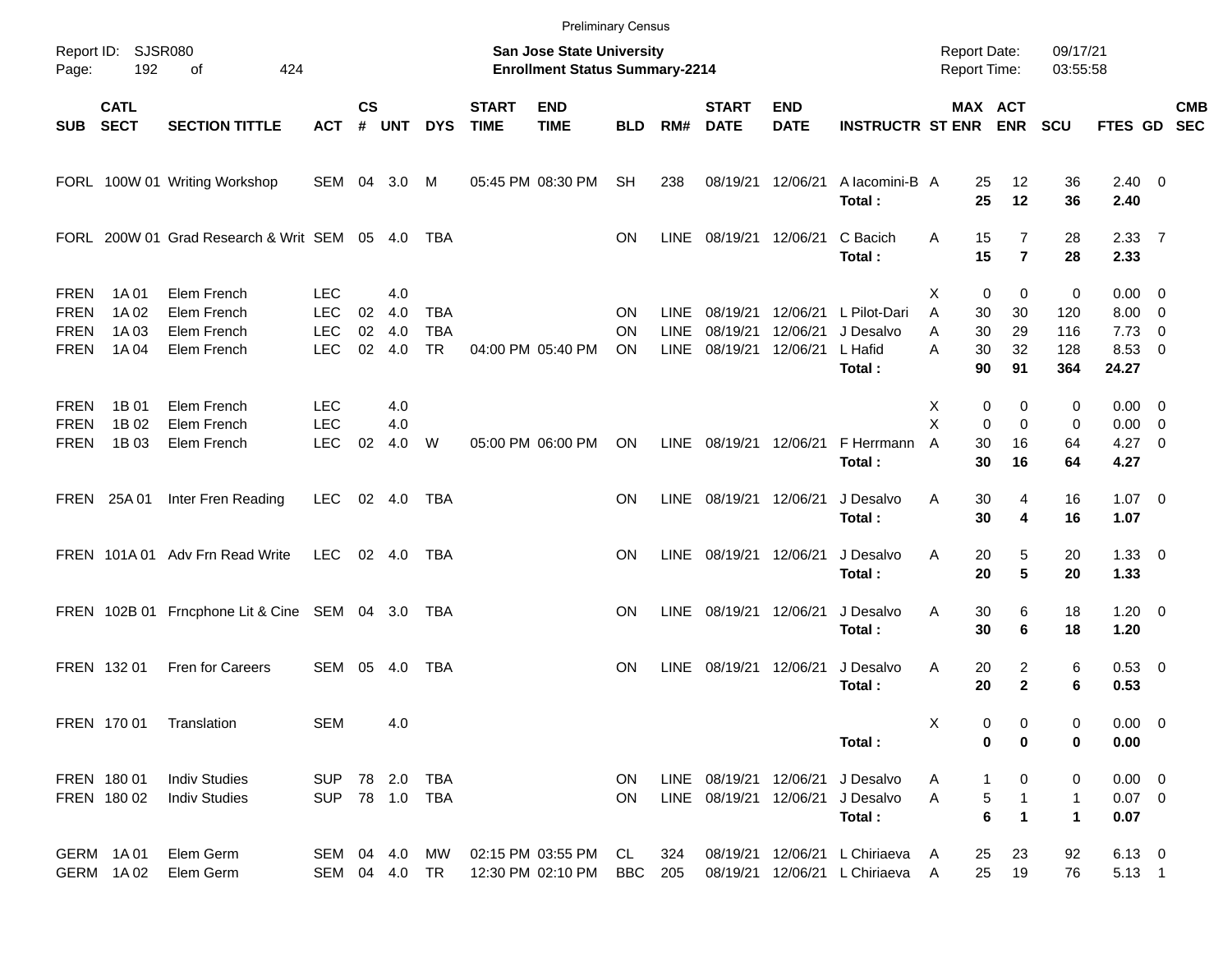|             |                            |                          |            |                |             |            |                             |                                                                           | <b>Preliminary Census</b> |             |                             |                                |                         |                                     |                       |                      |             |                          |                          |
|-------------|----------------------------|--------------------------|------------|----------------|-------------|------------|-----------------------------|---------------------------------------------------------------------------|---------------------------|-------------|-----------------------------|--------------------------------|-------------------------|-------------------------------------|-----------------------|----------------------|-------------|--------------------------|--------------------------|
| Page:       | Report ID: SJSR080<br>193  | 424<br>of                |            |                |             |            |                             | <b>San Jose State University</b><br><b>Enrollment Status Summary-2214</b> |                           |             |                             |                                |                         | <b>Report Date:</b><br>Report Time: |                       | 09/17/21<br>03:55:58 |             |                          |                          |
| <b>SUB</b>  | <b>CATL</b><br><b>SECT</b> | <b>SECTION TITTLE</b>    | <b>ACT</b> | <b>CS</b><br># | <b>UNT</b>  | <b>DYS</b> | <b>START</b><br><b>TIME</b> | <b>END</b><br><b>TIME</b>                                                 | <b>BLD</b>                | RM#         | <b>START</b><br><b>DATE</b> | <b>END</b><br><b>DATE</b>      | <b>INSTRUCTR ST ENR</b> |                                     | MAX ACT<br><b>ENR</b> | <b>SCU</b>           | FTES GD     |                          | <b>CMB</b><br><b>SEC</b> |
|             |                            |                          |            |                |             |            |                             |                                                                           |                           |             |                             |                                | Total:                  | 50                                  | 42                    | 168                  | 11.27       |                          |                          |
| <b>HEBR</b> | 10A 01                     | <b>Elementary Hebrew</b> | <b>SEM</b> |                | 3.0         |            |                             |                                                                           |                           |             |                             |                                |                         | X                                   | 0<br>0                | 0                    | 0.00        | $\overline{\mathbf{0}}$  |                          |
| <b>JWSS</b> | 10A 01                     | <b>Elementary Hebrew</b> | <b>SEM</b> |                | 3.0         |            |                             |                                                                           |                           |             |                             |                                |                         | Χ                                   | $\pmb{0}$<br>0        | 0                    | 0.00        | 0                        |                          |
| <b>RELS</b> | 10A 01                     | <b>Elementary Hebrew</b> | <b>SEM</b> |                | 3.0         |            |                             |                                                                           |                           |             |                             |                                |                         | X                                   | $\pmb{0}$<br>0        | 0                    | 0.00        | $\overline{\mathbf{0}}$  |                          |
|             |                            |                          |            |                |             |            |                             |                                                                           |                           |             |                             |                                | Total:                  |                                     | $\mathbf 0$<br>0      | 0                    | 0.00        |                          |                          |
| HEBR        | 15A 01                     | Inter Hebrew             | <b>SEM</b> |                | 3.0         |            |                             |                                                                           |                           |             |                             |                                |                         | X                                   | 0<br>0                | 0                    | 0.00        | $\overline{\mathbf{0}}$  |                          |
| <b>JWSS</b> | 15A 01                     | Inter Hebrew             | <b>SEM</b> |                | 3.0         |            |                             |                                                                           |                           |             |                             |                                |                         | X                                   | 0<br>0                | 0                    | 0.00        | 0                        |                          |
| <b>RELS</b> | 15A 01                     | Inter Hebrew             | <b>SEM</b> |                | 3.0         |            |                             |                                                                           |                           |             |                             |                                |                         | X                                   | $\pmb{0}$<br>0        | 0                    | 0.00        | $\overline{\mathbf{0}}$  |                          |
|             |                            |                          |            |                |             |            |                             |                                                                           |                           |             |                             |                                | Total:                  |                                     | $\mathbf 0$<br>0      | 0                    | 0.00        |                          |                          |
|             | HEBR 102A01                | Adv Hebrew               | <b>SEM</b> |                | 3.0         |            |                             |                                                                           |                           |             |                             |                                |                         | X                                   | 0<br>0                | 0                    | 0.00        | $\overline{\mathbf{0}}$  |                          |
| <b>JWSS</b> | 102A 01                    | Adv Hebrew               | <b>SEM</b> |                | 3.0         |            |                             |                                                                           |                           |             |                             |                                |                         | Χ                                   | $\pmb{0}$<br>0        | 0                    | 0.00        | 0                        |                          |
| <b>RELS</b> |                            | 102A 01 Adv Hebrew       | <b>SEM</b> |                | 3.0         |            |                             |                                                                           |                           |             |                             |                                |                         | X                                   | 0<br>0                | 0                    | 0.00        | $\overline{\mathbf{0}}$  |                          |
|             |                            |                          |            |                |             |            |                             |                                                                           |                           |             |                             |                                | Total:                  |                                     | $\mathbf 0$<br>0      | 0                    | 0.00        |                          |                          |
| <b>ITAL</b> | 1A 01                      | Elementary Italian       | <b>SEM</b> |                | 4.0         |            |                             |                                                                           |                           |             |                             |                                |                         | Х                                   | 0<br>0                | 0                    | 0.00        | $\overline{\phantom{0}}$ |                          |
| <b>ITAL</b> | 1A 02                      | Elementary Italian       | <b>SEM</b> | 04             | 4.0         | M          |                             | 12:30 PM 02:10 PM                                                         | SН                        | 414         | 08/19/21                    | 12/06/21                       | A Demarchi              | A<br>22                             | 19                    | 76                   | 5.07        | $\overline{\phantom{0}}$ |                          |
| <b>ITAL</b> | 1A 03                      | Elementary Italian       | SEM        | 04             | 4.0         | TR         |                             | 02:15 PM 03:55 PM                                                         | <b>SH</b>                 | 435         | 08/19/21                    | 12/06/21                       | A lacomini-B A          | 30                                  | 30                    | 120                  | 8.00        | 0                        |                          |
|             |                            |                          |            |                |             |            |                             |                                                                           |                           |             |                             |                                | Total:                  | 52                                  | 49                    | 196                  | 13.07       |                          |                          |
| <b>ITAL</b> | 1B 01                      | Elem Italian             | SEM        | 04             | 4.0         | TBA        |                             |                                                                           | <b>ON</b>                 | <b>LINE</b> | 08/19/21 12/06/21           |                                | M Santamaria A          | 30                                  | 17                    | 68                   | 4.53 0      |                          |                          |
|             |                            |                          |            |                |             |            |                             |                                                                           |                           |             |                             |                                | Total:                  | 30                                  | 17                    | 68                   | 4.53        |                          |                          |
| JPN         | 1A 01                      | Elem Japanese            | <b>LEC</b> | 02             | 4.0         | MWF        |                             | 12:30 PM 01:40 PM                                                         | <b>BBC</b>                | 125         | 08/19/21                    | 12/06/21                       | Y Shimazu               | 30<br>A                             | 29                    | 116                  | 7.73        | $\overline{\mathbf{0}}$  |                          |
| JPN         | 1A 02                      | Elem Japanese            | <b>LEC</b> | 02             | 4.0         | MWF        |                             | 02:15 PM 03:25 PM                                                         | <b>BBC</b>                | 125         | 08/19/21                    | 12/06/21                       | Y Shimazu               | 30<br>A                             | 27                    | 108                  | 7.20        | 0                        |                          |
| JPN         | 1A 03                      | Elem Japanese            | <b>LEC</b> | 02             | 4.0         | MWF        |                             | 09:00 AM 10:10 AM                                                         | <b>BBC</b>                | 225         | 08/19/21                    | 12/06/21                       | M Iwata                 | 30<br>Α                             | 30                    | 120                  | 8.00        | 0                        |                          |
| <b>JPN</b>  | 1A 04                      | Elem Japanese            | <b>LEC</b> | 02             | 4.0         | MWF        |                             | 10:45 AM 11:55 AM                                                         | ΟN                        | <b>LINE</b> | 08/19/21                    | 12/06/21                       | M Ishida                | 30<br>A                             | 30                    | 120                  | 8.00        | 0                        |                          |
| JPN         | 1A 05                      | Elem Japanese            | <b>LEC</b> | 02             | 4.0         | MWF        |                             | 02:15 PM 03:25 PM                                                         | BBC                       | 120         | 08/19/21                    | 12/06/21                       | M Loffgren              | 30<br>Α                             | 30                    | 120                  | 8.00        | 0                        |                          |
| JPN         | 1A 06                      | Elem Japanese            | LEC.       |                | 02  4.0  TR |            |                             | 12:30 PM 02:10 PM ON                                                      |                           |             | LINE 08/19/21 12/06/21      |                                | K Hollin                | Α<br>30                             | 31                    | 124                  | 8.27 0      |                          |                          |
|             |                            |                          |            |                |             |            |                             |                                                                           |                           |             |                             |                                | Total:                  |                                     | 180 177               | 708                  | 47.20       |                          |                          |
| JPN         | 1B 01                      | Elem Japanese            | LEC.       |                | 02 4.0      | TR         |                             | 08:30 AM 10:10 AM                                                         | ON                        |             | LINE 08/19/21 12/06/21      |                                | M Iwata                 | 30<br>A                             | 29                    | 116                  | $7.73$ 0    |                          |                          |
| JPN         | 1B 02                      | Elem Japanese            | LEC        |                | 02 4.0      |            |                             | MWF 10:45 AM 11:55 AM                                                     | <b>SH</b>                 | 414         |                             | 08/19/21 12/06/21              | K Hollin                | 22<br>A                             | 16                    | 64                   | $4.27$ 0    |                          |                          |
|             |                            |                          |            |                |             |            |                             |                                                                           |                           |             |                             |                                | Total:                  | 52                                  | 45                    | 180                  | 12.00       |                          |                          |
| JPN         | 25A 01                     | Interm Japanese          | <b>LEC</b> |                | 4.0         |            |                             |                                                                           |                           |             |                             |                                |                         | X                                   | 0<br>0                | 0                    | $0.00 \t 0$ |                          |                          |
| JPN         | 25A 02                     | Interm Japanese          | <b>LEC</b> |                | 02 4.0      |            |                             | MWF 12:30 PM 01:40 PM ON                                                  |                           |             |                             | LINE 08/19/21 12/06/21 M Iwata |                         | 30<br>Α                             | 20                    | 80                   | 5.33 0      |                          |                          |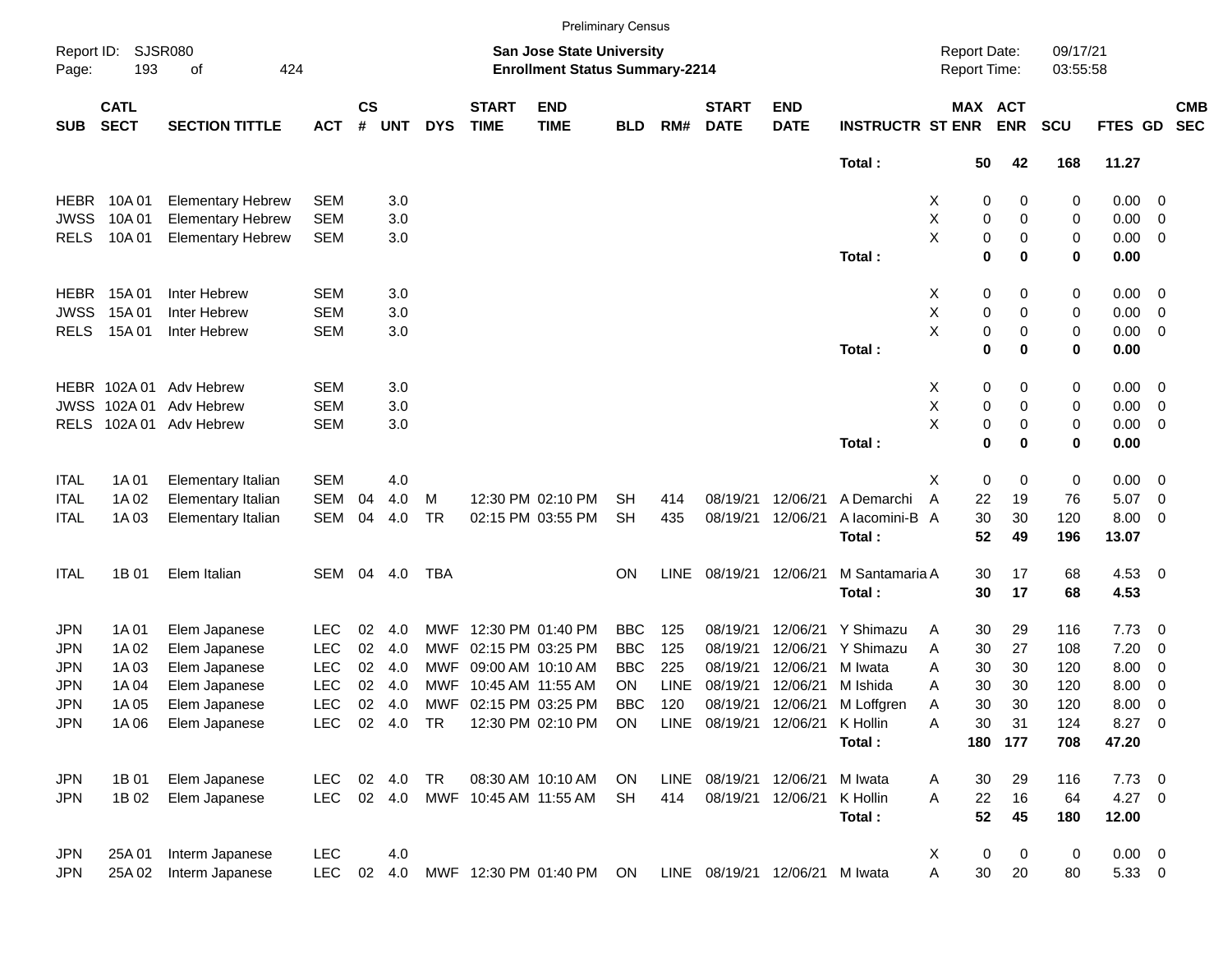|                          |                            |                                                  |                          |                    |            |            |                             | <b>Preliminary Census</b>                                          |                    |             |                                        |                           |                                            |                                            |                          |                      |                                    |                          |  |
|--------------------------|----------------------------|--------------------------------------------------|--------------------------|--------------------|------------|------------|-----------------------------|--------------------------------------------------------------------|--------------------|-------------|----------------------------------------|---------------------------|--------------------------------------------|--------------------------------------------|--------------------------|----------------------|------------------------------------|--------------------------|--|
| Report ID:<br>Page:      | 194                        | <b>SJSR080</b><br>424<br>of                      |                          |                    |            |            |                             | San Jose State University<br><b>Enrollment Status Summary-2214</b> |                    |             |                                        |                           |                                            | <b>Report Date:</b><br><b>Report Time:</b> |                          | 09/17/21<br>03:55:58 |                                    |                          |  |
| <b>SUB</b>               | <b>CATL</b><br><b>SECT</b> | <b>SECTION TITTLE</b>                            | <b>ACT</b>               | $\mathsf{cs}$<br># | <b>UNT</b> | <b>DYS</b> | <b>START</b><br><b>TIME</b> | <b>END</b><br><b>TIME</b>                                          | <b>BLD</b>         | RM#         | <b>START</b><br><b>DATE</b>            | <b>END</b><br><b>DATE</b> | <b>INSTRUCTR ST ENR ENR</b>                |                                            | <b>MAX ACT</b>           | SCU                  | FTES GD SEC                        | <b>CMB</b>               |  |
| <b>JPN</b>               | 25A 03                     | Interm Japanese                                  | <b>LEC</b>               | 02                 | 4.0        | <b>MW</b>  | 10:45 AM 11:55 AM           |                                                                    | CL                 | 216         | 08/19/21                               | 12/06/21                  | Y Yanai<br>Total:                          | A<br>30<br>60                              | 10<br>30                 | 40<br>120            | $2.67$ 0<br>8.00                   |                          |  |
| <b>JPN</b>               | 25B 01                     | Interm Japanese                                  | <b>LEC</b>               | 02                 | 4.0        | <b>MW</b>  |                             | 08:30 AM 10:10 AM                                                  | <b>BBC</b>         | 120         | 08/19/21 12/06/21                      |                           | M Loffgren<br>Total:                       | Α<br>30<br>30                              | 18<br>18                 | 72<br>72             | $4.80\ 0$<br>4.80                  |                          |  |
| <b>JPN</b>               | 101A 01                    | <b>Advanced Jpanese</b>                          | SEM                      | 04                 | 4.0        | MW         |                             | 10:45 AM 12:25 PM                                                  | ON                 | LINE        | 08/19/21 12/06/21                      |                           | M Loffgren<br>Total:                       | Α<br>30<br>30                              | 15<br>15                 | 60<br>60             | $4.13$ 2<br>4.13                   |                          |  |
| <b>JPN</b>               |                            | 101C 01 Adv. Japanese Conv                       | LEC                      |                    | 02 4.0     | MW         |                             | 02:15 PM 03:55 PM                                                  | ON                 | LINE        | 08/19/21 12/06/21                      |                           | M Ishida<br>Total:                         | A<br>30<br>30                              | 18<br>18                 | 72<br>72             | 4.87 1<br>4.87                     |                          |  |
| <b>JPN</b><br><b>JPN</b> | 102A 01                    | Japanese Culture<br>102A 02 Japanese Culture     | <b>SEM</b><br>SEM        | 04                 | 4.0<br>4.0 | W          |                             | 04:30 PM 06:10 PM                                                  | ON                 | LINE        | 08/19/21 12/06/21                      |                           | M Ishida<br>Total:                         | Χ<br>0<br>A<br>20<br>20                    | $\Omega$<br>18<br>18     | 0<br>72<br>72        | $0.00 \t 0$<br>$4.80\ 0$<br>4.80   |                          |  |
| <b>JPN</b>               |                            | 102B 01 Minority Cul Japan                       | <b>LEC</b>               | 02                 | 3.0        | TR         |                             | 04:00 PM 05:15 PM                                                  | ON                 | LINE        | 08/19/21 12/06/21                      |                           | Y Yanai<br>Total:                          | A<br>20<br>20                              | 19<br>19                 | 57<br>57             | $3.80\ 0$<br>3.80                  |                          |  |
| <b>JPN</b><br><b>JPN</b> | 105 01<br>105 02           | Media Japanese<br>Media Japanese                 | <b>LEC</b><br><b>LEC</b> | 02                 | 4.0<br>4.0 | TR         |                             | 10:45 AM 12:00 PM                                                  | ON                 | LINE        | 08/19/21 12/06/21                      |                           | M Uryu<br>Total:                           | Χ<br>0<br>A<br>25<br>25                    | $\mathbf 0$<br>16<br>16  | 0<br>64<br>64        | $0.00 \t 0$<br>$4.27 \t 0$<br>4.27 |                          |  |
| <b>JPN</b>               | 110 01                     | Jpn Linguistics                                  | <b>LEC</b>               | 02                 | 4.0        | MW         |                             | 10:45 AM 12:00 PM                                                  | ON                 | <b>LINE</b> | 08/19/21 12/06/21                      |                           | M Uryu<br>Total:                           | 25<br>Α<br>25                              | 14<br>14                 | 56<br>56             | $3.80$ 1<br>3.80                   |                          |  |
| <b>JPN</b><br><b>JPN</b> | 120 01<br>120 02           | Japanese Lit and Tra<br>Japanese Lit and Tra LEC | LEC                      | 02                 | 4.0<br>4.0 | M          |                             | 02:15 PM 03:55 PM                                                  |                    |             |                                        | 08/19/21 12/06/21         | Y Yanai<br>Total:                          | Χ<br>0<br>A<br>30<br>30                    | $\mathbf 0$<br>15<br>15  | 0<br>60<br>60        | $0.00 \t 0$<br>4.07<br>4.07        | $\overline{\phantom{1}}$ |  |
|                          | PORT 1A01<br>PORT 1A02     | Elem Portuguese I<br>Elem Portuguese I           | SEM 04 4.0<br>SEM 04 4.0 |                    |            | MW<br>MW   |                             | 04:00 PM 05:40 PM<br>06:00 PM 07:40 PM                             | BBC 130<br>BBC 125 |             | 08/19/21 12/06/21<br>08/19/21 12/06/21 |                           | D Carvalho P A<br>D Carvalho P A<br>Total: | 30<br>30<br>60                             | 21<br>13<br>34           | 84<br>52<br>136      | 5.60 0<br>$3.47 \ 0$<br>9.07       |                          |  |
|                          |                            | PORT 102B 01 Brazilian Culture                   | LEC 02 3.0 TBA           |                    |            |            |                             |                                                                    | <b>ON</b>          |             | LINE 08/19/21 12/06/21                 |                           | D Carvalho P A<br>Total:                   | 30<br>30                                   | 11<br>11                 | 33<br>33             | $2.20 \t 0$<br>2.20                |                          |  |
|                          | PORT 180 01                | <b>Indiv Studies</b>                             | SUP 78 3.0 TBA           |                    |            |            |                             |                                                                    | ON.                |             | LINE 08/19/21 12/06/21                 |                           | D Carvalho P A<br>Total:                   |                                            | 5<br>0<br>5<br>$\pmb{0}$ | 0<br>0               | $0.00 \t 0$<br>0.00                |                          |  |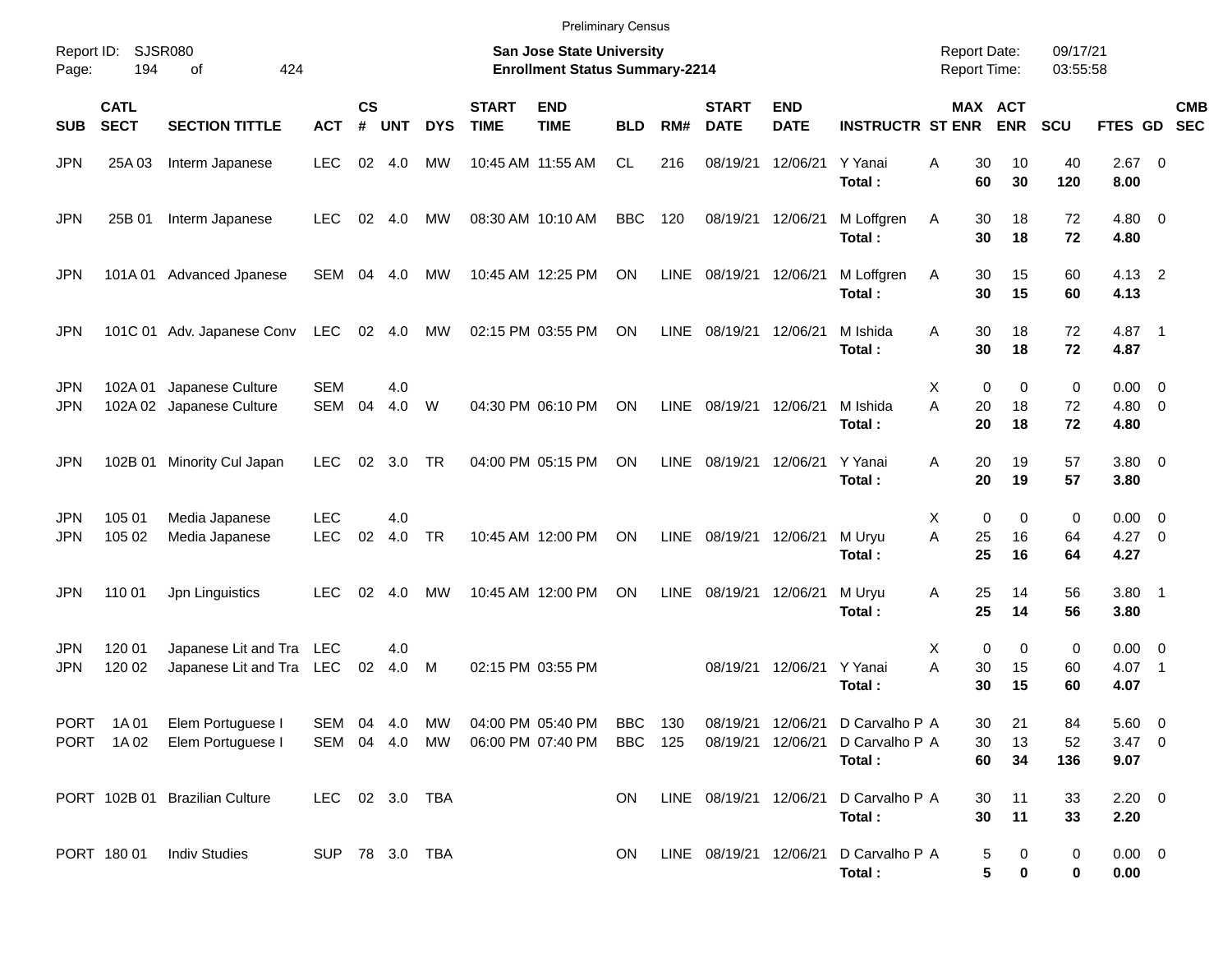|                     |                            |                               |               |                 |               |            |                             | <b>Preliminary Census</b>                                                 |            |             |                             |                           |                         |                                     |                       |                      |                |                          |                          |
|---------------------|----------------------------|-------------------------------|---------------|-----------------|---------------|------------|-----------------------------|---------------------------------------------------------------------------|------------|-------------|-----------------------------|---------------------------|-------------------------|-------------------------------------|-----------------------|----------------------|----------------|--------------------------|--------------------------|
| Report ID:<br>Page: | 195                        | SJSR080<br>of<br>424          |               |                 |               |            |                             | <b>San Jose State University</b><br><b>Enrollment Status Summary-2214</b> |            |             |                             |                           |                         | <b>Report Date:</b><br>Report Time: |                       | 09/17/21<br>03:55:58 |                |                          |                          |
| <b>SUB</b>          | <b>CATL</b><br><b>SECT</b> | <b>SECTION TITTLE</b>         | <b>ACT</b>    | <b>CS</b><br>#  | <b>UNT</b>    | <b>DYS</b> | <b>START</b><br><b>TIME</b> | <b>END</b><br><b>TIME</b>                                                 | <b>BLD</b> | RM#         | <b>START</b><br><b>DATE</b> | <b>END</b><br><b>DATE</b> | <b>INSTRUCTR ST ENR</b> |                                     | MAX ACT<br><b>ENR</b> | <b>SCU</b>           | FTES GD        |                          | <b>CMB</b><br><b>SEC</b> |
| <b>RUSS</b>         | 1A 01                      | Elem Russian I                | SEM           |                 | 4.0           |            |                             |                                                                           |            |             |                             |                           |                         | X<br>0                              | 0                     | 0                    | 0.00           | $\overline{\phantom{0}}$ |                          |
| <b>RUSS</b>         | 1A 02                      | Elem Russian I                | <b>SEM</b>    | 04              | 4.0           | TR         |                             | 04:00 PM 05:40 PM                                                         | <b>ON</b>  | <b>LINE</b> | 08/19/21                    | 12/06/21                  | L Chiriaeva             | 26<br>A                             | 22                    | 88                   | 5.87           | $\overline{\phantom{0}}$ |                          |
| <b>SPAN</b>         | 1A 01                      | Elem Spanish                  | <b>LEC</b>    | 02 <sub>2</sub> | 4.0           | <b>MW</b>  |                             | 04:00 PM 05:40 PM                                                         | <b>SH</b>  | 240         | 08/19/21                    | 12/06/21                  | I Santos San A          | 31                                  | 29                    | 116                  | 7.73           | $\overline{\mathbf{0}}$  |                          |
| <b>SPAN</b>         | 1A 02                      | Elem Spanish                  | <b>LEC</b>    |                 | 02 4.0        | TR         |                             | 04:00 PM 05:40 PM                                                         | <b>BBC</b> | 203         | 08/19/21                    | 12/06/21                  | J Garcia Bue A          | 30                                  | 29                    | 116                  | 7.73           | $\overline{\phantom{0}}$ |                          |
| <b>SPAN</b>         | 1A03                       | Elem Spanish                  | <b>LEC</b>    |                 | 02 4.0        | MW         |                             | 08:30 AM 10:10 AM                                                         | <b>BBC</b> | 203         | 08/19/21                    | 12/06/21                  | I Santos San A          | 30                                  | 29                    | 116                  | 7.73           | - 0                      |                          |
| <b>SPAN</b>         | 1A 04                      | Elem Spanish                  | <b>LEC</b>    | 02              | - 4.0         | <b>TR</b>  |                             | 08:30 AM 10:10 AM                                                         | <b>BBC</b> | 120         | 08/19/21                    | 12/06/21                  | J Garcia Bue A          | 30                                  | 30                    | 120                  | 8.00           | 0                        |                          |
| <b>SPAN</b>         | 1A 05                      | Elem Spanish                  | <b>LEC</b>    | 02              | - 4.0         | <b>TR</b>  |                             | 04:00 PM 05:40 PM                                                         | <b>DMH</b> | 208         | 08/19/21                    | 12/06/21                  | T Wang                  | 30<br>A                             | 28                    | 112                  | 7.47           | $\overline{\phantom{0}}$ |                          |
| <b>SPAN</b>         | 1A 06                      | Elem Spanish                  | <b>LEC</b>    |                 | 02 4.0        | <b>TBA</b> |                             |                                                                           | <b>ON</b>  | <b>LINE</b> | 08/19/21                    | 12/06/21                  | R Rodriguez A           | 30                                  | 30                    | 120                  | 8.00           | $\overline{\phantom{0}}$ |                          |
|                     |                            |                               |               |                 |               |            |                             |                                                                           |            |             |                             |                           | Total:                  | 207                                 | 197                   | 788                  | 52.53          |                          |                          |
| <b>SPAN</b>         | 1B 01                      | Elem Spanish                  | <b>LEC</b>    | 02              | -4.0          | TR         |                             | 08:30 AM 10:10 AM                                                         | <b>BBC</b> | 203         | 08/19/21                    | 12/06/21                  | I Rodriguez A           | 30                                  | $12 \,$               | 48                   | 3.20           | $\overline{\mathbf{0}}$  |                          |
| <b>SPAN</b>         | 1B 02                      | Elem Spanish                  | <b>LEC</b>    | 02              | -4.0          | <b>MW</b>  |                             | 04:00 PM 05:40 PM                                                         | <b>BBC</b> | 120         | 08/19/21                    | 12/06/21                  | <b>B Chavez Bol A</b>   | 30                                  | 16                    | 64                   | 4.27           | $\overline{\mathbf{0}}$  |                          |
| <b>SPAN</b>         | 1B 03                      | Elem Spanish                  | <b>LEC</b>    | 02              | 4.0           | МW         |                             | 08:30 AM 10:10 AM                                                         | <b>DMH</b> | 226B        | 08/19/21                    | 12/06/21                  | N Gonzalez A            | 27                                  | 18                    | 72                   | 4.80           | 0                        |                          |
| <b>SPAN</b>         | 1B 04                      | Elem Spanish                  | <b>LEC</b>    | 02              | 4.0           | <b>TBA</b> |                             |                                                                           | <b>ON</b>  | LINE        | 08/19/21                    | 12/06/21                  | R Rodriguez A           | 30                                  | 30                    | 120                  | 8.00           | $\overline{\phantom{0}}$ |                          |
|                     |                            |                               |               |                 |               |            |                             |                                                                           |            |             |                             |                           | Total:                  | 117                                 | 76                    | 304                  | 20.27          |                          |                          |
| <b>SPAN</b>         | 301                        | <b>Practical Spanish</b>      | <b>LEC</b>    |                 | 02 4.0        | <b>TBA</b> |                             |                                                                           | <b>ON</b>  | LINE        | 08/19/21 12/06/21           |                           | F De La Call A          | 30                                  | 15                    | 60                   | $4.00 \ 0$     |                          |                          |
|                     |                            |                               |               |                 |               |            |                             |                                                                           |            |             |                             |                           | Total:                  | 30                                  | 15                    | 60                   | 4.00           |                          |                          |
| <b>SPAN</b>         | 4A 80                      | Basic Spanish I               | <b>LEC</b>    |                 | 02 4.0        | TBA        |                             |                                                                           | <b>ON</b>  | LINE        | 08/19/21 12/06/21           |                           | A Dias Ferre A          | 30                                  | 30                    | 120                  | 8.07 1         |                          |                          |
|                     |                            |                               |               |                 |               |            |                             |                                                                           |            |             |                             |                           | Total:                  | 30                                  | 30                    | 120                  | 8.07           |                          |                          |
| <b>SPAN</b>         | 4B 80                      | <b>Basic Spanish II</b>       | <b>LEC</b>    |                 | 02 4.0        | TBA        |                             |                                                                           | <b>ON</b>  | <b>LINE</b> | 08/19/21 12/06/21           |                           | A Dias Ferre A          | 30                                  | 15                    | 60                   | $4.00 \ 0$     |                          |                          |
|                     |                            |                               |               |                 |               |            |                             |                                                                           |            |             |                             |                           | Total:                  | 30                                  | 15                    | 60                   | 4.00           |                          |                          |
| <b>SPAN</b>         | 20A 01                     | Spanish for Heritage          | LEC           |                 | 02 4.0        | TBA        |                             |                                                                           | <b>ON</b>  | <b>LINE</b> | 08/19/21 12/06/21           |                           | R Ramirez               | 30<br>A                             | 29                    | 116                  | $7.73 \quad 0$ |                          |                          |
|                     |                            |                               |               |                 |               |            |                             |                                                                           |            |             |                             |                           | Total:                  | 30                                  | 29                    | 116                  | 7.73           |                          |                          |
|                     | SPAN 25A 01                | Inter Spanish                 | LEC.          |                 | 02 4.0        | TR         |                             | 08:30 AM 10:10 AM                                                         | CL         | 306         |                             | 08/19/21 12/06/21         | A Campos Alb A          | 22                                  | 20                    | 80                   | 5.33 0         |                          |                          |
|                     |                            |                               |               |                 |               |            |                             |                                                                           |            |             |                             |                           | Total:                  | 22                                  | 20                    | 80                   | 5.33           |                          |                          |
|                     |                            |                               |               |                 |               |            |                             |                                                                           |            |             |                             |                           |                         |                                     |                       |                      |                |                          |                          |
|                     |                            | SPAN 25B 01 Inter Spanish     | LEC 02 4.0 TR |                 |               |            |                             | 04:00 PM 05:40 PM BBC 225                                                 |            |             |                             | 08/19/21 12/06/21         | A Campos Alb A          | 30                                  | 13                    | 52                   | $3.47 \ 0$     |                          |                          |
|                     |                            |                               |               |                 |               |            |                             |                                                                           |            |             |                             |                           | Total:                  | 30                                  | 13                    | 52                   | 3.47           |                          |                          |
|                     |                            | SPAN 101A 01 Advanced Spanish | SEM 04 4.0    |                 |               | МW         |                             | 10:45 AM 12:25 PM                                                         | BBC        | 203         |                             | 08/19/21 12/06/21         | T Estrabao              | 30<br>A                             | 17                    | 68                   | 4.53 0         |                          |                          |
|                     |                            | SPAN 101A 02 Advanced Spanish |               |                 | SEM 04 4.0 TR |            |                             | 12:30 PM 02:10 PM                                                         | CL         | 308         |                             | 08/19/21 12/06/21         | A Campos Alb A          | 22                                  | 11                    | 44                   | $2.93$ 0       |                          |                          |
|                     |                            |                               |               |                 |               |            |                             |                                                                           |            |             |                             |                           | Total:                  | 52                                  | 28                    | 112                  | 7.47           |                          |                          |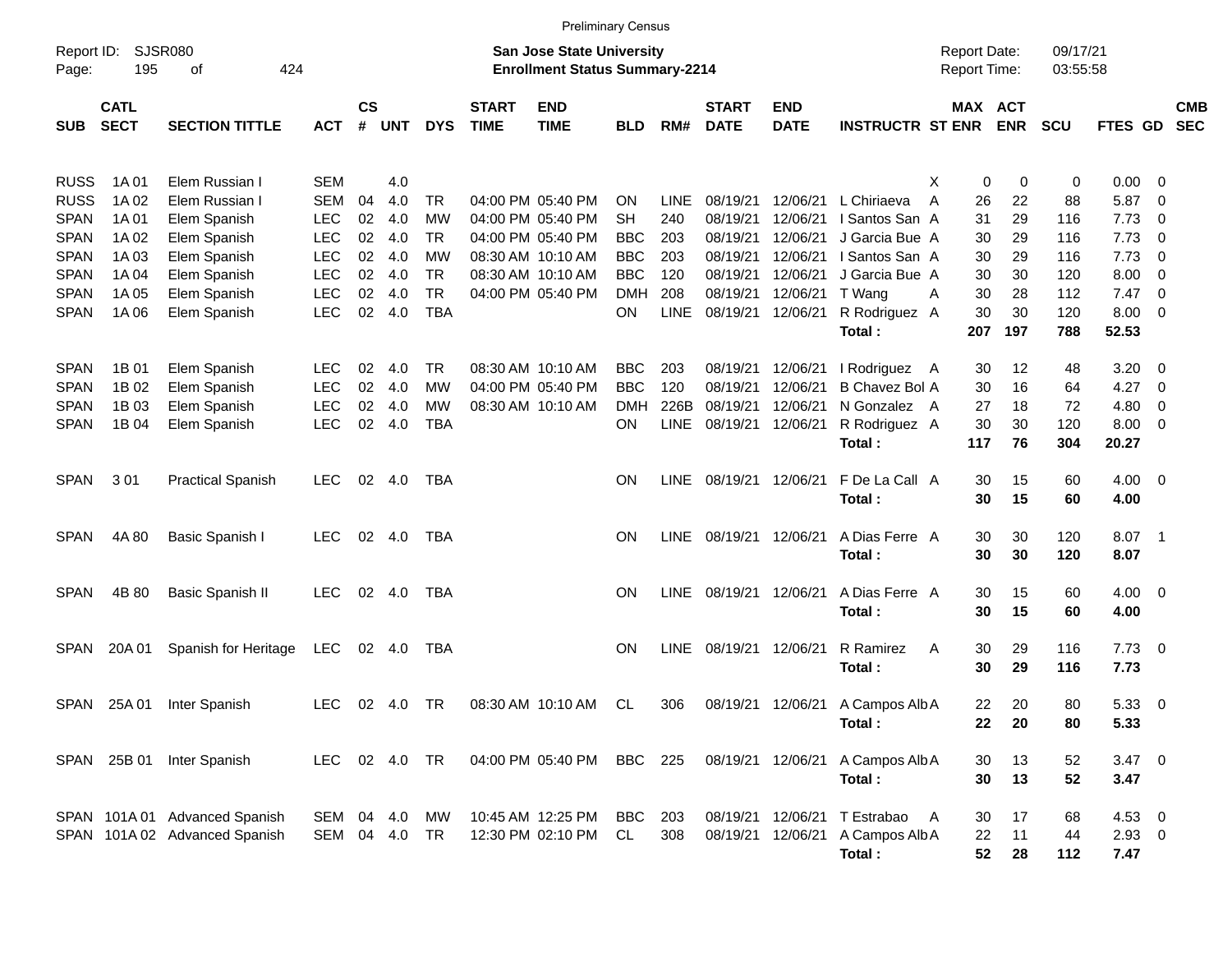|                     |                            |                                    |              |                    |            |            |                                                                    | <b>Preliminary Census</b> |            |             |                                 |                           |                                            |                    |                           |                   |                     |                           |
|---------------------|----------------------------|------------------------------------|--------------|--------------------|------------|------------|--------------------------------------------------------------------|---------------------------|------------|-------------|---------------------------------|---------------------------|--------------------------------------------|--------------------|---------------------------|-------------------|---------------------|---------------------------|
| Report ID:<br>Page: | <b>SJSR080</b><br>196      |                                    |              |                    |            |            | San Jose State University<br><b>Enrollment Status Summary-2214</b> |                           |            |             |                                 |                           | <b>Report Date:</b><br><b>Report Time:</b> |                    | 09/17/21<br>03:55:58      |                   |                     |                           |
| <b>SUB</b>          | <b>CATL</b><br><b>SECT</b> | <b>SECTION TITTLE</b>              | <b>ACT</b>   | $\mathsf{cs}$<br># | <b>UNT</b> | <b>DYS</b> | <b>START</b><br><b>TIME</b>                                        | <b>END</b><br><b>TIME</b> | <b>BLD</b> | RM#         | <b>START</b><br><b>DATE</b>     | <b>END</b><br><b>DATE</b> | <b>INSTRUCTR ST ENR</b>                    |                    | MAX ACT<br><b>ENR</b>     | <b>SCU</b>        |                     | <b>CMB</b><br>FTES GD SEC |
|                     |                            | SPAN 101B 01 Advanced Spanish      | SEM          | 04                 | 4.0        | МW         |                                                                    | 02:15 PM 03:55 PM         | <b>MH</b>  | 324         | 08/19/21                        | 12/06/21<br>12/06/21      | T Estrabao                                 | 35<br>Α<br>30<br>A | 8<br>9                    | 32<br>36          | 2.13                | $\overline{\phantom{0}}$  |
|                     |                            | SPAN 101B 02 Advanced Spanish      | SEM          | 04                 | 4.0        | <b>TR</b>  |                                                                    | 10:45 AM 12:25 PM         | <b>BBC</b> | 203         | 08/19/21                        |                           | T Estrabao<br>Total:                       | 65                 | 17                        | 68                | $2.40 \ 0$<br>4.53  |                           |
|                     |                            | SPAN 102A 01 Spanish Culture       | <b>LEC</b>   | 02                 | 4.0        | MW         |                                                                    | 10:45 AM 12:00 PM         | <b>SH</b>  | 240         | 08/19/21                        | 12/06/21                  | F De La Call A<br>Total:                   | 31<br>31           | 15<br>15                  | 60<br>60          | $4.00 \ 0$<br>4.00  |                           |
|                     |                            | SPAN 102B 01 Hisp Amer Culture     | SEM          | 04                 | 3.0        | МW         |                                                                    | 09:00 AM 10:15 AM         | ENG        | 403         | 08/19/21                        | 12/06/21                  | R Rodriguez A                              | 30                 | 16                        | 48                | $3.20 \ 0$          |                           |
| SPAN                |                            | 102B 02 Hisp Amer Culture          | <b>SEM</b>   | 04                 | 3.0        | <b>TR</b>  |                                                                    | 09:00 AM 10:15 AM         | <b>SH</b>  | 240         | 08/19/21                        | 12/06/21                  | T Estrabao                                 | 31<br>A            | 16                        | 48                | 3.20                | $\overline{\phantom{0}}$  |
|                     |                            | SPAN 102B 03 Hisp Amer Culture     | SEM          | 04                 | 3.0        | <b>MW</b>  |                                                                    | 12:30 PM 01:45 PM         | <b>CL</b>  | 216         | 08/19/21                        | 12/06/21                  | A lacomini-B A<br>Total:                   | 24<br>85           | 20<br>52                  | 60<br>156         | $4.00 \ 0$<br>10.40 |                           |
|                     | SPAN 110 01                | Spanish Morphology                 | <b>LEC</b>   |                    | 02 4.0     | MW         |                                                                    | 02:15 PM 03:30 PM         | ON         | <b>LINE</b> | 08/19/21 12/06/21               |                           | A Long<br>Total:                           | 30<br>Α<br>30      | 20<br>20                  | 80<br>80          | $5.40$ 1<br>5.40    |                           |
|                     | SPAN 115 01                | Intro Lit Studies                  | <b>LEC</b>   |                    | 02 4.0     | TBA        |                                                                    |                           | <b>ON</b>  | <b>LINE</b> | 08/19/21 12/06/21               |                           | R Ramirez<br>Total:                        | 32<br>A<br>32      | 19<br>19                  | 76<br>76          | $5.20$ 2<br>5.20    |                           |
|                     |                            | SPAN 140A 01 Spanish Amer Lit      | <b>LEC</b>   |                    | 02 4.0     | <b>TBA</b> |                                                                    |                           | <b>ON</b>  | <b>LINE</b> | 08/19/21 12/06/21               |                           | V Fernandez A<br>Total:                    | 30<br>30           | 19<br>19                  | 76<br>76          | 5.47 6<br>5.47      |                           |
|                     | SPAN 201 01                | Modern Spanish                     | SEM 05       |                    | 4.0        | M          |                                                                    | 05:45 PM 07:00 PM         | <b>ON</b>  | LINE        | 08/19/21 12/06/21               |                           | A Long<br>Total:                           | 15<br>Α<br>15      | 8<br>8                    | 32<br>32          | $2.60$ 7<br>2.60    |                           |
|                     | SPAN 202 01                | Sem Hisp Civ Cult                  | SEM 05       |                    | 4.0        | $\top$     |                                                                    | 02:15 PM 04:15 PM         | <b>ON</b>  | <b>LINE</b> | 08/19/21                        | 12/06/21                  | V Fernandez A<br>Total:                    | 15<br>15           | 16<br>16                  | 64<br>64          | 5.27 15<br>5.27     |                           |
|                     | SPAN 298 01                | <b>Special Study</b>               | <b>SUP</b>   |                    | 78 1.0     | TBA        |                                                                    |                           | <b>ON</b>  | <b>LINE</b> | 08/19/21                        | 12/06/21                  | V Fernandez A<br>Total:                    | 10<br>10           | 1<br>$\blacktriangleleft$ | $\mathbf{1}$<br>1 | $0.08$ 1<br>0.08    |                           |
| <b>TAG</b>          | 1A 01                      | Elementary Tagalog I LEC           |              |                    | 4.0        |            |                                                                    |                           |            |             |                                 |                           |                                            | х<br>0             | 0                         | 0                 | $0.00 \t 0$         |                           |
| <b>TAG</b>          | 1A 02                      | Elementary Tagalog I LEC 02 4.0 TR |              |                    |            |            |                                                                    | 06:00 PM 07:40 PM         |            |             |                                 |                           | 08/19/21 12/06/21 E Borbon                 | Α<br>30            | 30                        | 120               | $8.00 \t 0$         |                           |
|                     |                            |                                    |              |                    |            |            |                                                                    |                           |            |             |                                 |                           | Total:                                     | 30                 | 30                        | 120               | 8.00                |                           |
| TAG                 | 1B 01                      | Elementary Tagalog I LEC 02 4.0 TR |              |                    |            |            |                                                                    | 04:00 PM 05:40 PM         |            |             |                                 |                           | 08/19/21 12/06/21 E Borbon                 | Α<br>30            | 10                        | 40                | $2.67$ 0            |                           |
|                     |                            |                                    |              |                    |            |            |                                                                    |                           |            |             |                                 |                           | Total:                                     | 30                 | 10                        | 40                | 2.67                |                           |
| VIET                | 1A 01                      | Elem Vietnamese                    | SEM 04 4.0 T |                    |            |            |                                                                    | 04:00 PM 06:45 PM         |            |             | DMH 226B 08/19/21 12/06/21 H Le |                           | Total:                                     | 27<br>A<br>27      | 27<br>27                  | 81<br>81          | $7.20 \t 0$<br>7.20 |                           |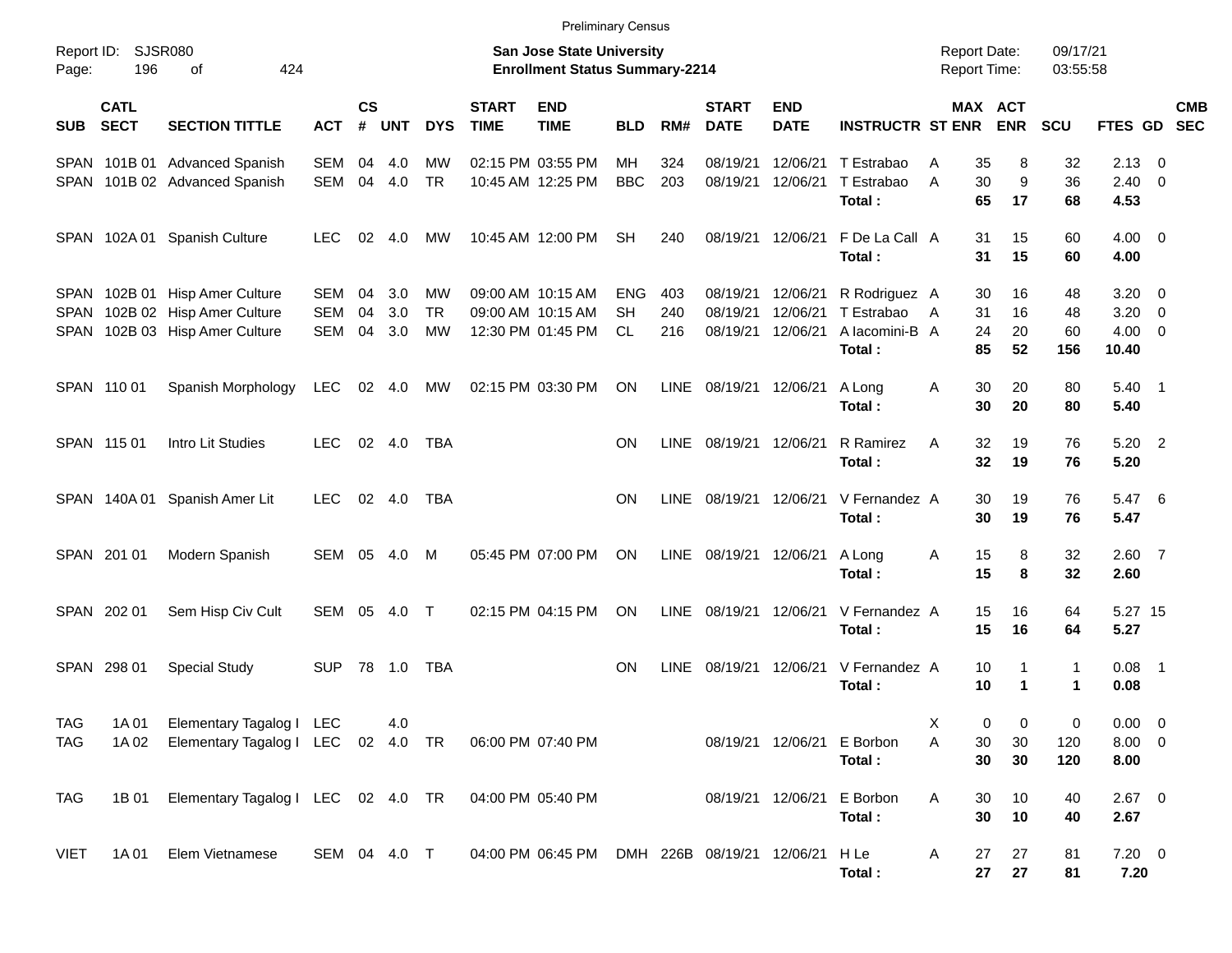|                             |                            |     |                       |     |         |           |     |            |                             |                    | <b>Preliminary Census</b>                                                 |     |                             |                           |                         |                                     |            |                      |             |            |
|-----------------------------|----------------------------|-----|-----------------------|-----|---------|-----------|-----|------------|-----------------------------|--------------------|---------------------------------------------------------------------------|-----|-----------------------------|---------------------------|-------------------------|-------------------------------------|------------|----------------------|-------------|------------|
| Report ID: SJSR080<br>Page: |                            | 197 | of                    | 424 |         |           |     |            |                             |                    | <b>San Jose State University</b><br><b>Enrollment Status Summary-2214</b> |     |                             |                           |                         | Report Date:<br><b>Report Time:</b> |            | 09/17/21<br>03:55:58 |             |            |
| SUB                         | <b>CATL</b><br><b>SECT</b> |     | <b>SECTION TITTLE</b> |     | $ACT$ # | <b>CS</b> | UNT | <b>DYS</b> | <b>START</b><br><b>TIME</b> | <b>END</b><br>TIME | <b>BLD</b>                                                                | RM# | <b>START</b><br><b>DATE</b> | <b>END</b><br><b>DATE</b> | <b>INSTRUCTR ST ENR</b> | <b>MAX ACT</b>                      | <b>ENR</b> | <b>SCU</b>           | FTES GD SEC | <b>CMB</b> |

| Department : | World Languages & Literatures | 2201<br>Department Total:       | 1521 | 5902 | 398.50 |
|--------------|-------------------------------|---------------------------------|------|------|--------|
|              |                               | 1393<br><b>Lower Division:</b>  | 1111 | 4417 | 296.40 |
|              |                               | <b>Upper Division:</b><br>738   | 369  | 1342 | 91.07  |
|              |                               | 70<br><b>Graduate Division:</b> | -41  | 143  | 11.03  |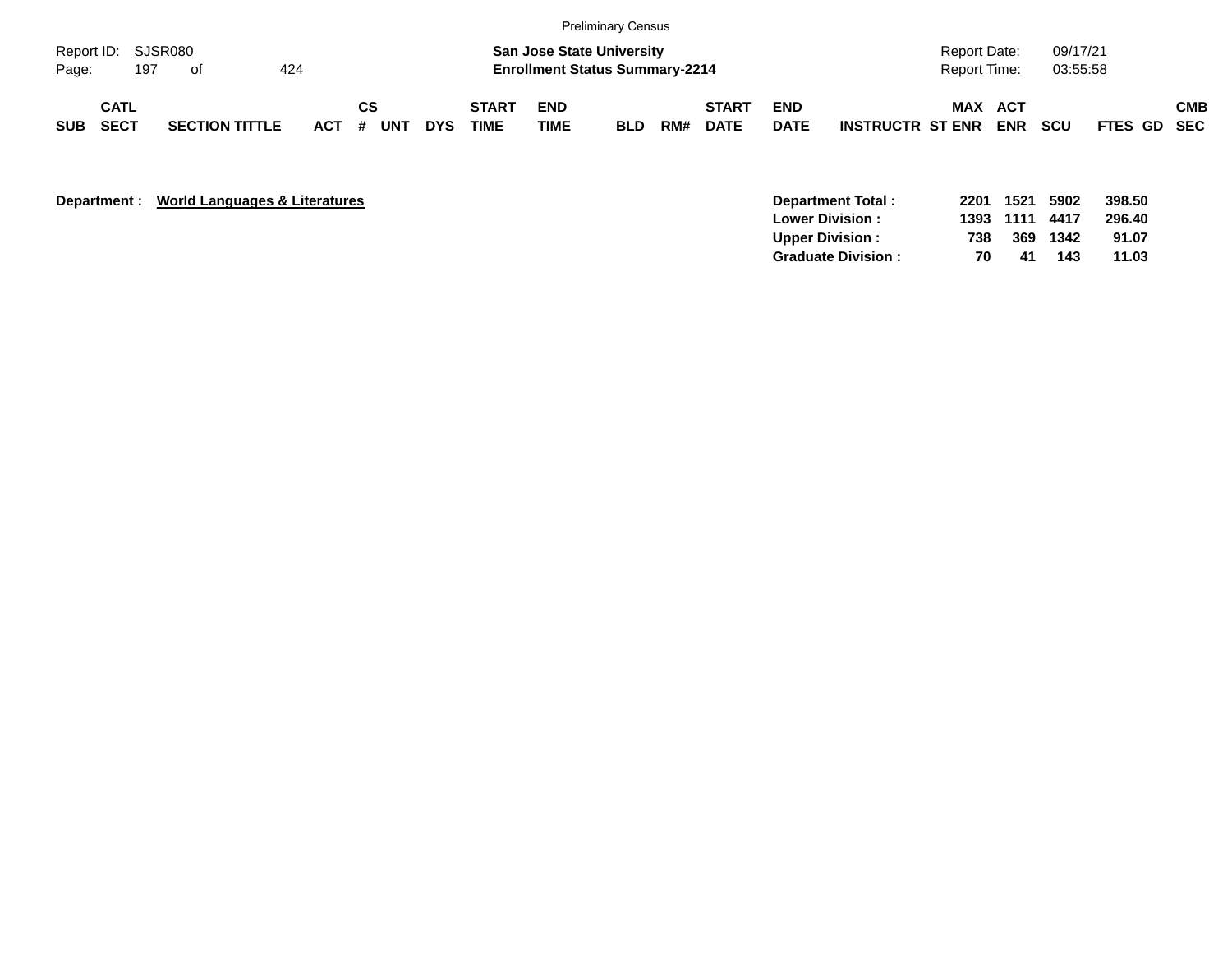|                |                            |                                  |            |           |              |            |                             | <b>Preliminary Census</b>              |            |             |                                |                           |                                  |                     |                       |     |            |             |                         |                          |
|----------------|----------------------------|----------------------------------|------------|-----------|--------------|------------|-----------------------------|----------------------------------------|------------|-------------|--------------------------------|---------------------------|----------------------------------|---------------------|-----------------------|-----|------------|-------------|-------------------------|--------------------------|
| Report ID:     |                            | SJSR080                          |            |           |              |            |                             | <b>San Jose State University</b>       |            |             |                                |                           |                                  | <b>Report Date:</b> |                       |     | 09/17/21   |             |                         |                          |
| Page:          | 198                        | 424<br>οf                        |            |           |              |            |                             | <b>Enrollment Status Summary-2214</b>  |            |             |                                |                           |                                  | <b>Report Time:</b> |                       |     | 03:55:58   |             |                         |                          |
|                |                            |                                  |            |           |              |            |                             |                                        |            |             |                                |                           |                                  |                     |                       |     |            |             |                         |                          |
| <b>SUB</b>     | <b>CATL</b><br><b>SECT</b> | <b>SECTION TITTLE</b>            | <b>ACT</b> | <b>CS</b> | # UNT        | <b>DYS</b> | <b>START</b><br><b>TIME</b> | <b>END</b><br><b>TIME</b>              | <b>BLD</b> | RM#         | <b>START</b><br><b>DATE</b>    | <b>END</b><br><b>DATE</b> | <b>INSTRUCTR ST ENR</b>          |                     | MAX ACT<br><b>ENR</b> |     | <b>SCU</b> | FTES GD     |                         | <b>CMB</b><br><b>SEC</b> |
|                |                            |                                  |            |           |              |            |                             |                                        |            |             |                                |                           |                                  |                     |                       |     |            |             |                         |                          |
| <b>College</b> |                            | <b>Humanities &amp; the Arts</b> |            |           |              |            |                             |                                        |            |             |                                |                           |                                  |                     |                       |     |            |             |                         |                          |
|                | Department :               | <b>Humanities</b>                |            |           |              |            |                             |                                        |            |             |                                |                           |                                  |                     |                       |     |            |             |                         |                          |
| AMS            | 1A60                       | <b>Amer Cultures 1877</b>        | <b>LEC</b> |           | 0.0          |            |                             |                                        |            |             |                                |                           |                                  | X                   | 0                     | 0   | 0          | 0.00        | 0                       |                          |
| AMS            | 1A61                       | Amer Cultures 1877               | <b>SEM</b> |           | 6.0          |            |                             |                                        |            |             |                                |                           |                                  | х                   | 0                     | 0   | 0          | 0.00        | 0                       |                          |
| AMS            | 1A62                       | Amer Cultures 1877               | <b>LEC</b> |           | 0.0          |            |                             |                                        |            |             |                                |                           |                                  | х                   | 0                     | 0   | 0          | 0.00        | 0                       |                          |
| AMS            | 1A63                       | Amer Cultures 1877               | <b>SEM</b> |           | 6.0          |            |                             |                                        |            |             |                                |                           |                                  | х                   | 0                     | 0   | 0          | 0.00        | 0                       |                          |
| AMS            | 1A64                       | Amer Cultures 1877               | <b>LEC</b> |           | 0.0          |            |                             |                                        |            |             |                                |                           |                                  | х                   | 0                     | 0   | 0          | 0.00        | 0                       |                          |
| AMS            | 1A 65                      | Amer Cultures 1877               | <b>SEM</b> |           | 6.0          |            |                             |                                        |            |             |                                |                           |                                  | х                   | 0                     | 0   | 0          | 0.00        | 0                       |                          |
| AMS            | 1A66                       | Amer Cultures 1877               | <b>LEC</b> | 01        | 0.0          | TR         |                             | 12:30 PM 01:45 PM                      | <b>ON</b>  | <b>LINE</b> | 08/19/21                       | 12/06/21                  | F Hsu                            | Α                   | 32                    | 31  | 93         | 0.00        | 0                       |                          |
| AMS            | 1A 67                      | Amer Cultures 1877               | <b>SEM</b> | 05        | 6.0          | TR         |                             | 02:15 PM 03:30 PM                      |            |             | 08/19/21                       | 12/06/21                  | F Hsu                            | Α                   | 32                    | 31  | 93         | 12.40       | 0                       |                          |
| AMS            | 1A68                       | Amer Cultures 1877               | <b>LEC</b> | 01        | 0.0          | <b>TR</b>  |                             | 12:30 PM 01:45 PM                      | ΟN         | <b>LINE</b> | 08/19/21                       | 12/06/21                  | M Moore                          | Α                   | 32                    | 28  | 84         | 0.00        | 0                       |                          |
| AMS            | 1A69                       | Amer Cultures 1877               | <b>SEM</b> | 05        | 6.0          | TR         |                             | 02:15 PM 03:30 PM                      |            |             | 08/19/21                       | 12/06/21                  | M Moore                          | A                   | 32                    | 28  | 84         | 11.20       | 0                       |                          |
| AMS            | 1A 70                      | Amer Cultures 1877               | <b>LEC</b> | 01        | 0.0          | TR         |                             | 12:30 PM 01:45 PM                      | ΟN         | <b>LINE</b> | 08/19/21                       | 12/06/21                  | J Georges                        | A                   | 32                    | 29  | 87         | 0.00        | 0                       |                          |
| AMS            | 1A 71                      | Amer Cultures 1877               | <b>SEM</b> | 05        | 6.0          | TR         |                             | 02:15 PM 03:30 PM                      |            |             | 08/19/21                       | 12/06/21                  | J Georges                        | A                   | 32                    | 29  | 87         | 11.60       | 0                       |                          |
| AMS            | 1A 80                      | Amer Cultures 1877               | <b>LEC</b> | 01        | 0.0          | МW         |                             | 09:00 AM 10:15 AM                      | ΟN         | <b>LINE</b> | 08/19/21                       | 12/06/21                  | S Moultry                        | A                   | 32                    | 24  | 72         | 0.00        | 0                       |                          |
| AMS            | 1A81                       | Amer Cultures 1877               | <b>SEM</b> | 05        | 6.0          | МW         |                             | 10:45 AM 12:00 PM                      |            |             | 08/19/21                       | 12/06/21                  | S Moultry                        | A                   | 32                    | 24  | 72         | 9.60        | 0                       |                          |
| AMS            | 1A82                       | Amer Cultures 1877               | <b>LEC</b> | 01        | 0.0          | МW         |                             | 09:00 AM 10:15 AM                      | ΟN         | <b>LINE</b> | 08/19/21                       | 12/06/21                  | A Cushner                        | A                   | 32                    | 24  | 72         | 0.00        | 0                       |                          |
| AMS            | 1A83                       | Amer Cultures 1877               | SEM        | 05        | 6.0          | МW         |                             | 10:45 AM 12:00 PM                      |            |             | 08/19/21                       | 12/06/21                  | A Cushner                        | A                   | 32                    | 24  | 72         | 9.60        | 0                       |                          |
| AMS            | 1A 84                      | Amer Cultures 1877               | <b>LEC</b> | 01        | 0.0          | МW         |                             | 09:00 AM 10:15 AM                      | ON         | <b>LINE</b> | 08/19/21                       | 12/06/21                  | J Georges                        | Α                   | 32                    | 23  | 69         | 0.00        | 0                       |                          |
| AMS            | 1A 85                      | Amer Cultures 1877               | SEM        | 05        | 6.0          | МW         |                             | 10:45 AM 12:00 PM                      |            |             | 08/19/21                       | 12/06/21                  | J Georges                        | A                   | 32                    | 23  | 69         | 9.20        | 0                       |                          |
| AMS            | 1A 86                      | Amer Cultures 1877               | <b>LEC</b> | 01        | 0.0          | МW         |                             | 12:30 PM 01:45 PM                      | 0N         | <b>LINE</b> | 08/19/21                       | 12/06/21                  | G Smay                           | Α                   | 32                    | 29  | 87         | 0.00        | 0                       |                          |
| AMS            | 1A 87                      | Amer Cultures 1877               | <b>SEM</b> | 05        | 6.0          | м          |                             | 02:15 PM 03:30 PM                      | ON         | <b>LINE</b> | 08/19/21                       | 12/06/21                  | G Smay                           | Α                   | 32                    | 29  | 87         | 11.60       | 0                       |                          |
| AMS            | 1A88                       | Amer Cultures 1877               | <b>LEC</b> | 01        | 0.0          | МW         |                             | 12:30 PM 01:45 PM                      | ΟN         | <b>LINE</b> | 08/19/21                       | 12/06/21                  | A Cushner                        | A                   | 32                    | 27  | 81         | 0.00        | 0                       |                          |
| AMS            | 1A89                       | Amer Cultures 1877               | <b>SEM</b> | 05        | 6.0          | W          |                             | 02:15 PM 03:30 PM                      | ΟN         | <b>LINE</b> | 08/19/21                       | 12/06/21                  | A Cushner                        | A                   | 32                    | 27  | 81         | 10.80       | 0                       |                          |
| AMS            | 1A 90                      | Amer Cultures 1877               | <b>LEC</b> | 01        | 0.0          | МW         |                             | 12:30 PM 01:45 PM                      | ΟN         | <b>LINE</b> | 08/19/21                       | 12/06/21                  | V Lo                             | Α                   | 32                    | 27  | 81         | 0.00        | 0                       |                          |
| AMS            | 1A 91                      | Amer Cultures 1877               | SEM        | 05        | 6.0          | м          |                             | 02:15 PM 03:30 PM                      | ON         | LINE        | 08/19/21                       | 12/06/21                  | V Lo                             | Α                   | 32                    | 27  | 81         | 10.80       | 0                       |                          |
|                |                            |                                  |            |           |              |            |                             |                                        |            |             |                                |                           | Total:                           | 576                 |                       | 484 | 1452       | 96.80       |                         |                          |
|                |                            |                                  |            |           |              |            |                             |                                        |            |             |                                |                           |                                  |                     |                       |     |            |             |                         |                          |
| AMS            | 1B 80                      | Am Cults 1877-pres               | <b>LEC</b> | 01        | 0.0          | TR         |                             | 02:15 PM 03:30 PM                      | ON         | <b>LINE</b> | 08/19/21                       | 12/06/21                  | V Lo                             | A                   | 32                    | 18  | 54         | 0.00        | $\overline{\mathbf{0}}$ |                          |
| AMS            | 1B 81                      | Am Cults 1877-pres               | SEM        | 05        | 6.0          | T          |                             | 04:00 PM 05:15 PM                      | 0N         | <b>LINE</b> | 08/19/21                       | 12/06/21                  | V Lo                             | A                   | 32                    | 18  | 54         | 7.20        | 0                       |                          |
| AMS            | 1B 82                      | Am Cults 1877-pres               | LEC        | 01        | 0.0          | TR         |                             | 02:15 PM 03:30 PM                      | ON         |             | LINE 08/19/21 12/06/21 R Kling |                           |                                  | Α                   | 32                    | 26  | 78         | 0.00        | $\overline{\mathbf{0}}$ |                          |
| AMS            | 1B 83                      | Am Cults 1877-pres               | SEM 05     |           | 6.0          | R          |                             | 04:00 PM 05:15 PM                      | <b>ON</b>  |             | LINE 08/19/21 12/06/21 R Kling |                           |                                  | A                   | 32                    | 26  | 78         | $10.40 \ 0$ |                         |                          |
| AMS            | 1B 84                      | Am Cults 1877-pres               | LEC        |           | 01 0.0       | TR         |                             | 02:15 PM 03:30 PM                      | ON.        |             | LINE 08/19/21 12/06/21         |                           | J Gonzalez                       | Α                   | 32                    | 23  | 69         | $0.00 \t 0$ |                         |                          |
| AMS            | 1B 85                      | Am Cults 1877-pres               | SEM 05 6.0 |           |              | $\top$     |                             | 04:00 PM 05:15 PM                      | ON.        |             | LINE 08/19/21 12/06/21         |                           | J Gonzalez                       | A                   | 32                    | 23  | 69         | $9.20 \ 0$  |                         |                          |
|                |                            |                                  |            |           |              |            |                             |                                        |            |             |                                |                           | Total:                           |                     | 192 134               |     | 402        | 26.80       |                         |                          |
|                | 13980                      |                                  |            |           |              |            |                             |                                        |            |             |                                |                           |                                  |                     |                       |     |            | 4.80 0      |                         |                          |
| AMS            | 13981                      | Animals & Society                | SEM 05 3.0 |           | SEM 05 3.0 T | TR         |                             | 09:00 AM 10:15 AM<br>09:00 AM 10:15 AM | ON.        |             | LINE 08/19/21 12/06/21 F Hsu   |                           |                                  | A                   | 25                    | 24  | 72<br>75   | $5.00 \t 0$ |                         |                          |
| AMS            |                            | Animals & Society                |            |           |              |            |                             |                                        | ON.        |             |                                |                           | LINE 08/19/21 12/06/21 J Rycenga | A                   | 25                    | 25  |            |             |                         |                          |
|                |                            |                                  |            |           |              |            |                             |                                        |            |             |                                |                           | Total:                           |                     | 50                    | 49  | 147        | 9.80        |                         |                          |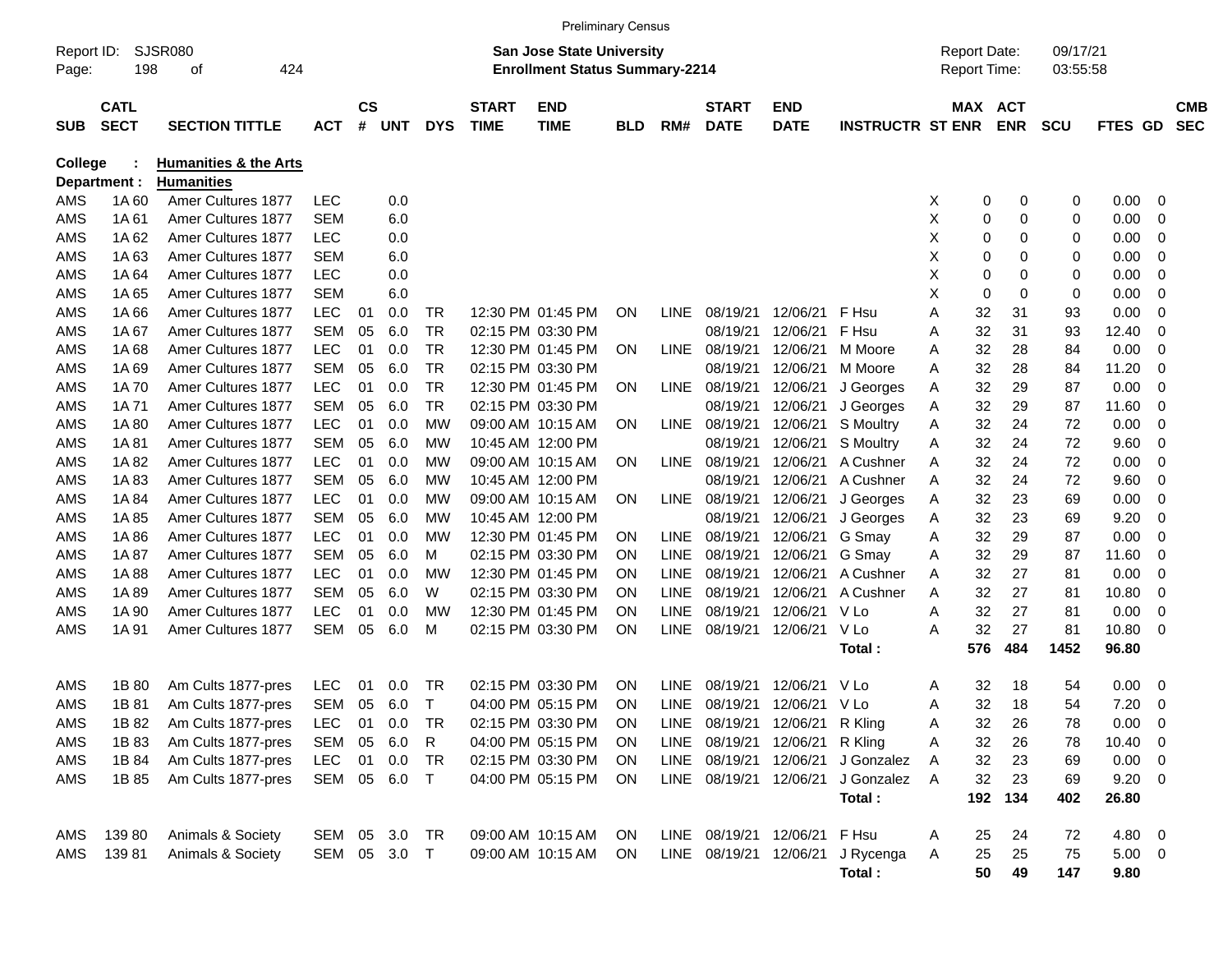|                                                |                                  |                                                                                     |                                                      |                      |                              |                                                    |                             | <b>Preliminary Census</b>                                                        |                        |                                                          |                                              |                                              |                                                    |                  |                                     |                                             |                            |                                                  |                                                                      |                          |
|------------------------------------------------|----------------------------------|-------------------------------------------------------------------------------------|------------------------------------------------------|----------------------|------------------------------|----------------------------------------------------|-----------------------------|----------------------------------------------------------------------------------|------------------------|----------------------------------------------------------|----------------------------------------------|----------------------------------------------|----------------------------------------------------|------------------|-------------------------------------|---------------------------------------------|----------------------------|--------------------------------------------------|----------------------------------------------------------------------|--------------------------|
| Report ID:<br>Page:                            | 199                              | SJSR080<br>424<br>οf                                                                |                                                      |                      |                              |                                                    |                             | <b>San Jose State University</b><br><b>Enrollment Status Summary-2214</b>        |                        |                                                          |                                              |                                              |                                                    |                  | <b>Report Date:</b><br>Report Time: |                                             | 09/17/21<br>03:55:58       |                                                  |                                                                      |                          |
| <b>SUB</b>                                     | <b>CATL</b><br><b>SECT</b>       | <b>SECTION TITTLE</b>                                                               | <b>ACT</b>                                           | $\mathsf{cs}$<br>#   | <b>UNT</b>                   | <b>DYS</b>                                         | <b>START</b><br><b>TIME</b> | <b>END</b><br><b>TIME</b>                                                        | <b>BLD</b>             | RM#                                                      | <b>START</b><br><b>DATE</b>                  | <b>END</b><br><b>DATE</b>                    | <b>INSTRUCTR ST ENR</b>                            |                  | MAX ACT                             | <b>ENR</b>                                  | <b>SCU</b>                 | FTES GD                                          |                                                                      | <b>CMB</b><br><b>SEC</b> |
| AMS<br><b>ENVS</b><br><b>HUM</b><br>AMS        | 15980<br>15980<br>15980<br>15981 | Nat & World Cult<br>Nat & World Cult<br>Nat & World Cult<br>Nat & World Cult        | <b>SEM</b><br><b>SEM</b><br><b>SEM</b><br><b>SEM</b> | 05<br>05<br>05<br>05 | 3.0<br>3.0<br>3.0<br>3.0     | TR<br><b>TR</b><br><b>TR</b><br><b>TR</b>          |                             | 09:00 AM 10:15 AM<br>09:00 AM 10:15 AM<br>09:00 AM 10:15 AM<br>02:15 PM 03:30 PM | ΟN<br>ΟN<br>ΟN         | <b>LINE</b><br><b>LINE</b><br>LINE                       | 08/19/21<br>08/19/21<br>08/19/21<br>08/19/21 | 12/06/21<br>12/06/21<br>12/06/21<br>12/06/21 | D Rivers<br><b>D</b> Rivers<br>D Rivers<br>S Brown | Α<br>A<br>Α<br>Α | 30<br>0<br>0<br>30                  | 16<br>9<br>4<br>16                          | 48<br>27<br>12<br>48       | 3.20<br>1.80<br>0.80<br>3.20                     | $0\,$ C<br>0 <sup>o</sup><br>0 <sup>o</sup><br>0 <sup>o</sup>        |                          |
| <b>ENVS</b><br>HUM<br>AMS<br><b>ENVS</b>       | 15981<br>15981<br>15982<br>15982 | Nat & World Cult<br>Nat & World Cult<br>Nat & World Cult<br>Nat & World Cult        | <b>SEM</b><br><b>SEM</b><br><b>SEM</b><br><b>SEM</b> | 05<br>05<br>05<br>05 | 3.0<br>3.0<br>3.0<br>3.0     | <b>TR</b><br><b>TR</b><br><b>TBA</b><br><b>TBA</b> |                             | 02:15 PM 03:30 PM<br>02:15 PM 03:30 PM                                           | ΟN<br>ON               | <b>LINE</b><br><b>LINE</b>                               | 08/19/21<br>08/19/21<br>08/19/21<br>08/19/21 | 12/06/21<br>12/06/21<br>12/06/21<br>12/06/21 | S Brown<br>S Brown<br>T Geier<br>T Geier           | Α<br>Α<br>Α<br>Α | 0<br>0<br>30<br>0                   | 13<br>$\mathbf 1$<br>22<br>9                | 39<br>3<br>66<br>27        | 2.60<br>0.20<br>4.40<br>1.85                     | 0 <sup>o</sup><br>0 <sup>o</sup><br>0 <sup>o</sup><br>$1\,C$         |                          |
| <b>HUM</b><br>AMS<br><b>ENVS</b><br><b>HUM</b> | 15982<br>15983<br>15983<br>15983 | Nat & World Cult<br>Nat & World Cult<br>Nat & World Cult<br>Nat & World Cult        | <b>SEM</b><br><b>SEM</b><br><b>SEM</b><br><b>SEM</b> | 05<br>05<br>05<br>05 | 3.0<br>3.0<br>3.0<br>3.0     | <b>TBA</b><br><b>TR</b><br><b>TR</b><br><b>TR</b>  |                             | 09:00 AM 10:15 AM<br>09:00 AM 10:15 AM<br>09:00 AM 10:15 AM                      | ON<br>ON<br>ΟN<br>ON   | <b>LINE</b><br><b>LINE</b><br><b>LINE</b><br><b>LINE</b> | 08/19/21<br>08/19/21<br>08/19/21<br>08/19/21 | 12/06/21<br>12/06/21<br>12/06/21<br>12/06/21 | T Geier<br>S Brown<br>S Brown<br>S Brown           | Α<br>Α<br>A<br>Α | 0<br>30<br>0<br>0                   | 5<br>22<br>$\overline{c}$<br>$\overline{7}$ | 15<br>66<br>6<br>21<br>378 | 1.00<br>4.40<br>0.40<br>1.40                     | 0 <sup>o</sup><br>0 <sup>o</sup><br>0 <sup>o</sup><br>0 <sup>o</sup> |                          |
| AMS<br><b>HUM</b>                              | 17980<br>179 80                  | Amer Pop Culture<br>Amer Pop Culture                                                | SEM<br><b>SEM</b>                                    | 05<br>05             | 3.0<br>3.0                   | R<br>R                                             |                             | 09:00 AM 10:15 AM<br>09:00 AM 10:15 AM                                           | ΟN<br>ON               | <b>LINE</b><br><b>LINE</b>                               | 08/19/21<br>08/19/21                         | 12/06/21<br>12/06/21                         | Total:<br>J Gonzalez<br>J Gonzalez<br>Total:       | A<br>A           | 120<br>30<br>0<br>30                | 126<br>19<br>9<br>28                        | 57<br>27<br>84             | 25.25<br>3.80<br>1.80<br>5.60                    | $0\,$ C<br>0 <sup>o</sup>                                            |                          |
| AMS<br>AMS<br>AMS                              | 180 01<br>180 02<br>180 03       | <b>Individual Studies</b><br><b>Individual Studies</b><br><b>Individual Studies</b> | <b>SUP</b><br><b>SUP</b><br><b>SUP</b>               | 78<br>78<br>78       | 1.0<br>2.0<br>3.0            | <b>TBA</b><br><b>TBA</b><br><b>TBA</b>             |                             |                                                                                  | ΟN<br>ΟN<br>ON         | <b>LINE</b><br><b>LINE</b><br><b>LINE</b>                | 08/19/21<br>08/19/21<br>08/19/21             | 12/06/21<br>12/06/21<br>12/06/21             | F Hsu<br>F Hsu<br>F Hsu<br>Total:                  | A<br>Α<br>Α      | 1<br>1<br>1<br>3                    | 0<br>0<br>0<br>0                            | 0<br>0<br>0<br>0           | 0.00<br>0.00<br>0.00<br>0.00                     | - 0<br>- 0<br>- 0                                                    |                          |
| CA<br>СA<br>CА                                 | 60 01<br>60 02<br>60 80          | <b>Creativity Matters</b><br><b>Creativity Matters</b><br><b>Creativity Matters</b> | <b>LEC</b><br><b>LEC</b><br><b>LEC</b>               | 02<br>02<br>02       | 3.0<br>3.0<br>3.0            | MW<br>R<br><b>TBA</b>                              |                             | 10:45 AM 12:00 PM<br>04:00 PM 06:45 PM                                           | OΝ<br><b>DMH</b><br>ΟN | <b>LINE</b><br>226B<br><b>LINE</b>                       | 08/19/21<br>08/19/21<br>08/19/21             | 12/06/21<br>12/06/21<br>12/06/21             | E Johnson<br>W McCraw<br>E Linden<br>Total:        | A<br>A<br>Α      | 25<br>25<br>25<br>75                | 25<br>24<br>25<br>74                        | 75<br>72<br>75<br>222      | 5.00<br>4.80<br>5.00<br>14.80                    | $\overline{\mathbf{0}}$<br>$\overline{0}$<br>- 0                     |                          |
| CA                                             | 70 01                            | Vis & Media Arts                                                                    | <b>LEC</b>                                           | 04                   | 3.0                          | W                                                  |                             | 05:45 PM 08:30 PM                                                                | ART                    | 206                                                      | 08/19/21                                     | 12/06/21                                     | A Bregg<br>Total:                                  | A                | 25<br>25                            | 22<br>22                                    | 66<br>66                   | 4.40<br>4.40                                     | $\overline{\phantom{0}}$                                             |                          |
| CA                                             | 75 01                            | Perf Arts K8 Teach                                                                  | SEM 05 3.0 M                                         |                      |                              |                                                    |                             | 05:45 PM 08:30 PM                                                                | MUS 210                |                                                          | 08/19/21 12/06/21                            |                                              | K Ireland D'<br>Total:                             | A                | 25<br>25                            | 17<br>17                                    | 51<br>51                   | $3.40 \ 0$<br>3.40                               |                                                                      |                          |
| CA<br>CA<br>CA                                 | 95 01<br>95 02<br>95 80          | Queer Arts<br>Queer Arts<br>Queer Arts                                              | LEC<br>LEC<br><b>LEC</b>                             |                      | 02 3.0<br>02 3.0<br>02 3.0 M | TR<br><b>TR</b>                                    |                             | 10:45 AM 12:00 PM<br>12:30 PM 01:45 PM<br>04:00 PM 05:15 PM                      |                        | DMH 226B<br>DMH 226B                                     | 08/19/21<br>08/19/21<br>08/19/21             | 12/06/21<br>12/06/21<br>12/06/21             | L Alder<br>L Alder<br>L Alder<br>Total:            | A<br>A<br>Α      | 25<br>25<br>25<br>75                | 26<br>27<br>25<br>78                        | 78<br>81<br>75<br>234      | $5.20 \t 0$<br>$5.40\ 0$<br>$5.00 \t 0$<br>15.60 |                                                                      |                          |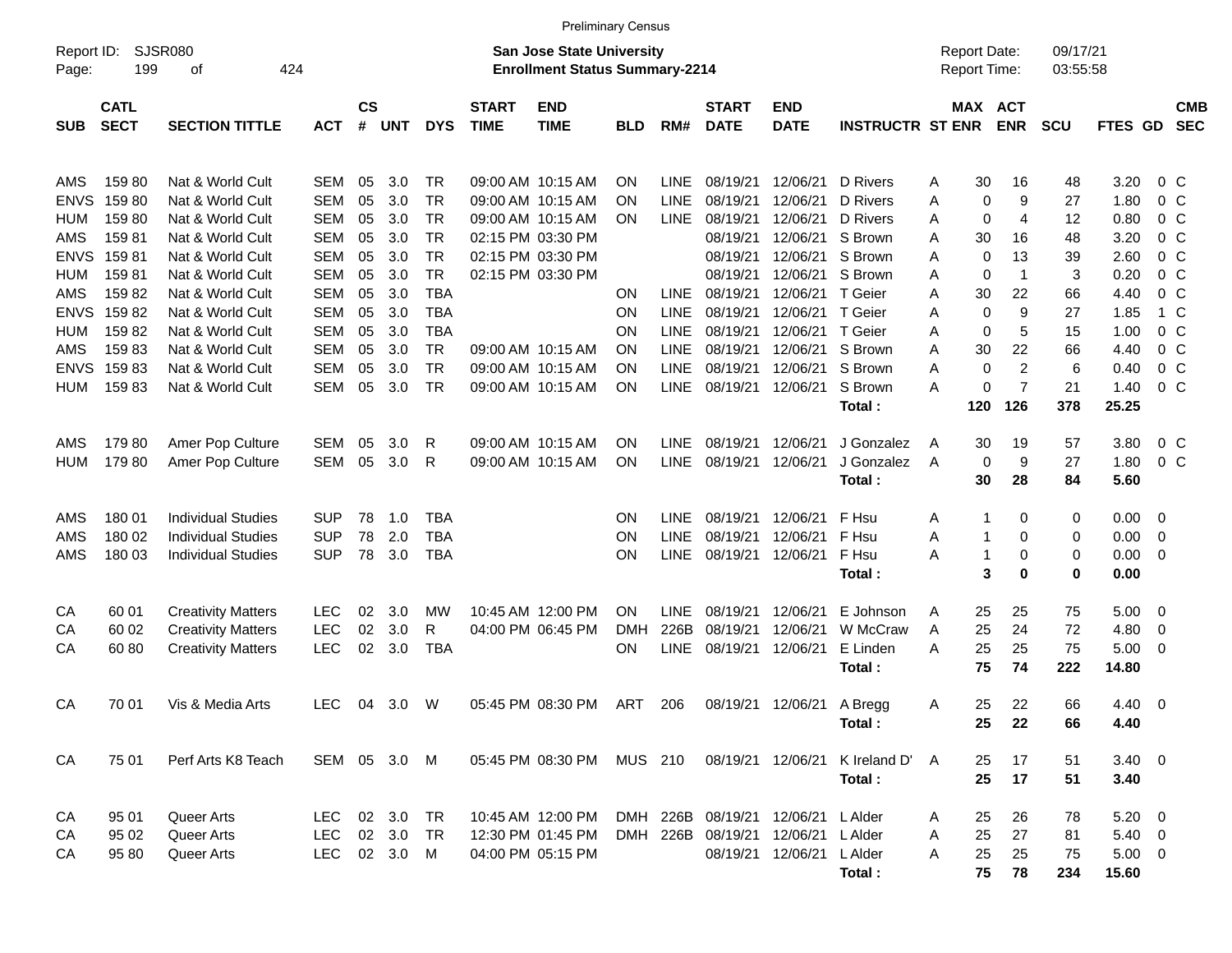|                      |                                                       |                                                                                                                  |                                                                    |                            |                                 |                                                      |                             | <b>Preliminary Census</b>                                                                             |                            |                                                                  |                                                          |                                                          |                                                                             |                       |                                     |                                                 |                             |                                                   |                                                                                                            |                                                                             |
|----------------------|-------------------------------------------------------|------------------------------------------------------------------------------------------------------------------|--------------------------------------------------------------------|----------------------------|---------------------------------|------------------------------------------------------|-----------------------------|-------------------------------------------------------------------------------------------------------|----------------------------|------------------------------------------------------------------|----------------------------------------------------------|----------------------------------------------------------|-----------------------------------------------------------------------------|-----------------------|-------------------------------------|-------------------------------------------------|-----------------------------|---------------------------------------------------|------------------------------------------------------------------------------------------------------------|-----------------------------------------------------------------------------|
| Report ID:<br>Page:  | 200                                                   | <b>SJSR080</b><br>424<br>оf                                                                                      |                                                                    |                            |                                 |                                                      |                             | <b>San Jose State University</b><br><b>Enrollment Status Summary-2214</b>                             |                            |                                                                  |                                                          |                                                          |                                                                             |                       | <b>Report Date:</b><br>Report Time: |                                                 | 09/17/21<br>03:55:58        |                                                   |                                                                                                            |                                                                             |
| <b>SUB</b>           | <b>CATL</b><br><b>SECT</b>                            | <b>SECTION TITTLE</b>                                                                                            | <b>ACT</b>                                                         | $\mathsf{cs}$<br>$\#$      | <b>UNT</b>                      | <b>DYS</b>                                           | <b>START</b><br><b>TIME</b> | <b>END</b><br><b>TIME</b>                                                                             | <b>BLD</b>                 | RM#                                                              | <b>START</b><br><b>DATE</b>                              | <b>END</b><br><b>DATE</b>                                | <b>INSTRUCTR ST ENR</b>                                                     |                       | MAX ACT                             | <b>ENR</b>                                      | <b>SCU</b>                  | FTES GD                                           |                                                                                                            | <b>CMB</b><br><b>SEC</b>                                                    |
| CA<br>TA<br>СA       | 17280<br>ENGL 172 80<br>MUSC 172 80<br>17280<br>17281 | Arts in US Society<br>Arts in US Society<br>Arts in US Society<br>Arts in US Society<br>Arts in US Society       | <b>LEC</b><br><b>LEC</b><br><b>LEC</b><br><b>LEC</b><br><b>LEC</b> | 01<br>01<br>01<br>01<br>01 | 3.0<br>3.0<br>3.0<br>3.0<br>3.0 | M<br>M<br>M<br>м<br>W                                |                             | 12:30 PM 01:45 PM<br>12:30 PM 01:45 PM<br>12:30 PM 01:45 PM<br>12:30 PM 01:45 PM<br>05:45 PM 07:00 PM | ΟN<br>ΟN<br>ΟN<br>ΟN<br>ΟN | LINE<br><b>LINE</b><br><b>LINE</b><br><b>LINE</b><br><b>LINE</b> | 08/19/21<br>08/19/21<br>08/19/21<br>08/19/21<br>08/19/21 | 12/06/21<br>12/06/21<br>12/06/21<br>12/06/21<br>12/06/21 | E Linden<br>E Linden<br>E Linden<br>E Linden<br>E Linden                    | Α<br>Α<br>Α<br>Α<br>Α | 32<br>0<br>0<br>0<br>32             | 27<br>$\overline{c}$<br>2<br>$\mathbf{1}$<br>24 | 81<br>6<br>6<br>3<br>72     | 5.40<br>0.40<br>0.40<br>0.20<br>4.80              |                                                                                                            | 0 C<br>0 <sup>o</sup><br>0 <sup>o</sup><br>0 <sup>o</sup><br>0 <sup>o</sup> |
| TA                   | ENGL 172 81<br>MUSC 172 81<br>17281                   | Arts in US Society<br>Arts in US Society<br>Arts in US Society                                                   | <b>LEC</b><br><b>LEC</b><br><b>LEC</b>                             | 01<br>01<br>01             | 3.0<br>3.0<br>3.0               | W<br>W<br>W                                          |                             | 05:45 PM 07:00 PM<br>05:45 PM 07:00 PM<br>05:45 PM 07:00 PM                                           | ΟN<br>ΟN<br>ON             | <b>LINE</b><br><b>LINE</b><br><b>LINE</b>                        | 08/19/21<br>08/19/21<br>08/19/21                         | 12/06/21<br>12/06/21<br>12/06/21                         | E Linden<br>E Linden<br>E Linden<br>Total:                                  | Α<br>Α<br>А           | 0<br>0<br>0<br>64                   | 6<br>2<br>$\mathbf 0$<br>64                     | 18<br>6<br>0<br>192         | 1.20<br>0.40<br>0.00<br>12.80                     | 0 <sup>o</sup>                                                                                             | 0 <sup>o</sup><br>0 <sup>o</sup>                                            |
| CA<br>TA             | 17380<br>ENGL 173 80<br>MUSC 173 80<br>17380          | Cont World Arts<br>Cont World Arts<br>Cont World Arts<br>Cont World Arts                                         | <b>LEC</b><br><b>LEC</b><br><b>LEC</b><br><b>LEC</b>               | 01<br>01<br>01<br>01       | 3.0<br>3.0<br>3.0<br>3.0        | M<br>м<br>м<br>M                                     |                             | 05:45 PM 07:00 PM<br>05:45 PM 07:00 PM<br>05:45 PM 07:00 PM<br>05:45 PM 07:00 PM                      | ΟN<br>ΟN<br>ΟN<br>ON       | LINE<br><b>LINE</b><br><b>LINE</b><br><b>LINE</b>                | 08/19/21<br>08/19/21<br>08/19/21<br>08/19/21             | 12/06/21<br>12/06/21<br>12/06/21<br>12/06/21             | E Linden<br>E Linden<br>E Linden<br>E Linden<br>Total:                      | Α<br>Α<br>Α<br>Α      | 32<br>0<br>0<br>0<br>32             | 19<br>3<br>8<br>2<br>32                         | 57<br>9<br>24<br>6<br>96    | 3.80<br>0.60<br>1.65<br>0.40<br>6.45              | $0\,$ C<br>0 <sup>o</sup>                                                                                  | 0 <sup>o</sup><br>1 C                                                       |
| CA                   | 175 01                                                | <b>Creative Process</b>                                                                                          | SEM                                                                | 05                         | 3.0                             | $\top$                                               |                             | 04:00 PM 06:45 PM                                                                                     | SН                         | 238                                                              | 08/19/21                                                 | 12/06/21                                                 | <b>B</b> Jamrus<br>Total:                                                   | A                     | 25<br>25                            | 10<br>10                                        | 30<br>30                    | $2.00 \t 0$<br>2.00                               |                                                                                                            |                                                                             |
| CA<br>CA<br>CА<br>СA | 17780<br>17781<br>17782<br>17783                      | Arts for Teaching<br>Arts for Teaching<br>Arts for Teaching<br>Arts for Teaching                                 | <b>SEM</b><br><b>SEM</b><br><b>SEM</b><br><b>SEM</b>               | 05<br>05<br>05<br>05       | 3.0<br>3.0<br>3.0<br>3.0        | <b>TBA</b><br>W<br>W<br>M                            |                             | 09:00 AM 10:15 AM<br>12:30 PM 01:45 PM<br>09:00 AM 10:15 AM                                           | <b>ON</b><br>ON<br>ON      | <b>LINE</b><br>LINE<br><b>LINE</b>                               | 08/19/21<br>08/19/21<br>08/19/21<br>08/19/21             | 12/06/21<br>12/06/21<br>12/06/21<br>12/06/21             | K Kratochvil<br><b>G</b> Muriera<br><b>G</b> Muriera<br>G Muriera<br>Total: | A<br>Α<br>Α<br>Α      | 25<br>25<br>25<br>25<br>100         | 25<br>20<br>25<br>20<br>90                      | 75<br>60<br>75<br>60<br>270 | 5.00<br>4.00<br>5.00<br>4.00<br>18.00             | $\overline{\phantom{0}}$<br>$\overline{\mathbf{0}}$<br>$\overline{\mathbf{0}}$<br>$\overline{\phantom{0}}$ |                                                                             |
| CA<br>CA<br>CA<br>CA | 180 01<br>180 02<br>180 03<br>180 04                  | <b>Individual Studies</b><br><b>Individual Studies</b><br><b>Individual Studies</b><br><b>Individual Studies</b> | <b>SUP</b><br><b>SUP</b><br><b>SUP</b><br><b>SUP</b>               | 78<br>78<br>78<br>78       | 1.0<br>2.0<br>3.0<br>4.0        | <b>TBA</b><br><b>TBA</b><br><b>TBA</b><br><b>TBA</b> |                             |                                                                                                       | ON<br>ON<br>ON<br>ΟN       | <b>LINE</b><br><b>LINE</b><br>LINE<br><b>LINE</b>                | 08/19/21<br>08/19/21<br>08/19/21<br>08/19/21             | 12/06/21<br>12/06/21<br>12/06/21<br>12/06/21             | J Rycenga<br>J Rycenga<br>J Rycenga<br>J Rycenga<br>Total:                  | Α<br>Α<br>Α<br>Α      | 1<br>1<br>$\mathbf 1$<br>1<br>4     | 0<br>0<br>0<br>$\Omega$<br>0                    | 0<br>0<br>0<br>0<br>0       | 0.00<br>0.00<br>0.00<br>0.00<br>0.00              | $\overline{\phantom{0}}$<br>$\overline{\mathbf{0}}$<br>$\mathbf 0$<br>- 0                                  |                                                                             |
| CA<br>CA<br>CA       | 190 01<br>190 02<br>190 03                            | Field Work-Intern<br>Field Work-Intern<br>Field Work-Intern                                                      | <b>SUP</b><br><b>SUP</b><br><b>SUP</b>                             | 78                         | 78 1.0<br>2.0<br>78 3.0         | <b>TBA</b><br><b>TBA</b><br>TBA                      |                             |                                                                                                       | ON<br>ON<br><b>ON</b>      | LINE<br>LINE<br>LINE                                             | 08/19/21<br>08/19/21<br>08/19/21                         | 12/06/21<br>12/06/21<br>12/06/21                         | J Rycenga<br>J Rycenga<br>J Rycenga<br>Total:                               | A<br>A<br>Α           | 1<br>1<br>1<br>3                    | 0<br>0<br>0<br>0                                | 0<br>0<br>0<br>$\pmb{0}$    | $0.00 \t 0$<br>$0.00 \t 0$<br>$0.00 \t 0$<br>0.00 |                                                                                                            |                                                                             |
| HUM<br><b>HUM</b>    | 1A 01<br>1A 02                                        | Hum Honors 1A<br>Hum Honors 1A                                                                                   | <b>LEC</b><br>SEM 05 6.0                                           | 01                         | 0.0                             | TR<br><b>TR</b>                                      |                             | 10:45 AM 12:00 PM<br>12:30 PM 01:45 PM                                                                | <b>BBC</b><br><b>BBC</b>   | 003<br>105                                                       | 08/19/21<br>08/19/21                                     | 12/06/21                                                 | J Lindahl<br>12/06/21 J Lindahl                                             | Α<br>Α                | 35<br>35                            | 14<br>14                                        | 42<br>42                    | $0.00 \t 0$<br>5.60 0                             |                                                                                                            |                                                                             |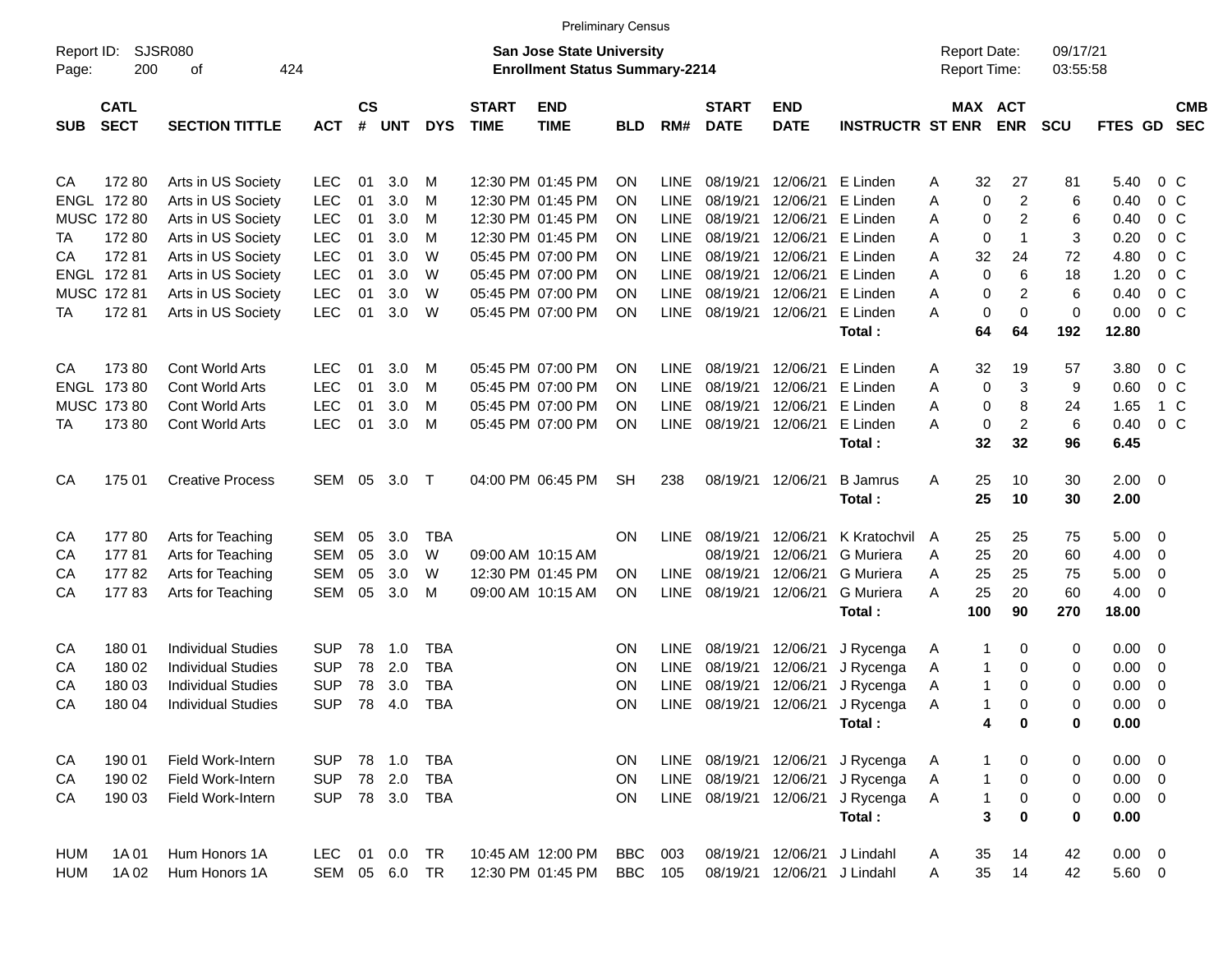|                     |                            |                                  |            |                |               |                |                             | <b>Preliminary Census</b>                                                 |            |             |                             |                               |                                  |                                     |          |            |                      |               |                          |                          |
|---------------------|----------------------------|----------------------------------|------------|----------------|---------------|----------------|-----------------------------|---------------------------------------------------------------------------|------------|-------------|-----------------------------|-------------------------------|----------------------------------|-------------------------------------|----------|------------|----------------------|---------------|--------------------------|--------------------------|
| Report ID:<br>Page: | 201                        | SJSR080<br>424<br>οf             |            |                |               |                |                             | <b>San Jose State University</b><br><b>Enrollment Status Summary-2214</b> |            |             |                             |                               |                                  | <b>Report Date:</b><br>Report Time: |          |            | 09/17/21<br>03:55:58 |               |                          |                          |
| <b>SUB</b>          | <b>CATL</b><br><b>SECT</b> | <b>SECTION TITTLE</b>            | <b>ACT</b> | <b>CS</b><br># | <b>UNT</b>    | <b>DYS</b>     | <b>START</b><br><b>TIME</b> | <b>END</b><br><b>TIME</b>                                                 | <b>BLD</b> | RM#         | <b>START</b><br><b>DATE</b> | <b>END</b><br><b>DATE</b>     | <b>INSTRUCTR ST ENR</b>          | MAX ACT                             |          | <b>ENR</b> | <b>SCU</b>           | FTES GD       |                          | <b>CMB</b><br><b>SEC</b> |
| HUM                 | 1A03                       | Hum Honors 1A                    | <b>LEC</b> |                | 0.0           |                |                             |                                                                           |            |             |                             |                               |                                  | X                                   | 0        | 0          | 0                    | 0.00          | - 0                      |                          |
| <b>HUM</b>          | 1A 04                      | Hum Honors 1A                    | <b>SEM</b> |                | 6.0           |                |                             |                                                                           |            |             |                             |                               |                                  | Χ                                   | 0        | 0          | 0                    | 0.00          | $\overline{0}$           |                          |
| <b>HUM</b>          | 1A 05                      | Hum Honors 1A                    | <b>LEC</b> | 01             | 0.0           | <b>TR</b>      |                             | 10:45 AM 12:00 PM                                                         | SН         | 434         | 08/19/21                    | 12/06/21                      | A Zarate                         | A                                   | 35       | 12         | 36                   | 0.00          | - 0                      |                          |
| <b>HUM</b>          | 1A 06                      | Hum Honors 1A                    | <b>SEM</b> | 05             | 6.0           | <b>TR</b>      |                             | 12:30 PM 01:45 PM                                                         | <b>SH</b>  | 434         | 08/19/21                    | 12/06/21                      | A Zarate                         | Α                                   | 35       | 12         | 36                   | 4.80          | $\overline{\mathbf{0}}$  |                          |
| <b>HUM</b>          | 1A 07                      | Hum Honors 1A                    | LEC        | 01             | 0.0           | <b>TR</b>      |                             | 10:45 AM 12:00 PM                                                         | <b>SH</b>  | 346         | 08/19/21                    | 12/06/21                      | K Peter                          | A                                   | 35       | 15         | 45                   | 0.00          | 0                        |                          |
| <b>HUM</b>          | 1A 08                      | Hum Honors 1A                    | SEM        | 05             | 6.0           | <b>TR</b>      |                             | 12:30 PM 01:45 PM                                                         | <b>SH</b>  | 346         | 08/19/21                    | 12/06/21                      | K Peter                          | A                                   | 35       | 15         | 45                   | 6.00          | - 0                      |                          |
|                     |                            |                                  |            |                |               |                |                             |                                                                           |            |             |                             |                               | Total:                           | 210                                 |          | 82         | 246                  | 16.40         |                          |                          |
| HUM                 | 2A 80                      | Hum Honors 2A                    | <b>LEC</b> | 01             | 0.0           | <b>TR</b>      |                             | 09:00 AM 10:15 AM                                                         | <b>ON</b>  | <b>LINE</b> | 08/19/21                    | 12/06/21                      | M Okin                           |                                     | 35       | 14         |                      | 0.00          | $\overline{\phantom{0}}$ |                          |
| <b>HUM</b>          | 2A 81                      | Hum Honors 2A                    | <b>SEM</b> | 05             | 6.0           | <b>TR</b>      |                             | 10:45 AM 12:00 PM                                                         | ON         | <b>LINE</b> | 08/19/21                    | 12/06/21                      | M Okin                           | Α<br>Α                              | 35       | 14         | 42<br>42             | 5.60          | $\overline{\mathbf{0}}$  |                          |
| <b>HUM</b>          | 2A 82                      | Hum Honors 2A                    | <b>LEC</b> | 01             | 0.0           | <b>TR</b>      |                             | 09:00 AM 10:15 AM                                                         | OΝ         | <b>LINE</b> | 08/19/21                    | 12/06/21                      | J Stenberg                       | Α                                   | 35       | 15         | 45                   | 0.00          | 0                        |                          |
| <b>HUM</b>          | 2A 83                      | Hum Honors 2A                    | <b>SEM</b> | 05             | 6.0           | <b>TR</b>      |                             | 10:45 AM 12:00 PM                                                         | ON         | <b>LINE</b> | 08/19/21                    | 12/06/21                      | J Stenberg                       | Α                                   | 35       | 15         | 45                   | 6.00          | $\overline{0}$           |                          |
| <b>HUM</b>          | 2A 84                      | Hum Honors 2A                    | <b>LEC</b> | 01             | 0.0           | <b>TR</b>      |                             | 09:00 AM 10:15 AM                                                         | OΝ         | <b>LINE</b> | 08/19/21                    | 12/06/21                      | K Malloy                         | Α                                   | 35       | 16         | 48                   | 0.00          | $\overline{0}$           |                          |
| <b>HUM</b>          | 2A 85                      | Hum Honors 2A                    | SEM        | 05             | 6.0           | <b>TR</b>      |                             | 10:45 AM 12:00 PM                                                         | <b>ON</b>  | <b>LINE</b> | 08/19/21                    | 12/06/21                      | K Malloy                         | Α                                   | 35       | 16         | 48                   | 6.40          | $\overline{\mathbf{0}}$  |                          |
| <b>HUM</b>          | 2A 86                      | Hum Honors 2A                    | LEC        | 01             | 0.0           | <b>TR</b>      |                             | 09:00 AM 10:15 AM                                                         | <b>ON</b>  | <b>LINE</b> | 08/19/21                    | 12/06/21                      | G Smay                           | Α                                   | 35       | 15         | 45                   | 0.00          | $\overline{0}$           |                          |
| <b>HUM</b>          | 2A 87                      | Hum Honors 2A                    | SEM        | 05             | 6.0           | <b>TR</b>      |                             | 10:45 AM 12:00 PM                                                         | <b>ON</b>  | <b>LINE</b> | 08/19/21                    | 12/06/21                      | G Smay                           | A                                   | 35       | 15         | 45                   | 6.00          | - 0                      |                          |
|                     |                            |                                  |            |                |               |                |                             |                                                                           |            |             |                             |                               | Total:                           | 280                                 |          | 120        | 360                  | 24.00         |                          |                          |
|                     |                            |                                  |            |                |               |                |                             |                                                                           |            |             |                             |                               |                                  |                                     |          |            |                      |               |                          |                          |
| HUM                 | 80 01                      | Reading the World                | <b>LEC</b> |                | 3.0           |                |                             |                                                                           |            |             |                             |                               |                                  | X                                   | 0        | 0          | 0                    | 0.00          | $\overline{\mathbf{0}}$  |                          |
| <b>HUM</b>          | 80 80                      | Reading the World                | <b>LEC</b> | 04             | 3.0           | M              |                             | 10:45 AM 12:00 PM                                                         |            |             | 08/19/21                    | 12/06/21                      | C RostankowsA                    |                                     | 25       | 24         | 72                   | 4.80          | 0                        |                          |
| <b>HUM</b>          | 80 81                      | Reading the World                | <b>LEC</b> | 04             | 3.0           | $\top$         |                             | 05:45 PM 07:00 PM                                                         | <b>ON</b>  | <b>LINE</b> | 08/19/21                    | 12/06/21                      | E Johnson                        | A                                   | 25       | 18         | 54                   | 3.60          | - 0                      |                          |
|                     |                            |                                  |            |                |               |                |                             |                                                                           |            |             |                             |                               | Total:                           |                                     | 50       | 42         | 126                  | 8.40          |                          |                          |
| <b>HUM</b>          | 95 01                      | <b>Digital Humanities</b>        | SEM        | 05             | 3.0           | M              |                             | 04:00 PM 06:45 PM                                                         | <b>CL</b>  | 111         | 08/19/21                    | 12/06/21                      | M Okin                           | Α                                   | 25       | 6          | 18                   | 1.20          | $\overline{\phantom{0}}$ |                          |
|                     |                            |                                  |            |                |               |                |                             |                                                                           |            |             |                             |                               | Total:                           |                                     | 25       | 6          | 18                   | 1.20          |                          |                          |
|                     |                            |                                  |            |                |               |                |                             |                                                                           |            |             |                             |                               |                                  |                                     |          |            |                      |               |                          |                          |
| HUM                 |                            | 100W 80 Writing: Hum & Arts      | SEM        | 05             | 3.0           | <b>TR</b>      |                             | 02:15 PM 03:30 PM                                                         | <b>ON</b>  | <b>LINE</b> | 08/19/21                    | 12/06/21                      | <b>B</b> Walters                 | Α                                   | 25       | 25         | 75                   | 5.00          | $0\,$ C                  |                          |
| AMS                 |                            | 100W 80 Writing: Hum & Arts      | SEM        | 05             | 3.0           | TR             |                             | 02:15 PM 03:30 PM                                                         | <b>ON</b>  | LINE        | 08/19/21                    | 12/06/21                      | <b>B</b> Walters                 | Α                                   | 0        | 0          | 0                    | 0.00          | 0 <sup>o</sup>           |                          |
| <b>RELS</b>         |                            | 100W 80 Writing: Hum & Arts      | <b>SEM</b> | 05             | 3.0           | TR             |                             | 02:15 PM 03:30 PM                                                         | ΟN         | <b>LINE</b> | 08/19/21                    | 12/06/21                      | <b>B</b> Walters                 | Α                                   | 0        | 0          | 0                    | 0.00          | $\mathbf{0}$             | C                        |
| <b>HUM</b>          |                            | 100W 81 Writing: Hum & Arts      | SEM        | 05             | 3.0           | M              |                             | 02:15 PM 03:30 PM                                                         | <b>ON</b>  | <b>LINE</b> | 08/19/21                    | 12/06/21                      | S Moultry                        | A                                   | 25       | 24         | 72                   | 4.80          | 0 <sup>o</sup>           |                          |
|                     |                            | AMS 100W 81 Writing: Hum & Arts  | SEM 05     |                | 3.0           | M              |                             | 02:15 PM 03:30 PM                                                         | ON         |             |                             |                               | LINE 08/19/21 12/06/21 S Moultry | Α                                   | 0        |            | 3                    | $0.20 \t 0 C$ |                          |                          |
|                     |                            | RELS 100W 81 Writing: Hum & Arts | SEM 05 3.0 |                |               | M              |                             | 02:15 PM 03:30 PM                                                         | ON.        |             | LINE 08/19/21               |                               | 12/06/21 S Moultry               | Α                                   | 0        | 0          | 0                    | $0.00 \t 0 C$ |                          |                          |
|                     |                            |                                  |            |                |               |                |                             |                                                                           |            |             |                             |                               | Total:                           |                                     | 50       | 50         | 150                  | 10.00         |                          |                          |
|                     | HUM 101 01                 | Human Life                       |            |                | LEC 02 3.0 MW |                |                             | 12:30 PM 01:45 PM                                                         | - CL       |             |                             |                               | 08/19/21 12/06/21 C RostankowsA  |                                     |          |            |                      | $3.00 \ 0$    |                          |                          |
|                     |                            |                                  |            |                |               |                |                             |                                                                           |            | 202         |                             |                               |                                  |                                     | 30<br>30 | 15         | 45<br>45             |               |                          |                          |
|                     |                            |                                  |            |                |               |                |                             |                                                                           |            |             |                             |                               | Total:                           |                                     |          | 15         |                      | 3.00          |                          |                          |
|                     | HUM 11980                  | Myths and Heroes                 |            |                |               | LEC 02 3.0 TBA |                             |                                                                           | ON         |             |                             | LINE 08/19/21 12/06/21 G Smay |                                  | $\mathsf{A}$                        | 32       | 25         | 75                   | $5.00 \t 0$   |                          |                          |

**Total : 32 25 75 5.00**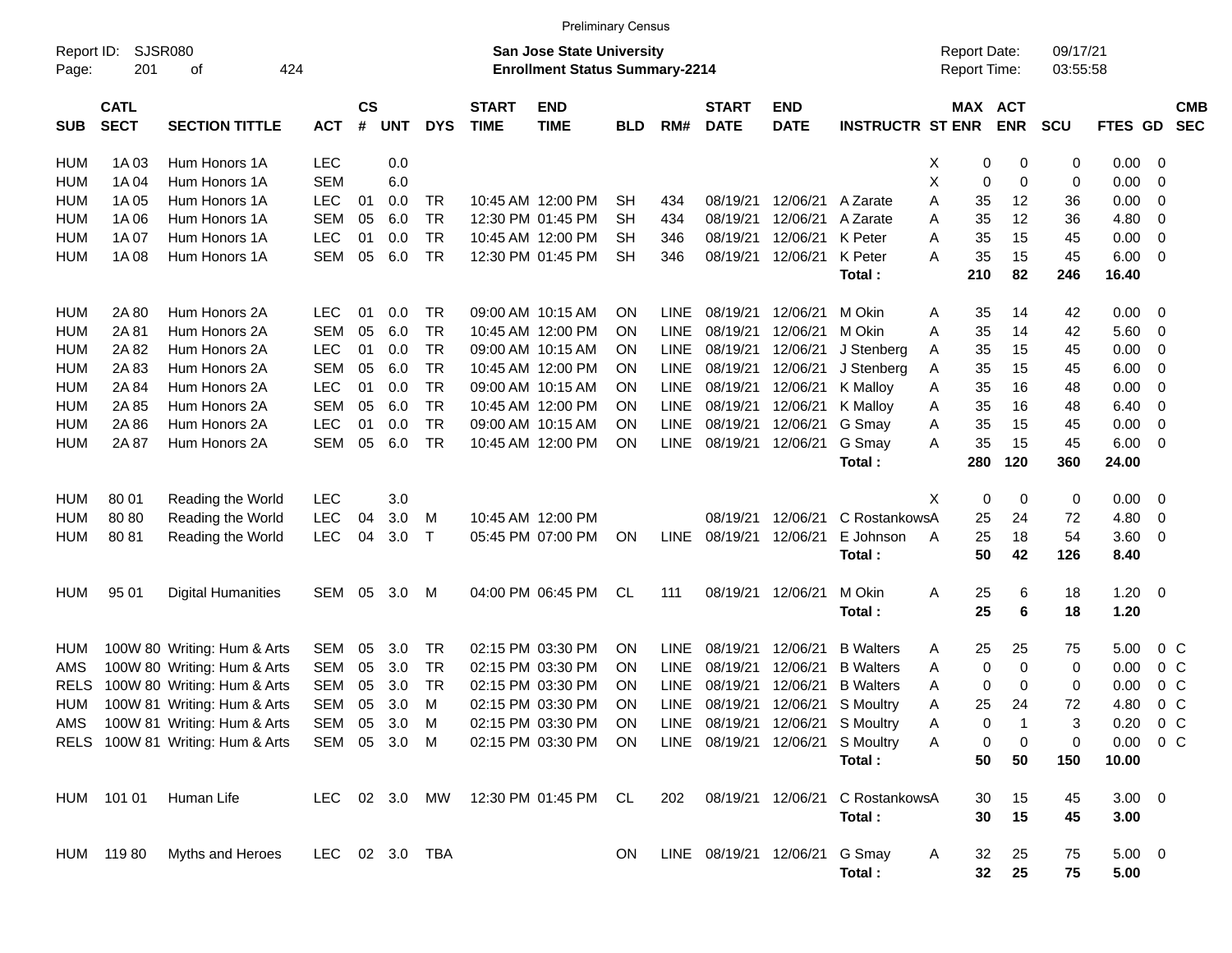|                     |                            |                             |            |               |          |              |                             | <b>Preliminary Census</b>                                                 |            |             |                             |                           |                         |   |                                     |                |                      |                |                          |                          |
|---------------------|----------------------------|-----------------------------|------------|---------------|----------|--------------|-----------------------------|---------------------------------------------------------------------------|------------|-------------|-----------------------------|---------------------------|-------------------------|---|-------------------------------------|----------------|----------------------|----------------|--------------------------|--------------------------|
| Report ID:<br>Page: | 202                        | <b>SJSR080</b><br>424<br>οf |            |               |          |              |                             | <b>San Jose State University</b><br><b>Enrollment Status Summary-2214</b> |            |             |                             |                           |                         |   | <b>Report Date:</b><br>Report Time: |                | 09/17/21<br>03:55:58 |                |                          |                          |
| <b>SUB</b>          | <b>CATL</b><br><b>SECT</b> | <b>SECTION TITTLE</b>       | <b>ACT</b> | $\mathsf{cs}$ | # UNT    | <b>DYS</b>   | <b>START</b><br><b>TIME</b> | <b>END</b><br><b>TIME</b>                                                 | <b>BLD</b> | RM#         | <b>START</b><br><b>DATE</b> | <b>END</b><br><b>DATE</b> | <b>INSTRUCTR ST ENR</b> |   | MAX ACT                             | <b>ENR</b>     | <b>SCU</b>           | <b>FTES GD</b> |                          | <b>CMB</b><br><b>SEC</b> |
| <b>HUM</b>          | 128 01                     | <b>Twentieth Century</b>    | <b>LEC</b> |               | 3.0      |              |                             |                                                                           |            |             |                             |                           |                         | X | 0                                   | 0              | 0                    | 0.00           | - 0                      |                          |
| HUM                 | 128 80                     | <b>Twentieth Century</b>    | <b>LEC</b> | 02            | 3.0      | W            |                             | 10:45 AM 12:00 PM                                                         | ON         |             | LINE 08/19/21               | 12/06/21                  | T Geier<br>Total:       | A | 32<br>32                            | 32<br>32       | 96<br>96             | 6.40<br>6.40   | - 0                      |                          |
| HUM                 | 177A 80                    | <b>Advanced Honors</b>      | <b>LEC</b> | 01            | 6.0      | TR           |                             | 04:00 PM 05:15 PM                                                         | <b>ON</b>  | LINE        | 08/19/21                    | 12/06/21                  | C RostankowsA           |   | 42                                  | 26             | 78                   | 10.40          | - 0                      |                          |
| HUM                 | 177A 81                    | <b>Advanced Honors</b>      | <b>SEM</b> | 05            | 0.0      | TR           |                             | 05:45 PM 07:00 PM                                                         | <b>ON</b>  | LINE        | 08/19/21                    | 12/06/21                  | C RostankowsA           |   | 42                                  | 26             | 78                   | 0.00           | 0                        |                          |
| HUM                 | 177A 82                    | <b>Advanced Honors</b>      | <b>LEC</b> | 01            | 6.0      | TR           |                             | 04:00 PM 05:15 PM                                                         | <b>ON</b>  | LINE        | 08/19/21                    | 12/06/21                  | J Lindahl               | A | 42                                  | 28             | 84                   | 11.20          | 0                        |                          |
| HUM                 | 177A 83                    | <b>Advanced Honors</b>      | <b>SEM</b> | 05            | 0.0      | $\mathsf{T}$ |                             | 05:45 PM 07:00 PM                                                         | ON         | <b>LINE</b> | 08/19/21                    | 12/06/21                  | J Lindahl<br>Total:     | A | 42<br>168                           | 28<br>108      | 84<br>324            | 0.00<br>21.60  | - 0                      |                          |
| HUM                 | 18001                      | <b>Indiv Studies</b>        | <b>SUP</b> | 78            | 1.0      | <b>TBA</b>   |                             |                                                                           |            |             | 08/19/21                    | 12/06/21                  | C RostankowsA           |   | 1                                   | 0              | 0                    | 0.00           | $\overline{\mathbf{0}}$  |                          |
| HUM                 | 180 02                     | <b>Indiv Studies</b>        | SUP        | 78            | 2.0      | <b>TBA</b>   |                             |                                                                           |            |             | 08/19/21                    | 12/06/21                  | C RostankowsA           |   | 1                                   | 0              | 0                    | 0.00           | - 0                      |                          |
| HUM                 | 180 03                     | <b>Indiv Studies</b>        | <b>SUP</b> | 78            | 3.0      | <b>TBA</b>   |                             |                                                                           |            |             | 08/19/21                    | 12/06/21                  | C RostankowsA           |   | 1                                   | 0              | 0                    | 0.00           | - 0                      |                          |
|                     |                            |                             |            |               |          |              |                             |                                                                           |            |             |                             |                           | Total:                  |   | 3                                   | 0              | 0                    | 0.00           |                          |                          |
| HUM                 | 190 80                     | Sr Sem in Hum               | SEM        | 05            | 3.0      | M            |                             | 04:00 PM 06:45 PM                                                         |            |             | 08/19/21                    | 12/06/21                  | E Johnson               | A | 20                                  | 16             | 48                   | 3.20           | $0\,$ C                  |                          |
| AMS                 | 190 80                     | Sr Sem in Hum               | SEM        | 05            | 3.0      | м            |                             | 04:00 PM 06:45 PM                                                         |            |             | 08/19/21                    | 12/06/21                  | E Johnson               | A | 0                                   | $\mathbf 0$    | 0                    | 0.00           | 0 <sup>C</sup>           |                          |
| <b>RELS</b>         | 19080                      | Sr Sem in Hum               | SEM        | 05            | 3.0      | м            |                             | 04:00 PM 06:45 PM                                                         |            |             | 08/19/21                    | 12/06/21                  | E Johnson               | A | 0                                   | $\mathbf 1$    | 3                    | 0.20           | 0 <sup>C</sup>           |                          |
| HUM                 | 19081                      | Sr Sem in Hum               | SEM        | 05            | 3.0      | W            |                             | 05:45 PM 08:30 PM                                                         | <b>ON</b>  | LINE.       | 08/19/21                    | 12/06/21                  | S Verducci - A          |   | 20                                  | 19             | 57                   | 3.80           | 0 <sup>C</sup>           |                          |
| AMS                 | 19081                      | Sr Sem in Hum               | SEM        | 05            | 3.0      | W            |                             | 05:45 PM 08:30 PM                                                         | <b>ON</b>  | LINE        | 08/19/21                    | 12/06/21                  | S Verducci - A          |   | $\mathbf 0$                         | $\mathbf 0$    | $\mathbf 0$          | 0.00           | 0 <sup>C</sup>           |                          |
| <b>RELS</b>         | 19081                      | Sr Sem in Hum               | <b>SEM</b> | 05            | 3.0      | W            |                             | 05:45 PM 08:30 PM                                                         | ON         | <b>LINE</b> | 08/19/21                    | 12/06/21                  | S Verducci - A          |   | 0                                   | $\overline{1}$ | 3                    | 0.20           | 0 <sup>C</sup>           |                          |
|                     |                            |                             |            |               |          |              |                             |                                                                           |            |             |                             |                           | Total:                  |   | 40                                  | 37             | 111                  | 7.40           |                          |                          |
| <b>LSTP</b>         | 10 01                      | <b>Chronicles of Educat</b> | <b>LEC</b> | 02            | 3.0      | МW           |                             | 12:30 PM 01:45 PM                                                         | <b>SH</b>  | 238         | 08/19/21                    | 12/06/21                  | E Colmenares A          |   | 25                                  | 24             | 72                   | 4.80           | - 0                      |                          |
| <b>LSTP</b>         | 1081                       | <b>Chronicles of Educat</b> | <b>LEC</b> | 02            | 3.0      | <b>TBA</b>   |                             |                                                                           | <b>ON</b>  | LINE        | 08/19/21                    | 12/06/21                  | C Alvarado              | A | 25                                  | 25             | 75                   | 5.00           | 0                        |                          |
| <b>LSTP</b>         | 1082                       | <b>Chronicles of Educat</b> | LEC        | 02            | 3.0      | TR           |                             | 12:30 PM 01:45 PM                                                         | <b>ON</b>  | <b>LINE</b> | 08/19/21                    | 12/06/21                  | C Goulding              | A | 25                                  | 25             | 75                   | 5.00           | 0                        |                          |
| <b>LSTP</b>         | 1083                       | <b>Chronicles of Educat</b> | <b>LEC</b> | 02            | 3.0      | <b>MW</b>    |                             | 10:45 AM 12:00 PM                                                         | ON         | <b>LINE</b> | 08/19/21                    | 12/06/21                  | M Hood                  | A | 25                                  | 22             | 66                   | 4.40           | 0                        |                          |
| <b>LSTP</b>         | 10 99                      | <b>Chronicles of Educat</b> | <b>LEC</b> | 02            | 3.0      | <b>TBA</b>   |                             |                                                                           | ON         | <b>LINE</b> | 08/19/21                    | 12/06/21                  | C Alvarado              | A | 25                                  | 25             | 75                   | 5.00           | - 0                      |                          |
|                     |                            |                             |            |               |          |              |                             |                                                                           |            |             |                             |                           | Total :                 |   | 125                                 | 121            | 363                  | 24.20          |                          |                          |
| <b>LSTP</b>         | 85A 01                     | Fieldwork in Hum A          | <b>LEC</b> | 04            | 1.0      | $\top$       |                             | 09:00 AM 09:50 AM                                                         | SH         | 238         |                             | 08/19/21 12/06/21         | R Messina               | A | 25                                  | 20             | 20                   | 1.33           | $\overline{\phantom{0}}$ |                          |
| <b>LSTP</b>         | 85A 80                     | Fieldwork in Hum A          | <b>LEC</b> | 04            | 1.0      | M            |                             | 09:00 AM 09:50 AM                                                         | <b>ON</b>  | <b>LINE</b> | 08/19/21                    | 12/06/21                  | V Tran                  | A | 25                                  | 25             | 25                   | $1.67$ 0       |                          |                          |
| <b>LSTP</b>         | 85A 81                     | Fieldwork in Hum A          | <b>LEC</b> |               | 04 1.0   | -F           |                             | 10:45 AM 11:35 AM                                                         | ON         |             | LINE 08/19/21               | 12/06/21                  | M Hood                  | A | 25                                  | 22             | 22                   | $1.47 \quad 0$ |                          |                          |
|                     |                            |                             |            |               |          |              |                             |                                                                           |            |             |                             |                           | Total:                  |   | 75                                  | 67             | 67                   | 4.47           |                          |                          |
| <b>LSTP</b>         | 85B 01                     | Fieldwork in Hum B          | LEC.       |               | 04 1.0   | R            |                             | 09:00 AM 09:50 AM                                                         | SH         | 238         |                             | 08/19/21 12/06/21         | R Messina               | A | 25                                  | 17             | 17                   | $1.13 \ 0$     |                          |                          |
| <b>LSTP</b>         | 85B 80                     | Fieldwork in Hum B          | LEC        |               | 04 1.0 W |              |                             | 09:00 AM 09:50 AM                                                         | ON         |             | LINE 08/19/21               | 12/06/21                  | R Danovitch A           |   | 25                                  | 16             | 16                   | $1.07 \t 0$    |                          |                          |
|                     |                            |                             |            |               |          |              |                             |                                                                           |            |             |                             |                           | Total:                  |   | 50                                  | 33             | 33                   | 2.20           |                          |                          |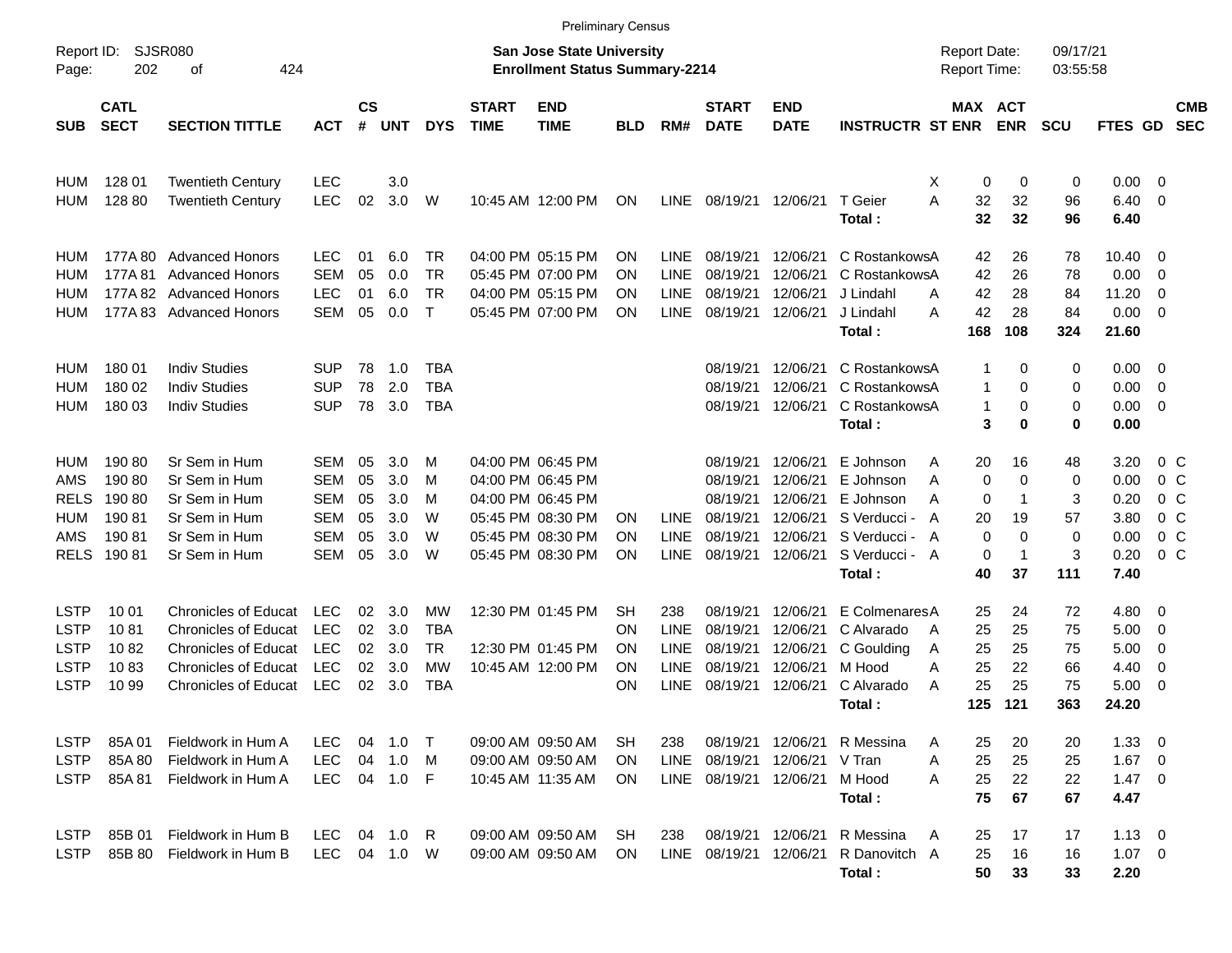|                                                                                       |                                                             |                                                                                                                                                                            |                                                                                  |                                  |                                                 |                                                |                             |                                                                                                                            | <b>Preliminary Census</b>                                              |                                                 |                                                                        |                                                                      |                                                                                                                      |                                                                      |                                        |                                         |                                                      |                                                                                                   |            |
|---------------------------------------------------------------------------------------|-------------------------------------------------------------|----------------------------------------------------------------------------------------------------------------------------------------------------------------------------|----------------------------------------------------------------------------------|----------------------------------|-------------------------------------------------|------------------------------------------------|-----------------------------|----------------------------------------------------------------------------------------------------------------------------|------------------------------------------------------------------------|-------------------------------------------------|------------------------------------------------------------------------|----------------------------------------------------------------------|----------------------------------------------------------------------------------------------------------------------|----------------------------------------------------------------------|----------------------------------------|-----------------------------------------|------------------------------------------------------|---------------------------------------------------------------------------------------------------|------------|
| Report ID:<br>Page:                                                                   | 203                                                         | <b>SJSR080</b><br>424<br>οf                                                                                                                                                |                                                                                  |                                  |                                                 |                                                |                             | <b>San Jose State University</b><br><b>Enrollment Status Summary-2214</b>                                                  |                                                                        |                                                 |                                                                        |                                                                      |                                                                                                                      | <b>Report Date:</b><br>Report Time:                                  |                                        | 09/17/21<br>03:55:58                    |                                                      |                                                                                                   |            |
| <b>SUB</b>                                                                            | <b>CATL</b><br><b>SECT</b>                                  | <b>SECTION TITTLE</b>                                                                                                                                                      | <b>ACT</b>                                                                       | <b>CS</b><br>#                   | <b>UNT</b>                                      | <b>DYS</b>                                     | <b>START</b><br><b>TIME</b> | <b>END</b><br><b>TIME</b>                                                                                                  | <b>BLD</b>                                                             | RM#                                             | <b>START</b><br><b>DATE</b>                                            | <b>END</b><br><b>DATE</b>                                            | <b>INSTRUCTR ST ENR</b>                                                                                              |                                                                      | MAX ACT<br><b>ENR</b>                  | <b>SCU</b>                              | FTES GD SEC                                          |                                                                                                   | <b>CMB</b> |
| <b>LSTP</b><br><b>LSTP</b>                                                            | 85C 01<br>85C 80                                            | Fieldwork in Hum C<br>Fieldwork in Hum C                                                                                                                                   | <b>LEC</b><br><b>LEC</b>                                                         | 04<br>04                         | 1.0<br>1.0                                      | R<br>$\top$                                    |                             | 10:45 AM 11:35 AM<br>10:45 AM 11:35 AM                                                                                     | SН<br>ΟN                                                               | 238<br><b>LINE</b>                              | 08/19/21<br>08/19/21                                                   | 12/06/21<br>12/06/21                                                 | R Messina<br>V Tran<br>Total:                                                                                        | 25<br>A<br>25<br>A<br>50                                             | 15<br>21<br>36                         | 15<br>21<br>36                          | 1.00<br>1.40<br>2.40                                 | $\overline{0}$<br>$\overline{0}$                                                                  |            |
| <b>LSTP</b><br><b>LSTP</b>                                                            | 13980<br>13981                                              | Edu & (In)Equality<br>Edu & (In)Equality                                                                                                                                   | SEM<br>SEM                                                                       | 05<br>05                         | 3.0<br>3.0                                      | -F<br>W                                        |                             | 12:30 PM 03:15 PM<br>05:45 PM 08:30 PM                                                                                     | ΟN<br>ΟN                                                               | LINE<br><b>LINE</b>                             | 08/19/21<br>08/19/21                                                   | 12/06/21<br>12/06/21                                                 | E ColmenaresA<br>V Tran<br>Total:                                                                                    | 30<br>A<br>30<br>60                                                  | 31<br>16<br>47                         | 93<br>48<br>141                         | 6.20<br>3.20<br>9.40                                 | $\overline{0}$<br>- 0                                                                             |            |
| <b>LSTP</b><br><b>LSTP</b>                                                            | 18580<br>18581                                              | Fld Exp Sem<br>Fld Exp Sem                                                                                                                                                 | <b>LEC</b><br>LAB                                                                | 02<br>15                         | 3.0<br>0.0                                      | м<br><b>TBA</b>                                |                             | 04:00 PM 05:40 PM                                                                                                          | ΟN<br>ON                                                               | <b>LINE</b><br><b>LINE</b>                      | 08/19/21<br>08/19/21                                                   | 12/06/21<br>12/06/21                                                 | V Tran<br>V Tran<br>Total:                                                                                           | 30<br>A<br>30<br>А<br>60                                             | 31<br>31<br>62                         | 62<br>31<br>93                          | 6.20<br>0.00<br>6.20                                 | $\overline{\mathbf{0}}$<br>$\overline{\mathbf{0}}$                                                |            |
| <b>RELS</b><br><b>RELS</b>                                                            | 70 01<br>7080                                               | <b>World Religions</b><br><b>World Religions</b>                                                                                                                           | <b>LEC</b><br><b>LEC</b>                                                         | 02<br>$02\,$                     | 3.0<br>3.0                                      | <b>TR</b><br><b>TBA</b>                        |                             | 02:15 PM 03:30 PM                                                                                                          | <b>BBC</b><br>ON                                                       | 125<br><b>LINE</b>                              | 08/19/21<br>08/19/21                                                   | 12/06/21<br>12/06/21                                                 | T Perreira<br>M Delaporte A<br>Total:                                                                                | 25<br>A<br>25<br>50                                                  | 24<br>25<br>49                         | 72<br>75<br>147                         | 4.80<br>5.00<br>9.80                                 | $\overline{0}$<br>$\overline{\mathbf{0}}$                                                         |            |
| <b>RELS</b><br><b>JWSS</b><br><b>HUM</b><br><b>MDES</b><br><b>RELS</b><br><b>JWSS</b> | 90 01<br>90 01<br>90 01<br>90 01<br>90 80<br>90 80          | <b>Bible Hist and Lit</b><br><b>Bible Hist and Lit</b><br><b>Bible Hist and Lit</b><br><b>Bible Hist and Lit</b><br><b>Bible Hist and Lit</b><br><b>Bible Hist and Lit</b> | <b>LEC</b><br><b>LEC</b><br><b>LEC</b><br><b>LEC</b><br><b>LEC</b><br><b>LEC</b> | 02<br>02<br>02<br>02<br>02<br>02 | 3.0<br>3.0<br>3.0<br>3.0<br>3.0<br>3.0          | MW<br>МW<br>МW<br>МW<br><b>TR</b><br><b>TR</b> |                             | 10:45 AM 12:00 PM<br>10:45 AM 12:00 PM<br>10:45 AM 12:00 PM<br>10:45 AM 12:00 PM<br>12:30 PM 01:45 PM<br>12:30 PM 01:45 PM | <b>ENG</b><br><b>ENG</b><br><b>ENG</b><br><b>ENG</b><br>OΝ<br>ΟN       | 403<br>403<br>403<br>403<br>LINE<br><b>LINE</b> | 08/19/21<br>08/19/21<br>08/19/21<br>08/19/21<br>08/19/21<br>08/19/21   | 12/06/21<br>12/06/21<br>12/06/21<br>12/06/21<br>12/06/21<br>12/06/21 | <b>B</b> Walters<br><b>B</b> Walters<br><b>B</b> Walters<br><b>B</b> Walters<br><b>B</b> Walters<br><b>B</b> Walters | 25<br>A<br>0<br>Α<br>0<br>Α<br>0<br>A<br>25<br>A<br>$\mathbf 0$<br>Α | 4<br>2<br>11<br>4<br>8<br>4            | 12<br>6<br>33<br>12<br>24<br>12         | 0.80<br>0.40<br>2.20<br>0.80<br>1.60<br>0.80         | $0\,$ C<br>0 <sup>C</sup><br>0 <sup>C</sup><br>0 <sup>C</sup><br>0 <sup>o</sup><br>0 <sup>C</sup> |            |
| <b>HUM</b><br><b>MDES</b>                                                             | 90 80<br>90 80                                              | <b>Bible Hist and Lit</b><br><b>Bible Hist and Lit</b>                                                                                                                     | <b>LEC</b><br><b>LEC</b>                                                         | 02<br>02                         | 3.0<br>3.0                                      | <b>TR</b><br><b>TR</b>                         |                             | 12:30 PM 01:45 PM<br>12:30 PM 01:45 PM                                                                                     | ΟN<br>ON                                                               | <b>LINE</b><br><b>LINE</b>                      | 08/19/21<br>08/19/21                                                   | 12/06/21<br>12/06/21                                                 | <b>B</b> Walters<br><b>B</b> Walters<br>Total:                                                                       | 0<br>Α<br>$\mathbf 0$<br>Α<br>50                                     | 10<br>3<br>46                          | 30<br>9<br>138                          | 2.00<br>0.60<br>9.20                                 | 0 <sup>C</sup><br>0 <sup>o</sup>                                                                  |            |
| <b>RELS</b><br><b>GERO</b><br>HUM<br>HUM                                              | 99 01<br>99 01<br>99 01<br>RELS 9980<br>GERO 99 80<br>99 80 | Death Dying & Rels<br>Death Dying & Rels<br>Death Dying & Rels<br>Death Dying & Rels<br>Death Dying & Rels<br>Death Dying & Rels                                           | <b>LEC</b><br><b>LEC</b><br><b>LEC</b><br>LEC<br><b>LEC</b><br><b>LEC</b>        | 02<br>02<br>02                   | 3.0<br>3.0<br>3.0<br>02 3.0<br>02 3.0<br>02 3.0 | TR<br><b>TR</b><br>TR<br>MW<br>МW<br>МW        |                             | 09:00 AM 10:15 AM<br>09:00 AM 10:15 AM<br>09:00 AM 10:15 AM<br>10:45 AM 12:00 PM<br>10:45 AM 12:00 PM<br>10:45 AM 12:00 PM | <b>BBC</b><br><b>BBC</b><br><b>BBC</b><br>ON<br><b>ON</b><br><b>ON</b> | 125<br>125<br>125<br>LINE<br>LINE               | 08/19/21<br>08/19/21<br>08/19/21<br>08/19/21<br>LINE 08/19/21 12/06/21 | 12/06/21<br>12/06/21<br>08/19/21 12/06/21<br>12/06/21                | T Perreira<br>T Perreira<br>12/06/21 T Perreira<br>T Perreira<br>T Perreira<br>T Perreira<br>Total:                  | 25<br>A<br>0<br>Α<br>0<br>A<br>25<br>Α<br>Α<br>0<br>Α<br>50          | 14<br>5<br>5<br>9<br>0<br>5<br>9<br>47 | 42<br>15<br>15<br>27<br>15<br>27<br>141 | 2.80<br>1.00<br>1.00<br>1.80<br>1.00<br>1.80<br>9.40 | $0\,$ C<br>0 <sup>C</sup><br>$0\,C$<br>$0\,$ C<br>$0\,$ C<br>$0\,C$                               |            |
|                                                                                       | RELS 122 80<br>ANTH 122 80<br>RELS 122 81<br>ANTH 122 81    | Magic Science Reli<br>Magic Science Reli<br>Magic Science Reli<br>Magic Science Reli                                                                                       | <b>LEC</b><br><b>LEC</b><br>LEC<br><b>LEC</b>                                    |                                  | 02 3.0<br>02 3.0<br>02 3.0                      | <b>TBA</b><br>TBA<br>TBA<br>02 3.0 TBA         |                             |                                                                                                                            | ON<br>ON<br>ON<br><b>ON</b>                                            |                                                 | LINE 08/19/21<br>LINE 08/19/21<br>LINE 08/19/21                        | 12/06/21                                                             | LINE 08/19/21 12/06/21 L Gilmore<br>L Gilmore<br>12/06/21 L Gilmore<br>12/06/21 L Gilmore                            | 32<br>A<br>0<br>Α<br>32<br>A<br>0<br>A                               | 6<br>28<br>4<br>28                     | 18<br>84<br>12<br>84                    | 1.20<br>5.60<br>0.80<br>5.60 0 C                     | $0\,$ C<br>$0\,$ C<br>$0\,$ C                                                                     |            |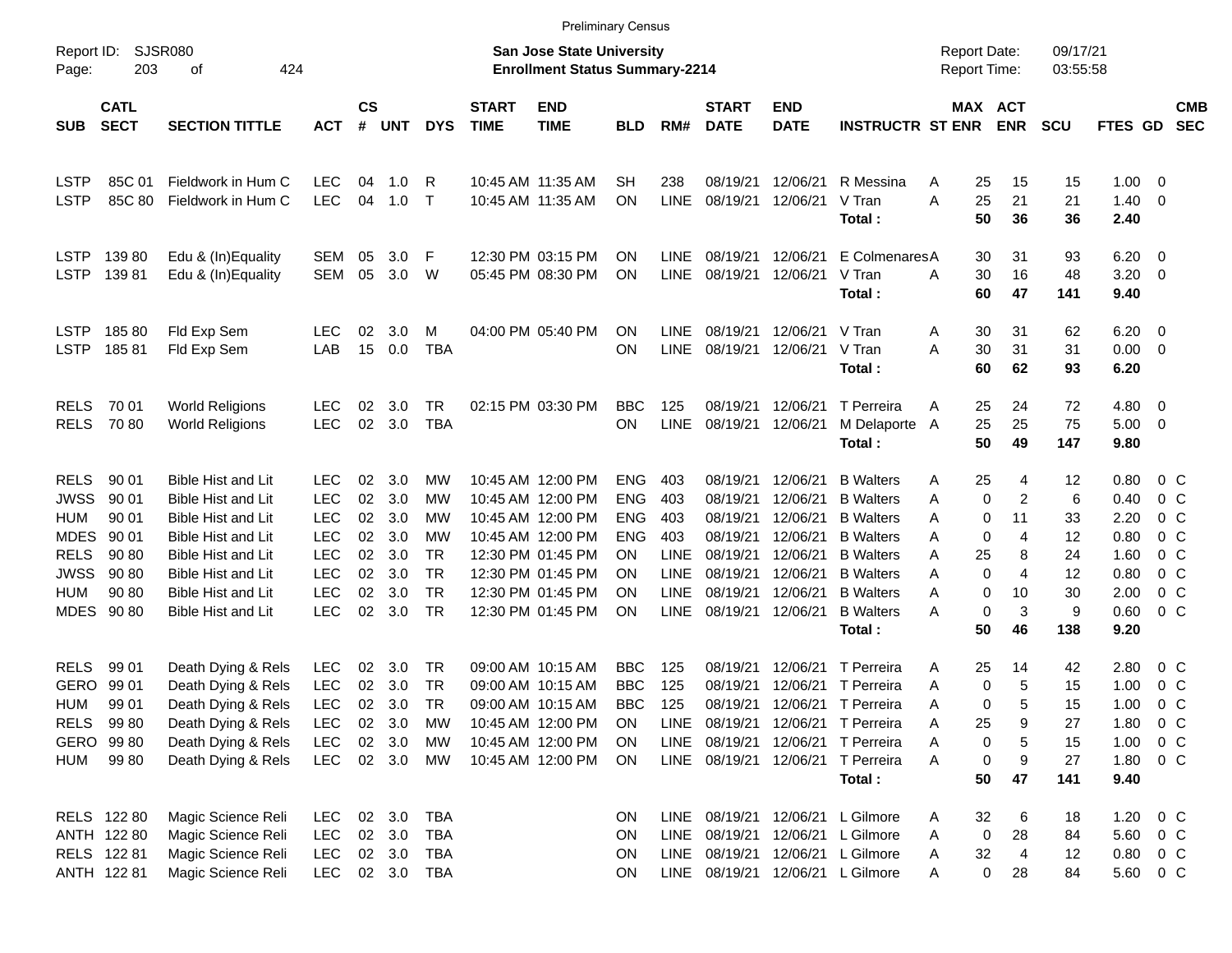|                                          |                                    |            |                |            |            |                             |                                                                           | <b>Preliminary Census</b> |             |                             |                           |                         |                                     |              |                       |                      |         |                         |                          |
|------------------------------------------|------------------------------------|------------|----------------|------------|------------|-----------------------------|---------------------------------------------------------------------------|---------------------------|-------------|-----------------------------|---------------------------|-------------------------|-------------------------------------|--------------|-----------------------|----------------------|---------|-------------------------|--------------------------|
| Report ID:<br>Page:                      | <b>SJSR080</b><br>204<br>424<br>οf |            |                |            |            |                             | <b>San Jose State University</b><br><b>Enrollment Status Summary-2214</b> |                           |             |                             |                           |                         | <b>Report Date:</b><br>Report Time: |              |                       | 09/17/21<br>03:55:58 |         |                         |                          |
| <b>CATL</b><br><b>SECT</b><br><b>SUB</b> | <b>SECTION TITTLE</b>              | <b>ACT</b> | <b>CS</b><br># | <b>UNT</b> | <b>DYS</b> | <b>START</b><br><b>TIME</b> | <b>END</b><br><b>TIME</b>                                                 | <b>BLD</b>                | RM#         | <b>START</b><br><b>DATE</b> | <b>END</b><br><b>DATE</b> | <b>INSTRUCTR ST ENR</b> |                                     |              | MAX ACT<br><b>ENR</b> | <b>SCU</b>           | FTES GD |                         | <b>CMB</b><br><b>SEC</b> |
| RELS 122 82                              | Magic Science Reli                 | LEC        | 02             | 3.0        | <b>TBA</b> |                             |                                                                           | <b>ON</b>                 | <b>LINE</b> | 08/19/21                    | 12/06/21                  | L Gilmore               | Α                                   | 32           | 9                     | 27                   | 1.80    |                         | $0\,$ C                  |
| ANTH 122 82                              | Magic Science Reli                 | <b>LEC</b> | 02             | 3.0        | <b>TBA</b> |                             |                                                                           | ON                        | <b>LINE</b> | 08/19/21                    | 12/06/21                  | L Gilmore               | A                                   | 0            | 25                    | 75                   | 5.00    |                         | $0\,C$                   |
|                                          |                                    |            |                |            |            |                             |                                                                           |                           |             |                             |                           | Total:                  |                                     | 96           | 100                   | 300                  | 20.00   |                         |                          |
| <b>RELS</b><br>142 80                    | <b>Buddhism</b>                    | SEM        | 04             | 3.0        | MW         |                             | 02:15 PM 03:30 PM                                                         | ON                        | <b>LINE</b> | 08/19/21                    | 12/06/21                  | T Perreira              | A                                   | 30           | 8                     | 24                   | 1.60    |                         | $0\,$ C                  |
| 142 80<br><b>HUM</b>                     | <b>Buddhism</b>                    | <b>SEM</b> | 04             | 3.0        | MW         |                             | 02:15 PM 03:30 PM                                                         | ΟN                        | <b>LINE</b> | 08/19/21                    | 12/06/21                  | T Perreira              | A                                   | 0            | 3                     | 9                    | 0.60    |                         | 0 <sup>o</sup>           |
| 142 80<br><b>ASIA</b>                    | <b>Buddhism</b>                    | <b>SEM</b> | 04             | 3.0        | <b>MW</b>  |                             | 02:15 PM 03:30 PM                                                         | ON                        | <b>LINE</b> | 08/19/21                    | 12/06/21                  | T Perreira              | A                                   | 0            | $\overline{c}$        | 6                    | 0.40    |                         | 0 <sup>o</sup>           |
|                                          |                                    |            |                |            |            |                             |                                                                           |                           |             |                             |                           | Total:                  |                                     | 30           | 13                    | 39                   | 2.60    |                         |                          |
| <b>RELS</b><br>144 80                    | <b>Chinese Traditions</b>          | <b>SEM</b> |                | 3.0        |            |                             |                                                                           |                           |             |                             |                           |                         | х                                   | 0            | 0                     | 0                    | 0.00    | $\overline{\mathbf{0}}$ |                          |
| <b>HUM</b><br>144 80                     | <b>Chinese Traditions</b>          | <b>SEM</b> |                | 3.0        |            |                             |                                                                           |                           |             |                             |                           |                         | Χ                                   | 0            | 0                     | 0                    | 0.00    | $\mathbf 0$             |                          |
| <b>ASIA</b><br>144 80                    | <b>Chinese Traditions</b>          | <b>SEM</b> |                | 3.0        |            |                             |                                                                           |                           |             |                             |                           |                         | X                                   | 0            | 0                     | 0                    | 0.00    | 0                       |                          |
| <b>RELS</b><br>144 81                    | <b>Chinese Traditions</b>          | <b>SEM</b> | 04             | 3.0        | <b>TBA</b> |                             |                                                                           | <b>ON</b>                 | <b>LINE</b> | 08/19/21                    | 12/06/21                  | <b>B</b> Sang           | Α                                   | 30           | 6                     | 18                   | 1.20    |                         | 0 <sup>o</sup>           |
| 14481<br><b>HUM</b>                      | <b>Chinese Traditions</b>          | <b>SEM</b> | 04             | 3.0        | <b>TBA</b> |                             |                                                                           | ON                        | <b>LINE</b> | 08/19/21                    | 12/06/21                  | <b>B</b> Sang           | Α                                   | 0            | 6                     | 18                   | 1.20    |                         | 0 <sup>C</sup>           |
| <b>ASIA</b><br>14481                     | <b>Chinese Traditions</b>          | <b>SEM</b> | 04             | 3.0        | <b>TBA</b> |                             |                                                                           | ON                        | <b>LINE</b> | 08/19/21                    | 12/06/21                  | <b>B</b> Sang           | Α                                   | 0            | $\overline{7}$        | 21                   | 1.40    |                         | 0 <sup>o</sup>           |
|                                          |                                    |            |                |            |            |                             |                                                                           |                           |             |                             |                           | Total:                  |                                     | 30           | 19                    | 57                   | 3.80    |                         |                          |
| RELS 145 80                              | <b>Mideast Tradition</b>           | <b>LEC</b> | 02             | 3.0        | MW         |                             | 05:45 PM 07:00 PM                                                         | ON                        | <b>LINE</b> | 08/19/21                    | 12/06/21                  | A Zarate                | Α                                   | 30           | 4                     | 12                   | 0.80    |                         | 0 <sup>o</sup>           |
| ANTH 145 80                              | <b>Mideast Tradition</b>           | <b>LEC</b> | 02             | 3.0        | <b>MW</b>  |                             | 05:45 PM 07:00 PM                                                         | ON                        | <b>LINE</b> | 08/19/21                    | 12/06/21                  | A Zarate                | Α                                   | 0            | 18                    | 54                   | 3.60    |                         | 0 <sup>o</sup>           |
| MDES 145 80                              | <b>Mideast Tradition</b>           | <b>LEC</b> | 02             | 3.0        | <b>MW</b>  |                             | 05:45 PM 07:00 PM                                                         | ON                        | <b>LINE</b> | 08/19/21                    | 12/06/21                  | A Zarate                | Α                                   | 0            | 8                     | 24                   | 1.60    |                         | 0 <sup>o</sup>           |
|                                          |                                    |            |                |            |            |                             |                                                                           |                           |             |                             |                           | Total:                  |                                     | 30           | 30                    | 90                   | 6.00    |                         |                          |
| <b>RELS</b><br>18001                     | <b>Indiv Studies</b>               | <b>SUP</b> | 78             | 1.0        | <b>TBA</b> |                             |                                                                           |                           |             | 08/19/21                    | 12/06/21                  | J Rycenga               | A                                   | $\mathbf{1}$ | 0                     | 0                    | 0.00    |                         | $0\,$ C                  |
| MDES 180 01                              | <b>Indiv Studies</b>               | <b>SUP</b> | 78             | 1.0        | <b>TBA</b> |                             |                                                                           |                           |             | 08/19/21                    | 12/06/21                  | J Rycenga               | Α                                   | 0            | 0                     | 0                    | 0.00    |                         | 0 <sup>o</sup>           |
| <b>RELS</b><br>180 02                    | <b>Indiv Studies</b>               | <b>SUP</b> | 78             | 2.0        | <b>TBA</b> |                             |                                                                           |                           |             | 08/19/21                    | 12/06/21                  | J Rycenga               | Α                                   | $\mathbf{1}$ | 0                     | 0                    | 0.00    |                         | 0 <sup>o</sup>           |
| MDES 180 02                              | <b>Indiv Studies</b>               | <b>SUP</b> | 78             | 2.0        | <b>TBA</b> |                             |                                                                           |                           |             | 08/19/21                    | 12/06/21                  | J Rycenga               | Α                                   | 0            | 0                     | 0                    | 0.00    |                         | 0 <sup>o</sup>           |
| <b>RELS</b><br>180 03                    | <b>Indiv Studies</b>               | <b>SUP</b> | 78             | 3.0        | <b>TBA</b> |                             |                                                                           |                           |             | 08/19/21                    | 12/06/21                  | J Rycenga               | Α                                   | $\mathbf{1}$ | 0                     | 0                    | 0.00    |                         | 0 <sup>o</sup>           |
| MDES 180 03                              | <b>Indiv Studies</b>               | <b>SUP</b> | 78             | 3.0        | <b>TBA</b> |                             |                                                                           |                           |             | 08/19/21                    | 12/06/21                  | J Rycenga               | Α                                   | 0            | 0                     | 0                    | 0.00    |                         | 0 <sup>o</sup>           |
| <b>RELS</b><br>18004                     | <b>Indiv Studies</b>               | <b>SUP</b> | 78             | 4.0        | <b>TBA</b> |                             |                                                                           |                           |             | 08/19/21                    | 12/06/21                  | J Rycenga               | Α                                   | 1            | 0                     | 0                    | 0.00    |                         | 0 <sup>o</sup>           |
| MDES 180 04                              | <b>Indiv Studies</b>               | <b>SUP</b> | 78             | 4.0        | <b>TBA</b> |                             |                                                                           |                           |             | 08/19/21                    | 12/06/21                  | J Rycenga               | Α                                   | 0            | 0                     | 0                    | 0.00    |                         | $0\,C$                   |
|                                          |                                    |            |                |            |            |                             |                                                                           |                           |             |                             |                           | Total:                  |                                     | 4            | 0                     | 0                    | 0.00    |                         |                          |
| RELS 184 01                              | Directed Reading                   | <b>SUP</b> | 78             | 1.0        | <b>TBA</b> |                             |                                                                           |                           |             | 08/19/21                    |                           | 12/06/21 J Rycenga      | A                                   | -1           | 0                     | 0                    | 0.00    |                         | 0 <sup>o</sup>           |
| MDES 184 01                              | <b>Directed Reading</b>            | <b>SUP</b> |                | 78 1.0     | <b>TBA</b> |                             |                                                                           |                           |             | 08/19/21                    | 12/06/21                  | J Rycenga               | Α                                   | 0            | 0                     | 0                    | 0.00    |                         | 0 <sup>o</sup>           |
| RELS 184 02                              | Directed Reading                   | <b>SUP</b> | 78             | 2.0        | <b>TBA</b> |                             |                                                                           |                           |             | 08/19/21                    | 12/06/21                  | J Rycenga               | Α                                   | 1            | 0                     | 0                    | 0.00    |                         | 0 <sup>o</sup>           |
| MDES 184 02                              | Directed Reading                   | <b>SUP</b> | 78             | 2.0        | <b>TBA</b> |                             |                                                                           |                           |             | 08/19/21                    | 12/06/21                  | J Rycenga               | Α                                   | 0            | 0                     | 0                    | 0.00    |                         | $0\,C$                   |
| RELS 184 03                              | Directed Reading                   | <b>SUP</b> | 78             | 3.0        | <b>TBA</b> |                             |                                                                           |                           |             | 08/19/21                    | 12/06/21                  | J Rycenga               | Α                                   | 1            | 0                     | 0                    | 0.00    |                         | 0 <sup>o</sup>           |
| MDES 184 03                              | <b>Directed Reading</b>            | <b>SUP</b> | 78             | 3.0        | <b>TBA</b> |                             |                                                                           |                           |             | 08/19/21                    | 12/06/21                  | J Rycenga               | Α                                   | 0            | 0                     | 0                    | 0.00    |                         | $0\,C$                   |
| RELS 184 04                              | <b>Directed Reading</b>            | <b>SUP</b> |                | 78 4.0     | <b>TBA</b> |                             |                                                                           |                           |             | 08/19/21                    |                           | 12/06/21 J Rycenga      | Α                                   | 1            | 0                     | 0                    | 0.00    |                         | $0\,C$                   |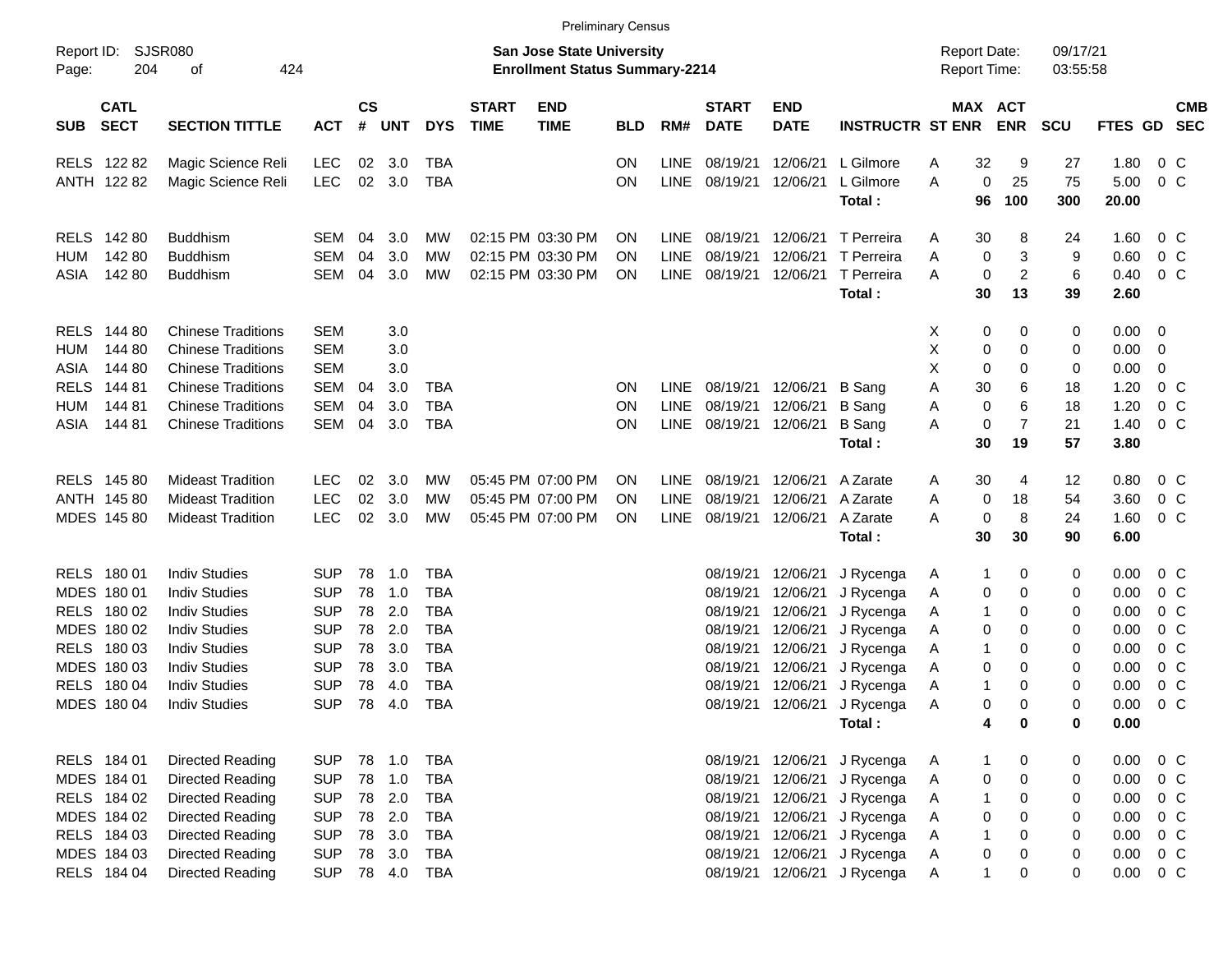|                                          |                       |            |                              |            |                             |                                                                           | <b>Preliminary Census</b> |     |                             |                                                  |                                                       |                      |                                                |                           |                                    |         |                          |
|------------------------------------------|-----------------------|------------|------------------------------|------------|-----------------------------|---------------------------------------------------------------------------|---------------------------|-----|-----------------------------|--------------------------------------------------|-------------------------------------------------------|----------------------|------------------------------------------------|---------------------------|------------------------------------|---------|--------------------------|
| Report ID:<br>Page:                      | SJSR080<br>205<br>0f  | 424        |                              |            |                             | <b>San Jose State University</b><br><b>Enrollment Status Summary-2214</b> |                           |     |                             |                                                  |                                                       |                      | <b>Report Date:</b><br><b>Report Time:</b>     | 09/17/21<br>03:55:58      |                                    |         |                          |
| <b>CATL</b><br><b>SECT</b><br><b>SUB</b> | <b>SECTION TITTLE</b> | <b>ACT</b> | <b>CS</b><br><b>UNT</b><br># | <b>DYS</b> | <b>START</b><br><b>TIME</b> | <b>END</b><br>TIME                                                        | <b>BLD</b>                | RM# | <b>START</b><br><b>DATE</b> | <b>END</b><br><b>DATE</b>                        | <b>INSTRUCTR ST ENR</b>                               |                      | MAX ACT<br><b>ENR</b>                          | <b>SCU</b>                | FTES GD                            |         | <b>CMB</b><br><b>SEC</b> |
| MDES 184 04                              | Directed Reading      | <b>SUP</b> | 78<br>4.0                    | TBA        |                             |                                                                           |                           |     | 08/19/21                    | 12/06/21                                         | J Rycenga<br>Total:                                   | A                    | $\mathbf 0$<br>$\mathbf 0$<br>$\mathbf 0$<br>4 | 0<br>0                    | 0.00<br>0.00                       | $0\,$ C |                          |
| Department :                             | <b>Humanities</b>     |            |                              |            |                             |                                                                           |                           |     |                             | <b>Lower Division:</b><br><b>Upper Division:</b> | <b>Department Total:</b><br><b>Graduate Division:</b> | 3083<br>1983<br>1100 | 2395<br>1458<br>937<br>0<br>0                  | 6820<br>4102<br>2718<br>0 | 454.77<br>273.47<br>181.30<br>0.00 |         |                          |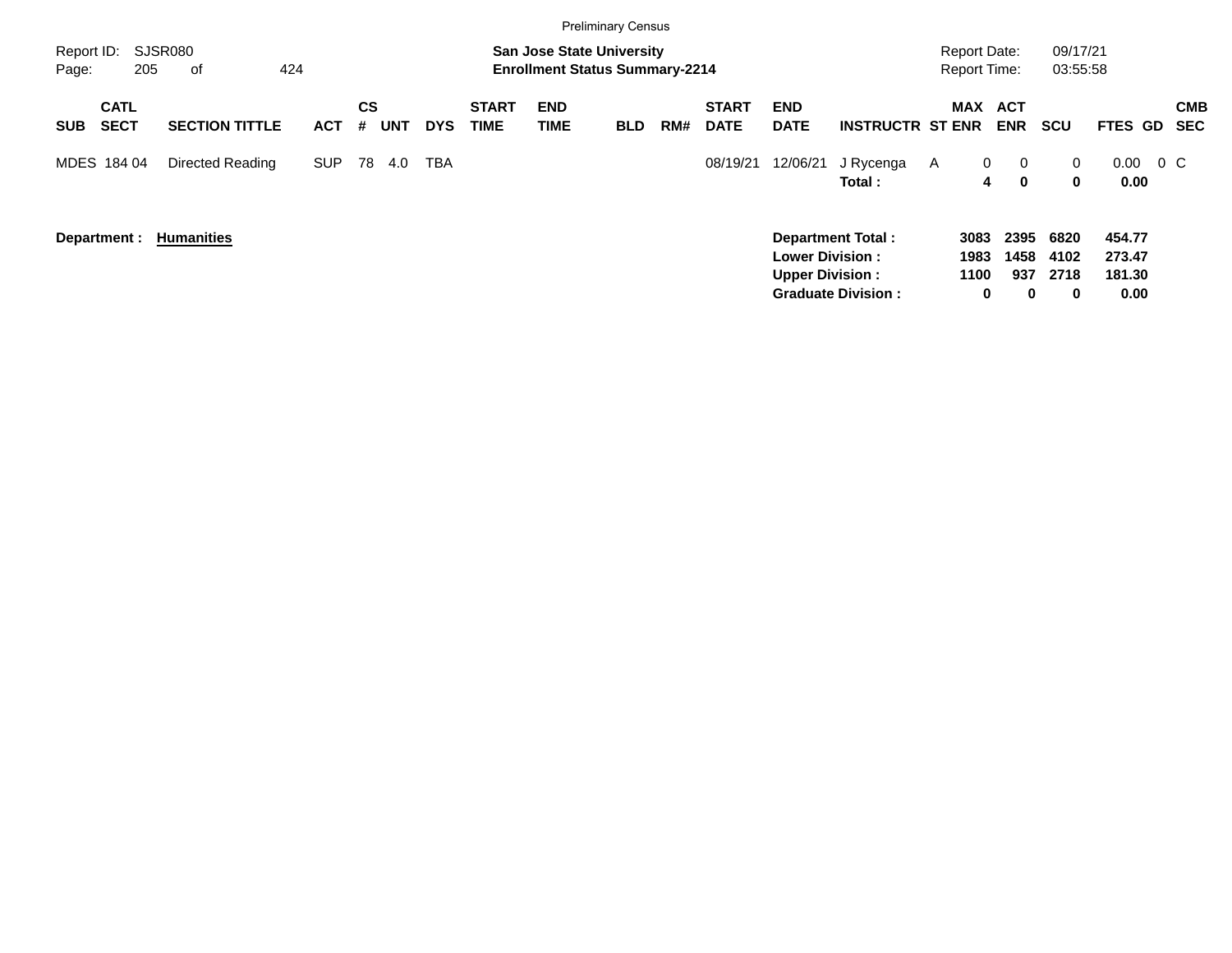|                     |                            |                                                                 |            |               |                |            |                             | <b>Preliminary Census</b>                                                 |            |             |                             |                           |                          |        |                                     |               |                      |                      |                                                      |                          |
|---------------------|----------------------------|-----------------------------------------------------------------|------------|---------------|----------------|------------|-----------------------------|---------------------------------------------------------------------------|------------|-------------|-----------------------------|---------------------------|--------------------------|--------|-------------------------------------|---------------|----------------------|----------------------|------------------------------------------------------|--------------------------|
| Report ID:<br>Page: | 206                        | SJSR080<br>424<br>οf                                            |            |               |                |            |                             | <b>San Jose State University</b><br><b>Enrollment Status Summary-2214</b> |            |             |                             |                           |                          |        | <b>Report Date:</b><br>Report Time: |               | 09/17/21<br>03:55:58 |                      |                                                      |                          |
| <b>SUB</b>          | <b>CATL</b><br><b>SECT</b> | <b>SECTION TITTLE</b>                                           | <b>ACT</b> | $\mathsf{cs}$ | # UNT          | <b>DYS</b> | <b>START</b><br><b>TIME</b> | <b>END</b><br><b>TIME</b>                                                 | <b>BLD</b> | RM#         | <b>START</b><br><b>DATE</b> | <b>END</b><br><b>DATE</b> | <b>INSTRUCTR ST ENR</b>  |        | MAX ACT                             | <b>ENR</b>    | <b>SCU</b>           | FTES GD              |                                                      | <b>CMB</b><br><b>SEC</b> |
| College             |                            | <b>Humanities &amp; the Arts</b>                                |            |               |                |            |                             |                                                                           |            |             |                             |                           |                          |        |                                     |               |                      |                      |                                                      |                          |
| ADV                 | Department :<br>91 01      | <b>Journalism &amp; Mass Communication</b><br>Intro Advertising | LEC 02 3.0 |               |                | MW         |                             | 02:15 PM 03:30 PM                                                         | ON         | LINE        | 08/19/21                    | 12/06/21                  | D Ocampo<br>Total:       | Α      | 125<br>125                          | 88<br>88      | 264<br>264           | 17.60 0<br>17.60     |                                                      |                          |
| ADV                 | 93 01                      | Dsgn Fundamental 1                                              | LEC        |               | 02 3.0         | MW         |                             | 12:30 PM 01:45 PM                                                         |            |             | 08/19/21                    | 12/06/21                  | J Delacruz<br>Total:     | Α      | 30<br>30                            | 30<br>30      | 90<br>90             | $6.00 \t 0$<br>6.00  |                                                      |                          |
| ADV                 | 95 01                      | Working With Type                                               | <b>LEC</b> | 02            | 3.0            | MW         |                             | 10:45 AM 12:00 PM                                                         |            |             | 08/19/21                    | 12/06/21                  | T Korani<br>Total:       | Α      | 25<br>25                            | 21<br>21      | 63<br>63             | 4.20<br>4.20         | $\overline{\phantom{0}}$                             |                          |
| ADV<br>ADV          | 116 01<br>116 02           | Spartan Daily Ad Sta<br>Spartan Daily Ad Sta                    | ACT<br>ACT | 20            | 3.0<br>3.0     |            | MTR  01:30 PM  04:15 PM     |                                                                           |            |             |                             | 08/19/21 12/06/21         | Total:                   | Х<br>A | 0<br>15<br>15                       | 0<br>8<br>8   | 0<br>24<br>24        | 0.00<br>1.60<br>1.60 | $\overline{\phantom{0}}$<br>$\overline{\phantom{0}}$ |                          |
| ADV                 | 121 01                     | Strategic Plan/Com                                              | <b>LEC</b> |               | $02 \quad 3.0$ | TBA        |                             |                                                                           | <b>ON</b>  | <b>LINE</b> | 08/19/21                    | 12/06/21                  | S Eckstone<br>Total:     | Α      | 40<br>40                            | 46<br>46      | 138<br>138           | 9.25<br>9.25         | $\overline{\phantom{1}}$                             |                          |
| ADV                 | 122 01                     | Bus-to-Bus Advertisi                                            | SEM 04 3.0 |               |                | TBA        |                             |                                                                           | <b>ON</b>  | <b>LINE</b> | 08/19/21                    | 12/06/21                  | S Eckstone<br>Total:     | A      | 30<br>30                            | 29<br>29      | 87<br>87             | 5.80 0<br>5.80       |                                                      |                          |
| ADV                 | 123 01                     | Brdcast & New Media SEM 04 3.0                                  |            |               |                | TBA        |                             |                                                                           | <b>ON</b>  | <b>LINE</b> | 08/19/21                    | 12/06/21                  | S Eckstone<br>Total:     | A      | 30<br>30                            | 31<br>31      | 93<br>93             | 6.25<br>6.25         | - 1                                                  |                          |
| ADV                 | 124 01                     | Copywriting                                                     | SEM        | - 04          | 3.0            | м          |                             | 12:30 PM 01:45 PM                                                         | <b>DBH</b> |             | 117D 08/19/21 12/06/21      |                           | Total:                   | Α      | 20<br>20                            | 16<br>16      | 48<br>48             | $3.20 \ 0$<br>3.20   |                                                      |                          |
| ADV<br>ADV          | 126 01<br>126 02           | Media Planning & Buy SEM<br>Media Planning & Buy SEM            |            | 04            | 3.0<br>3.0     | М          |                             | 10:45 AM 12:00 PM                                                         |            |             | 08/19/21                    | 12/06/21                  | Total:                   | Х<br>A | 0<br>20<br>20                       | 0<br>21<br>21 | 0<br>63<br>63        | 0.00<br>4.25<br>4.25 | $\overline{\phantom{0}}$<br>-1                       |                          |
| ADV                 | 128 01                     | Integrtd Mktg Comm SEM 04 3.0 TR                                |            |               |                |            |                             | 10:45 AM 12:00 PM                                                         | ON         |             | LINE 08/19/21 12/06/21      |                           | T Hendrick<br>Total:     | Α      | 30<br>30                            | 36<br>36      | 108<br>108           | $7.20 \t 0$<br>7.20  |                                                      |                          |
| ADV                 | 129 01                     | Campaigns Mgmt                                                  | SEM 04 3.0 |               |                | TR         |                             | 12:30 PM 01:45 PM                                                         | ON         |             | LINE 08/19/21 12/06/21      |                           | M Llewellyn- A<br>Total: |        | 30<br>30                            | 30<br>30      | 90<br>90             | $6.05$ 1<br>6.05     |                                                      |                          |
| ADV                 | 130 01                     | Ad Portfolio 1                                                  | LEC 02 3.0 |               |                | MW         |                             | 02:15 PM 03:45 PM                                                         |            |             |                             | 08/19/21 12/06/21         | J Delacruz<br>Total:     | A      | 20<br>20                            | 22<br>22      | 66<br>66             | 4.40 0<br>4.40       |                                                      |                          |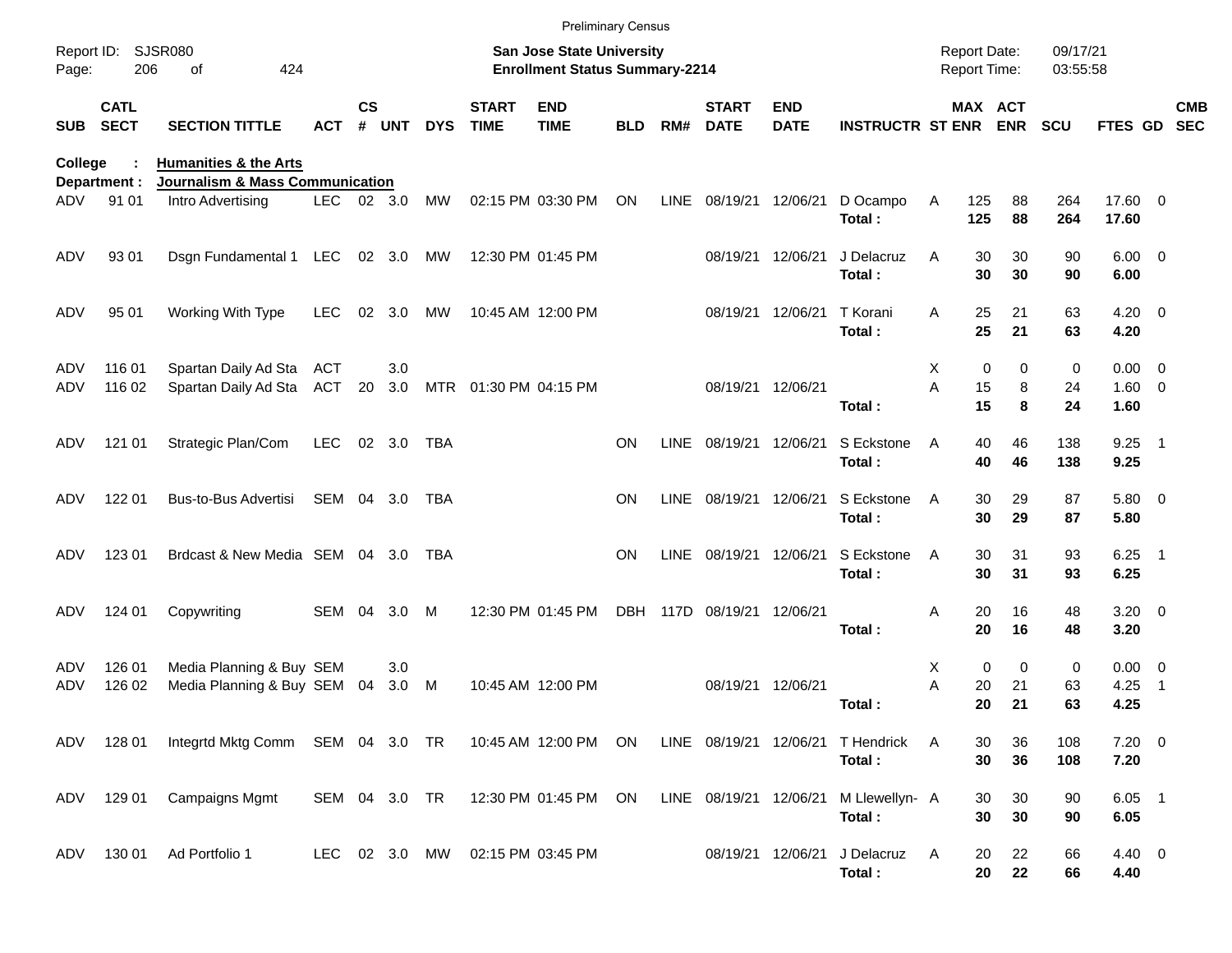|                                                          |                                  |                                                                                          |                                                      |                      |                          |                           |                                  |                                                                                  | <b>Preliminary Census</b> |                                                          |                                              |                                              |                                                               |                                           |                            |                             |                                       |                                                             |                          |
|----------------------------------------------------------|----------------------------------|------------------------------------------------------------------------------------------|------------------------------------------------------|----------------------|--------------------------|---------------------------|----------------------------------|----------------------------------------------------------------------------------|---------------------------|----------------------------------------------------------|----------------------------------------------|----------------------------------------------|---------------------------------------------------------------|-------------------------------------------|----------------------------|-----------------------------|---------------------------------------|-------------------------------------------------------------|--------------------------|
| Report ID:<br>Page:                                      | 207                              | <b>SJSR080</b><br>424<br>οf                                                              |                                                      |                      |                          |                           |                                  | <b>San Jose State University</b><br><b>Enrollment Status Summary-2214</b>        |                           |                                                          |                                              |                                              |                                                               | <b>Report Date:</b><br>Report Time:       |                            | 09/17/21<br>03:55:58        |                                       |                                                             |                          |
| <b>SUB</b>                                               | <b>CATL</b><br><b>SECT</b>       | <b>SECTION TITTLE</b>                                                                    | <b>ACT</b>                                           | $\mathsf{cs}$<br>#   | <b>UNT</b>               | <b>DYS</b>                | <b>START</b><br><b>TIME</b>      | <b>END</b><br><b>TIME</b>                                                        | <b>BLD</b>                | RM#                                                      | <b>START</b><br><b>DATE</b>                  | <b>END</b><br><b>DATE</b>                    | <b>INSTRUCTR ST ENR</b>                                       |                                           | MAX ACT<br><b>ENR</b>      | <b>SCU</b>                  | FTES GD                               |                                                             | <b>CMB</b><br><b>SEC</b> |
| ADV                                                      | 132 01                           | UX UI Desn Ad                                                                            | <b>LEC</b>                                           | 02                   | 3.0                      | TR                        |                                  | 02:15 PM 03:45 PM                                                                |                           |                                                          | 08/19/21                                     | 12/06/21                                     | J Delacruz<br>Total:                                          | Α<br>20<br>20                             | 17<br>17                   | 51<br>51                    | $3.40 \quad 0$<br>3.40                |                                                             |                          |
| <b>JOUR</b>                                              | 50 01                            | <b>Navigating News</b>                                                                   | <b>LEC</b>                                           | 01                   | 3.0                      | M                         |                                  | 02:15 PM 03:30 PM                                                                | <b>DBH</b>                | 133                                                      | 08/19/21                                     | 12/06/21                                     | H Kazem<br>Total:                                             | Α<br>40<br>40                             | 39<br>39                   | 117<br>117                  | 7.80 0<br>7.80                        |                                                             |                          |
| <b>JOUR</b><br><b>JOUR</b><br><b>JOUR</b><br><b>JOUR</b> | 61 01<br>61 02<br>61 03<br>61 04 | Prnt/Mag and Online<br>Prnt/Mag and Online<br>Prnt/Mag and Online<br>Prnt/Mag and Online | <b>LEC</b><br><b>LEC</b><br><b>LEC</b><br><b>LEC</b> | 02<br>02<br>02<br>02 | 3.0<br>3.0<br>3.0<br>3.0 | TR<br>F<br>F<br><b>MW</b> |                                  | 10:45 AM 12:00 PM<br>10:00 AM 12:45 PM<br>01:00 PM 03:45 PM<br>05:45 PM 07:00 PM | ΟN<br>ΟN<br>ΟN<br>ON      | <b>LINE</b><br><b>LINE</b><br><b>LINE</b><br><b>LINE</b> | 08/19/21<br>08/19/21<br>08/19/21<br>08/19/21 | 12/06/21<br>12/06/21<br>12/06/21<br>12/06/21 | N Garud Patk A<br>C Saatsaz<br>C Saatsaz<br>J Prado<br>Total: | 20<br>20<br>A<br>20<br>Α<br>A<br>20<br>80 | 20<br>20<br>19<br>19<br>78 | 60<br>60<br>57<br>57<br>234 | 4.00<br>4.00<br>3.80<br>3.80<br>15.60 | $\overline{\mathbf{0}}$<br>0<br>0<br>$\overline{0}$         |                          |
| <b>JOUR</b><br><b>JOUR</b><br><b>JOUR</b>                | 95 01<br>95 02<br>95 03          | Digital News Photo<br><b>Digital News Photo</b><br>Digital News Photo                    | <b>LEC</b><br><b>LEC</b><br><b>LEC</b>               | 03                   | 3.0<br>3.0<br>3.0        | <b>TR</b>                 |                                  | 02:15 PM 03:30 PM                                                                |                           |                                                          | 08/19/21                                     | 12/06/21                                     | I Lepe<br>Total:                                              | Х<br>0<br>A<br>20<br>X<br>0<br>20         | 0<br>14<br>0<br>14         | 0<br>42<br>0<br>42          | 0.00<br>2.80<br>0.00<br>2.80          | $\overline{\mathbf{0}}$<br>$\overline{0}$<br>$\overline{0}$ |                          |
|                                                          | JOUR 130 01<br>JOUR 130 02       | Media Apprentice<br>Media Apprentice                                                     | <b>LEC</b><br><b>LEC</b>                             | 02<br>02             | 3.0<br>3.0               | <b>TR</b><br><b>TR</b>    |                                  | 10:45 AM 12:00 PM<br>10:45 AM 12:00 PM                                           | ON                        | <b>LINE</b>                                              | 08/19/21<br>08/19/21                         | 12/06/21<br>12/06/21                         | R Craig<br>R Plater<br>Total:                                 | Α<br>18<br>18<br>A<br>36                  | 9<br>13<br>22              | 27<br>39<br>66              | 1.85<br>2.60<br>4.45                  | - 1<br>$\overline{0}$                                       |                          |
|                                                          | JOUR 132 01<br>JOUR 132 02       | <b>Feature Reporting</b><br><b>Feature Reporting</b>                                     | <b>LEC</b><br><b>LEC</b>                             | 04                   | 3.0<br>3.0               | <b>TR</b>                 |                                  | 10:45 AM 12:00 PM                                                                | ON                        | <b>LINE</b>                                              | 08/19/21                                     | 12/06/21                                     | H Kazem<br>Total:                                             | X<br>0<br>Α<br>25<br>25                   | 0<br>21<br>21              | 0<br>63<br>63               | 0.00<br>4.20<br>4.20                  | $\overline{\phantom{0}}$<br>$\overline{0}$                  |                          |
|                                                          | JOUR 133 01                      | Editing/News Mgmt                                                                        | <b>SEM</b>                                           | 04                   | 3.0                      | MW                        |                                  | 10:45 AM 12:00 PM                                                                |                           |                                                          | 08/19/21                                     | 12/06/21                                     | R Craig<br>Total:                                             | Α<br>15<br>15                             | 15<br>15                   | 45<br>45                    | $3.00 \ 0$<br>3.00                    |                                                             |                          |
|                                                          | <b>JOUR 13601</b>                | Newspaper and Mag D&EC                                                                   |                                                      |                      | 02 3.0                   | TR                        |                                  | 12:30 PM 01:45 PM                                                                | ON                        | LINE                                                     | 08/19/21                                     | 12/06/21                                     | N Garud Patk A<br>Total:                                      | 20<br>20                                  | 19<br>19                   | 57<br>57                    | 3.80 0<br>3.80                        |                                                             |                          |
|                                                          | JOUR 138 01                      | Sports Journalism                                                                        | ACT 20 3.0 TR                                        |                      |                          |                           |                                  | 10:45 AM 12:00 PM                                                                | ON                        |                                                          | LINE 08/19/21 12/06/21                       |                                              | J Stiglich<br>Total:                                          | Α<br>20<br>20                             | 16<br>16                   | 48<br>48                    | $3.20 \ 0$<br>3.20                    |                                                             |                          |
|                                                          |                                  | JOUR 140A 01 StuMedProd:Update                                                           | ACT 20 3.0 TR                                        |                      |                          |                           |                                  | 01:30 PM 04:15 PM                                                                | ON                        |                                                          | LINE 08/19/21                                | 12/06/21                                     | R Plater<br>Total:                                            | Α<br>20<br>20                             | 10<br>10                   | 10<br>10                    | $2.00 \t 0$<br>2.00                   |                                                             |                          |
|                                                          |                                  | JOUR 140B 01 StuMedia:SparDaily                                                          |                                                      |                      |                          |                           | ACT 20 3.0 MTWR01:30 PM 02:45 PM |                                                                                  |                           |                                                          |                                              | 08/19/21 12/06/21                            | R Craig                                                       | 20<br>A                                   | 8                          | 8                           | 1.60 0                                |                                                             |                          |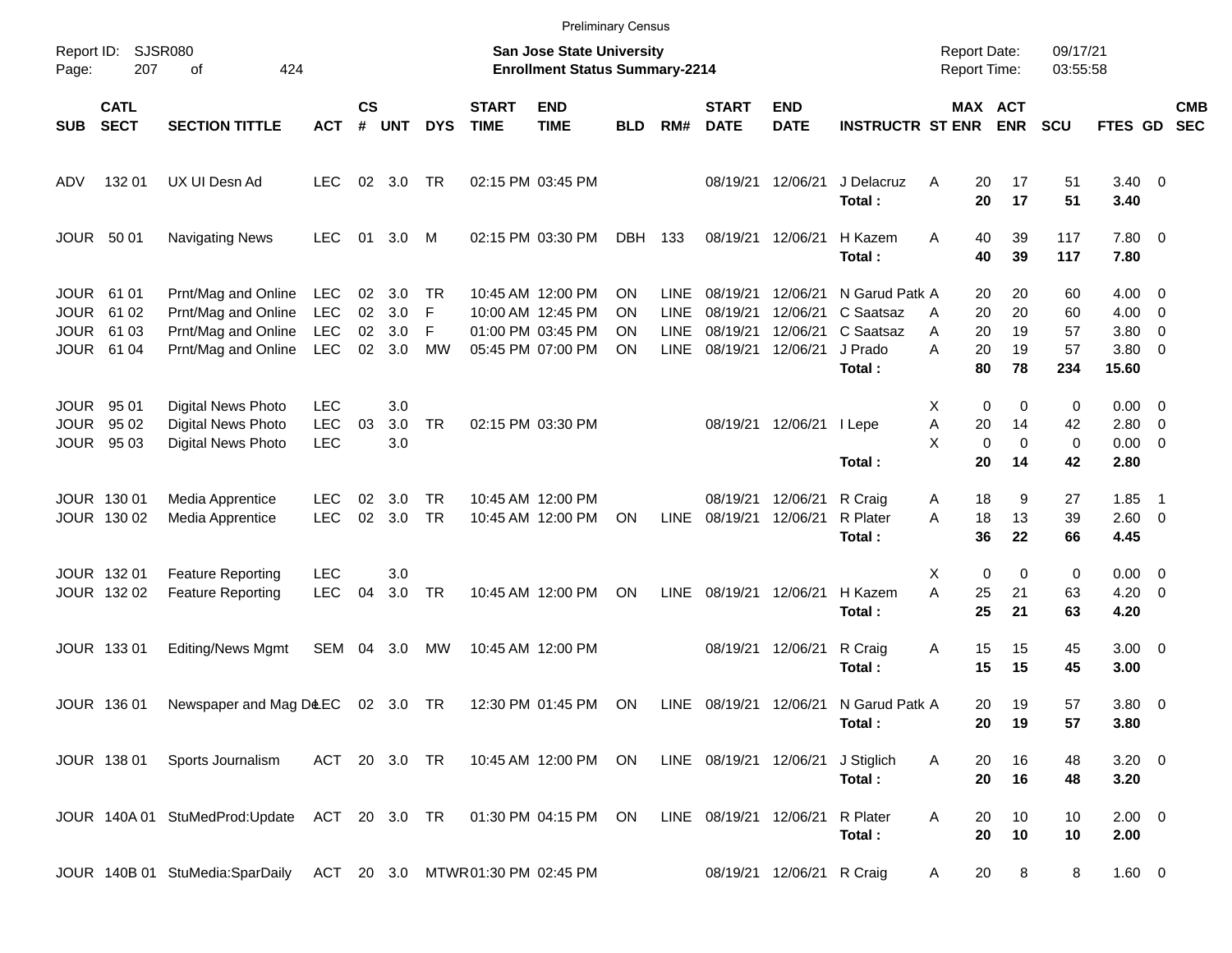|                                        |                            |                                                                                                                                              |                                        |                |                      |                                        |                             | <b>Preliminary Census</b>                                                 |                       |                                           |                                         |                                  |                                                                |                                            |                |                |                      |                              |                                                                               |            |
|----------------------------------------|----------------------------|----------------------------------------------------------------------------------------------------------------------------------------------|----------------------------------------|----------------|----------------------|----------------------------------------|-----------------------------|---------------------------------------------------------------------------|-----------------------|-------------------------------------------|-----------------------------------------|----------------------------------|----------------------------------------------------------------|--------------------------------------------|----------------|----------------|----------------------|------------------------------|-------------------------------------------------------------------------------|------------|
| Report ID:<br>Page:                    | SJSR080<br>208             | 424<br>οf                                                                                                                                    |                                        |                |                      |                                        |                             | <b>San Jose State University</b><br><b>Enrollment Status Summary-2214</b> |                       |                                           |                                         |                                  |                                                                | <b>Report Date:</b><br><b>Report Time:</b> |                |                | 09/17/21<br>03:55:58 |                              |                                                                               |            |
| <b>SUB</b>                             | <b>CATL</b><br><b>SECT</b> | <b>SECTION TITTLE</b>                                                                                                                        | <b>ACT</b>                             | <b>CS</b><br># | <b>UNT</b>           | <b>DYS</b>                             | <b>START</b><br><b>TIME</b> | <b>END</b><br><b>TIME</b>                                                 | <b>BLD</b>            | RM#                                       | <b>START</b><br><b>DATE</b>             | <b>END</b><br><b>DATE</b>        | <b>INSTRUCTR ST ENR</b>                                        | MAX ACT                                    |                | <b>ENR</b>     | <b>SCU</b>           | FTES GD SEC                  |                                                                               | <b>CMB</b> |
|                                        |                            | JOUR 140B 02 StuMedia:SparDaily                                                                                                              | ACT                                    |                | 20 3.0               |                                        | MTWR 03:00 PM 04:15 PM      |                                                                           |                       |                                           | 08/19/21                                | 12/06/21                         | R Craig<br>Total:                                              | Α                                          | 20<br>40       | 8<br>16        | 8<br>16              | 1.60 0<br>3.20               |                                                                               |            |
|                                        |                            | JOUR 140C 01 StuMedia: Spear                                                                                                                 | ACT                                    |                | 20 3.0               | MW                                     |                             | 05:45 PM 07:00 PM                                                         |                       |                                           | 08/19/21                                | 12/06/21                         | R Nichols<br>Total:                                            | A                                          | 20<br>20       | 17<br>17       | 51<br>51             | $3.40 \quad 0$<br>3.40       |                                                                               |            |
|                                        |                            | JOUR 140D 01 StuMediaProd: Mag                                                                                                               | ACT                                    |                | 12 3.0               | TR                                     |                             | 04:00 PM 05:15 PM                                                         |                       |                                           | 08/19/21                                | 12/06/21                         | J Stiglich<br>Total:                                           | A                                          | 20<br>20       | 13<br>13       | 39<br>39             | $2.60 \ 0$<br>2.60           |                                                                               |            |
| JOUR 150 01                            |                            | News Media Mgmt                                                                                                                              | ACT                                    |                | 20 3.0               |                                        | MTWR 02:15 PM 03:30 PM      |                                                                           |                       |                                           | 08/19/21                                | 12/06/21                         | D Nichols<br>Total:                                            | A                                          | 20<br>20       | 18<br>18       | 18<br>18             | 3.60 0<br>3.60               |                                                                               |            |
| MCOM 6301<br>MCOM 63 02                |                            | New Media<br>New Media                                                                                                                       | <b>LEC</b><br><b>LEC</b>               |                | 3.0<br>3.0           |                                        |                             |                                                                           |                       |                                           |                                         |                                  |                                                                | Х<br>Χ                                     | 0<br>0         | 0<br>0         | 0<br>0               | 0.00<br>0.00                 | $\overline{\phantom{0}}$<br>$\overline{\mathbf{0}}$                           |            |
| MCOM 63 03<br>MCOM 63 04               |                            | New Media<br>New Media                                                                                                                       | <b>LEC</b><br><b>LEC</b>               | 02<br>02       | 3.0<br>3.0           | MW<br><b>TBA</b>                       |                             | 09:00 AM 10:15 AM                                                         | ON                    | <b>LINE</b>                               | 08/19/21<br>08/19/21                    | 12/06/21<br>12/06/21             | D Nichols<br>C Saatsaz                                         | Α<br>Α                                     | 20<br>20       | 18<br>20       | 54<br>60             | 3.60<br>4.00                 | 0<br>0                                                                        |            |
| MCOM 63 05<br>MCOM 63 06<br>MCOM 63 07 |                            | New Media<br>New Media<br>New Media                                                                                                          | <b>LEC</b><br><b>LEC</b><br><b>LEC</b> | 02<br>02       | 3.0<br>3.0<br>02 3.0 | <b>TBA</b><br><b>TBA</b><br><b>TBA</b> |                             |                                                                           | ON<br>ON<br><b>ON</b> | <b>LINE</b><br><b>LINE</b><br><b>LINE</b> | 08/19/21<br>08/19/21<br>08/19/21        | 12/06/21<br>12/06/21<br>12/06/21 | P Young<br>P Young<br>C Saatsaz                                | Α<br>Α<br>A                                | 20<br>20<br>20 | 19<br>20<br>16 | 57<br>60<br>48       | 3.80<br>4.00<br>3.20         | $\overline{\mathbf{0}}$<br>$\overline{\mathbf{0}}$<br>$\overline{\mathbf{0}}$ |            |
|                                        |                            |                                                                                                                                              |                                        |                |                      |                                        |                             |                                                                           |                       |                                           |                                         |                                  | Total:                                                         |                                            | 100            | 93             | 279                  | 18.60                        |                                                                               |            |
| MCOM 70 01                             |                            | Vis Comm Mod Media LEC                                                                                                                       |                                        |                | 03 3.0 M             |                                        |                             | 10:45 AM 12:00 PM                                                         |                       |                                           | 08/19/21 12/06/21                       |                                  | Total:                                                         | A                                          | 40<br>40       | 40<br>40       | 120<br>120           | $8.00 \t 0$<br>8.00          |                                                                               |            |
| MCOM 72 01<br>MCOM 72 03<br>MCOM 72 60 |                            | Mcom & Society<br>Mcom & Society                                                                                                             | <b>LEC</b><br><b>LEC</b><br><b>LEC</b> | 02<br>02       | 3.0<br>3.0<br>02 3.0 | TR<br>MW<br><b>TR</b>                  |                             | 05:45 PM 07:00 PM<br>10:45 AM 12:00 PM<br>12:30 PM 01:45 PM               | DBH                   |                                           | 08/19/21<br>117D 08/19/21<br>08/19/21   | 12/06/21<br>12/06/21<br>12/06/21 | R Nichols<br>A Balint<br>R Nichols                             | A<br>Α<br>A                                | 24<br>30<br>30 | 23<br>29<br>30 | 69<br>87<br>90       | $4.60 \ 0$<br>5.80<br>6.00   | $\overline{\mathbf{0}}$                                                       |            |
|                                        |                            | Mcom & Society                                                                                                                               |                                        |                |                      |                                        |                             |                                                                           |                       |                                           |                                         |                                  | Total:                                                         |                                            | 84             | 82             | 246                  | 16.40                        | $\overline{\mathbf{0}}$                                                       |            |
|                                        |                            | MCOM 100W 01 Wrtg Wkhp in Comm SEM 04 3.0 TR<br>MCOM 100W 02 Wrtg Wkhp in Comm SEM 04 3.0 TR<br>MCOM 100W 03 Wrtg Wkhp in Comm SEM 04 3.0 TR |                                        |                |                      |                                        |                             | 07:15 AM 08:30 AM<br>09:00 AM 10:15 AM<br>02:15 PM 03:30 PM               | ON.<br>ON.            |                                           | LINE 08/19/21<br>LINE 08/19/21 12/06/21 | 12/06/21                         | R Nichols<br>ON LINE 08/19/21 12/06/21 R Nichols<br>J Stiglich | A<br>Α<br>A                                | 20<br>20<br>20 | 20<br>20<br>20 | 60<br>60<br>60       | 4.00<br>4.00<br>$4.00 \ 0$   | $\overline{\mathbf{0}}$<br>$\overline{\phantom{0}}$                           |            |
|                                        |                            |                                                                                                                                              |                                        |                |                      |                                        |                             |                                                                           |                       |                                           |                                         |                                  | Total:                                                         |                                            | 60             | 60             | 180                  | 12.00                        |                                                                               |            |
| MCOM 101 01<br>MCOM 101 02             |                            | Media Law & Ethics<br>Media Law & Ethics                                                                                                     | LEC<br>LEC 03 3.0 TR                   |                | 03 3.0 TR            |                                        |                             | 04:00 PM 05:15 PM<br>10:45 AM 12:00 PM                                    | ON.<br>DBH 133        |                                           | LINE 08/19/21 12/06/21                  | 08/19/21 12/06/21                | D Tillinghas A<br>L Sokoloff<br>Total:                         | A                                          | 20<br>35<br>55 | 20<br>22<br>42 | 60<br>66<br>126      | $4.00 \ 0$<br>4.40 0<br>8.40 |                                                                               |            |
| MCOM 104 01                            |                            | Mass Comm Research SEM 04 3.0 M                                                                                                              |                                        |                |                      |                                        |                             | 10:45 AM 12:00 PM                                                         |                       |                                           | 08/19/21 12/06/21                       |                                  |                                                                | A                                          | 15             | 15             | 45                   | $3.00 \t 0$                  |                                                                               |            |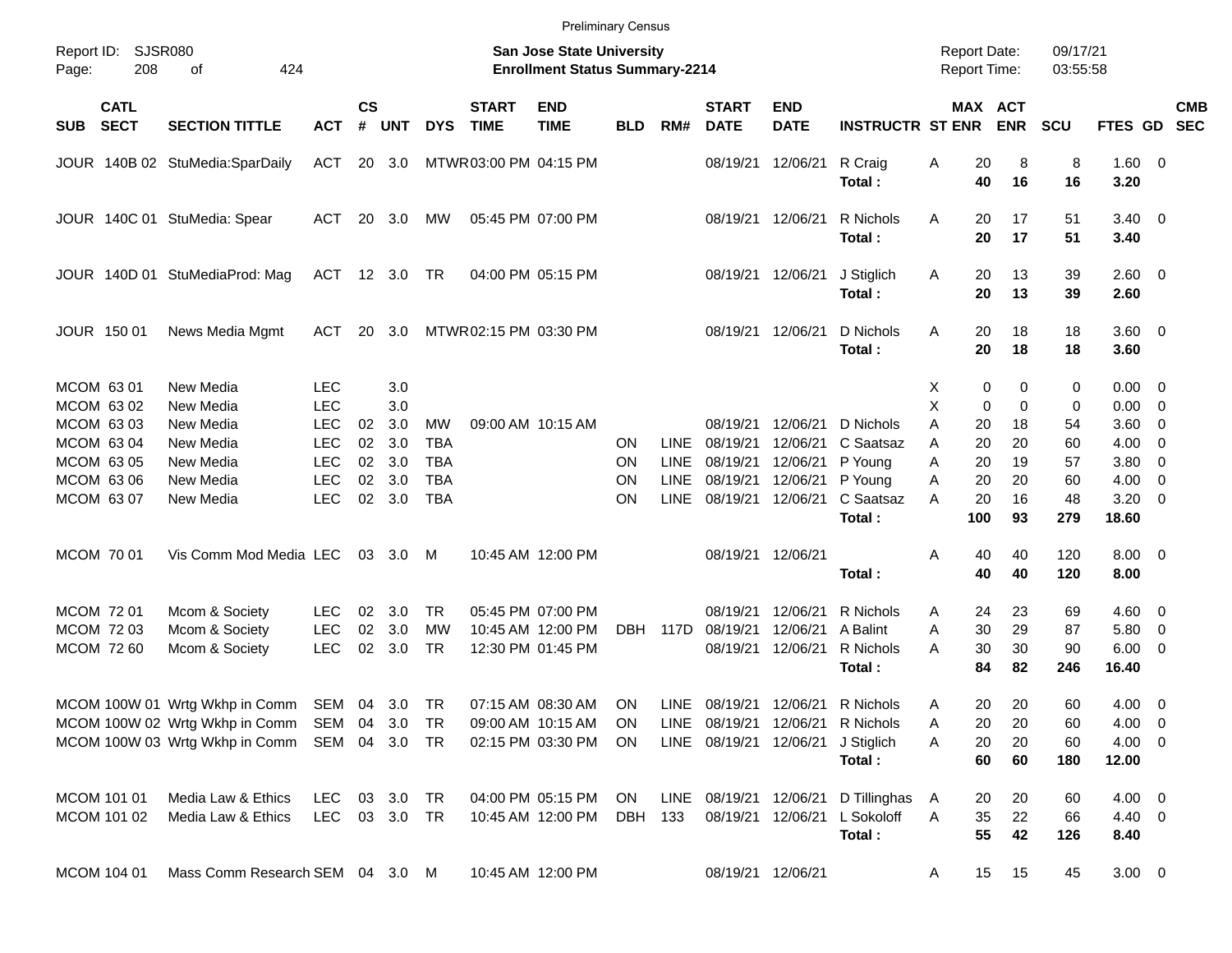|                                           | <b>Preliminary Census</b><br><b>SJSR080</b><br><b>San Jose State University</b><br>Report Date: |                                        |                             |                       |                          |                              |                                        |                              |                            |                                    |                                    |                                      |             |                       |                    |                      |                                           |                                           |                          |
|-------------------------------------------|-------------------------------------------------------------------------------------------------|----------------------------------------|-----------------------------|-----------------------|--------------------------|------------------------------|----------------------------------------|------------------------------|----------------------------|------------------------------------|------------------------------------|--------------------------------------|-------------|-----------------------|--------------------|----------------------|-------------------------------------------|-------------------------------------------|--------------------------|
| Report ID:<br>209<br>Page:                | 424<br>οf                                                                                       |                                        |                             |                       |                          |                              | <b>Enrollment Status Summary-2214</b>  |                              |                            |                                    |                                    |                                      |             | Report Time:          |                    | 09/17/21<br>03:55:58 |                                           |                                           |                          |
| <b>CATL</b><br><b>SECT</b><br><b>SUB</b>  | <b>SECTION TITTLE</b>                                                                           | <b>ACT</b>                             | $\mathsf{cs}$<br>$\pmb{\#}$ | <b>UNT</b>            | <b>DYS</b>               | <b>START</b><br><b>TIME</b>  | <b>END</b><br><b>TIME</b>              | <b>BLD</b>                   | RM#                        | <b>START</b><br><b>DATE</b>        | <b>END</b><br><b>DATE</b>          | <b>INSTRUCTR ST ENR</b>              |             | MAX ACT<br><b>ENR</b> |                    | SCU                  | FTES GD                                   |                                           | <b>CMB</b><br><b>SEC</b> |
| MCOM 104 02<br>MCOM 104 03                | Mass Comm Research SEM<br>Mass Comm Research SEM                                                |                                        | 04                          | 3.0<br>$04 \quad 3.0$ | <b>TBA</b><br><b>TBA</b> |                              |                                        | <b>ON</b><br><b>ON</b>       | LINE<br><b>LINE</b>        | 08/19/21<br>08/19/21               | 12/06/21<br>12/06/21               | P Young<br>P Young<br>Total:         | Α<br>A      | 25<br>25<br>65        | 25<br>25<br>65     | 75<br>75<br>195      | 5.30<br>5.05<br>13.35                     | - 6<br>$\overline{1}$                     |                          |
| MCOM 105 01                               | Diversty & Media                                                                                | <b>LEC</b>                             | 02                          | 3.0                   | W                        |                              | 12:30 PM 01:45 PM                      | <b>DBH</b>                   | 133                        | 08/19/21 12/06/21                  |                                    | H Kazem<br>Total:                    | A           | 40<br>40              | 21<br>21           | 63<br>63             | 4.25<br>4.25                              | $\overline{\phantom{1}}$                  |                          |
| MCOM 106 01                               | Global Mass Comm                                                                                | <b>LEC</b>                             | 02                          | 3.0                   | TR                       |                              | 02:15 PM 03:30 PM                      | <b>ON</b>                    | <b>LINE</b>                | 08/19/21 12/06/21                  |                                    | D Tillinghas<br>Total:               | A           | 30<br>30              | 17<br>17           | 51<br>51             | $3.40 \ 0$<br>3.40                        |                                           |                          |
| MCOM 107 01                               | Audio Podcasting                                                                                | <b>ACT</b>                             | 20                          | 3.0                   | W                        |                              | 10:45 AM 12:00 PM                      | <b>DBH</b>                   | 228                        | 08/19/21 12/06/21                  |                                    | Total:                               | A           | 18<br>18              | 17<br>17           | 51<br>51             | 3.45<br>3.45                              | $\overline{\phantom{1}}$                  |                          |
| MCOM 108 01                               | <b>Virtual Worlds</b>                                                                           | <b>LEC</b>                             | 02                          | 3.0                   | M                        |                              | 06:00 PM 08:45 PM                      |                              |                            |                                    | 08/19/21 12/06/21                  | T Korani<br>Total:                   | A           | 20<br>20              | 14<br>14           | 42<br>42             | 2.85<br>2.85                              | $\overline{\phantom{1}}$                  |                          |
| <b>MCOM 111 01</b>                        | Internship                                                                                      | <b>SEM</b>                             | 06                          | 3.0                   | TBA                      |                              |                                        | <b>ON</b>                    | LINE                       | 08/19/21 12/06/21                  |                                    | D Nichols<br>Total:                  | A           | 60<br>60              | 9<br>9             | 27<br>27             | $1.80 \ 0$<br>1.80                        |                                           |                          |
| MCOM 163 01                               | Adv Media tech                                                                                  | <b>LEC</b>                             | 03                          | 3.0                   | R                        |                              | 06:00 PM 08:45 PM                      |                              |                            |                                    | 08/19/21 12/06/21                  | V Nelson<br>Total:                   | A           | 20<br>20              | 17<br>17           | 51<br>51             | 3.45<br>3.45                              | $\overline{\phantom{1}}$                  |                          |
| MCOM 170 02                               | <b>Strat Soc Media</b>                                                                          | <b>LEC</b>                             | 02                          | 3.0                   | W                        |                              | 06:00 PM 08:45 PM                      | <b>ON</b>                    | <b>LINE</b>                | 08/19/21 12/06/21                  |                                    | M Brito<br>Total:                    | A           | 25<br>25              | 39<br>39           | 117<br>117           | 8.05 5<br>8.05                            |                                           |                          |
| <b>MCOM 17501</b><br>MCOM 175 02          | Soc Media Analytic<br>Soc Media Analytic                                                        | <b>LEC</b><br><b>LEC</b>               | 02<br>02                    | 3.0<br>3.0            | MW<br><b>TR</b>          |                              | 09:00 AM 10:15 AM<br>10:45 AM 12:00 PM | <b>ON</b><br><b>ON</b>       | <b>LINE</b><br><b>LINE</b> | 08/19/21<br>08/19/21               | 12/06/21<br>12/06/21               | Z Li<br>Z Li<br>Total:               | Α<br>A      | 25<br>25<br>50        | 26<br>26<br>52     | 78<br>78<br>156      | 5.20<br>5.20<br>10.40                     | $\overline{\mathbf{0}}$<br>$\overline{0}$ |                          |
| MCOM 180 01<br>MCOM 180 02<br>MCOM 180 03 | Independent Study<br>Independent Study<br>Independent Study                                     | <b>SUP</b><br><b>SUP</b><br><b>SUP</b> | 36<br>36                    | 1.0<br>2.0<br>36 3.0  | TBA<br>TBA<br><b>TBA</b> |                              |                                        | <b>ON</b><br>ON<br><b>ON</b> | LINE                       | 08/19/21 12/06/21<br>LINE 08/19/21 | LINE 08/19/21 12/06/21<br>12/06/21 | P West<br>P West<br>P West<br>Total: | Α<br>Α<br>Α | 30<br>30<br>30<br>90  | 4<br>0<br>12<br>16 | 4<br>0<br>36<br>40   | 0.27<br>$0.00 \t 0$<br>$2.40 \ 0$<br>2.67 | $\overline{\mathbf{0}}$                   |                          |
|                                           | MCOM 199A 01 Ad & PR Agency I                                                                   | LAB                                    |                             |                       |                          | 15 3.0 MTR 04:00 PM 05:15 PM |                                        |                              |                            | 08/19/21 12/06/21                  |                                    | Total:                               | Α           | 30<br>30              | 26<br>26           | 78<br>78             | $5.20 \t 0$<br>5.20                       |                                           |                          |
| MCOM 210 01                               | Media/Social Issue                                                                              | SEM 05 3.0 W                           |                             |                       |                          |                              | 06:00 PM 08:45 PM                      | DBH 225                      |                            | 08/19/21 12/06/21                  |                                    | D Tillinghas A<br>Total:             |             | 20<br>20              | 15<br>15           | 45<br>45             | 3.75 15<br>3.75                           |                                           |                          |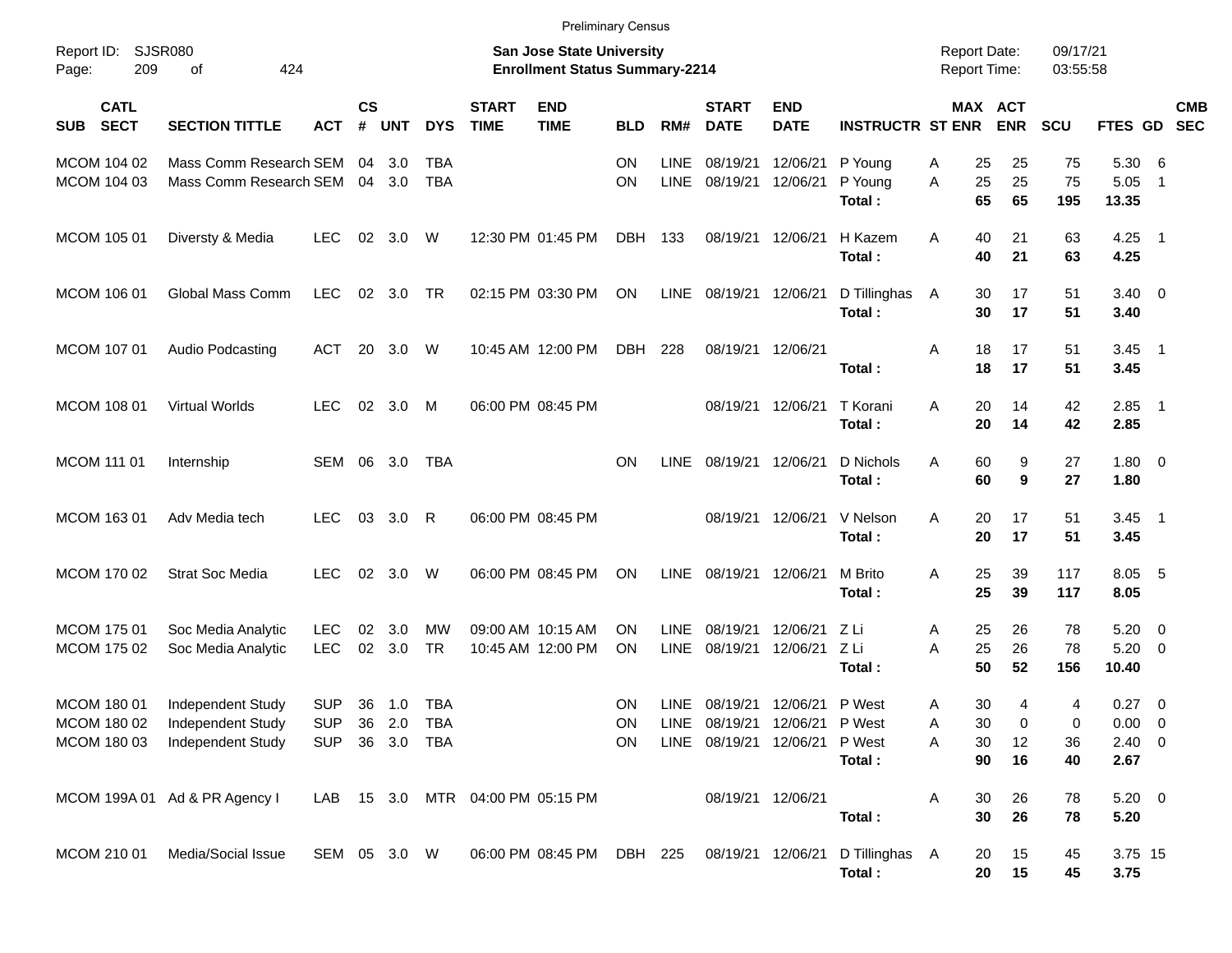|                        |                            |                                                        |                          |                             |            |                          |                             | <b>Preliminary Census</b>                                                 |            |                            |                             |                                                  |                                  |                                            |                               |                       |                            |                                            |                          |
|------------------------|----------------------------|--------------------------------------------------------|--------------------------|-----------------------------|------------|--------------------------|-----------------------------|---------------------------------------------------------------------------|------------|----------------------------|-----------------------------|--------------------------------------------------|----------------------------------|--------------------------------------------|-------------------------------|-----------------------|----------------------------|--------------------------------------------|--------------------------|
| Report ID:<br>Page:    | <b>SJSR080</b><br>210      | 424<br>of                                              |                          |                             |            |                          |                             | <b>San Jose State University</b><br><b>Enrollment Status Summary-2214</b> |            |                            |                             |                                                  |                                  | <b>Report Date:</b><br><b>Report Time:</b> |                               | 09/17/21<br>03:55:58  |                            |                                            |                          |
| <b>SUB</b>             | <b>CATL</b><br><b>SECT</b> | <b>SECTION TITTLE</b>                                  | <b>ACT</b>               | $\mathsf{cs}$<br>$\pmb{\#}$ | <b>UNT</b> | <b>DYS</b>               | <b>START</b><br><b>TIME</b> | <b>END</b><br><b>TIME</b>                                                 | <b>BLD</b> | RM#                        | <b>START</b><br><b>DATE</b> | <b>END</b><br><b>DATE</b>                        | <b>INSTRUCTR ST ENR</b>          |                                            | MAX ACT<br><b>ENR</b>         | <b>SCU</b>            | FTES GD                    |                                            | <b>CMB</b><br><b>SEC</b> |
|                        | MCOM 215 01                | Media Visionaries                                      | SEM                      | 05                          | 3.0        | $\top$                   |                             | 06:00 PM 08:45 PM                                                         |            |                            | 08/19/21                    | 12/06/21                                         | C Disalvo<br>Total:              | A<br>30<br>30                              | 28<br>28                      | 84<br>84              | 7.00 28<br>7.00            |                                            |                          |
|                        | MCOM 285 01                | Web Design Dev                                         | SEM                      | 05                          | 3.0        | R                        |                             | 06:00 PM 08:45 PM                                                         | ON         | <b>LINE</b>                | 08/19/21                    | 12/06/21                                         | T Korani<br>Total:               | Α<br>20<br>20                              | 18<br>18                      | 54<br>54              | 4.50 18<br>4.50            |                                            |                          |
|                        | MCOM 298A 01               | Master's Project I                                     | <b>SEM</b>               | 05                          | 3.0        | М                        |                             | 06:00 PM 08:45 PM                                                         |            |                            | 08/19/21                    | 12/06/21                                         | N Garud Patk A<br>Total:         | 25<br>25                                   | 18<br>18                      | 54<br>54              | 4.50 18<br>4.50            |                                            |                          |
| <b>PR</b><br><b>PR</b> | 99 01<br>99 02             | Intro to PR<br>Intro to PR                             | <b>LEC</b><br><b>LEC</b> | 01<br>01                    | 3.0<br>3.0 | <b>TBA</b><br><b>TBA</b> |                             |                                                                           | ON<br>ON   | <b>LINE</b><br><b>LINE</b> | 08/19/21<br>08/19/21        | 12/06/21<br>12/06/21                             | M Cabot<br>C Disalvo<br>Total:   | 50<br>A<br>A<br>40<br>90                   | 52<br>40<br>92                | 156<br>120<br>276     | 10.40<br>8.00<br>18.40     | $\overline{0}$<br>$\overline{0}$           |                          |
| <b>PR</b><br><b>PR</b> | 190 01<br>190 02           | <b>Media Relations</b><br><b>Media Relations</b>       | LEC.<br><b>LEC</b>       | 02<br>02                    | 3.0<br>3.0 | <b>TBA</b><br><b>TBA</b> |                             |                                                                           | ON<br>ON   | <b>LINE</b><br><b>LINE</b> | 08/19/21<br>08/19/21        | 12/06/21<br>12/06/21                             | M Cabot<br>M Cabot<br>Total:     | 25<br>Α<br>A<br>25<br>50                   | 25<br>25<br>50                | 75<br>75<br>150       | 5.00<br>5.05<br>10.05      | $\overline{0}$<br>$\overline{1}$           |                          |
| <b>PR</b><br><b>PR</b> | 191 01<br>191 02           | <b>Strategic Creation</b><br><b>Strategic Creation</b> | LEC.<br><b>LEC</b>       | 02                          | 3.0<br>3.0 | <b>TBA</b>               |                             |                                                                           | ON         | <b>LINE</b>                | 08/19/21                    | 12/06/21                                         | M Cabot<br>Total:                | 25<br>Α<br>X<br>$\pmb{0}$<br>25            | 26<br>$\mathbf 0$<br>26       | 78<br>$\pmb{0}$<br>78 | 5.25<br>0.00<br>5.25       | $\overline{1}$<br>$\overline{\phantom{0}}$ |                          |
| <b>PR</b><br><b>PR</b> | 192 01<br>192 02           | <b>Case Studies</b><br><b>Case Studies</b>             | <b>SEM</b><br><b>SEM</b> | 04<br>04                    | 3.0<br>3.0 | TR<br><b>MW</b>          |                             | 10:45 AM 12:00 PM<br>10:45 AM 12:00 PM                                    |            |                            | 08/19/21<br>08/19/21        | 12/06/21<br>12/06/21                             | S Fletcher<br>R Siegel<br>Total: | Α<br>20<br>A<br>17<br>37                   | $12 \overline{ }$<br>16<br>28 | 36<br>48<br>84        | 2.40<br>3.20<br>5.60       | $\overline{\mathbf{0}}$<br>$\overline{0}$  |                          |
| <b>PR</b>              | 195 01                     | Sport Communication LEC                                |                          |                             | 02 3.0     | МW                       |                             | 10:45 AM 12:00 PM                                                         |            |                            | 08/19/21                    | 12/06/21                                         | S Fletcher<br>Total:             | A<br>24<br>24                              | 13<br>13                      | 39<br>39              | 2.65<br>2.65               | $\overline{\phantom{1}}$                   |                          |
| <b>PR</b>              | 199 01                     | Campaign Mgmt                                          | SEM                      | 05                          | 3.0        | M                        |                             | 02:15 PM 03:30 PM                                                         |            |                            | 08/19/21                    | 12/06/21                                         | Total:                           | 30<br>A<br>30                              | 10<br>10                      | 30<br>30              | $2.00 \t 0$<br>2.00        |                                            |                          |
|                        | Department :               | Journalism & Mass Communication                        |                          |                             |            |                          |                             |                                                                           |            |                            |                             | <b>Lower Division:</b><br><b>Upper Division:</b> | <b>Department Total:</b>         | 1949<br>634<br>1220                        | 1601<br>577<br>945            | 4707<br>1731<br>2739  | 324.82<br>115.40<br>189.67 |                                            |                          |

**Graduate Division : 95 79 237 19.75**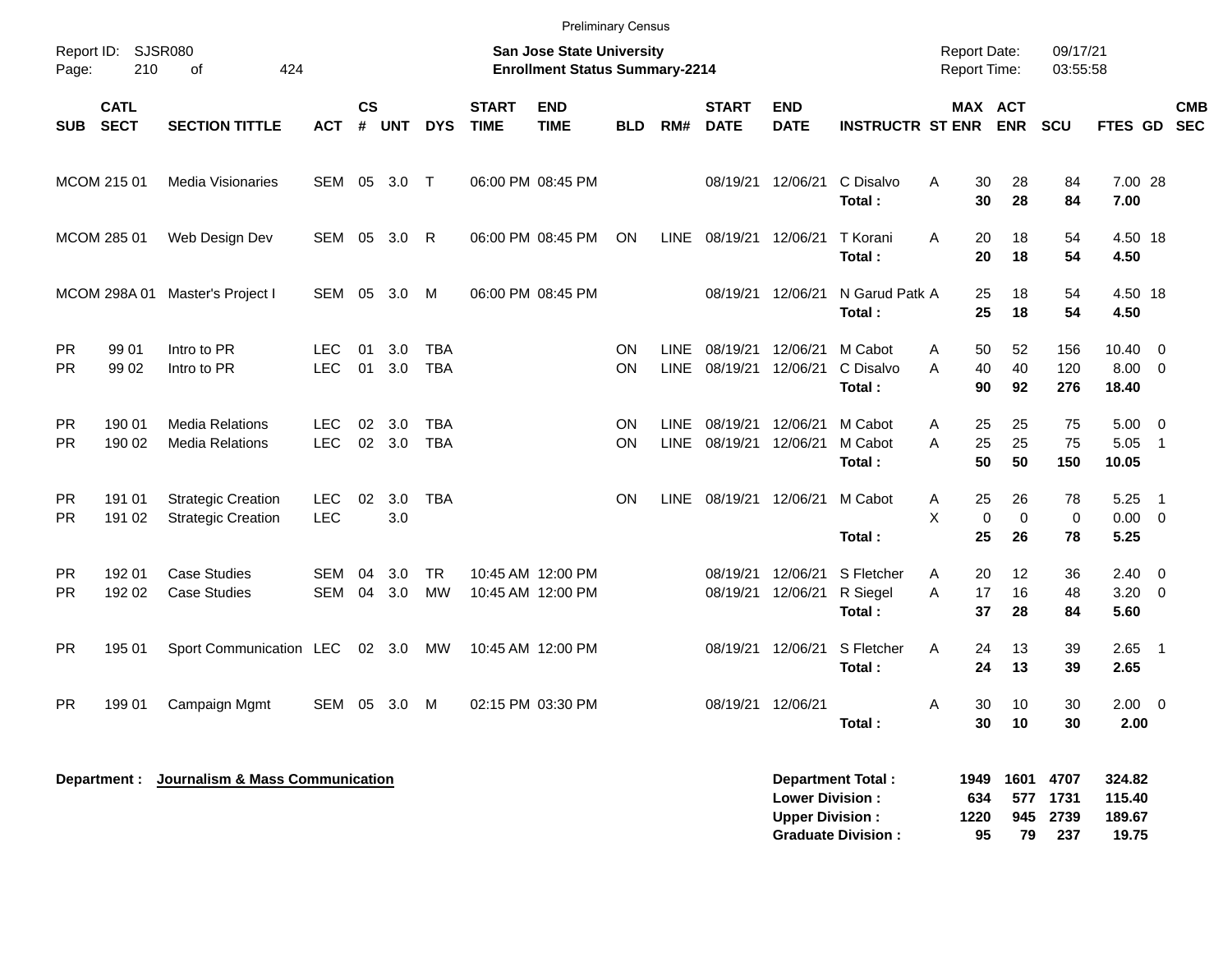|                     |                            |                                               |            |                    |                |            |                             | <b>Preliminary Census</b>                                                 |            |             |                             |                           |                         |                                     |             |                       |                      |              |                          |                          |
|---------------------|----------------------------|-----------------------------------------------|------------|--------------------|----------------|------------|-----------------------------|---------------------------------------------------------------------------|------------|-------------|-----------------------------|---------------------------|-------------------------|-------------------------------------|-------------|-----------------------|----------------------|--------------|--------------------------|--------------------------|
| Report ID:<br>Page: | 211                        | <b>SJSR080</b><br>424<br>οf                   |            |                    |                |            |                             | <b>San Jose State University</b><br><b>Enrollment Status Summary-2214</b> |            |             |                             |                           |                         | <b>Report Date:</b><br>Report Time: |             |                       | 09/17/21<br>03:55:58 |              |                          |                          |
| <b>SUB</b>          | <b>CATL</b><br><b>SECT</b> | <b>SECTION TITTLE</b>                         | ACT        | $\mathsf{cs}$<br># | <b>UNT</b>     | <b>DYS</b> | <b>START</b><br><b>TIME</b> | <b>END</b><br><b>TIME</b>                                                 | BLD        | RM#         | <b>START</b><br><b>DATE</b> | <b>END</b><br><b>DATE</b> | <b>INSTRUCTR ST ENR</b> |                                     |             | MAX ACT<br><b>ENR</b> | <b>SCU</b>           | FTES GD      |                          | <b>CMB</b><br><b>SEC</b> |
| College             |                            | <b>Humanities &amp; the Arts</b>              |            |                    |                |            |                             |                                                                           |            |             |                             |                           |                         |                                     |             |                       |                      |              |                          |                          |
|                     | Department :               | <b>Linguistics &amp; Language Development</b> |            |                    |                |            |                             |                                                                           |            |             |                             |                           |                         |                                     |             |                       |                      |              |                          |                          |
| <b>LING</b>         | 20 01                      | Nature of Language                            | <b>LEC</b> |                    | $02 \quad 3.0$ | <b>TR</b>  |                             | 12:30 PM 01:45 PM                                                         | <b>SH</b>  | 238         | 08/19/21                    | 12/06/21                  | J Kitaiima              | A                                   | 25          | 24                    | 72                   | 4.80         | - 0                      |                          |
| <b>LING</b>         | 20 99                      | Nature of Language                            | <b>LEC</b> |                    | 02 3.0         | <b>TBA</b> |                             |                                                                           | ON         | <b>LINE</b> | 08/19/21                    | 12/06/21                  | D Hunter<br>Total:      | A                                   | 25<br>50    | 24<br>48              | 72<br>144            | 4.80<br>9.60 | $\overline{\phantom{0}}$ |                          |
| <b>LING</b>         | 21 01                      | Langu and Thinking                            | SEM        | 04                 | 3.0            | MW         |                             | 09:00 AM 10:15 AM                                                         | CL.        | 216         | 08/19/21                    | 12/06/21                  | S Ball                  | A                                   | 24          | 24                    | 72                   | 4.80         | $\overline{\phantom{0}}$ |                          |
| <b>LING</b>         | 21 02                      | Langu and Thinking                            | <b>SEM</b> | 04                 | 3.0            | МW         |                             | 12:30 PM 01:45 PM                                                         | <b>DMH</b> | 226B        | 08/19/21                    | 12/06/21                  | K Sanders               | A                                   | 25          | 17                    | 51                   | 3.40         | $\overline{\phantom{0}}$ |                          |
| <b>LING</b>         | 21 03                      | Langu and Thinking                            | <b>SEM</b> |                    | 3.0            |            |                             |                                                                           |            |             |                             |                           |                         | X                                   | $\Omega$    | $\Omega$              | 0                    | 0.00         | - 0                      |                          |
| LING                | 21 04                      | Langu and Thinking                            | <b>SEM</b> | 04                 | 3.0            | <b>TR</b>  |                             | 12:30 PM 01:45 PM                                                         | CL         | 216         |                             | 08/19/21 12/06/21         | S Ball                  | A                                   | 24          | 24                    | 72                   | 4.80         | $\overline{0}$           |                          |
| <b>LING</b>         | 21 05                      | Langu and Thinking                            | <b>SEM</b> |                    | 3.0            |            |                             |                                                                           |            |             |                             |                           |                         | X                                   | $\Omega$    | $\Omega$              | 0                    | 0.00         | $\overline{0}$           |                          |
| <b>LING</b>         | 21 80                      | Langu and Thinking                            | <b>SEM</b> | 04                 | 3.0            | <b>TBA</b> |                             |                                                                           | <b>ON</b>  | <b>LINE</b> | 08/19/21 12/06/21           |                           | M Modirzadeh A          |                                     | 25          | 22                    | 66                   | 4.40         | $\overline{\phantom{0}}$ |                          |
| LING                | 21 81                      | Langu and Thinking                            | <b>SEM</b> |                    | 3.0            |            |                             |                                                                           |            |             |                             |                           |                         | X                                   | $\Omega$    | $\Omega$              | 0                    | 0.00         | - 0                      |                          |
| <b>LING</b>         | 21 99                      | Langu and Thinking                            | <b>SEM</b> | 04                 | 3.0            | <b>TBA</b> |                             |                                                                           | <b>ON</b>  | <b>LINE</b> | 08/19/21 12/06/21           |                           | E Chiu                  | A                                   | 25          | 23                    | 69                   | $4.60 \ 0$   |                          |                          |
|                     |                            |                                               |            |                    |                |            |                             |                                                                           |            |             |                             |                           | Total:                  |                                     | 123         | 110                   | 330                  | 22.00        |                          |                          |
| <b>LING</b>         | 22 01                      | Lang across Life                              | <b>LEC</b> | 02                 | 3.0            | MW         |                             | 12:30 PM 01:45 PM                                                         | <b>ENG</b> | 403         |                             | 08/19/21 12/06/21         | S Phillabaum A          |                                     | 25          | 25                    | 75                   | $5.00 \t 0$  |                          |                          |
| <b>LING</b>         | 22 02                      | Lang across Life                              | <b>LEC</b> |                    | 3.0            |            |                             |                                                                           |            |             |                             |                           |                         | X                                   | $\mathbf 0$ | $\Omega$              | 0                    | $0.00 \t 0$  |                          |                          |
|                     |                            |                                               |            |                    |                |            |                             |                                                                           |            |             |                             |                           | Total:                  |                                     | 25          | 25                    | 75                   | 5.00         |                          |                          |
| <b>LING</b>         | 24 80                      | Language Variation                            | <b>LEC</b> | 04                 | 3.0            | TBA        |                             |                                                                           | ON         | LINE        | 08/19/21                    | 12/06/21                  | T Chatterjee            | A                                   | 25          | 25                    | 75                   | $5.00 \t 0$  |                          |                          |
| <b>LING</b>         | 24 99                      | Language Variation                            | <b>LEC</b> | 04                 | 3.0            | <b>TBA</b> |                             |                                                                           | <b>ON</b>  | <b>LINE</b> | 08/19/21                    | 12/06/21                  | D Hunter                | A                                   | 25          | 23                    | 69                   | $4.60$ 0     |                          |                          |
|                     |                            |                                               |            |                    |                |            |                             |                                                                           |            |             |                             |                           | Total:                  |                                     | 50          | 48                    | 144                  | 9.60         |                          |                          |
| <b>LING</b>         | 25 01                      | Languages of World                            | <b>LEC</b> | 04                 | 3.0            | TR         |                             | 10:45 AM 12:00 PM                                                         | ENG        | 403         | 08/19/21                    | 12/06/21                  | C Donlay                | Α                                   | 25          | 24                    | 72                   | $4.80\ 0$    |                          |                          |
|                     |                            |                                               |            |                    |                |            |                             |                                                                           |            |             |                             |                           | Total:                  |                                     | 25          | 24                    | 72                   | 4.80         |                          |                          |
| <b>LING</b>         | 26 01                      | Quant Reas Ling Div LEC                       |            |                    | 04 3.0         | TR         |                             | 12:30 PM 01:45 PM                                                         | <b>SH</b>  | 240         |                             | 08/19/21 12/06/21         | J Swan                  | Α                                   | 25          | 23                    | 69                   | $4.60 \ 0$   |                          |                          |
|                     |                            |                                               |            |                    |                |            |                             |                                                                           |            |             |                             |                           | Total:                  |                                     | 25          | 23                    | 69                   | 4.60         |                          |                          |
|                     |                            |                                               |            |                    |                |            |                             |                                                                           |            |             |                             |                           |                         |                                     |             |                       |                      |              |                          |                          |
|                     | LING 101 01                | Intro to Ling                                 | SEM 04 3.0 |                    |                | MW         |                             | 05:45 PM 07:00 PM                                                         | ENG 403    |             |                             | 08/19/21 12/06/21         | J Rawski                | Α                                   | 25          | 6                     | 18                   | 1.30         | $\overline{c}$           |                          |
|                     | LING 101 02                | Intro to Ling                                 | SEM 04 3.0 |                    |                | TR         |                             | 02:15 PM 03:30 PM                                                         |            |             | DMH 226B 08/19/21 12/06/21  |                           | J Rawski                | A                                   | 25          | 14                    | 42                   | $2.90$ 2     |                          |                          |
|                     |                            |                                               |            |                    |                |            |                             |                                                                           |            |             |                             |                           | Total:                  |                                     | 50          | 20                    | 60                   | 4.20         |                          |                          |
|                     | LING 107 01                | Patterns English                              | SEM 05 3.0 |                    |                | МW         |                             | 10:45 AM 12:00 PM                                                         | SH         | 238         |                             | 08/19/21 12/06/21         | S Phillabaum A          |                                     | 25          | 23                    | 69                   | $4.60$ 0     |                          |                          |
| LING                | 107 02                     | Patterns English                              | SEM 05 3.0 |                    |                | TR         |                             | 10:45 AM 12:00 PM                                                         | DMH 167    |             |                             | 08/19/21 12/06/21         | S Frazier               | A                                   | 25          | 19                    | 57                   | $3.85$ 1     |                          |                          |
|                     | LING 107 03                | Patterns English                              | SEM 05 3.0 |                    |                | TR         |                             | 04:00 PM 05:15 PM                                                         | ENG 403    |             |                             | 08/19/21 12/06/21         | D Malinowski A          |                                     | 25          | 16                    | 48                   | $3.25$ 1     |                          |                          |
|                     |                            |                                               |            |                    |                |            |                             |                                                                           |            |             |                             |                           | Total:                  |                                     | 75          | 58                    | 174                  | 11.70        |                          |                          |
|                     |                            |                                               |            |                    |                |            |                             |                                                                           |            |             |                             |                           |                         |                                     |             |                       |                      |              |                          |                          |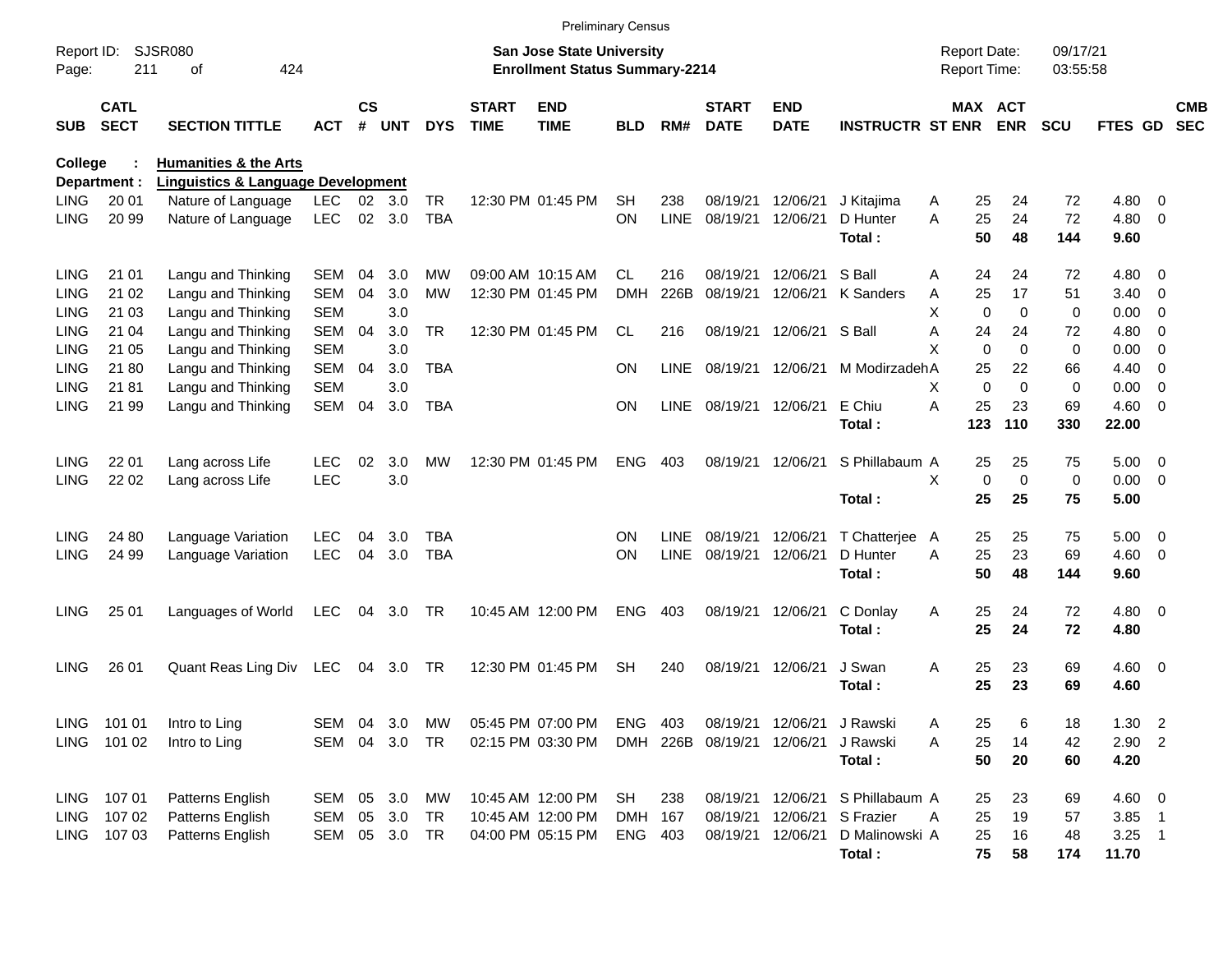|                                            |                                           |                                                                                      |                                                      |                |                          |                                         |                             | <b>Preliminary Census</b>                                                 |                        |                     |                                  |                                  |                                                                                    |                                                 |                              |                        |                                                   |                                                         |
|--------------------------------------------|-------------------------------------------|--------------------------------------------------------------------------------------|------------------------------------------------------|----------------|--------------------------|-----------------------------------------|-----------------------------|---------------------------------------------------------------------------|------------------------|---------------------|----------------------------------|----------------------------------|------------------------------------------------------------------------------------|-------------------------------------------------|------------------------------|------------------------|---------------------------------------------------|---------------------------------------------------------|
| Report ID:<br>Page:                        | 212                                       | SJSR080<br>424<br>οf                                                                 |                                                      |                |                          |                                         |                             | <b>San Jose State University</b><br><b>Enrollment Status Summary-2214</b> |                        |                     |                                  |                                  |                                                                                    | <b>Report Date:</b><br><b>Report Time:</b>      |                              | 09/17/21<br>03:55:58   |                                                   |                                                         |
| <b>SUB</b>                                 | <b>CATL</b><br><b>SECT</b>                | <b>SECTION TITTLE</b>                                                                | <b>ACT</b>                                           | <b>CS</b><br># | <b>UNT</b>               | <b>DYS</b>                              | <b>START</b><br><b>TIME</b> | <b>END</b><br><b>TIME</b>                                                 | <b>BLD</b>             | RM#                 | <b>START</b><br><b>DATE</b>      | <b>END</b><br><b>DATE</b>        | <b>INSTRUCTR ST ENR</b>                                                            |                                                 | <b>MAX ACT</b><br><b>ENR</b> | <b>SCU</b>             | FTES GD                                           | <b>CMB</b><br><b>SEC</b>                                |
| <b>LING</b>                                | 108 80                                    | Sec Lang Dev/Teach                                                                   | SEM 04 3.0                                           |                |                          | TBA                                     |                             |                                                                           | <b>ON</b>              | LINE                | 08/19/21                         | 12/06/21                         | S Vanniaraja A<br>Total:                                                           | 25<br>25                                        | 13<br>13                     | 39<br>39               | 2.60 0<br>2.60                                    |                                                         |
| <b>LING</b>                                | 111 01                                    | <b>Ling Phonetics</b>                                                                | SEM                                                  | 04             | 3.0                      | TR                                      |                             | 12:30 PM 01:45 PM                                                         | <b>BBC</b>             | 125                 | 08/19/21                         | 12/06/21                         | R Kataoka<br>Total:                                                                | 25<br>A<br>25                                   | 13<br>13                     | 39<br>39               | $2.70$ 2<br>2.70                                  |                                                         |
| <b>LING</b>                                | 112 01                                    | Intro to Syntax                                                                      | SEM                                                  | 04             | 3.0                      | TR                                      |                             | 09:00 AM 10:15 AM                                                         | <b>ENG</b>             | 403                 | 08/19/21                         | 12/06/21                         | K Moore<br>Total:                                                                  | 25<br>A<br>25                                   | 13<br>13                     | 39<br>39               | $2.70$ 2<br>2.70                                  |                                                         |
| <b>LING</b><br><b>LING</b>                 | 114 01<br>114 02                          | Intr Seman & Discrse<br>Intr Seman & Discrse                                         | SEM<br>SEM                                           | 04             | 3.0<br>3.0               | TR                                      |                             | 04:00 PM 05:15 PM                                                         | <b>SH</b>              | 315                 | 08/19/21                         | 12/06/21                         | C Donlay<br>Total:                                                                 | 0<br>Х<br>A<br>25<br>25                         | 0<br>25<br>25                | 0<br>75<br>75          | 0.00<br>5.30<br>5.30                              | $\overline{\phantom{0}}$<br>$6\overline{6}$             |
| <b>LING</b><br>ASIA<br><b>LING</b><br>ASIA | 122 01<br>122 01<br>122 02<br>122 02      | English World Lang<br>English World Lang<br>English World Lang<br>English World Lang | <b>SEM</b><br><b>SEM</b><br><b>SEM</b><br><b>SEM</b> | 04<br>04       | 3.0<br>3.0<br>3.0<br>3.0 | TR<br><b>TR</b>                         |                             | 04:00 PM 05:15 PM<br>04:00 PM 05:15 PM                                    | SН<br><b>SH</b>        | 345<br>345          | 08/19/21<br>08/19/21             | 12/06/21<br>12/06/21             | S Khan<br>S Khan                                                                   | х<br>X<br>0<br>A<br>25<br>$\mathbf 0$<br>Α      | 0<br>0<br>0<br>16<br>5       | 0<br>0<br>48<br>15     | $0.00 \t 0$<br>0.00<br>3.20<br>1.00               | $\overline{0}$<br>0 <sup>o</sup><br>$0\,$ C             |
| <b>LING</b>                                | 123 01                                    | Sound Comm                                                                           | SEM                                                  | 04             | 3.0 <sub>2</sub>         | Т                                       |                             | 06:00 PM 08:45 PM                                                         | SН                     | 240                 | 08/19/21                         | 12/06/21                         | Total:<br>C Sandy                                                                  | 25<br>25<br>Α                                   | 21<br>25                     | 63<br>75               | 4.20<br>5.00                                      | $\overline{\mathbf{0}}$                                 |
| <b>LING</b><br>LING<br>LING                | 123 02<br>123 03<br>123 04                | Sound Comm<br>Sound Comm<br>Sound Comm                                               | <b>SEM</b><br><b>SEM</b><br><b>SEM</b>               | 04<br>04<br>04 | 3.0<br>3.0<br>3.0        | МW<br>МW<br>MW                          |                             | 09:00 AM 10:15 AM<br>10:45 AM 12:00 PM<br>12:30 PM 01:45 PM               | SН<br>CL.<br><b>SH</b> | 240<br>242<br>240   | 08/19/21<br>08/19/21<br>08/19/21 | 12/06/21<br>12/06/21<br>12/06/21 | R Kataoka<br>H Koo<br>C Donlay                                                     | 25<br>A<br>20<br>Α<br>25<br>Α                   | 24<br>20<br>24               | 72<br>60<br>72         | 4.80<br>4.00<br>4.80                              | $\overline{\mathbf{0}}$<br>0<br>0                       |
| LING<br>LING<br>LING                       | 123 05<br>123 06<br>123 07                | Sound Comm<br>Sound Comm<br>Sound Comm                                               | <b>SEM</b><br><b>SEM</b><br><b>SEM</b>               | 04             | 3.0<br>3.0<br>3.0        | <b>TR</b>                               |                             | 10:45 AM 12:00 PM                                                         | <b>BBC</b>             | 125                 | 08/19/21                         | 12/06/21 H Koo                   |                                                                                    | X<br>$\mathbf 0$<br>Α<br>25<br>X<br>$\mathbf 0$ | $\Omega$<br>25<br>0          | $\mathbf 0$<br>75<br>0 | 0.00<br>5.00<br>0.00                              | 0<br>$\overline{\mathbf{0}}$<br>$\overline{\mathbf{0}}$ |
| <b>LING</b><br><b>LING</b>                 | 12380<br>12381                            | Sound Comm<br>Sound Comm                                                             | <b>SEM</b><br><b>SEM</b>                             | 04<br>04       | 3.0<br>3.0               | <b>TBA</b><br><b>TBA</b>                |                             |                                                                           | ΟN<br>ON               | <b>LINE</b><br>LINE | 08/19/21<br>08/19/21             | 12/06/21<br>12/06/21             | T Chatterjee<br>T Chatterjee A<br>Total:                                           | 25<br>A<br>25<br>170                            | 24<br>23<br>165              | 72<br>69<br>495        | 4.80<br>4.60<br>33.00                             | 0<br>$\overline{\phantom{0}}$                           |
|                                            | LING 124 01                               | Intro Speech Tech                                                                    | SEM 04 3.0 TR                                        |                |                          |                                         |                             | 10:45 AM 12:00 PM CL                                                      |                        | 242                 |                                  | 08/19/21 12/06/21                | J Rawski<br>Total:                                                                 | Α<br>20<br>20                                   | 13<br>13                     | 39<br>39               | 2.85 5<br>2.85                                    |                                                         |
|                                            | LING 129 80<br>LING 129 81<br>LING 129 82 | Cult/Lg/Ethn/ in US<br>Cult/Lg/Ethn/ in US<br>Cult/Lg/Ethn/ in US                    | SEM 04 3.0                                           |                |                          | SEM 04 3.0 TBA<br>TBA<br>SEM 04 3.0 TBA |                             |                                                                           | ON.<br>ON<br>ON        |                     |                                  | LINE 08/19/21 12/06/21 R Abend   | LINE 08/19/21 12/06/21 D Malinowski A<br>LINE 08/19/21 12/06/21 C Donlay<br>Total: | 25<br>25<br>A<br>25<br>A<br>75                  | 25<br>25<br>27<br>77         | 75<br>75<br>81<br>231  | $5.00 \t 0$<br>$5.00 \t 0$<br>$5.40 \ 0$<br>15.40 |                                                         |
|                                            | LING 161 01                               | Psycholinguistics                                                                    |                                                      |                |                          | SEM 04 3.0 MW                           |                             | 12:30 PM 01:45 PM CL                                                      |                        | 242                 |                                  | 08/19/21 12/06/21 H Koo          |                                                                                    | 20<br>A                                         | 16                           | 48                     | 3.35 3                                            |                                                         |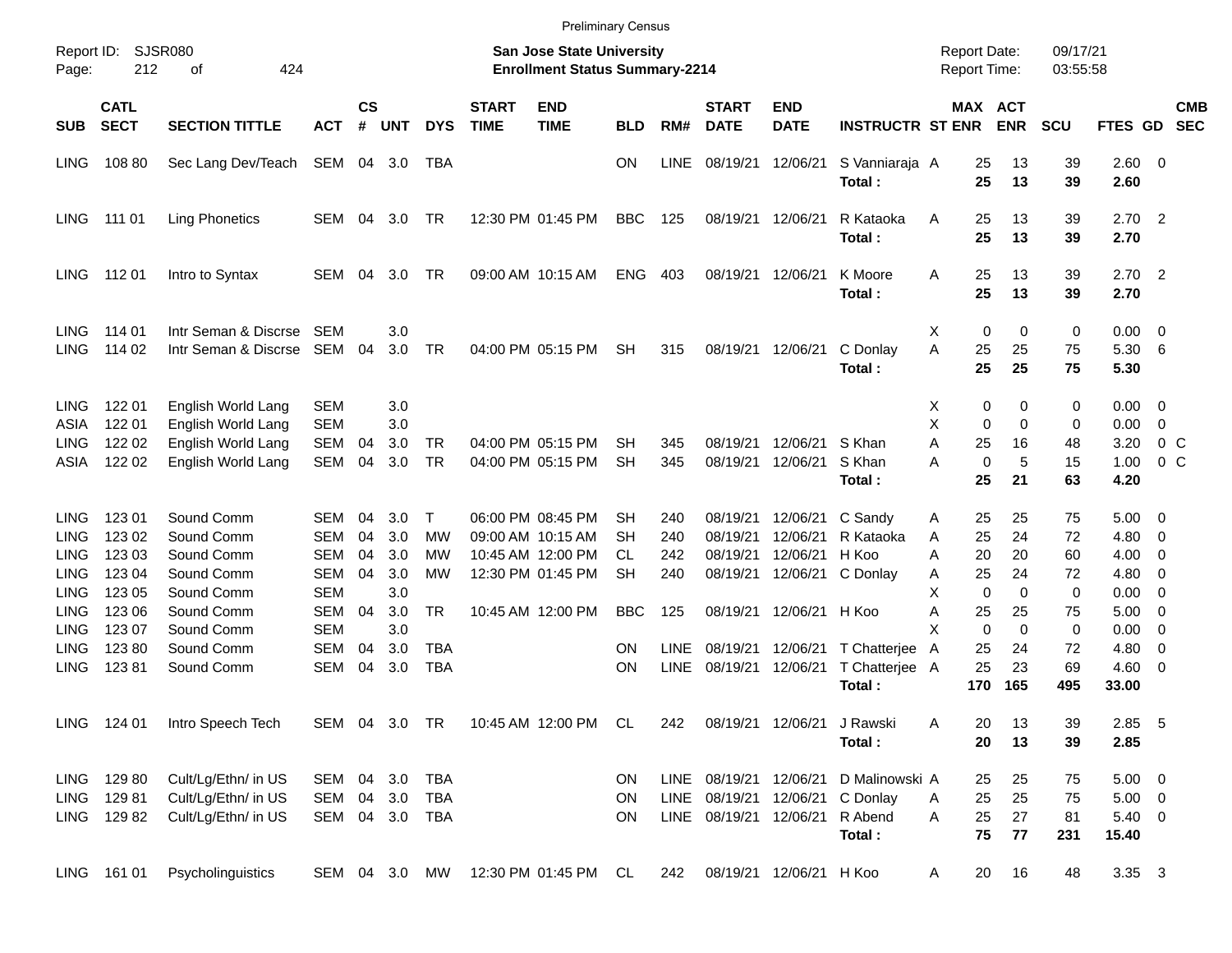|                     |                            |                                                  |                          |                    |               |                   |                             | <b>Preliminary Census</b>                                                 |                |             |                             |                            |                         |                                     |                               |                                |                                       |                         |                          |
|---------------------|----------------------------|--------------------------------------------------|--------------------------|--------------------|---------------|-------------------|-----------------------------|---------------------------------------------------------------------------|----------------|-------------|-----------------------------|----------------------------|-------------------------|-------------------------------------|-------------------------------|--------------------------------|---------------------------------------|-------------------------|--------------------------|
| Page:               | Report ID: SJSR080<br>213  | 424<br>оf                                        |                          |                    |               |                   |                             | <b>San Jose State University</b><br><b>Enrollment Status Summary-2214</b> |                |             |                             |                            |                         | <b>Report Date:</b><br>Report Time: |                               | 09/17/21<br>03:55:58           |                                       |                         |                          |
| <b>SUB</b>          | <b>CATL</b><br><b>SECT</b> | <b>SECTION TITTLE</b>                            | ACT                      | $\mathsf{cs}$<br># | <b>UNT</b>    | <b>DYS</b>        | <b>START</b><br><b>TIME</b> | <b>END</b><br><b>TIME</b>                                                 | <b>BLD</b>     | RM#         | <b>START</b><br><b>DATE</b> | <b>END</b><br><b>DATE</b>  | <b>INSTRUCTR ST ENR</b> |                                     | MAX ACT<br><b>ENR</b>         | <b>SCU</b>                     | FTES GD                               |                         | <b>CMB</b><br><b>SEC</b> |
|                     |                            |                                                  |                          |                    |               |                   |                             |                                                                           |                |             |                             |                            | Total:                  | 20                                  | 16                            | 48                             | 3.35                                  |                         |                          |
| LING.               | 162 01                     | Intro Morphology                                 | SEM                      | 04                 | 3.0           | МW                |                             | 02:15 PM 03:30 PM                                                         | <b>SH</b>      | 240         | 08/19/21                    | 12/06/21                   | K Moore<br>Total:       | A<br>25<br>25                       | 13<br>13                      | 39<br>39                       | $2.60 \t 0$<br>2.60                   |                         |                          |
| LING.               | 16701                      | Multiling Lang Cont                              | <b>LEC</b>               | 04                 | 3.0           | TR                |                             | 02:15 PM 03:30 PM                                                         | <b>SH</b>      | 240         | 08/19/21                    | 12/06/21                   | J Swan<br>Total:        | Α<br>25<br>25                       | 15<br>15                      | 45<br>45                       | $3.15 \quad 3$<br>3.15                |                         |                          |
| <b>LING</b><br>LING | 180 01<br>180 02           | <b>Individ Studies</b><br><b>Individ Studies</b> | <b>SUP</b><br><b>SUP</b> | 78                 | 1.0<br>78 3.0 | TBA<br><b>TBA</b> |                             |                                                                           |                |             | 08/19/21<br>08/19/21        | 12/06/21<br>12/06/21       | S Ball<br>Total:        | 2<br>Α<br>Α                         | $\overline{c}$<br>0<br>4<br>1 | 1<br>0<br>$\blacktriangleleft$ | $0.07 \quad 0$<br>$0.00 \t 0$<br>0.07 |                         |                          |
| LING.               | 201 01                     | Phonol Theor & Appl                              | SEM 05 3.0               |                    |               | MW                |                             | 04:00 PM 05:15 PM                                                         | CL             | 306         | 08/19/21                    | 12/06/21                   | R Kataoka<br>Total:     | 15<br>A<br>15                       | 11<br>11                      | 33<br>33                       | 2.75 11<br>2.75                       |                         |                          |
| <b>LING</b>         | 203 01                     | Semantic Struc                                   | SEM                      | 05                 | 3.0           | МW                |                             | 05:45 PM 07:00 PM                                                         | <b>HGH 217</b> |             | 08/19/21 12/06/21           |                            | K Moore<br>Total:       | 15<br>A<br>15                       | 10<br>10                      | 30<br>30                       | 2.50 10<br>2.50                       |                         |                          |
| LING .              | 21301                      | Ling Field Methods                               | SEM 05 3.0               |                    |               | TR                |                             | 05:45 PM 07:00 PM                                                         | <b>HGH 217</b> |             | 08/19/21 12/06/21           |                            | K Moore<br>Total:       | 15<br>Α<br>15                       | 9<br>9                        | 27<br>27                       | $2.25$ 9<br>2.25                      |                         |                          |
| LING.               | 298 01                     | <b>Spec Studies</b>                              | SUP.                     |                    | 78 3.0        | TBA               |                             |                                                                           | ON             | <b>LINE</b> | 08/19/21                    | 12/06/21                   | H Koo<br>Total:         | 3<br>Α<br>3                         |                               | 3<br>3                         | $0.25$ 1<br>0.25                      |                         |                          |
| <b>LING</b>         | 299 01                     | <b>Thesis</b>                                    | SUP.                     |                    | 78 3.0        | TBA               |                             |                                                                           | ON             | <b>LINE</b> | 08/19/21 12/06/21           |                            | Total:                  | 3<br>Α<br>3                         | 0<br>$\bf{0}$                 | 0<br>0                         | $0.00 \t 0$<br>0.00                   |                         |                          |
| LLD                 |                            | 100W 01 Writing Workshop                         | SEM                      | 04                 | 3.0           | TR                |                             | 10:45 AM 12:00 PM                                                         | CL             | 216         | 08/19/21                    | 12/06/21                   | S Khan<br>Total:        | 24<br>Α<br>24                       | 24<br>24                      | 72<br>72                       | $4.80\ 0$<br>4.80                     |                         |                          |
| <b>LLD</b>          |                            | 100WB 01Wrtg Wrkshp Bsns Std SEM                 |                          | 04                 | 3.0           | MW                |                             | 09:00 AM 10:15 AM                                                         | CL             | 306         |                             | 08/19/21 12/06/21 S Alkire |                         | 22<br>Α                             | 22                            | 66                             | 4.40                                  | $\overline{\mathbf{0}}$ |                          |
| <b>LLD</b>          |                            | 100WB 02Wrtg Wrkshp Bsns Std SEM                 |                          | 04                 | 3.0           | МW                |                             | 10:45 AM 12:00 PM                                                         | CL             | 306         | 08/19/21                    | 12/06/21 S Alkire          |                         | 22<br>Α                             | 22                            | 66                             | 4.40 0                                |                         |                          |
| LLD                 |                            | 100WB 03Wrtg Wrkshp Bsns Std SEM                 |                          | 04                 | 3.0           | МW                |                             | 10:45 AM 12:00 PM                                                         | CL             | 308         | 08/19/21                    |                            | 12/06/21 R Joseph       | 22<br>Α                             | 22                            | 66                             | 4.40 0                                |                         |                          |
| LLD                 |                            | 100WB 04Wrtg Wrkshp Bsns Std SEM                 |                          | 04                 | 3.0           | МW                |                             | 12:30 PM 01:45 PM                                                         | CL.            | 306         | 08/19/21                    | 12/06/21 S Alkire          |                         | 22<br>Α                             | 23                            | 69                             | $4.60$ 0                              |                         |                          |
| LLD                 |                            | 100WB 05Wrtg Wrkshp Bsns Std SEM                 |                          | 04                 | 3.0           | МW                |                             | 02:15 PM 03:30 PM                                                         | CL.            | 306         | 08/19/21                    |                            | 12/06/21 K Sanders      | 22<br>Α                             | 22                            | 66                             | 4.40 0                                |                         |                          |
| LLD                 |                            | 100WB 06Wrtg Wrkshp Bsns Std SEM                 |                          |                    | 3.0           |                   |                             |                                                                           |                |             |                             |                            |                         | Χ<br>0                              | 0                             | 0                              | $0.00 \t 0$                           |                         |                          |
| LLD                 |                            | 100WB 07Wrtg Wrkshp Bsns Std SEM                 |                          | 04                 | 3.0           | <b>TR</b>         |                             | 09:00 AM 10:15 AM                                                         | CL             | 216         |                             | 08/19/21 12/06/21 S Ball   |                         | Α<br>22                             | 26                            | 78                             | $5.20 \t 0$                           |                         |                          |
| LLD                 |                            | 100WB 08Wrtg Wrkshp Bsns Std SEM                 |                          | 04                 | 3.0           | TR                |                             | 12:30 PM 01:45 PM                                                         | CL.            | 306         | 08/19/21                    |                            | 12/06/21 K Sanders      | 22<br>Α                             | 22                            | 66                             | 4.40 0                                |                         |                          |
| <b>LLD</b>          |                            | 100WB 09Wrtg Wrkshp Bsns Std SEM                 |                          |                    | 04 3.0 TR     |                   |                             | 02:15 PM 03:30 PM                                                         | CL             | 306         | 08/19/21                    |                            | 12/06/21 K Sanders      | 22<br>Α                             | 22                            | 66                             | 4.40 0                                |                         |                          |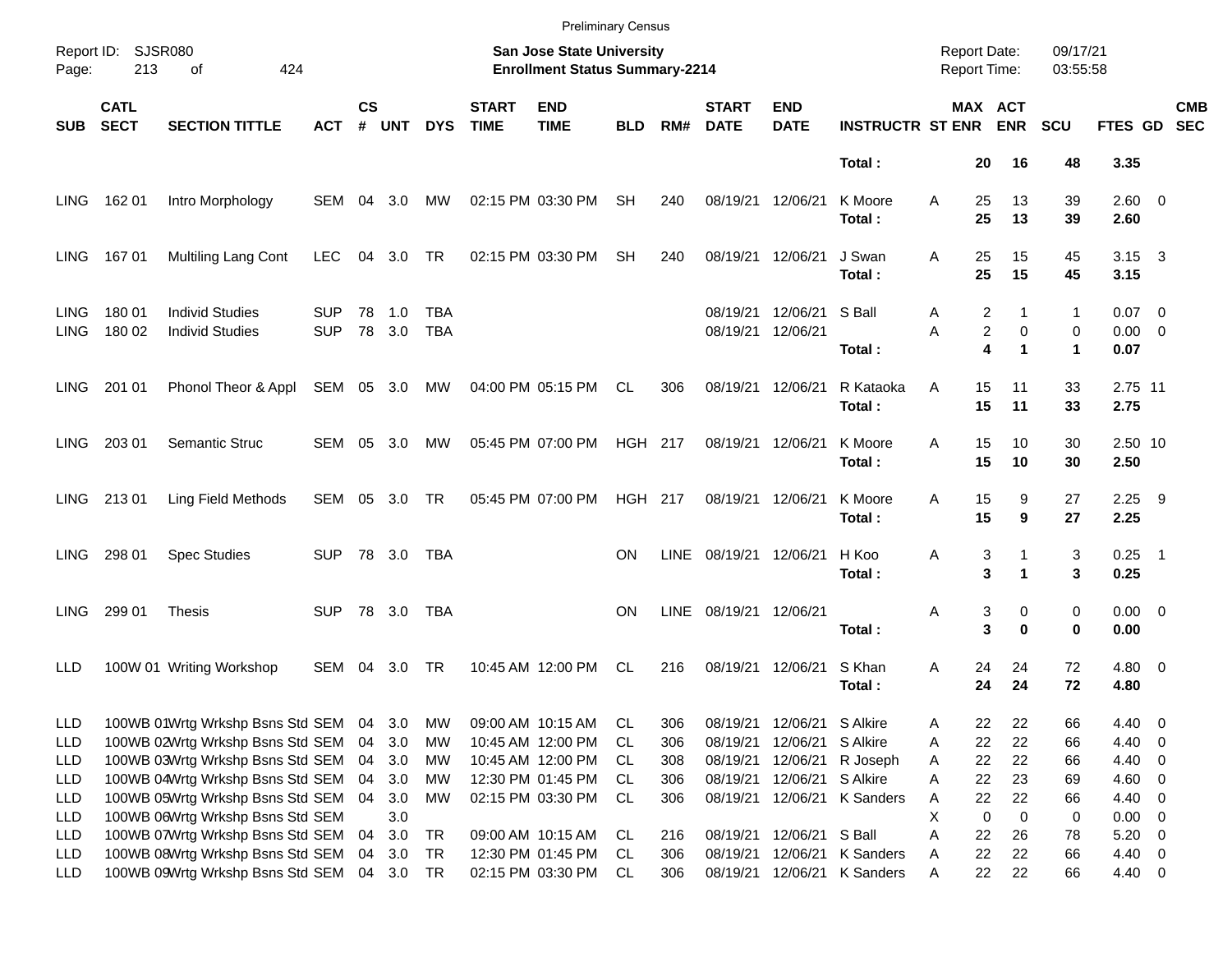|                     |                            |                                                              |                |                    |     |            |                             |                                                                           | <b>Preliminary Census</b> |             |                             |                           |                         |                                            |                       |             |                      |                |     |                          |
|---------------------|----------------------------|--------------------------------------------------------------|----------------|--------------------|-----|------------|-----------------------------|---------------------------------------------------------------------------|---------------------------|-------------|-----------------------------|---------------------------|-------------------------|--------------------------------------------|-----------------------|-------------|----------------------|----------------|-----|--------------------------|
| Report ID:<br>Page: | 214                        | <b>SJSR080</b><br>424<br>οf                                  |                |                    |     |            |                             | <b>San Jose State University</b><br><b>Enrollment Status Summary-2214</b> |                           |             |                             |                           |                         | <b>Report Date:</b><br><b>Report Time:</b> |                       |             | 09/17/21<br>03:55:58 |                |     |                          |
| <b>SUB</b>          | <b>CATL</b><br><b>SECT</b> | <b>SECTION TITTLE</b>                                        | <b>ACT</b>     | $\mathsf{cs}$<br># | UNT | <b>DYS</b> | <b>START</b><br><b>TIME</b> | <b>END</b><br><b>TIME</b>                                                 | <b>BLD</b>                | RM#         | <b>START</b><br><b>DATE</b> | <b>END</b><br><b>DATE</b> | <b>INSTRUCTR ST ENR</b> |                                            | MAX ACT<br><b>ENR</b> | <b>SCU</b>  |                      | FTES GD        |     | <b>CMB</b><br><b>SEC</b> |
| <b>LLD</b>          |                            | 100WB 10Wrtg Wrkshp Bsns Std SEM                             |                | 04                 | 3.0 | TR         |                             | 04:00 PM 05:15 PM                                                         | CL                        | 306         | 08/19/21                    | 12/06/21                  | S Alkire                | A                                          | 22                    | 19          | 57                   | 3.80           | -0  |                          |
| LLD                 |                            | 100WB 11Wrtg Wrkshp Bsns Std SEM                             |                |                    | 3.0 |            |                             |                                                                           |                           |             |                             |                           |                         | X                                          | 0                     | $\mathbf 0$ | 0                    | 0.00           | -0  |                          |
| LLD                 |                            | 100WB 12Wrtg Wrkshp Bsns Std SEM                             |                | 04                 | 3.0 | F          |                             | 09:30 AM 12:15 PM                                                         | CL                        | 306         | 08/19/21                    | 12/06/21                  | R Joseph                | Α                                          | 22                    | 21          | 63                   | 4.20           | -0  |                          |
| LLD                 |                            | 100WB 13Wrtg Wrkshp Bsns Std SEM                             |                |                    | 3.0 |            |                             |                                                                           |                           |             |                             |                           |                         | х                                          | 0                     | $\Omega$    | 0                    | 0.00           | -0  |                          |
| LLD                 |                            | 100WB 14Wrtg Wrkshp Bsns Std SEM                             |                |                    | 3.0 |            |                             |                                                                           |                           |             |                             |                           |                         | X                                          | 0                     | $\Omega$    | 0                    | 0.00           | -0  |                          |
| LLD                 |                            | 100WB 80Wrtg Wrkshp Bsns Std SEM                             |                | 04                 | 3.0 | <b>TBA</b> |                             |                                                                           | ON.                       | LINE        | 08/19/21                    | 12/06/21                  | N Shugan                | Α                                          | 25                    | 25          | 75                   | 5.00           | -0  |                          |
| LLD                 |                            | 100WB 81Wrtg Wrkshp Bsns Std SEM                             |                | 04                 | 3.0 | TBA        |                             |                                                                           | ΟN                        | LINE        | 08/19/21                    | 12/06/21                  | E Chiu                  | A                                          | 25                    | 25          | 75                   | 5.00           | -0  |                          |
| LLD                 |                            | 100WB 82Wrtg Wrkshp Bsns Std SEM                             |                | 04                 | 3.0 | TBA        |                             |                                                                           | ON                        | LINE        | 08/19/21                    | 12/06/21                  | S Ball                  | A                                          | 25                    | 25          | 75                   | 5.00           | -0  |                          |
| LLD                 |                            | 100WB 83Wrtg Wrkshp Bsns Std SEM                             |                | 04                 | 3.0 | TBA        |                             |                                                                           | ON                        | LINE        | 08/19/21                    | 12/06/21                  | M ModirzadehA           |                                            | 25                    | 25          | 75                   | 5.00           | -0  |                          |
| LLD                 |                            | 100WB 84Wrtg Wrkshp Bsns Std SEM                             |                | 04                 | 3.0 | TBA        |                             |                                                                           | ON                        | LINE        | 08/19/21                    | 12/06/21                  | M ModirzadehA           |                                            | 25                    | 25          | 75                   | 5.00           | -0  |                          |
| LLD                 |                            | 100WB 85Wrtg Wrkshp Bsns Std SEM                             |                | 04                 | 3.0 | TBA        |                             |                                                                           | ON                        | LINE        | 08/19/21                    | 12/06/21                  | N Shugan                | A                                          | 25                    | 25          | 75                   | 5.00           | -0  |                          |
| LLD                 |                            | 100WB 86Wrtg Wrkshp Bsns Std SEM                             |                | 04                 | 3.0 | TBA        |                             |                                                                           | ON                        | LINE        | 08/19/21                    | 12/06/21                  | R Joseph                | A                                          | 25                    | 24          | 72                   | 4.80           | 0   |                          |
| LLD                 |                            | 100WB 87Wrtg Wrkshp Bsns Std SEM                             |                | 04                 | 3.0 | TBA        |                             |                                                                           | ON                        | LINE        | 08/19/21                    | 12/06/21                  | K Haven                 | A                                          | 25                    | 25          | 75                   | 5.00           | -0  |                          |
|                     |                            |                                                              |                |                    | 3.0 | TBA        |                             |                                                                           | ON                        | LINE        | 08/19/21                    | 12/06/21                  | K Haven                 |                                            | 25                    | 25          | 75                   |                | -0  |                          |
| LLD                 |                            | 100WB 88Wrtg Wrkshp Bsns Std SEM                             |                | 04                 |     |            |                             |                                                                           |                           |             | 08/19/21                    |                           |                         | A                                          |                       |             |                      | 5.00           |     |                          |
| LLD                 |                            | 100WB 89Wrtg Wrkshp Bsns Std SEM                             |                | 04                 | 3.0 | TBA        |                             |                                                                           | ON                        | LINE        |                             | 12/06/21                  | K Haven                 | A                                          | 25                    | 25          | 75                   | 5.00           | -0  |                          |
| LLD                 |                            | 100WB 90Wrtg Wrkshp Bsns Std SEM                             |                | 04                 | 3.0 | TBA        |                             |                                                                           | ON                        | LINE        | 08/19/21                    | 12/06/21                  | N Shugan                | A                                          | 25                    | 25          | 75                   | 5.00           | -0  |                          |
| LLD                 |                            | 100WB 91Wrtg Wrkshp Bsns Std SEM                             |                | 04                 | 3.0 | TBA        |                             |                                                                           | ΟN                        | LINE        | 08/19/21                    | 12/06/21                  | M Vafai                 | A                                          | 25                    | 26          | 78                   | 5.20           | -0  |                          |
| LLD                 |                            | 100WB 92Wrtg Wrkshp Bsns Std SEM                             |                | 04                 | 3.0 | TBA        |                             |                                                                           | ΟN                        | <b>LINE</b> | 08/19/21                    | 12/06/21                  | M Vafai                 | A                                          | 25                    | 24          | 72                   | 4.80           | 0   |                          |
| LLD                 |                            | 100WB 93Wrtg Wrkshp Bsns Std SEM                             |                | 04                 | 3.0 | TBA        |                             |                                                                           | ON                        | <b>LINE</b> | 08/19/21                    | 12/06/21                  | N Shugan                | A                                          | 25                    | 25          | 75                   | 5.00           | -0  |                          |
|                     |                            |                                                              |                |                    |     |            |                             |                                                                           |                           |             |                             |                           | Total:                  |                                            | 570                   | 570         | 1710                 | 114.00         |     |                          |
| <b>LLD</b>          |                            | 250W 01 Prof in Ling TESOL                                   | <b>SEM</b>     |                    | 3.0 |            |                             |                                                                           |                           |             |                             |                           |                         | X                                          | 0                     | 0           | 0                    | 0.00           | - 0 |                          |
|                     |                            |                                                              |                |                    |     |            |                             |                                                                           |                           |             |                             |                           | Total:                  |                                            | 0                     | $\bf{0}$    | 0                    | 0.00           |     |                          |
| <b>LLD</b>          | 261 01                     | Eng Struct Teach II                                          | SEM            | 05                 | 3.0 | M          |                             | 06:00 PM 08:45 PM                                                         | CL                        | 216         | 08/19/21                    | 12/06/21                  | S Phillabaum A          |                                            | 15                    | 8           | 24                   | $2.00\quad 8$  |     |                          |
|                     |                            |                                                              |                |                    |     |            |                             |                                                                           |                           |             |                             |                           | Total:                  |                                            | 15                    | 8           | 24                   | 2.00           |     |                          |
|                     |                            |                                                              |                |                    |     |            |                             |                                                                           |                           |             |                             |                           |                         |                                            |                       |             |                      |                |     |                          |
| <b>LLD</b>          | 271 01                     | <b>Intercultural SLA</b>                                     | SEM            | 05                 | 3.0 | TBA        |                             |                                                                           | ON.                       |             | LINE 08/19/21 12/06/21      |                           | S Vanniaraja A          |                                            | 15                    | 15          | 45                   | 3.75 15        |     |                          |
|                     |                            |                                                              |                |                    |     |            |                             |                                                                           |                           |             |                             |                           | Total:                  |                                            | 15                    | 15          | 45                   | 3.75           |     |                          |
| LLD                 | 280 01                     | Methods TESOL                                                | SEM            |                    | 3.0 |            |                             |                                                                           |                           |             |                             |                           |                         | X                                          | 0                     | 0           | 0                    | $0.00 \quad 0$ |     |                          |
| <b>LLD</b>          | 280 02                     | Methods TESOL                                                | <b>SEM</b>     |                    | 3.0 |            |                             |                                                                           |                           |             |                             |                           |                         | X                                          | 0                     | 0           | 0                    | $0.00 \t 0$    |     |                          |
|                     |                            |                                                              |                |                    |     |            |                             |                                                                           |                           |             |                             |                           | Total:                  |                                            | 0                     | 0           | 0                    | 0.00           |     |                          |
| <b>LLD</b>          | 293 01                     | Teachg Writg Diverse SEM                                     |                |                    | 3.0 |            |                             |                                                                           |                           |             |                             |                           |                         | Χ                                          | 0                     | 0           | 0                    | $0.00 \ 0$     |     |                          |
| LLD                 | 293 02                     | Teachg Writg Diverse SEM 05 3.0 MW 04:00 PM 05:15 PM DMH 167 |                |                    |     |            |                             |                                                                           |                           |             | 08/19/21 12/06/21           |                           | D Malinowski A          |                                            | 15                    | 9           | 27                   | $2.25$ 9       |     |                          |
|                     |                            |                                                              |                |                    |     |            |                             |                                                                           |                           |             |                             |                           | Total:                  |                                            | 15                    | 9           | 27                   | 2.25           |     |                          |
|                     |                            |                                                              |                |                    |     |            |                             |                                                                           |                           |             |                             |                           |                         |                                            |                       |             |                      |                |     |                          |
| <b>LLD</b>          | 298 01                     | <b>Indiv Studies</b>                                         | SUP 78 3.0 TBA |                    |     |            |                             |                                                                           |                           |             |                             | 08/19/21 12/06/21         |                         | A                                          | 3 <sup>1</sup>        | $\pmb{0}$   | 0                    | $0.00 \t 0$    |     |                          |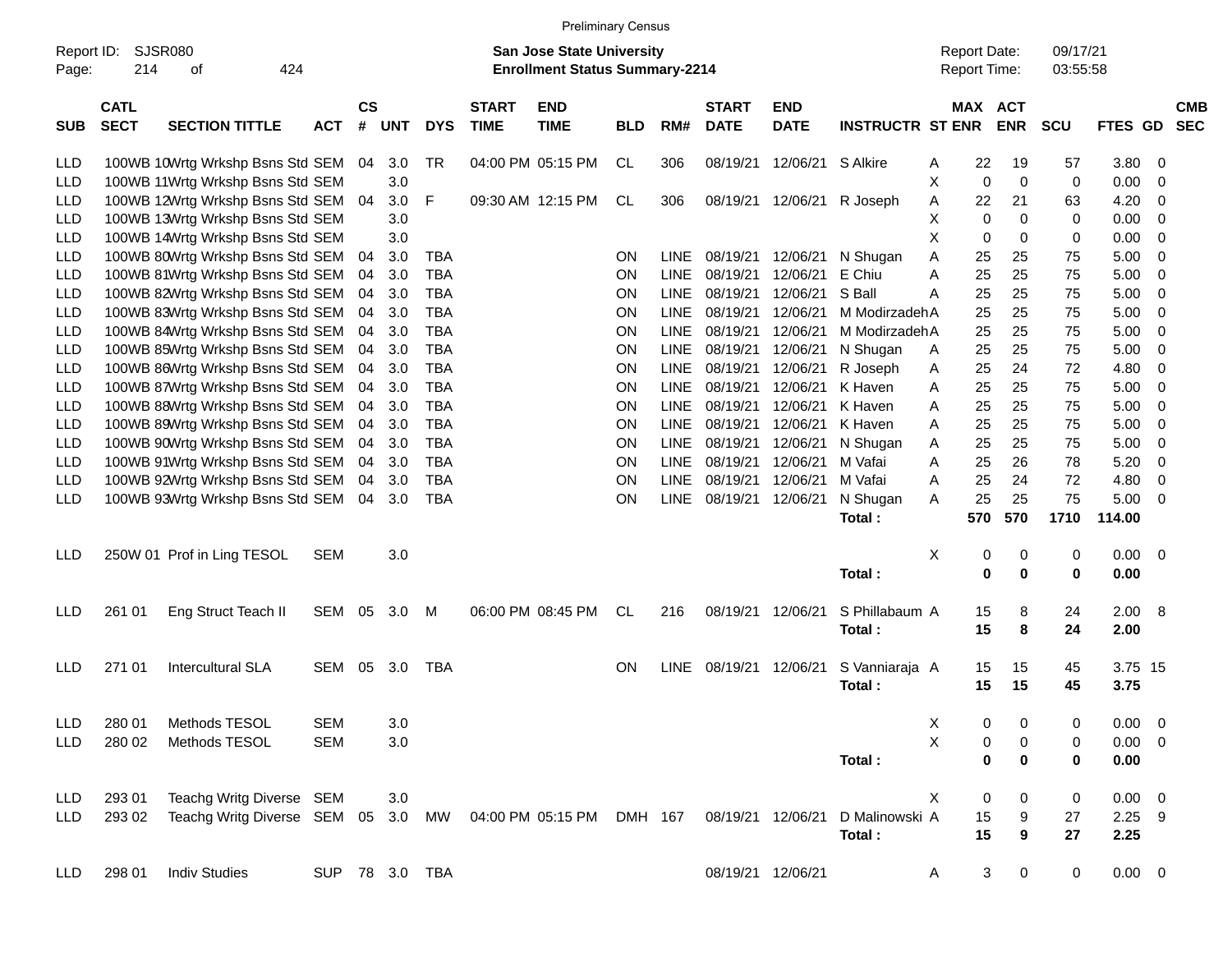|                     |                            |                                               |            |                |            |            |                             |                                                                           | <b>Preliminary Census</b> |     |                             |                                                  |                           |                                     |                               |                      |                           |                          |
|---------------------|----------------------------|-----------------------------------------------|------------|----------------|------------|------------|-----------------------------|---------------------------------------------------------------------------|---------------------------|-----|-----------------------------|--------------------------------------------------|---------------------------|-------------------------------------|-------------------------------|----------------------|---------------------------|--------------------------|
| Report ID:<br>Page: | 215                        | <b>SJSR080</b><br>424<br>оf                   |            |                |            |            |                             | <b>San Jose State University</b><br><b>Enrollment Status Summary-2214</b> |                           |     |                             |                                                  |                           | <b>Report Date:</b><br>Report Time: |                               | 09/17/21<br>03:55:58 |                           |                          |
| <b>SUB</b>          | <b>CATL</b><br><b>SECT</b> | <b>SECTION TITTLE</b>                         | <b>ACT</b> | <b>CS</b><br># | <b>UNT</b> | <b>DYS</b> | <b>START</b><br><b>TIME</b> | <b>END</b><br>TIME                                                        | <b>BLD</b>                | RM# | <b>START</b><br><b>DATE</b> | <b>END</b><br><b>DATE</b>                        | <b>INSTRUCTR ST ENR</b>   | <b>MAX</b>                          | <b>ACT</b><br><b>ENR</b>      | <b>SCU</b>           | <b>FTES GD</b>            | <b>CMB</b><br><b>SEC</b> |
|                     |                            |                                               |            |                |            |            |                             |                                                                           |                           |     |                             |                                                  | Total:                    | 3                                   | $\mathbf 0$                   | $\bf{0}$             | 0.00                      |                          |
| LLD.                | 299 01                     | <b>Thesis</b>                                 | <b>SUP</b> | 78             | 3.0        | TBA        |                             |                                                                           |                           |     | 08/19/21                    | 12/06/21                                         | Total:                    | 3<br>A<br>3                         | $\overline{0}$<br>$\mathbf 0$ | 0<br>$\mathbf 0$     | $0.00 \t 0$<br>0.00       |                          |
|                     | Department :               | <b>Linguistics &amp; Language Development</b> |            |                |            |            |                             |                                                                           |                           |     |                             | <b>Lower Division:</b><br><b>Upper Division:</b> | <b>Department Total:</b>  | 1583<br>298<br>1183                 | 1398<br>278<br>1057           | 4192<br>834<br>3169  | 283.97<br>55.60<br>212.62 |                          |
|                     |                            |                                               |            |                |            |            |                             |                                                                           |                           |     |                             |                                                  | <b>Graduate Division:</b> | 102                                 | 63                            | 189                  | 15.75                     |                          |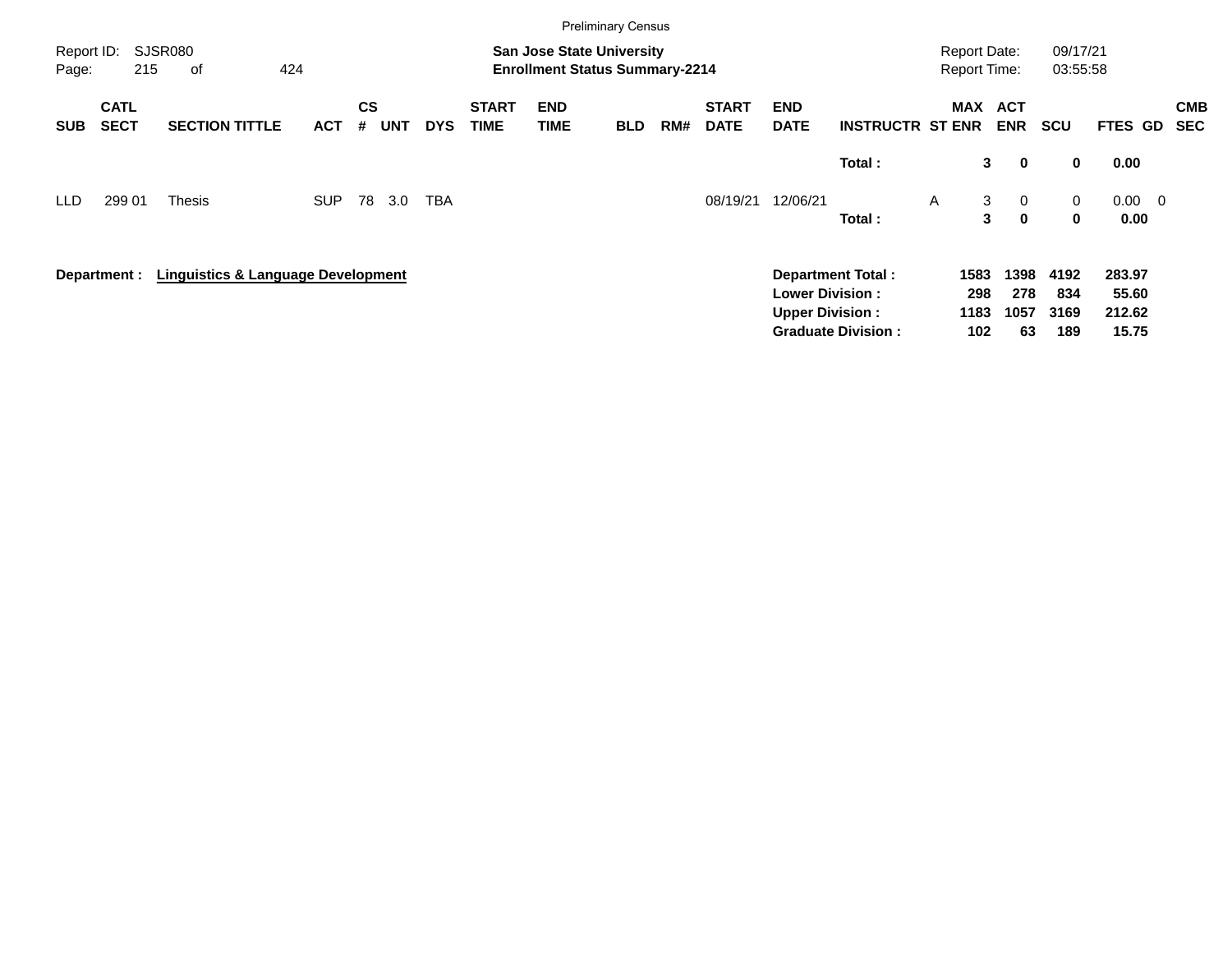|                     |                            |                                  |               |                   |                |            |                             |                                                                           | <b>Preliminary Census</b> |             |                             |                           |                              |   |                                     |            |                      |                |                          |                          |
|---------------------|----------------------------|----------------------------------|---------------|-------------------|----------------|------------|-----------------------------|---------------------------------------------------------------------------|---------------------------|-------------|-----------------------------|---------------------------|------------------------------|---|-------------------------------------|------------|----------------------|----------------|--------------------------|--------------------------|
| Report ID:<br>Page: | 216                        | <b>SJSR080</b><br>424<br>οf      |               |                   |                |            |                             | <b>San Jose State University</b><br><b>Enrollment Status Summary-2214</b> |                           |             |                             |                           |                              |   | <b>Report Date:</b><br>Report Time: |            | 09/17/21<br>03:55:58 |                |                          |                          |
| <b>SUB</b>          | <b>CATL</b><br><b>SECT</b> | <b>SECTION TITTLE</b>            | <b>ACT</b>    | $\mathsf{cs}$     | # UNT          | <b>DYS</b> | <b>START</b><br><b>TIME</b> | <b>END</b><br><b>TIME</b>                                                 | <b>BLD</b>                | RM#         | <b>START</b><br><b>DATE</b> | <b>END</b><br><b>DATE</b> | <b>INSTRUCTR ST ENR</b>      |   | MAX ACT                             | <b>ENR</b> | <b>SCU</b>           | <b>FTES GD</b> |                          | <b>CMB</b><br><b>SEC</b> |
| College             |                            | <b>Humanities &amp; the Arts</b> |               |                   |                |            |                             |                                                                           |                           |             |                             |                           |                              |   |                                     |            |                      |                |                          |                          |
| Department :        |                            | <b>Music &amp; Dance</b>         |               |                   |                |            |                             |                                                                           |                           |             |                             |                           |                              |   |                                     |            |                      |                |                          |                          |
| DANC 1001           |                            | Dance Appreciation               | <b>LEC</b>    |                   | 3.0            |            |                             |                                                                           |                           |             |                             |                           |                              | X | 0                                   | 0          | 0                    | 0.00           | - 0                      |                          |
| <b>DANC</b>         | 10 03                      | Dance Appreciation               | <b>LEC</b>    | 01                | 3.0            | <b>TBA</b> |                             |                                                                           | ON                        | <b>LINE</b> |                             | 08/19/21 12/06/21         | J Yager                      | Α | 70                                  | 70         | 210                  | 14.00          | 0                        |                          |
| <b>DANC</b>         | 10 04                      | Dance Appreciation               | <b>LEC</b>    | 01                | 3.0            | <b>TBA</b> |                             |                                                                           | <b>ON</b>                 | <b>LINE</b> | 08/19/21                    | 12/06/21                  | J Yager                      | A | 70                                  | 70         | 210                  | 14.00          | 0                        |                          |
| DANC                | 10 05                      | Dance Appreciation               | <b>LEC</b>    | 01                | 3.0            | <b>TBA</b> |                             |                                                                           | ON                        | LINE        | 08/19/21                    | 12/06/21                  | J Yager<br>Total:            | A | 70<br>210                           | 69<br>209  | 207<br>627           | 13.80<br>41.80 | - 0                      |                          |
| DANC                | 12 01                      | ENS:DancRehrslPerf ACT           |               |                   | 20 2.0         |            |                             | MTWR03:30 PM 05:50 PM                                                     | <b>SPXC 216</b>           |             | 08/19/21 12/06/21           |                           | R Boumaila                   | A | 10                                  | 4          | 8                    | 0.53 0         |                          |                          |
|                     |                            |                                  |               |                   |                |            |                             |                                                                           |                           |             |                             |                           | Total:                       |   | 10                                  | 4          | 8                    | 0.53           |                          |                          |
| <b>DANC</b>         | 40A 01                     | Tpcs Modern Dance I              | ACT           |                   | 12 2.0         | МW         |                             | 11:00 AM 12:20 PM                                                         |                           |             | 08/19/21                    | 12/06/21                  | M Basile                     | A | 40                                  | 16         | 32                   | 2.13           | $0\,$ C                  |                          |
| KIN                 | 40A 01                     | Tpcs Modern Dance I              | ACT           |                   | 12 2.0         | МW         |                             | 11:00 AM 12:20 PM                                                         |                           |             | 08/19/21                    | 12/06/21                  | M Basile                     | A | 0                                   | 21         | 42                   | 2.80           | $0\,$ C                  |                          |
| <b>DANC</b>         | 40A 02                     | Tpcs Modern Dance I              | ACT           |                   | 12 2.0         | МW         |                             | 01:00 PM 02:20 PM                                                         | WSQ 106                   |             | 08/19/21                    | 12/06/21                  | C Seymour                    | A | 10                                  | 5          | 10                   | 0.67           | $0\,$ C                  |                          |
| KIN                 | 40A 02                     | Tpcs Modern Dance I              | ACT 12 2.0    |                   |                | МW         |                             | 01:00 PM 02:20 PM                                                         | WSQ 106                   |             | 08/19/21                    | 12/06/21                  | C Seymour                    | A | 0                                   | 5          | 10                   | 0.67           | 0 <sup>o</sup>           |                          |
|                     |                            |                                  |               |                   |                |            |                             |                                                                           |                           |             |                             |                           | Total:                       |   | 50                                  | 47         | 94                   | 6.27           |                          |                          |
| <b>DANC</b>         | 41A 01                     | Tpcs in Ballet I                 | <b>ACT</b>    |                   | 2.0            |            |                             |                                                                           |                           |             |                             |                           |                              | X | 0                                   | 0          | 0                    | 0.00           | $\overline{\phantom{0}}$ |                          |
| KIN                 | 41A01                      | Tpcs in Ballet I                 | <b>ACT</b>    |                   | 2.0            |            |                             |                                                                           |                           |             |                             |                           |                              | X | 0                                   | 0          | 0                    | 0.00           | $\overline{0}$           |                          |
| <b>DANC</b>         | 41A 02                     | Tpcs in Ballet I                 | <b>ACT</b>    |                   | 2.0            |            |                             |                                                                           |                           |             |                             |                           |                              | X | 0                                   | 0          | 0                    | 0.00           | 0                        |                          |
| KIN                 | 41A 02                     | Tpcs in Ballet I                 | <b>ACT</b>    |                   | 2.0            |            |                             |                                                                           |                           |             |                             |                           |                              | X | 0                                   | 0          | 0                    | 0.00           | 0                        |                          |
| <b>DANC</b>         | 41A03                      | Tpcs in Ballet I                 | <b>ACT</b>    | $12 \overline{ }$ | 2.0            | TR         |                             | 02:30 PM 03:50 PM                                                         | WSQ 201                   |             | 08/19/21                    | 12/06/21                  | M Basile                     | Α | 25                                  | 15         | 30                   | 2.00           | 0 <sup>o</sup>           |                          |
| KIN                 | 41A03                      | Tpcs in Ballet I                 | <b>ACT</b>    | 12                | 2.0            | <b>TR</b>  |                             | 02:30 PM 03:50 PM                                                         | WSQ 201                   |             | 08/19/21                    | 12/06/21                  | M Basile                     | A | $\mathbf 0$                         | 6          | 12                   | 0.80           | $0\,$ C                  |                          |
| <b>DANC</b>         | 41A 04                     | Tpcs in Ballet I                 | <b>ACT</b>    | 12                | 2.0            | <b>TR</b>  |                             | 12:00 PM 01:20 PM                                                         |                           |             | 08/19/21                    | 12/06/21                  | M Basile                     | A | 20                                  | 6          | 12                   | 0.80           | $0\,$ C                  |                          |
| <b>KIN</b>          | 41A04                      | Tpcs in Ballet I                 | <b>ACT</b>    |                   | 12 2.0         | <b>TR</b>  |                             | 12:00 PM 01:20 PM                                                         |                           |             | 08/19/21                    | 12/06/21                  | M Basile                     | A | $\mathbf 0$                         | 13         | 26                   | 1.73           | $0\,C$                   |                          |
|                     |                            |                                  |               |                   |                |            |                             |                                                                           |                           |             |                             |                           | Total:                       |   | 45                                  | 40         | 80                   | 5.33           |                          |                          |
| <b>DANC</b>         | 42A 01                     | Tpcs in Jazz Dance I             | ACT           |                   | 12 2.0         | МW         |                             | 01:00 PM 02:20 PM                                                         | WSQ 204                   |             | 08/19/21                    | 12/06/21                  | D Serapio                    | A | 25                                  | 10         | 20                   | 1.33           | $0\,$ C                  |                          |
| KIN                 | 42A 01                     | Tpcs in Jazz Dance I             | ACT           |                   | $12 \quad 2.0$ | МW         |                             | 01:00 PM 02:20 PM                                                         | WSQ                       | 204         | 08/19/21                    | 12/06/21                  | D Serapio                    | A | 0                                   | 11         | 22                   | 1.47           | $0\,$ C                  |                          |
| <b>DANC</b>         | 42A 02                     | Tpcs in Jazz Dance I             | ACT 12 2.0    |                   |                | TR         |                             | 09:00 AM 10:20 AM                                                         | <b>OFF</b>                |             | CAMP 08/19/21               | 12/06/21                  | K Pinto                      | A | 15                                  | 8          | 16                   | 1.07           | 0 <sup>o</sup>           |                          |
| <b>KIN</b>          | 42A 02                     | Tpcs in Jazz Dance I             | ACT           |                   | 12 2.0         | TR         |                             | 09:00 AM 10:20 AM                                                         | OFF                       |             | CAMP 08/19/21 12/06/21      |                           | K Pinto                      | Α | 0                                   |            | 14                   | 0.93           | $0\,$ C                  |                          |
| DANC                | 42A 03                     | Tpcs in Jazz Dance I             | ACT           |                   | 12 2.0         | TR         |                             | 10:45 AM 12:05 PM                                                         | <b>OFF</b>                |             | CAMP 08/19/21               | 12/06/21                  | K Pinto                      | A | 15                                  | 7          | 14                   | 0.93           | $0\,$ C                  |                          |
| KIN                 | 42A 03                     | Tpcs in Jazz Dance I             | ACT 12 2.0    |                   |                | TR         |                             | 10:45 AM 12:05 PM                                                         | <b>OFF</b>                |             | CAMP 08/19/21 12/06/21      |                           | K Pinto                      | A | 0                                   | 10         | 20                   | 1.33           | $0\,$ C                  |                          |
| DANC                | 42A 04                     | Tpcs in Jazz Dance I             | ACT 12 2.0    |                   |                | TR         |                             | 12:30 PM 01:50 PM                                                         | <b>OFF</b>                |             | CAMP 08/19/21 12/06/21      |                           | K Pinto                      | Α | 15                                  | 11         | 22                   | 1.47           | $0\,$ C                  |                          |
| KIN                 | 42A 04                     | Tpcs in Jazz Dance I             | ACT 12 2.0 TR |                   |                |            |                             | 12:30 PM 01:50 PM                                                         | OFF                       |             | CAMP 08/19/21               | 12/06/21                  | K Pinto                      | A | $\mathbf 0$                         | 4          | 8                    | 0.53           | $0\,$ C                  |                          |
|                     |                            |                                  |               |                   |                |            |                             |                                                                           |                           |             |                             |                           | Total:                       |   | 70                                  | 68         | 136                  | 9.07           |                          |                          |
| DANC 4360           |                            | Dance Improv                     | LAB           |                   | 1.0            |            |                             |                                                                           |                           |             |                             |                           |                              | X | 0                                   | 0          | 0                    | $0.00 \t 0$    |                          |                          |
| DANC 4361           |                            | Dance Improv                     | LAB           |                   | 15  1.0  TR    |            |                             | 01:30 PM 02:20 PM WSQ 204                                                 |                           |             |                             |                           | 08/19/21 12/06/21 R Boumaila | Α | 25                                  | 15         | 15                   | $1.00 \t 0$    |                          |                          |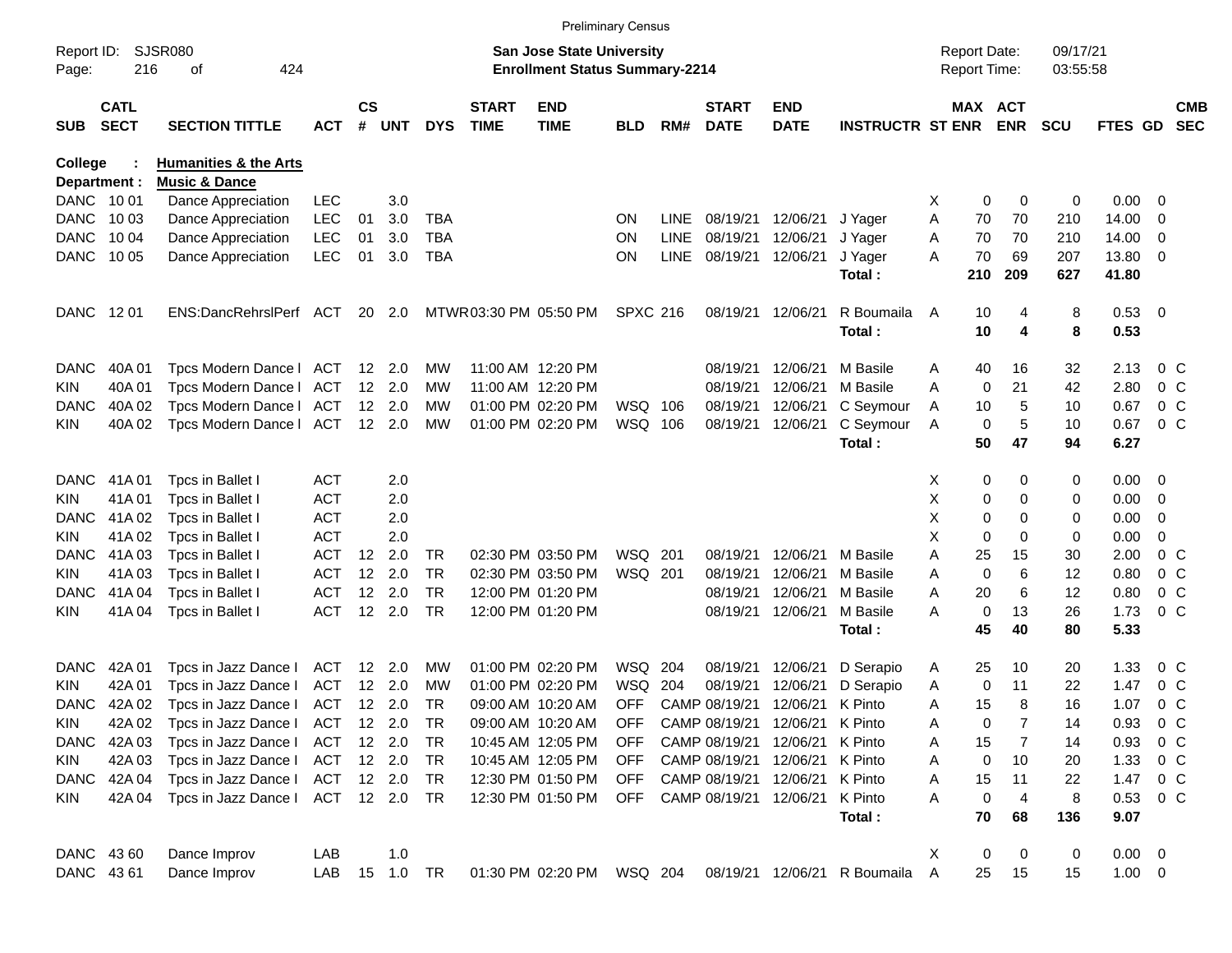|             |                            |                                  |            |                    |            |            |                             |                                                                           | <b>Preliminary Census</b> |             |                             |                           |                         |                                            |                                   |                      |                       |                          |                          |
|-------------|----------------------------|----------------------------------|------------|--------------------|------------|------------|-----------------------------|---------------------------------------------------------------------------|---------------------------|-------------|-----------------------------|---------------------------|-------------------------|--------------------------------------------|-----------------------------------|----------------------|-----------------------|--------------------------|--------------------------|
| Page:       | Report ID: SJSR080<br>217  | 424<br>οf                        |            |                    |            |            |                             | <b>San Jose State University</b><br><b>Enrollment Status Summary-2214</b> |                           |             |                             |                           |                         | <b>Report Date:</b><br><b>Report Time:</b> |                                   | 09/17/21<br>03:55:58 |                       |                          |                          |
| <b>SUB</b>  | <b>CATL</b><br><b>SECT</b> | <b>SECTION TITTLE</b>            | <b>ACT</b> | $\mathsf{cs}$<br># | <b>UNT</b> | <b>DYS</b> | <b>START</b><br><b>TIME</b> | <b>END</b><br><b>TIME</b>                                                 | <b>BLD</b>                | RM#         | <b>START</b><br><b>DATE</b> | <b>END</b><br><b>DATE</b> | <b>INSTRUCTR ST ENR</b> |                                            | MAX ACT<br><b>ENR</b>             | <b>SCU</b>           | <b>FTES GD</b>        |                          | <b>CMB</b><br><b>SEC</b> |
|             |                            |                                  |            |                    |            |            |                             |                                                                           |                           |             |                             |                           | Total:                  | 25                                         | 15                                | 15                   | 1.00                  |                          |                          |
| <b>DANC</b> | 49A 01                     | Tpcs in Tap Dance I              | LAB        |                    | 15 1.0     | МW         |                             | 09:00 AM 10:20 AM                                                         | WSQ 106                   |             | 08/19/21                    | 12/06/21                  | J Yager                 | 10<br>Α                                    | 9                                 | 9                    | 0.60                  | $0\,$ C                  |                          |
| <b>KIN</b>  | 49A 01                     | Tpcs in Tap Dance I              | LAB        |                    | 15 1.0     | МW         |                             | 09:00 AM 10:20 AM                                                         | WSQ 106                   |             | 08/19/21                    | 12/06/21                  | J Yager<br>Total:       | A<br>10                                    | $\mathbf 0$<br>$\mathbf{1}$<br>10 | $\mathbf{1}$<br>10   | 0.07<br>0.67          | $0\,$ C                  |                          |
|             | DANC 51A 01                | <b>Dance Production</b>          | ACT        | 12                 | 3.0        | M          |                             | 01:00 PM 02:50 PM                                                         | <b>SPXC 216</b>           |             | 08/19/21                    | 12/06/21                  | A Bechert               | 30<br>Α                                    | 18                                | 18                   | $3.60 \quad 0$        |                          |                          |
|             | DANC 51A02                 | Dance Production                 | <b>LEC</b> | 02                 | 0.0        | W          |                             | 01:00 PM 02:50 PM                                                         | <b>SPXC 216</b>           |             | 08/19/21                    | 12/06/21                  | A Bechert<br>Total:     | A<br>30<br>60                              | 18<br>36                          | 36<br>54             | $0.00 \t 0$<br>3.60   |                          |                          |
|             | DANC 51B 01                | Tpcs in Dance Crew               | ACT        |                    | 20 0.5     | TBA        |                             |                                                                           |                           |             | 08/19/21                    | 12/06/21                  | A Cohen                 | A<br>35                                    | 27                                | 14                   | $0.90\ 0$             |                          |                          |
|             |                            |                                  |            |                    |            |            |                             |                                                                           |                           |             |                             |                           | Total:                  | 35                                         | 27                                | 14                   | 0.90                  |                          |                          |
|             | DANC 54 02                 | TPCS in Danc II                  | LAB        |                    | 16 3.0     | MW         |                             | 09:00 AM 10:30 AM                                                         | WSQ 204                   |             | 08/19/21 12/06/21           |                           | M Foehringer A          | 25                                         | 12                                | 36                   | $2.40 \ 0$            |                          |                          |
|             |                            |                                  |            |                    |            |            |                             |                                                                           |                           |             |                             |                           | Total:                  | 25                                         | 12                                | 36                   | 2.40                  |                          |                          |
| DANC 75 01  |                            | Rhym and Dynam DanoACT 12 1.0 TR |            |                    |            |            |                             | 02:30 PM 03:20 PM                                                         | WSQ 204                   |             | 08/19/21                    | 12/06/21                  | R Boumaila<br>Total:    | 25<br>A<br>25                              | 10<br>10                          | 10<br>10             | $0.67$ 0<br>0.67      |                          |                          |
|             | DANC 102 01                | Dance in Wrld Cult               | LEC        | 02                 | 3.0        | м          |                             | 02:15 PM 03:30 PM                                                         | MUS                       | 161         | 08/19/21                    | 12/06/21                  | J Walton                | 40<br>A                                    | 21                                | 63                   | 4.20                  | $\overline{\phantom{0}}$ |                          |
|             | DANC 102 02                | Dance in Wrld Cult               | <b>LEC</b> | 02                 | 3.0        | <b>TBA</b> |                             |                                                                           | ON                        | <b>LINE</b> | 08/19/21                    | 12/06/21                  | J Walton                | 40<br>А                                    | 44                                | 132                  | 8.80 0                |                          |                          |
|             |                            |                                  |            |                    |            |            |                             |                                                                           |                           |             |                             |                           | Total:                  | 80                                         | 65                                | 195                  | 13.00                 |                          |                          |
|             | DANC 112 01                | ENS:Dance Reh/Perf ACT           |            |                    | 20 2.0     |            | MTWR03:30 PM 05:50 PM       |                                                                           | <b>SPXC 216</b>           |             | 08/19/21                    | 12/06/21                  | R Boumaila<br>Total:    | 20<br>A<br>20                              | 15<br>15                          | 30<br>30             | $2.00 \t 0$<br>2.00   |                          |                          |
|             |                            |                                  |            |                    |            |            |                             |                                                                           |                           |             |                             |                           |                         |                                            |                                   |                      |                       |                          |                          |
|             |                            | DANC 145B 01 Choreography II     | ACT        | 12 <sup>°</sup>    | 3.0<br>0.0 | $\top$     |                             | 02:00 PM 03:20 PM                                                         | WSQ 106                   |             | 08/19/21                    | 12/06/21                  | D Frank                 | 25<br>Α                                    | 13                                | 13                   | $2.60 \quad 0$        |                          |                          |
|             |                            | DANC 145B 02 Choreography II     | <b>LEC</b> | 02                 |            | R          |                             | 02:00 PM 03:20 PM                                                         | WSQ 106                   |             | 08/19/21                    | 12/06/21                  | D Frank<br>Total:       | 25<br>A<br>50                              | 13<br>26                          | 26<br>39             | $0.00 \t 0$<br>2.60   |                          |                          |
|             | DANC 148 01                | Children's Dance                 | <b>ACT</b> |                    | 0.0        |            |                             |                                                                           |                           |             |                             |                           |                         | х                                          | 0<br>0                            | 0                    | 0.00                  | $\overline{\mathbf{0}}$  |                          |
|             | HUM 148 01                 | Children's Dance                 | <b>ACT</b> |                    | 0.0        |            |                             |                                                                           |                           |             |                             |                           |                         | Χ                                          | 0<br>0                            | 0                    | 0.00                  | $\overline{\phantom{0}}$ |                          |
|             | DANC 148 02                | Children's Dance                 | LEC        |                    | 3.0        |            |                             |                                                                           |                           |             |                             |                           |                         | х                                          | 0<br>0                            | 0                    | 0.00                  | $\overline{\phantom{0}}$ |                          |
|             | HUM 148 02                 | Children's Dance                 | LEC        |                    | 3.0        |            |                             |                                                                           |                           |             |                             |                           |                         | х                                          | 0<br>0                            | 0                    | 0.00                  | $\mathbf 0$              |                          |
|             | DANC 148 03                | Children's Dance                 | <b>ACT</b> | 13                 | 0.0        | M          |                             | 01:00 PM 02:50 PM                                                         |                           |             | 08/19/21                    | 12/06/21 P Bliss          |                         | Α<br>25                                    | 8                                 | 8                    | 0.00                  | $0\,$ C                  |                          |
|             | HUM 148 03                 | Children's Dance                 | <b>ACT</b> | 13                 | 0.0        | M          |                             | 01:00 PM 02:50 PM                                                         |                           |             | 08/19/21                    | 12/06/21 P Bliss          |                         | Α                                          | 0<br>0                            | 0                    | 0.00                  | $0\,$ C                  |                          |
|             | DANC 148 04                | Children's Dance                 | <b>LEC</b> | 02                 | 3.0        | W          |                             | 01:00 PM 02:50 PM                                                         |                           |             | 08/19/21                    | 12/06/21 P Bliss          |                         | 25<br>Α                                    | 8                                 | 16                   | 1.60                  | $0\,$ C                  |                          |
| HUM         | 148 04                     | Children's Dance                 | <b>LEC</b> |                    | 02 3.0 W   |            |                             | 01:00 PM 02:50 PM                                                         |                           |             | 08/19/21                    | 12/06/21 P Bliss          | Total:                  | Α<br>50                                    | 0<br>0<br>16                      | 0<br>24              | $0.00 \t 0 C$<br>1.60 |                          |                          |
|             |                            |                                  |            |                    |            |            |                             |                                                                           |                           |             |                             |                           |                         |                                            |                                   |                      |                       |                          |                          |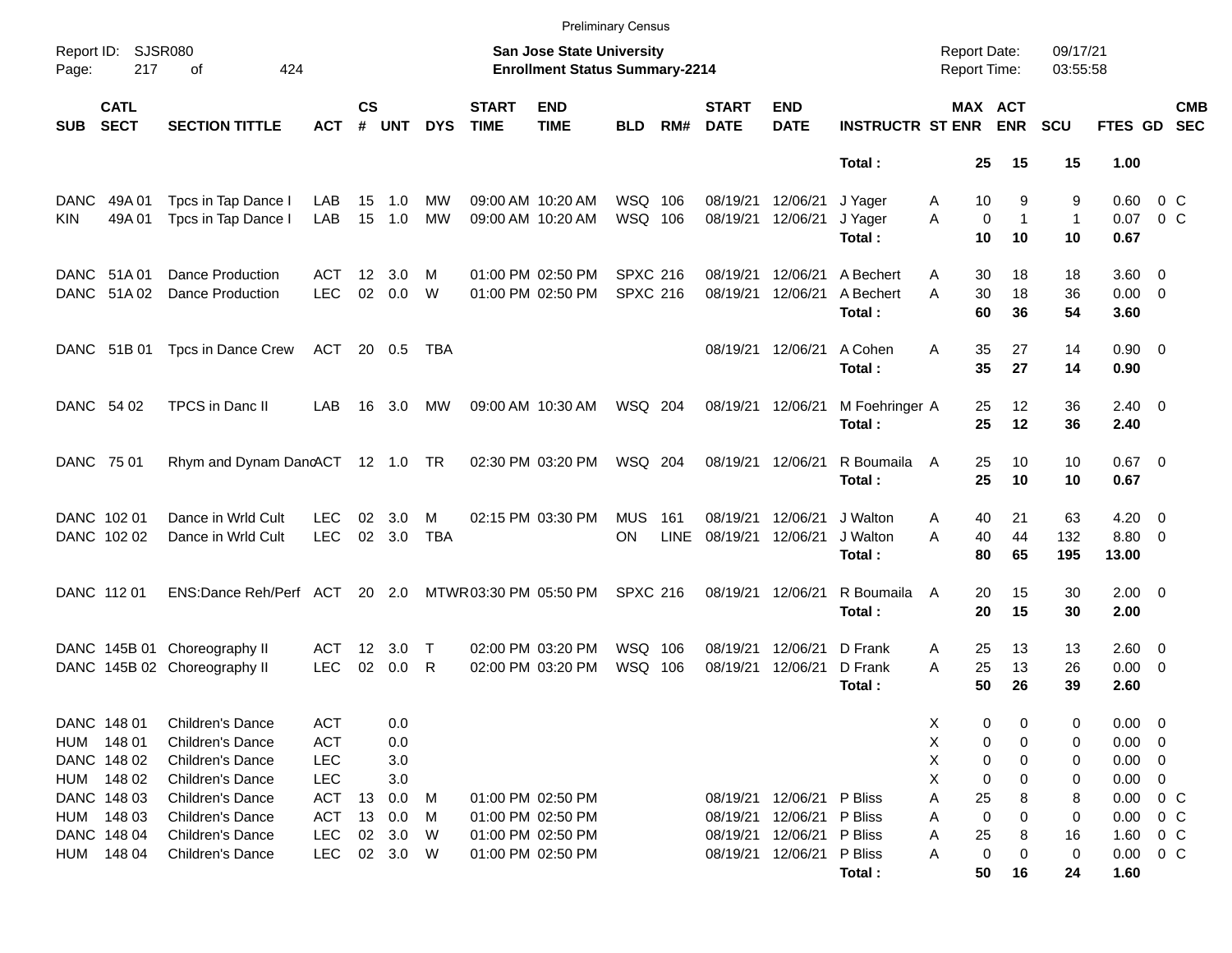|                     |                            |                                   |            |                    |              |                |                             |                                                                           | <b>Preliminary Census</b> |     |                             |                           |                                 |                                     |                       |                      |                      |                     |                          |                          |
|---------------------|----------------------------|-----------------------------------|------------|--------------------|--------------|----------------|-----------------------------|---------------------------------------------------------------------------|---------------------------|-----|-----------------------------|---------------------------|---------------------------------|-------------------------------------|-----------------------|----------------------|----------------------|---------------------|--------------------------|--------------------------|
| Report ID:<br>Page: | SJSR080<br>218             | 424<br>оf                         |            |                    |              |                |                             | <b>San Jose State University</b><br><b>Enrollment Status Summary-2214</b> |                           |     |                             |                           |                                 | <b>Report Date:</b><br>Report Time: |                       |                      | 09/17/21<br>03:55:58 |                     |                          |                          |
| <b>SUB</b>          | <b>CATL</b><br><b>SECT</b> | <b>SECTION TITTLE</b>             | <b>ACT</b> | $\mathsf{cs}$<br># | <b>UNT</b>   | <b>DYS</b>     | <b>START</b><br><b>TIME</b> | <b>END</b><br><b>TIME</b>                                                 | <b>BLD</b>                | RM# | <b>START</b><br><b>DATE</b> | <b>END</b><br><b>DATE</b> | <b>INSTRUCTR ST ENR</b>         |                                     | MAX ACT<br><b>ENR</b> |                      | <b>SCU</b>           | FTES GD             |                          | <b>CMB</b><br><b>SEC</b> |
|                     | DANC 151 01                | IntrDancPedagogy                  | <b>LEC</b> | 04                 | 2.0          | $\top$         |                             | 12:30 PM 01:50 PM                                                         | WSQ 201                   |     | 08/19/21                    | 12/06/21                  | D Serapio                       | A                                   | 25                    | 24                   | 24                   | $3.20 \ 0$          |                          |                          |
|                     | DANC 151 02                | IntrDancPedagogy                  | <b>ACT</b> | 07                 | 0.0          | R              |                             | 12:30 PM 01:50 PM                                                         | WSQ 201                   |     | 08/19/21                    | 12/06/21                  | D Serapio<br>Total:             | A                                   | 25<br>50              | 24<br>48             | 24<br>48             | $0.00 \t 0$<br>3.20 |                          |                          |
|                     |                            | DANC 154A 03 TPCS in Danc III     | LAB        | 16                 | 3.0          | MW             |                             | 09:00 AM 10:40 AM                                                         | WSQ 201                   |     |                             | 08/19/21 12/06/21         | Total:                          | A                                   | 24<br>24              | 9<br>9               | 27<br>27             | $1.80 \ 0$<br>1.80  |                          |                          |
|                     |                            | DANC 154B 01 TPCS in Danc IV      | LAB        |                    | 3.0          |                |                             |                                                                           |                           |     |                             |                           |                                 | X                                   | 0                     | 0                    | 0                    | $0.00 \t 0$         |                          |                          |
|                     |                            | DANC 154B 02 TPCS in Danc IV      | LAB        | 16                 | 3.0          | МW             |                             | 11:00 AM 12:40 PM                                                         | WSQ                       | 201 | 08/19/21                    | 12/06/21                  | C Seymour                       | Α                                   | 25                    | 11                   | 33                   | 2.20                | $\overline{\mathbf{0}}$  |                          |
|                     |                            | DANC 154B 03 TPCS in Danc IV      | LAB        | 16                 | 3.0          | <b>MW</b>      |                             | 11:00 AM 12:40 PM                                                         | WSQ                       | 106 | 08/19/21                    | 12/06/21                  | D Serapio                       | Α                                   | 25                    | 9                    | 27                   | 1.80                | $\overline{0}$           |                          |
|                     |                            | DANC 154B 04 TPCS in Danc IV      | LAB        | 16                 | 3.0          | <b>MW</b>      |                             | 11:00 AM 12:30 PM                                                         | WSQ 204                   |     | 08/19/21                    | 12/06/21                  | M Foehringer A<br>Total:        |                                     | 25<br>75              | 12<br>32             | 36<br>96             | $2.40 \ 0$<br>6.40  |                          |                          |
|                     | DANC 194 01                | Dance Repertory                   | ACT        | 20                 | 1.0          | TBA            |                             |                                                                           |                           |     | 08/19/21                    | 12/06/21                  | D Frank                         | A                                   | 20                    | 24                   | 24                   | $1.60 \t 0$         |                          |                          |
|                     | DANC 194 02                | Dance Repertory                   | <b>ACT</b> | 20                 | 1.0          | <b>TBA</b>     |                             |                                                                           |                           |     | 08/19/21                    | 12/06/21                  | D Frank                         | A                                   | 20                    | 23                   | 23                   | $1.53 \t 0$         |                          |                          |
|                     |                            |                                   |            |                    |              |                |                             |                                                                           |                           |     |                             |                           | Total:                          |                                     | 40                    | 47                   | 47                   | 3.13                |                          |                          |
|                     | DANC 198 01                | Dance Internship                  | <b>SUP</b> | 36                 | 1.0          | TBA            |                             |                                                                           |                           |     | 08/19/21                    | 12/06/21                  | D Frank                         | A                                   | 10                    | 4                    | 4                    | 0.27                | $\overline{\phantom{0}}$ |                          |
|                     | DANC 198 02                | Dance Internship                  | <b>SUP</b> | 36                 | 2.0          | <b>TBA</b>     |                             |                                                                           |                           |     | 08/19/21                    | 12/06/21                  | D Frank                         | Α                                   | 10                    | 0                    | 0                    | 0.00                | $\overline{\mathbf{0}}$  |                          |
|                     | DANC 198 03                | Dance Internship                  | <b>SUP</b> | 36                 | 3.0          | <b>TBA</b>     |                             |                                                                           |                           |     | 08/19/21                    | 12/06/21                  | F Mathews                       | A                                   | 10                    | 0                    | 0                    | $0.00 \t 0$         |                          |                          |
|                     |                            |                                   |            |                    |              |                |                             |                                                                           |                           |     |                             |                           | Total:                          |                                     | 30                    | 4                    | 4                    | 0.27                |                          |                          |
|                     | MUED 140 01                | Foundations Mu Ed                 | <b>LEC</b> | 02                 | 3.0          | TR             |                             | 09:00 AM 10:15 AM                                                         | MUS                       | 182 |                             | 08/19/21 12/06/21         | D Hollinger                     | A                                   | 35                    | 28                   | 84                   | 5.60 0              |                          |                          |
|                     |                            |                                   |            |                    |              |                |                             |                                                                           |                           |     |                             |                           | Total:                          |                                     | 35                    | 28                   | 84                   | 5.60                |                          |                          |
|                     |                            | MUED 170A 01 Tch Instru Mus Lit/P | SEM        | 04                 | 2.0          | MW             |                             | 10:45 AM 11:35 AM                                                         | MUS                       | 150 |                             | 08/19/21 12/06/21         | C McKenzie                      | A                                   | 20                    | 8                    | 16                   | $1.07 \t 0$         |                          |                          |
|                     |                            |                                   |            |                    |              |                |                             |                                                                           |                           |     |                             |                           | Total:                          |                                     | 20                    | 8                    | 16                   | 1.07                |                          |                          |
|                     |                            | MUED 170B 01 Tch Choral Mus       | SEM        |                    | 04 2.0       | МW             |                             | 10:45 AM 11:35 AM                                                         |                           |     |                             | 08/19/21 12/06/21 C Brown |                                 | A                                   | 20                    | 11                   | 22                   | $1.50$ 1            |                          |                          |
|                     |                            |                                   |            |                    |              |                |                             |                                                                           |                           |     |                             |                           | Total:                          |                                     | 20                    | 11                   | 22                   | 1.50                |                          |                          |
|                     |                            | MUED 184Y 01 Stdt Tchg II         |            |                    |              | SUP 25 4.0 TBA |                             |                                                                           | ON.                       |     | LINE 08/19/21 12/06/21      |                           | R Calonico                      | A                                   | 5                     | $\mathbf{1}$         | 4                    | $0.33 - 1$          |                          |                          |
|                     |                            |                                   |            |                    |              |                |                             |                                                                           |                           |     |                             |                           | Total:                          |                                     | 5                     | $\blacktriangleleft$ | 4                    | 0.33                |                          |                          |
|                     |                            | MUED 184Z 01 Stdt Tchg III        |            |                    |              | SUP 25 4.0 TBA |                             |                                                                           | ON                        |     | LINE 08/19/21 12/06/21      |                           | R Calonico                      | $\overline{A}$                      | 5                     | $\mathbf{1}$         | 4                    | $0.33$ 1            |                          |                          |
|                     |                            |                                   |            |                    |              |                |                             |                                                                           |                           |     |                             |                           | Total:                          |                                     | 5                     | $\blacktriangleleft$ | 4                    | 0.33                |                          |                          |
|                     | MUED 228 01                | ResMusEd                          |            |                    | SEM 05 3.0 R |                |                             | 12:30 PM 03:15 PM MUS 250                                                 |                           |     |                             |                           | 08/19/21 12/06/21 D Hollinger A |                                     | 10 <sup>°</sup>       | $\overline{1}$       | 3                    | $0.25$ 1            |                          |                          |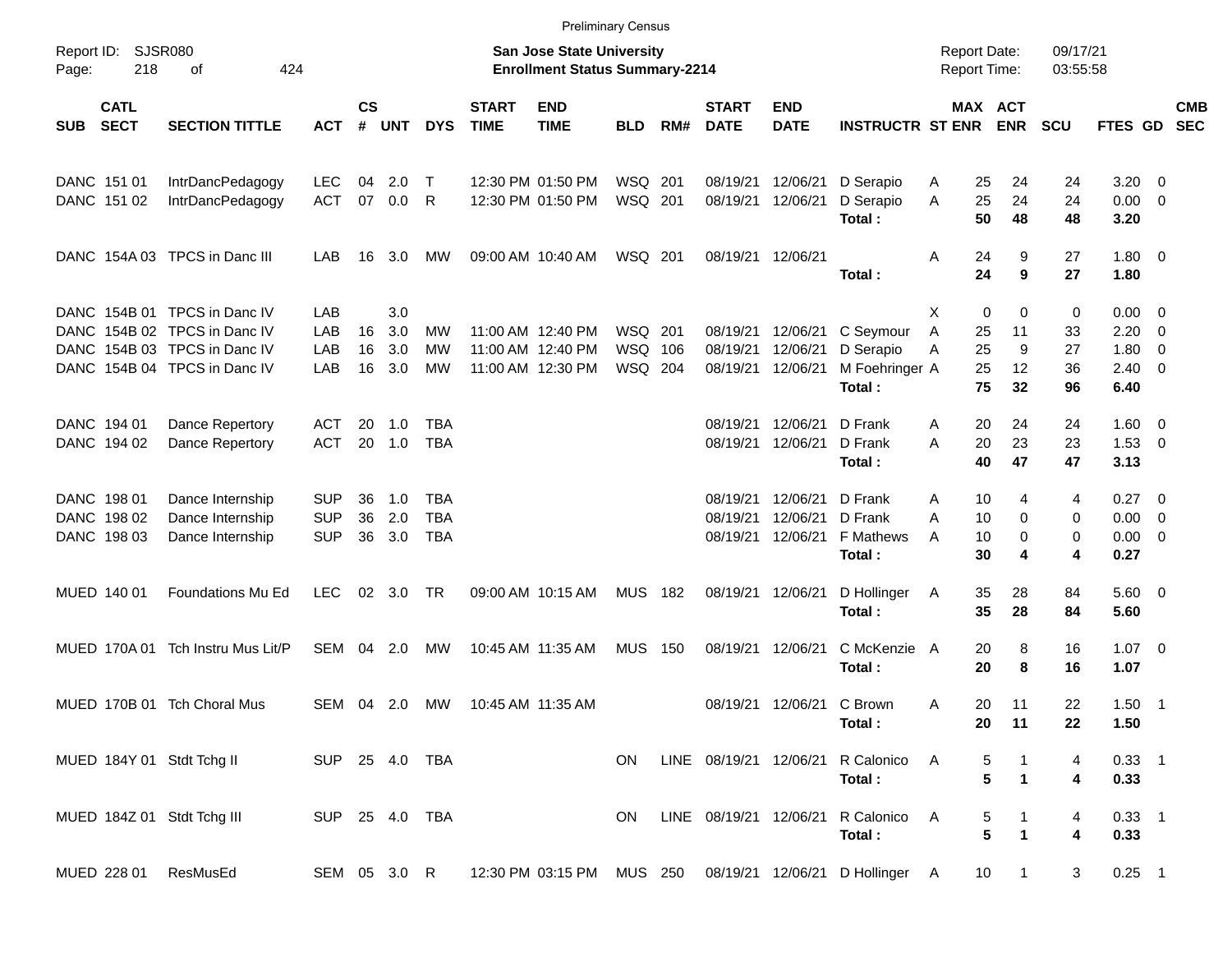|                            |                                          |                                                                       |                                        |                    |                   |                                        |                             |                                                                    | <b>Preliminary Census</b> |                                           |                                  |                                     |                                            |                                     |                     |                      |                                    |                          |                          |
|----------------------------|------------------------------------------|-----------------------------------------------------------------------|----------------------------------------|--------------------|-------------------|----------------------------------------|-----------------------------|--------------------------------------------------------------------|---------------------------|-------------------------------------------|----------------------------------|-------------------------------------|--------------------------------------------|-------------------------------------|---------------------|----------------------|------------------------------------|--------------------------|--------------------------|
| Report ID:<br>Page:        | 219                                      | <b>SJSR080</b><br>424<br>of                                           |                                        |                    |                   |                                        |                             | San Jose State University<br><b>Enrollment Status Summary-2214</b> |                           |                                           |                                  |                                     |                                            | <b>Report Date:</b><br>Report Time: |                     | 09/17/21<br>03:55:58 |                                    |                          |                          |
| <b>SUB</b>                 | <b>CATL</b><br><b>SECT</b>               | <b>SECTION TITTLE</b>                                                 | <b>ACT</b>                             | $\mathsf{cs}$<br># | <b>UNT</b>        | <b>DYS</b>                             | <b>START</b><br><b>TIME</b> | <b>END</b><br><b>TIME</b>                                          | <b>BLD</b>                | RM#                                       | <b>START</b><br><b>DATE</b>      | <b>END</b><br><b>DATE</b>           | <b>INSTRUCTR ST ENR</b>                    | <b>MAX ACT</b>                      | <b>ENR</b>          | <b>SCU</b>           | FTES GD                            |                          | <b>CMB</b><br><b>SEC</b> |
|                            |                                          |                                                                       |                                        |                    |                   |                                        |                             |                                                                    |                           |                                           |                                  |                                     | Total:                                     | 10                                  |                     | 3                    | 0.25                               |                          |                          |
|                            | MUED 232 01                              | <b>DirlssuesMusEd</b>                                                 | LAB                                    |                    | 3.0               |                                        |                             |                                                                    |                           |                                           |                                  |                                     | Total:                                     | Χ<br>0<br>$\bf{0}$                  | 0<br>$\bf{0}$       | 0<br>0               | $0.00 \t 0$<br>0.00                |                          |                          |
|                            |                                          | MUED 370A 02 Meth Mus Ed K-8                                          | SEM                                    | 04                 | 2.0               | $\top$                                 |                             | 05:45 PM 07:35 PM                                                  | <b>MUS</b>                | 250                                       | 08/19/21                         | 12/06/21                            | K Ireland D'<br>Total:                     | 18<br>A<br>18                       | 7<br>$\overline{7}$ | 14<br>14             | $0.93$ 0<br>0.93                   |                          |                          |
| <b>MUSC</b><br><b>MUSC</b> | 1A 01<br>1A 02                           | Music Systems IA<br>Music Systems IA                                  | SEM<br><b>SEM</b>                      | 04<br>04           | 2.0<br>2.0        | MW<br><b>MW</b>                        |                             | 09:30 AM 10:20 AM<br>09:30 AM 10:20 AM                             | <b>MUS</b><br><b>MUS</b>  | 210<br>160                                | 08/19/21<br>08/19/21             | 12/06/21<br>12/06/21                | <b>B</b> Ciach<br>J Levine<br>Total:       | 22<br>Α<br>27<br>A<br>49            | 14<br>10<br>24      | 28<br>20<br>48       | $1.87 \t 0$<br>1.33<br>3.20        | $\overline{\phantom{0}}$ |                          |
| <b>MUSC</b><br><b>MUSC</b> | 1B 01<br>1B 02                           | Music Systems IB<br>Music Systems IB                                  | ACT<br><b>ACT</b>                      | 10<br>10           | 1.0<br>1.0        | MW<br>MW                               |                             | 10:45 AM 11:35 AM<br>10:45 AM 11:35 AM                             | <b>MUS</b><br><b>MUS</b>  | 210<br>160                                | 08/19/21<br>08/19/21             | 12/06/21<br>12/06/21                | <b>B</b> Ciach<br>J Levine<br>Total:       | 22<br>Α<br>27<br>A<br>49            | 11<br>10<br>21      | 11<br>10<br>21       | $0.73 \quad 0$<br>$0.67$ 0<br>1.40 |                          |                          |
| <b>MUSC</b><br><b>MUSC</b> | 3A 01<br>3A 02                           | <b>Music Systems IIIA</b><br>Music Systems IIIA                       | SEM<br><b>SEM</b>                      | 04<br>04           | 2.0<br>2.0        | TR.<br><b>TR</b>                       |                             | 10:45 AM 11:35 AM<br>10:45 AM 11:35 AM                             | <b>MUS</b><br><b>MUS</b>  | -210<br>211                               | 08/19/21<br>08/19/21             | 12/06/21<br>12/06/21                | <b>B</b> Ciach<br>T Langan<br>Total:       | 22<br>Α<br>28<br>A<br>50            | 9<br>9<br>18        | 18<br>18<br>36       | $1.20 \t 0$<br>$1.20 \t 0$<br>2.40 |                          |                          |
| <b>MUSC</b><br><b>MUSC</b> | 3B 01<br>3B 02                           | Music Systems IIIB<br>Music Systems IIIB                              | ACT<br><b>ACT</b>                      | 10<br>10           | 1.0<br>1.0        | TR.<br><b>TR</b>                       |                             | 12:00 PM 12:50 PM<br>12:00 PM 12:50 PM                             | <b>MUS</b><br><b>MUS</b>  | -210<br>211                               | 08/19/21<br>08/19/21             | 12/06/21<br>12/06/21                | <b>B</b> Ciach<br>T Langan                 | 22<br>Α<br>28<br>A<br>50            | 9<br>17<br>26       | 9<br>17              | $0.62$ 1<br>$1.13 \ 0$             |                          |                          |
| <b>MUSC</b><br><b>MUSC</b> | 860<br>861                               | The Artist's Way<br>The Artist's Way                                  | LEC<br><b>LEC</b>                      | 02<br>02           | 3.0<br>3.0        | м<br><b>TR</b>                         |                             | 04:00 PM 06:30 PM<br>02:15 PM 03:30 PM                             | <b>MUS</b><br><b>MUS</b>  | 160<br>160                                | 08/19/21<br>08/19/21             | 12/06/21<br>12/06/21                | Total:<br>Y Schwyter<br>K Metcalf          | 20<br>A<br>A<br>20                  | 18<br>20            | 26<br>54<br>60       | 1.75<br>3.60 0<br>$4.00 \ 0$       |                          |                          |
| <b>MUSC</b><br><b>MUSC</b> | 9 0 1<br>902                             | <b>Music Fund</b><br>Music Fund                                       | SEM<br><b>ACT</b>                      | 04<br>10           | 3.0<br>0.0        | MW<br>MW                               |                             | 09:30 AM 10:20 AM<br>10:45 AM 11:35 AM                             | <b>MUS</b><br><b>MUS</b>  | 211<br>211                                | 08/19/21<br>08/19/21             | 12/06/21<br>12/06/21                | Total:<br>G Conway<br>G Conway             | 40<br>28<br>Α<br>28<br>Α            | 38<br>25<br>25      | 114<br>50<br>25      | 7.60<br>$5.00 \t 0$<br>0.00        | $\overline{\phantom{0}}$ |                          |
|                            | MUSC 10A 01<br>MUSC 10A02                | <b>Music Appreciation</b><br><b>Music Appreciation</b>                | <b>LEC</b><br><b>LEC</b>               | $02\,$<br>$02\,$   | 3.0<br>3.0        | <b>TBA</b><br><b>TBA</b>               |                             |                                                                    | ON<br>ON                  | <b>LINE</b><br><b>LINE</b>                | 08/19/21<br>08/19/21             | 12/06/21                            | Total:<br>12/06/21 K Metcalf<br>R Sacolick | 56<br>70<br>A<br>70<br>Α            | 50<br>70<br>70      | 75<br>210<br>210     | 5.00<br>14.00 0<br>14.00 0         |                          |                          |
|                            | MUSC 10A03<br>MUSC 10A 05<br>MUSC 10A 06 | <b>Music Appreciation</b><br>Music Appreciation<br>Music Appreciation | <b>LEC</b><br><b>LEC</b><br><b>LEC</b> | 02<br>$02\,$<br>02 | 3.0<br>3.0<br>3.0 | <b>TBA</b><br><b>TBA</b><br><b>TBA</b> |                             |                                                                    | ON<br>ON<br>ON            | <b>LINE</b><br><b>LINE</b><br><b>LINE</b> | 08/19/21<br>08/19/21<br>08/19/21 | 12/06/21 A Willits<br>12/06/21      | M Hernandez A<br>12/06/21 P Ellison        | Α<br>70<br>70<br>70<br>Α            | 73<br>70<br>70      | 219<br>210<br>210    | 14.60 0<br>14.00 0<br>14.00 0      |                          |                          |
|                            | MUSC 10A07<br>MUSC 10A08                 | Music Appreciation<br>Music Appreciation                              | <b>LEC</b><br><b>LEC</b>               |                    | 02 3.0<br>02 3.0  | <b>TBA</b><br><b>TBA</b>               |                             |                                                                    | ON<br>ON                  | <b>LINE</b><br>LINE                       | 08/19/21<br>08/19/21             | 12/06/21 J Russo<br>12/06/21 K Ball |                                            | 70<br>Α<br>70<br>Α                  | 70<br>70            | 210<br>210           | 14.00 0<br>14.00 0                 |                          |                          |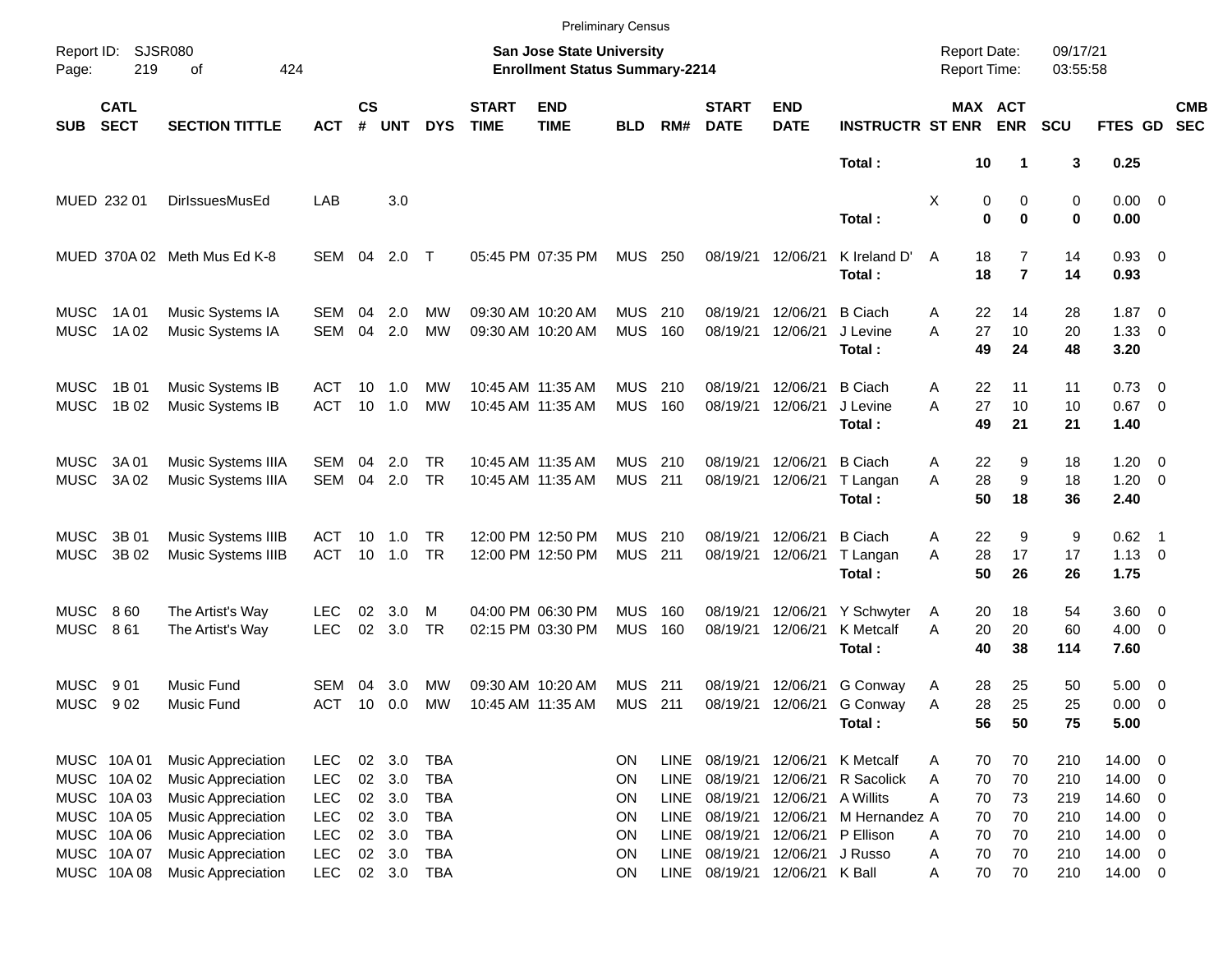|                     |                            |                               |               |                    |            |             |                             | <b>Preliminary Census</b>                                          |            |             |                             |                           |                              |                                     |                       |     |                      |               |                |                          |
|---------------------|----------------------------|-------------------------------|---------------|--------------------|------------|-------------|-----------------------------|--------------------------------------------------------------------|------------|-------------|-----------------------------|---------------------------|------------------------------|-------------------------------------|-----------------------|-----|----------------------|---------------|----------------|--------------------------|
| Report ID:<br>Page: | 220                        | <b>SJSR080</b><br>424<br>οf   |               |                    |            |             |                             | San Jose State University<br><b>Enrollment Status Summary-2214</b> |            |             |                             |                           |                              | <b>Report Date:</b><br>Report Time: |                       |     | 09/17/21<br>03:55:58 |               |                |                          |
| <b>SUB</b>          | <b>CATL</b><br><b>SECT</b> | <b>SECTION TITTLE</b>         | <b>ACT</b>    | $\mathsf{cs}$<br># | <b>UNT</b> | <b>DYS</b>  | <b>START</b><br><b>TIME</b> | <b>END</b><br><b>TIME</b>                                          | <b>BLD</b> | RM#         | <b>START</b><br><b>DATE</b> | <b>END</b><br><b>DATE</b> | <b>INSTRUCTR ST ENR</b>      |                                     | MAX ACT<br><b>ENR</b> |     | <b>SCU</b>           | FTES GD       |                | <b>CMB</b><br><b>SEC</b> |
| MUSC                | 10A 09                     | <b>Music Appreciation</b>     | LEC           | 02                 | 3.0        | <b>TBA</b>  |                             |                                                                    | OΝ         | <b>LINE</b> | 08/19/21                    | 12/06/21                  | D Bush                       | A                                   | 70                    | 70  | 210                  | 14.00         | 0              |                          |
| <b>MUSC</b>         | 10A 10                     | <b>Music Appreciation</b>     | <b>LEC</b>    | 02                 | 3.0        | <b>TBA</b>  |                             |                                                                    | ON         | <b>LINE</b> | 08/19/21                    | 12/06/21                  | M Hildebrand A               |                                     | 70                    | 69  | 207                  | 13.80         | 0              |                          |
| <b>MUSC</b>         | 10A 11                     | <b>Music Appreciation</b>     | <b>LEC</b>    | 02                 | 3.0        | <b>TBA</b>  |                             |                                                                    | ON         | <b>LINE</b> | 08/19/21                    | 12/06/21                  | V Lington                    | A                                   | 70                    | 69  | 207                  | 13.80         | 0              |                          |
| <b>MUSC</b>         | 10A 12                     | <b>Music Appreciation</b>     | <b>LEC</b>    | 02                 | 3.0        | <b>TBA</b>  |                             |                                                                    | ON         | <b>LINE</b> | 08/19/21                    | 12/06/21                  | <b>B</b> Lodge               | A                                   | 70                    | 69  | 207                  | 13.80         | 0              |                          |
| <b>MUSC</b>         | 10A 13                     | <b>Music Appreciation</b>     | <b>LEC</b>    | 02                 | 3.0        | <b>TBA</b>  |                             |                                                                    | ON         | <b>LINE</b> | 08/19/21                    | 12/06/21                  | T Hornig                     | A                                   | 70                    | 63  | 189                  | 12.60         | 0              |                          |
| <b>MUSC</b>         | 10A 14                     | <b>Music Appreciation</b>     | <b>LEC</b>    | 02                 | 3.0        | <b>TBA</b>  |                             |                                                                    | ON         | <b>LINE</b> | 08/19/21                    | 12/06/21                  | S Lin                        | Α                                   | 70                    | 70  | 210                  | 14.00         | 0              |                          |
| <b>MUSC</b>         | 10A 15                     | <b>Music Appreciation</b>     | <b>LEC</b>    | 02                 | 3.0        | <b>TBA</b>  |                             |                                                                    | ON         | <b>LINE</b> | 08/19/21                    | 12/06/21                  | J Freeman                    | A                                   | 70                    | 70  | 210                  | 14.00         | 0              |                          |
| <b>MUSC</b>         | 10A 99                     | <b>Music Appreciation</b>     | <b>LEC</b>    | 02                 | 3.0        | <b>TBA</b>  |                             |                                                                    | ΟN         | <b>LINE</b> | 08/19/21                    | 12/06/21                  | S Lin                        | A                                   | 70                    | 71  | 213                  | 14.20         | 0              |                          |
|                     |                            |                               |               |                    |            |             |                             |                                                                    |            |             |                             |                           | Total:                       |                                     | 1050 1044             |     | 3132                 | 208.80        |                |                          |
| MUSC                | 10B 01                     | Intro to Music                | SEM           | 04                 | 3.0        | МW          |                             | 10:45 AM 12:00 PM                                                  |            |             | 08/19/21                    | 12/06/21                  | A Abaya                      | A                                   | 30                    | 31  | 93                   | 6.20          | 0              |                          |
| <b>MUSC</b>         | 10B 02                     | Intro to Music                | SEM           | 04                 | 3.0        | TR          |                             | 10:45 AM 12:00 PM                                                  |            |             | 08/19/21                    | 12/06/21                  | S Snitkovska A               |                                     | 30                    | 32  | 96                   | 6.40          | 0              |                          |
| <b>MUSC</b>         | 10B 03                     | Intro to Music                | SEM           | 04                 | 3.0        | TR          |                             | 12:30 PM 01:45 PM                                                  |            |             | 08/19/21                    | 12/06/21                  | V Lington                    | A                                   | 30                    | 29  | 87                   | 5.80          | 0              |                          |
| <b>MUSC</b>         | 10B 04                     | Intro to Music                | SEM           | 04                 | 3.0        | TR          |                             | 09:00 AM 10:15 AM                                                  |            |             | 08/19/21                    | 12/06/21                  | K Nash                       | A                                   | 30                    | 29  | 87                   | 5.80          | 0              |                          |
|                     |                            |                               |               |                    |            |             |                             |                                                                    |            |             |                             |                           | Total:                       |                                     | 120                   | 121 | 363                  | 24.20         |                |                          |
|                     | MUSC 10C 01                | U.S. Pop/Rock                 | <b>LEC</b>    | 01                 | 3.0        | МW          |                             | 10:45 AM 12:00 PM                                                  | ON         | <b>LINE</b> | 08/19/21                    | 12/06/21                  | T Langan                     | A                                   | 70                    | 69  | 207                  | 13.80         | 0              |                          |
|                     |                            |                               |               |                    |            |             |                             |                                                                    |            |             |                             |                           | Total:                       |                                     | 70                    | 69  | 207                  | 13.80         |                |                          |
| MUSC                | 10D 01                     | Intro to Hip Hop              | <b>LEC</b>    | 01                 | 3.0        | TR          |                             | 12:30 PM 01:45 PM                                                  | ON         | <b>LINE</b> | 08/19/21                    | 12/06/21                  | D Ma                         | Α                                   | 50                    | 51  | 153                  | 10.20         | 0              |                          |
|                     |                            |                               |               |                    |            |             |                             |                                                                    |            |             |                             |                           | Total:                       |                                     | 50                    | 51  | 153                  | 10.20         |                |                          |
| MUSC 1301           |                            | Music Tech                    | <b>ACT</b>    | 10                 | 1.0        | МW          |                             | 12:30 PM 01:20 PM                                                  | MUS 213    |             | 08/19/21                    | 12/06/21                  | T Langan                     | A                                   | 18                    | 14  | 14                   | 0.93          | 0              |                          |
|                     |                            |                               |               |                    |            |             |                             |                                                                    |            |             |                             |                           | Total:                       |                                     | 18                    | 14  | 14                   | 0.93          |                |                          |
| MUSC                | 19 01                      | <b>Mus Wrld Cultures</b>      | <b>LEC</b>    | 01                 | 3.0        | TBA         |                             |                                                                    | OΝ         | <b>LINE</b> | 08/19/21                    | 12/06/21                  | T Harris                     | A                                   | 70                    | 44  | 132                  | 8.80          | 0 <sup>o</sup> |                          |
| ASIA                | 1901                       | <b>Mus Wrld Cultures</b>      | <b>LEC</b>    | 01                 | 3.0        | <b>TBA</b>  |                             |                                                                    | OΝ         | LINE        | 08/19/21                    | 12/06/21                  | <b>T</b> Harris              | Α                                   | 0                     | 30  | 90                   | 6.00          | $0\,C$         |                          |
| <b>MUSC</b>         | 1960                       | <b>Mus Wrld Cultures</b>      | <b>LEC</b>    | 01                 | 3.0        | м           |                             | 06:00 PM 08:45 PM                                                  | <b>MUS</b> | 161         | 08/19/21                    | 12/06/21                  | R Sacolick                   | A                                   | 25                    | 26  | 78                   | 5.20          | 0 <sub>C</sub> |                          |
| ASIA                | 1960                       | <b>Mus Wrld Cultures</b>      | <b>LEC</b>    | 01                 | 3.0        | м           |                             | 06:00 PM 08:45 PM                                                  | <b>MUS</b> | 161         | 08/19/21                    | 12/06/21                  | R Sacolick                   | A                                   | 0                     | 0   | 0                    | 0.00          | $0\,C$         |                          |
| MUSC                | 1961                       | <b>Mus Wrld Cultures</b>      | <b>LEC</b>    | 01                 | 3.0        | $\mathsf T$ |                             | 06:00 PM 08:45 PM                                                  | <b>MUS</b> | 161         | 08/19/21                    | 12/06/21                  | R Sacolick                   | A                                   | 25                    | 28  | 84                   | 5.60          | 0 <sub>C</sub> |                          |
| ASIA 1961           |                            | <b>Mus Wrld Cultures</b>      | LEC 01 3.0 T  |                    |            |             |                             | 06:00 PM 08:45 PM MUS 161                                          |            |             |                             |                           | 08/19/21 12/06/21 R Sacolick | A                                   | 0                     | 0   | 0                    | $0.00 \t 0 C$ |                |                          |
|                     |                            |                               |               |                    |            |             |                             |                                                                    |            |             |                             |                           | Total:                       |                                     | 120 128               |     | 384                  | 25.60         |                |                          |
|                     | MUSC 25A 60                | Piano Proficiency             | ACT 10 1.0    |                    |            | MW          |                             | 07:30 AM 08:20 AM                                                  |            |             | 08/19/21                    | 12/06/21                  | N Sultanov                   | A                                   | 25                    | 8   | 8                    | $0.53$ 0      |                |                          |
|                     |                            | MUSC 25A 61 Piano Proficiency | ACT 10 1.0 TR |                    |            |             |                             | 07:30 AM 08:20 AM                                                  | MUS 250    |             | 08/19/21                    | 12/06/21                  | J Levine                     | Α                                   | 25                    | 22  | 22                   | $1.47 \ 0$    |                |                          |
|                     |                            |                               |               |                    |            |             |                             |                                                                    |            |             |                             |                           | Total:                       |                                     | 50                    | 30  | 30                   | 2.00          |                |                          |
|                     |                            | MUSC 25C 01 PianoProf3        | ACT 10 1.0 MW |                    |            |             |                             | 09:00 AM 09:50 AM                                                  |            |             |                             | 08/19/21 12/06/21         | N Sultanov                   | A                                   | 25                    | 26  | 26                   | $1.73 \t 0$   |                |                          |
|                     |                            |                               |               |                    |            |             |                             |                                                                    |            |             |                             |                           | Total:                       |                                     | 25                    | 26  | 26                   | 1.73          |                |                          |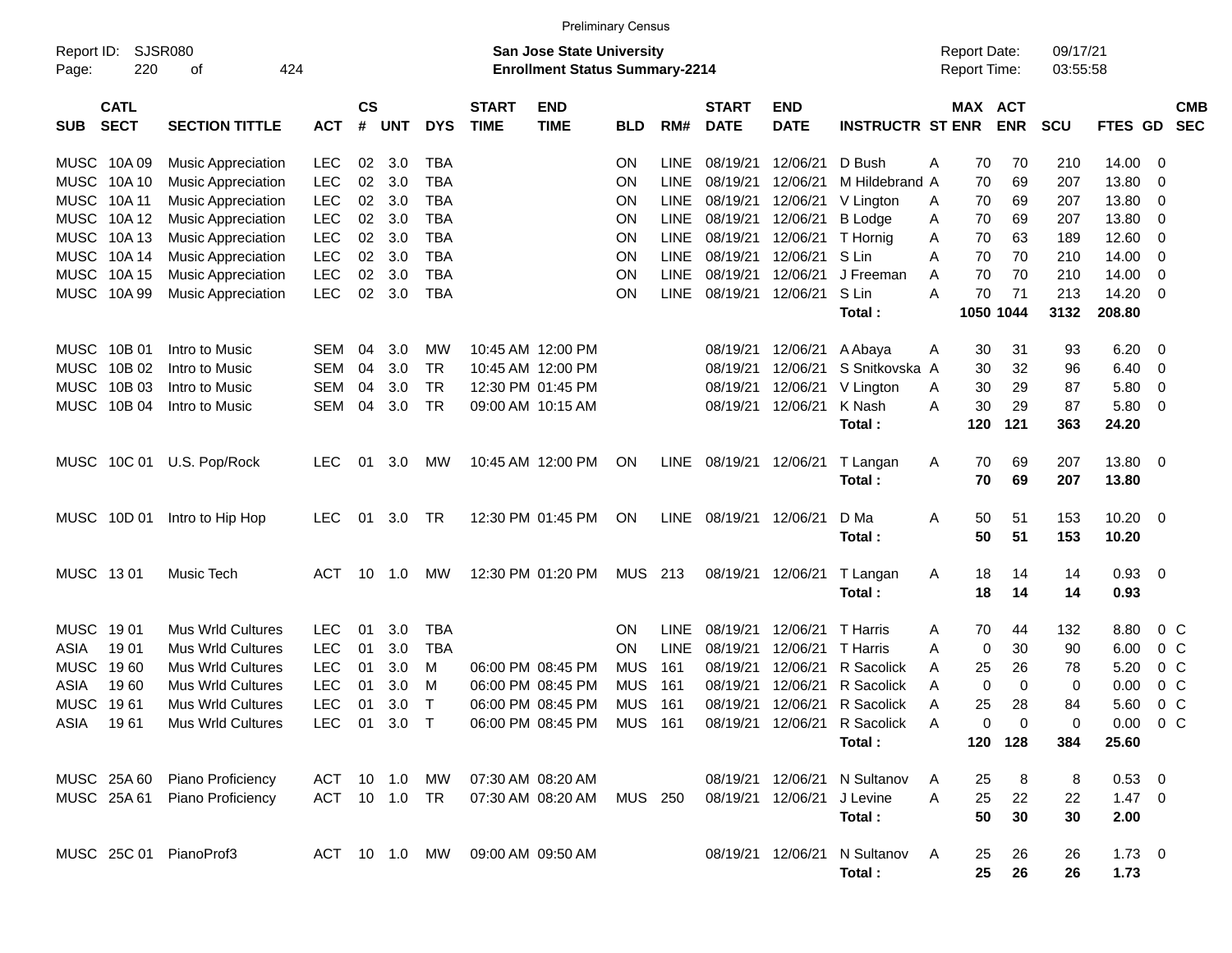|                          |                            |                                                   |                          |                |                            |                          |                             |                                                                           | <b>Preliminary Census</b> |            |                             |                                        |                                |                                     |                                                                        |                                      |                             |                          |            |
|--------------------------|----------------------------|---------------------------------------------------|--------------------------|----------------|----------------------------|--------------------------|-----------------------------|---------------------------------------------------------------------------|---------------------------|------------|-----------------------------|----------------------------------------|--------------------------------|-------------------------------------|------------------------------------------------------------------------|--------------------------------------|-----------------------------|--------------------------|------------|
| Page:                    | Report ID: SJSR080<br>221  | 424<br>οf                                         |                          |                |                            |                          |                             | <b>San Jose State University</b><br><b>Enrollment Status Summary-2214</b> |                           |            |                             |                                        |                                | <b>Report Date:</b><br>Report Time: |                                                                        | 09/17/21<br>03:55:58                 |                             |                          |            |
| <b>SUB</b>               | <b>CATL</b><br><b>SECT</b> | <b>SECTION TITTLE</b>                             | <b>ACT</b>               | <b>CS</b><br># | <b>UNT</b>                 | <b>DYS</b>               | <b>START</b><br><b>TIME</b> | <b>END</b><br><b>TIME</b>                                                 | <b>BLD</b>                | RM#        | <b>START</b><br><b>DATE</b> | <b>END</b><br><b>DATE</b>              | <b>INSTRUCTR ST ENR</b>        |                                     | MAX ACT<br><b>ENR</b>                                                  | <b>SCU</b>                           | FTES GD SEC                 |                          | <b>CMB</b> |
|                          | MUSC 26A 01<br>MUSC 26A02  | Voice Fundamentals<br>Voice Fundamentals          | ACT<br><b>ACT</b>        |                | $10 \quad 1.0$<br>$10$ 1.0 | <b>MW</b><br><b>MW</b>   |                             | 07:30 AM 08:20 AM<br>07:30 AM 08:20 AM                                    | <b>MUS</b><br><b>MUS</b>  | 157<br>250 | 08/19/21<br>08/19/21        | 12/06/21<br>12/06/21                   | A Willits<br>K Ball<br>Total:  | A<br>11<br>A<br>12<br>23            | 10<br>9<br>19                                                          | 10<br>9<br>19                        | $0.67$ 0<br>0.60 0<br>1.27  |                          |            |
|                          |                            | MUSC 27A 02 Fund Jazz KBD I                       | ACT                      |                | 10 1.0                     | MW                       |                             | 06:00 PM 06:50 PM                                                         | MUS 266                   |            |                             | 08/19/21 12/06/21                      | J Dryden<br>Total:             | Α<br>10<br>10                       | 5<br>5                                                                 | 5<br>5                               | 0.33 0<br>0.33              |                          |            |
| MUSC 28 01<br>MUSC 28 02 |                            | Guitar Fundamentals<br><b>Guitar Fundamentals</b> | <b>ACT</b><br>ACT        | 08<br>08       | 1.0<br>1.0                 | -F<br>-F                 |                             | 10:00 AM 11:50 AM<br>12:30 PM 02:20 PM                                    | <b>MUS</b><br><b>MUS</b>  | 160<br>160 | 08/19/21<br>08/19/21        | 12/06/21<br>12/06/21                   | S Lin<br>R Vandivier<br>Total: | A<br>20<br>20<br>A<br>40            | 18<br>$\overline{7}$<br>25                                             | 18<br>$\overline{7}$<br>25           | 1.20<br>0.47 0<br>1.67      | $\overline{\phantom{0}}$ |            |
|                          | MUSC 29A 04                | ElecAcous1                                        | <b>SUP</b>               | 48             | 2.0                        | <b>TBA</b>               |                             |                                                                           |                           |            |                             | 08/19/21 12/06/21                      | C Luna<br>Total:               | Α                                   | 3<br>0<br>3<br>$\bf{0}$                                                | 0<br>$\bf{0}$                        | $0.00 \quad 0$<br>0.00      |                          |            |
|                          | MUSC 30A 01<br>MUSC 30A 02 | Piano 1<br>Piano 1                                | <b>SUP</b><br><b>SUP</b> | 25<br>48       | 2.0<br>2.0                 | <b>TBA</b><br><b>TBA</b> |                             |                                                                           |                           |            |                             | 08/19/21 12/06/21<br>08/19/21 12/06/21 | Total:                         | Α<br>Α                              | 0<br>3<br>3<br>0<br>6<br>$\bf{0}$                                      | 0<br>0<br>$\bf{0}$                   | 0.00<br>$0.00 \t 0$<br>0.00 | $\overline{\phantom{0}}$ |            |
|                          |                            | MUSC 30AX 01 Applied Piano 1                      | <b>SUP</b>               |                | 48 1.0                     | TBA                      |                             |                                                                           |                           |            |                             | 08/19/21 12/06/21                      | N Sultanov<br>Total:           | A                                   | 3<br>$\mathbf{1}$<br>3<br>$\blacktriangleleft$                         | $\mathbf{1}$<br>$\blacktriangleleft$ | $0.07$ 0<br>0.07            |                          |            |
|                          | MUSC 30B 02 Piano 2        |                                                   | <b>SUP</b>               | 48             | 2.0                        | <b>TBA</b>               |                             |                                                                           |                           |            |                             | 08/19/21 12/06/21                      | Total:                         | Α                                   | 3<br>0<br>3<br>$\bf{0}$                                                | 0<br>0                               | $0.00 \t 0$<br>0.00         |                          |            |
|                          |                            | MUSC 30BX 01 Applied Piano 2                      | <b>SUP</b>               | 48             | 1.0                        | TBA                      |                             |                                                                           |                           |            |                             | 08/19/21 12/06/21                      | Total:                         | Α                                   | 3<br>0<br>3<br>0                                                       | 0<br>$\bf{0}$                        | $0.00 \ 0$<br>0.00          |                          |            |
|                          | MUSC 30C 01                | Piano 3                                           | <b>SUP</b>               | 25             | 2.0                        | <b>TBA</b>               |                             |                                                                           |                           |            |                             | 08/19/21 12/06/21                      | Total:                         | Α                                   | 3<br>0<br>3<br>$\bf{0}$                                                | 0<br>$\bf{0}$                        | 0.00<br>0.00                | $\overline{\mathbf{0}}$  |            |
|                          |                            | MUSC 30CX 01 Applied Piano 3                      | SUP 48 1.0 TBA           |                |                            |                          |                             |                                                                           |                           |            |                             | 08/19/21 12/06/21                      | Total:                         | Α                                   | $\frac{3}{3}$<br>$\begin{matrix}0\\0\end{matrix}$                      | 0<br>0                               | $0.00 \t 0$<br>0.00         |                          |            |
|                          | MUSC 30D 01 Piano 4        |                                                   | SUP 25 2.0 TBA           |                |                            |                          |                             |                                                                           |                           |            |                             | 08/19/21 12/06/21                      | N Sultanov<br>Total:           | $\mathsf{A}$                        | $\begin{array}{c} 1 \\ 1 \end{array}$<br>$\frac{3}{3}$                 | $\overline{2}$<br>$\overline{2}$     | $0.13 \ 0$<br>0.13          |                          |            |
|                          |                            | MUSC 30DX 01 Applied Piano 3                      | SUP 48 1.0 TBA           |                |                            |                          |                             |                                                                           |                           |            |                             | 08/19/21 12/06/21                      | Total:                         | $\mathsf{A}$                        | $\mathbf{3}$<br>$\overline{0}$<br>$\overline{\mathbf{3}}$<br>$\pmb{0}$ | 0<br>0                               | $0.00 \t 0$<br>$0.00\,$     |                          |            |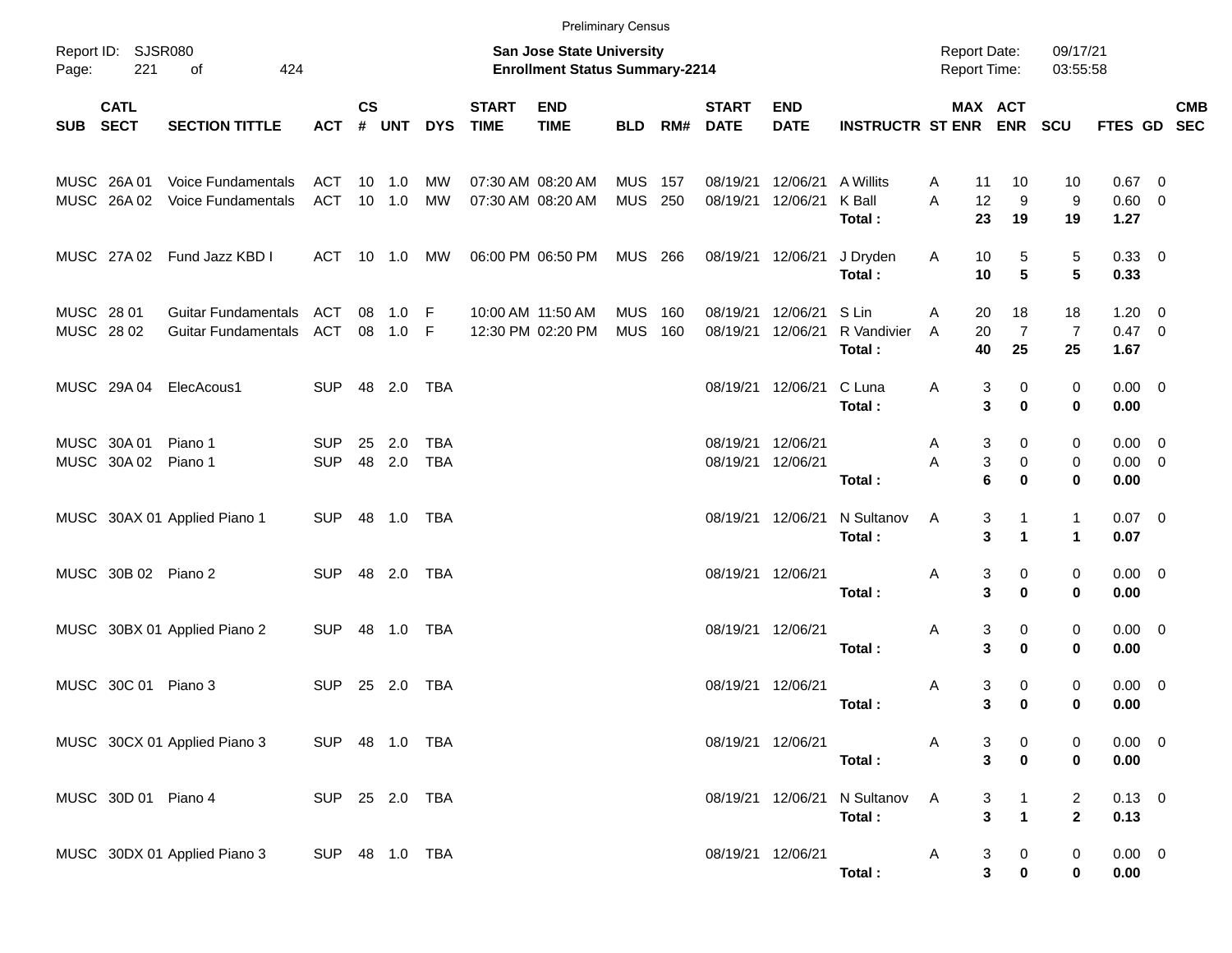|            |                            |                              |                |                    |              |            |                             |                                                                           | <b>Preliminary Census</b> |     |                             |                           |                                 |                                     |                         |                                           |                     |                          |            |
|------------|----------------------------|------------------------------|----------------|--------------------|--------------|------------|-----------------------------|---------------------------------------------------------------------------|---------------------------|-----|-----------------------------|---------------------------|---------------------------------|-------------------------------------|-------------------------|-------------------------------------------|---------------------|--------------------------|------------|
| Page:      | Report ID: SJSR080<br>222  | 424<br>οf                    |                |                    |              |            |                             | <b>San Jose State University</b><br><b>Enrollment Status Summary-2214</b> |                           |     |                             |                           |                                 | <b>Report Date:</b><br>Report Time: |                         | 09/17/21<br>03:55:58                      |                     |                          |            |
| SUB        | <b>CATL</b><br><b>SECT</b> | <b>SECTION TITTLE</b>        | <b>ACT</b>     | $\mathsf{cs}$<br># | UNT          | <b>DYS</b> | <b>START</b><br><b>TIME</b> | <b>END</b><br><b>TIME</b>                                                 | <b>BLD</b>                | RM# | <b>START</b><br><b>DATE</b> | <b>END</b><br><b>DATE</b> | <b>INSTRUCTR ST ENR</b>         | MAX ACT                             | <b>ENR</b>              | <b>SCU</b>                                | FTES GD SEC         |                          | <b>CMB</b> |
| MUSC 33 01 |                            | Voice                        | <b>SUP</b>     |                    | 25 2.0       | TBA        |                             |                                                                           |                           |     |                             | 08/19/21 12/06/21         | S Bengochea A<br>Total:         | 3<br>3                              | 0<br>0                  | 0<br>$\mathbf 0$                          | $0.00 \t 0$<br>0.00 |                          |            |
|            | MUSC 33A 01                | Voice 1                      | <b>SUP</b>     | 25                 | 2.0          | <b>TBA</b> |                             |                                                                           |                           |     | 08/19/21                    | 12/06/21                  | M MohammedA                     | 5                                   |                         | 2                                         | $0.13 \quad 0$      |                          |            |
|            | MUSC 33A 02                | Voice 1                      | <b>SUP</b>     | 48                 | 2.0          | <b>TBA</b> |                             |                                                                           |                           |     | 08/19/21                    | 12/06/21                  | C Bengochea A                   | 3                                   | 2                       | 4                                         | 0.27                | $\overline{\mathbf{0}}$  |            |
|            | MUSC 33A 03                | Voice 1                      | <b>SUP</b>     | 48                 | 2.0          | <b>TBA</b> |                             |                                                                           |                           |     | 08/19/21                    | 12/06/21                  | J Mitchell<br>A                 | 5                                   | 1                       | 2                                         | 0.13                | 0                        |            |
|            | MUSC 33A 04                | Voice 1                      | <b>SUP</b>     | 25                 | 2.0          | <b>TBA</b> |                             |                                                                           |                           |     | 08/19/21                    | 12/06/21                  | J Smucker<br>A                  | 5                                   | 2                       | 4                                         | 0.27                | 0                        |            |
|            | MUSC 33A 05                | Voice 1                      | <b>SUP</b>     | 25                 | 2.0          | <b>TBA</b> |                             |                                                                           |                           |     | 08/19/21                    | 12/06/21                  | J Scharlach<br>A                | $\sqrt{5}$                          | 1                       | 2                                         | 0.13                | 0                        |            |
|            | MUSC 33A 06                | Voice 1                      | <b>SUP</b>     | 25                 | 2.0          | <b>TBA</b> |                             |                                                                           |                           |     | 08/19/21                    | 12/06/21                  | S Bengochea A                   | 3                                   |                         | $\overline{2}$                            | 0.13                | $\overline{\mathbf{0}}$  |            |
|            | MUSC 33A 07                | Voice 1                      | <b>SUP</b>     |                    | 25 2.0       | TBA        |                             |                                                                           |                           |     |                             | 08/19/21 12/06/21         | P Skinner<br>A                  | 3                                   |                         | $\overline{2}$                            | $0.13 \ 0$          |                          |            |
|            |                            |                              |                |                    |              |            |                             |                                                                           |                           |     |                             |                           | Total:                          | 29                                  | 9                       | 18                                        | 1.20                |                          |            |
|            |                            | MUSC 33AX 01 Applied Voice 1 | <b>SUP</b>     | 48                 | 1.0          | TBA        |                             |                                                                           |                           |     |                             | 08/19/21 12/06/21         | C Bengochea A                   | 3                                   |                         | $\mathbf{1}$                              | $0.07 \quad 0$      |                          |            |
|            |                            | MUSC 33AX 02 Applied Voice 1 | <b>SUP</b>     | 48                 | 1.0          | TBA        |                             |                                                                           |                           |     | 08/19/21 12/06/21           |                           | A                               | 3                                   | 0                       | 0                                         | $0.00 \t 0$         |                          |            |
|            |                            |                              |                |                    |              |            |                             |                                                                           |                           |     |                             |                           | Total:                          | 6                                   | 1                       | $\mathbf{1}$                              | 0.07                |                          |            |
|            |                            |                              |                |                    |              |            |                             |                                                                           |                           |     |                             |                           |                                 |                                     |                         |                                           |                     |                          |            |
|            | MUSC 33B 01                | Voice 2                      | <b>SUP</b>     | 25                 | 2.0          | TBA        |                             |                                                                           |                           |     | 08/19/21 12/06/21           |                           | J Smucker<br>A                  | 3                                   |                         | $\overline{c}$                            | $0.13 \ 0$          |                          |            |
|            | MUSC 33B 02 Voice 2        |                              | <b>SUP</b>     |                    | 25 2.0       | TBA        |                             |                                                                           |                           |     |                             | 08/19/21 12/06/21         | S Bengochea A                   | 3                                   | $\mathbf 1$             | $\overline{2}$                            | $0.13 \ 0$          |                          |            |
|            |                            |                              |                |                    |              |            |                             |                                                                           |                           |     |                             |                           | Total:                          | 6                                   | $\mathbf{2}$            | 4                                         | 0.27                |                          |            |
|            | MUSC 33C 01                | Voice 3                      | <b>SUP</b>     | 25                 | 2.0          | <b>TBA</b> |                             |                                                                           |                           |     |                             | 08/19/21 12/06/21         | C Bengochea A                   | 3                                   | 3                       | 6                                         | $0.40 \quad 0$      |                          |            |
|            | MUSC 33C 02                | Voice 3                      | <b>SUP</b>     | 48                 | 2.0          | <b>TBA</b> |                             |                                                                           |                           |     | 08/19/21                    | 12/06/21                  | J Mitchell<br>A                 | 3                                   | 3                       | 6                                         | 0.40                | $\overline{\mathbf{0}}$  |            |
|            | MUSC 33C 03                | Voice 3                      | <b>SUP</b>     | 25                 | 2.0          | <b>TBA</b> |                             |                                                                           |                           |     | 08/19/21                    | 12/06/21                  | J Smucker<br>Α                  | 3                                   | $\overline{\mathbf{c}}$ | 4                                         | 0.27                | 0                        |            |
|            | MUSC 33C 04 Voice 3        |                              | <b>SUP</b>     | 48                 | 2.0          | <b>TBA</b> |                             |                                                                           |                           |     | 08/19/21                    | 12/06/21                  | J Scharlach<br>A                | 3                                   | 3                       | 6                                         | 0.40                | 0                        |            |
|            | MUSC 33C 05 Voice 3        |                              | <b>SUP</b>     | 25                 | 2.0          | <b>TBA</b> |                             |                                                                           |                           |     | 08/19/21                    | 12/06/21                  | A                               | 3                                   | 0                       | 0                                         | 0.00                | - 0                      |            |
|            | MUSC 33C 06 Voice 3        |                              | <b>SUP</b>     |                    | 48 2.0       | TBA        |                             |                                                                           |                           |     |                             | 08/19/21 12/06/21         | M MohammedA                     | 3                                   | -1                      | $\overline{c}$                            | 0.13                | $\overline{\phantom{0}}$ |            |
|            |                            |                              |                |                    |              |            |                             |                                                                           |                           |     |                             |                           | Total:                          | 18                                  | 12                      | 24                                        | 1.60                |                          |            |
|            |                            |                              |                |                    |              |            |                             |                                                                           |                           |     |                             |                           |                                 |                                     |                         |                                           |                     |                          |            |
|            |                            | MUSC 33CX 01 Applied Voice 3 | SUP            |                    | 48  1.0  TBA |            |                             |                                                                           |                           |     |                             | 08/19/21 12/06/21         | P Skinner<br>A                  | 3                                   | -1                      | $\mathbf{1}$                              | $0.07 \ 0$          |                          |            |
|            |                            |                              |                |                    |              |            |                             |                                                                           |                           |     |                             |                           | Total:                          |                                     | $3 \quad 1$             | $\mathbf 1$                               | 0.07                |                          |            |
|            |                            |                              |                |                    |              |            |                             |                                                                           |                           |     |                             |                           |                                 |                                     |                         |                                           |                     |                          |            |
|            | MUSC 33D 01 Voice 4        |                              | SUP 25 2.0 TBA |                    |              |            |                             |                                                                           |                           |     |                             |                           | 08/19/21 12/06/21 J Scharlach A | 3                                   | $\overline{1}$          | 2                                         | $0.13 \ 0$          |                          |            |
|            | MUSC 33D 02 Voice 4        |                              | SUP 25 2.0 TBA |                    |              |            |                             |                                                                           |                           |     |                             | 08/19/21 12/06/21         | M MohammedA                     | 3                                   | $\overline{1}$          | $\overline{2}$<br>$\overline{\mathbf{4}}$ | $0.13 \ 0$          |                          |            |
|            |                            |                              |                |                    |              |            |                             |                                                                           |                           |     |                             |                           | Total:                          | 6                                   | $\mathbf{2}$            |                                           | 0.27                |                          |            |
|            |                            | MUSC 33X 01 Applied Voice    | SUP 48 1.0 TBA |                    |              |            |                             |                                                                           |                           |     |                             | 08/19/21 12/06/21         | A                               | 3                                   | $\mathbf 0$             | 0                                         | $0.00 \t 0$         |                          |            |
|            |                            |                              |                |                    |              |            |                             |                                                                           |                           |     |                             |                           | Total:                          | $\overline{\mathbf{3}}$             | 0                       | 0                                         | 0.00                |                          |            |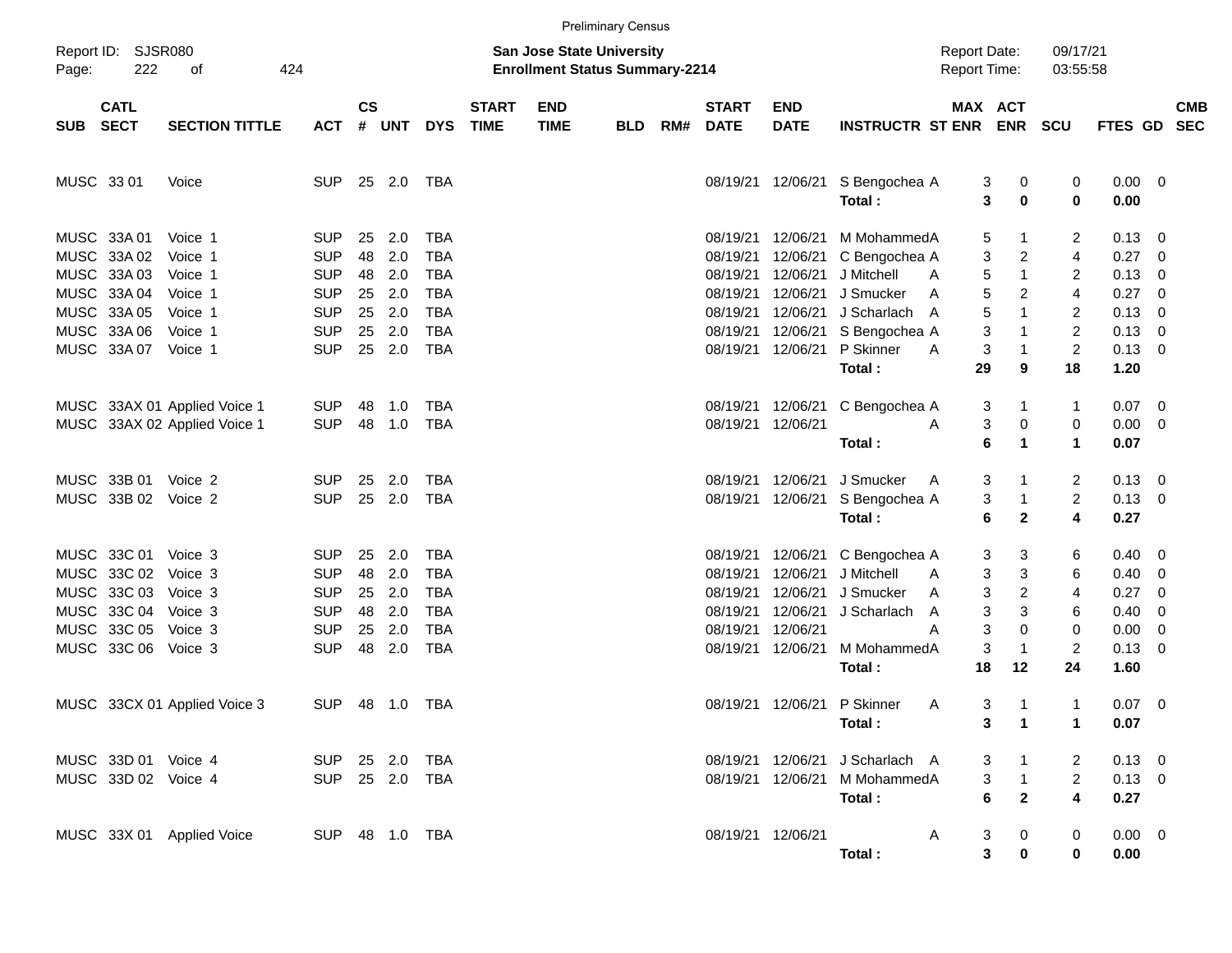|            |                                           |                                                                                                          |                                                       |           |                                |                                               |                             |                                                                    | <b>Preliminary Census</b> |     |                                  |                                                       |                                                                                                                                                                                                                                                       |                                            |                                                                                                           |                                     |                                                       |                                                                                |
|------------|-------------------------------------------|----------------------------------------------------------------------------------------------------------|-------------------------------------------------------|-----------|--------------------------------|-----------------------------------------------|-----------------------------|--------------------------------------------------------------------|---------------------------|-----|----------------------------------|-------------------------------------------------------|-------------------------------------------------------------------------------------------------------------------------------------------------------------------------------------------------------------------------------------------------------|--------------------------------------------|-----------------------------------------------------------------------------------------------------------|-------------------------------------|-------------------------------------------------------|--------------------------------------------------------------------------------|
| Page:      | Report ID: SJSR080<br>223                 | 424<br>of                                                                                                |                                                       |           |                                |                                               |                             | San Jose State University<br><b>Enrollment Status Summary-2214</b> |                           |     |                                  |                                                       |                                                                                                                                                                                                                                                       | <b>Report Date:</b><br><b>Report Time:</b> |                                                                                                           | 09/17/21<br>03:55:58                |                                                       |                                                                                |
| SUB SECT   | <b>CATL</b>                               | <b>SECTION TITTLE</b>                                                                                    | <b>ACT</b>                                            | <b>CS</b> | # UNT                          | <b>DYS</b>                                    | <b>START</b><br><b>TIME</b> | <b>END</b><br><b>TIME</b>                                          | <b>BLD</b>                | RM# | <b>START</b><br><b>DATE</b>      | <b>END</b><br><b>DATE</b>                             | <b>INSTRUCTR ST ENR</b>                                                                                                                                                                                                                               |                                            | MAX ACT                                                                                                   | ENR SCU                             | FTES GD                                               | <b>CMB</b><br><b>SEC</b>                                                       |
| MUSC 34 01 |                                           | Strings                                                                                                  | <b>SUP</b>                                            |           | 25 2.0                         | TBA                                           |                             |                                                                    |                           |     | 08/19/21                         | 12/06/21                                              | <b>B</b> Moyer<br>Total:                                                                                                                                                                                                                              | A                                          | 3<br>$\overline{1}$<br>$\mathbf{1}$<br>3                                                                  | $\overline{c}$<br>$\mathbf{2}$      | $0.13 \ 0$<br>0.13                                    |                                                                                |
|            | MUSC 34A 01<br>MUSC 34A 02<br>MUSC 34A 04 | Strings 1<br>Strings 1<br>Strings 1<br>MUSC 34A 06 Strings 1                                             | <b>SUP</b><br><b>SUP</b><br><b>SUP</b><br><b>SUP</b>  | 25<br>25  | 2.0<br>2.0<br>25 2.0<br>48 2.0 | <b>TBA</b><br><b>TBA</b><br><b>TBA</b><br>TBA |                             |                                                                    |                           |     | 08/19/21<br>08/19/21<br>08/19/21 | 12/06/21<br>12/06/21<br>12/06/21<br>08/19/21 12/06/21 | S Lin<br><b>B</b> Moyer<br>M Dahlberg                                                                                                                                                                                                                 | A<br>A<br>Α<br>A                           | 3<br>0<br>3<br>$\overline{1}$<br>3<br>0<br>3<br>$\pmb{0}$                                                 | 0<br>2<br>0<br>0                    | 0.00<br>0.13<br>0.00<br>$0.00 \t 0$                   | $\overline{\phantom{0}}$<br>$\overline{\mathbf{0}}$<br>$\overline{\mathbf{0}}$ |
|            |                                           | MUSC 34AX 01 Strings 1                                                                                   | <b>SUP</b>                                            |           | 48 1.0                         | TBA                                           |                             |                                                                    |                           |     |                                  | 08/19/21 12/06/21                                     | Total:<br>C Barraza Ge A<br>Total:                                                                                                                                                                                                                    | 12                                         | $\mathbf{1}$<br>3<br>4<br>3<br>4                                                                          | $\mathbf{2}$<br>4<br>4              | 0.13<br>$0.27$ 0<br>0.27                              |                                                                                |
|            |                                           | MUSC 34B 01 Strings 2                                                                                    | <b>SUP</b>                                            |           | 25 2.0                         | TBA                                           |                             |                                                                    |                           |     |                                  | 08/19/21 12/06/21                                     | M Dahlberg A<br>Total:                                                                                                                                                                                                                                |                                            | 3<br>0<br>3<br>$\mathbf 0$                                                                                | $\pmb{0}$<br>$\bf{0}$               | $0.00 \t 0$<br>0.00                                   |                                                                                |
|            |                                           | MUSC 34BX 01 Strings 2                                                                                   | <b>SUP</b>                                            |           | 48 1.0                         | TBA                                           |                             |                                                                    |                           |     |                                  | 08/19/21 12/06/21                                     | S Lin<br>Total:                                                                                                                                                                                                                                       | Α                                          | 3<br>0<br>3<br>$\bf{0}$                                                                                   | 0<br>$\bf{0}$                       | $0.00 \t 0$<br>0.00                                   |                                                                                |
|            |                                           | MUSC 34C 01 Strings 3<br>MUSC 34C 02 Strings 3<br>MUSC 34C 03 Strings 3                                  | <b>SUP</b><br><b>SUP</b><br><b>SUP</b>                | 25        | 2.0<br>25 2.0<br>25 2.0        | <b>TBA</b><br><b>TBA</b><br>TBA               |                             |                                                                    |                           |     | 08/19/21<br>08/19/21<br>08/19/21 | 12/06/21<br>12/06/21<br>12/06/21                      | C Barraza Ge A<br>S Lin<br><b>B</b> Moyer<br>Total:                                                                                                                                                                                                   | A<br>A                                     | 3<br>0<br>3<br>$\overline{1}$<br>3<br>$\mathbf 0$<br>9<br>$\mathbf{1}$                                    | 0<br>2<br>$\pmb{0}$<br>$\mathbf{2}$ | 0.00<br>0.13<br>$0.00 \t 0$<br>0.13                   | $\overline{\phantom{0}}$<br>$\overline{\mathbf{0}}$                            |
|            |                                           | MUSC 34CX 01 Strings 3                                                                                   | <b>SUP</b>                                            |           | 48 1.0                         | TBA                                           |                             |                                                                    |                           |     |                                  | 08/19/21 12/06/21                                     | M Dahlberg A<br>Total:                                                                                                                                                                                                                                |                                            | 3<br>$\mathbf{1}$<br>3<br>$\mathbf{1}$                                                                    | $\mathbf{1}$<br>$\mathbf{1}$        | $0.07$ 0<br>0.07                                      |                                                                                |
|            |                                           | MUSC 34D 01 Strings 4                                                                                    | <b>SUP</b>                                            |           | 25 2.0                         | TBA                                           |                             |                                                                    |                           |     |                                  | 08/19/21 12/06/21                                     | <b>B</b> Moyer<br>Total:                                                                                                                                                                                                                              | A                                          | 3<br>$\mathbf{1}$<br>3<br>$\mathbf{1}$                                                                    | $\overline{2}$<br>$\overline{2}$    | $0.13 \ 0$<br>0.13                                    |                                                                                |
|            |                                           | MUSC 34DX 01 Strings 4                                                                                   | <b>SUP</b>                                            |           |                                | <b>TBA</b>                                    |                             |                                                                    |                           |     |                                  | 08/19/21 12/06/21                                     | <b>B</b> Moyer<br>Total :                                                                                                                                                                                                                             | A                                          | 3<br>$\overline{1}$<br>3 <sup>1</sup><br>$\blacksquare$                                                   | 1<br>$\mathbf{1}$                   | $0.07$ 0<br>0.07                                      |                                                                                |
|            |                                           | SUP 48 1.0 TBA<br>MUSC 34X 01 Strings                                                                    |                                                       |           |                                |                                               |                             |                                                                    |                           |     |                                  |                                                       | 08/19/21 12/06/21 A<br>Total : The Total of The Total State of The Total State of The Total State of The Total State of The Total State of The Total State of The Total State of The Total State of Total State of Total State of Total State of Tota |                                            | $\overline{\mathbf{0}}$<br>3<br>$\mathbf{3}$<br>$\mathbf 0$                                               | 0<br>0                              | $0.00 \t 0$<br>0.00                                   |                                                                                |
|            |                                           | MUSC 35A 01 Woodwinds 1<br>MUSC 35A 02 Woodwinds 1<br>MUSC 35A 03 Woodwinds 1<br>MUSC 35A 04 Woodwinds 1 | SUP 25 2.0 TBA<br>SUP<br>SUP 25 2.0<br>SUP 25 2.0 TBA |           | 25 2.0                         | TBA<br>TBA                                    |                             |                                                                    |                           |     |                                  | 08/19/21 12/06/21                                     | 08/19/21 12/06/21 Y Chou A<br>08/19/21 12/06/21 L Griffiths<br>08/19/21 12/06/21 M Hernandez A                                                                                                                                                        | A<br>A                                     | $\overline{\mathbf{0}}$<br>3<br>$\overline{\mathbf{0}}$<br>3<br>$3 \quad 4$<br>$3^{\circ}$<br>$\mathbf 0$ | 0<br>0<br>8<br>$\mathbf 0$          | $0.00 \t 0$<br>$0.00 \t 0$<br>$0.53$ 0<br>$0.00 \t 0$ |                                                                                |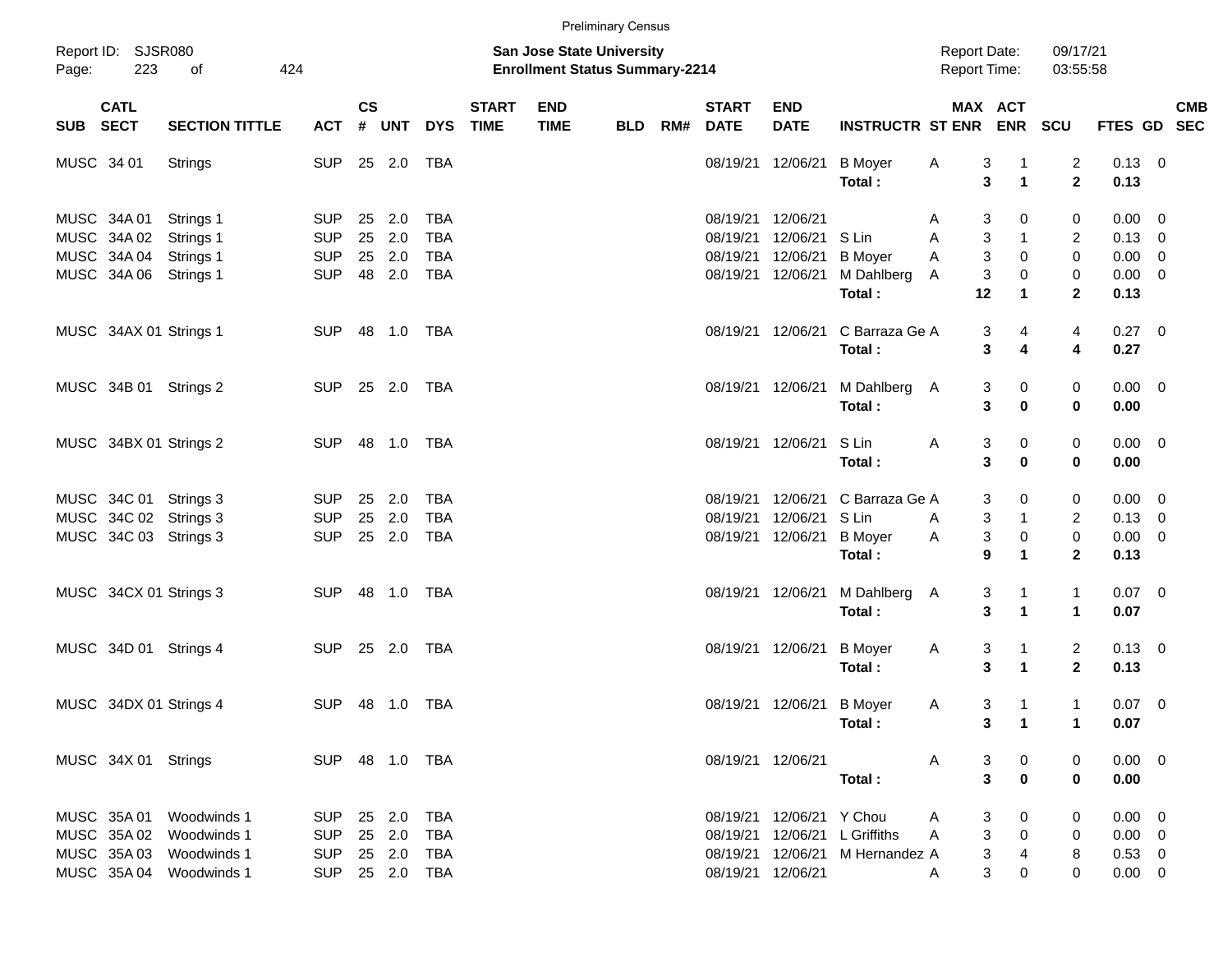|            |                            |                          |                |               |        |                |                             |                                                                           | <b>Preliminary Census</b> |     |                             |                           |                               |                                            |                                |                      |                |     |                          |
|------------|----------------------------|--------------------------|----------------|---------------|--------|----------------|-----------------------------|---------------------------------------------------------------------------|---------------------------|-----|-----------------------------|---------------------------|-------------------------------|--------------------------------------------|--------------------------------|----------------------|----------------|-----|--------------------------|
| Page:      | Report ID: SJSR080<br>224  | 424<br>οf                |                |               |        |                |                             | <b>San Jose State University</b><br><b>Enrollment Status Summary-2214</b> |                           |     |                             |                           |                               | <b>Report Date:</b><br><b>Report Time:</b> |                                | 09/17/21<br>03:55:58 |                |     |                          |
| <b>SUB</b> | <b>CATL</b><br><b>SECT</b> | <b>SECTION TITTLE</b>    | <b>ACT</b>     | $\mathsf{cs}$ | # UNT  | <b>DYS</b>     | <b>START</b><br><b>TIME</b> | <b>END</b><br><b>TIME</b>                                                 | <b>BLD</b>                | RM# | <b>START</b><br><b>DATE</b> | <b>END</b><br><b>DATE</b> | <b>INSTRUCTR ST ENR</b>       |                                            | MAX ACT                        | <b>ENR SCU</b>       | <b>FTES GD</b> |     | <b>CMB</b><br><b>SEC</b> |
|            |                            |                          |                |               |        |                |                             |                                                                           |                           |     |                             |                           | Total:                        |                                            | $12 \,$<br>4                   | 8                    | 0.53           |     |                          |
|            |                            | MUSC 35AX 01 Woodwinds 1 | <b>SUP</b>     |               | 48 1.0 | TBA            |                             |                                                                           |                           |     | 08/19/21 12/06/21           |                           |                               | Α                                          | 3<br>0                         | 0                    | $0.00 \t 0$    |     |                          |
|            |                            |                          |                |               |        |                |                             |                                                                           |                           |     |                             |                           | Total:                        |                                            | 3<br>$\bf{0}$                  | 0                    | 0.00           |     |                          |
|            | MUSC 35B 01                | Woodwinds 2              | SUP.           | 25            | 2.0    | <b>TBA</b>     |                             |                                                                           |                           |     | 08/19/21                    | 12/06/21                  | J Szin                        | A                                          | 3<br>2                         | 4                    | $0.27 \quad 0$ |     |                          |
|            | MUSC 35B 02                | Woodwinds 2              | <b>SUP</b>     | 25            | 2.0    | <b>TBA</b>     |                             |                                                                           |                           |     |                             | 08/19/21 12/06/21         | C Payne                       | Α                                          | $\overline{c}$<br>$\mathbf{1}$ | $\overline{2}$       | 0.13           | - 0 |                          |
|            |                            |                          |                |               |        |                |                             |                                                                           |                           |     |                             |                           | Total:                        |                                            | 5<br>3                         | 6                    | 0.40           |     |                          |
|            |                            | MUSC 35BX 01 Woodwinds 2 | SUP.           | 48            | 1.0    | <b>TBA</b>     |                             |                                                                           |                           |     | 08/19/21 12/06/21           |                           |                               | A                                          | 3<br>0                         | 0                    | 0.00           | - 0 |                          |
|            |                            | MUSC 35BX 02 Woodwinds 2 | <b>SUP</b>     | 48            | 1.0    | <b>TBA</b>     |                             |                                                                           |                           |     | 08/19/21                    | 12/06/21                  |                               | A                                          | 3<br>$\Omega$                  | 0                    | 0.00           | - 0 |                          |
|            |                            | MUSC 35BX 03 Woodwinds 2 | <b>SUP</b>     | 48            | 1.0    | <b>TBA</b>     |                             |                                                                           |                           |     |                             | 08/19/21 12/06/21         | L Griffiths                   | A                                          | 3<br>$\mathbf 1$               | $\mathbf{1}$         | 0.07           | - 0 |                          |
|            |                            |                          |                |               |        |                |                             |                                                                           |                           |     |                             |                           | Total:                        |                                            | 9<br>$\blacktriangleleft$      | 1                    | 0.07           |     |                          |
|            | MUSC 35C 01                | Woodwinds 3              | <b>SUP</b>     | 25            | 2.0    | TBA            |                             |                                                                           |                           |     | 08/19/21                    | 12/06/21                  | L Griffiths                   | A                                          | 3<br>0                         | 0                    | 0.00           | - 0 |                          |
|            | MUSC 35C 02                | Woodwinds 3              | <b>SUP</b>     | 25            | 2.0    | <b>TBA</b>     |                             |                                                                           |                           |     | 08/19/21                    | 12/06/21                  | M Hernandez A                 |                                            | 3<br>1                         | 2                    | 0.13           | 0   |                          |
|            | MUSC 35C 03                | Woodwinds 3              | <b>SUP</b>     | 25            | 2.0    | <b>TBA</b>     |                             |                                                                           |                           |     | 08/19/21                    | 12/06/21                  | C Payne                       | A                                          | 3<br>$\mathbf 1$               | $\overline{c}$       | 0.13           | 0   |                          |
|            | MUSC 35C 04                | Woodwinds 3              | <b>SUP</b>     | 48            | 2.0    | <b>TBA</b>     |                             |                                                                           |                           |     | 08/19/21                    | 12/06/21                  | J Szin                        | A                                          | 3<br>$\mathbf 1$               | 2                    | 0.13           | 0   |                          |
|            | MUSC 35C 05                | Woodwinds 3              | <b>SUP</b>     | 25            | 2.0    | <b>TBA</b>     |                             |                                                                           |                           |     |                             | 08/19/21 12/06/21         | Y Chou                        | A                                          | 4<br>0                         | 0                    | 0.00           | - 0 |                          |
|            |                            |                          |                |               |        |                |                             |                                                                           |                           |     |                             |                           | Total:                        |                                            | 16<br>3                        | 6                    | 0.40           |     |                          |
|            |                            | MUSC 35CX 01 Woodwinds 3 | <b>SUP</b>     |               | 48 1.0 | TBA            |                             |                                                                           |                           |     | 08/19/21 12/06/21           |                           |                               | Α                                          | 3<br>0                         | 0                    | $0.00 \quad 0$ |     |                          |
|            |                            |                          |                |               |        |                |                             |                                                                           |                           |     |                             |                           | Total:                        |                                            | 3<br>$\mathbf 0$               | 0                    | 0.00           |     |                          |
|            | MUSC 35D 01                | Woodwinds 4              | <b>SUP</b>     | 25            | 2.0    | <b>TBA</b>     |                             |                                                                           |                           |     | 08/19/21                    | 12/06/21                  | C Payne                       | A                                          | 3<br>$\overline{c}$            | 4                    | $0.27 \quad 0$ |     |                          |
|            | MUSC 35D 02                | Woodwinds 4              | <b>SUP</b>     | 48            | 2.0    | <b>TBA</b>     |                             |                                                                           |                           |     | 08/19/21                    | 12/06/21                  | J Szin                        | A                                          | $\overline{c}$<br>3            | 4                    | 0.27           | - 0 |                          |
|            | MUSC 35D 03                | Woodwinds 4              | <b>SUP</b>     | 25            | 2.0    | <b>TBA</b>     |                             |                                                                           |                           |     | 08/19/21                    | 12/06/21                  | M Hernandez A                 |                                            | 30<br>$\mathbf{1}$             | $\overline{c}$       | 0.13           | 0   |                          |
|            | MUSC 35D 04                | Woodwinds 4              | <b>SUP</b>     | 25            | 2.0    | <b>TBA</b>     |                             |                                                                           |                           |     |                             | 08/19/21 12/06/21         | R Furuta                      | A                                          | 2<br>$\mathbf{1}$              | $\overline{c}$       | 0.13           | - 0 |                          |
|            |                            |                          |                |               |        |                |                             |                                                                           |                           |     |                             |                           | Total:                        |                                            | 38<br>6                        | 12                   | 0.80           |     |                          |
|            |                            | MUSC 35DX 01 Woodwinds 4 | SUP 48 1.0 TBA |               |        |                |                             |                                                                           |                           |     |                             | 08/19/21 12/06/21         |                               | A                                          | 3<br>0                         | 0                    | $0.00 \t 0$    |     |                          |
|            |                            |                          |                |               |        |                |                             |                                                                           |                           |     |                             |                           | Total:                        |                                            | $\mathbf{3}$<br>$\mathbf 0$    | 0                    | 0.00           |     |                          |
|            | MUSC 36 01                 | Brass                    | SUP 25 2.0 TBA |               |        |                |                             |                                                                           |                           |     |                             | 08/19/21 12/06/21         |                               | A                                          | 3<br>$\mathbf{0}$              | 0                    | $0.00 \t 0$    |     |                          |
|            | MUSC 36 02                 | Brass                    | SUP 25 2.0 TBA |               |        |                |                             |                                                                           |                           |     |                             | 08/19/21 12/06/21         |                               | $\mathsf{A}$                               | $\mathbf{3}$<br>$\overline{0}$ | 0                    | $0.00 \t 0$    |     |                          |
|            |                            |                          |                |               |        |                |                             |                                                                           |                           |     |                             |                           | Total:                        |                                            | 6<br>$\mathbf 0$               | $\mathbf 0$          | 0.00           |     |                          |
|            | MUSC 36B 01 Brass 1        |                          | SUP 25 2.0 TBA |               |        |                |                             |                                                                           |                           |     |                             |                           | 08/19/21 12/06/21 J Freeman A |                                            | 3<br>$\overline{1}$            | $\overline{2}$       | $0.13 \ 0$     |     |                          |
|            | MUSC 36B 02 Brass 1        |                          |                |               |        | SUP 25 2.0 TBA |                             |                                                                           |                           |     |                             | 08/19/21 12/06/21 F Byram |                               | $\mathsf{A}$                               | $\mathbf{1}$<br>3 <sup>7</sup> | $\overline{2}$       | $0.13 \ 0$     |     |                          |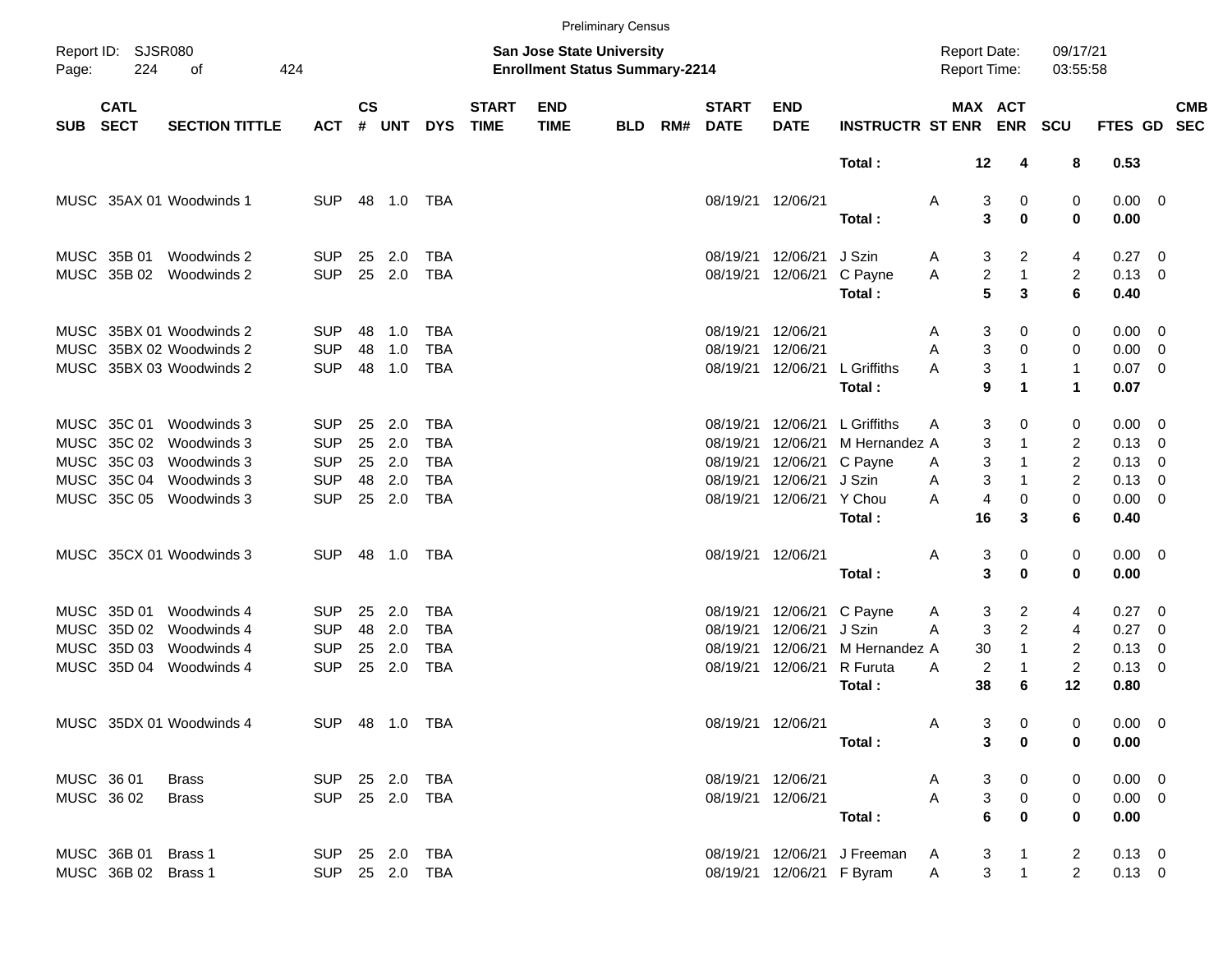|       |                                                                          |                                                  |                                                      |                      |                          |                                                      |                             |                                                                    | <b>Preliminary Census</b> |     |                             |                                                                |                                                    |              |                     |                                              |                                    |                                                       |                         |            |
|-------|--------------------------------------------------------------------------|--------------------------------------------------|------------------------------------------------------|----------------------|--------------------------|------------------------------------------------------|-----------------------------|--------------------------------------------------------------------|---------------------------|-----|-----------------------------|----------------------------------------------------------------|----------------------------------------------------|--------------|---------------------|----------------------------------------------|------------------------------------|-------------------------------------------------------|-------------------------|------------|
| Page: | Report ID: SJSR080<br>225                                                | 424<br>οf                                        |                                                      |                      |                          |                                                      |                             | San Jose State University<br><b>Enrollment Status Summary-2214</b> |                           |     |                             |                                                                |                                                    |              |                     | <b>Report Date:</b><br><b>Report Time:</b>   | 09/17/21<br>03:55:58               |                                                       |                         |            |
| SUB   | <b>CATL</b><br><b>SECT</b>                                               | <b>SECTION TITTLE</b>                            | <b>ACT</b>                                           | $\mathsf{cs}$        | # UNT                    | <b>DYS</b>                                           | <b>START</b><br><b>TIME</b> | <b>END</b><br><b>TIME</b>                                          | <b>BLD</b>                | RM# | <b>START</b><br><b>DATE</b> | <b>END</b><br><b>DATE</b>                                      | <b>INSTRUCTR ST ENR</b>                            |              |                     | MAX ACT<br><b>ENR</b>                        | <b>SCU</b>                         | FTES GD SEC                                           |                         | <b>CMB</b> |
|       | MUSC 36B 03 Brass 1                                                      |                                                  | <b>SUP</b>                                           |                      | 25 2.0                   | TBA                                                  |                             |                                                                    |                           |     |                             | 08/19/21 12/06/21                                              | T Hornig<br>Total:                                 | A            | 3<br>9              | 2<br>4                                       | 4<br>8                             | $0.27$ 0<br>0.53                                      |                         |            |
|       | MUSC 36BX 01 Brass 1<br>MUSC 36BX 02 Brass 1                             |                                                  | <b>SUP</b><br><b>SUP</b>                             | 48<br>48             | 1.0<br>1.0               | <b>TBA</b><br><b>TBA</b>                             |                             |                                                                    |                           |     | 08/19/21                    | 12/06/21<br>08/19/21 12/06/21                                  | J Freeman<br>T Hornig<br>Total:                    | A<br>Α       | 3<br>3<br>6         | $\mathbf{1}$<br>$\mathbf{1}$<br>$\mathbf{2}$ | 1<br>$\mathbf{1}$<br>$\mathbf{2}$  | 0.07<br>$0.07$ 0<br>0.13                              | $\overline{\mathbf{0}}$ |            |
|       | MUSC 36C 01 Brass 2                                                      |                                                  | <b>SUP</b>                                           |                      | 25 2.0                   | TBA                                                  |                             |                                                                    |                           |     | 08/19/21 12/06/21           |                                                                | Total:                                             | A            | 3<br>3              | 0<br>$\mathbf 0$                             | 0<br>$\bf{0}$                      | $0.00 \quad 0$<br>0.00                                |                         |            |
|       | MUSC 36CX 01 Brass 2<br>MUSC 36CX 02 Brass 2                             |                                                  | <b>SUP</b><br><b>SUP</b>                             | 48<br>48             | 1.0<br>1.0               | TBA<br><b>TBA</b>                                    |                             |                                                                    |                           |     | 08/19/21 12/06/21           | 08/19/21 12/06/21                                              | F Byram<br>Total:                                  | A<br>A       | 3<br>3<br>6         | 0<br>0<br>$\mathbf 0$                        | 0<br>0<br>0                        | $0.00 \t 0$<br>$0.00 \t 0$<br>0.00                    |                         |            |
|       | MUSC 36D 01<br>MUSC 36D 02<br>MUSC 36D 04 Brass 3<br>MUSC 36D 06 Brass 3 | Brass 3<br>Brass 3                               | <b>SUP</b><br><b>SUP</b><br><b>SUP</b><br><b>SUP</b> | 25<br>48<br>48<br>48 | 2.0<br>2.0<br>2.0<br>2.0 | <b>TBA</b><br><b>TBA</b><br><b>TBA</b><br><b>TBA</b> |                             |                                                                    |                           |     | 08/19/21<br>08/19/21        | 08/19/21 12/06/21<br>12/06/21<br>12/06/21<br>08/19/21 12/06/21 | F Byram<br>J Freeman<br>T Hornig<br>C Smith Fran A | A<br>A<br>Α  | 5<br>3<br>3<br>3    | 4<br>3<br>$\mathbf{1}$<br>0                  | 8<br>6<br>2<br>$\mathbf 0$         | 0.53 0<br>$0.40 \quad 0$<br>$0.13 \ 0$<br>$0.00 \t 0$ |                         |            |
|       | MUSC 36DX 01 Brass 3                                                     |                                                  | <b>SUP</b>                                           |                      | 48 1.0                   | TBA                                                  |                             |                                                                    |                           |     |                             | 08/19/21 12/06/21 T Hornig                                     | Total:<br>Total:                                   | A            | 14<br>3<br>3        | 8<br>$\mathbf 1$<br>$\mathbf{1}$             | 16<br>$\mathbf{1}$<br>$\mathbf{1}$ | 1.07<br>$0.07 \quad 0$<br>0.07                        |                         |            |
|       | MUSC 36E 01 Brass 4                                                      |                                                  | <b>SUP</b>                                           |                      | 25 2.0                   | TBA                                                  |                             |                                                                    |                           |     |                             | 08/19/21 12/06/21                                              | J Freeman<br>Total:                                | A            | 3<br>3              | $\overline{a}$<br>$\mathbf{2}$               | 4<br>4                             | $0.27 \ 0$<br>0.27                                    |                         |            |
|       | MUSC 36EX 01 Brass 4                                                     |                                                  | <b>SUP</b>                                           | 48                   | 1.0                      | TBA                                                  |                             |                                                                    |                           |     | 08/19/21 12/06/21           |                                                                | Total:                                             | A            | 3<br>3              | 0<br>$\bf{0}$                                | 0<br>0                             | $0.00 \quad 0$<br>0.00                                |                         |            |
|       | MUSC 37A 02                                                              | Percussion 1                                     | <b>SUP</b>                                           |                      | 48 2.0                   | <b>TBA</b>                                           |                             |                                                                    |                           |     |                             |                                                                | 08/19/21 12/06/21 B Leafman<br>Total:              | A            | 3<br>3 <sup>1</sup> | $\overline{1}$<br>$\overline{\phantom{0}}$ 1 | $\overline{2}$<br>$\mathbf{2}$     | $0.13 \ 0$<br>0.13                                    |                         |            |
|       |                                                                          | MUSC 37AX 01 Applied Percussion 1 SUP 48 1.0 TBA |                                                      |                      |                          |                                                      |                             |                                                                    |                           |     |                             |                                                                | 08/19/21 12/06/21<br>Total:                        | $\mathsf{A}$ | 3<br>$\mathbf{3}$   | $\overline{\mathbf{0}}$<br>$\mathbf 0$       | 0<br>0                             | $0.00 \t 0$<br>0.00                                   |                         |            |
|       |                                                                          | MUSC 37B 01 Percussion 2 SUP 25 2.0 TBA          |                                                      |                      |                          |                                                      |                             |                                                                    |                           |     |                             |                                                                | 08/19/21 12/06/21<br>Total:                        | $\mathsf{A}$ | 3<br>$\mathbf{3}$   | $\overline{\mathbf{0}}$<br>$\mathbf 0$       | 0<br>0                             | $0.00 \t 0$<br>0.00                                   |                         |            |
|       |                                                                          | MUSC 37C 02 Percussion 3<br>SUP 48 2.0 TBA       |                                                      |                      |                          |                                                      |                             |                                                                    |                           |     |                             |                                                                | 08/19/21 12/06/21 B Leafman A                      |              |                     | $\overline{2}$<br>$5 -$                      | $\overline{4}$                     | $0.27 \t 0$                                           |                         |            |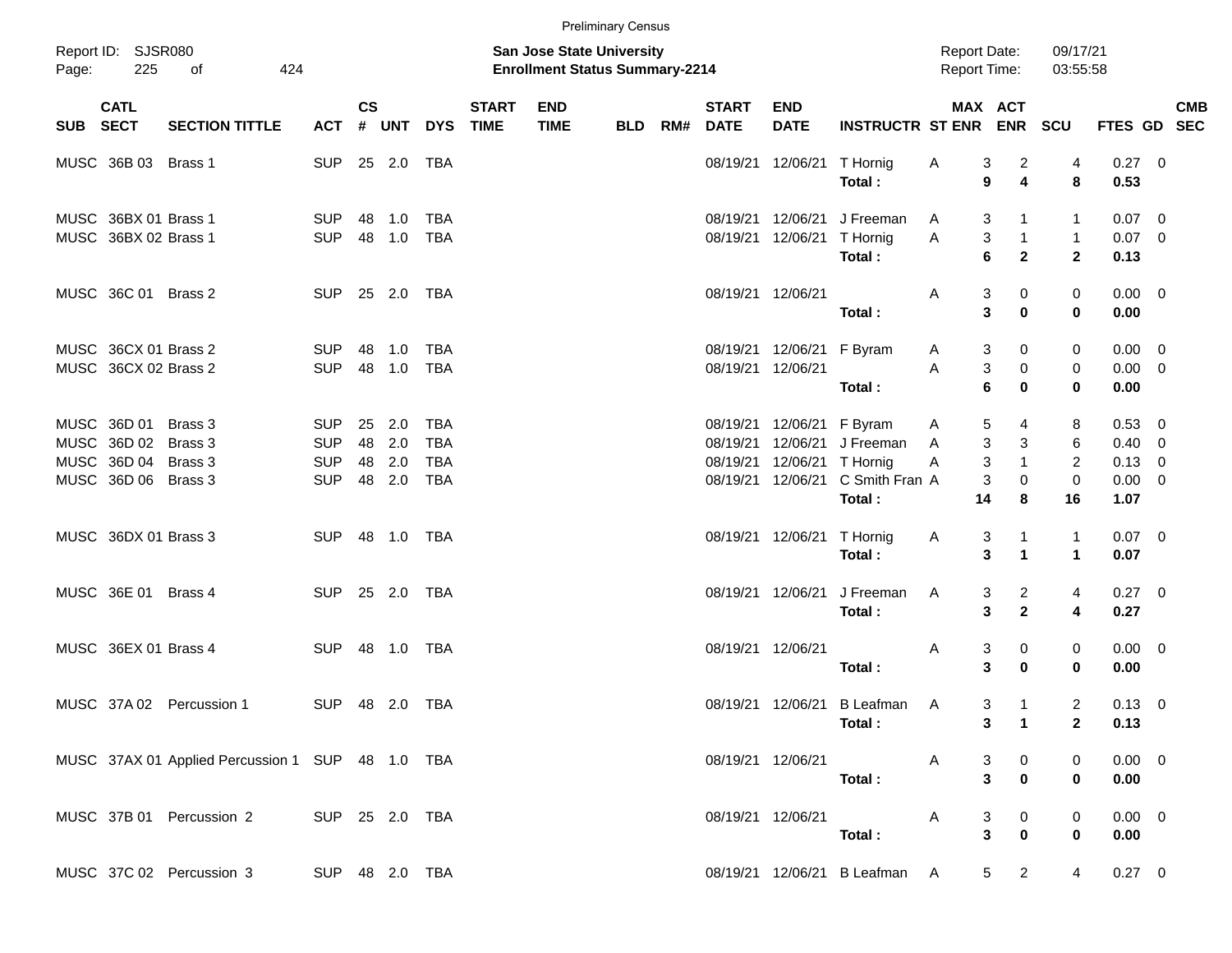| <b>Preliminary Census</b>          |                            |                                                                        |                          |               |                                                                           |            |                             |                           |            |     |                               |                                      |                                                    |              |                                                 |                     |                                       |  |            |
|------------------------------------|----------------------------|------------------------------------------------------------------------|--------------------------|---------------|---------------------------------------------------------------------------|------------|-----------------------------|---------------------------|------------|-----|-------------------------------|--------------------------------------|----------------------------------------------------|--------------|-------------------------------------------------|---------------------|---------------------------------------|--|------------|
| Report ID: SJSR080<br>226<br>Page: |                            | of<br>424                                                              |                          |               | <b>San Jose State University</b><br><b>Enrollment Status Summary-2214</b> |            |                             |                           |            |     |                               |                                      | <b>Report Date:</b><br>Report Time:                |              | 09/17/21<br>03:55:58                            |                     |                                       |  |            |
| SUB                                | <b>CATL</b><br><b>SECT</b> | <b>SECTION TITTLE</b>                                                  | <b>ACT</b>               | $\mathsf{cs}$ | # UNT                                                                     | <b>DYS</b> | <b>START</b><br><b>TIME</b> | <b>END</b><br><b>TIME</b> | <b>BLD</b> | RM# | <b>START</b><br><b>DATE</b>   | <b>END</b><br><b>DATE</b>            | <b>INSTRUCTR ST ENR ENR</b>                        |              | MAX ACT                                         | SCU                 | FTES GD SEC                           |  | <b>CMB</b> |
|                                    |                            |                                                                        |                          |               |                                                                           |            |                             |                           |            |     |                               |                                      | Total:                                             |              | 5<br>$\mathbf{2}$                               | 4                   | 0.27                                  |  |            |
|                                    |                            | MUSC 37CX 01 Applied Percussion 3 SUP 48 1.0 TBA                       |                          |               |                                                                           |            |                             |                           |            |     |                               | 08/19/21 12/06/21                    | <b>B</b> Leafman<br>Total:                         | A            | 3<br>1<br>3<br>$\blacktriangleleft$             | 1<br>$\mathbf{1}$   | $0.07$ 0<br>0.07                      |  |            |
|                                    |                            | MUSC 37D 01 Percussion 4                                               | <b>SUP</b>               |               | 25 2.0                                                                    | TBA        |                             |                           |            |     |                               | 08/19/21 12/06/21                    | <b>B</b> Leafman<br>Total:                         | A            | 3<br>3<br>$\overline{\mathbf{3}}$<br>3          | 6<br>6              | $0.40 \quad 0$<br>0.40                |  |            |
|                                    | MUSC 38B 01                | Composition 1                                                          | <b>SUP</b>               |               | 48 2.0                                                                    | TBA        |                             |                           |            |     |                               | 08/19/21 12/06/21                    | M Dahlberg<br>Total:                               | A            | 3<br>3<br>$\blacktriangleleft$                  | 2<br>$\mathbf 2$    | $0.13 \ 0$<br>0.13                    |  |            |
|                                    |                            | MUSC 38BX 01 Applied Instruct Mus<br>MUSC 38BX 02 Applied Instruct Mus | SUP<br>SUP               |               | 48 1.0<br>48 1.0                                                          | TBA<br>TBA |                             |                           |            |     | 08/19/21<br>08/19/21          | 12/06/21<br>12/06/21                 | P Furman<br>C Luna<br>Total:                       | Α<br>Α       | 3<br>1<br>3<br>$\overline{a}$<br>3<br>6         | 1<br>2<br>3         | $0.07$ 0<br>$0.13 \ 0$<br>0.20        |  |            |
|                                    |                            | MUSC 38CX 01 Applied Instruct Mus SUP 48 1.0 TBA                       |                          |               |                                                                           |            |                             |                           |            |     |                               | 08/19/21 12/06/21                    | C Luna<br>Total:                                   | Α            | 3<br>1<br>3<br>$\blacktriangleleft$             | 1<br>$\mathbf{1}$   | $0.07$ 0<br>0.07                      |  |            |
|                                    |                            | MUSC 38D 01 Composition 3                                              | <b>SUP</b>               |               | 48 2.0 TBA                                                                |            |                             |                           |            |     |                               | 08/19/21 12/06/21                    | P Furman<br>Total:                                 | Α            | 3<br>0<br>3<br>0                                | 0<br>0              | $0.00 \t 0$<br>0.00                   |  |            |
|                                    |                            | MUSC 38DX 01 Applied Instruct Mus<br>MUSC 38DX 02 Applied Instruct Mus | SUP<br>SUP               |               | 48 1.0<br>48 1.0                                                          | TBA<br>TBA |                             |                           |            |     | 08/19/21<br>08/19/21 12/06/21 | 12/06/21                             | C Luna<br>Total:                                   | A<br>Α       | 2<br>3<br>3<br>$\mathbf 0$<br>6<br>$\mathbf{2}$ | 2<br>0<br>2         | $0.13 \quad 0$<br>$0.00 \t 0$<br>0.13 |  |            |
|                                    | MUSC 39A 01                | ImprovCompArr 1                                                        | <b>SUP</b>               |               | 48  2.0  TBA                                                              |            |                             |                           |            |     |                               | 08/19/21 12/06/21                    | A Lington<br>Total:                                | Α            | 3<br>0<br>3<br>$\bf{0}$                         | 0<br>0              | $0.00 \t 0$<br>0.00                   |  |            |
|                                    |                            | MUSC 39AX 01 JazzImprCompArr1<br>MUSC 39AX 02 JazzImprCompArr1         | <b>SUP</b><br><b>SUP</b> | 48            | 1.0<br>48 1.0                                                             | TBA<br>TBA |                             |                           |            |     | 08/19/21                      | 12/06/21<br>08/19/21 12/06/21 J Gove | K Geisick                                          | A<br>Α       | 3<br>1<br>3<br>$\overline{c}$                   | 1<br>$\overline{c}$ | $0.07 \quad 0$<br>$0.13 \ 0$          |  |            |
|                                    |                            | MUSC 39AX 03 JazzImprCompArr1<br>MUSC 39AX 04 JazzImprCompArr1         | <b>SUP</b><br><b>SUP</b> | 48            | 1.0<br>48 1.0                                                             | TBA<br>TBA |                             |                           |            |     | 08/19/21                      | 08/19/21 12/06/21<br>12/06/21        | D Behroozi<br>J Lewis                              | A<br>Α       | 3<br>2<br>3                                     | 2<br>1              | $0.13 \ 0$<br>$0.07$ 0                |  |            |
|                                    |                            | MUSC 39AX 05 JazzImprCompArr1<br>MUSC 39AX 06 JazzImprCompArr1         | <b>SUP</b><br><b>SUP</b> |               | 48 1.0<br>48 1.0                                                          | TBA<br>TBA |                             |                           |            |     | 08/19/21                      | 12/06/21                             | D Robbins<br>08/19/21 12/06/21 A Lington<br>Total: | A<br>Α<br>17 | 3<br>1<br>2<br>2<br>9                           | 1<br>2<br>9         | $0.07$ 0<br>$0.13 \ 0$<br>0.60        |  |            |
|                                    | MUSC 39B 01                | ImprovCompArr 2                                                        | <b>SUP</b>               |               | 48 2.0 TBA                                                                |            |                             |                           |            |     |                               |                                      | 08/19/21 12/06/21 A Lington<br>Total:              | A            | 3<br>0<br>3<br>0                                | $\pmb{0}$<br>0      | $0.00 \t 0$<br>0.00                   |  |            |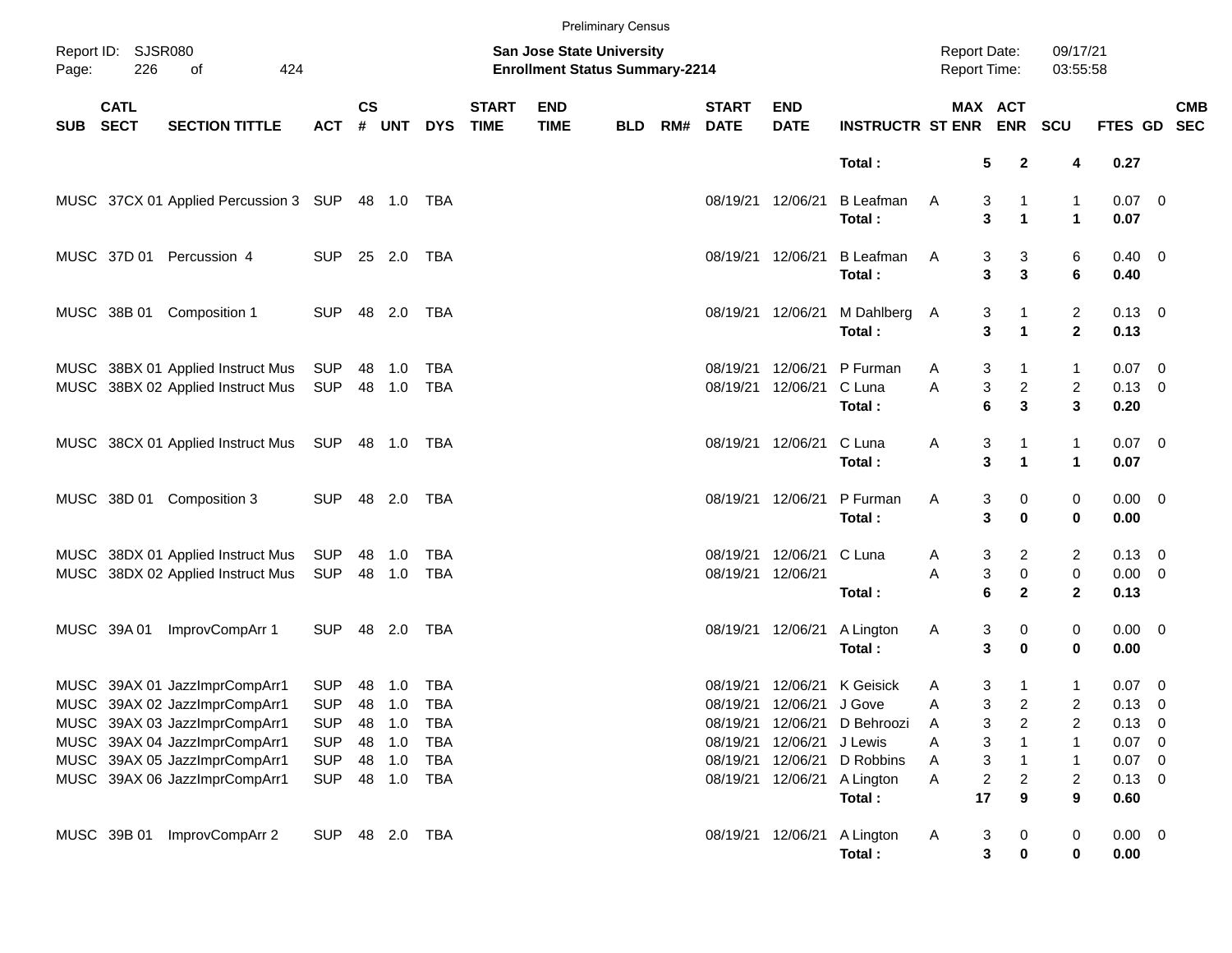|                     |                            |                               |            |                |            |            |                             | <b>Preliminary Census</b>                                                 |            |     |                             |                           |                                 |   |                |                                     |                      |                |                          |                          |
|---------------------|----------------------------|-------------------------------|------------|----------------|------------|------------|-----------------------------|---------------------------------------------------------------------------|------------|-----|-----------------------------|---------------------------|---------------------------------|---|----------------|-------------------------------------|----------------------|----------------|--------------------------|--------------------------|
| Report ID:<br>Page: | SJSR080<br>227             | 424<br>οf                     |            |                |            |            |                             | <b>San Jose State University</b><br><b>Enrollment Status Summary-2214</b> |            |     |                             |                           |                                 |   |                | <b>Report Date:</b><br>Report Time: | 09/17/21<br>03:55:58 |                |                          |                          |
| <b>SUB</b>          | <b>CATL</b><br><b>SECT</b> | <b>SECTION TITTLE</b>         | <b>ACT</b> | <b>CS</b><br># | <b>UNT</b> | <b>DYS</b> | <b>START</b><br><b>TIME</b> | <b>END</b><br><b>TIME</b>                                                 | <b>BLD</b> | RM# | <b>START</b><br><b>DATE</b> | <b>END</b><br><b>DATE</b> | <b>INSTRUCTR ST ENR</b>         |   |                | MAX ACT<br><b>ENR</b>               | SCU                  | <b>FTES GD</b> |                          | <b>CMB</b><br><b>SEC</b> |
|                     |                            | MUSC 39BX 01 JazzImprCompArr2 | <b>SUP</b> | 48             | 1.0        | <b>TBA</b> |                             |                                                                           |            |     | 08/19/21                    | 12/06/21                  | R Vandivier                     | A | 3              | -1                                  | $\mathbf 1$          | 0.07           | - 0                      |                          |
|                     |                            | MUSC 39BX 02 JazzImprCompArr2 | <b>SUP</b> | 48             | 1.0        | <b>TBA</b> |                             |                                                                           |            |     | 08/19/21                    | 12/06/21                  | A Lington                       | Α | 3              | $\pmb{0}$                           | $\mathbf 0$          | 0.00           | $\overline{0}$           |                          |
|                     |                            |                               |            |                |            |            |                             |                                                                           |            |     |                             |                           | Total:                          |   | 6              | $\blacktriangleleft$                | $\mathbf{1}$         | 0.07           |                          |                          |
|                     | MUSC 39C 01                | ImprovCompArr 3               | <b>SUP</b> | 48             | 2.0        | TBA        |                             |                                                                           |            |     |                             | 08/19/21 12/06/21         | A Lington                       | A | 3              | 0                                   | 0                    | 0.00           | $\overline{\phantom{0}}$ |                          |
|                     |                            |                               |            |                |            |            |                             |                                                                           |            |     |                             |                           | Total:                          |   | 3              | $\mathbf 0$                         | $\bf{0}$             | 0.00           |                          |                          |
|                     |                            | MUSC 39CX 01 JazzImprCompArr3 | <b>SUP</b> | 48             | 1.0        | <b>TBA</b> |                             |                                                                           |            |     | 08/19/21                    | 12/06/21                  | D Behroozi                      | A | 3              | 3                                   | 3                    | 0.20           | - 0                      |                          |
|                     |                            | MUSC 39CX 02 JazzImprCompArr3 | <b>SUP</b> | 48             | 1.0        | <b>TBA</b> |                             |                                                                           |            |     | 08/19/21                    | 12/06/21                  | <b>K</b> Geisick                | A | 3              | 0                                   | 0                    | 0.00           | $\overline{0}$           |                          |
|                     |                            | MUSC 39CX 03 JazzImprCompArr3 | <b>SUP</b> | 48             | 1.0        | <b>TBA</b> |                             |                                                                           |            |     | 08/19/21                    | 12/06/21                  | R Vandivier                     | A | 3              | 0                                   | 0                    | 0.00           | $\overline{0}$           |                          |
|                     |                            | MUSC 39CX 04 JazzImprCompArr3 | <b>SUP</b> | 48             | 1.0        | <b>TBA</b> |                             |                                                                           |            |     |                             | 08/19/21 12/06/21         |                                 | A | 3              | 0                                   | 0                    | 0.00           | $\overline{\mathbf{0}}$  |                          |
|                     |                            |                               |            |                |            |            |                             |                                                                           |            |     |                             |                           | Total:                          |   | 12             | 3                                   | 3                    | 0.20           |                          |                          |
|                     | MUSC 39D 01                | ImprovCompArr 4               | <b>SUP</b> | 48             | 2.0        | TBA        |                             |                                                                           |            |     |                             | 08/19/21 12/06/21         | R Vandivier                     | A | 3              | $\overline{c}$                      | 4                    | 0.27           | $\overline{\mathbf{0}}$  |                          |
|                     |                            |                               |            |                |            |            |                             |                                                                           |            |     |                             |                           | Total:                          |   | 3              | $\mathbf{2}$                        | 4                    | 0.27           |                          |                          |
|                     |                            |                               |            |                |            |            |                             |                                                                           |            |     |                             |                           |                                 |   |                |                                     |                      |                |                          |                          |
|                     |                            | MUSC 39DX 01 JazzImprCompArr4 | <b>SUP</b> | 48             | 1.0        | <b>TBA</b> |                             |                                                                           |            |     | 08/19/21                    | 12/06/21                  | D Robbins                       | A | 4              | $\mathbf 1$                         | $\mathbf{1}$         | 0.07           | - 0                      |                          |
|                     |                            | MUSC 39DX 02 JazzImprCompArr4 | <b>SUP</b> | 48             | 1.0        | <b>TBA</b> |                             |                                                                           |            |     |                             | 08/19/21 12/06/21         | <b>K</b> Geisick                | A | 3              | $\mathbf{1}$                        | $\mathbf{1}$         | 0.07           | $\overline{0}$           |                          |
|                     |                            |                               |            |                |            |            |                             |                                                                           |            |     |                             |                           | Total:                          |   | $\overline{7}$ | $\mathbf{2}$                        | $\mathbf{2}$         | 0.13           |                          |                          |
|                     | MUSC 40A 01                | Jazz Improv - I               | SEM        | 04             | 2.0        | <b>TR</b>  |                             | 09:00 AM 09:30 AM                                                         |            |     | 08/19/21                    | 12/06/21                  | T Langan                        | A | 30             | 30                                  | 30                   | 4.00           | $\overline{\mathbf{0}}$  |                          |
|                     | MUSC 40A 02                | Jazz Improv - I               | <b>ACT</b> | 09             | 0.0        | <b>TR</b>  |                             | 09:30 AM 10:15 AM                                                         |            |     | 08/19/21                    | 12/06/21                  | T Langan                        | A | 30             | 30                                  | 30                   | 0.00           | $\overline{\mathbf{0}}$  |                          |
|                     |                            |                               |            |                |            |            |                             |                                                                           |            |     |                             |                           | Total:                          |   | 60             | 60                                  | 60                   | 4.00           |                          |                          |
|                     | MUSC 41A 01                | Applied Lyric Dict            | <b>ACT</b> | 09             | 1.0        | F          |                             | 01:30 PM 03:20 PM                                                         | <b>MUS</b> | 250 |                             | 08/19/21 12/06/21         | J Scharlach                     | A | 20             | 21                                  | 21                   | 1.40           | $\overline{\mathbf{0}}$  |                          |
|                     | MUSC 41A 02                | Applied Lyric Dict            | <b>ACT</b> |                | 1.0        |            |                             |                                                                           |            |     |                             |                           |                                 | X | 0              | $\mathbf 0$                         | $\mathbf 0$          | 0.00           | $\overline{\mathbf{0}}$  |                          |
|                     |                            |                               |            |                |            |            |                             |                                                                           |            |     |                             |                           | Total:                          |   | 20             | 21                                  | 21                   | 1.40           |                          |                          |
|                     | MUSC 50A 01                | ConcertChoir                  | <b>ACT</b> | 21             | 1.0        | MW         |                             | 12:30 PM 02:20 PM                                                         |            |     | 08/19/21 12/06/21           |                           | C Brown                         | A | 30             | 21                                  | 21                   | 1.40           | $\overline{\mathbf{0}}$  |                          |
|                     |                            |                               |            |                |            |            |                             |                                                                           |            |     |                             |                           | Total:                          |   | 30             | 21                                  | 21                   | 1.40           |                          |                          |
| MUSC 51 01          |                            | UnivChorales                  | <b>ACT</b> |                | 1.0        |            |                             |                                                                           |            |     |                             |                           |                                 | X | 0              | 0                                   | 0                    | 0.00           | $\overline{\mathbf{0}}$  |                          |
| MUSC 51 02          |                            | UnivChorales                  | <b>ACT</b> |                | 1.0        |            |                             |                                                                           |            |     |                             |                           |                                 | X | 0              | 0                                   | 0                    | $0.00 \t 0$    |                          |                          |
| MUSC 51 03          |                            | UnivChorales                  | <b>ACT</b> | 09             | 1.0        | <b>MW</b>  |                             | 02:30 PM 03:20 PM                                                         |            |     |                             | 08/19/21 12/06/21         | J Benson                        | A | 30             | 9                                   | 9                    | $0.60 \t 0$    |                          |                          |
| MUSC 51 04          |                            | UnivChorales                  | <b>ACT</b> | 09             | 1.0        | <b>TR</b>  |                             | 04:00 PM 04:50 PM                                                         |            |     |                             | 08/19/21 12/06/21         | C Brown                         | A | 30             | 17                                  | 17                   | $1.13 \ 0$     |                          |                          |
|                     |                            |                               |            |                |            |            |                             |                                                                           |            |     |                             |                           | Total:                          |   | 60             | 26                                  | 26                   | 1.73           |                          |                          |
| MUSC 52 01          |                            | <b>ENS: OperaTheater</b>      | <b>ACT</b> |                | 1.0        |            |                             |                                                                           |            |     |                             |                           |                                 | X | 0              | 0                                   | 0                    | $0.00 \t 0$    |                          |                          |
| MUSC 52 02          |                            | <b>ENS: OperaTheater</b>      | ACT        |                | 21 1.0     | <b>MW</b>  |                             | 02:30 PM 04:20 PM MUS 176                                                 |            |     |                             |                           | 08/19/21 12/06/21 S Bengochea A |   | 15             | 5                                   | 5                    | $0.33 \ 0$     |                          |                          |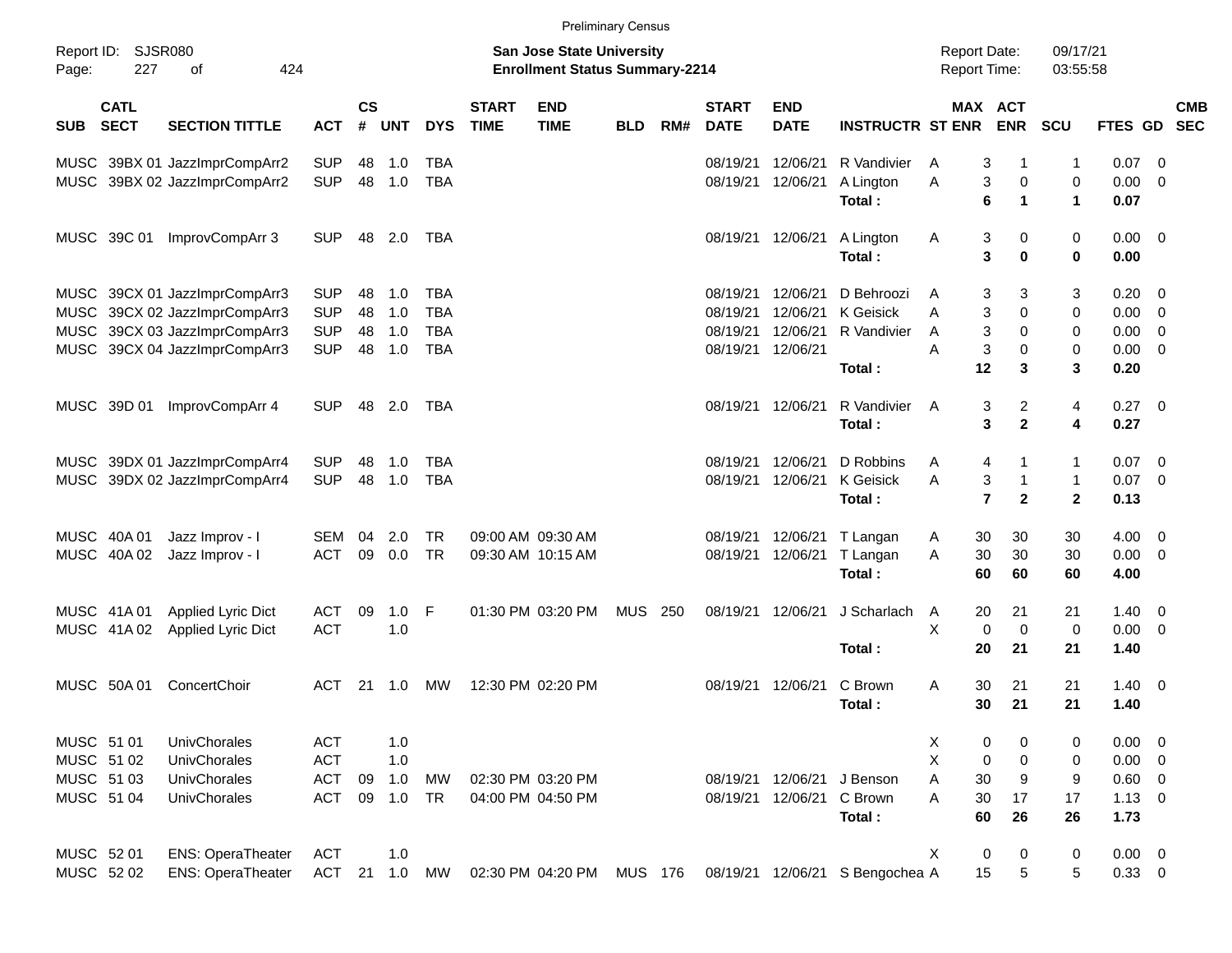|            |                                          |                                                                          |                                                |                    |                      |                                 |                             | <b>Preliminary Census</b>                                          |                          |            |                                  |                                  |                                                             |                                            |                                       |                             |                                                 |                          |
|------------|------------------------------------------|--------------------------------------------------------------------------|------------------------------------------------|--------------------|----------------------|---------------------------------|-----------------------------|--------------------------------------------------------------------|--------------------------|------------|----------------------------------|----------------------------------|-------------------------------------------------------------|--------------------------------------------|---------------------------------------|-----------------------------|-------------------------------------------------|--------------------------|
| Page:      | Report ID: SJSR080<br>228                | 424<br>οf                                                                |                                                |                    |                      |                                 |                             | San Jose State University<br><b>Enrollment Status Summary-2214</b> |                          |            |                                  |                                  |                                                             | <b>Report Date:</b><br><b>Report Time:</b> |                                       | 09/17/21<br>03:55:58        |                                                 |                          |
| <b>SUB</b> | <b>CATL</b><br><b>SECT</b>               | <b>SECTION TITTLE</b>                                                    | <b>ACT</b>                                     | $\mathsf{cs}$<br># | <b>UNT</b>           | <b>DYS</b>                      | <b>START</b><br><b>TIME</b> | <b>END</b><br><b>TIME</b>                                          | <b>BLD</b>               | RM#        | <b>START</b><br><b>DATE</b>      | <b>END</b><br><b>DATE</b>        | <b>INSTRUCTR ST ENR</b>                                     |                                            | MAX ACT<br><b>ENR</b>                 | <b>SCU</b>                  | <b>FTES GD</b>                                  | <b>CMB</b><br><b>SEC</b> |
|            |                                          |                                                                          |                                                |                    |                      |                                 |                             |                                                                    |                          |            |                                  |                                  | Total:                                                      | 15                                         | 5                                     | 5                           | 0.33                                            |                          |
| MUSC 53 01 |                                          | ENS: UnivSymphOrcheACT 21 1.0 TR                                         |                                                |                    |                      |                                 |                             | 01:30 PM 03:20 PM                                                  | <b>MUS</b>               | 176        | 08/19/21                         | 12/06/21                         | A Cohen<br>Total:                                           | A<br>20<br>20                              | 8<br>8                                | 8<br>8                      | 0.53 0<br>0.53                                  |                          |
| MUSC 54 01 |                                          | SymphBand                                                                | ACT 21 1.0 TR                                  |                    |                      |                                 |                             | 04:00 PM 05:50 PM                                                  |                          |            | 08/19/21                         | 12/06/21                         | C McKenzie A<br>Total:                                      | 30<br>30                                   | 27<br>27                              | 27<br>27                    | $1.82 \quad 1$<br>1.82                          |                          |
| MUSC 55 01 |                                          | <b>ENS: WindEnsemble</b>                                                 | ACT 21 1.0                                     |                    |                      | МW                              |                             | 12:30 PM 02:20 PM                                                  |                          |            | 08/19/21                         | 12/06/21                         | D Vickerman A<br>Total:                                     | 40<br>40                                   | 14<br>14                              | 14<br>14                    | $0.93$ 0<br>0.93                                |                          |
| MUSC 56 01 |                                          | MarchBand                                                                | ACT                                            | - 21               | 2.0                  |                                 | MWF 04:00 PM 06:15 PM       |                                                                    |                          |            | 08/19/21                         | 12/06/21                         | C McKenzie A<br>Total:                                      | 50<br>50                                   | 46<br>46                              | 46<br>46                    | $6.13 \quad 0$<br>6.13                          |                          |
| MUSC 57 01 |                                          | <b>JazzOrch</b>                                                          | ACT                                            |                    | 20 1.0               | <b>TR</b>                       |                             | 01:30 PM 03:20 PM                                                  | <b>MUS</b>               | 182        | 08/19/21                         | 12/06/21                         | A Lington<br>Total:                                         | 20<br>A<br>20                              | 6<br>6                                | 6<br>6                      | $0.40 \quad 0$<br>0.40                          |                          |
| MUSC 59 01 |                                          | AfroLatinJazzEns                                                         | ACT                                            | <b>20</b>          | 1.0                  | МW                              |                             | 12:30 PM 02:20 PM                                                  | <b>MUS</b>               | 182        | 08/19/21                         | 12/06/21                         | J Lewis<br>Total:                                           | 15<br>Α<br>15                              | 3<br>3                                | 3<br>3                      | $0.20 \ 0$<br>0.20                              |                          |
|            | MUSC 60A 01                              | Choraliers                                                               | ACT 21 1.0                                     |                    |                      | <b>TR</b>                       |                             | 01:30 PM 03:20 PM                                                  | <b>MUS</b>               | 150        | 08/19/21                         | 12/06/21                         | J Benson<br>Total:                                          | A<br>20<br>20                              | 13<br>13                              | 13<br>13                    | $0.87$ 0<br>0.87                                |                          |
|            | MUSC 60C 03<br>MUSC 60C 04               | MUSC 60C 02 EnsChamberMusic<br><b>EnsChamberMusic</b><br>EnsChamberMusic | ACT<br><b>ACT</b><br><b>ACT</b>                | 10<br>10           | 1.0<br>1.0<br>10 1.0 | Т<br>$\mathsf{T}$<br><b>TBA</b> |                             | 04:00 PM 06:00 PM<br>04:00 PM 06:00 PM                             | <b>MUS</b><br><b>MUS</b> | 160<br>157 | 08/19/21<br>08/19/21<br>08/19/21 | 12/06/21<br>12/06/21<br>12/06/21 | C Barraza Ge A<br>M Hernandez A<br>C Smith Fran A<br>Total: | 10<br>26                                   | 8<br>1<br>$\mathbf{1}$<br>8<br>1<br>3 | 1<br>1<br>$\mathbf{1}$<br>3 | $0.07 \quad 0$<br>$0.07$ 0<br>$0.07$ 0<br>0.20  |                          |
|            | MUSC 60D 01                              | CollMusicum                                                              | <b>ACT</b>                                     |                    | 10 1.0               | -F                              |                             | 08:30 AM 10:15 AM                                                  | <b>MUS</b>               | 182        | 08/19/21                         | 12/06/21                         | G Haramaki A<br>Total:                                      | 15<br>15                                   | 3<br>3                                | 3<br>3                      | $0.20 \ 0$<br>0.20                              |                          |
|            |                                          | MUSC 60E 02 JazzSingers                                                  | ACT 10 1.0 T                                   |                    |                      |                                 |                             | 06:00 PM 08:00 PM MUS 182                                          |                          |            |                                  | 08/19/21 12/06/21                | J Chavez<br>Total:                                          | 15<br>A<br>15                              | 0<br>$\bf{0}$                         | 0<br>0                      | $0.00 \t 0$<br>0.00                             |                          |
|            | MUSC 60F 01<br>MUSC 60F 02<br>MUSC 60F03 | SmallJazzEns<br>SmallJazzEns<br>SmallJazzEns                             | ACT 10 1.0 TBA<br>ACT 10 1.0<br>ACT 10 1.0 TBA |                    |                      | TBA                             |                             |                                                                    |                          |            | 08/19/21<br>08/19/21<br>08/19/21 | 12/06/21<br>12/06/21<br>12/06/21 | J Lewis<br>D Robbins<br>J Dryden<br>Total:                  | Α<br>A<br>A                                | 3<br>3<br>3<br>3<br>3<br>0<br>9<br>6  | 3<br>3<br>0<br>6            | $0.20 \ 0$<br>$0.20 \ 0$<br>$0.00 \t 0$<br>0.40 |                          |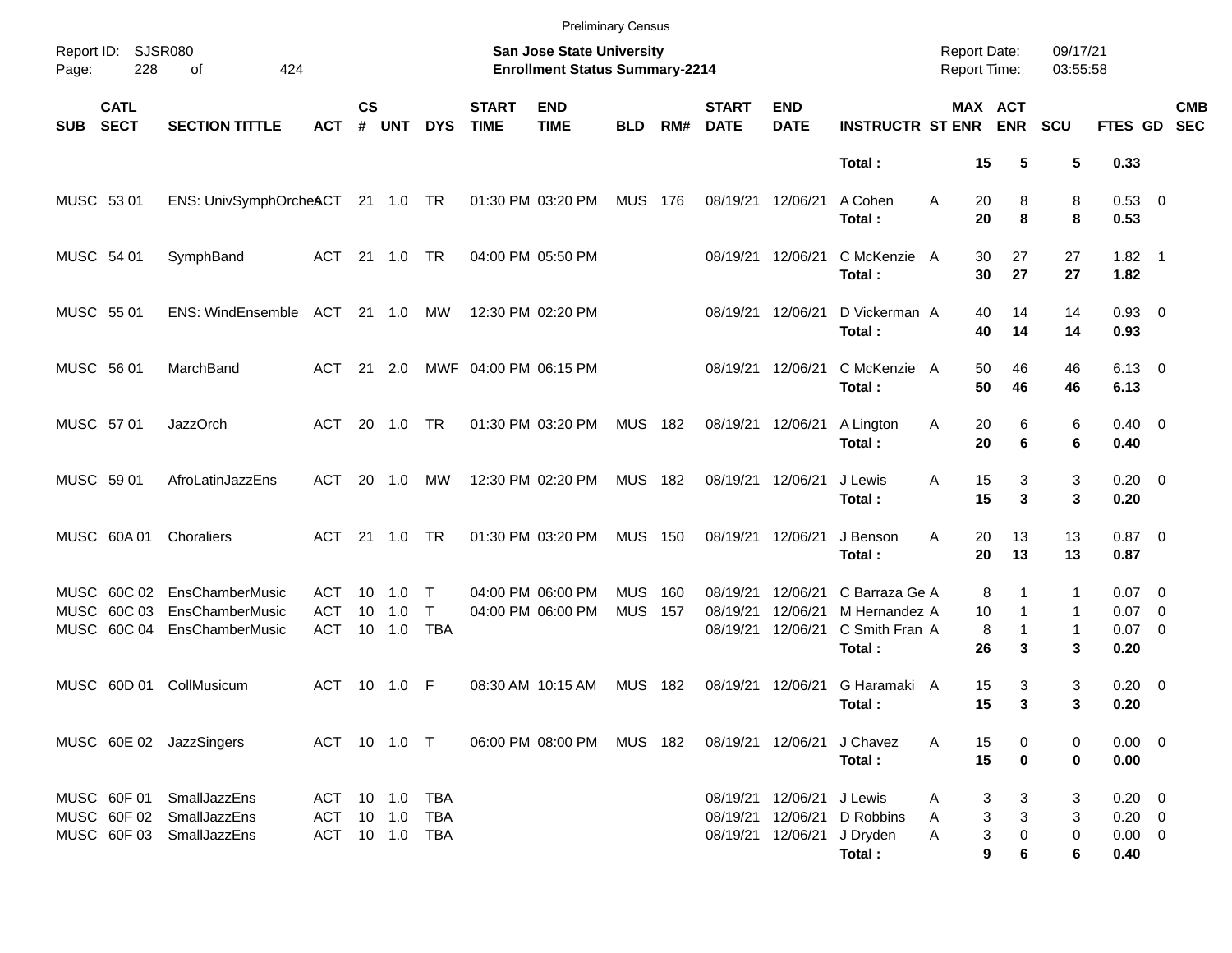|            |                            |                                    |                   |                    |               |                 |                             | <b>Preliminary Census</b>                                          |                |     |                             |                           |                                 |                                     |                                             |                      |                                      |            |
|------------|----------------------------|------------------------------------|-------------------|--------------------|---------------|-----------------|-----------------------------|--------------------------------------------------------------------|----------------|-----|-----------------------------|---------------------------|---------------------------------|-------------------------------------|---------------------------------------------|----------------------|--------------------------------------|------------|
| Page:      | Report ID: SJSR080<br>229  | 424<br>of                          |                   |                    |               |                 |                             | San Jose State University<br><b>Enrollment Status Summary-2214</b> |                |     |                             |                           |                                 | <b>Report Date:</b><br>Report Time: |                                             | 09/17/21<br>03:55:58 |                                      |            |
| SUB        | <b>CATL</b><br><b>SECT</b> | <b>SECTION TITTLE</b>              | <b>ACT</b>        | $\mathsf{cs}$<br># | <b>UNT</b>    | <b>DYS</b>      | <b>START</b><br><b>TIME</b> | <b>END</b><br><b>TIME</b>                                          | <b>BLD</b>     | RM# | <b>START</b><br><b>DATE</b> | <b>END</b><br><b>DATE</b> | <b>INSTRUCTR ST ENR</b>         |                                     | MAX ACT<br><b>ENR</b>                       | <b>SCU</b>           | FTES GD SEC                          | <b>CMB</b> |
|            |                            | MUSC 60H 01 PercEns                | ACT 10 1.0 F      |                    |               |                 |                             | 10:45 AM 12:35 PM                                                  | <b>MUS</b>     | 176 | 08/19/21                    | 12/06/21                  | <b>B</b> Leafman<br>Total:      | 15<br>A<br>15                       | 9<br>9                                      | 9<br>9               | $0.60 \quad 0$<br>0.60               |            |
|            | MUSC 60101                 | EnsJazzEnsemble                    | ACT 10 1.0 F      |                    |               |                 |                             | 01:30 PM 03:20 PM                                                  | <b>MUS 182</b> |     | 08/19/21                    | 12/06/21                  | R Trujillo<br>Total:            | 15<br>Α<br>15                       | 4<br>4                                      | 4<br>4               | $0.27$ 0<br>0.27                     |            |
|            | MUSC 60J 03                | StringEns                          | ACT 10 1.0        |                    |               | TR              |                             | 06:00 PM 06:50 PM                                                  | <b>MUS</b> 211 |     | 08/19/21                    | 12/06/21                  | C Barraza Ge A<br>Total:        |                                     | 6<br>1<br>6<br>$\mathbf{1}$                 | 1<br>1               | $0.07$ 0<br>0.07                     |            |
|            | MUSC 60K 01<br>MUSC 60K 02 | <b>BrassEns</b><br><b>BrassEns</b> | ACT<br><b>ACT</b> | 10                 | 1.0<br>10 1.0 | <b>TBA</b><br>F |                             | 10:45 AM 12:35 PM                                                  | <b>MUS 150</b> |     | 08/19/21<br>08/19/21        | 12/06/21<br>12/06/21      | J Freeman<br>T Hornig<br>Total: | A<br>A<br>20<br>30                  | 10<br>5<br>6<br>11                          | 5<br>6<br>11         | 0.33 0<br>$0.40 \quad 0$<br>0.73     |            |
|            | MUSC 60L01<br>MUSC 60L02   | WoodwindEns<br>WoodwindEns         | ACT<br><b>ACT</b> | 10                 | 1.0<br>10 1.0 | <b>TBA</b><br>F |                             | 10:45 AM 12:35 PM                                                  | <b>MUS</b>     | 182 | 08/19/21<br>08/19/21        | 12/06/21<br>12/06/21      | C Payne<br>J Szin<br>Total:     | A<br>A<br>10<br>20                  | 3<br>10<br>$\overline{c}$<br>$5\phantom{1}$ | 3<br>2<br>5          | $0.20 \ 0$<br>$0.13 \quad 0$<br>0.33 |            |
|            |                            | MUSC 60M 01 SaxophoneEns           | ACT 10 1.0 T      |                    |               |                 |                             | 07:00 PM 09:00 PM                                                  | <b>MUS</b>     | 150 | 08/19/21                    | 12/06/21                  | M Hernandez A<br>Total:         | 15<br>15                            | 4<br>4                                      | 4<br>4               | $0.27$ 0<br>0.27                     |            |
|            | MUSC 600 01                | TromboneEns                        | ACT 10 1.0 F      |                    |               |                 |                             | 08:30 AM 10:20 AM                                                  | <b>MUS</b>     | 150 | 08/19/21                    | 12/06/21                  | T Hornig<br>Total:              | 10<br>A<br>10                       | 3<br>3                                      | 3<br>3               | $0.20 \ 0$<br>0.20                   |            |
| MUSC 61 01 |                            | StylesIntrpOpera1                  | ACT 09 1.0        |                    |               | TBA             |                             |                                                                    |                |     | 08/19/21                    | 12/06/21                  | S Snitkovska A<br>Total:        | 15<br>15                            | 1<br>$\mathbf{1}$                           | $\mathbf{1}$<br>1    | $0.07$ 0<br>0.07                     |            |
| MUSC 63 01 |                            | StylesIntrpOpera2                  | ACT               |                    | 09 1.0        | TBA             |                             |                                                                    |                |     | 08/19/21                    | 12/06/21                  | S Snitkovska A<br>Total:        | 15<br>15                            | 1<br>$\mathbf 1$                            | $\mathbf{1}$<br>1    | $0.07$ 0<br>0.07                     |            |
| MUSC 64 01 |                            | New Music Ensemble ACT 10 1.0 TR   |                   |                    |               |                 |                             | 04:00 PM 05:00 PM                                                  | <b>MUS 250</b> |     | 08/19/21                    | 12/06/21                  | D Vickerman A<br>Total:         |                                     | 20<br>1<br>20<br>$\overline{1}$             | 1<br>1               | $0.07$ 0<br>0.07                     |            |
|            |                            | MUSC 100W 01 Writing Workshop      | SEM 04 3.0 TR     |                    |               |                 |                             | 04:00 PM 05:15 PM                                                  | MUS 210        |     | 08/19/21 12/06/21           |                           | G Haramaki A<br>Total:          |                                     | 22<br>27<br>22<br>27                        | 81<br>81             | 5.40 0<br>5.40                       |            |
|            | MUSC 103 01                | Form & Analysis                    | SEM 04 3.0 T      |                    |               |                 |                             | 09:00 AM 10:15 AM                                                  | <b>MUS 211</b> |     |                             | 08/19/21 12/06/21         | P Furman<br>Total:              | 20<br>Α                             | 33<br>20<br>33                              | 99<br>99             | $6.65$ 1<br>6.65                     |            |
|            | MUSC 104 01                | Counterpoint                       | LEC 04 3.0 M      |                    |               |                 |                             | 10:45 AM 12:00 PM MUS 250                                          |                |     |                             | 08/19/21 12/06/21 C Luna  |                                 | A                                   | 20<br>23                                    | 69                   | 4.70 2                               |            |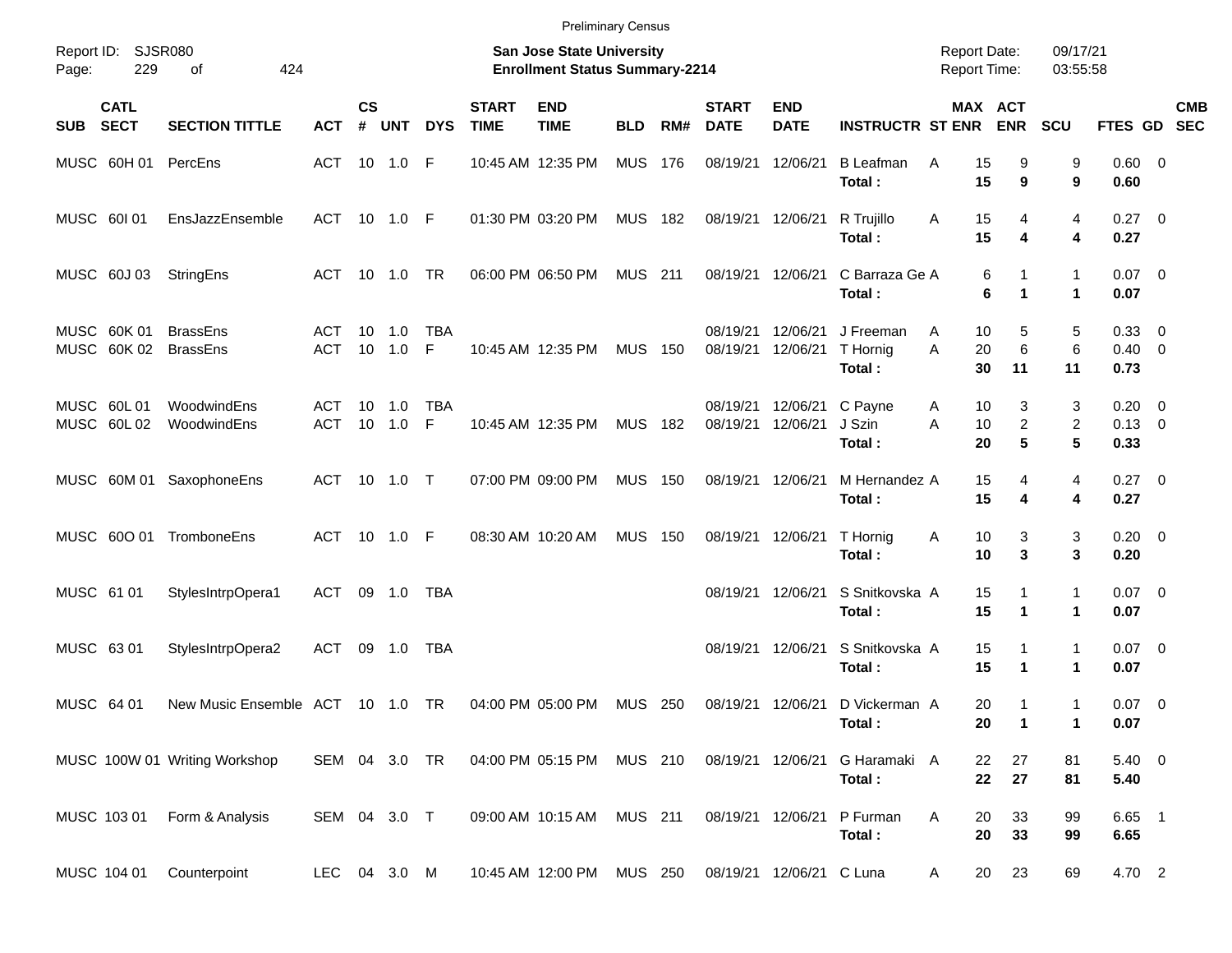|                                              |                                               |                                  |                    |               |                   |                             | <b>Preliminary Census</b>                                          |                        |                            |                             |                           |                                          |                                            |                                                           |                          |                                    |                          |                          |
|----------------------------------------------|-----------------------------------------------|----------------------------------|--------------------|---------------|-------------------|-----------------------------|--------------------------------------------------------------------|------------------------|----------------------------|-----------------------------|---------------------------|------------------------------------------|--------------------------------------------|-----------------------------------------------------------|--------------------------|------------------------------------|--------------------------|--------------------------|
| Report ID: SJSR080<br>230<br>Page:           | 424<br>of                                     |                                  |                    |               |                   |                             | San Jose State University<br><b>Enrollment Status Summary-2214</b> |                        |                            |                             |                           |                                          | <b>Report Date:</b><br><b>Report Time:</b> |                                                           | 09/17/21<br>03:55:58     |                                    |                          |                          |
| <b>CATL</b><br><b>SECT</b><br><b>SUB</b>     | <b>SECTION TITTLE</b>                         | <b>ACT</b>                       | $\mathsf{cs}$<br># | <b>UNT</b>    | <b>DYS</b>        | <b>START</b><br><b>TIME</b> | <b>END</b><br><b>TIME</b>                                          | <b>BLD</b>             | RM#                        | <b>START</b><br><b>DATE</b> | <b>END</b><br><b>DATE</b> | <b>INSTRUCTR ST ENR</b>                  |                                            | MAX ACT<br><b>ENR</b>                                     | <b>SCU</b>               | FTES GD                            |                          | <b>CMB</b><br><b>SEC</b> |
|                                              |                                               |                                  |                    |               |                   |                             |                                                                    |                        |                            |                             |                           | Total:                                   | 20                                         | 23                                                        | 69                       | 4.70                               |                          |                          |
| MUSC 106A01                                  | Jazz Arranging I                              | SEM 04 2.0                       |                    |               | МW                |                             | 10:45 AM 11:35 AM                                                  | MUS 161                |                            | 08/19/21                    | 12/06/21                  | A Lington<br>Total:                      | Α<br>20<br>20                              | 8<br>8                                                    | 16<br>16                 | $1.10 \quad 1$<br>1.10             |                          |                          |
| MUSC 110 01                                  | Bar/Class Mus Histor LEC                      |                                  |                    | 02 3.0        | MW                |                             | 09:00 AM 10:15 AM                                                  | ON                     | <b>LINE</b>                | 08/19/21                    | 12/06/21                  | G Haramaki A<br>Total:                   | 60<br>60                                   | 46<br>46                                                  | 138<br>138               | $9.20 \ 0$<br>9.20                 |                          |                          |
| MUSC 117 01<br>MUSC 117 02                   | Mus Cul Latin Am<br>Mus Cul Latin Am          | LEC.<br><b>LEC</b>               | 01<br>01           | 3.0<br>3.0    | TR.<br>MW         |                             | 09:00 AM 10:15 AM<br>12:30 PM 01:45 PM                             | OΝ<br><b>ON</b>        | LINE<br><b>LINE</b>        | 08/19/21<br>08/19/21        | 12/06/21<br>12/06/21      | A Romero RamA<br>A Romero RanA<br>Total: | 65<br>65<br>130                            | 72<br>67<br>139                                           | 216<br>201<br>417        | $14.40 \ 0$<br>13.45<br>27.85      | $\overline{\phantom{1}}$ |                          |
| MUSC 120 01<br>MUSC 120 02                   | Worlds of Jazz<br>Worlds of Jazz              | LEC.<br><b>LEC</b>               | 01<br>01           | 3.0<br>3.0    | TBA<br><b>TBA</b> |                             |                                                                    | <b>ON</b><br><b>ON</b> | <b>LINE</b><br><b>LINE</b> | 08/19/21<br>08/19/21        | 12/06/21<br>12/06/21      | J Lewis<br>J Lewis<br>Total:             | 70<br>Α<br>A<br>70<br>140                  | 70<br>74<br>144                                           | 210<br>222<br>432        | $14.00 \t 0$<br>14.85<br>28.85     | $\overline{\phantom{1}}$ |                          |
|                                              | MUSC 122A 01 Fund Tech Woodwnds ACT 10 1.0 TR |                                  |                    |               |                   |                             | 07:30 AM 08:20 AM                                                  | MUS 182                |                            |                             | 08/19/21 12/06/21         | M Hernandez A<br>Total:                  | 20<br>20                                   | 21<br>21                                                  | 21<br>21                 | $1.40 \ 0$<br>1.40                 |                          |                          |
|                                              | MUSC 123A 02 Fund Tech Brass                  | ACT                              |                    | 10 1.0        | MW                |                             | 07:30 AM 08:20 AM                                                  | <b>MUS 150</b>         |                            |                             | 08/19/21 12/06/21         | T Hornig<br>Total:                       | 25<br>Α<br>25                              | 26<br>26                                                  | 26<br>26                 | $1.73 \t 0$<br>1.73                |                          |                          |
|                                              | MUSC 125D 01 Fund Tech Percus                 | ACT 09 1.0 F                     |                    |               |                   |                             | 08:00 AM 09:50 AM                                                  | <b>MUS 176</b>         |                            |                             | 08/19/21 12/06/21         | <b>B</b> Leafman<br>Total:               | 15<br>Α<br>15                              | 10<br>10                                                  | 10<br>10                 | $0.67$ 0<br>0.67                   |                          |                          |
|                                              | MUSC 127A 01 Fund Tech Strings                | ACT                              |                    | 10 1.0        | TR                |                             | 12:30 PM 01:20 PM                                                  | <b>MUS</b>             | 160                        | 08/19/21                    | 12/06/21                  | C Barraza Ge A<br>Total:                 | 20<br>20                                   | 23<br>23                                                  | 23<br>23                 | $1.53 \t 0$<br>1.53                |                          |                          |
| MUSC 130A 01 Piano 5<br>MUSC 130A 02 Piano 5 |                                               | <b>SUP</b><br><b>SUP</b>         | 25                 | 2.0<br>25 2.0 | TBA<br><b>TBA</b> |                             |                                                                    |                        |                            | 08/19/21<br>08/19/21        | 12/06/21<br>12/06/21      | N Sultanov<br>Total:                     | Α<br>Α                                     | $\overline{2}$<br>3<br>3<br>$\Omega$<br>6<br>$\mathbf{2}$ | 4<br>0<br>4              | $0.27 \t 0$<br>$0.00 \t 0$<br>0.27 |                          |                          |
| MUSC 130C 01 Piano 7<br>MUSC 130C 02 Piano 7 |                                               | SUP 25 2.0 TBA<br>SUP 25 2.0 TBA |                    |               |                   |                             |                                                                    |                        |                            |                             | 08/19/21 12/06/21 F Levy  | 08/19/21 12/06/21 N Sultanov<br>Total:   | A<br>A                                     | 3<br>$\mathbf{1}$<br>3<br>$6\phantom{a}$<br>$\mathbf{2}$  | 2<br>$\overline{2}$<br>4 | $0.13 \ 0$<br>$0.13 \ 0$<br>0.27   |                          |                          |
| MUSC 130D 01 Piano 8<br>MUSC 130D 02 Piano 8 |                                               | SUP 25 2.0 TBA<br>SUP 25 2.0 TBA |                    |               |                   |                             |                                                                    |                        |                            |                             | 08/19/21 12/06/21 F Levy  | 08/19/21 12/06/21 N Sultanov<br>Total:   | A<br>A                                     | 3<br>3<br>3<br>$\mathbf{1}$<br>6<br>4                     | 6<br>$\overline{2}$<br>8 | $0.40 \ 0$<br>$0.13 \ 0$<br>0.53   |                          |                          |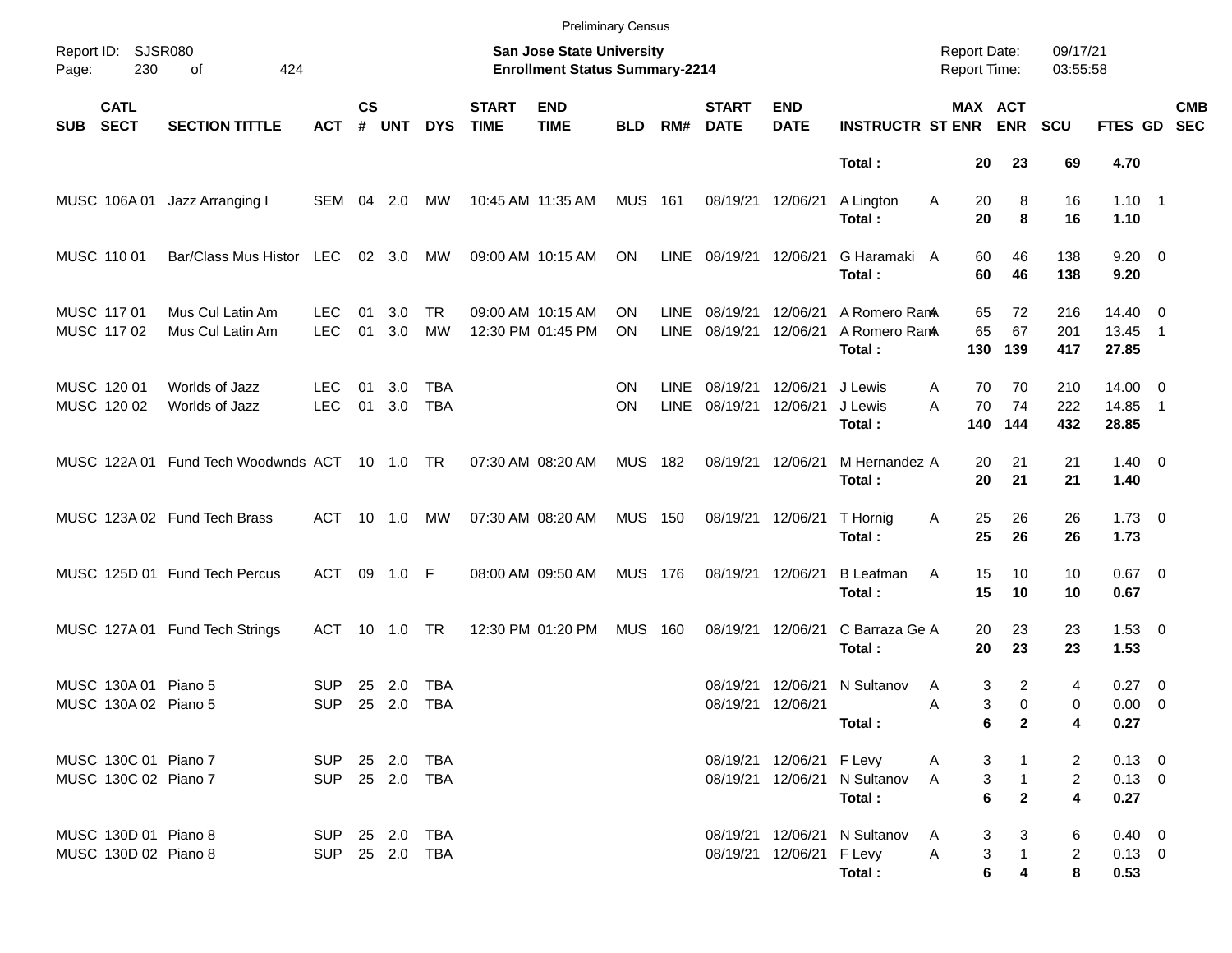|                                    |                       |                |                    |            |            |                             |                                                                           | <b>Preliminary Census</b> |     |                             |                    |                                 |                                            |                       |                      |             |   |                          |
|------------------------------------|-----------------------|----------------|--------------------|------------|------------|-----------------------------|---------------------------------------------------------------------------|---------------------------|-----|-----------------------------|--------------------|---------------------------------|--------------------------------------------|-----------------------|----------------------|-------------|---|--------------------------|
| Report ID: SJSR080<br>231<br>Page: | 424<br>оf             |                |                    |            |            |                             | <b>San Jose State University</b><br><b>Enrollment Status Summary-2214</b> |                           |     |                             |                    |                                 | <b>Report Date:</b><br><b>Report Time:</b> |                       | 09/17/21<br>03:55:58 |             |   |                          |
| <b>CATL</b><br><b>SECT</b><br>SUB  | <b>SECTION TITTLE</b> | <b>ACT</b>     | $\mathsf{cs}$<br># | <b>UNT</b> | <b>DYS</b> | <b>START</b><br><b>TIME</b> | <b>END</b><br><b>TIME</b>                                                 | <b>BLD</b>                | RM# | <b>START</b><br><b>DATE</b> | END<br><b>DATE</b> | <b>INSTRUCTR ST ENR</b>         |                                            | MAX ACT<br><b>ENR</b> | <b>SCU</b>           | FTES GD     |   | <b>CMB</b><br><b>SEC</b> |
| MUSC 133 01                        | Voice                 | <b>SUP</b>     | 25                 | 2.0        | <b>TBA</b> |                             |                                                                           |                           |     | 08/19/21                    | 12/06/21           | S Bengochea A                   |                                            | 3<br>1                | 2                    | 0.13        | 0 |                          |
| MUSC 133 02                        | Voice                 | <b>SUP</b>     | 25                 | 1.0        | <b>TBA</b> |                             |                                                                           |                           |     | 08/19/21                    | 12/06/21           | J Mitchell                      | A                                          | 0<br>3                | 0                    | 0.00        | 0 |                          |
| MUSC 133 03                        | Voice                 | <b>SUP</b>     | 25                 | 2.0        | <b>TBA</b> |                             |                                                                           |                           |     | 08/19/21                    | 12/06/21           | J Scharlach                     | A                                          | 4<br>0                | 0                    | 0.00        | 0 |                          |
| MUSC 133 04                        | Voice                 | <b>SUP</b>     | 25                 | 2.0        | <b>TBA</b> |                             |                                                                           |                           |     | 08/19/21                    | 12/06/21           | J Smucker                       | A                                          | 3<br>-1               | 2                    | 0.13        | 0 |                          |
| MUSC 133 05                        | Voice                 | <b>SUP</b>     | 25                 | 2.0        | <b>TBA</b> |                             |                                                                           |                           |     | 08/19/21                    | 12/06/21           |                                 | A                                          | 3<br>0                | 0                    | 0.00        | 0 |                          |
|                                    |                       |                |                    |            |            |                             |                                                                           |                           |     |                             |                    | Total :                         | 16                                         | $\mathbf{2}$          | 4                    | 0.27        |   |                          |
| MUSC 133A 01 Voice 5               |                       | <b>SUP</b>     | 25                 | 2.0        | <b>TBA</b> |                             |                                                                           |                           |     | 08/19/21                    | 12/06/21           | C Bengochea A                   |                                            | 3<br>3                | 6                    | 0.40        | 0 |                          |
| MUSC 133A 02 Voice 5               |                       | <b>SUP</b>     | 36                 | 2.0        | <b>TBA</b> |                             |                                                                           |                           |     | 08/19/21                    | 12/06/21           | S Bengochea A                   |                                            | 3<br>2                | 4                    | 0.27        | 0 |                          |
| MUSC 133A 03 Voice 5               |                       | <b>SUP</b>     | 25                 | 2.0        | TBA        |                             |                                                                           |                           |     | 08/19/21                    | 12/06/21           | J Mitchell                      | A                                          | 3<br>1                | 2                    | 0.13        | 0 |                          |
| MUSC 133A 04 Voice 5               |                       | <b>SUP</b>     | 25                 | 2.0        | <b>TBA</b> |                             |                                                                           |                           |     | 08/19/21                    | 12/06/21           | J Smucker                       | A                                          | 3<br>3                | 6                    | 0.40        | 0 |                          |
| MUSC 133A 05 Voice 5               |                       | <b>SUP</b>     | 25                 | 2.0        | <b>TBA</b> |                             |                                                                           |                           |     | 08/19/21                    | 12/06/21           | J Scharlach                     | A                                          | 3<br>2                | 4                    | 0.27        | 0 |                          |
| MUSC 133A 06 Voice 5               |                       | <b>SUP</b>     | 25                 | 2.0        | <b>TBA</b> |                             |                                                                           |                           |     | 08/19/21                    | 12/06/21           | P Skinner                       | A                                          | 3<br>$\overline{c}$   | $\overline{4}$       | 0.27        | 0 |                          |
|                                    |                       |                |                    |            |            |                             |                                                                           |                           |     |                             |                    | Total:                          | 18                                         | 13                    | 26                   | 1.73        |   |                          |
| MUSC 133B 01 Voice 6               |                       | <b>SUP</b>     | 25                 | 2.0        | <b>TBA</b> |                             |                                                                           |                           |     |                             | 08/19/21 12/06/21  | C Bengochea A                   |                                            | 3<br>1                | 2                    | 0.13        | 0 |                          |
| MUSC 133B 02 Voice 6               |                       | <b>SUP</b>     | 25                 | 2.0        | <b>TBA</b> |                             |                                                                           |                           |     |                             | 08/19/21 12/06/21  | S Bengochea A                   |                                            | 3<br>$\pmb{0}$        | 0                    | 0.00        | 0 |                          |
|                                    |                       |                |                    |            |            |                             |                                                                           |                           |     |                             |                    | Total:                          |                                            | 6<br>1                | $\mathbf 2$          | 0.13        |   |                          |
| MUSC 133C 01 Voice 7               |                       | <b>SUP</b>     | 25                 | 2.0        | <b>TBA</b> |                             |                                                                           |                           |     | 08/19/21                    | 12/06/21           | J Mitchell                      | A                                          | 3<br>1                | 2                    | 0.13        | 0 |                          |
| MUSC 133C 02 Voice 7               |                       | <b>SUP</b>     | 25                 | 2.0        | <b>TBA</b> |                             |                                                                           |                           |     | 08/19/21                    | 12/06/21           | J Scharlach                     | A                                          | 3<br>2                | 4                    | 0.27        | 0 |                          |
| MUSC 133C 03 Voice 7               |                       | <b>SUP</b>     | 25                 | 2.0        | TBA        |                             |                                                                           |                           |     | 08/19/21                    | 12/06/21           | J Smucker                       | $\overline{A}$                             | 3<br>3                | 6                    | 0.40        | 0 |                          |
| MUSC 133C 04 Voice 7               |                       | <b>SUP</b>     | 25                 | 2.0        | <b>TBA</b> |                             |                                                                           |                           |     | 08/19/21                    | 12/06/21           | S Bengochea A                   |                                            | 3<br>$\mathbf 1$      | 2                    | 0.13        | 0 |                          |
| MUSC 133C 05 Voice 7               |                       | <b>SUP</b>     | 25                 | 2.0        | <b>TBA</b> |                             |                                                                           |                           |     | 08/19/21                    | 12/06/21           | M MohammedA                     |                                            | 3<br>$\mathbf 1$      | 2                    | 0.13        | 0 |                          |
| MUSC 133C 06 Voice 7               |                       | <b>SUP</b>     | 25                 | 1.0        | <b>TBA</b> |                             |                                                                           |                           |     | 08/19/21                    | 12/06/21           | C Bengochea A                   |                                            | 3<br>0                | 0                    | 0.00        | 0 |                          |
| MUSC 133C 07 Voice 7               |                       | <b>SUP</b>     | 25                 | 2.0        | <b>TBA</b> |                             |                                                                           |                           |     |                             | 08/19/21 12/06/21  | C Bengochea A                   |                                            | 3<br>$\mathbf{1}$     | 2                    | 0.13        | 0 |                          |
|                                    |                       |                |                    |            |            |                             |                                                                           |                           |     |                             |                    | Total:                          | 21                                         | 9                     | 18                   | 1.20        |   |                          |
| MUSC 133D 01 Voice 8               |                       | <b>SUP</b>     |                    | 25 2.0     | TBA        |                             |                                                                           |                           |     |                             | 08/19/21 12/06/21  | J Scharlach A                   |                                            | 3<br>4                | 8                    | 0.53        | 0 |                          |
| MUSC 133D 02 Voice 8               |                       | <b>SUP</b>     |                    | 36 2.0     | TBA        |                             |                                                                           |                           |     |                             |                    | 08/19/21 12/06/21 S Bengochea A |                                            | 3<br>5                | 6                    | $0.40 \ 0$  |   |                          |
| MUSC 133D 03 Voice 8               |                       | <b>SUP</b>     |                    | 25 2.0     | TBA        |                             |                                                                           |                           |     |                             |                    | 08/19/21 12/06/21 J Mitchell    | A                                          | 3<br>1                | 2                    | $0.13 \ 0$  |   |                          |
| MUSC 133D 04 Voice 8               |                       | <b>SUP</b>     |                    | 25 2.0     | TBA        |                             |                                                                           |                           |     |                             |                    | 08/19/21 12/06/21 J Smucker     | A                                          | 3<br>0                | 0                    | $0.00 \t 0$ |   |                          |
| MUSC 133D 05 Voice 8               |                       | SUP 25 1.0 TBA |                    |            |            |                             |                                                                           |                           |     |                             |                    | 08/19/21 12/06/21 S Bengochea A |                                            | 3<br>$\mathbf 1$      | 1                    | $0.07$ 0    |   |                          |
|                                    |                       |                |                    |            |            |                             |                                                                           |                           |     |                             |                    | Total:                          | 17                                         | 9                     | 17                   | 1.13        |   |                          |
| MUSC 134 01                        | Strings               | SUP 25 2.0 TBA |                    |            |            |                             |                                                                           |                           |     |                             |                    | 08/19/21 12/06/21 M Dahlberg A  |                                            | 3<br>$\boldsymbol{0}$ | 0                    | $0.00 \t 0$ |   |                          |
|                                    |                       |                |                    |            |            |                             |                                                                           |                           |     |                             |                    | Total:                          |                                            | 3<br>$\mathbf 0$      | 0                    | 0.00        |   |                          |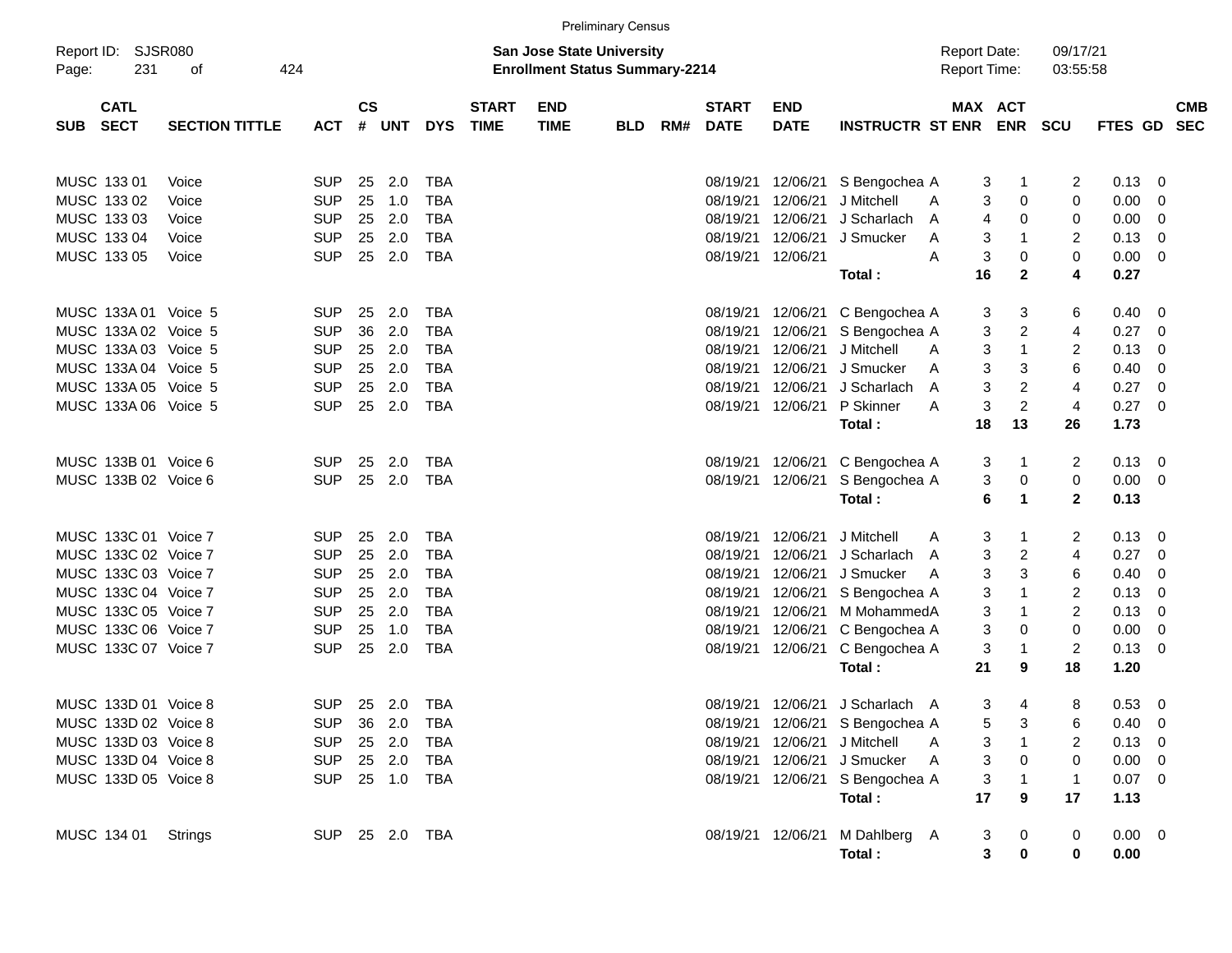|          |                                                  |                                                      |                          |               |                |                          |                             |                                                                           | <b>Preliminary Census</b> |     |                             |                                        |                                        |                                            |                                                     |                                       |                        |                                  |
|----------|--------------------------------------------------|------------------------------------------------------|--------------------------|---------------|----------------|--------------------------|-----------------------------|---------------------------------------------------------------------------|---------------------------|-----|-----------------------------|----------------------------------------|----------------------------------------|--------------------------------------------|-----------------------------------------------------|---------------------------------------|------------------------|----------------------------------|
| Page:    | Report ID: SJSR080<br>232                        | 424<br>οf                                            |                          |               |                |                          |                             | <b>San Jose State University</b><br><b>Enrollment Status Summary-2214</b> |                           |     |                             |                                        |                                        | <b>Report Date:</b><br><b>Report Time:</b> |                                                     | 09/17/21<br>03:55:58                  |                        |                                  |
| SUB SECT | <b>CATL</b>                                      | <b>SECTION TITTLE</b>                                | <b>ACT</b>               | $\mathsf{cs}$ | # UNT          | <b>DYS</b>               | <b>START</b><br><b>TIME</b> | <b>END</b><br><b>TIME</b>                                                 | <b>BLD</b>                | RM# | <b>START</b><br><b>DATE</b> | <b>END</b><br><b>DATE</b>              | INSTRUCTR ST ENR ENR SCU               |                                            | MAX ACT                                             |                                       | <b>FTES GD</b>         | <b>CMB</b><br><b>SEC</b>         |
|          | MUSC 134A 02 Strings 5<br>MUSC 134A 04 Strings 5 |                                                      | <b>SUP</b><br><b>SUP</b> | 36<br>36      | 2.0<br>2.0     | TBA<br><b>TBA</b>        |                             |                                                                           |                           |     | 08/19/21<br>08/19/21        | 12/06/21<br>12/06/21                   | M Dahlberg<br>S Lin                    | 3<br>A<br>3<br>A                           | 1<br>$\mathbf{1}$                                   | 2<br>$\overline{c}$                   | 0.13<br>0.13           | $\overline{0}$<br>0              |
|          | MUSC 134A 06 Strings 5                           |                                                      | <b>SUP</b>               | 36            | 2.0            | <b>TBA</b>               |                             |                                                                           |                           |     |                             | 08/19/21 12/06/21                      | C Barraza Ge A<br>Total:               | 9                                          | 3<br>$\mathbf{1}$<br>3                              | $\overline{2}$<br>6                   | 0.13<br>0.40           | $\overline{0}$                   |
|          | MUSC 134B 01 Strings 6<br>MUSC 134B 02 Strings 6 |                                                      | <b>SUP</b><br><b>SUP</b> | 36<br>36      | 2.0<br>2.0     | TBA<br><b>TBA</b>        |                             |                                                                           |                           |     |                             | 08/19/21 12/06/21<br>08/19/21 12/06/21 | S Lin                                  | A<br>3<br>A                                | 3<br>0                                              | 0                                     | 0.00<br>0.00           | $\overline{0}$<br>$\overline{0}$ |
|          |                                                  |                                                      |                          |               |                |                          |                             |                                                                           |                           |     |                             |                                        | Total:                                 | $6\phantom{1}6$                            | 0<br>$\mathbf 0$                                    | 0<br>0                                | 0.00                   |                                  |
|          | MUSC 134C 01 Strings 7<br>MUSC 134C 02 Strings 7 |                                                      | <b>SUP</b><br><b>SUP</b> | 25<br>36      | 2.0<br>2.0     | TBA<br><b>TBA</b>        |                             |                                                                           |                           |     |                             | 08/19/21 12/06/21<br>08/19/21 12/06/21 | <b>B</b> Moyer<br>M Dahlberg<br>Total: | A<br>3<br>A<br>6                           | 3<br>1<br>$\mathbf{1}$<br>$\mathbf 2$               | $\overline{2}$<br>$\overline{2}$<br>4 | 0.13<br>0.13<br>0.27   | $\overline{0}$<br>$\overline{0}$ |
|          | MUSC 134D 01 Strings 8                           |                                                      | <b>SUP</b>               | 36            | 2.0            | TBA                      |                             |                                                                           |                           |     |                             | 08/19/21 12/06/21                      | Total:                                 | Α<br>3                                     | 3<br>0<br>0                                         | 0<br>0                                | $0.00 \t 0$<br>0.00    |                                  |
|          | MUSC 135 01                                      | Woodwinds                                            | <b>SUP</b>               | 25            | 2.0            | TBA                      |                             |                                                                           |                           |     |                             | 08/19/21 12/06/21                      | J Szin<br>Total:                       | A                                          | 3<br>1<br>3<br>1                                    | $\overline{c}$<br>$\mathbf{2}$        | $0.13 \quad 0$<br>0.13 |                                  |
|          |                                                  | MUSC 135A 01 Woodwinds 5                             | <b>SUP</b>               | 25            | 2.0            | <b>TBA</b>               |                             |                                                                           |                           |     | 08/19/21                    | 12/06/21                               | Y Chou                                 | A                                          | 2<br>3                                              | 4                                     | 0.27                   | $\overline{0}$                   |
|          |                                                  | MUSC 135A 02 Woodwinds 5                             | <b>SUP</b>               | 36            | 2.0            | <b>TBA</b>               |                             |                                                                           |                           |     | 08/19/21                    | 12/06/21                               | L Griffiths                            | 3<br>Α                                     | $\mathbf{1}$                                        | $\overline{c}$                        | 0.13                   | 0                                |
|          |                                                  | MUSC 135A 03 Woodwinds 5                             | <b>SUP</b>               | 25            | 2.0            | <b>TBA</b>               |                             |                                                                           |                           |     |                             | 08/19/21 12/06/21                      | C Payne                                | 3<br>Α                                     | $\mathbf{1}$                                        | $\overline{c}$                        | 0.13                   | 0                                |
|          |                                                  | MUSC 135A 04 Woodwinds 5<br>MUSC 135A 05 Woodwinds 5 | <b>SUP</b><br><b>SUP</b> | 25<br>25      | 2.0<br>2.0     | <b>TBA</b><br><b>TBA</b> |                             |                                                                           |                           |     | 08/19/21                    | 12/06/21<br>08/19/21 12/06/21          | J Szin<br>M Hernandez A                | 3<br>A<br>3                                | $\overline{c}$<br>0                                 | $\overline{4}$<br>0                   | 0.27<br>0.00           | 0<br>0                           |
|          |                                                  |                                                      |                          |               |                |                          |                             |                                                                           |                           |     |                             |                                        | Total:                                 | 15                                         | 6                                                   | 12                                    | 0.80                   |                                  |
|          |                                                  | MUSC 135B 01 Woodwinds 6                             | <b>SUP</b>               | 25            | 2.0            | TBA                      |                             |                                                                           |                           |     |                             | 08/19/21 12/06/21                      | Total:                                 | 3<br>Α                                     | 0<br>3<br>$\mathbf 0$                               | 0<br>0                                | 0.00<br>0.00           | $\overline{\mathbf{0}}$          |
|          |                                                  | MUSC 135C 01 Woodwinds 7                             | <b>SUP</b>               |               | 36 2.0         | TBA                      |                             |                                                                           |                           |     |                             | 08/19/21 12/06/21 Y Chou               |                                        | A                                          | 3<br>$\mathbf{1}$                                   | $\overline{2}$                        | 0.13                   | $\overline{0}$                   |
|          |                                                  | MUSC 135C 02 Woodwinds 7                             |                          |               | SUP 36 2.0 TBA |                          |                             |                                                                           |                           |     |                             | 08/19/21 12/06/21 C Payne              |                                        | A                                          | 3<br>$\mathbf{1}$                                   | $\overline{2}$                        | $0.13 \quad 0$         |                                  |
|          |                                                  | MUSC 135C 03 Woodwinds 7                             |                          |               | SUP 25 2.0 TBA |                          |                             |                                                                           |                           |     |                             | 08/19/21 12/06/21 J Szin               |                                        | A                                          | 3<br>$\overline{a}$                                 | 4                                     | $0.30$ 1               |                                  |
|          |                                                  |                                                      |                          |               |                |                          |                             |                                                                           |                           |     |                             |                                        | Total:                                 | 9                                          | 4                                                   | 8                                     | 0.57                   |                                  |
|          |                                                  | MUSC 135D 01 Woodwinds 8                             | SUP 25 2.0               |               |                | TBA                      |                             |                                                                           |                           |     |                             | 08/19/21 12/06/21 C Payne              |                                        | A                                          | 3                                                   | 2                                     | $0.13 \quad 0$         |                                  |
|          |                                                  | MUSC 135D 02 Woodwinds 8                             | <b>SUP</b>               |               | 25 2.0         | TBA                      |                             |                                                                           |                           |     |                             |                                        | 08/19/21 12/06/21 M Hernandez A        |                                            | 3<br>$\mathbf{1}$                                   | 2                                     | $0.13 \quad 0$         |                                  |
|          |                                                  | MUSC 135D 03 Woodwinds 8                             |                          |               | SUP 25 2.0 TBA |                          |                             |                                                                           |                           |     |                             | 08/19/21 12/06/21 R Furuta             | Total:                                 | A                                          | $\overline{c}$<br>$\mathbf{1}$<br>8<br>$\mathbf{3}$ | $\overline{2}$<br>6                   | $0.13 \quad 0$<br>0.40 |                                  |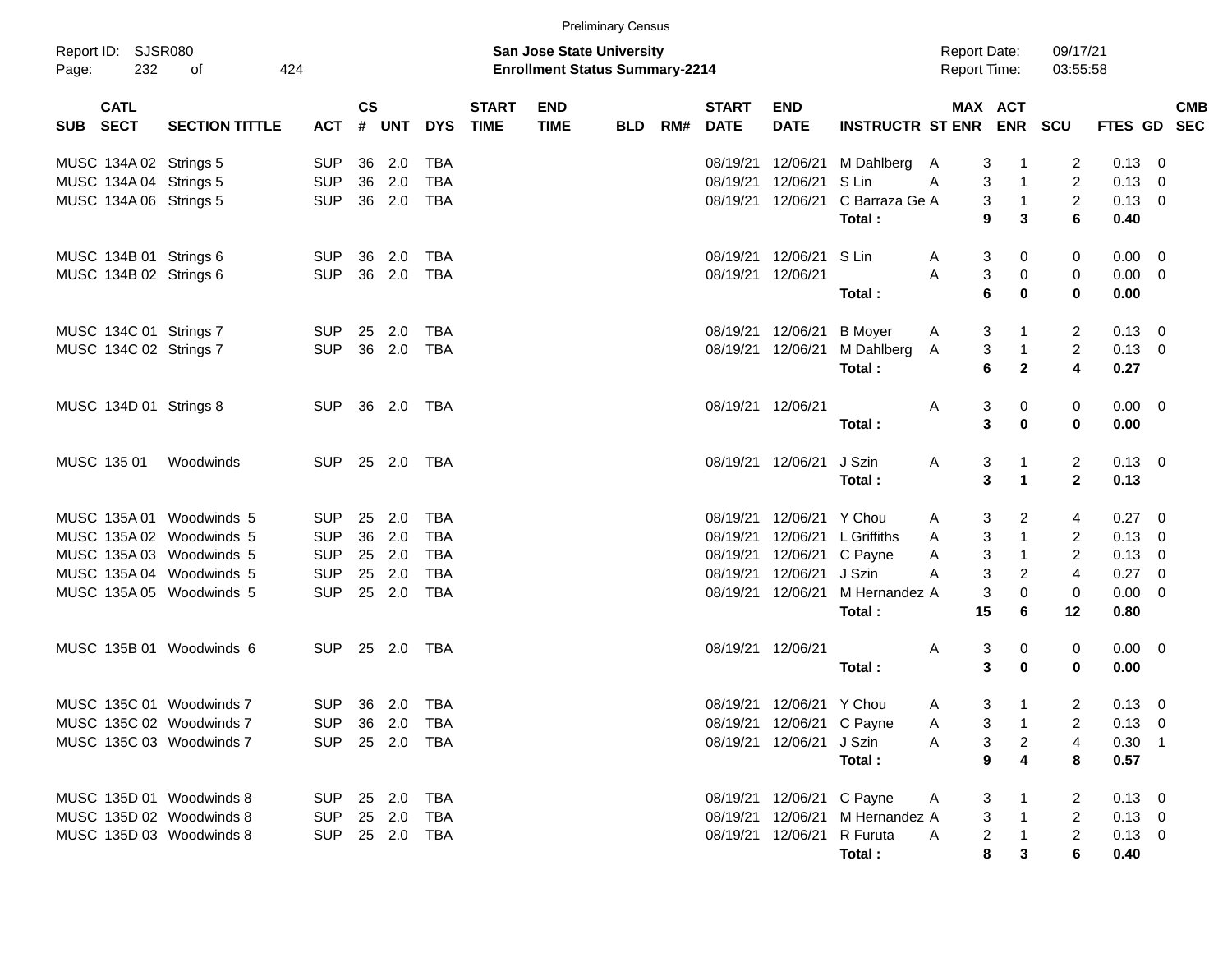|       |                           |                           |                |               |                |            |                             |                                                                           | <b>Preliminary Census</b> |     |                             |                           |                               |                                            |                                 |                         |                |                          |
|-------|---------------------------|---------------------------|----------------|---------------|----------------|------------|-----------------------------|---------------------------------------------------------------------------|---------------------------|-----|-----------------------------|---------------------------|-------------------------------|--------------------------------------------|---------------------------------|-------------------------|----------------|--------------------------|
| Page: | Report ID: SJSR080<br>233 | οf<br>424                 |                |               |                |            |                             | <b>San Jose State University</b><br><b>Enrollment Status Summary-2214</b> |                           |     |                             |                           |                               | <b>Report Date:</b><br><b>Report Time:</b> |                                 | 09/17/21<br>03:55:58    |                |                          |
|       | <b>CATL</b><br>SUB SECT   | <b>SECTION TITTLE</b>     | <b>ACT</b>     | $\mathsf{cs}$ | # UNT          | <b>DYS</b> | <b>START</b><br><b>TIME</b> | <b>END</b><br><b>TIME</b>                                                 | BLD                       | RM# | <b>START</b><br><b>DATE</b> | <b>END</b><br><b>DATE</b> | <b>INSTRUCTR ST ENR</b>       |                                            | MAX ACT                         | ENR SCU                 | <b>FTES GD</b> | <b>CMB</b><br><b>SEC</b> |
|       | MUSC 136 01               | <b>Brass</b>              | <b>SUP</b>     | 25            | 2.0            | <b>TBA</b> |                             |                                                                           |                           |     | 08/19/21                    | 12/06/21                  | C Smith Fran A                |                                            | 3<br>-1                         | 2                       | $0.13 \ 0$     |                          |
|       | MUSC 136 02               | <b>Brass</b>              | <b>SUP</b>     |               | 25 2.0         | TBA        |                             |                                                                           |                           |     | 08/19/21                    | 12/06/21                  | T Hornig                      | A                                          | 0<br>3                          | $\mathbf 0$             | $0.00 \t 0$    |                          |
|       |                           |                           |                |               |                |            |                             |                                                                           |                           |     |                             |                           | Total:                        |                                            | 6<br>$\blacktriangleleft$       | $\mathbf{2}$            | 0.13           |                          |
|       | MUSC 136B 02 Brass 5      |                           | <b>SUP</b>     | 36            | 2.0            | <b>TBA</b> |                             |                                                                           |                           |     | 08/19/21                    | 12/06/21                  | F Byram                       | A                                          | 3<br>-1                         | 2                       | $0.13 \quad 0$ |                          |
|       | MUSC 136B 03 Brass 5      |                           | <b>SUP</b>     | 25            | 2.0            | <b>TBA</b> |                             |                                                                           |                           |     | 08/19/21                    | 12/06/21                  | J Freeman                     | A                                          | 3<br>5                          | 10                      | 0.67           | $\overline{\phantom{0}}$ |
|       | MUSC 136B 04 Brass 5      |                           | <b>SUP</b>     | 36            | 2.0            | TBA        |                             |                                                                           |                           |     | 08/19/21                    | 12/06/21                  |                               | A                                          | 3<br>$\Omega$                   | $\mathbf 0$             | $0.00 \t 0$    |                          |
|       | MUSC 136B 05 Brass 5      |                           | <b>SUP</b>     |               | 25 2.0         | <b>TBA</b> |                             |                                                                           |                           |     | 08/19/21                    | 12/06/21                  | T Hornig                      | A                                          | $\ensuremath{\mathsf{3}}$<br>3  | 6                       | $0.40 \ 0$     |                          |
|       |                           |                           |                |               |                |            |                             |                                                                           |                           |     |                             |                           | Total:                        | 12                                         | 9                               | 18                      | 1.20           |                          |
|       | MUSC 136C 01 Brass 6      |                           | SUP.           | 25            | 2.0            | <b>TBA</b> |                             |                                                                           |                           |     | 08/19/21                    | 12/06/21                  | F Byram                       | A                                          | 3<br>0                          | 0                       | $0.00 \t 0$    |                          |
|       | MUSC 136C 02 Brass 6      |                           | <b>SUP</b>     |               | 25 2.0         | <b>TBA</b> |                             |                                                                           |                           |     |                             | 08/19/21 12/06/21         |                               | A                                          | 3<br>$\pmb{0}$                  | 0                       | $0.00 \t 0$    |                          |
|       |                           |                           |                |               |                |            |                             |                                                                           |                           |     |                             |                           | Total:                        |                                            | 6<br>$\bf{0}$                   | 0                       | 0.00           |                          |
|       | MUSC 136D 01 Brass 7      |                           | <b>SUP</b>     | 36            | 2.0            | <b>TBA</b> |                             |                                                                           |                           |     | 08/19/21                    | 12/06/21                  | F Byram                       | A                                          | 3<br>$\overline{2}$             | 4                       | 0.27           | - 0                      |
|       | MUSC 136D 02 Brass 7      |                           | <b>SUP</b>     | 36            | 2.0            | <b>TBA</b> |                             |                                                                           |                           |     | 08/19/21                    | 12/06/21                  | J Freeman                     | A                                          | $\overline{c}$<br>3             | 4                       | 0.27           | - 0                      |
|       | MUSC 136D 03 Brass 7      |                           | <b>SUP</b>     | 25            | 2.0            | <b>TBA</b> |                             |                                                                           |                           |     | 08/19/21                    | 12/06/21                  | T Hornig                      | A                                          | 3<br>$\mathbf{1}$               | 2                       | $0.13 \ 0$     |                          |
|       | MUSC 136D 04 Brass 7      |                           | <b>SUP</b>     | 25            | 2.0            | <b>TBA</b> |                             |                                                                           |                           |     | 08/19/21                    | 12/06/21                  | C Smith Fran A                |                                            | 3<br>$\mathbf 1$                | $\boldsymbol{2}$        | $0.13 \ 0$     |                          |
|       |                           |                           |                |               |                |            |                             |                                                                           |                           |     |                             |                           | Total:                        | 12                                         | 6                               | 12                      | 0.80           |                          |
|       | MUSC 136E 01 Brass 8      |                           | SUP.           | 25            | 2.0            | TBA        |                             |                                                                           |                           |     | 08/19/21                    | 12/06/21                  | C Smith Fran A                |                                            | 3<br>2                          | 4                       | $0.27 \quad 0$ |                          |
|       | MUSC 136E 02 Brass 8      |                           | <b>SUP</b>     |               | 25 2.0         | TBA        |                             |                                                                           |                           |     | 08/19/21                    | 12/06/21                  | T Hornig                      | A                                          | $\mathbf{1}$<br>3               | $\overline{\mathbf{c}}$ | $0.13 \ 0$     |                          |
|       |                           |                           |                |               |                |            |                             |                                                                           |                           |     |                             |                           | Total:                        |                                            | 6<br>3                          | 6                       | 0.40           |                          |
|       | MUSC 137 01               | Percussion                | <b>SUP</b>     |               | 25 2.0         | TBA        |                             |                                                                           |                           |     |                             | 08/19/21 12/06/21         |                               | A                                          | 3<br>0                          | 0                       | $0.00 \t 0$    |                          |
|       |                           |                           |                |               |                |            |                             |                                                                           |                           |     |                             |                           | Total:                        |                                            | 3<br>$\bf{0}$                   | 0                       | 0.00           |                          |
|       |                           | MUSC 137A 02 Percussion 5 | <b>SUP</b>     |               | 36 2.0         | TBA        |                             |                                                                           |                           |     |                             | 08/19/21 12/06/21         | B Leafman                     | A                                          | 3<br>1                          | 2                       | $0.13 \quad 0$ |                          |
|       |                           |                           |                |               |                |            |                             |                                                                           |                           |     |                             |                           | Total:                        |                                            | 3<br>$\mathbf 1$                | $\mathbf{2}$            | 0.13           |                          |
|       |                           | MUSC 137B 01 Percussion 6 |                |               | SUP 36 2.0 TBA |            |                             |                                                                           |                           |     |                             |                           | 08/19/21 12/06/21 B Leafman A |                                            | 3<br>$\overline{\phantom{0}}$ 1 |                         | $0.13 \ 0$     |                          |
|       |                           |                           |                |               |                |            |                             |                                                                           |                           |     |                             |                           | Total:                        |                                            | 3<br>$\mathbf 1$                | $\mathbf{2}$            | 0.13           |                          |
|       |                           |                           |                |               |                |            |                             |                                                                           |                           |     |                             |                           |                               |                                            |                                 |                         |                |                          |
|       |                           | MUSC 137C 02 Percussion 7 | SUP 36 2.0 TBA |               |                |            |                             |                                                                           |                           |     |                             |                           | 08/19/21 12/06/21 B Leafman A |                                            | $\mathbf{0}$<br>3               | 0                       | $0.00 \t 0$    |                          |
|       |                           |                           |                |               |                |            |                             |                                                                           |                           |     |                             |                           | Total:                        |                                            | 3<br>$\bf{0}$                   | 0                       | 0.00           |                          |
|       |                           | MUSC 137D 01 Percussion 8 | SUP 25 2.0 TBA |               |                |            |                             |                                                                           |                           |     |                             | 08/19/21 12/06/21         |                               | A                                          | 0<br>3                          | 0                       | $0.00 \t 0$    |                          |
|       |                           |                           |                |               |                |            |                             |                                                                           |                           |     |                             |                           | Total:                        |                                            | $\mathbf{3}$<br>0               | 0                       | 0.00           |                          |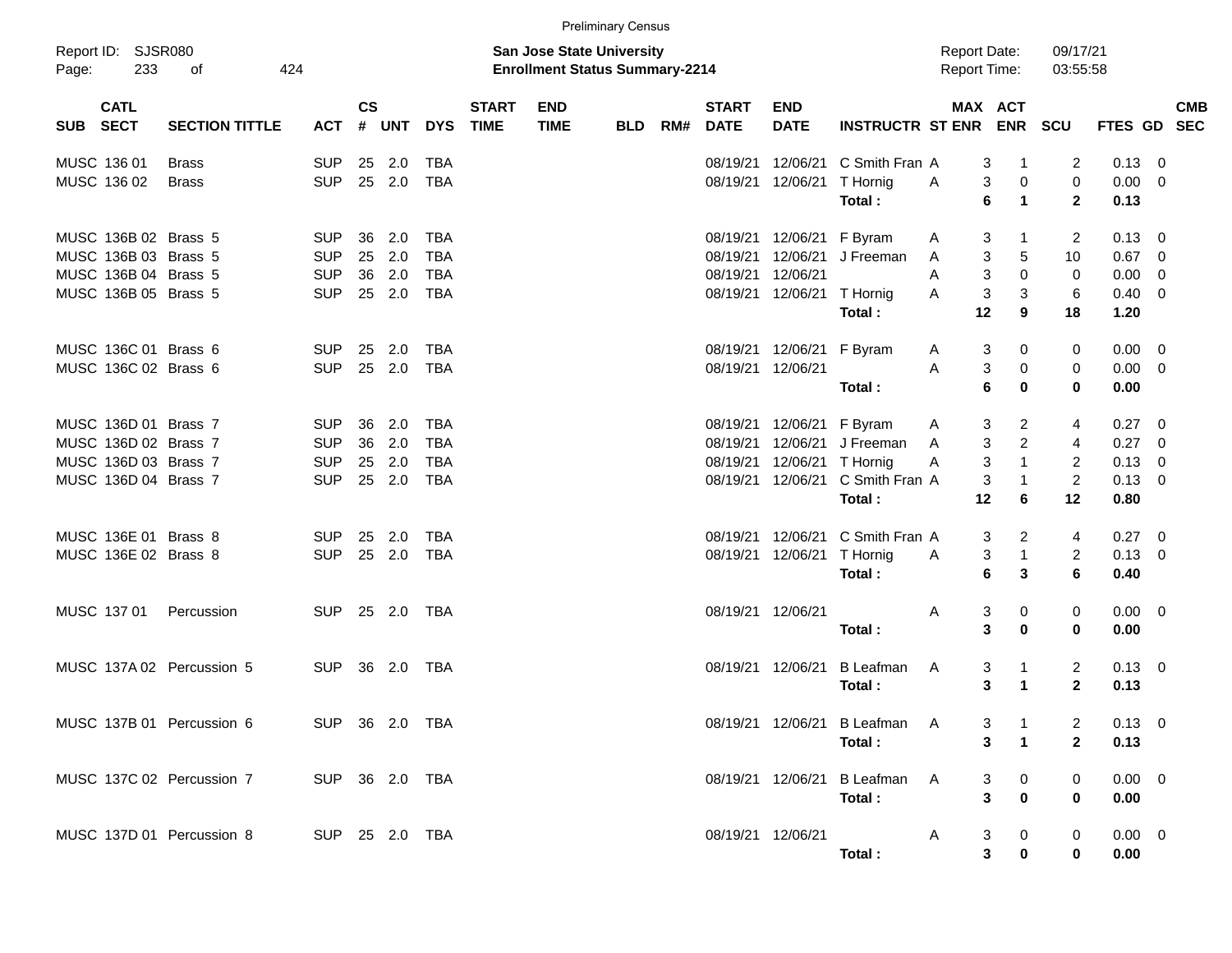|                     |                            |                             |            |                    |              |                |                             |                                                                           | <b>Preliminary Census</b> |     |                             |                           |                         |                                            |                       |                      |                |                           |
|---------------------|----------------------------|-----------------------------|------------|--------------------|--------------|----------------|-----------------------------|---------------------------------------------------------------------------|---------------------------|-----|-----------------------------|---------------------------|-------------------------|--------------------------------------------|-----------------------|----------------------|----------------|---------------------------|
| Report ID:<br>Page: | 234                        | SJSR080<br>οf               | 424        |                    |              |                |                             | <b>San Jose State University</b><br><b>Enrollment Status Summary-2214</b> |                           |     |                             |                           |                         | <b>Report Date:</b><br><b>Report Time:</b> |                       | 09/17/21<br>03:55:58 |                |                           |
| <b>SUB</b>          | <b>CATL</b><br><b>SECT</b> | <b>SECTION TITTLE</b>       | <b>ACT</b> | $\mathsf{cs}$<br># | <b>UNT</b>   | <b>DYS</b>     | <b>START</b><br><b>TIME</b> | <b>END</b><br><b>TIME</b>                                                 | <b>BLD</b>                | RM# | <b>START</b><br><b>DATE</b> | <b>END</b><br><b>DATE</b> | <b>INSTRUCTR ST ENR</b> |                                            | MAX ACT<br><b>ENR</b> | <b>SCU</b>           |                | <b>CMB</b><br>FTES GD SEC |
|                     |                            | MUSC 138B 01 Composition 5  | <b>SUP</b> | 25                 | 2.0          | <b>TBA</b>     |                             |                                                                           |                           |     | 08/19/21                    | 12/06/21                  | P Furman                | Α                                          | 0<br>3                | 0                    | 0.00           | - 0                       |
|                     |                            | MUSC 138B 02 Composition 5  | <b>SUP</b> | 25                 | 2.0          | <b>TBA</b>     |                             |                                                                           |                           |     | 08/19/21                    | 12/06/21                  |                         | A                                          | 3<br>0                | 0                    | 0.00           | $\overline{0}$            |
|                     |                            |                             |            |                    |              |                |                             |                                                                           |                           |     |                             |                           | Total:                  | 6                                          | $\bf{0}$              | $\bf{0}$             | 0.00           |                           |
|                     |                            | MUSC 138C 01 Composition 6  | <b>SUP</b> | 36                 | 2.0          | <b>TBA</b>     |                             |                                                                           |                           |     | 08/19/21                    | 12/06/21                  | P Furman                | A                                          | 3<br>0                | 0                    | 0.00           | $\overline{\mathbf{0}}$   |
|                     |                            | MUSC 138C 02 Composition 6  | <b>SUP</b> | 36                 | 2.0          | <b>TBA</b>     |                             |                                                                           |                           |     | 08/19/21                    | 12/06/21                  |                         | A                                          | 3<br>0                | 0                    | $0.00 \t 0$    |                           |
|                     |                            |                             |            |                    |              |                |                             |                                                                           |                           |     |                             |                           | Total:                  | 6                                          | $\bf{0}$              | $\bf{0}$             | 0.00           |                           |
|                     |                            | MUSC 138D 01 Composition 7  | <b>SUP</b> | 36                 | 2.0          | <b>TBA</b>     |                             |                                                                           |                           |     | 08/19/21                    | 12/06/21                  | P Furman                | A                                          | 3<br>-1               | 2                    | 0.13           | $\overline{0}$            |
|                     |                            | MUSC 138D 02 Composition 7  | <b>SUP</b> | 36                 | 2.0          | <b>TBA</b>     |                             |                                                                           |                           |     | 08/19/21                    | 12/06/21                  | C Luna                  | A                                          | 3<br>0                | $\pmb{0}$            | 0.00           | $\overline{0}$            |
|                     |                            |                             |            |                    |              |                |                             |                                                                           |                           |     |                             |                           | Total:                  | 6                                          | $\mathbf 1$           | $\mathbf{2}$         | 0.13           |                           |
|                     |                            | MUSC 138E 01 Composition 8  | <b>SUP</b> | 36                 | 2.0          | <b>TBA</b>     |                             |                                                                           |                           |     | 08/19/21                    | 12/06/21                  | P Furman                | A                                          | 2<br>3                | 4                    | 0.27           | $\overline{0}$            |
|                     |                            | MUSC 138E 02 Composition 8  | <b>SUP</b> | 25                 | 2.0          | <b>TBA</b>     |                             |                                                                           |                           |     | 08/19/21                    | 12/06/21                  |                         | A                                          | 3<br>0                | $\pmb{0}$            | 0.00           | $\overline{0}$            |
|                     |                            |                             |            |                    |              |                |                             |                                                                           |                           |     |                             |                           | Total:                  | 6                                          | $\mathbf{2}$          | 4                    | 0.27           |                           |
|                     | MUSC 139A 01               | Jazz Studies 5              | <b>SUP</b> | 36                 | 2.0          | <b>TBA</b>     |                             |                                                                           |                           |     | 08/19/21                    | 12/06/21                  | R Vandivier             | A                                          | 3<br>-1               | 2                    | 0.13           | - 0                       |
|                     | MUSC 139A 02               | Jazz Studies 5              | <b>SUP</b> | 36                 | 2.0          | <b>TBA</b>     |                             |                                                                           |                           |     | 08/19/21                    | 12/06/21                  | A Lington               | A                                          | 3<br>$\overline{c}$   | $\overline{4}$       | 0.27           | $\overline{0}$            |
|                     | MUSC 139A03                | Jazz Studies 5              | <b>SUP</b> | 36                 | 2.0          | <b>TBA</b>     |                             |                                                                           |                           |     | 08/19/21                    | 12/06/21                  | J Gove                  | Α                                          | 3<br>$\mathbf{1}$     | 2                    | 0.13           | $\overline{0}$            |
|                     | MUSC 139A 04               | Jazz Studies 5              | <b>SUP</b> | 25                 | 1.0          | <b>TBA</b>     |                             |                                                                           |                           |     | 08/19/21                    | 12/06/21                  | K Geisick               | A                                          | 3<br>-1               | $\mathbf{1}$         | 0.07           | $\overline{0}$            |
|                     |                            |                             |            |                    |              |                |                             |                                                                           |                           |     |                             |                           | Total:                  | 12                                         | $5\phantom{1}$        | 9                    | 0.60           |                           |
|                     |                            | MUSC 139B 01 Jazz Studies 6 | <b>SUP</b> |                    | 25 2.0       | TBA            |                             |                                                                           |                           |     | 08/19/21                    | 12/06/21                  | D Robbins               | A                                          | $\overline{c}$<br>3   | 4                    | 0.27           | $\overline{\phantom{0}}$  |
|                     |                            |                             |            |                    |              |                |                             |                                                                           |                           |     |                             |                           | Total:                  |                                            | $\mathbf 2$<br>3      | 4                    | 0.27           |                           |
|                     |                            | MUSC 139C 01 Jazz Studies 7 | <b>SUP</b> | 25                 | 2.0          | <b>TBA</b>     |                             |                                                                           |                           |     | 08/19/21                    | 12/06/21                  | R Vandivier             | A                                          | 2<br>3                | 4                    | 0.27           | $\overline{\mathbf{0}}$   |
|                     |                            | MUSC 139C 02 Jazz Studies 7 | <b>SUP</b> | 25                 | 2.0          | <b>TBA</b>     |                             |                                                                           |                           |     | 08/19/21                    | 12/06/21                  | A Lington               | A                                          | 3<br>3                | 6                    | 0.40           | $\overline{0}$            |
|                     |                            | MUSC 139C 03 Jazz Studies 7 | <b>SUP</b> | 25                 | 2.0          | <b>TBA</b>     |                             |                                                                           |                           |     | 08/19/21                    | 12/06/21                  | J Lewis                 | A                                          | 3<br>0                | 0                    | 0.00           | $\overline{0}$            |
|                     |                            | MUSC 139C 04 Jazz Studies 7 | <b>SUP</b> | 25                 | 2.0          | <b>TBA</b>     |                             |                                                                           |                           |     | 08/19/21                    | 12/06/21                  |                         | 3<br>Α                                     | 0                     | 0                    | 0.00           | 0                         |
|                     |                            | MUSC 139C 07 Jazz Studies 7 | <b>SUP</b> | 25                 | 2.0          | <b>TBA</b>     |                             |                                                                           |                           |     | 08/19/21                    | 12/06/21                  |                         | A                                          | 3<br>$\Omega$         | 0                    | 0.00           | 0                         |
|                     |                            |                             |            |                    |              |                |                             |                                                                           |                           |     |                             |                           | Total:                  | 15                                         | ${\bf 5}$             | 10                   | 0.67           |                           |
|                     |                            | MUSC 139D 01 Jazz Studies 8 |            |                    |              | SUP 36 2.0 TBA |                             |                                                                           |                           |     |                             | 08/19/21 12/06/21         | R Vandivier A           |                                            | 3<br>3                | 6                    | $0.40 \quad 0$ |                           |
|                     |                            |                             |            |                    |              |                |                             |                                                                           |                           |     |                             |                           | Total:                  |                                            | $\mathbf{3}$<br>3     | $\bf 6$              | 0.40           |                           |
|                     | MUSC 142 01                | Art Song Rep                | <b>ACT</b> |                    | 1.0          |                |                             |                                                                           |                           |     |                             |                           |                         | X                                          | 0<br>0                | 0                    | $0.00 \t 0$    |                           |
|                     |                            |                             |            |                    |              |                |                             |                                                                           |                           |     |                             |                           | Total:                  |                                            | $\pmb{0}$<br>0        | 0                    | 0.00           |                           |
|                     | MUSC 143 01                | CollabKeyPerf               |            |                    | ACT 09 1.0 F |                |                             | 10:00 AM 11:50 AM                                                         | <b>MUS 161</b>            |     |                             | 08/19/21 12/06/21         | S Snitkovska A          | 15                                         | 5                     | 5                    | $0.37$ 2       |                           |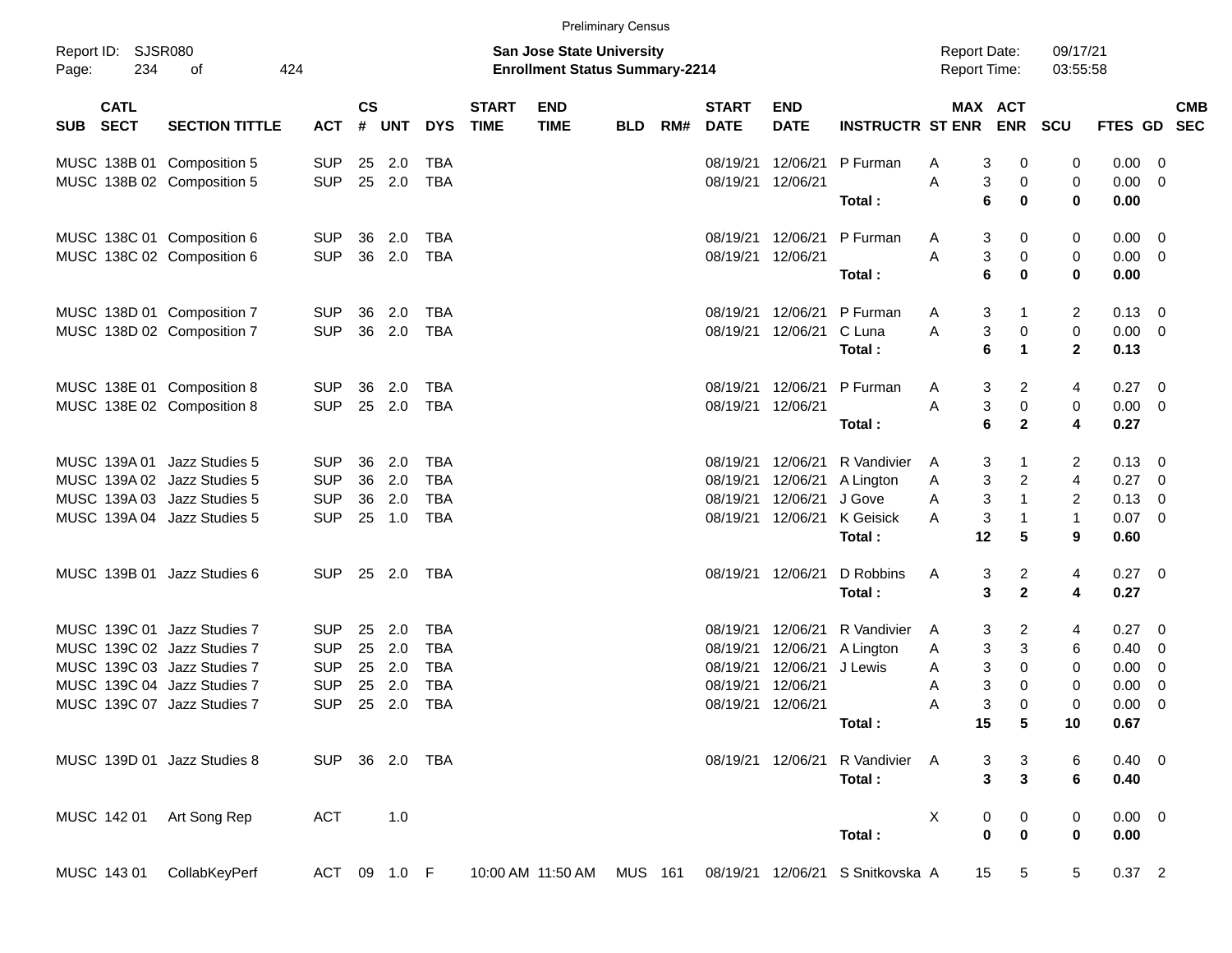|            |                            |                                                       |               |                    |            |            |                             |                                                                    | <b>Preliminary Census</b> |     |                             |                           |                             |                                     |                       |                      |                |                            |                          |
|------------|----------------------------|-------------------------------------------------------|---------------|--------------------|------------|------------|-----------------------------|--------------------------------------------------------------------|---------------------------|-----|-----------------------------|---------------------------|-----------------------------|-------------------------------------|-----------------------|----------------------|----------------|----------------------------|--------------------------|
| Page:      | Report ID: SJSR080<br>235  | of<br>424                                             |               |                    |            |            |                             | San Jose State University<br><b>Enrollment Status Summary-2214</b> |                           |     |                             |                           |                             | <b>Report Date:</b><br>Report Time: |                       | 09/17/21<br>03:55:58 |                |                            |                          |
| <b>SUB</b> | <b>CATL</b><br><b>SECT</b> | <b>SECTION TITTLE</b>                                 | <b>ACT</b>    | $\mathsf{cs}$<br># | <b>UNT</b> | <b>DYS</b> | <b>START</b><br><b>TIME</b> | <b>END</b><br><b>TIME</b>                                          | <b>BLD</b>                | RM# | <b>START</b><br><b>DATE</b> | <b>END</b><br><b>DATE</b> | <b>INSTRUCTR ST ENR</b>     |                                     | MAX ACT<br><b>ENR</b> | <b>SCU</b>           | FTES GD        |                            | <b>CMB</b><br><b>SEC</b> |
|            |                            |                                                       |               |                    |            |            |                             |                                                                    |                           |     |                             |                           | Total:                      | 15                                  | 5                     | 5                    | 0.37           |                            |                          |
|            | MUSC 144 01                | REP:Solo Lit Perf Pr                                  | ACT           | 09                 | $1.0$ F    |            |                             | 01:30 PM 03:20 PM                                                  | <b>MUS</b>                | 176 | 08/19/21                    | 12/06/21 F Levy           |                             | 20<br>A                             | 10                    | 10                   | $0.72 \quad 3$ |                            |                          |
|            | MUSC 144 02                | REP:Solo Lit Perf Pr                                  | <b>ACT</b>    |                    | 1.0        |            |                             |                                                                    |                           |     |                             |                           |                             | X<br>$\mathbf 0$                    | $\mathbf 0$           | 0                    | $0.00 \t 0$    |                            |                          |
|            | MUSC 144 03                | REP:Solo Lit Perf Pr                                  | <b>ACT</b>    | 09                 | 1.0        | M          |                             | 04:30 PM 06:20 PM                                                  | MUS 250                   |     | 08/19/21                    | 12/06/21                  | S Bengochea A               | 20                                  | 14                    | 14                   | $0.98$ 3       |                            |                          |
|            |                            |                                                       |               |                    |            |            |                             |                                                                    |                           |     |                             |                           | Total:                      | 40                                  | 24                    | 24                   | 1.70           |                            |                          |
|            | MUSC 147A 01               | <b>Begin Conducting</b>                               | <b>SEM</b>    | 04                 | 2.0        | TR.        |                             | 10:45 AM 11:15 AM                                                  | <b>MUS</b>                | 150 | 08/19/21                    | 12/06/21                  | D Vickerman A               | 20                                  | 31                    | 31                   | $4.13 \quad 0$ |                            |                          |
|            |                            | MUSC 147A 02 Begin Conducting                         | <b>ACT</b>    | 10                 | 0.0        | <b>TR</b>  |                             | 11:15 AM 12:00 PM                                                  | <b>MUS</b>                | 150 | 08/19/21                    | 12/06/21                  | D Vickerman A               | 20                                  | 31                    | 31                   | $0.00 \t 0$    |                            |                          |
|            |                            | MUSC 147A 03 Begin Conducting                         | <b>SEM</b>    | 04                 | 2.0        | <b>TR</b>  |                             | 10:45 AM 11:15 AM                                                  | <b>MUS</b>                | 182 | 08/19/21                    | 12/06/21                  | J Benson                    | 20<br>A                             | 23                    | 23                   | 3.07           | $\overline{\phantom{0}}$   |                          |
|            |                            | MUSC 147A 04 Begin Conducting                         | <b>ACT</b>    | 10                 | 0.0        | <b>TR</b>  |                             | 11:15 AM 12:00 PM                                                  | <b>MUS</b>                | 182 | 08/19/21                    | 12/06/21                  | J Benson                    | 20<br>А                             | 23                    | 23                   | $0.00 \t 0$    |                            |                          |
|            |                            |                                                       |               |                    |            |            |                             |                                                                    |                           |     |                             |                           | Total:                      | 80                                  | 108                   | 108                  | 7.20           |                            |                          |
|            |                            | MUSC 150A 01 ENS: Concert Choir                       | ACT           | 09                 | 1.0        | МW         |                             | 12:30 PM 02:20 PM                                                  |                           |     | 08/19/21                    | 12/06/21                  | C Brown                     | 35<br>Α                             | 26                    | 26                   | $1.73 \t 0$    |                            |                          |
|            |                            |                                                       |               |                    |            |            |                             |                                                                    |                           |     |                             |                           | Total:                      | 35                                  | 26                    | 26                   | 1.73           |                            |                          |
|            | MUSC 151 01                | <b>ENS: UnivChorales</b>                              | <b>ACT</b>    |                    | 1.0        |            |                             |                                                                    |                           |     |                             |                           |                             | X                                   | 0<br>0                | 0                    | $0.00 \t 0$    |                            |                          |
|            | MUSC 151 02                | <b>ENS: UnivChorales</b>                              | <b>ACT</b>    |                    | 1.0        |            |                             |                                                                    |                           |     |                             |                           |                             | Χ<br>0                              | 0                     | 0                    | $0.00 \t 0$    |                            |                          |
|            | MUSC 151 03                | <b>ENS: UnivChorales</b>                              | <b>ACT</b>    | 09                 | 1.0        | MW         |                             | 02:30 PM 03:20 PM                                                  |                           |     | 08/19/21                    | 12/06/21                  | J Benson                    | A<br>20                             | 5                     | 5                    | 0.33 0         |                            |                          |
|            | MUSC 151 04                | <b>ENS: UnivChorales</b>                              | <b>ACT</b>    | 09                 | 1.0        | <b>TR</b>  |                             | 04:00 PM 04:50 PM                                                  |                           |     | 08/19/21                    | 12/06/21                  | C Brown                     | A<br>20                             | 5                     | 5                    | 0.33 0         |                            |                          |
|            |                            |                                                       |               |                    |            |            |                             |                                                                    |                           |     |                             |                           | Total:                      | 40                                  | 10                    | 10                   | 0.67           |                            |                          |
|            | MUSC 152 01                | <b>ENS: Opera Theater</b>                             | <b>ACT</b>    |                    | 1.0        |            |                             |                                                                    |                           |     |                             |                           |                             | $\mathbf 0$<br>X                    | $\mathbf 0$           | 0                    | $0.00 \t 0$    |                            |                          |
|            | MUSC 152 02                | <b>ENS: Opera Theater</b>                             | ACT           | 20                 | 1.0        | MW         |                             | 02:30 PM 04:20 PM                                                  | <b>MUS 176</b>            |     | 08/19/21                    | 12/06/21                  | S Bengochea A               | 15                                  | 14                    | 14                   | 0.95           | $\overline{\phantom{0}}$ 1 |                          |
|            |                            |                                                       |               |                    |            |            |                             |                                                                    |                           |     |                             |                           | Total:                      | 15                                  | 14                    | 14                   | 0.95           |                            |                          |
|            | MUSC 153 01                | ENS:UnivSymphOrchesACT 21 1.0 TR                      |               |                    |            |            |                             | 01:30 PM 03:20 PM                                                  | <b>MUS</b>                | 176 | 08/19/21                    | 12/06/21                  | A Cohen                     | Α<br>30                             | 17                    | 17                   | $1.13 \ 0$     |                            |                          |
|            |                            |                                                       |               |                    |            |            |                             |                                                                    |                           |     |                             |                           | Total:                      | 30                                  | 17                    | 17                   | 1.13           |                            |                          |
|            | MUSC 154 01                | ENS: Symphonic Band ACT 21 1.0 TR                     |               |                    |            |            |                             | 04:00 PM 05:50 PM                                                  |                           |     | 08/19/21                    |                           | 12/06/21 C McKenzie A       | 30                                  | 17                    | 17                   | $1.15$ 1       |                            |                          |
|            |                            |                                                       |               |                    |            |            |                             |                                                                    |                           |     |                             |                           | Total:                      |                                     | 30 17                 | 17                   | 1.15           |                            |                          |
|            | MUSC 155 01                | ENS: Wind Ensemble ACT 21 1.0 MW 12:30 PM 02:20 PM    |               |                    |            |            |                             |                                                                    |                           |     |                             | 08/19/21 12/06/21         | D Vickerman A               | 30                                  | 25                    | 25                   | $1.67$ 0       |                            |                          |
|            |                            |                                                       |               |                    |            |            |                             |                                                                    |                           |     |                             |                           | Total:                      | 30                                  | 25                    | 25                   | 1.67           |                            |                          |
|            | MUSC 156 01                | ENS: Spartan March B ACT 21 2.0 MWF 04:00 PM 06:15 PM |               |                    |            |            |                             |                                                                    |                           |     |                             | 08/19/21 12/06/21         | C McKenzie A                | 40                                  | 34                    | 68                   | $4.53$ 0       |                            |                          |
|            |                            |                                                       |               |                    |            |            |                             |                                                                    |                           |     |                             |                           | Total:                      | 40                                  | 34                    | 68                   | 4.53           |                            |                          |
|            | MUSC 157 01                | ENS: Jazz Orch                                        | ACT 20 1.0 TR |                    |            |            |                             | 01:30 PM 03:20 PM MUS 182                                          |                           |     |                             |                           | 08/19/21 12/06/21 A Lington | 25<br>A                             | 10                    | 10                   | $0.68$ 1       |                            |                          |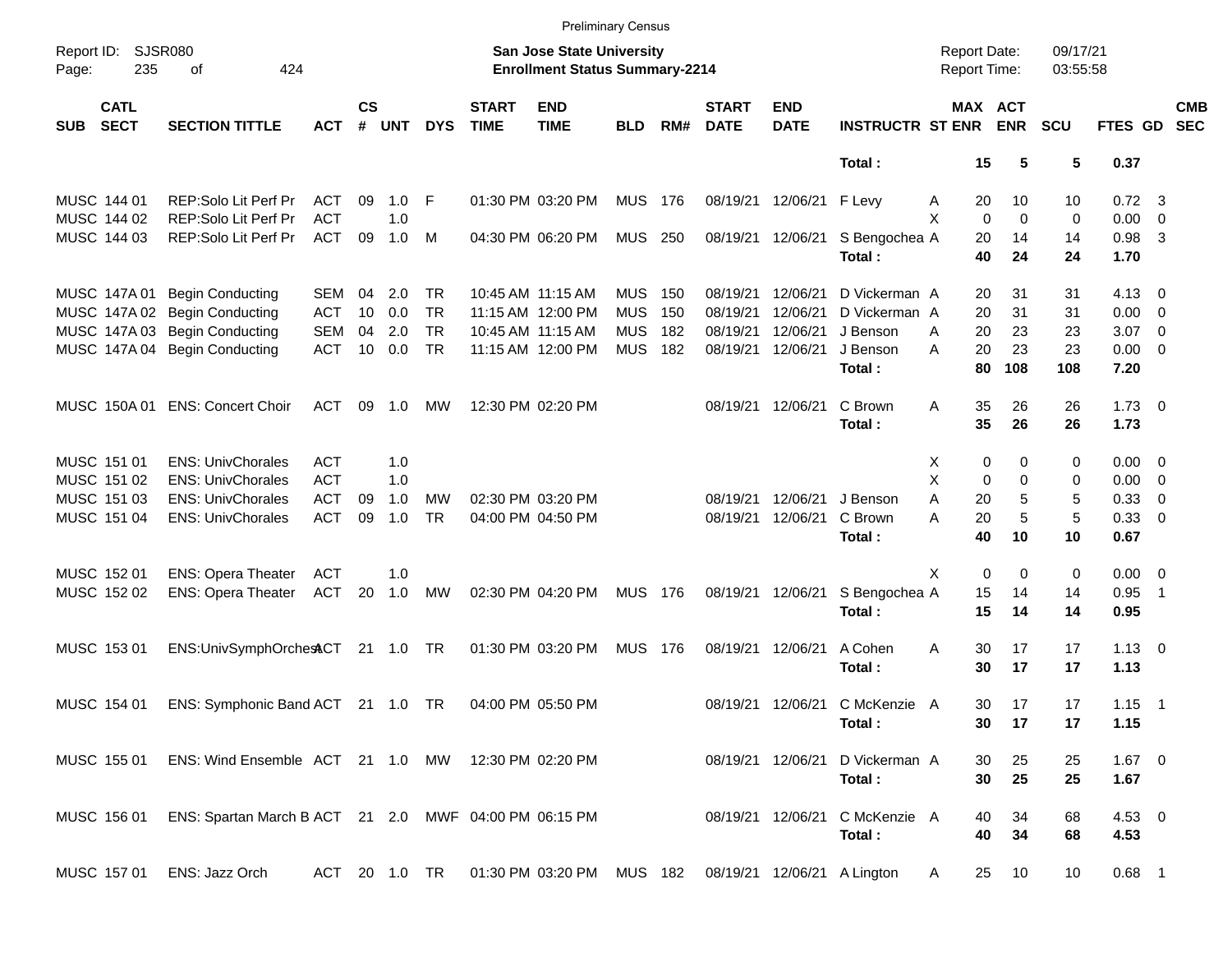|            |                            |                                                                                                                         |                                 |               |                                                    |                                 |                             |                                                                           | <b>Preliminary Census</b> |                |                                  |                                                       |                                                   |                                     |                                |                                  |                                                |                          |
|------------|----------------------------|-------------------------------------------------------------------------------------------------------------------------|---------------------------------|---------------|----------------------------------------------------|---------------------------------|-----------------------------|---------------------------------------------------------------------------|---------------------------|----------------|----------------------------------|-------------------------------------------------------|---------------------------------------------------|-------------------------------------|--------------------------------|----------------------------------|------------------------------------------------|--------------------------|
| Page:      | Report ID: SJSR080<br>236  | 424<br>οf                                                                                                               |                                 |               |                                                    |                                 |                             | <b>San Jose State University</b><br><b>Enrollment Status Summary-2214</b> |                           |                |                                  |                                                       |                                                   | <b>Report Date:</b><br>Report Time: |                                | 09/17/21<br>03:55:58             |                                                |                          |
| <b>SUB</b> | <b>CATL</b><br><b>SECT</b> | <b>SECTION TITTLE</b>                                                                                                   | <b>ACT</b>                      | $\mathsf{cs}$ | # UNT                                              | <b>DYS</b>                      | <b>START</b><br><b>TIME</b> | <b>END</b><br><b>TIME</b>                                                 | <b>BLD</b>                | RM#            | <b>START</b><br><b>DATE</b>      | <b>END</b><br><b>DATE</b>                             | <b>INSTRUCTR ST ENR ENR</b>                       | MAX ACT                             |                                | <b>SCU</b>                       | FTES GD                                        | <b>CMB</b><br><b>SEC</b> |
|            |                            |                                                                                                                         |                                 |               |                                                    |                                 |                             |                                                                           |                           |                |                                  |                                                       | Total:                                            | 25                                  | 10                             | 10                               | 0.68                                           |                          |
|            | MUSC 159 01                | ENS: Afro-Latin Jazz                                                                                                    | ACT                             |               | 20 1.0                                             | МW                              |                             | 12:30 PM 02:20 PM                                                         | MUS 182                   |                | 08/19/21 12/06/21                |                                                       | J Lewis<br>Total:                                 | 15<br>A<br>15                       | 5<br>5                         | 5<br>5                           | 0.33 0<br>0.33                                 |                          |
|            |                            | MUSC 160A 01 ENS: Choraliers                                                                                            | ACT                             |               | 21 1.0                                             | TR.                             |                             | 01:30 PM 03:20 PM                                                         | <b>MUS 150</b>            |                | 08/19/21 12/06/21                |                                                       | J Benson<br>Total:                                | A<br>20<br>20                       | 19<br>19                       | 19<br>19                         | $1.27 \t 0$<br>1.27                            |                          |
|            |                            | MUSC 160C 02 EnsChamberMusic<br>MUSC 160C 03 EnsChamberMusic<br>MUSC 160C 04 EnsChamberMusic                            | ACT<br><b>ACT</b><br><b>ACT</b> | 10            | $10 \quad 1.0$<br>1.0<br>10 1.0                    | Т<br>$\mathsf{T}$<br><b>TBA</b> |                             | 04:00 PM 06:00 PM<br>04:00 PM 06:00 PM                                    | <b>MUS</b><br><b>MUS</b>  | - 160<br>- 157 | 08/19/21<br>08/19/21<br>08/19/21 | 12/06/21<br>12/06/21<br>12/06/21                      | C Barraza Ge A<br>M Hernandez A<br>C Smith Fran A | 5<br>10<br>8                        | 4<br>$\overline{7}$<br>3       | 4<br>7<br>3                      | $0.27 \quad 0$<br>$0.47 \quad 0$<br>$0.20 \ 0$ |                          |
|            |                            | MUSC 160D 01 ENS: Collegium Music ACT 10 1.0 F                                                                          |                                 |               |                                                    |                                 |                             | 08:30 AM 10:15 AM                                                         | <b>MUS 182</b>            |                | 08/19/21 12/06/21                |                                                       | Total:<br>G Haramaki A<br>Total:                  | 23<br>15<br>15                      | 14<br>$12 \overline{ }$<br>12  | 14<br>12<br>12                   | 0.93<br>$0.82$ 1<br>0.82                       |                          |
|            |                            | MUSC 160E 02 ENS: Jazz Singers                                                                                          | <b>ACT</b>                      |               |                                                    |                                 |                             | 06:00 PM 08:00 PM                                                         | <b>MUS 182</b>            |                | 08/19/21 12/06/21                |                                                       | J Chavez<br>Total:                                | A<br>15<br>15                       | 5<br>5                         | 5<br>5                           | 0.33 0<br>0.33                                 |                          |
|            |                            | MUSC 160F 01 ENS: Small Jazz Ense ACT<br>MUSC 160F 02 ENS: Small Jazz Ense ACT<br>MUSC 160F 03 ENS: Small Jazz Ense ACT |                                 |               | $10 \quad 1.0$<br>$10 \quad 1.0$<br>$10 \quad 1.0$ | TBA<br><b>TBA</b><br>TBA        |                             |                                                                           |                           |                | 08/19/21<br>08/19/21<br>08/19/21 | 12/06/21<br>12/06/21<br>12/06/21                      | J Lewis<br>D Robbins<br>J Dryden<br>Total:        | 10<br>Α<br>A<br>10<br>10<br>A<br>30 | 3<br>$\mathbf{1}$<br>4<br>8    | 3<br>$\mathbf{1}$<br>4<br>8      | $0.22$ 1<br>$0.07$ 0<br>$0.27$ 0<br>0.55       |                          |
|            |                            | MUSC 160H 01 ENS: Percuss EnsemblACT                                                                                    |                                 |               |                                                    | F                               |                             | 10:45 AM 12:35 PM                                                         | MUS 176                   |                | 08/19/21 12/06/21                |                                                       | <b>B</b> Leafman<br>Total:                        | 15<br>Α<br>15                       | $\overline{2}$<br>$\mathbf{2}$ | $\overline{2}$<br>$\mathbf{2}$   | $0.13 \quad 0$<br>0.13                         |                          |
|            | MUSC 160101                | EnsJazzEnsemble                                                                                                         | ACT                             |               |                                                    |                                 |                             | 01:30 PM 03:20 PM                                                         | MUS 182                   |                |                                  | 08/19/21 12/06/21                                     | R Trujillo<br>Total:                              | 15<br>Α<br>15                       | 6<br>6                         | 6<br>6                           | $0.40 \quad 0$<br>0.40                         |                          |
|            |                            | MUSC 160J 03 ENS: String Ensemble ACT 10 1.0 TR 06:00 PM 06:50 PM MUS 211 08/19/21 12/06/21 C Barraza Ge A              |                                 |               |                                                    |                                 |                             |                                                                           |                           |                |                                  |                                                       | Total:                                            | 6<br>6                              | 1                              | 1                                | $0.07$ 0<br>0.07                               |                          |
|            |                            | MUSC 160K 01 ENS: Brass Ensemble ACT 10 1.0 TBA<br>MUSC 160K 02 ENS: Brass Ensemble ACT 10 1.0 F                        |                                 |               |                                                    |                                 |                             | 10:45 AM 12:35 PM MUS 150                                                 |                           |                |                                  | 08/19/21 12/06/21 T Hornig                            | 08/19/21 12/06/21 J Freeman<br>Total:             | 10<br>A<br>A<br>10<br>20            | 2<br>8<br>10                   | 2<br>8<br>10                     | $0.13 \ 0$<br>$0.53 \ 0$<br>0.67               |                          |
|            |                            | MUSC 160L 01 ENS: Woodwind EnsemACT 10 1.0 TBA<br>MUSC 160L 02 ENS: Woodwind EnsemACT 10 1.0 F                          |                                 |               |                                                    |                                 |                             | 10:45 AM 12:35 PM MUS 182                                                 |                           |                |                                  | 08/19/21 12/06/21 C Payne<br>08/19/21 12/06/21 J Szin |                                                   | 10<br>A<br>10 <sub>1</sub><br>A     | 2<br>$\overline{7}$            | $\overline{2}$<br>$\overline{7}$ | $0.13 \ 0$<br>$0.47 \ 0$                       |                          |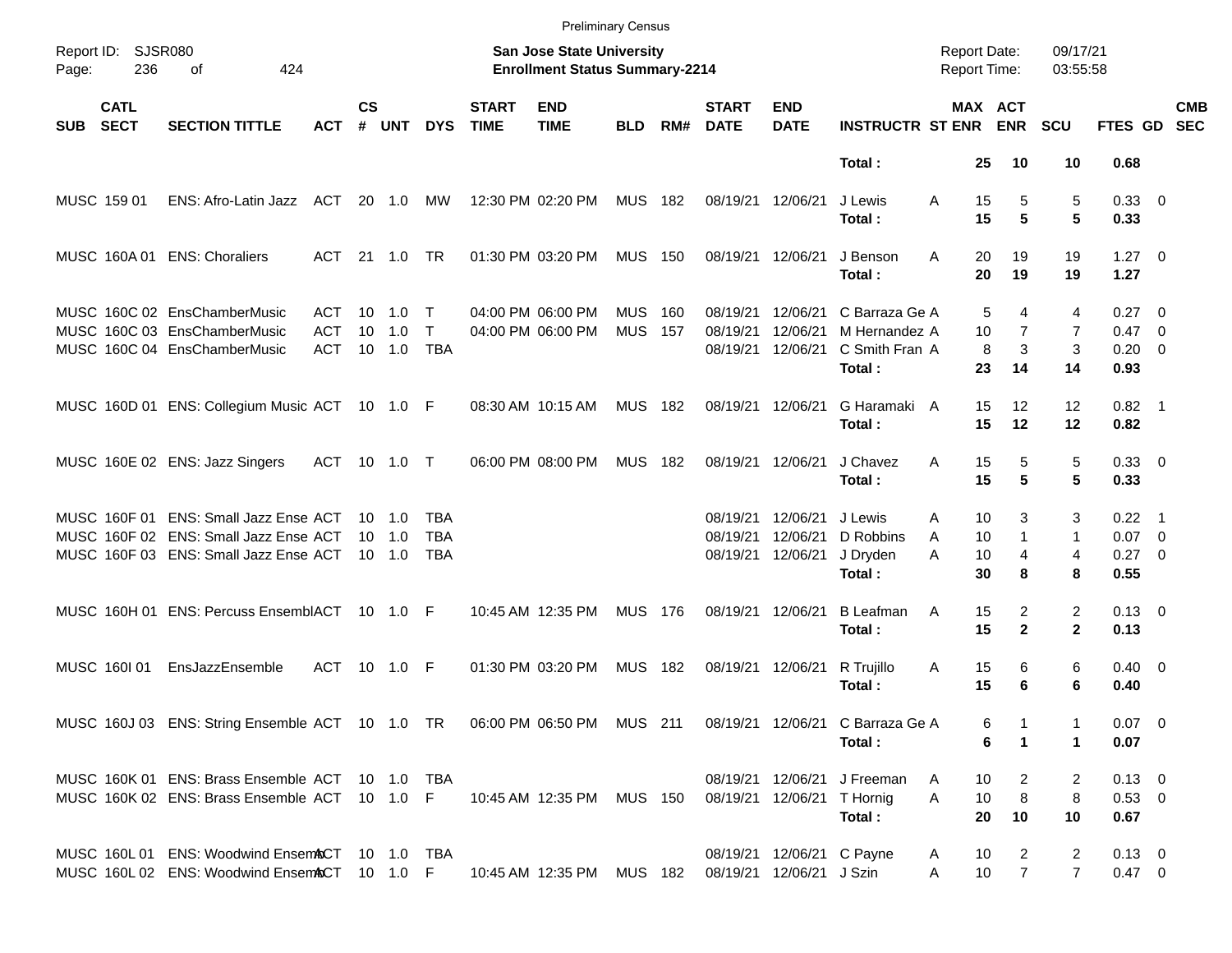|            |                            |                                               |                |               |        |            |                             | <b>Preliminary Census</b>                                          |                |     |                             |                           |                             |                                     |                           |                           |                     |            |
|------------|----------------------------|-----------------------------------------------|----------------|---------------|--------|------------|-----------------------------|--------------------------------------------------------------------|----------------|-----|-----------------------------|---------------------------|-----------------------------|-------------------------------------|---------------------------|---------------------------|---------------------|------------|
| Page:      | Report ID: SJSR080<br>237  | 424<br>of                                     |                |               |        |            |                             | San Jose State University<br><b>Enrollment Status Summary-2214</b> |                |     |                             |                           |                             | <b>Report Date:</b><br>Report Time: |                           | 09/17/21<br>03:55:58      |                     |            |
| <b>SUB</b> | <b>CATL</b><br><b>SECT</b> | <b>SECTION TITTLE</b>                         | ACT            | $\mathsf{cs}$ | # UNT  | <b>DYS</b> | <b>START</b><br><b>TIME</b> | <b>END</b><br><b>TIME</b>                                          | <b>BLD</b>     | RM# | <b>START</b><br><b>DATE</b> | <b>END</b><br><b>DATE</b> | <b>INSTRUCTR ST ENR ENR</b> |                                     | MAX ACT                   | <b>SCU</b>                | FTES GD SEC         | <b>CMB</b> |
|            |                            |                                               |                |               |        |            |                             |                                                                    |                |     |                             |                           | Total:                      | 20                                  | 9                         | 9                         | 0.60                |            |
|            |                            | MUSC 160M 01 ENS: Saxophone EnserACT 10 1.0 T |                |               |        |            |                             | 07:00 PM 09:00 PM                                                  | <b>MUS 150</b> |     | 08/19/21 12/06/21           |                           | M Hernandez A<br>Total:     | 15<br>15                            | 1<br>$\blacktriangleleft$ | 1<br>$\mathbf 1$          | $0.07$ 0<br>0.07    |            |
|            |                            | MUSC 1600 01 Trombone Ensemble ACT 10 1.0 F   |                |               |        |            |                             | 08:30 AM 10:20 AM                                                  | <b>MUS 150</b> |     |                             | 08/19/21 12/06/21         | T Hornig<br>Total:          | Α<br>10<br>10                       | 5<br>5                    | $\mathbf 5$<br>5          | $0.35$ 1<br>0.35    |            |
|            | MUSC 161 01                | REP: Styles Interp O ACT                      |                |               | 09 1.0 | TBA        |                             |                                                                    |                |     |                             | 08/19/21 12/06/21         | S Snitkovska A<br>Total:    | 15<br>15                            | 4<br>4                    | 4<br>4                    | $0.30$ 2<br>0.30    |            |
|            | MUSC 163 01                | REP: Styles Intrp Op ACT                      |                |               | 09 1.0 | TBA        |                             |                                                                    |                |     |                             | 08/19/21 12/06/21         | S Snitkovska A<br>Total:    | 15<br>15                            | 1<br>$\blacktriangleleft$ | 1<br>$\mathbf 1$          | $0.08$ 1<br>0.08    |            |
|            | MUSC 164 01                | New Music Ensemble ACT 10 1.0 TR              |                |               |        |            |                             | 04:00 PM 05:00 PM                                                  | <b>MUS 250</b> |     | 08/19/21 12/06/21           |                           | D Vickerman A<br>Total:     | 20<br>20                            | 5<br>5                    | 5<br>5                    | 0.33 0<br>0.33      |            |
|            | MUSC 167 01                | Electro-Acoustic Mu SEM 04 3.0                |                |               |        | W          |                             | 04:00 PM 06:45 PM                                                  | MUS 226        |     |                             | 08/19/21 12/06/21         | C Luna<br>Total:            | 18<br>Α<br>18                       | 11<br>11                  | 33<br>33                  | $2.20 \t 0$<br>2.20 |            |
|            |                            | MUSC 170A 01 Fund Sound Recordg SEM 04 3.0 M  |                |               |        |            |                             | 07:00 PM 09:45 PM                                                  | <b>MUS 124</b> |     |                             | 08/19/21 12/06/21         | Y Schwyter<br>Total:        | 18<br>A<br>18                       | 18<br>18                  | 54<br>54                  | $3.60 \ 0$<br>3.60  |            |
|            |                            | MUSC 170B 01 Int Sound Recrdng                | SEM 04 3.0     |               |        | W          |                             | 07:00 PM 09:45 PM                                                  | <b>MUS 124</b> |     |                             | 08/19/21 12/06/21         | Y Schwyter<br>Total:        | 18<br>A<br>18                       | 10<br>10                  | 30<br>30                  | $2.00 \t 0$<br>2.00 |            |
|            | MUSC 180 01                | <b>Indiv Studies</b>                          | <b>SUP</b>     |               | 78 1.0 | <b>TBA</b> |                             |                                                                    |                |     |                             | 08/19/21 12/06/21         | A Cohen<br>Total:           | Α                                   | 3<br>1<br>3<br>1          | 1<br>$\blacktriangleleft$ | $0.07$ 0<br>0.07    |            |
|            | MUSC 182 01                | Senior Project                                | ACT 10 1.0 TBA |               |        |            |                             |                                                                    |                |     |                             | 08/19/21 12/06/21 A Cohen | Total:                      | 10<br>Α<br>10                       | 10<br>10                  | 10<br>10                  | $0.67$ 0<br>0.67    |            |
|            | MUSC 200 01                | Meth Mus Res Writ                             | SEM 05 3.0 M   |               |        |            |                             | 04:00 PM 06:30 PM MUS 272                                          |                |     | 08/19/21 12/06/21           |                           | E Buurman A<br>Total:       | 18<br>18                            | 8<br>8                    | 24<br>24                  | 2.00 8<br>2.00      |            |
|            | MUSC 203 01                | Sem in Styl & Perf                            | SEM 05 3.0 W   |               |        |            |                             | 04:00 PM 06:30 PM                                                  | MUS 272        |     | 08/19/21 12/06/21           |                           | G Haramaki A<br>Total:      | 15<br>15                            | 15<br>15                  | 45<br>45                  | 3.75 15<br>3.75     |            |
|            | MUSC 220 01                | Sem in Adv Cond                               | SEM 05 3.0 TBA |               |        |            |                             |                                                                    |                |     |                             |                           | 08/19/21 12/06/21 J Benson  | 15<br>A                             | 8                         | 24                        | 2.00 8              |            |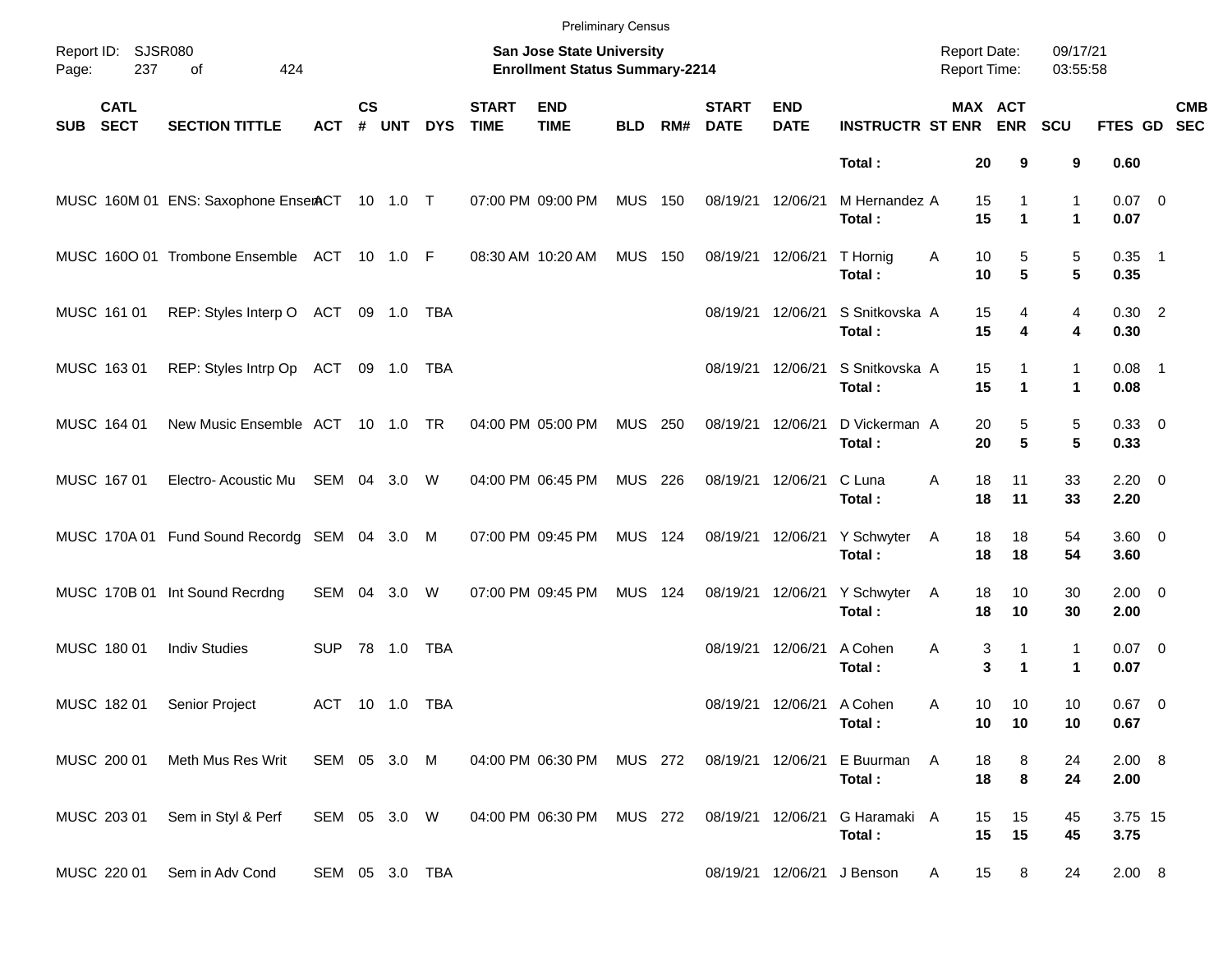|                     |                            |                             |                |                    |                |            |                             |                                                                           | <b>Preliminary Census</b> |     |                             |                           |                                 |                                     |                |                |                      |             |                |                          |
|---------------------|----------------------------|-----------------------------|----------------|--------------------|----------------|------------|-----------------------------|---------------------------------------------------------------------------|---------------------------|-----|-----------------------------|---------------------------|---------------------------------|-------------------------------------|----------------|----------------|----------------------|-------------|----------------|--------------------------|
| Report ID:<br>Page: | 238                        | <b>SJSR080</b><br>424<br>οf |                |                    |                |            |                             | <b>San Jose State University</b><br><b>Enrollment Status Summary-2214</b> |                           |     |                             |                           |                                 | <b>Report Date:</b><br>Report Time: |                |                | 09/17/21<br>03:55:58 |             |                |                          |
| <b>SUB</b>          | <b>CATL</b><br><b>SECT</b> | <b>SECTION TITTLE</b>       | <b>ACT</b>     | $\mathsf{cs}$<br># | <b>UNT</b>     | <b>DYS</b> | <b>START</b><br><b>TIME</b> | <b>END</b><br><b>TIME</b>                                                 | <b>BLD</b>                | RM# | <b>START</b><br><b>DATE</b> | <b>END</b><br><b>DATE</b> | <b>INSTRUCTR ST ENR</b>         | MAX ACT                             |                | <b>ENR</b>     | <b>SCU</b>           | <b>FTES</b> | <b>GD</b>      | <b>CMB</b><br><b>SEC</b> |
|                     |                            |                             |                |                    |                |            |                             |                                                                           |                           |     |                             |                           | Total:                          |                                     | 15             | 8              | 24                   | 2.00        |                |                          |
|                     | MUSC 224 01                | <b>Supv Grad Studies</b>    | <b>SUP</b>     | 78                 | 2.0            | <b>TBA</b> |                             |                                                                           |                           |     | 08/19/21                    | 12/06/21                  | T Barry                         | A                                   | 6              | 0              | 0                    | 0.00        | - 0            |                          |
|                     | MUSC 224 02                | <b>Supv Grad Studies</b>    | <b>SUP</b>     | 78                 | 2.0            | <b>TBA</b> |                             |                                                                           |                           |     | 08/19/21                    | 12/06/21                  | S Bengochea A                   |                                     | 3              | $\mathbf{1}$   | $\overline{c}$       | 0.17        | $\overline{1}$ |                          |
|                     | MUSC 224 03                | <b>Supv Grad Studies</b>    | <b>SUP</b>     | 78                 | 2.0            | <b>TBA</b> |                             |                                                                           |                           |     | 08/19/21                    | 12/06/21                  | M Hernandez A                   |                                     | 5              | $\mathbf{1}$   | $\overline{c}$       | 0.17        | $\overline{1}$ |                          |
|                     | MUSC 224 04                | <b>Supv Grad Studies</b>    | <b>SUP</b>     | 78                 | 2.0            | <b>TBA</b> |                             |                                                                           |                           |     | 08/19/21                    | 12/06/21                  | F Levy                          | A                                   | 3              | $\overline{2}$ | 4                    | 0.33        | $\overline{2}$ |                          |
|                     | MUSC 224 05                | <b>Supv Grad Studies</b>    | <b>SUP</b>     | 78                 | 2.0            | <b>TBA</b> |                             |                                                                           |                           |     | 08/19/21                    | 12/06/21                  | A Lington                       | Α                                   | 3              | $\mathbf{1}$   | $\overline{c}$       | 0.17        | $\overline{1}$ |                          |
|                     | MUSC 224 06                | <b>Supv Grad Studies</b>    | <b>SUP</b>     | 78                 | 2.0            | <b>TBA</b> |                             |                                                                           |                           |     | 08/19/21                    | 12/06/21                  | C Bengochea A                   |                                     | 3              | $\mathbf{1}$   | $\overline{c}$       | 0.17        | $\overline{1}$ |                          |
|                     | MUSC 224 07                | <b>Supv Grad Studies</b>    | <b>SUP</b>     | 78                 | 2.0            | <b>TBA</b> |                             |                                                                           |                           |     | 08/19/21                    | 12/06/21                  | D Robbins                       | $\overline{A}$                      | 3              | 2              | 4                    | 0.33        | $\overline{2}$ |                          |
|                     | MUSC 224 08                | <b>Supv Grad Studies</b>    | <b>SUP</b>     | 78                 | 2.0            | <b>TBA</b> |                             |                                                                           |                           |     | 08/19/21                    | 12/06/21                  | C Smith Fran A                  |                                     | 5              | $\mathbf{1}$   | $\overline{c}$       | 0.17        | $\overline{1}$ |                          |
|                     | MUSC 224 10                | <b>Supv Grad Studies</b>    | <b>SUP</b>     | 78                 | 2.0            | <b>TBA</b> |                             |                                                                           |                           |     | 08/19/21                    | 12/06/21                  | J Smucker                       | A                                   | 3              | $\mathbf{1}$   | $\overline{c}$       | 0.17        | $\overline{1}$ |                          |
|                     | MUSC 224 11                | <b>Supv Grad Studies</b>    | <b>SUP</b>     | 78                 | 2.0            | <b>TBA</b> |                             |                                                                           |                           |     | 08/19/21                    | 12/06/21                  | J Freeman                       | A                                   | 3              | $\mathbf{1}$   | $\overline{c}$       | 0.17        | $\overline{1}$ |                          |
|                     | MUSC 224 12                | <b>Supv Grad Studies</b>    | <b>SUP</b>     | 78                 | 2.0            | <b>TBA</b> |                             |                                                                           |                           |     | 08/19/21                    | 12/06/21                  | D Vickerman A                   |                                     | 3              | 2              | 4                    | 0.33        | $\overline{2}$ |                          |
|                     | MUSC 224 13                | <b>Supv Grad Studies</b>    | <b>SUP</b>     | 78                 | 2.0            | <b>TBA</b> |                             |                                                                           |                           |     | 08/19/21                    | 12/06/21                  | P Furman                        | A                                   | 3              | $\mathbf{1}$   | $\overline{c}$       | 0.17        | $\overline{1}$ |                          |
|                     | MUSC 224 14                | <b>Supv Grad Studies</b>    | <b>SUP</b>     | 78                 | 2.0            | <b>TBA</b> |                             |                                                                           |                           |     | 08/19/21                    | 12/06/21                  | J Benson                        | A                                   | 5              | 5              | 10                   | 0.83        | -5             |                          |
|                     | MUSC 224 15                | <b>Supv Grad Studies</b>    | <b>SUP</b>     | 78                 | 2.0            | <b>TBA</b> |                             |                                                                           |                           |     | 08/19/21                    | 12/06/21                  | G Haramaki                      | A                                   | 3              | $\mathbf{1}$   | $\overline{2}$       | 0.17        | $\overline{1}$ |                          |
|                     | MUSC 224 16                | <b>Supv Grad Studies</b>    | <b>SUP</b>     | 78                 | 2.0            | <b>TBA</b> |                             |                                                                           |                           |     | 08/19/21                    | 12/06/21                  | E Buurman                       | A                                   | 3              | $\mathbf{1}$   | $\overline{c}$       | 0.17        | $\overline{1}$ |                          |
|                     | MUSC 224 17                | <b>Supv Grad Studies</b>    | <b>SUP</b>     | 78                 | 2.0            | <b>TBA</b> |                             |                                                                           |                           |     | 08/19/21                    | 12/06/21                  | D Behroozi                      | A                                   | 3              | $\overline{2}$ | 4                    | 0.33        | $\overline{2}$ |                          |
|                     | MUSC 224 18                | <b>Supv Grad Studies</b>    | <b>SUP</b>     | 78                 | 2.0            | <b>TBA</b> |                             |                                                                           |                           |     | 08/19/21                    | 12/06/21                  | C Barraza Ge A                  |                                     | 3              | $\mathbf{1}$   | $\overline{c}$       | 0.17        | $\overline{1}$ |                          |
|                     | MUSC 224 19                | <b>Supv Grad Studies</b>    | <b>SUP</b>     | 78                 | 2.0            | <b>TBA</b> |                             |                                                                           |                           |     | 08/19/21                    | 12/06/21                  | <b>B</b> Leafman                | A                                   | 3              | $\mathbf{1}$   | $\overline{c}$       | 0.17        | $\overline{1}$ |                          |
|                     | MUSC 224 20                | <b>Supv Grad Studies</b>    | <b>SUP</b>     | 78                 | 2.0            | <b>TBA</b> |                             |                                                                           |                           |     | 08/19/21                    | 12/06/21                  | D Hollinger                     | $\mathsf{A}$                        | 3              | $\overline{c}$ | 4                    | 0.30        | $\overline{1}$ |                          |
|                     | MUSC 224 21                | <b>Supv Grad Studies</b>    | <b>SUP</b>     | 78                 | 2.0            | <b>TBA</b> |                             |                                                                           |                           |     | 08/19/21                    | 12/06/21                  |                                 | A                                   | 3              | $\mathbf 0$    | $\mathbf 0$          | 0.00        | $\overline{0}$ |                          |
|                     |                            |                             |                |                    |                |            |                             |                                                                           |                           |     |                             |                           | Total:                          |                                     | 69             | 27             | 54                   | 4.47        |                |                          |
|                     | MUSC 230 01                | GrdPianoSec                 | <b>SUP</b>     | 36                 | 1.0            | TBA        |                             |                                                                           |                           |     | 08/19/21                    | 12/06/21                  | F Levy                          | A                                   | 2              | 0              | 0                    | 0.00        | - 0            |                          |
|                     |                            |                             |                |                    |                |            |                             |                                                                           |                           |     |                             |                           | Total:                          |                                     | $\mathbf{2}$   | $\mathbf 0$    | $\mathbf 0$          | 0.00        |                |                          |
|                     | MUSC 232 01                | Adv Fld Exp                 | <b>SUP</b>     | 78                 | 1.0            | TBA        |                             |                                                                           |                           |     | 08/19/21                    | 12/06/21                  | J Benson                        | Α                                   | 3              | $\mathbf 1$    | 1                    | 0.08        | $\overline{1}$ |                          |
|                     |                            |                             |                |                    |                |            |                             |                                                                           |                           |     |                             |                           | Total:                          |                                     | 3              | 1              | 1                    | 0.08        |                |                          |
|                     | MUSC 233 01                | GrdVoiceSec                 |                |                    | SUP 36 1.0 TBA |            |                             |                                                                           |                           |     |                             |                           | 08/19/21 12/06/21 J Scharlach A |                                     | 3              | $\overline{1}$ | 1                    | $0.08$ 1    |                |                          |
|                     | MUSC 233 02                | <b>GrdVoiceSec</b>          | <b>SUP</b>     |                    | 36 1.0         | TBA        |                             |                                                                           |                           |     |                             | 08/19/21 12/06/21         | J Smucker A                     |                                     | 3              | $\overline{2}$ | 2                    | $0.17$ 2    |                |                          |
|                     |                            | MUSC 233 03 GrdVoiceSec     | <b>SUP</b>     |                    | 36 1.0 TBA     |            |                             |                                                                           |                           |     |                             |                           | 08/19/21 12/06/21 M MohammedA   |                                     | 3              | $\overline{2}$ | $\overline{2}$       | $0.17$ 2    |                |                          |
|                     |                            |                             |                |                    |                |            |                             |                                                                           |                           |     |                             |                           | Total:                          |                                     | 9              | 5              | 5                    | 0.42        |                |                          |
|                     | MUSC 234 01                | GrdStringSec                | SUP 36 1.0 TBA |                    |                |            |                             |                                                                           |                           |     |                             | 08/19/21 12/06/21         |                                 | Α                                   | 3              | $\mathbf 0$    | 0                    | $0.00 \ 0$  |                |                          |
|                     |                            |                             |                |                    |                |            |                             |                                                                           |                           |     |                             |                           | Total:                          |                                     | 3              | $\mathbf 0$    | 0                    | 0.00        |                |                          |
|                     |                            | MUSC 235 01 GrdWoodwindSec  | SUP 36 1.0 TBA |                    |                |            |                             |                                                                           |                           |     |                             | 08/19/21 12/06/21 J Szin  |                                 | $\mathsf{A}$                        | 3 <sup>7</sup> | $\mathbf 0$    | 0                    | $0.00 \t 0$ |                |                          |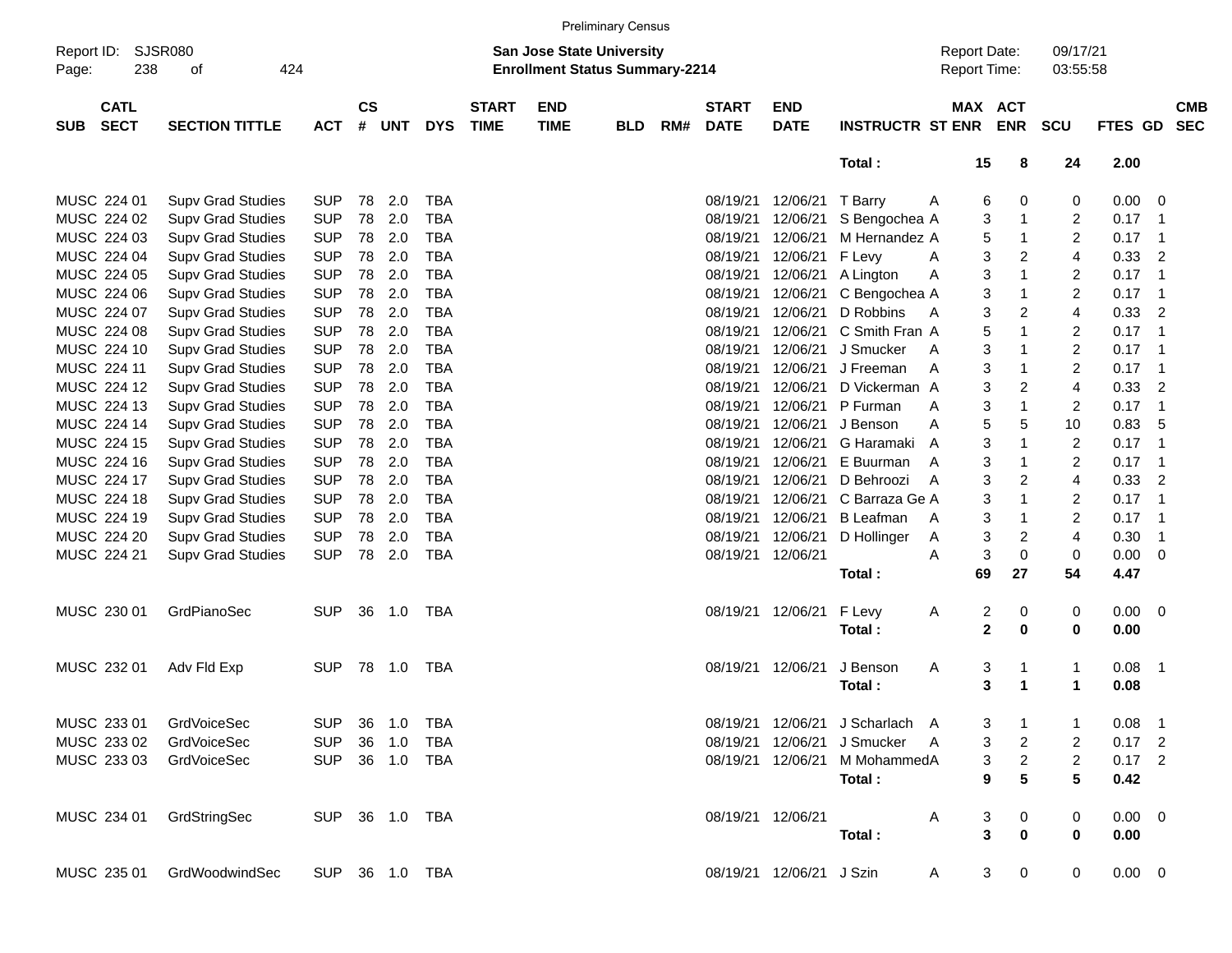|                                                      |                                    |                          |                    |                      |                        |                             | <b>Preliminary Census</b>                                                 |                                  |       |                             |                               |                                 |        |                                     |                                             |                                                                |                                                    |                          |
|------------------------------------------------------|------------------------------------|--------------------------|--------------------|----------------------|------------------------|-----------------------------|---------------------------------------------------------------------------|----------------------------------|-------|-----------------------------|-------------------------------|---------------------------------|--------|-------------------------------------|---------------------------------------------|----------------------------------------------------------------|----------------------------------------------------|--------------------------|
| Report ID:<br>239<br>Page:                           | <b>SJSR080</b><br>424<br>οf        |                          |                    |                      |                        |                             | <b>San Jose State University</b><br><b>Enrollment Status Summary-2214</b> |                                  |       |                             |                               |                                 |        | <b>Report Date:</b><br>Report Time: |                                             | 09/17/21<br>03:55:58                                           |                                                    |                          |
| <b>CATL</b><br><b>SECT</b><br><b>SUB</b>             | <b>SECTION TITTLE</b>              | <b>ACT</b>               | $\mathsf{cs}$<br># | <b>UNT</b>           | <b>DYS</b>             | <b>START</b><br><b>TIME</b> | <b>END</b><br><b>TIME</b>                                                 | <b>BLD</b>                       | RM#   | <b>START</b><br><b>DATE</b> | <b>END</b><br><b>DATE</b>     | <b>INSTRUCTR ST ENR</b>         |        | MAX ACT<br><b>ENR</b>               | <b>SCU</b>                                  | FTES GD                                                        |                                                    | <b>CMB</b><br><b>SEC</b> |
| MUSC 235 02                                          | GrdWoodwindSec                     | <b>SUP</b>               | 36                 | 1.0                  | TBA                    |                             |                                                                           |                                  |       | 08/19/21                    | 12/06/21                      | M Hernandez A<br>Total:         |        | 3<br>6                              | $\mathbf{1}$<br>-1<br>$\mathbf{1}$          | 0.08<br>$\mathbf{1}$<br>0.08                                   | - 1                                                |                          |
| MUSC 236 01                                          | GrdBrassSec                        | <b>SUP</b>               | 36                 | 1.0                  | TBA                    |                             |                                                                           |                                  |       |                             | 08/19/21 12/06/21             | Total:                          | A      | 3<br>3                              | 0<br>$\mathbf 0$                            | 0<br>$\mathbf 0$<br>0.00                                       | $0.00 \quad 0$                                     |                          |
| MUSC 239 01                                          | GrdJazzSec                         | <b>SUP</b>               | 36                 | 1.0                  | TBA                    |                             |                                                                           |                                  |       |                             | 08/19/21 12/06/21             | A Lington<br>Total:             | A      | 3<br>$\mathbf{3}$                   | 1<br>1                                      | $\mathbf{1}$<br>0.08<br>$\mathbf{1}$<br>0.08                   | - 1                                                |                          |
| MUSC 250A 01                                         | GrdConcChoir                       | <b>SUP</b>               | 36                 | 1.0                  | MW                     |                             | 12:30 PM 02:20 PM                                                         |                                  |       |                             | 08/19/21 12/06/21             | C Brown<br>Total:               | A      | 15<br>15                            | 5<br>5                                      | 5<br>$5\phantom{.0}$<br>0.42                                   | 0.42 5                                             |                          |
| MUSC 251 01<br>MUSC 251 02                           | GrdUnivChorales<br>GrdUnivChorales | <b>ACT</b><br><b>ACT</b> |                    | 1.0<br>1.0           |                        |                             |                                                                           |                                  |       |                             |                               |                                 | Х<br>X | 0<br>$\mathbf 0$                    | 0<br>$\mathbf 0$                            | 0<br>0.00<br>0<br>0.00                                         | $\overline{\mathbf{0}}$<br>$\overline{\mathbf{0}}$ |                          |
| MUSC 251 03<br>MUSC 251 04                           | GrdUnivChorales<br>GrdUnivChorales | <b>ACT</b><br><b>ACT</b> | 10<br>10           | 1.0<br>1.0           | <b>MW</b><br><b>TR</b> |                             | 02:30 PM 03:20 PM<br>04:00 PM 04:50 PM                                    |                                  |       | 08/19/21<br>08/19/21        | 12/06/21<br>12/06/21          | J Benson<br>C Brown<br>Total:   | A<br>A | 10<br>10<br>20                      | 3<br>$\overline{\mathbf{c}}$<br>5           | 3<br>0.25<br>$\overline{2}$<br>0.17<br>$5\phantom{.0}$<br>0.42 | -3<br>$\overline{2}$                               |                          |
| MUSC 252 01                                          | GrdOperaThtr                       | <b>ACT</b>               |                    | 1.0                  |                        |                             |                                                                           |                                  |       |                             |                               |                                 | X      | 0                                   | 0                                           | 0<br>0.00                                                      | $\overline{\phantom{0}}$                           |                          |
| MUSC 252 02<br>MUSC 252 04                           | GrdOperaThtr<br>GrdOperaThtr       | <b>ACT</b><br><b>ACT</b> | 21                 | 1.0<br>1.0           | <b>MW</b>              |                             | 02:30 PM 04:20 PM                                                         | <b>MUS 176</b>                   |       |                             | 08/19/21 12/06/21             | S Bengochea A<br>Total:         | X      | 3<br>0<br>3                         | $\overline{\mathbf{c}}$<br>0<br>$\mathbf 2$ | $\overline{2}$<br>0.17<br>0<br>0.00<br>$\mathbf{2}$<br>0.17    | $\overline{2}$<br>$\overline{\mathbf{0}}$          |                          |
| MUSC 253 01                                          | GrdUnivSymOrch                     | <b>ACT</b>               | 21                 | 1.0                  | TR                     |                             | 01:30 PM 03:20 PM                                                         | MUS                              | - 176 |                             | 08/19/21 12/06/21             | A Cohen<br>Total:               | A      | 6<br>6                              | $\overline{c}$<br>$\mathbf 2$               | $\overline{2}$<br>$0.17$ 2<br>$\mathbf{2}$<br>0.17             |                                                    |                          |
| MUSC 255 01                                          | GrdWindEns                         | <b>ACT</b>               | 21                 | 1.0                  | MW                     |                             | 12:30 PM 02:20 PM                                                         |                                  |       |                             | 08/19/21 12/06/21             | D Vickerman A<br>Total:         |        | 5<br>5                              | 5<br>5                                      | 5<br>5<br>0.42                                                 | 0.42 5                                             |                          |
| MUSC 259 01                                          | GrdLatinJazzEns                    | <b>ACT</b>               |                    | $21 \t 1.0$          | MW                     |                             | 12:30 PM 02:20 PM                                                         | MUS 182                          |       |                             | 08/19/21 12/06/21             | J Lewis<br>Total:               | Α      | 3<br>3                              | $\overline{c}$<br>$\mathbf{2}$              | $\overline{2}$<br>$0.17$ 2<br>$\mathbf 2$<br>0.17              |                                                    |                          |
| MUSC 260A 01 GrdChrlrs                               |                                    |                          |                    | ACT 10 1.0 TR        |                        |                             | 01:30 PM 03:20 PM                                                         | MUS 150                          |       |                             | 08/19/21 12/06/21             | J Benson<br>Total:              | A      | 10<br>10                            | 6<br>6                                      | 0.506<br>6<br>6<br>0.50                                        |                                                    |                          |
| MUSC 260C 02 GrdChmbrMsc<br>MUSC 260C 03 GrdChmbrMsc |                                    | ACT<br>ACT               |                    | $10$ $1.0$<br>10 1.0 | $\top$<br>$\top$       |                             | 04:00 PM 06:00 PM<br>04:00 PM 06:00 PM                                    | <b>MUS 160</b><br><b>MUS 157</b> |       | 08/19/21                    | 08/19/21 12/06/21<br>12/06/21 | C Barraza Ge A<br>M Hernandez A |        | 5<br>3                              | 2<br>1                                      | 2<br>$0.17$ 2<br>$\mathbf{1}$<br>$0.08$ 1                      |                                                    |                          |
| MUSC 260C 04 GrdChmbrMsc                             |                                    |                          |                    | ACT 10 1.0 TBA       |                        |                             |                                                                           |                                  |       |                             | 08/19/21 12/06/21             | C Smith Fran A<br>Total:        |        | 5<br>13                             | 4                                           | $\mathbf{1}$<br>$0.08$ 1<br>4<br>0.33                          |                                                    |                          |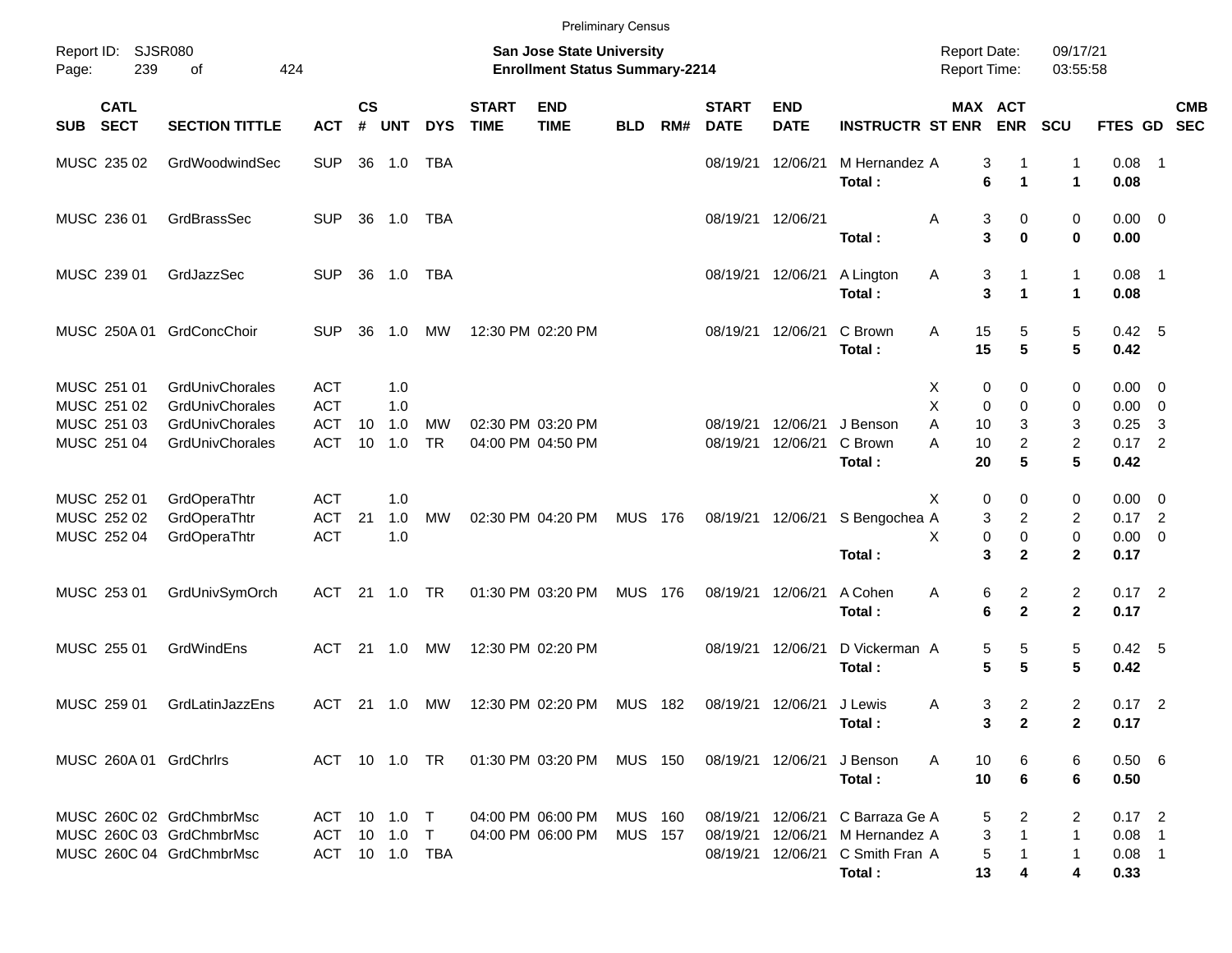|            |                                        |                                                                                  |                          |                    |                          |                                 |                             | <b>Preliminary Census</b>                                          |                |     |                                  |                                                |                                            |                   |                                                   |                                   |                                             |            |
|------------|----------------------------------------|----------------------------------------------------------------------------------|--------------------------|--------------------|--------------------------|---------------------------------|-----------------------------|--------------------------------------------------------------------|----------------|-----|----------------------------------|------------------------------------------------|--------------------------------------------|-------------------|---------------------------------------------------|-----------------------------------|---------------------------------------------|------------|
| Page:      | Report ID: SJSR080<br>240<br>of<br>424 |                                                                                  |                          |                    |                          |                                 |                             | San Jose State University<br><b>Enrollment Status Summary-2214</b> |                |     |                                  |                                                |                                            |                   | <b>Report Date:</b><br><b>Report Time:</b>        | 09/17/21<br>03:55:58              |                                             |            |
| <b>SUB</b> | <b>CATL</b><br><b>SECT</b>             | <b>SECTION TITTLE</b>                                                            | <b>ACT</b>               | $\mathsf{cs}$<br># | <b>UNT</b>               | <b>DYS</b>                      | <b>START</b><br><b>TIME</b> | <b>END</b><br><b>TIME</b>                                          | <b>BLD</b>     | RM# | <b>START</b><br><b>DATE</b>      | <b>END</b><br><b>DATE</b>                      | <b>INSTRUCTR ST ENR</b>                    |                   | MAX ACT<br><b>ENR</b>                             | <b>SCU</b>                        | FTES GD SEC                                 | <b>CMB</b> |
|            |                                        | MUSC 260D 01 GrdCollegium                                                        | ACT 10 1.0 F             |                    |                          |                                 |                             | 08:30 AM 10:15 AM                                                  | <b>MUS</b>     | 182 | 08/19/21                         | 12/06/21                                       | G Haramaki A<br>Total:                     |                   | 15<br>3<br>15<br>3                                | 3<br>3                            | $0.25$ 3<br>0.25                            |            |
|            |                                        | MUSC 260F 01 GrdSmJzzEns<br>MUSC 260F 02 GrdSmJzzEns<br>MUSC 260F 03 GrdSmJzzEns | ACT<br><b>ACT</b><br>ACT | 10                 | 10 1.0<br>1.0<br>10  1.0 | TBA<br><b>TBA</b><br><b>TBA</b> |                             |                                                                    |                |     | 08/19/21<br>08/19/21<br>08/19/21 | 12/06/21<br>12/06/21<br>12/06/21               | J Lewis<br>D Robbins<br>J Dryden<br>Total: | A<br>A<br>A       | 3<br>2<br>$\overline{c}$<br>3<br>3<br>0<br>9<br>4 | 2<br>2<br>0<br>4                  | $0.17$ 2<br>$0.17$ 2<br>$0.00 \t 0$<br>0.33 |            |
|            |                                        | MUSC 260H 01 GrdPercEns                                                          | ACT 10 1.0 F             |                    |                          |                                 |                             | 10:45 AM 12:35 PM                                                  | <b>MUS 176</b> |     | 08/19/21                         | 12/06/21                                       | <b>B</b> Leafman<br>Total:                 | Α                 | 3<br>1<br>3<br>$\blacktriangleleft$               | $\mathbf{1}$<br>$\mathbf 1$       | $0.08$ 1<br>0.08                            |            |
|            |                                        | MUSC 260J 03 GrdStringEns                                                        | ACT 10 1.0 TR            |                    |                          |                                 |                             | 06:00 PM 06:50 PM                                                  | <b>MUS</b> 211 |     |                                  | 08/19/21 12/06/21                              | C Barraza Ge A<br>Total:                   |                   | 3<br>1<br>3<br>$\blacktriangleleft$               | $\mathbf{1}$<br>1                 | $0.08$ 1<br>0.08                            |            |
|            |                                        | MUSC 260K 01 GrdBrassEns<br>MUSC 260K 02 GrdBrassEns                             | ACT<br>ACT 10 1.0        |                    | 10 1.0                   | <b>TBA</b><br>F                 |                             | 10:45 AM 12:35 PM                                                  | <b>MUS 150</b> |     | 08/19/21<br>08/19/21             | 12/06/21<br>12/06/21                           | J Freeman<br>T Hornig<br>Total:            | A<br>Α            | 3<br>1<br>3<br>$\mathbf{1}$<br>6<br>$\mathbf{2}$  | 1<br>$\mathbf{1}$<br>$\mathbf{2}$ | $0.08$ 1<br>$0.08$ 1<br>0.17                |            |
|            |                                        | MUSC 260L 01 GrdEnsWdwnd<br>MUSC 260L 02 GrdEnsWdwnd                             | ACT<br>ACT 10 1.0        |                    | 10 1.0                   | <b>TBA</b><br>F                 |                             | 10:45 AM 12:35 PM                                                  | <b>MUS 182</b> |     | 08/19/21<br>08/19/21             | 12/06/21<br>12/06/21                           | C Payne<br>J Szin<br>Total:                | A<br>A            | 3<br>0<br>3<br>1<br>6<br>1                        | 0<br>$\mathbf{1}$<br>$\mathbf{1}$ | $0.00 \t 0$<br>$0.08$ 1<br>0.08             |            |
|            |                                        | MUSC 260M 01 GrdSaxEns                                                           | ACT 10 1.0 T             |                    |                          |                                 |                             | 07:00 PM 09:00 PM                                                  | <b>MUS 150</b> |     |                                  | 08/19/21 12/06/21                              | M Hernandez A<br>Total:                    |                   | 3<br>1<br>3<br>$\mathbf{1}$                       | $\mathbf{1}$<br>1                 | $0.08$ 1<br>0.08                            |            |
|            | MUSC 264 01                            | New Music Ensemble ACT 10 1.0 TR                                                 |                          |                    |                          |                                 |                             | 04:00 PM 05:00 PM                                                  | <b>MUS</b>     | 250 | 08/19/21                         | 12/06/21                                       | D Vickerman A<br>Total:                    |                   | 5<br>2<br>5<br>$\mathbf{2}$                       | 2<br>$\mathbf{2}$                 | $0.17$ 2<br>0.17                            |            |
|            | MUSC 298 01                            | <b>Special Study</b><br>MUSC 298 02 Special Study                                | SUP 78 1.0 TBA           |                    |                          | SUP 78 1.0 TBA                  |                             |                                                                    |                |     |                                  | 08/19/21 12/06/21<br>08/19/21 12/06/21 A Cohen | D Hollinger<br>Total:                      | $\mathsf{A}$<br>Α | 3<br>0<br>3<br>0<br>6<br>0                        | 0<br>0<br>0                       | $0.00 \t 0$<br>$0.00 \t 0$<br>0.00          |            |
|            | MUSC 299 01                            | Mstr Ths Rct Cmp                                                                 | SUP 78 1.0 TBA           |                    |                          |                                 |                             |                                                                    |                |     |                                  | 08/19/21 12/06/21                              | Total:                                     | A                 | 3<br>0<br>3<br>$\mathbf 0$                        | 0<br>0                            | $0.00 \t 0$<br>0.00                         |            |
|            |                                        | Department : Music & Dance                                                       |                          |                    |                          |                                 |                             |                                                                    |                |     |                                  | <b>Lower Division:</b>                         | <b>Department Total:</b>                   | 3427              | 5722 4071 9184                                    | 2593 6237                         | 619.47<br>418.87                            |            |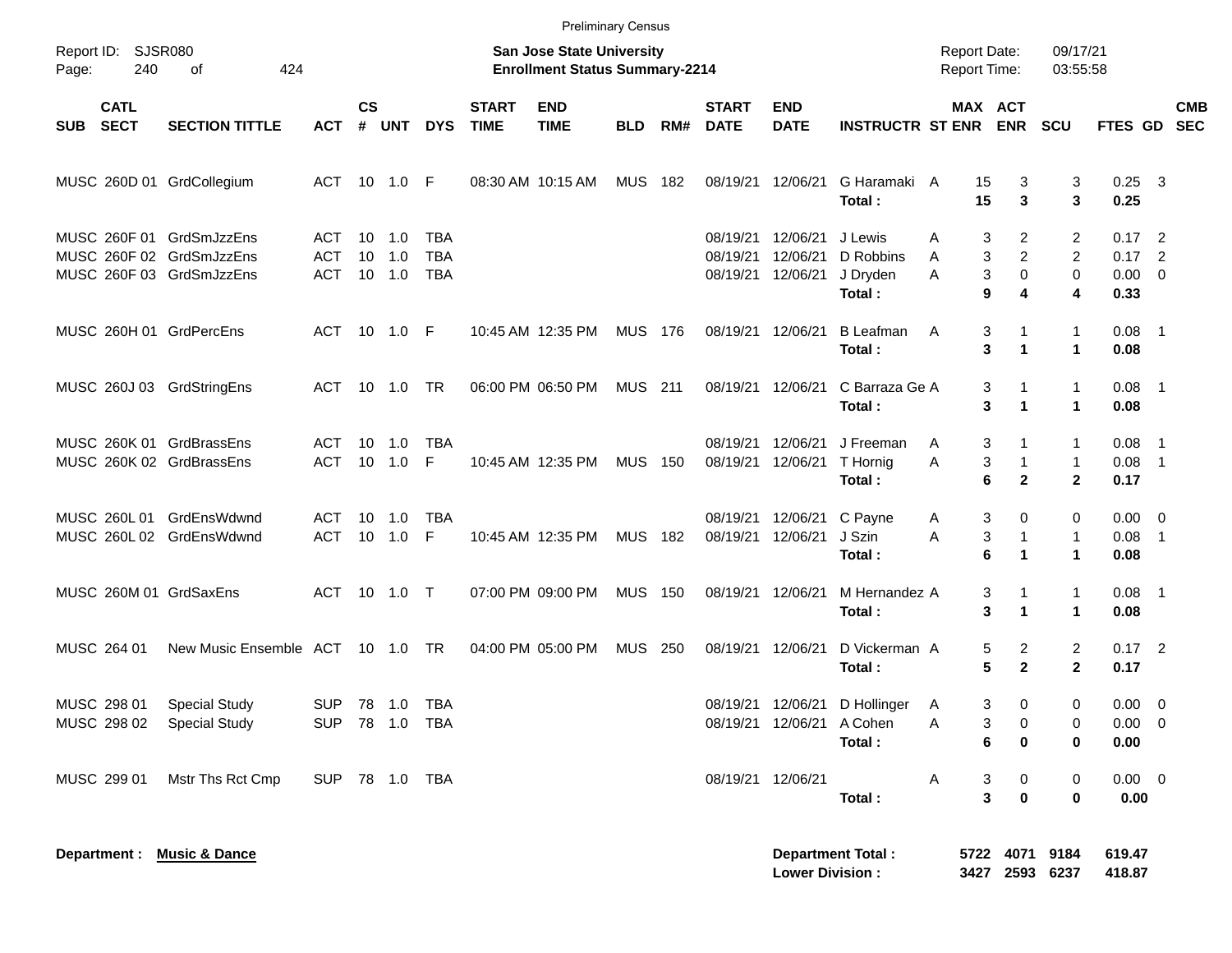|            |                            |                       |         |                  |            |                             |                                                                           | <b>Preliminary Census</b> |     |                             |                           |                           |                                            |             |                      |                 |            |
|------------|----------------------------|-----------------------|---------|------------------|------------|-----------------------------|---------------------------------------------------------------------------|---------------------------|-----|-----------------------------|---------------------------|---------------------------|--------------------------------------------|-------------|----------------------|-----------------|------------|
| Page:      | Report ID: SJSR080<br>241  | of                    | 424     |                  |            |                             | <b>San Jose State University</b><br><b>Enrollment Status Summary-2214</b> |                           |     |                             |                           |                           | <b>Report Date:</b><br><b>Report Time:</b> |             | 09/17/21<br>03:55:58 |                 |            |
| <b>SUB</b> | <b>CATL</b><br><b>SECT</b> | <b>SECTION TITTLE</b> | $ACT$ # | СS<br><b>UNT</b> | <b>DYS</b> | <b>START</b><br><b>TIME</b> | <b>END</b><br><b>TIME</b>                                                 | <b>BLD</b>                | RM# | <b>START</b><br><b>DATE</b> | <b>END</b><br><b>DATE</b> | <b>INSTRUCTR ST ENR</b>   | <b>MAX ACT</b>                             | <b>ENR</b>  | <b>SCU</b>           | FTES GD SEC     | <b>CMB</b> |
|            |                            |                       |         |                  |            |                             |                                                                           |                           |     |                             | <b>Upper Division:</b>    | <b>Graduate Division:</b> | 2005<br>290                                | 1366<br>112 | 2753<br>194          | 184.70<br>15.90 |            |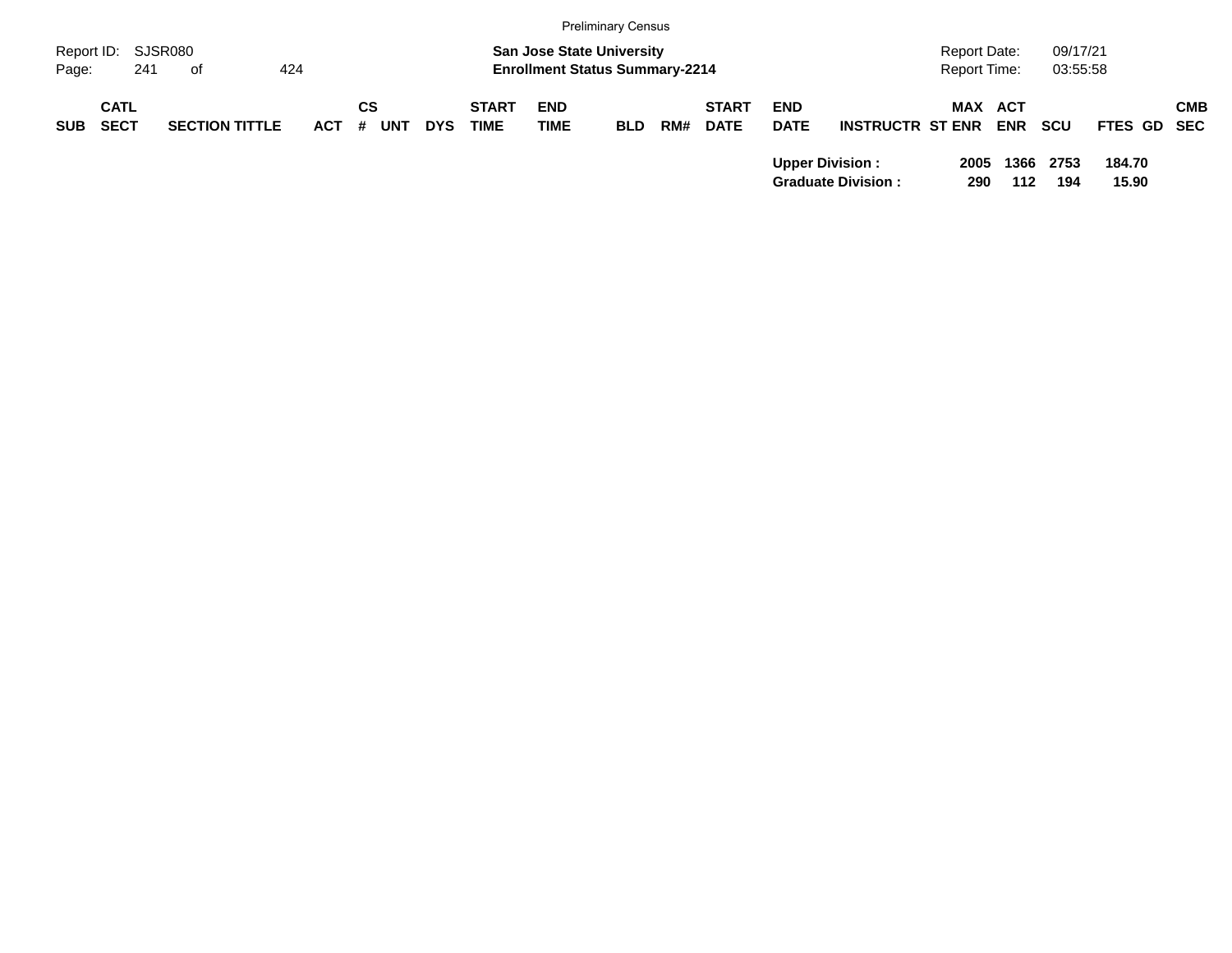| SJSR080<br><b>San Jose State University</b><br>09/17/21<br>Report ID:<br><b>Report Date:</b><br>242<br>424<br><b>Enrollment Status Summary-2214</b><br>Report Time:<br>03:55:58<br>Page:<br>οf<br>$\mathsf{cs}$<br><b>CATL</b><br><b>START</b><br><b>END</b><br><b>START</b><br><b>END</b><br>MAX ACT<br><b>SECT</b><br><b>TIME</b><br><b>TIME</b><br><b>ENR</b><br><b>SECTION TITTLE</b><br>#<br><b>UNT</b><br><b>DYS</b><br><b>DATE</b><br><b>DATE</b><br><b>INSTRUCTR ST ENR</b><br><b>SCU</b><br>FTES GD<br><b>SUB</b><br><b>ACT</b><br><b>BLD</b><br>RM#<br><b>College</b><br><b>Humanities &amp; the Arts</b> | <b>CMB</b><br><b>SEC</b><br>$\overline{\mathbf{0}}$<br>$\overline{0}$<br>$\overline{\mathbf{0}}$ |
|---------------------------------------------------------------------------------------------------------------------------------------------------------------------------------------------------------------------------------------------------------------------------------------------------------------------------------------------------------------------------------------------------------------------------------------------------------------------------------------------------------------------------------------------------------------------------------------------------------------------|--------------------------------------------------------------------------------------------------|
|                                                                                                                                                                                                                                                                                                                                                                                                                                                                                                                                                                                                                     |                                                                                                  |
|                                                                                                                                                                                                                                                                                                                                                                                                                                                                                                                                                                                                                     |                                                                                                  |
|                                                                                                                                                                                                                                                                                                                                                                                                                                                                                                                                                                                                                     |                                                                                                  |
| Philosophy<br>Department :                                                                                                                                                                                                                                                                                                                                                                                                                                                                                                                                                                                          |                                                                                                  |
| <b>SEM</b><br>29<br><b>PHIL</b><br>901<br>Math/Logic for GE<br>04<br>3.0<br>МW<br>12:30 PM 01:45 PM<br><b>DMH</b><br>208<br>08/19/21<br>12/06/21<br>C Smith<br>30<br>87<br>5.80<br>A                                                                                                                                                                                                                                                                                                                                                                                                                                |                                                                                                  |
| 33<br>902<br><b>SEM</b><br>04<br>3.0<br><b>TR</b><br>02:15 PM 03:30 PM<br>149B<br>08/19/21<br>12/06/21<br>35<br>99<br>6.60<br>PHIL<br>Math/Logic for GE<br><b>DMH</b><br>N Friedman-B A                                                                                                                                                                                                                                                                                                                                                                                                                             |                                                                                                  |
| 903<br>Math/Logic for GE<br><b>SEM</b><br>04<br>3.0<br><b>TR</b><br>149B<br>08/19/21<br>12/06/21<br>35<br>26<br>78<br>5.20<br>PHIL<br>04:00 PM 05:15 PM<br><b>DMH</b><br>N Friedman-B A                                                                                                                                                                                                                                                                                                                                                                                                                             |                                                                                                  |
| 88<br>264<br>17.60<br>Total:<br>100                                                                                                                                                                                                                                                                                                                                                                                                                                                                                                                                                                                 |                                                                                                  |
| 149B<br>08/19/21<br>C Smith<br><b>PHIL</b><br>Math & Logic Wkshop LEC<br>02<br>06:00 PM 06:50 PM<br><b>DMH</b><br>12/06/21<br>35<br>16<br>16<br>1.07<br>9W 01<br>1.0<br>M<br>A                                                                                                                                                                                                                                                                                                                                                                                                                                      | $\overline{\mathbf{0}}$                                                                          |
| <b>LINE</b><br>02<br>08/19/21<br>C Smith<br>A<br>35<br>25<br>25<br>1.67<br>PHIL<br>9W 02<br>Math & Logic Wkshop LEC<br>1.0<br>$\top$<br>06:00 PM 06:50 PM<br>ON<br>12/06/21                                                                                                                                                                                                                                                                                                                                                                                                                                         | $\overline{\mathbf{0}}$                                                                          |
| 70<br>41<br>2.73<br>Total:<br>41                                                                                                                                                                                                                                                                                                                                                                                                                                                                                                                                                                                    |                                                                                                  |
| Intro to Phil<br><b>LEC</b><br>03<br>3.0<br>10:45 AM 12:00 PM<br><b>DMH</b><br>08/19/21<br>D Williamson A<br>30<br>6.00<br>PHIL<br>10 01<br>МW<br>208<br>12/06/21<br>30<br>90                                                                                                                                                                                                                                                                                                                                                                                                                                       | $\overline{\mathbf{0}}$                                                                          |
| <b>LEC</b><br>Intro to Phil<br>03<br>3.0<br><b>MW</b><br>02:15 PM 03:30 PM<br><b>DMH</b><br>208<br>08/19/21<br>30<br>29<br>87<br>5.80<br>PHIL<br>10 02<br>12/06/21<br>D Williamson A                                                                                                                                                                                                                                                                                                                                                                                                                                | $\overline{0}$                                                                                   |
| Intro to Phil<br><b>LEC</b><br>03<br>3.0<br><b>TR</b><br>324<br>08/19/21<br>12/06/21<br>35<br>35<br>7.00<br>PHIL<br>10 03<br>10:45 AM 12:00 PM<br>K Brown<br>105<br>MН<br>A                                                                                                                                                                                                                                                                                                                                                                                                                                         | $\overline{0}$                                                                                   |
| <b>LEC</b><br>03<br>PHIL<br>Intro to Phil<br>3.0<br>$\mathsf{T}$<br>02:15 PM 03:30 PM<br>LINE<br>08/19/21<br>12/06/21<br>K Patel<br>35<br>35<br>7.00<br>10 04<br><b>ON</b><br>105<br>A                                                                                                                                                                                                                                                                                                                                                                                                                              | 0                                                                                                |
| <b>LEC</b><br>PHIL<br>Intro to Phil<br>03<br>3.0<br><b>TR</b><br>04:00 PM 05:15 PM<br>234<br>08/19/21<br>12/06/21<br>30<br>30<br>90<br>6.00<br>10 05<br><b>DMH</b><br>K Brown<br>A                                                                                                                                                                                                                                                                                                                                                                                                                                  | $\overline{0}$                                                                                   |
| <b>LEC</b><br>03<br>W<br>Intro to Phil<br>3.0<br>12:30 PM 01:45 PM<br><b>LINE</b><br>08/19/21<br>12/06/21<br>K Patel<br>35<br>37<br>7.40<br>PHIL<br>10 06<br><b>ON</b><br>Α<br>111                                                                                                                                                                                                                                                                                                                                                                                                                                  | $\overline{0}$                                                                                   |
| <b>LEC</b><br>Intro to Phil<br>03<br>3.0<br><b>TBA</b><br><b>LINE</b><br>08/19/21<br>12/06/21<br>J Cardoza-Ko A<br>35<br>34<br>102<br>6.80<br>PHIL<br>10 07<br><b>ON</b>                                                                                                                                                                                                                                                                                                                                                                                                                                            | $\overline{\mathbf{0}}$                                                                          |
| 03<br>Intro to Phil<br><b>LEC</b><br>3.0<br><b>TBA</b><br><b>LINE</b><br>08/19/21<br>12/06/21<br>35<br>36<br>7.20<br>PHIL<br>10 08<br><b>ON</b><br>A Delunas<br>108<br>A                                                                                                                                                                                                                                                                                                                                                                                                                                            | $\overline{0}$                                                                                   |
| <b>LEC</b><br>03<br>35<br>10 09<br>3.0<br><b>TBA</b><br><b>LINE</b><br>08/19/21<br>12/06/21<br>34<br>102<br>6.80<br>PHIL<br>Intro to Phil<br><b>ON</b><br>A Delunas<br>A                                                                                                                                                                                                                                                                                                                                                                                                                                            | $\overline{0}$                                                                                   |
| 300<br>300<br>60.00<br>Total:<br>900                                                                                                                                                                                                                                                                                                                                                                                                                                                                                                                                                                                |                                                                                                  |
| 12 01<br>Phil of the Person<br><b>LEC</b><br>3.0<br>02:15 PM 03:30 PM<br>149B<br>08/19/21<br>12/06/21<br>32<br>96<br>PHIL<br>03<br>МW<br><b>DMH</b><br>N Osborne<br>35<br>6.40<br>A                                                                                                                                                                                                                                                                                                                                                                                                                                 | $\overline{\mathbf{0}}$                                                                          |
| 12 02<br>Phil of the Person<br><b>LEC</b><br>03<br>3.0<br><b>TR</b><br>208<br>08/19/21<br>12/06/21<br>30<br>27<br>5.40<br>PHIL<br>10:45 AM 12:00 PM<br><b>DMH</b><br>D Williamson A<br>81                                                                                                                                                                                                                                                                                                                                                                                                                           | $\overline{\mathbf{0}}$                                                                          |
| LEC<br>12 03<br>03<br>3.0<br><b>TBA</b><br><b>LINE</b><br>08/19/21<br>35<br>35<br>105<br>7.00<br><b>PHIL</b><br>Phil of the Person<br><b>ON</b><br>12/06/21<br>M Jordan<br>A                                                                                                                                                                                                                                                                                                                                                                                                                                        | $\overline{\mathbf{0}}$                                                                          |
| 282<br>18.80<br>Total:<br>100<br>94                                                                                                                                                                                                                                                                                                                                                                                                                                                                                                                                                                                 |                                                                                                  |
| 149B<br>08/19/21<br>35<br>PHIL<br>57 01<br>Logic & Crit Reas<br>SEM<br>04<br>3.0<br>МW<br>12:30 PM 01:45 PM<br><b>DMH</b><br>12/06/21<br>N Osborne<br>35<br>105<br>7.00<br>A                                                                                                                                                                                                                                                                                                                                                                                                                                        | $\overline{\mathbf{0}}$                                                                          |
| 57 02<br><b>SEM</b><br>3.0<br><b>SH</b><br>241<br>08/19/21<br>12/06/21<br>C Smith<br>31<br>31<br>6.20<br>PHIL<br>Logic & Crit Reas<br>04<br>MW<br>02:15 PM 03:30 PM<br>Α<br>93                                                                                                                                                                                                                                                                                                                                                                                                                                      | $\overline{0}$                                                                                   |
| 57 03<br><b>SEM</b><br><b>TR</b><br>149B<br>08/19/21<br>12/06/21<br>35<br>33<br><b>PHIL</b><br>Logic & Crit Reas<br>04<br>3.0<br>10:45 AM 12:00 PM<br><b>DMH</b><br>N Osborne<br>99<br>6.60<br>A                                                                                                                                                                                                                                                                                                                                                                                                                    | 0                                                                                                |
| 57 04<br>Logic & Crit Reas<br>12:30 PM 01:45 PM<br>25<br>5.00<br>PHIL<br>SEM 04<br>3.0<br>TR<br>DMH<br>208<br>08/19/21 12/06/21<br>D Williamson A<br>30<br>75                                                                                                                                                                                                                                                                                                                                                                                                                                                       | $\overline{\phantom{0}}$                                                                         |
| 57 05<br>3.0<br>Logic & Crit Reas<br>SEM<br>04<br>T<br>02:15 PM 03:30 PM<br>LINE 08/19/21<br>12/06/21<br>C Smith<br>33<br>99<br>$6.60$ 0<br><b>PHIL</b><br>35<br><b>ON</b><br>A                                                                                                                                                                                                                                                                                                                                                                                                                                     |                                                                                                  |
| LINE 08/19/21 12/06/21<br>57 06<br>Logic & Crit Reas<br>SEM 04 3.0<br><b>TBA</b><br>N Tsou<br>35<br>$7.00 \t 0$<br><b>PHIL</b><br>35<br>105<br>ON.<br>A                                                                                                                                                                                                                                                                                                                                                                                                                                                             |                                                                                                  |
| 57 07<br>SEM 04 3.0<br>LINE 08/19/21 12/06/21<br>N Tsou<br>35<br>35<br>105<br>$7.00 \t 0$<br><b>PHIL</b><br>Logic & Crit Reas<br>TBA<br>ON<br>Α                                                                                                                                                                                                                                                                                                                                                                                                                                                                     |                                                                                                  |
| Total:<br>236<br>227<br>45.40<br>681                                                                                                                                                                                                                                                                                                                                                                                                                                                                                                                                                                                |                                                                                                  |
| Moral Issues<br><b>LEC</b><br>03<br>3.0<br>M<br>12:30 PM 01:45 PM<br>$6.20 \t 0$<br><b>PHIL</b><br>61 01<br>SH<br>08/19/21 12/06/21<br>K Yrigoyen<br>31<br>31<br>93<br>241<br>A                                                                                                                                                                                                                                                                                                                                                                                                                                     |                                                                                                  |
| 03 3.0<br>61 02<br><b>LEC</b><br><b>TR</b><br>07:15 AM 08:30 AM<br>LINE 08/19/21 12/06/21<br>J Wilhelmsso A<br>35<br>$7.00 \t 0$<br><b>PHIL</b><br>Moral Issues<br>ON<br>35<br>105                                                                                                                                                                                                                                                                                                                                                                                                                                  |                                                                                                  |
| LEC 03 3.0<br>DMH 149B 08/19/21 12/06/21<br>61 03<br>Moral Issues<br>TR<br>12:30 PM 01:45 PM<br>N Osborne<br>35<br>35<br>$7.00 \t 0$<br><b>PHIL</b><br>105<br>A                                                                                                                                                                                                                                                                                                                                                                                                                                                     |                                                                                                  |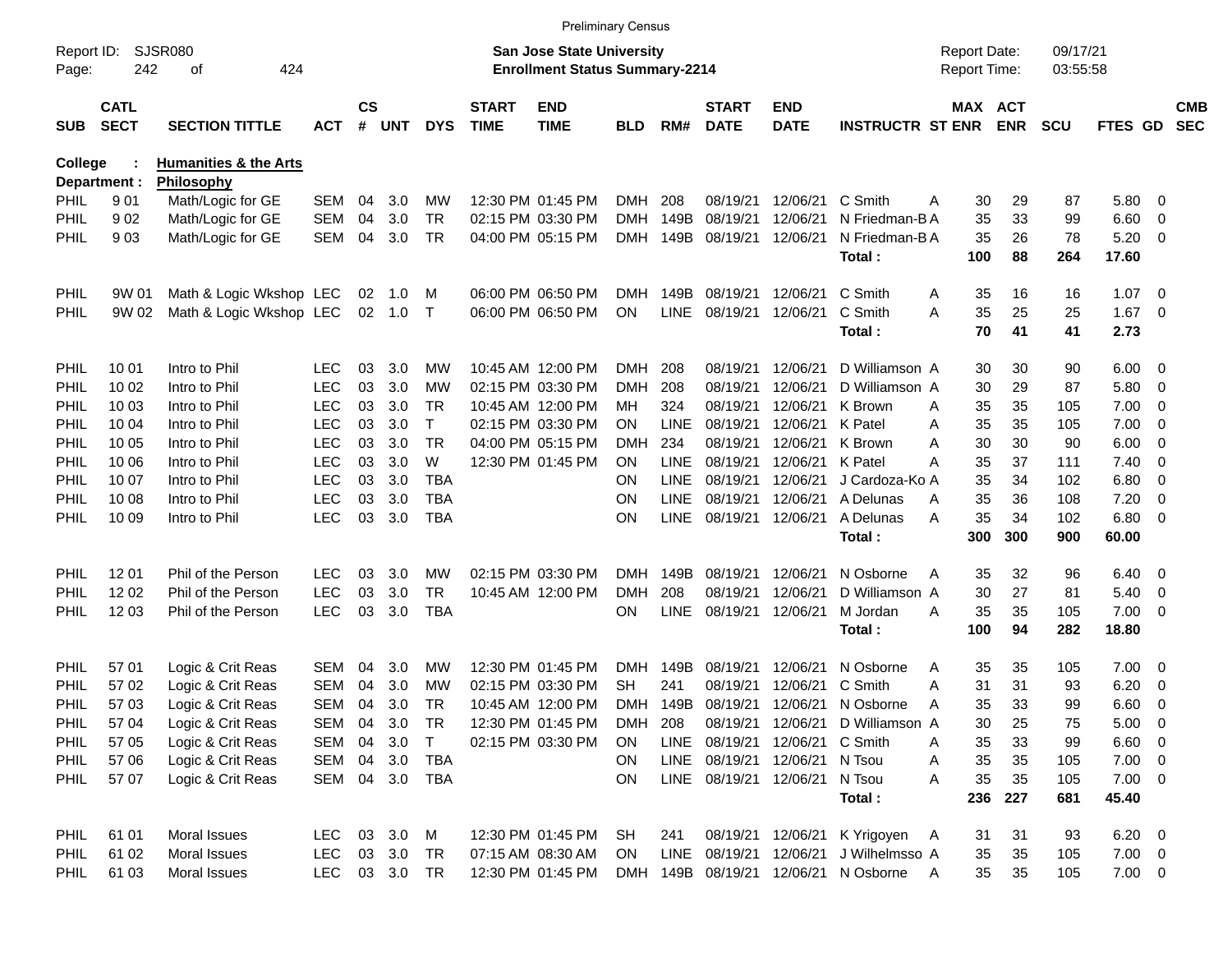|                     |                            |                             |            |                    |            |            |                             | <b>Preliminary Census</b>                                                 |            |             |                             |                                  |                         |   |                                            |                         |                      |               |                         |                          |
|---------------------|----------------------------|-----------------------------|------------|--------------------|------------|------------|-----------------------------|---------------------------------------------------------------------------|------------|-------------|-----------------------------|----------------------------------|-------------------------|---|--------------------------------------------|-------------------------|----------------------|---------------|-------------------------|--------------------------|
| Report ID:<br>Page: | 243                        | <b>SJSR080</b><br>424<br>οf |            |                    |            |            |                             | <b>San Jose State University</b><br><b>Enrollment Status Summary-2214</b> |            |             |                             |                                  |                         |   | <b>Report Date:</b><br><b>Report Time:</b> |                         | 09/17/21<br>03:55:58 |               |                         |                          |
| <b>SUB</b>          | <b>CATL</b><br><b>SECT</b> | <b>SECTION TITTLE</b>       | <b>ACT</b> | $\mathsf{cs}$<br># | <b>UNT</b> | <b>DYS</b> | <b>START</b><br><b>TIME</b> | <b>END</b><br><b>TIME</b>                                                 | <b>BLD</b> | RM#         | <b>START</b><br><b>DATE</b> | <b>END</b><br><b>DATE</b>        | <b>INSTRUCTR ST ENR</b> |   | MAX ACT                                    | <b>ENR</b>              | <b>SCU</b>           | FTES GD       |                         | <b>CMB</b><br><b>SEC</b> |
| PHIL                | 61 04                      | Moral Issues                | <b>LEC</b> | 03                 | 3.0        | W          |                             | 12:30 PM 01:45 PM                                                         | <b>SH</b>  | 241         | 08/19/21                    | 12/06/21                         | K Yrigoyen              | A | 31                                         | 30                      | 90                   | 6.00          | - 0                     |                          |
| PHIL                | 61 05                      | <b>Moral Issues</b>         | LEC        | 03                 | 3.0        | <b>TBA</b> |                             |                                                                           | <b>ON</b>  | <b>LINE</b> | 08/19/21                    | 12/06/21                         | M Jordan                | Α | 35                                         | 36                      | 108                  | 7.20          | 0                       |                          |
| PHIL                | 61 07                      | <b>Moral Issues</b>         | <b>LEC</b> | 03                 | 3.0        | <b>TBA</b> |                             |                                                                           | <b>ON</b>  | <b>LINE</b> | 08/19/21                    | 12/06/21                         | K Hertsch               | A | 35                                         | 35                      | 105                  | 7.00          | 0                       |                          |
| PHIL                | 61 08                      | <b>Moral Issues</b>         | <b>LEC</b> | 03                 | 3.0        | <b>TBA</b> |                             |                                                                           | <b>ON</b>  | <b>LINE</b> | 08/19/21                    | 12/06/21                         | K Hertsch               | A | 35                                         | 34                      | 102                  | 6.80          | 0                       |                          |
| <b>PHIL</b>         | 61 99                      | Moral Issues                | <b>LEC</b> | 03                 | 3.0        | <b>TBA</b> |                             |                                                                           | <b>ON</b>  | <b>LINE</b> | 08/19/21                    | 12/06/21                         | M Jordan                | A | 35                                         | 35                      | 105                  | 7.00          | $\overline{0}$          |                          |
|                     |                            |                             |            |                    |            |            |                             |                                                                           |            |             |                             |                                  | Total:                  |   | 272                                        | 271                     | 813                  | 54.20         |                         |                          |
| PHIL                | 66 01                      | Intro Aesthetics            | <b>LEC</b> | 03                 | 3.0        | M          |                             | 10:45 AM 12:00 PM                                                         | ON         | <b>LINE</b> | 08/19/21                    | 12/06/21                         | T Leddy                 | A | 35                                         | 34                      | 102                  | 6.80          | 0                       |                          |
| PHIL                | 66 02                      | <b>Intro Aesthetics</b>     | LEC        | 03                 | 3.0        | МW         |                             | 04:00 PM 05:15 PM                                                         | <b>DMH</b> | 149B        | 08/19/21                    | 12/06/21                         | A Delunas               | A | 35                                         | 35                      | 105                  | 7.00          | $\overline{0}$          |                          |
| PHIL                | 66 03                      | Intro Aesthetics            | LEC        | 03                 | 3.0        | W          |                             | 10:45 AM 12:00 PM                                                         | <b>ON</b>  | <b>LINE</b> | 08/19/21                    | 12/06/21                         | T Leddy                 | A | 35                                         | 35                      | 105                  | 7.00          | 0                       |                          |
| PHIL                | 66 04                      | Intro Aesthetics            | <b>LEC</b> | 03                 | 3.0        | МW         |                             | 12:30 PM 01:45 PM                                                         | MН         | 324         | 08/19/21                    | 12/06/21                         | A Delunas               | A | 35                                         | 36                      | 108                  | 7.20          | $\overline{0}$          |                          |
| PHIL                | 66 05                      | Intro Aesthetics            | LEC        | 03                 | 3.0        | <b>TBA</b> |                             |                                                                           | <b>ON</b>  | <b>LINE</b> | 08/19/21                    | 12/06/21                         | <b>F</b> Alberts        | A | 35                                         | 35                      | 105                  | 7.00          | $\overline{0}$          |                          |
| PHIL                | 66 06                      | Intro Aesthetics            | <b>LEC</b> | 03                 | 3.0        | <b>TBA</b> |                             |                                                                           | <b>ON</b>  | <b>LINE</b> | 08/19/21                    | 12/06/21                         | <b>F</b> Alberts        | A | 35                                         | 35                      | 105                  | 7.00          | 0                       |                          |
|                     |                            |                             |            |                    |            |            |                             |                                                                           |            |             |                             |                                  | Total:                  |   | 210                                        | 210                     | 630                  | 42.00         |                         |                          |
| PHIL                | 70A 01                     | Ancient Philosophy          | <b>LEC</b> | 03                 | 3.0        | MW         |                             | 10:45 AM 12:00 PM                                                         | <b>SH</b>  | 241         | 08/19/21                    | 12/06/21                         | J Lindahl               | A | 31                                         | 31                      | 93                   | 6.20          | $\overline{\mathbf{0}}$ |                          |
|                     |                            |                             |            |                    |            |            |                             |                                                                           |            |             |                             |                                  | Total:                  |   | 31                                         | 31                      | 93                   | 6.20          |                         |                          |
| PHIL                | 70B 01                     | Modern Philosophy           | <b>LEC</b> | 03                 | 3.0        | TBA        |                             |                                                                           | <b>ON</b>  | LINE        | 08/19/21                    | 12/06/21                         | J Liz                   | Α | 42                                         | 44                      | 132                  | 8.80          | $\overline{\mathbf{0}}$ |                          |
|                     |                            |                             |            |                    |            |            |                             |                                                                           |            |             |                             |                                  | Total:                  |   | 42                                         | 44                      | 132                  | 8.80          |                         |                          |
| PHIL.               | 104 01                     | Asian Philosophy            | <b>LEC</b> | 02                 | 3.0        | <b>TBA</b> |                             |                                                                           | <b>ON</b>  | <b>LINE</b> | 08/19/21                    | 12/06/21                         | J Giddings              | A | 45                                         | 9                       | 27                   | 1.80          | $0\,C$                  |                          |
| <b>RELS</b>         | 104 01                     | Asian Philosophy            | <b>LEC</b> | 02                 | 3.0        | <b>TBA</b> |                             |                                                                           | <b>ON</b>  | <b>LINE</b> | 08/19/21                    | 12/06/21                         | J Giddings              | Α | 0                                          | 0                       | 0                    | 0.00          | 0 <sup>C</sup>          |                          |
| ASIA                | 104 01                     | Asian Philosophy            | <b>LEC</b> | 02                 | 3.0        | <b>TBA</b> |                             |                                                                           | <b>ON</b>  | <b>LINE</b> | 08/19/21                    | 12/06/21                         | J Giddings              | A | 0                                          | 35                      | 105                  | 7.00          | 0 <sup>o</sup>          |                          |
| PHIL                | 104 02                     | Asian Philosophy            | LEC        | 02                 | 3.0        | <b>TBA</b> |                             |                                                                           | <b>ON</b>  | <b>LINE</b> | 08/19/21                    | 12/06/21                         | <b>B</b> Mou            | A | 45                                         | 14                      | 42                   | 2.85          | 1 C                     |                          |
| <b>RELS</b>         | 104 02                     | Asian Philosophy            | LEC        | 02                 | 3.0        | <b>TBA</b> |                             |                                                                           | <b>ON</b>  | <b>LINE</b> | 08/19/21                    | 12/06/21                         | <b>B</b> Mou            | A | 0                                          | $\overline{\mathbf{1}}$ | 3                    | 0.20          | 0 <sup>o</sup>          |                          |
| ASIA                | 104 02                     | Asian Philosophy            | <b>LEC</b> | 02                 | 3.0        | <b>TBA</b> |                             |                                                                           | <b>ON</b>  | <b>LINE</b> | 08/19/21                    | 12/06/21                         | <b>B</b> Mou            | A | 0                                          | 30                      | 90                   | 6.00          | 0 <sup>o</sup>          |                          |
| PHIL                | 104 03                     | Asian Philosophy            | LEC        | 02                 | 3.0        | <b>TBA</b> |                             |                                                                           | ON         | <b>LINE</b> | 08/19/21                    | 12/06/21                         | J Giddings              | A | 45                                         | 8                       | 24                   | 1.60          | $0\,C$                  |                          |
| <b>RELS</b>         | 104 03                     | Asian Philosophy            | <b>LEC</b> | 02                 | 3.0        | <b>TBA</b> |                             |                                                                           | <b>ON</b>  | <b>LINE</b> | 08/19/21                    | 12/06/21                         | J Giddings              | A | 0                                          | $\overline{4}$          | 12                   | 0.80          | 0 <sup>o</sup>          |                          |
| ASIA                | 104 03                     | Asian Philosophy            | <b>LEC</b> | 02                 | 3.0        | <b>TBA</b> |                             |                                                                           | <b>ON</b>  | LINE        | 08/19/21                    | 12/06/21                         | J Giddings              | A | 0                                          | 34                      | 102                  | 6.80          | 0 <sup>o</sup>          |                          |
|                     |                            |                             |            |                    |            |            |                             |                                                                           |            |             |                             |                                  | Total:                  |   |                                            | 135 135                 | 405                  | 27.05         |                         |                          |
|                     | PHIL 106 01                | Phil of Art                 | <b>LEC</b> |                    | 02 3.0 TBA |            |                             |                                                                           | ON         |             |                             | LINE 08/19/21 12/06/21 F Alberts |                         | A | 35                                         | 34                      | 102                  | $6.80\quad 0$ |                         |                          |
|                     |                            |                             |            |                    |            |            |                             |                                                                           |            |             |                             |                                  | Total:                  |   | 35                                         | 34                      | 102                  | 6.80          |                         |                          |
| PHIL                | 110 01                     | Sci Tech & Hum Val          | <b>LEC</b> |                    | 3.0        |            |                             |                                                                           |            |             |                             |                                  |                         | Χ | 0                                          | 0                       | 0                    | $0.00 \t 0$   |                         |                          |
|                     | PHIL 110 02                | Sci Tech & Hum Val          | <b>LEC</b> | 03                 | 3.0        | MW         |                             | 09:00 AM 10:15 AM                                                         | DMH        | 208         | 08/19/21                    | 12/06/21                         | A Delunas               | A | 30                                         | 28                      | 84                   | $5.60$ 0      |                         |                          |
|                     | PHIL 110 03                | Sci Tech & Hum Val          | <b>LEC</b> |                    | 03 3.0     | TBA        |                             |                                                                           | ON         |             | LINE 08/19/21               | 12/06/21                         | K Yrigoyen              | A | 45                                         | 44                      | 132                  | 8.80 0        |                         |                          |
|                     | PHIL 110 04                | Sci Tech & Hum Val          | <b>LEC</b> |                    | 03 3.0     | TBA        |                             |                                                                           | <b>ON</b>  |             | LINE 08/19/21               | 12/06/21                         | L Bernasconi A          |   | 45                                         | 45                      | 135                  | $9.00 \t 0$   |                         |                          |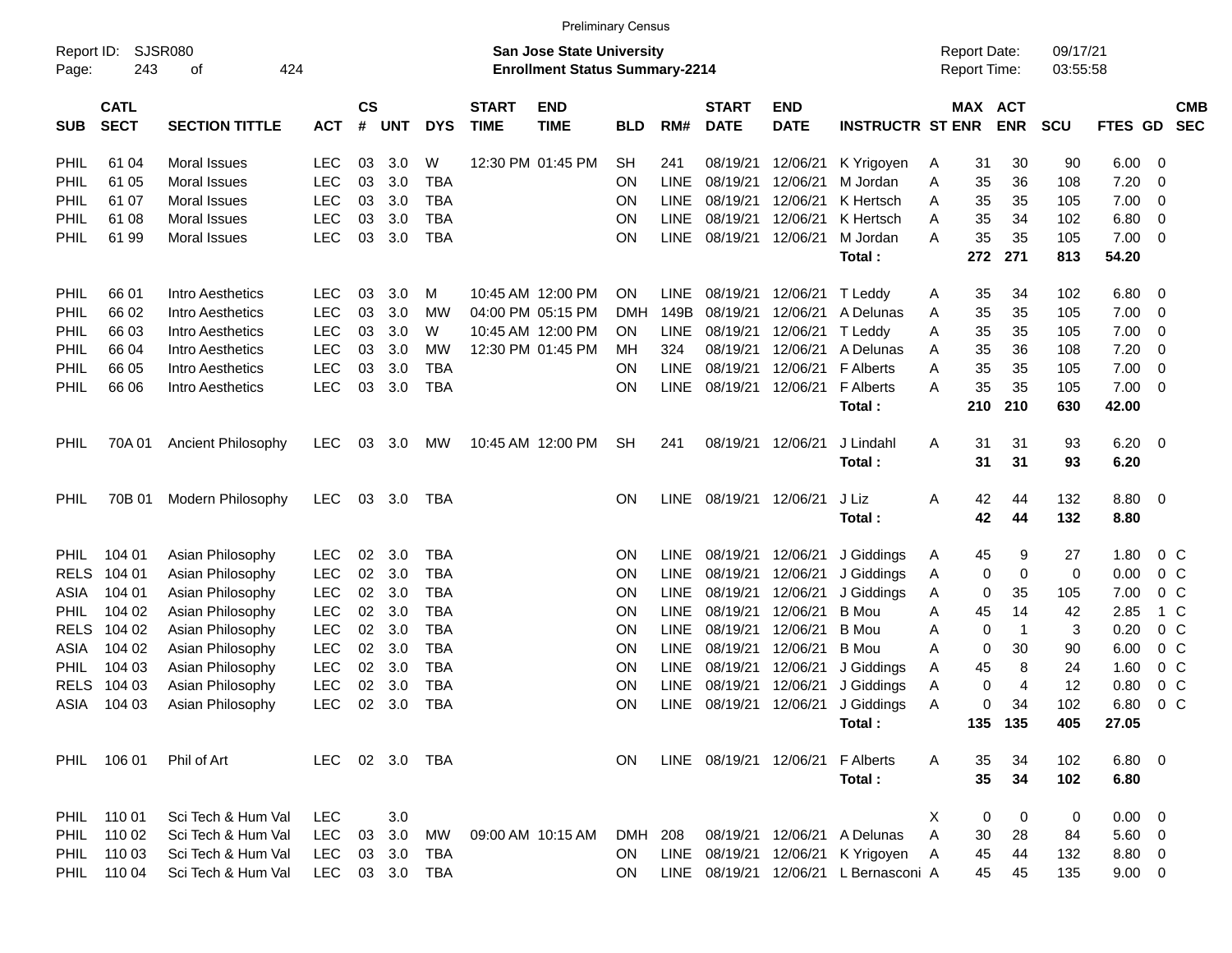|                     |                            |                                                      |            |                       |            |            |                             |                                                                           | <b>Preliminary Census</b> |                            |                             |                           |                         |                                     |                   |                              |                      |                         |                                                      |                          |
|---------------------|----------------------------|------------------------------------------------------|------------|-----------------------|------------|------------|-----------------------------|---------------------------------------------------------------------------|---------------------------|----------------------------|-----------------------------|---------------------------|-------------------------|-------------------------------------|-------------------|------------------------------|----------------------|-------------------------|------------------------------------------------------|--------------------------|
| Report ID:<br>Page: | 244                        | <b>SJSR080</b><br>424<br>оf                          |            |                       |            |            |                             | <b>San Jose State University</b><br><b>Enrollment Status Summary-2214</b> |                           |                            |                             |                           |                         | <b>Report Date:</b><br>Report Time: |                   |                              | 09/17/21<br>03:55:58 |                         |                                                      |                          |
| <b>SUB</b>          | <b>CATL</b><br><b>SECT</b> | <b>SECTION TITTLE</b>                                | <b>ACT</b> | $\mathsf{cs}$<br>#    | <b>UNT</b> | <b>DYS</b> | <b>START</b><br><b>TIME</b> | <b>END</b><br><b>TIME</b>                                                 | <b>BLD</b>                | RM#                        | <b>START</b><br><b>DATE</b> | <b>END</b><br><b>DATE</b> | <b>INSTRUCTR ST ENR</b> |                                     |                   | <b>MAX ACT</b><br><b>ENR</b> | <b>SCU</b>           | <b>FTES GD</b>          |                                                      | <b>CMB</b><br><b>SEC</b> |
|                     |                            |                                                      |            |                       |            |            |                             |                                                                           |                           |                            |                             |                           | Total:                  |                                     |                   | 120 117                      | 351                  | 23.40                   |                                                      |                          |
| PHIL                | 11801                      | Latin Amer Phil                                      | <b>LEC</b> | 02                    | 3.0        | R          |                             | 04:00 PM 06:45 PM                                                         | <b>SH</b>                 | 241                        | 08/19/21                    | 12/06/21                  | C Sanchez<br>Total:     | A                                   | 31<br>31          | 9<br>9                       | 27<br>27             | 2.004<br>2.00           |                                                      |                          |
| PHIL                | 126 01                     | Environ Ethics & Phi                                 | <b>LEC</b> | 02                    | 3.0        | TBA        |                             |                                                                           | ON                        | <b>LINE</b>                | 08/19/21                    | 12/06/21                  | M Jordan                | A                                   | 35                | 23                           | 69                   | 4.65                    | 1 C                                                  |                          |
|                     | ENVS 126 01                | Environ Ethics & Phi                                 | <b>LEC</b> | 02                    | 3.0        | <b>TBA</b> |                             |                                                                           | ΟN                        | <b>LINE</b>                | 08/19/21                    | 12/06/21                  | M Jordan<br>Total:      | A                                   | $\mathbf 0$<br>35 | 13<br>36                     | 39<br>108            | 2.65<br>7.30            | 1 C                                                  |                          |
| PHIL                | 132 01                     | <b>Ethical Theory</b>                                | <b>SEM</b> |                       | 3.0        |            |                             |                                                                           |                           |                            |                             |                           | Total:                  | Χ                                   | 0<br>$\bf{0}$     | 0<br>$\bf{0}$                | 0<br>0               | $0.00 \t 0$<br>0.00     |                                                      |                          |
| PHIL.               | 13301                      | <b>Ethics in Science</b>                             | LEC        | 03                    | 3.0        | <b>TBA</b> |                             |                                                                           | ON                        | <b>LINE</b>                | 08/19/21                    | 12/06/21                  | J Liz                   | Α                                   | 45                | 45                           | 135                  | $9.00 \t 0$             |                                                      |                          |
| PHIL                | 133 02                     | <b>Ethics in Science</b>                             | <b>LEC</b> | 03                    | 3.0        | <b>TR</b>  |                             | 12:30 PM 01:45 PM                                                         | <b>SH</b>                 | 241                        | 08/19/21                    | 12/06/21                  | J Stemwedel A<br>Total: |                                     | 31<br>76          | 22<br>67                     | 66<br>201            | $4.40 \quad 0$<br>13.40 |                                                      |                          |
| PHIL                | 134 01                     | Computers, Ethics, S LEC                             |            |                       | 02 3.0     | МW         |                             | 02:15 PM 03:30 PM                                                         | BBC                       | 222                        | 08/19/21                    | 12/06/21                  | É Brown                 | A                                   | 45                | 44                           | 132                  | 8.80 0                  |                                                      |                          |
| PHIL                | 134 02                     | Computers, Ethics, S LEC                             |            | 02                    | 3.0        | TBA        |                             |                                                                           | ON                        | <b>LINE</b>                | 08/19/21                    | 12/06/21                  | E Sonnier               | A                                   | 42                | 42                           | 126                  | 8.40                    | $\overline{\phantom{0}}$                             |                          |
| PHIL                | 134 03<br>134 04           | Computers, Ethics, S LEC                             |            | 02<br>02 <sub>o</sub> | 3.0<br>3.0 | TBA<br>TBA |                             |                                                                           | ON<br>ON                  | <b>LINE</b><br><b>LINE</b> | 08/19/21<br>08/19/21        | 12/06/21<br>12/06/21      | E Sonnier<br>E Sonnier  | A<br>A                              | 42<br>42          | 42<br>42                     | 126<br>126           | 8.40<br>8.40            | $\overline{\phantom{0}}$<br>$\overline{\phantom{0}}$ |                          |
| PHIL<br>PHIL        | 134 05                     | Computers, Ethics, S LEC<br>Computers, Ethics, S LEC |            | 02                    | 3.0        | TBA        |                             |                                                                           | ΟN                        | <b>LINE</b>                | 08/19/21                    | 12/06/21                  | E Sonnier               | А                                   | 42                | 42                           | 126                  | 8.40                    | $\overline{\phantom{0}}$                             |                          |
| PHIL                | 134 06                     | Computers, Ethics, S LEC                             |            |                       | 02 3.0     | <b>TBA</b> |                             |                                                                           | ΟN                        | <b>LINE</b>                | 08/19/21                    | 12/06/21                  | J Cardoza-Ko A          |                                     | 42                | 40                           | 120                  | $8.00 \t 0$             |                                                      |                          |
|                     |                            |                                                      |            |                       |            |            |                             |                                                                           |                           |                            |                             |                           | Total:                  |                                     | 255               | 252                          | 756                  | 50.40                   |                                                      |                          |
| PHIL                | 155 01                     | Phil of Law                                          | SEM        | 04                    | 3.0        | M          |                             | 04:00 PM 06:45 PM                                                         | <b>ON</b>                 | <b>LINE</b>                | 08/19/21                    | 12/06/21                  | É Brown                 | A                                   | 35                | 35                           | 105                  | $7.00 \t 0$             |                                                      |                          |
|                     |                            |                                                      |            |                       |            |            |                             |                                                                           |                           |                            |                             |                           | Total:                  |                                     | 35                | 35                           | 105                  | 7.00                    |                                                      |                          |
| PHIL                | 159 01                     | Philosophy of Mind                                   | SEM        | 04                    | 3.0        | TR         |                             | 02:15 PM 03:30 PM                                                         | ON                        | LINE                       | 08/19/21                    | 12/06/21                  | A Vaidya<br>Total:      | A                                   | 35<br>35          | 28<br>28                     | 84<br>84             | 5.85 5<br>5.85          |                                                      |                          |
| PHIL.               | 160 01                     | Phil of Science                                      | LEC        |                       | 02 3.0     | $\top$     |                             | 12:30 PM 01:45 PM                                                         | <b>ON</b>                 | LINE                       | 08/19/21 12/06/21 K Patel   |                           |                         | A                                   | 45                | 45                           | 135                  | $9.00 \quad 0$          |                                                      |                          |
| PHIL                | 160 02                     | Phil of Science                                      | <b>LEC</b> |                       | 02 3.0     | W          |                             | 02:15 PM 03:30 PM                                                         | ΟN                        | LINE                       | 08/19/21 12/06/21 K Patel   |                           |                         | Α                                   | 45                | 44                           | 132                  | 8.80 0                  |                                                      |                          |
| PHIL                | 160 03                     | Phil of Science                                      | <b>LEC</b> |                       | 02 3.0 TBA |            |                             |                                                                           | ON.                       |                            | LINE 08/19/21 12/06/21      |                           | J Lindahl               | A                                   | 45                | 45                           | 135                  | $9.00 \t 0$             |                                                      |                          |
|                     |                            |                                                      |            |                       |            |            |                             |                                                                           |                           |                            |                             |                           | Total:                  |                                     | 135               | 134                          | 402                  | 26.80                   |                                                      |                          |
| PHIL                | 180 01                     | <b>Indiv Studies</b>                                 | <b>SUP</b> |                       | 78 1.0     | TBA        |                             |                                                                           | <b>ON</b>                 |                            | LINE 08/19/21 12/06/21      |                           |                         | Α                                   | 5                 | 0                            | 0                    | $0.00 \t 0$             |                                                      |                          |
| <b>PHIL</b>         | 180 02                     | <b>Indiv Studies</b>                                 | <b>SUP</b> |                       | 78 2.0     | TBA        |                             |                                                                           | <b>ON</b>                 | LINE                       | 08/19/21 12/06/21           |                           |                         | А                                   | 5                 | 0                            | 0                    | $0.00 \t 0$             |                                                      |                          |
| PHIL.               | 180 03                     | <b>Indiv Studies</b>                                 | <b>SUP</b> |                       | 78 3.0     | TBA        |                             |                                                                           | <b>ON</b>                 |                            | LINE 08/19/21 12/06/21      |                           |                         | Α                                   | 5                 | 0                            | 0                    | $0.00 \t 0$             |                                                      |                          |
| PHIL                | 180 04                     | <b>Indiv Studies</b>                                 | <b>SUP</b> |                       |            | 78 3.0 TBA |                             |                                                                           | ON.                       |                            | LINE 08/19/21 12/06/21      |                           |                         | Α                                   | 5                 | 0                            | 0                    | $0.00 \t 0$             |                                                      |                          |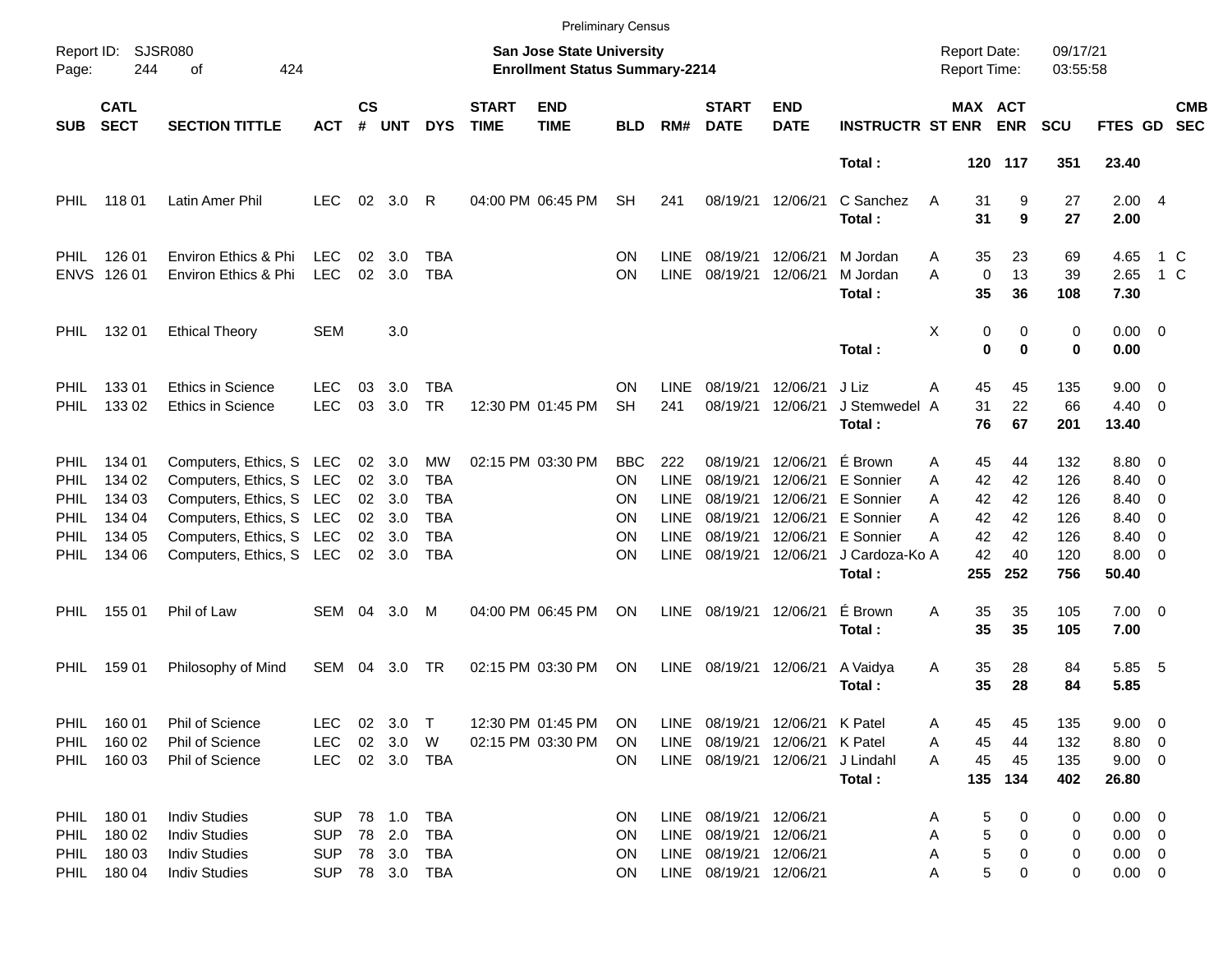|                     |                            |                       |            |                |            |            |                                                                           | <b>Preliminary Census</b> |            |             |                             |                           |                                     |         |                              |            |         |                |                          |
|---------------------|----------------------------|-----------------------|------------|----------------|------------|------------|---------------------------------------------------------------------------|---------------------------|------------|-------------|-----------------------------|---------------------------|-------------------------------------|---------|------------------------------|------------|---------|----------------|--------------------------|
| Report ID:<br>Page: | SJSR080<br>245             | 424                   |            |                |            |            | <b>San Jose State University</b><br><b>Enrollment Status Summary-2214</b> |                           |            |             |                             |                           | <b>Report Date:</b><br>Report Time: |         | 09/17/21<br>03:55:58         |            |         |                |                          |
| <b>SUB</b>          | <b>CATL</b><br><b>SECT</b> | <b>SECTION TITTLE</b> | <b>ACT</b> | <b>CS</b><br># | <b>UNT</b> | <b>DYS</b> | <b>START</b><br><b>TIME</b>                                               | <b>END</b><br><b>TIME</b> | <b>BLD</b> | RM#         | <b>START</b><br><b>DATE</b> | <b>END</b><br><b>DATE</b> | <b>INSTRUCTR ST ENR</b>             |         | <b>MAX ACT</b><br><b>ENR</b> | <b>SCU</b> | FTES GD |                | <b>CMB</b><br><b>SEC</b> |
|                     |                            |                       |            |                |            |            |                                                                           |                           |            |             |                             |                           | Total:                              | 20      | 0                            | 0          | 0.00    |                |                          |
| <b>PHIL</b>         | 184 01                     | Directed Reading      | <b>SUP</b> | 78             | 3.0        | <b>TBA</b> |                                                                           |                           | ON         | <b>LINE</b> | 08/19/21                    | 12/06/21                  |                                     | Α       | 0<br>5                       | 0          | 0.00    | 0              |                          |
| <b>PHIL</b>         | 184 02                     | Directed Reading      | <b>SUP</b> | 78             | 3.0        | <b>TBA</b> |                                                                           |                           | ON         | LINE        | 08/19/21                    | 12/06/21                  |                                     | Α       | 5<br>0                       | 0          | 0.00    | 0              |                          |
|                     |                            |                       |            |                |            |            |                                                                           |                           |            |             |                             |                           | Total:                              | 10      | $\mathbf 0$                  | 0          | 0.00    |                |                          |
| <b>PHIL</b>         | 18601                      | Prof & Bus Ethics     | <b>LEC</b> | 03             | 3.0        | МW         |                                                                           | 07:15 AM 08:30 AM         | ON         | LINE        | 08/19/21                    | 12/06/21                  | J Wilhelmsso A                      | 45      | 9                            | 27         | 1.80    | 0 <sup>o</sup> |                          |
| BUS3                | 18601                      | Prof & Bus Ethics     | <b>LEC</b> | 03             | 3.0        | МW         |                                                                           | 07:15 AM 08:30 AM         | <b>ON</b>  | LINE        | 08/19/21                    | 12/06/21                  | J Wilhelmsso A                      |         | 0<br>36                      | 108        | 7.20    | 0 <sup>o</sup> |                          |
| <b>PHIL</b>         | 186 02                     | Prof & Bus Ethics     | <b>LEC</b> |                | 3.0        |            |                                                                           |                           |            |             |                             |                           |                                     | X       | 0<br>0                       | 0          | 0.00    | 0              |                          |
| BUS3                | 186 02                     | Prof & Bus Ethics     | <b>LEC</b> |                | 3.0        |            |                                                                           |                           |            |             |                             |                           |                                     | х       | 0<br>0                       | 0          | 0.00    | 0              |                          |
| <b>PHIL</b>         | 186 03                     | Prof & Bus Ethics     | <b>LEC</b> |                | 3.0        |            |                                                                           |                           |            |             |                             |                           |                                     | х       | 0<br>0                       | 0          | 0.00    | 0              |                          |
| BUS3                | 186 03                     | Prof & Bus Ethics     | <b>LEC</b> |                | 3.0        |            |                                                                           |                           |            |             |                             |                           |                                     | х       | 0<br>0                       | 0          | 0.00    | 0              |                          |
| <b>PHIL</b>         | 186 04                     | Prof & Bus Ethics     | <b>LEC</b> |                | 3.0        |            |                                                                           |                           |            |             |                             |                           |                                     | х       | 0<br>0                       | 0          | 0.00    | 0              |                          |
| BUS3                | 186 04                     | Prof & Bus Ethics     | <b>LEC</b> |                | 3.0        |            |                                                                           |                           |            |             |                             |                           |                                     | Χ       | 0<br>0                       | 0          | 0.00    | 0              |                          |
| <b>PHIL</b>         | 186 05                     | Prof & Bus Ethics     | <b>LEC</b> | 03             | 3.0        | TR         |                                                                           | 12:30 PM 01:45 PM         | <b>BBC</b> | 021         | 08/19/21                    | 12/06/21                  | M Maguire                           | 37<br>Α | 13                           | 39         | 2.60    | 0 <sup>o</sup> |                          |
| BUS3                | 186 05                     | Prof & Bus Ethics     | <b>LEC</b> | 03             | 3.0        | <b>TR</b>  |                                                                           | 12:30 PM 01:45 PM         | <b>BBC</b> | 021         | 08/19/21                    | 12/06/21                  | M Maguire                           | Α       | 0<br>24                      | 72         | 4.80    | 0 <sup>o</sup> |                          |
| <b>PHIL</b>         | 186 06                     | Prof & Bus Ethics     | <b>LEC</b> | 03             | 3.0        | TR         |                                                                           | 02:15 PM 03:30 PM         | <b>BBC</b> | 222         | 08/19/21                    | 12/06/21                  | K Brown                             | 45<br>Α | 13                           | 39         | 2.60    | 0 <sup>o</sup> |                          |
| BUS3                | 186 06                     | Prof & Bus Ethics     | <b>LEC</b> | 03             | 3.0        | TR         |                                                                           | 02:15 PM 03:30 PM         | <b>BBC</b> | 222         | 08/19/21                    | 12/06/21                  | K Brown                             | Α       | 33<br>0                      | 99         | 6.60    | 0 <sup>o</sup> |                          |
| <b>PHIL</b>         | 186 07                     | Prof & Bus Ethics     | <b>LEC</b> | 03             | 3.0        | Т          |                                                                           | 04:00 PM 06:45 PM         | ON.        | <b>LINE</b> | 08/19/21                    | 12/06/21                  | R Chan                              | 45<br>A | 9                            | 27         | 1.80    | 0 <sup>o</sup> |                          |
| BUS3                | 186 07                     | Prof & Bus Ethics     | <b>LEC</b> | 03             | 3.0        | $\top$     |                                                                           | 04:00 PM 06:45 PM         | ON         | <b>LINE</b> | 08/19/21                    | 12/06/21                  | R Chan                              | Α       | 0<br>37                      | 111        | 7.40    | 0 <sup>o</sup> |                          |
| <b>PHIL</b>         | 186 08                     | Prof & Bus Ethics     | <b>LEC</b> | 03             | 3.0        | F          |                                                                           | 09:30 AM 12:15 PM         | ON         | <b>LINE</b> | 08/19/21                    | 12/06/21                  | J Wilhelmsso A                      | 45      | 16                           | 48         | 3.20    | 0 <sup>o</sup> |                          |
| BUS3                | 186 08                     | Prof & Bus Ethics     | <b>LEC</b> | 03             | 3.0        | F          |                                                                           | 09:30 AM 12:15 PM         | 0N         | <b>LINE</b> | 08/19/21                    | 12/06/21                  | J Wilhelmsso A                      |         | 0<br>29                      | 87         | 5.80    | 0 <sup>o</sup> |                          |
| <b>PHIL</b>         | 186 09                     | Prof & Bus Ethics     | <b>LEC</b> | 03             | 3.0        | <b>TBA</b> |                                                                           |                           | ΟN         | <b>LINE</b> | 08/19/21                    | 12/06/21                  | T Johnston                          | 45<br>A | 12                           | 36         | 2.40    | 0 <sup>o</sup> |                          |
| BUS3                | 186 09                     | Prof & Bus Ethics     | <b>LEC</b> | 03             | 3.0        | TBA        |                                                                           |                           | ON         | <b>LINE</b> | 08/19/21                    | 12/06/21                  | T Johnston                          | A       | 32<br>0                      | 96         | 6.40    | 0 <sup>o</sup> |                          |
| <b>PHIL</b>         | 186 10                     | Prof & Bus Ethics     | <b>LEC</b> | 03             | 3.0        | TBA        |                                                                           |                           | ON         | <b>LINE</b> | 08/19/21                    | 12/06/21                  | T Johnston                          | 45<br>A | 14                           | 42         | 2.80    | 0 <sup>o</sup> |                          |
| BUS3                | 186 10                     | Prof & Bus Ethics     | <b>LEC</b> | 03             | 3.0        | TBA        |                                                                           |                           | ON         | <b>LINE</b> | 08/19/21                    | 12/06/21                  | T Johnston                          | A       | 0<br>31                      | 93         | 6.20    | 0 <sup>o</sup> |                          |
| <b>PHIL</b>         | 186 11                     | Prof & Bus Ethics     | <b>LEC</b> | 03             | 3.0        | TBA        |                                                                           |                           | ON         | <b>LINE</b> | 08/19/21                    | 12/06/21                  | J Cardoza-Ko A                      | 45      | 14                           | 42         | 2.80    | 0 <sup>o</sup> |                          |
| BUS3                | 186 11                     | Prof & Bus Ethics     | <b>LEC</b> | 03             | 3.0        | TBA        |                                                                           |                           | ON         | <b>LINE</b> | 08/19/21                    | 12/06/21                  | J Cardoza-Ko A                      |         | 0<br>29                      | 87         | 5.80    | 0 <sup>o</sup> |                          |
| <b>PHIL</b>         | 186 12                     | Prof & Bus Ethics     | <b>LEC</b> | 03             | 3.0        | TBA        |                                                                           |                           | ON         | <b>LINE</b> | 08/19/21                    | 12/06/21                  | J Cardoza-Ko A                      | 45      | 12                           | 36         | 2.40    | 0 <sub>c</sub> |                          |
| BUS3                | 186 12                     | Prof & Bus Ethics     | <b>LEC</b> | 03             | 3.0        | <b>TBA</b> |                                                                           |                           | ΟN         | LINE        | 08/19/21                    | 12/06/21                  | J Cardoza-Ko A                      |         | 32<br>0                      | 96         | 6.40    | 0 <sup>o</sup> |                          |
|                     | PHIL 186 13                | Prof & Bus Ethics     | <b>LEC</b> | 03             | 3.0        | <b>TBA</b> |                                                                           |                           | <b>ON</b>  |             |                             | LINE 08/19/21 12/06/21    | J Giddings                          | A<br>45 | 11                           | 33         | 2.20    | 0 <sub>c</sub> |                          |
|                     | BUS3 186 13                | Prof & Bus Ethics     | LEC        | 03             | 3.0        | <b>TBA</b> |                                                                           |                           | 0N         |             | LINE 08/19/21               | 12/06/21                  | J Giddings                          | Α       | 33<br>0                      | 99         | 6.60    | 0 <sup>o</sup> |                          |
|                     | PHIL 186 14                | Prof & Bus Ethics     | LEC        |                | 03 3.0     | TBA        |                                                                           |                           | ON.        |             | LINE 08/19/21               | 12/06/21                  | T Gullion                           | Α<br>45 | 23                           | 69         | 4.60    | 0 <sup>o</sup> |                          |
|                     | BUS3 186 14                | Prof & Bus Ethics     | LEC        |                | 03 3.0     | TBA        |                                                                           |                           | 0N         |             | LINE 08/19/21               | 12/06/21                  | T Gullion                           | Α       | 0<br>22                      | 66         | 4.40    | 0 <sub>c</sub> |                          |
| PHIL                | 186 15                     | Prof & Bus Ethics     | LEC        |                | 03 3.0     | TBA        |                                                                           |                           | 0N         |             | LINE 08/19/21               | 12/06/21                  | C Sanchez                           | Α<br>45 | 25                           | 75         | 5.00    | 0 <sub>c</sub> |                          |
|                     | BUS3 186 15                | Prof & Bus Ethics     | LEC        |                | 03 3.0     | TBA        |                                                                           |                           | 0N         |             | LINE 08/19/21               | 12/06/21                  | C Sanchez                           | Α       | 0<br>20                      | 60         | 4.00    | 0 <sub>c</sub> |                          |
| PHIL                | 186 16                     | Prof & Bus Ethics     | <b>LEC</b> |                | 03 3.0     | TBA        |                                                                           |                           | 0N         |             | LINE 08/19/21               | 12/06/21                  | T Johnston                          | Α<br>45 | 12                           | 36         | 2.40    | 0 <sub>c</sub> |                          |
|                     | BUS3 186 16                | Prof & Bus Ethics     | LEC        |                | 03 3.0     | TBA        |                                                                           |                           | ON         |             | LINE 08/19/21               | 12/06/21                  | T Johnston                          | A       | 34<br>0                      | 102        | 6.80    | 0 <sup>o</sup> |                          |
| PHIL                | 186 17                     | Prof & Bus Ethics     | LEC        |                | 03 3.0     | TBA        |                                                                           |                           | ON         |             | LINE 08/19/21               | 12/06/21                  | J Cardoza-Ko A                      | 45      | 16                           | 48         | 3.20    | $0\,C$         |                          |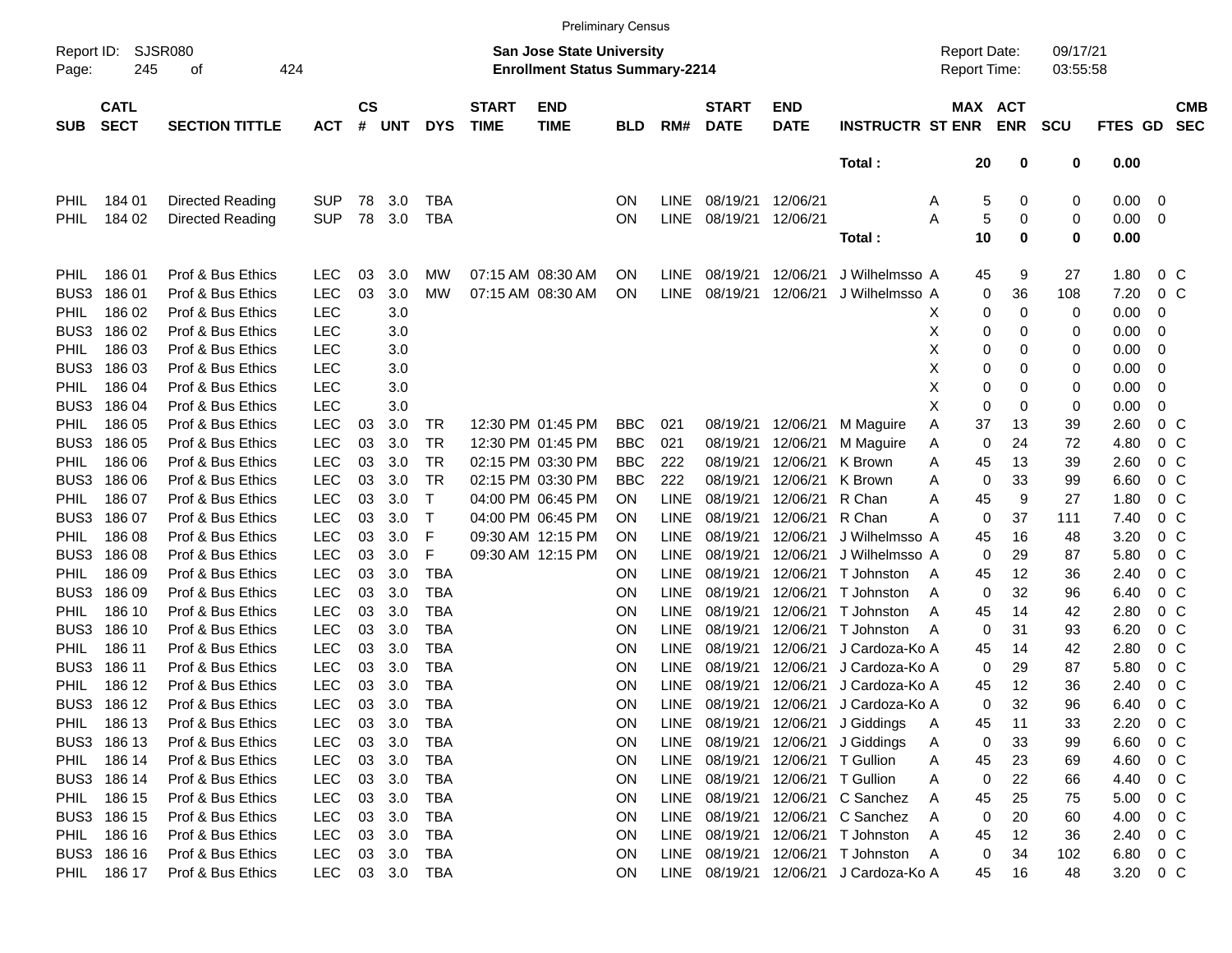|                     |                            |                                 |              |                    |            |            |                             |                                                                           | <b>Preliminary Census</b> |             |                             |                           |                         |   |                                     |                          |                      |              |                          |  |
|---------------------|----------------------------|---------------------------------|--------------|--------------------|------------|------------|-----------------------------|---------------------------------------------------------------------------|---------------------------|-------------|-----------------------------|---------------------------|-------------------------|---|-------------------------------------|--------------------------|----------------------|--------------|--------------------------|--|
| Report ID:<br>Page: | 246                        | SJSR080<br>424<br>οf            |              |                    |            |            |                             | <b>San Jose State University</b><br><b>Enrollment Status Summary-2214</b> |                           |             |                             |                           |                         |   | <b>Report Date:</b><br>Report Time: |                          | 09/17/21<br>03:55:58 |              |                          |  |
| <b>SUB</b>          | <b>CATL</b><br><b>SECT</b> | <b>SECTION TITTLE</b>           | <b>ACT</b>   | $\mathsf{cs}$<br># | <b>UNT</b> | <b>DYS</b> | <b>START</b><br><b>TIME</b> | <b>END</b><br><b>TIME</b>                                                 | <b>BLD</b>                | RM#         | <b>START</b><br><b>DATE</b> | <b>END</b><br><b>DATE</b> | <b>INSTRUCTR ST ENR</b> |   | MAX                                 | <b>ACT</b><br><b>ENR</b> | <b>SCU</b>           | FTES GD SEC  | <b>CMB</b>               |  |
| BUS3                | 186 17                     | Prof & Bus Ethics               | LEC          | 03                 | 3.0        | TBA        |                             |                                                                           | <b>ON</b>                 | <b>LINE</b> | 08/19/21                    | 12/06/21                  | J Cardoza-Ko A          |   | 0                                   | 29                       | 87                   | 5.80         | $0\,C$                   |  |
| <b>PHIL</b>         | 186 18                     | Prof & Bus Ethics               | <b>LEC</b>   | 03                 | 3.0        | <b>TBA</b> |                             |                                                                           | ON                        | LINE        | 08/19/21                    | 12/06/21                  | J Giddings              | A | 45                                  | 24                       | 72                   | 4.80         | $0\,C$                   |  |
| BUS3                | 186 18                     | Prof & Bus Ethics               | <b>LEC</b>   | 03                 | 3.0        | <b>TBA</b> |                             |                                                                           | ON                        | <b>LINE</b> | 08/19/21                    | 12/06/21                  | J Giddings              | A | 0                                   | 20                       | 60                   | 4.00         | $0\,C$                   |  |
| <b>PHIL</b>         | 186 19                     | Prof & Bus Ethics               | <b>LEC</b>   | 03                 | 3.0        | <b>TBA</b> |                             |                                                                           | ON                        | <b>LINE</b> | 08/19/21                    | 12/06/21                  | T Gullion               | A | 45                                  | 21                       | 63                   | 4.20         | $0\,C$                   |  |
| BUS3                | 186 19                     | Prof & Bus Ethics               | <b>LEC</b>   | 03                 | 3.0        | <b>TBA</b> |                             |                                                                           | ON                        | <b>LINE</b> | 08/19/21                    | 12/06/21                  | T Gullion               | A | 0                                   | 23                       | 69                   | 4.60         | 0 <sup>C</sup>           |  |
| <b>PHIL</b>         | 186 20                     | Prof & Bus Ethics               | LEC          | 03                 | 3.0        | <b>TBA</b> |                             |                                                                           | ON                        | <b>LINE</b> | 08/19/21                    | 12/06/21                  | A Vaidya                | A | 45                                  | 14                       | 42                   | 2.80         | 0 <sup>o</sup>           |  |
| BUS3                | 186 20                     | Prof & Bus Ethics               | <b>LEC</b>   | 03                 | 3.0        | <b>TBA</b> |                             |                                                                           | ON                        | <b>LINE</b> | 08/19/21                    | 12/06/21                  | A Vaidya                | A | 0                                   | 32                       | 96                   | 6.40         | 0 <sup>o</sup>           |  |
| <b>PHIL</b>         | 186 21                     | Prof & Bus Ethics               | <b>LEC</b>   | 03                 | 3.0        | <b>TBA</b> |                             |                                                                           | ON                        | <b>LINE</b> | 08/19/21                    | 12/06/21                  | T Gullion               | Α | 45                                  | 16                       | 48                   | 3.20         | 0 <sup>C</sup>           |  |
| BUS3                | 186 21                     | Prof & Bus Ethics               | <b>LEC</b>   | 03                 | 3.0        | <b>TBA</b> |                             |                                                                           | ON                        | <b>LINE</b> | 08/19/21                    | 12/06/21                  | T Gullion               | A | 0                                   | 28                       | 84                   | 5.60         | 0 <sup>C</sup>           |  |
| <b>PHIL</b>         | 186 22                     | Prof & Bus Ethics               | LEC          | 03                 | 3.0        | <b>TBA</b> |                             |                                                                           | ON                        | <b>LINE</b> | 08/19/21                    | 12/06/21                  | J Giddings              | Α | 45                                  | 10                       | 30                   | 2.00         | 0 <sup>o</sup>           |  |
| BUS3                | 186 22                     | Prof & Bus Ethics               | LEC          | 03                 | 3.0        | <b>TBA</b> |                             |                                                                           | ON                        | <b>LINE</b> | 08/19/21                    | 12/06/21                  | J Giddings              | A | 0                                   | 33                       | 99                   | 6.60         | 0 <sup>o</sup>           |  |
| <b>PHIL</b>         | 186 23                     | Prof & Bus Ethics               | <b>LEC</b>   | 03                 | 3.0        | <b>TBA</b> |                             |                                                                           | ON                        | <b>LINE</b> | 08/19/21                    | 12/06/21                  | T Gullion               | Α | 45                                  | 9                        | 27                   | 1.80         | 0 <sup>o</sup>           |  |
| BUS3                | 186 23                     | Prof & Bus Ethics               | <b>LEC</b>   | 03                 | 3.0        | <b>TBA</b> |                             |                                                                           | ON                        | <b>LINE</b> | 08/19/21                    | 12/06/21                  | T Gullion               | A | 0                                   | 35                       | 105                  | 7.00         | 0 <sup>C</sup>           |  |
| <b>PHIL</b>         | 186 24                     | Prof & Bus Ethics               | LEC          | 03                 | 3.0        | <b>TBA</b> |                             |                                                                           | ON                        | <b>LINE</b> | 08/19/21                    | 12/06/21                  | K Patel                 | A | 45                                  | 10                       | 30                   | 2.00         | 0 <sup>C</sup>           |  |
| BUS3                | 186 24                     | Prof & Bus Ethics               | LEC          | 03                 | 3.0        | <b>TBA</b> |                             |                                                                           | ON                        | <b>LINE</b> | 08/19/21                    | 12/06/21                  | K Patel                 | Α | 0                                   | 34                       | 102                  | 6.80         | 0 <sup>o</sup>           |  |
| <b>PHIL</b>         | 186 25                     | Prof & Bus Ethics               | <b>LEC</b>   | 03                 | 3.0        | <b>TBA</b> |                             |                                                                           | ON                        | <b>LINE</b> | 08/19/21                    | 12/06/21                  | L Bernasconi A          |   | 45                                  | 16                       | 48                   | 3.20         | 0 <sup>o</sup>           |  |
| BUS3                | 186 25                     | Prof & Bus Ethics               | <b>LEC</b>   | 03                 | 3.0        | <b>TBA</b> |                             |                                                                           | ON                        | <b>LINE</b> | 08/19/21                    | 12/06/21                  | L Bernasconi A          |   | 0                                   | 28                       | 84                   | 5.60         | 0 <sup>C</sup>           |  |
| <b>PHIL</b>         | 186 26                     | Prof & Bus Ethics               | <b>LEC</b>   | 03                 | 3.0        | <b>TBA</b> |                             |                                                                           | ON                        | <b>LINE</b> | 08/19/21                    | 12/06/21                  | L Bernasconi A          |   | 45                                  | 18                       | 54                   | 3.60         | 0 <sup>C</sup>           |  |
| BUS3                | 186 26                     | Prof & Bus Ethics               | <b>LEC</b>   | 03                 | 3.0        | <b>TBA</b> |                             |                                                                           | ON                        | <b>LINE</b> | 08/19/21                    | 12/06/21                  | L Bernasconi A          |   | 0                                   | 27                       | 81                   | 5.40         | 0 <sup>o</sup>           |  |
| <b>PHIL</b>         | 186 27                     | Prof & Bus Ethics               | <b>LEC</b>   | 03                 | 3.0        | <b>TBA</b> |                             |                                                                           | ON                        | <b>LINE</b> | 08/19/21                    | 12/06/21                  | L Bernasconi A          |   | 45                                  | 18                       | 54                   | 3.60         | 0 <sup>o</sup>           |  |
| BUS3                | 186 27                     | Prof & Bus Ethics               | <b>LEC</b>   | 03                 | 3.0        | <b>TBA</b> |                             |                                                                           | ON                        | <b>LINE</b> | 08/19/21                    | 12/06/21                  | L Bernasconi A          |   | 0                                   | 27                       | 81                   | 5.40         | 0 <sup>o</sup>           |  |
|                     |                            |                                 |              |                    |            |            |                             |                                                                           |                           |             |                             |                           | Total:                  |   |                                     | 1072 1063                | 3189                 | 212.60       |                          |  |
|                     |                            |                                 |              |                    |            |            |                             |                                                                           |                           |             |                             |                           |                         |   |                                     |                          |                      |              |                          |  |
| <b>PHIL</b>         | 190 10                     | Sem Phil Classics               | SEM          |                    | 3.0        |            |                             |                                                                           |                           |             |                             |                           | Total:                  | Χ | 0<br>$\mathbf 0$                    | 0<br>$\bf{0}$            | 0<br>0               | 0.00<br>0.00 | 0                        |  |
|                     |                            |                                 |              |                    |            |            |                             |                                                                           |                           |             |                             |                           |                         |   |                                     |                          |                      |              |                          |  |
| <b>PHIL</b>         | 289 01                     | Graduate Proseminar             | SEM          |                    | 3.0        |            |                             |                                                                           |                           |             |                             |                           |                         | Χ | 0                                   | 0                        | 0                    | 0.00         | 0                        |  |
|                     |                            |                                 |              |                    |            |            |                             |                                                                           |                           |             |                             |                           | Total:                  |   | 0                                   | $\bf{0}$                 | $\bf{0}$             | 0.00         |                          |  |
|                     |                            |                                 |              |                    |            |            |                             |                                                                           |                           |             |                             |                           |                         |   |                                     |                          |                      |              |                          |  |
| <b>PHIL</b>         | 290 01                     | Adv Sem Select Philo SEM 05 3.0 |              |                    |            | W          |                             | 07:15 PM 10:00 PM                                                         | ON                        |             | LINE 08/19/21               | 12/06/21                  | T Leddy                 | A | 20                                  | 11                       | 33                   | 2.65         | 9                        |  |
|                     |                            |                                 |              |                    |            |            |                             |                                                                           |                           |             |                             |                           | Total:                  |   | 20                                  | 11                       | 33                   | 2.65         |                          |  |
|                     |                            |                                 |              |                    |            |            |                             |                                                                           |                           |             |                             |                           |                         |   |                                     |                          |                      |              |                          |  |
|                     | PHIL 293 01                | Sem Logic                       | SEM 05 3.0 T |                    |            |            |                             | 06:00 PM 08:45 PM                                                         | SH                        | 241         |                             | 08/19/21 12/06/21         | B Mou                   | A | 20                                  | 7                        | 21                   | $1.75$ 7     |                          |  |
|                     |                            |                                 |              |                    |            |            |                             |                                                                           |                           |             |                             |                           | Total:                  |   | 20                                  | $\overline{\mathbf{r}}$  | 21                   | 1.75         |                          |  |
|                     |                            |                                 |              |                    |            |            |                             |                                                                           |                           |             |                             |                           |                         |   |                                     |                          |                      |              |                          |  |
| PHIL                | 298 01                     | <b>Spec Studies</b>             | <b>SUP</b>   |                    | 78 3.0     | TBA        |                             |                                                                           | <b>ON</b>                 |             |                             | LINE 08/19/21 12/06/21    | É Brown                 | A | 5                                   | 2                        | 6                    | 0.50         | $\overline{\phantom{0}}$ |  |
| PHIL                | 298 02                     | <b>Spec Studies</b>             | <b>SUP</b>   |                    | 78 3.0     | <b>TBA</b> |                             |                                                                           | ON                        |             | LINE 08/19/21               | 12/06/21                  |                         | Α | 5                                   | $\pmb{0}$                | 0                    | 0.00         | 0                        |  |
| PHIL                | 298 03                     | <b>Spec Studies</b>             | <b>SUP</b>   |                    | 78 1.0     | TBA        |                             |                                                                           | ON                        |             | LINE 08/19/21 12/06/21      |                           |                         | Α | 5                                   | $\boldsymbol{0}$         | 0                    | 0.00         | 0                        |  |
| PHIL                | 298 04                     | <b>Spec Studies</b>             | <b>SUP</b>   |                    |            | 78 3.0 TBA |                             |                                                                           | ON                        |             | LINE 08/19/21 12/06/21      |                           |                         | Α | $\overline{5}$                      | $\boldsymbol{0}$         | 0                    | $0.00 \t 0$  |                          |  |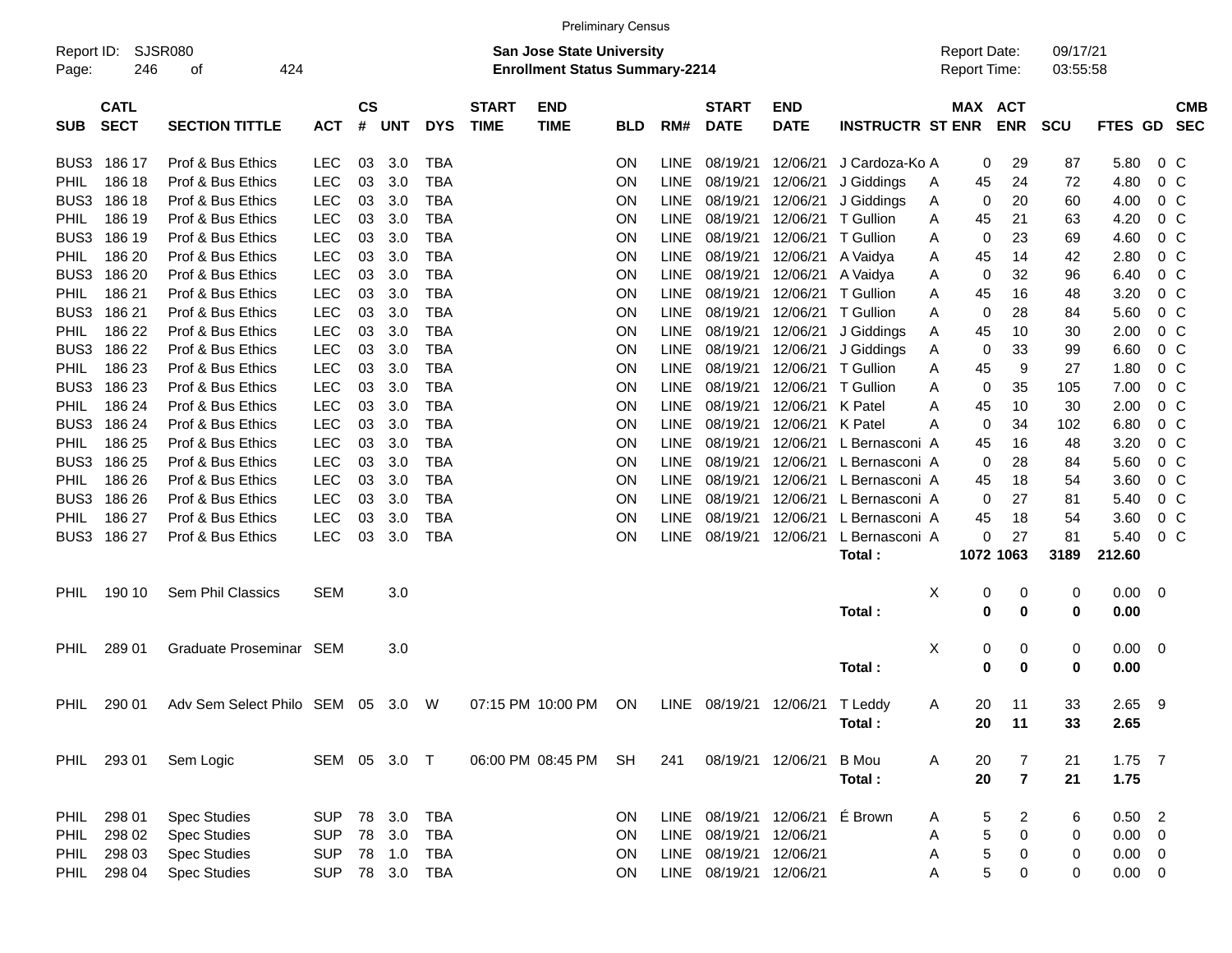|             |             |                       |            |    |            |            |              |                                       | <b>Preliminary Census</b> |       |              |             |                         |                     |                     |              |                |     |            |
|-------------|-------------|-----------------------|------------|----|------------|------------|--------------|---------------------------------------|---------------------------|-------|--------------|-------------|-------------------------|---------------------|---------------------|--------------|----------------|-----|------------|
| Report ID:  |             | SJSR080               |            |    |            |            |              | <b>San Jose State University</b>      |                           |       |              |             |                         |                     | <b>Report Date:</b> | 09/17/21     |                |     |            |
| Page:       | 247         | οf<br>424             |            |    |            |            |              | <b>Enrollment Status Summary-2214</b> |                           |       |              |             |                         | <b>Report Time:</b> |                     | 03:55:58     |                |     |            |
|             | <b>CATL</b> |                       |            | CS |            |            | <b>START</b> | <b>END</b>                            |                           |       | <b>START</b> | <b>END</b>  |                         | MAX                 | <b>ACT</b>          |              |                |     | <b>CMB</b> |
| <b>SUB</b>  | <b>SECT</b> | <b>SECTION TITTLE</b> | <b>ACT</b> | #  | <b>UNT</b> | <b>DYS</b> | <b>TIME</b>  | <b>TIME</b>                           | <b>BLD</b>                | RM#   | <b>DATE</b>  | <b>DATE</b> | <b>INSTRUCTR ST ENR</b> |                     | <b>ENR</b>          | <b>SCU</b>   | <b>FTES GD</b> |     | <b>SEC</b> |
| <b>PHIL</b> | 298 05      | <b>Spec Studies</b>   | <b>SUP</b> | 78 | 3.0        | <b>TBA</b> |              |                                       | ON                        | LINE  | 08/19/21     | 12/06/21    |                         | A                   | 5<br>$\Omega$       | 0            | 0.00           | - 0 |            |
| <b>PHIL</b> | 298 06      | <b>Spec Studies</b>   | <b>SUP</b> | 78 | 3.0        | TBA        |              |                                       | ΟN                        | LINE. | 08/19/21     | 12/06/21    |                         | A                   | 5<br>$\Omega$       | $\Omega$     | 0.00           | -0  |            |
| PHIL        | 298 07      | <b>Spec Studies</b>   | <b>SUP</b> | 78 | 3.0        | <b>TBA</b> |              |                                       | ΟN                        | LINE  | 08/19/21     | 12/06/21    |                         | A                   | 5<br>$\Omega$       | $\mathbf{0}$ | 0.00           | - 0 |            |
|             |             |                       |            |    |            |            |              |                                       |                           |       |              |             | Total:                  |                     | 35<br>$\mathbf{2}$  | 6            | 0.50           |     |            |
| <b>PHIL</b> | 299 01      | <b>Masters Thesis</b> | <b>SUP</b> | 78 | 3.0        | TBA        |              |                                       | ON                        | LINE. | 08/19/21     | 12/06/21    |                         | A                   | 5<br>$\Omega$       | 0            | 0.00           | - 0 |            |
| <b>PHIL</b> | 299 02      | Masters Thesis        | <b>SUP</b> | 78 | 3.0        | <b>TBA</b> |              |                                       | ΟN                        | LINE. | 08/19/21     | 12/06/21    |                         | A                   | 5<br>$\Omega$       | $\mathbf{0}$ | 0.00           | - 0 |            |
| <b>PHIL</b> | 299 03      | <b>Masters Thesis</b> | <b>SUP</b> | 78 | 3.0        | <b>TBA</b> |              |                                       | ΟN                        | LINE  | 08/19/21     | 12/06/21    |                         | A                   | 5<br>$\Omega$       | 0            | 0.00           | - 0 |            |
|             |             |                       |            |    |            |            |              |                                       |                           |       |              |             | Total:                  |                     | 15<br>0             | 0            | 0.00           |     |            |
|             |             |                       |            |    |            |            |              |                                       |                           |       |              |             |                         |                     |                     |              |                |     |            |

**Department : Philosophy Department Total : 3445 3236 9626 643.23 Lower Division : 1361 1306 3836 255.73 Upper Division : 1994 1910 5730 382.60 Graduate Division : 90 20 60 4.90**